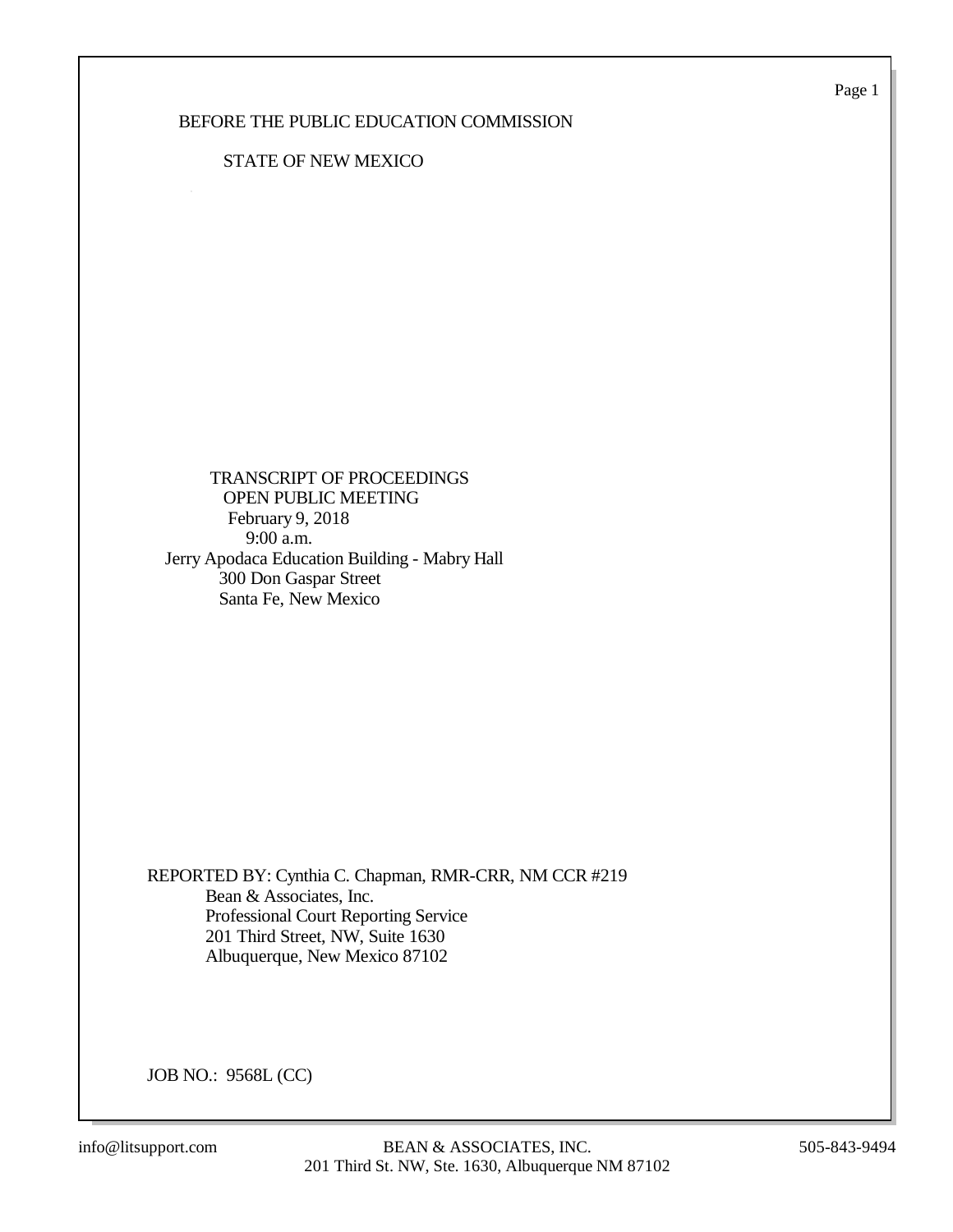## 2 (Pages 2 to 5)

|                                                                                                                                                        | Page 2                                                                                                                                                                                                                                                                                                                                                                                                                                                                                                                                                                                                                                   |                                                                                                                                                                       | Page 4                                                                                                                                                                                                      |
|--------------------------------------------------------------------------------------------------------------------------------------------------------|------------------------------------------------------------------------------------------------------------------------------------------------------------------------------------------------------------------------------------------------------------------------------------------------------------------------------------------------------------------------------------------------------------------------------------------------------------------------------------------------------------------------------------------------------------------------------------------------------------------------------------------|-----------------------------------------------------------------------------------------------------------------------------------------------------------------------|-------------------------------------------------------------------------------------------------------------------------------------------------------------------------------------------------------------|
| 1<br>$\overline{c}$<br>3<br>4<br>5<br>6<br>7<br>8<br>9<br>10<br>11<br>12<br>13<br>14<br>15<br>16<br>17<br>18<br>19<br>20<br>21<br>22<br>23<br>24<br>25 | <b>APPEARANCES</b><br><b>COMMISSIONERS:</b><br>MS. PATRICIA GIPSON, Chair<br>MR. GILBERT PERALTA, Vice Chair<br>MS. KARYL ANN ARMBRUSTER, Secretary<br>MR. R. CARLOS CABALLERO, Member<br>MR. TIM CRONE, Member<br>MS. DANIELLE JOHNSTON, Member<br>MR. DAVID ROBBINS, Member<br>MS. TRISH RUIZ, Member<br>MS. CARMIE TOULOUSE, Member<br>STAFF:<br>MS. KATIE POULOS, Director, Charter School Division<br>DR. ICELA PELAYO, Deputy Director,<br><b>Options for Parents and Families</b><br>MR. DYLAN LANGE, Assistant Attorney General<br>Counsel to the PEC<br>MS. BEVERLY FRIEDMAN, NMPED Custodian of Records,<br>Liaison to the PEC | 1<br>$\boldsymbol{2}$<br>3<br>4<br>5<br>6<br>$\overline{7}$<br>8<br>9<br>10<br>11<br>12<br>13<br>14<br>15<br>16<br>17<br>18<br>19<br>20<br>21<br>22<br>23<br>24<br>25 | INDEX TO PROCEEDINGS, Continued<br>17 PEC Comments<br>258<br>261<br>18 Executive Session, Tabled<br>19 Adjourn<br>261<br>REPORTER'S CERTIFICATE<br>262<br><b>ATTACHMENTS:</b><br>1. Visitors' Sign-In Sheet |
|                                                                                                                                                        | Page 3                                                                                                                                                                                                                                                                                                                                                                                                                                                                                                                                                                                                                                   |                                                                                                                                                                       | Page 5                                                                                                                                                                                                      |
| 1<br>$\overline{c}$                                                                                                                                    | INDEX TO PROCEEDINGS<br>PAGE                                                                                                                                                                                                                                                                                                                                                                                                                                                                                                                                                                                                             | 1                                                                                                                                                                     | THE CHAIR: I'm going to call to order                                                                                                                                                                       |
| 3                                                                                                                                                      | 1 Call to Order, Roll Call,<br>5<br>Pledge of Allegiance and                                                                                                                                                                                                                                                                                                                                                                                                                                                                                                                                                                             | $\overline{c}$<br>3                                                                                                                                                   | this meeting of the Public Education Commission.<br>It is Friday, February 9th, 2018, and it is                                                                                                             |
| 4<br>5                                                                                                                                                 | Salute to the New Mexico Flag<br>2 Approval of Agenda<br>6                                                                                                                                                                                                                                                                                                                                                                                                                                                                                                                                                                               | $\overline{4}$                                                                                                                                                        | 9:03 a.m.                                                                                                                                                                                                   |
| 6                                                                                                                                                      | $\overline{7}$<br>Approval of Minutes and Transcript<br>3                                                                                                                                                                                                                                                                                                                                                                                                                                                                                                                                                                                | 5                                                                                                                                                                     | And I will ask Commissioner Armbruster to                                                                                                                                                                   |
| 7<br>8                                                                                                                                                 | $\mathbf Q$<br>Open Forum<br>4<br>Election of 2018 PEC Officers<br>5<br>13                                                                                                                                                                                                                                                                                                                                                                                                                                                                                                                                                               | 6                                                                                                                                                                     |                                                                                                                                                                                                             |
| 9                                                                                                                                                      |                                                                                                                                                                                                                                                                                                                                                                                                                                                                                                                                                                                                                                          |                                                                                                                                                                       | do roll call, please.                                                                                                                                                                                       |
|                                                                                                                                                        | Discussion and Approval of Outcome for the 18<br>6<br>2016-2017 Carl Perkins Consolidated Annual                                                                                                                                                                                                                                                                                                                                                                                                                                                                                                                                         | $\tau$<br>8                                                                                                                                                           | <b>COMMISSIONER ARMBRUSTER: Commissioner</b><br>Robbins.                                                                                                                                                    |
| 10                                                                                                                                                     | Report                                                                                                                                                                                                                                                                                                                                                                                                                                                                                                                                                                                                                                   | 9                                                                                                                                                                     | <b>COMMISSIONER ROBBINS: Present.</b>                                                                                                                                                                       |
| 11<br>12                                                                                                                                               | 7 Discussion and Possible Action on<br>47<br><b>Charter School Amendments</b>                                                                                                                                                                                                                                                                                                                                                                                                                                                                                                                                                            | 10                                                                                                                                                                    | <b>COMMISSIONER ARMBRUSTER: Commissioner</b>                                                                                                                                                                |
|                                                                                                                                                        | 74<br>Report from Options for Parents<br>8                                                                                                                                                                                                                                                                                                                                                                                                                                                                                                                                                                                               | 11                                                                                                                                                                    | Toulouse.                                                                                                                                                                                                   |
| 13                                                                                                                                                     | and the Charter School Division                                                                                                                                                                                                                                                                                                                                                                                                                                                                                                                                                                                                          | 12                                                                                                                                                                    | <b>COMMISSIONER TOULOUSE: Present.</b>                                                                                                                                                                      |
| 14<br>15                                                                                                                                               | 80<br>9 CAP for Financial Concerns<br>102<br>10 Discussion and Possible Action on                                                                                                                                                                                                                                                                                                                                                                                                                                                                                                                                                        | 13<br>14                                                                                                                                                              | <b>COMMISSIONER ARMBRUSTER: Commissioner</b>                                                                                                                                                                |
| 16                                                                                                                                                     | Academic Improvement Plans                                                                                                                                                                                                                                                                                                                                                                                                                                                                                                                                                                                                               | 15                                                                                                                                                                    | Armbruster is here.                                                                                                                                                                                         |
|                                                                                                                                                        | 11 Discussion and Possible Action on<br>129                                                                                                                                                                                                                                                                                                                                                                                                                                                                                                                                                                                              | 16                                                                                                                                                                    | <b>Commissioner Conyers?</b><br>(No response.)                                                                                                                                                              |
| 17<br>18                                                                                                                                               | Cariños De Los Niños Charter School<br>12 Discussion and Possible Action on the<br>205                                                                                                                                                                                                                                                                                                                                                                                                                                                                                                                                                   | 17                                                                                                                                                                    | COMMISSIONER ARMBRUSTER: Commissioner                                                                                                                                                                       |
|                                                                                                                                                        | 2018 New Charter School Application Kit                                                                                                                                                                                                                                                                                                                                                                                                                                                                                                                                                                                                  | 18                                                                                                                                                                    | Conyers is not here today.                                                                                                                                                                                  |
| 19                                                                                                                                                     | 13 Governance Reporting Concerns<br>212                                                                                                                                                                                                                                                                                                                                                                                                                                                                                                                                                                                                  | 19                                                                                                                                                                    | Commissioner Peralta.                                                                                                                                                                                       |
| 20                                                                                                                                                     | and Non-Compliance                                                                                                                                                                                                                                                                                                                                                                                                                                                                                                                                                                                                                       | 20                                                                                                                                                                    | COMMISSIONER PERALTA: Here.                                                                                                                                                                                 |
| 21                                                                                                                                                     | 14 Discussion and Possible Action on<br>220<br>Policies and Procedures for Adding                                                                                                                                                                                                                                                                                                                                                                                                                                                                                                                                                        | 21                                                                                                                                                                    | <b>COMMISSIONER ARMBRUSTER: Commissioner</b>                                                                                                                                                                |
| 22                                                                                                                                                     | a School Site                                                                                                                                                                                                                                                                                                                                                                                                                                                                                                                                                                                                                            | 22                                                                                                                                                                    | Gipson.                                                                                                                                                                                                     |
| 23                                                                                                                                                     | 15 Discussion and Possible Action on<br>235<br>Changes to Governance Board Policy                                                                                                                                                                                                                                                                                                                                                                                                                                                                                                                                                        | 23                                                                                                                                                                    | THE CHAIR: Here.                                                                                                                                                                                            |
| 24                                                                                                                                                     | 236<br>16 Report from the Chair                                                                                                                                                                                                                                                                                                                                                                                                                                                                                                                                                                                                          | 24<br>25                                                                                                                                                              | <b>COMMISSIONER ARMBRUSTER: Commissioner</b><br>Johnston.                                                                                                                                                   |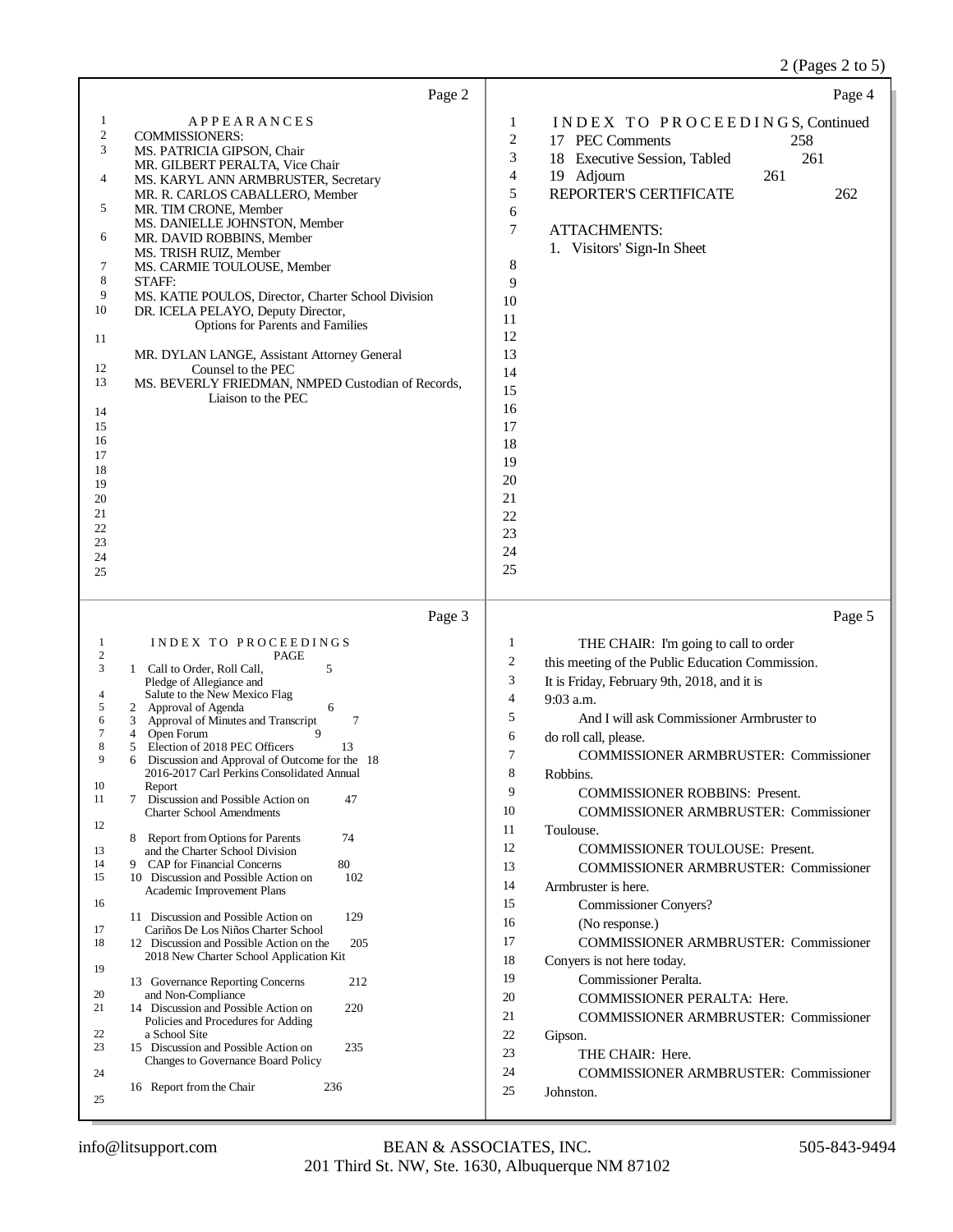3 (Pages 6 to 9)

|    | Page 6                                        |    | Page 8                                            |
|----|-----------------------------------------------|----|---------------------------------------------------|
| 1  | <b>COMMISSIONER JOHNSTON: Present.</b>        | 1  | motion passes.                                    |
| 2  | <b>COMMISSIONER ARMBRUSTER: Commissioner</b>  | 2  | B, Approval of PEC transcript for the             |
| 3  | Crone.                                        | 3  | December 15, 2017 meeting.                        |
| 4  | <b>COMMISSIONER CRONE: Here.</b>              | 4  | Are there any modifications?                      |
| 5  | <b>COMMISSIONER ARMBRUSTER: Commissioner</b>  | 5  | (No response.)                                    |
| 6  | Ruiz.                                         | 6  | THE CHAIR: Hearing none, I'll entertain a         |
| 7  | <b>COMMISSIONER RUIZ: Present.</b>            | 7  | motion.                                           |
| 8  | <b>COMMISSIONER ARMBRUSTER: Commissioner</b>  | 8  | COMMISSIONER RUIZ: (Indicates.)                   |
| 9  | Caballero.                                    | 9  | THE CHAIR: A motion by Commissioner Ruiz.         |
| 10 | <b>COMMISSIONER CABALLERO: Present.</b>       | 10 | A second by Commissioner Gipson.                  |
| 11 | <b>COMMISSIONER ARMBRUSTER:</b> We have a     | 11 | All in favor?                                     |
| 12 | quorum. We have nine present.                 | 12 | (Commissioners so indicate.)                      |
| 13 | THE CHAIR: And I will then ask                | 13 | THE CHAIR: Opposed?                               |
| 14 | Commissioner Ruiz to lead us in the Pledge of | 14 | (No response.)                                    |
| 15 | Allegiance and Commissioner Johnston in the   | 15 | THE CHAIR: Hearing no opposition, the             |
| 16 | New Mexico Salute.                            | 16 | motion passes.                                    |
| 17 | (Pledge of Allegiance and Salute to the       | 17 | And, finally, C, Approval of the summary          |
| 18 | New Mexico Flag conducted.)                   | 18 | minutes for the December 14th and 15th, 2017, PEC |
| 19 | THE CHAIR: Item No. 2 on the agenda is        | 19 | meeting.                                          |
| 20 | the approval of the agenda.                   | 20 | Are there any modifications?                      |
| 21 | Do we have any changes to this agenda?        | 21 | (No response.)                                    |
| 22 | (No response.)                                | 22 | THE CHAIR: Hearing none, I'll entertain a         |
| 23 | THE CHAIR: Seeing none, I'll entertain a      | 23 | motion.                                           |
| 24 | motion.                                       | 24 | <b>COMMISSIONER CRONE:</b> (Indicates.)           |
| 25 | COMMISSIONER RUIZ: Move to approve.           | 25 | Motion by Commissioner Crone.                     |

#### Page 7

 THE CHAIR: A motion by Commissioner Ruiz. Seconded by Commissioner -- COMMISSIONER PERALTA: Peralta. THE CHAIR: -- Peralta. All in favor? (Commissioners so indicate.) THE CHAIR: Opposed? (No response.) THE CHAIR: Hearing no opposition, the motion passes. 11 Item No. 3, Approval of Minutes and Transcript. And A is approval of the PEC transcript for December 14, 2017. Are there any modifications? (No response.) COMMISSIONER ROBBINS: (Indicates.) Hearing none, there is a motion by Commissioner Robbins. COMMISSIONER RUIZ: (Indicates.) THE CHAIR: A second by Commissioner Ruiz. All in favor? (Commissioners so indicate.) THE CHAIR: Opposed? (No response.) THE CHAIR: Hearing no opposition, the COMMISSIONER RUIZ: (Indicates.) THE CHAIR: Second by Commissioner Ruiz. All in favor? (Commissioners so indicate.) THE CHAIR: Opposed? (No response.) THE CHAIR: Hearing no opposition, the motion passes. Item No. 4, Public Comment. 10 And I will remind everyone there is a four-minute time limit per person. And the first on the agenda is -- I can't read the last name. Steven Vercun-  $-I - Ver$ -14 FROM THE FLOOR: With a "V" as in "Victor" -- -E-R, that's "Ver," and "-chin-," C-H-I-N, and S-K-I is "-ski." 17 THE CHAIR: I apologize. 18 FROM THE FLOOR: It's easier than "Gallegos." THE CHAIR: Good morning. And if you could just please identify yourself for the record. FROM THE FLOOR: Yes, Madam Chair, members of the Board. My name is Steven Verchinski. I reside at 2700 Española Street, Northeast, in Albuquerque, New Mexico.

Page 9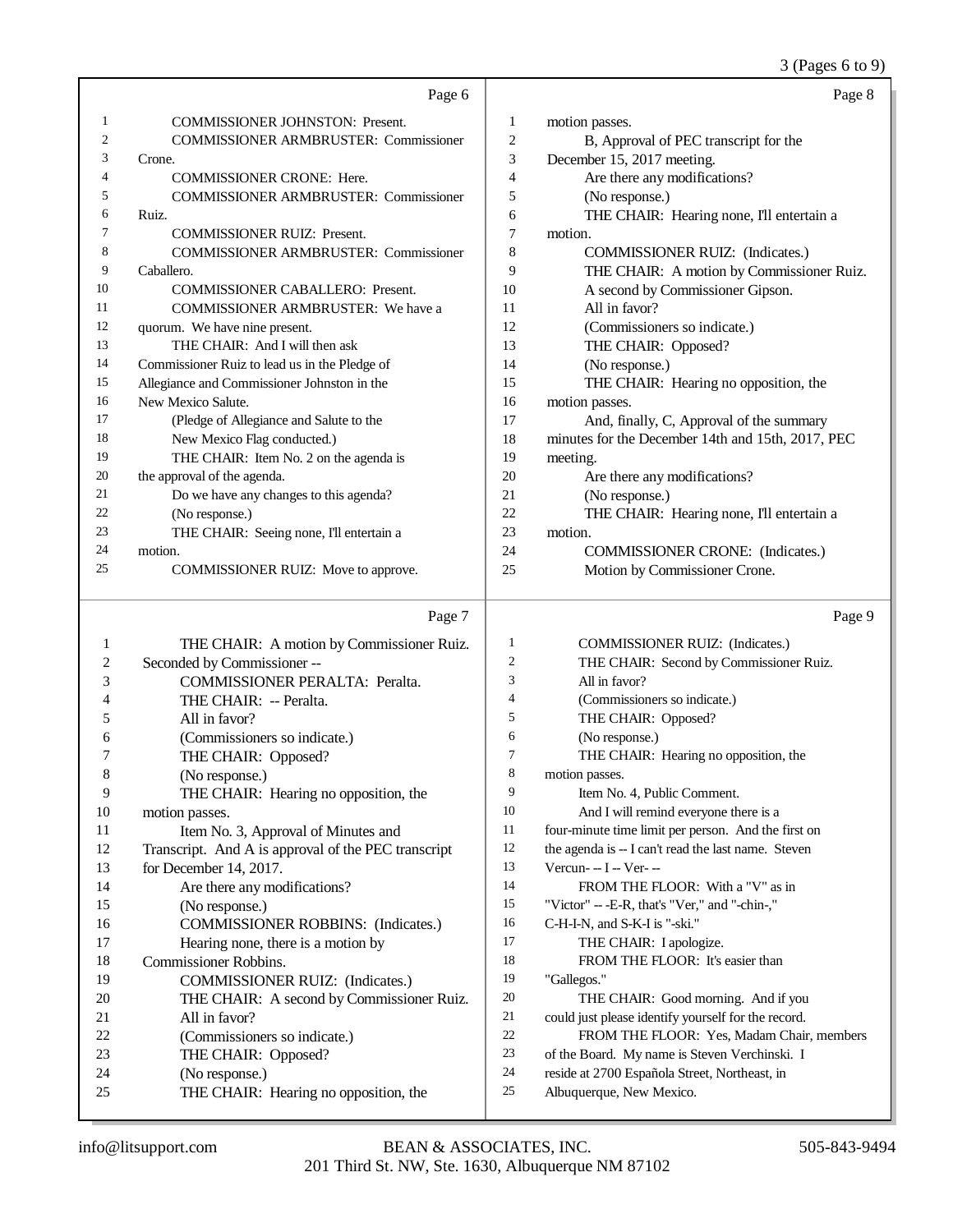### 4 (Pages 10 to 13)

|              | Page 10                                                                                            |                | Page 12                                                                                     |
|--------------|----------------------------------------------------------------------------------------------------|----------------|---------------------------------------------------------------------------------------------|
| 1            | The reason for my being here today is just                                                         | $\mathbf{1}$   | to provide information about Agenda Item No. 13.                                            |
| 2            | one major item, is you have 94 charter public                                                      | $\overline{2}$ | And I can do that either here in the Open Forum, or                                         |
| 3            | schools in New Mexico with 22,378 students,                                                        | 3              | I'm able to respond when that agenda item comes up                                          |
| 4            | according to what I see online.                                                                    | $\overline{4}$ | in your meeting. So whatever the pleasure of the                                            |
| 5            | The New Mexico charter schools group, on                                                           | 5              | Chair is.                                                                                   |
| 6            | it, says their mission is to lead and support public                                               | 6              | THE CHAIR: It's fine if you want to speak                                                   |
| 7            | charter schools' quality, growth, and autonomy. And                                                | 7              | now, with the understanding that we don't comment;                                          |
| 8            | I look at the policy with regards to private charter                                               | 8              | so it's not a dialogue --                                                                   |
| 9            | schools; because you do have it listed on your board                                               | 9              | MR. OBENSHAIN: Sure. Sure.                                                                  |
| 10           | of education as having a private charter school.                                                   | 10             | THE CHAIR: -- for the Open Forum.                                                           |
| 11           | Now, in Chapter 22, the articles, of                                                               | 11             | COMMISSIONER CABALLERO: Madam Chair,                                                        |
| 12           | course, with regards to the statutes, state that                                                   | 12             | question. Would the Commissioners be allowed to ask                                         |
| 13           | there's a Public School Code. And under                                                            | 13             | him questions at that point when we do consider that                                        |
| 14           | Definition A, it says, "Elementary Schools, Public;                                                | 14             | item?                                                                                       |
| 15           | B, Secondary Schools, Public; C, Junior Schools;                                                   | 15             | (The Chair consults with counsel.)                                                          |
| 16           | Public; D, High Schools, Public."                                                                  | 16             | THE CHAIR: My preference would be that he                                                   |
| 17           | You have a private charter school that's                                                           | 17             | speak during the agenda piece and not the Open                                              |
| 18           | been done by this Public Education Department. I                                                   | 18             | Forum, if the -- if the desire is to question;                                              |
| 19           | would like to remind you as of follows. This is a                                                  | 19             | 'cause we generally do not engage at the Open Forum                                         |
| 20           | copy of the 2015 State Constitution.                                                               | $20\,$         | piece.                                                                                      |
| 21           | "Section 3, Control of Constitutional                                                              | 21             | COMMISSIONER CABALLERO: All right.                                                          |
| 22           | Educational Institutions, use of State land proceeds                                               | 22             | THE CHAIR: So I think the preference is                                                     |
| 23           | and other educational funds.                                                                       | 23             | that you -- that you come back up when the item                                             |
| 24           | "The schools, colleges, universities, and                                                          | 24             | comes up on the agenda.                                                                     |
| 25           | other educational institutions provided for by this                                                | 25             | MR. OBENSHAIN: Thank you very much.                                                         |
|              |                                                                                                    |                |                                                                                             |
|              | Page 11                                                                                            |                | Page 13                                                                                     |
| $\mathbf{1}$ |                                                                                                    | 1              |                                                                                             |
| 2            | Constitution shall forever remain under the                                                        | $\overline{2}$ | THE CHAIR: Okay. Thank you. We are now                                                      |
| 3            | exclusive control of the State, and no part of the                                                 | 3              | on to Item No. 5, and that is the election of the                                           |
| 4            | proceeds arising from the sale or disposal of any                                                  | $\overline{4}$ | 2018 PEC officers. And I am going to temporarily<br>turn this over to Commissioner Peralta. |
| 5            | lands granted to the State by Congress or any other                                                | 5              | VICE CHAIR PERALTA: Thank you,                                                              |
| 6            | funds appropriated, levied, or collected for<br>educational purposes shall be used for the support | 6              | Madam Chair. I believe that as the Vice Chair, for                                          |
| 7            | of any sectarian, denominational, or private school,                                               | $\overline{7}$ | the election of officers, I am to conduct the                                               |
| 8            | college, or university."                                                                           | 8              | election process for nominations for the Chair for                                          |
| 9            | One school currently has 309 students and                                                          | 9              | the year 2018.                                                                              |
| 10           | are looking at doing another 140, according to my                                                  | 10             | So at this time, I'll open the floor for                                                    |
| 11           | visit with them.                                                                                   | 11             | nominations. I'll open -- first, Commissioner                                               |
| 12           | That is unconstitutional -- state                                                                  | 12             | Toulouse.                                                                                   |
| 13           | Constitution -- and you are all liable if you do not                                               | 13             | COMMISSIONER TOULOUSE: Mr. Chairman, I                                                      |
| 14           | go ahead and correct the situation.                                                                | 14             | nominate Patricia Gipson.                                                                   |
| 15           | Thank you.                                                                                         | 15             | <b>COMMISSIONER PERALTA: There's a</b>                                                      |
| 16           | THE CHAIR: Thank you.                                                                              | 16             | nomination on the floor for Patricia Gipson.                                                |
| 17           | And, finally, Sam Obenshain.                                                                       | 17             | Commissioner Gipson, do you accept the                                                      |
| 18           | Good morning.                                                                                      | 18             | nomination?                                                                                 |
| 19           | MR. SAM OBENSHAIN: Good morning. Good                                                              | 19             | THE CHAIR: I do.                                                                            |
| 20           | morning, Madam Chair, Commissioners. My name is Sam                                                | 20             | COMMISSIONER PERALTA: Are there any                                                         |
| 21           | Obenshain. It's O-B-E-N-S-H-A-I-N. And I'm the                                                     | 21             | nominations for the position of Chair of the                                                |
| 22           | Executive Director of Cottonwood Classical                                                         | 22             | Commission at this time?                                                                    |
| 23           | Preparatory School, a State-chartered school in                                                    | 23             | (No response.)                                                                              |
| 24<br>25     | Albuquerque.<br>And at the pleasure of the Chair, I'm here                                         | 24<br>$25\,$   | VICE CHAIR PERALTA: I see none. So,<br>Madam Secretary, if you could have the roll-call     |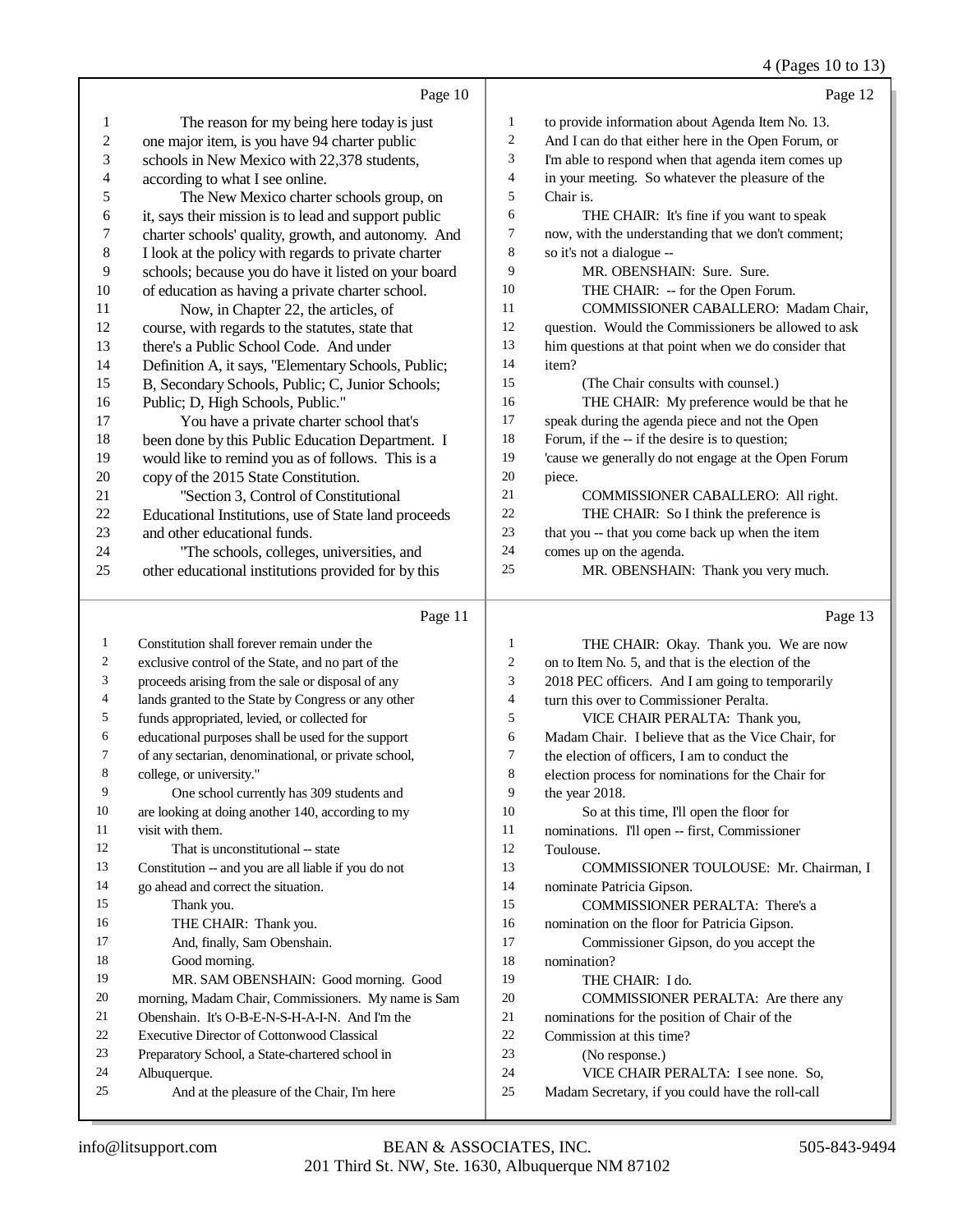### 5 (Pages 14 to 17)

|    |                                                      |                | 5 (Pages 14 to 17                             |
|----|------------------------------------------------------|----------------|-----------------------------------------------|
|    | Page 14                                              |                | Page 16                                       |
| 1  | vote, please?                                        | $\mathbf{1}$   | (No response.)                                |
| 2  | COMMISSIONER ARMBRUSTER: We're voting for            | 2              | THE CHAIR: Hearing none, I will ask for a     |
| 3  | Chair.                                               | 3              | roll-call vote.                               |
| 4  | Commissioner Toulouse?                               | $\overline{4}$ | <b>COMMISSIONER ARMBRUSTER: Commissioner</b>  |
| 5  | COMMISSIONER TOULOUSE: I vote "yes" for              | 5              | Johnston?                                     |
| 6  | Patricia Gipson. We have only one. I thought we      | 6              | <b>COMMISSIONER JOHNSTON: Yes.</b>            |
| 7  | could do this by acclimation; but if we need to do a | 7              | <b>COMMISSIONER ARMBRUSTER: Commissioner</b>  |
| 8  | roll call, that's fine.                              | 8              | Crone?                                        |
| 9  | VICE CHAIR PERALTA: We've always done                | 9              | COMMISSIONER CRONE: Yes.                      |
| 10 | roll call.                                           | 10             | <b>COMMISSIONER ARMBRUSTER: Commissioner</b>  |
| 11 | COMMISSIONER TOULOUSE: I vote for the                | 11             | Toulouse?                                     |
| 12 | only nominee.                                        | 12             | COMMISSIONER TOULOUSE: Yes.                   |
| 13 | COMMISSIONER ARMBRUSTER: Thank you.                  | 13             | <b>COMMISSIONER ARMBRUSTER: Commissioner</b>  |
| 14 | Commissioner Peralta?                                | 14             | Robbins?                                      |
| 15 | <b>COMMISSIONER PERALTA: Yes.</b>                    | 15             | <b>COMMISSIONER ROBBINS: Yes.</b>             |
| 16 | <b>COMMISSIONER ARMBRUSTER: Commissioner</b>         | 16             | <b>COMMISSIONER ARMBRUSTER: Commissioner</b>  |
| 17 | Johnston?                                            | 17             | Gipson?                                       |
| 18 | COMMISSIONER JOHNSTON: Yes.                          | 18             | THE CHAIR: Yes.                               |
| 19 | <b>COMMISSIONER ARMBRUSTER: Commissioner</b>         | 19             | <b>COMMISSIONER ARMBRUSTER: Commissioner</b>  |
| 20 | Caballero?                                           | 20             | Caballero?                                    |
| 21 | COMMISSIONER CABALLERO: Yes.                         | 21             | <b>COMMISSIONER CABALLERO: Yes.</b>           |
| 22 | <b>COMMISSIONER ARMBRUSTER: Commissioner</b>         | 22             | <b>COMMISSIONER ARMBRUSTER: Commissioner</b>  |
| 23 | Crone?                                               | 23             | Ruiz?                                         |
| 24 | <b>COMMISSIONER CRONE: Yes.</b>                      | 24             | COMMISSIONER RUIZ: Yes.                       |
| 25 | <b>COMMISSIONER ARMBRUSTER: Commissioner</b>         | 25             | <b>COMMISSIONER ARMBRUSTER: Commissioner</b>  |
|    | Page 15                                              |                | Page 17                                       |
| 1  | Armbruster votes "Yes."                              | 1              | Peralta?                                      |
| 2  | Commissioner Robbins?                                | $\mathfrak{2}$ | <b>COMMISSIONER PERALTA: Yes.</b>             |
| 3  | <b>COMMISSIONER ROBBINS: Yes.</b>                    | 3              | <b>COMMISSIONER ARMBRUSTER: Commissioner</b>  |
| 4  | <b>COMMISSIONER ARMBRUSTER: Commissioner</b>         | 4              | Armbruster votes "Yes."                       |
| 5  | Ruiz?                                                | 5              | Nine to zero. Congratulations.                |
| 6  | <b>COMMISSIONER RUIZ: Yes.</b>                       | 6              | THE CHAIR: Congratulations.                   |
| 7  | <b>COMMISSIONER ARMBRUSTER: Commissioner</b>         | $\tau$         | VICE CHAIR PERALTA: Thank you.                |
| 8  | Gipson?                                              | 8              | THE CHAIR: And, finally, the position of      |
| 9  | THE CHAIR: Yes.                                      | 9              | Secretary. I -- Commissioner Robbins?         |
| 10 | COMMISSIONER ARMBRUSTER: That would be a             | 10             | <b>COMMISSIONER ROBBINS: I would nominate</b> |
| 11 | nine-to-zero vote. Congratulations.                  | 11             | Karyl Ann Armbruster.                         |
| 12 | THE CHAIR: Thank you very much. Thank                | 12             | THE CHAIR: Thank you. Commissioner            |
| 13 | you. Thank you.                                      | 13             | Armbruster, do you accept?                    |
| 14 | VICE CHAIR PERALTA: Now I yield back to              | 14             | COMMISSIONER ARMBRUSTER: I do.                |
| 15 | the Chair.                                           | 15             | THE CHAIR: Are there any other                |
| 16 | THE CHAIR: And I will now conduct and ask            | 16             | nominations?                                  |
| 17 | for nominations for Vice Chair.                      | 17             | Seeing none or hearing none, I will -- I      |
| 18 | <b>Commissioner Ruiz?</b>                            | 18             | guess you did accept. Roll-call vote, please. |
| 19 | COMMISSIONER RUIZ: I'd like to nominate              | 19             | <b>COMMISSIONER ARMBRUSTER: Commissioner</b>  |
| 20 | Gilbert Peralta.                                     | 20             | Ruiz?                                         |
| 21 | THE CHAIR: Commissioner Peralta, do you              | 21             | <b>COMMISSIONER RUIZ: Yes.</b>                |
| 22 | accept?                                              | $22\,$         | <b>COMMISSIONER ARMBRUSTER: Commissioner</b>  |
| 23 | VICE CHAIR PERALTA: I do.                            | 23             | Robbins?                                      |

- Robbins?
- COMMISSIONER ROBBINS: Yes.
- COMMISSIONER ARMBRUSTER: Commissioner

THE CHAIR: Do I have any other

nominations for Vice Chair?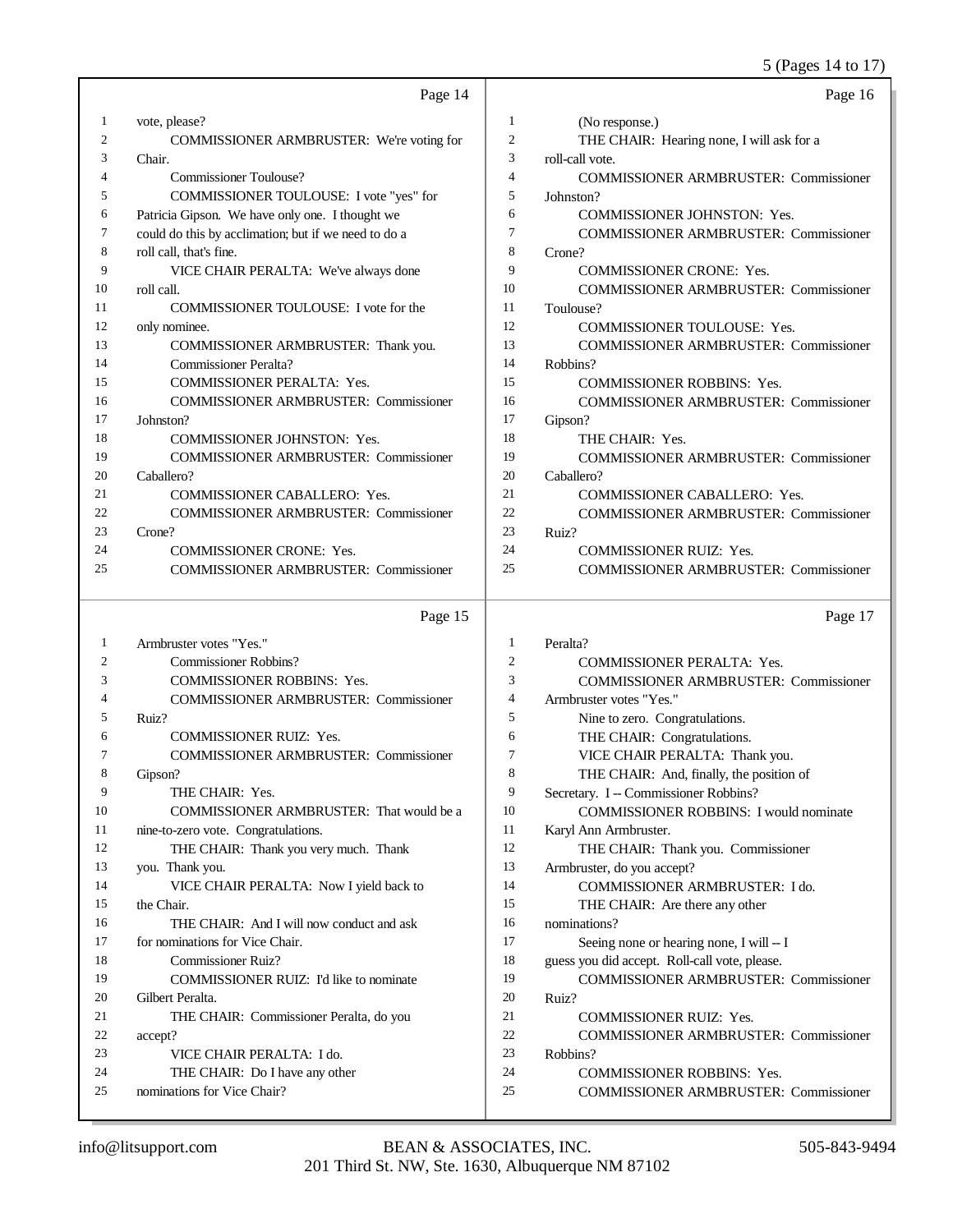# 6 (Pages 18 to 21)

|                | Page 18                                      |                | Page 20                                              |
|----------------|----------------------------------------------|----------------|------------------------------------------------------|
| 1              | Toulouse?                                    | 1              | to be a struggle for us as a state; but we are       |
| $\overline{c}$ | COMMISSIONER TOULOUSE: Yes.                  | $\overline{2}$ | squeaking by, just getting over our targets that the |
| 3              | <b>COMMISSIONER ARMBRUSTER: Commissioner</b> | 3              | Feds negotiate with us, and so very pleased that     |
| 4              | Crone?                                       | 4              | we've been able to do that for two years in a row.   |
| 5              | <b>COMMISSIONER CRONE: Yes.</b>              | 5              | What that means for us is that some of the           |
| 6              | <b>COMMISSIONER ARMBRUSTER: Commissioner</b> | 6              | funds that we get from the Carl Perkins Act, when we |
| 7              | Peralta?                                     | 7              | miss an indicator, are restricted, and we're not     |
| 8              | <b>COMMISSIONER PERALTA: Yes.</b>            | 8              | allowed to use them broadly. We have to use them     |
| 9              | <b>COMMISSIONER ARMBRUSTER: Commissioner</b> | 9              | very specifically for whichever target we missed.    |
| 10             | Johnston?                                    | 10             | So when we hit all of our indicators, it gives the   |
| 11             | <b>COMMISSIONER JOHNSTON: Yes.</b>           | 11             | schools more opportunity to apply the funds in the   |
| 12             | <b>COMMISSIONER ARMBRUSTER: Commissioner</b> | 12             | ways that they deem most appropriate.                |
| 13             | Gipson?                                      | 13             | So just -- I won't spend a lot of time on            |
| 14             | THE CHAIR: Yes.                              | 14             | it. But you should have a colored page that looks    |
| 15             | <b>COMMISSIONER ARMBRUSTER: Commissioner</b> | 15             | something like this. (Indicates.) And it details     |
| 16             | Caballero?                                   | 16             | each of the indicators. There are eight of them at   |
| 17             | <b>COMMISSIONER CABALLERO: Yes.</b>          | 17             | the secondary level, six at the post-secondary       |
| 18             | COMMISSIONER ARMBRUSTER: And I accept and    | 18             | level. And you can see the historical trends, as     |
| 19             | say "Yes."                                   | 19             | well as the '17-'18 negotiated targets. And then     |
| 20             | THE CHAIR: Congratulations.                  | 20             | the last column is the '18-'19 proposed targets.     |
| 21             | COMMISSIONER ARMBRUSTER: Thank you.          | 21             | We had a meeting with the Perkins grant              |
| 22             | THE CHAIR: All right.                        | 22             | monitors in late January, where we discussed the     |
| 23             | Item No. 6, Discussion and Approval of       | 23             | performance and what reasonable targets look like.   |
| 24             | Outcomes for the 2016-t-2017 Carl Perkins    | 24             | And those stakeholders have agreed with these        |
| 25             | Consolidated Annual Report.                  | 25             | targets.                                             |
|                | Page 19                                      |                | Page 21                                              |

| 1  | And we have Dr. Elaine Perea here.                  | 1  | The next step is that I will propose these           |
|----|-----------------------------------------------------|----|------------------------------------------------------|
| 2  | DR. ELAINE PEREA: Good morning.                     | 2  | to the Feds in March, and then there will be a       |
| 3  | THE CHAIR: Good morning.                            | 3  | process, if they don't agree with any of those       |
| 4  | DR. ELAINE PEREA: Thank you for having              | 4  | targets, where we negotiate to establish the final   |
| 5  | me. Can you hear me?                                | 5  | targets.                                             |
| 6  | There? All right. Thank you. Sorry.                 | 6  | So this is the -- the conclusion of the              |
| 7  | Don't have to press the button anymore.             | 7  | '16-'17 reporting period and looking forward to the  |
| 8  | THE CHAIR: No, we've moved up in the                | 8  | '18-'19 targets.                                     |
| 9  | world.                                              | 9  | As of yet, we are still awaiting a final             |
| 10 | DR. ELAINE PEREA: Very nice to see you              | 10 | budget for '17-'18. As you know at the national      |
| 11 | again, Chairwoman Gipson, and everybody, the        | 11 | level, they have had some trouble getting their      |
| 12 | Commissioners.                                      | 12 | finances in order; but hopefully, soon, we will have |
| 13 | We did file our annual Carl Perkins report          | 13 | a final budget and be able to -- to let schools know |
| 14 | in December. A copy of that is in your binder.      | 14 | their final allocations for '17-'18, since it's      |
| 15 | Very pleased, for the second year in a row, that we | 15 | February.                                            |
| 16 | met all of our performance indicators at both the   | 16 | THE CHAIR: Thank you.                                |
| 17 | secondary and the post-secondary level. That is a   | 17 | DR. ELAINE PEREA: I'm happy to answer any            |
| 18 | testament to the hard work of my staff and also     | 18 | questions that you all have.                         |
| 19 | those people in the field who are administering CTE | 19 | THE CHAIR: Commissioners, any questions?             |
| 20 | every day and making sure that students are         | 20 | COMMISSIONER CABALLERO: I have a request.            |
| 21 | incorporating their academic skills into their CTE  | 21 | THE CHAIR: Sure.                                     |
| 22 | lessons.                                            | 22 | COMMISSIONER CABALLERO: And my thingie               |
| 23 | And, in particular, we've talked in here            | 23 | doesn't turn on; but that's okay.                    |
| 24 | before about the non-traditional students. And      | 24 | The last time you gave a report, which was           |
| 25 | supporting those non-traditional students continues | 25 | the beginning of last year, there was a report by    |
|    |                                                     |    |                                                      |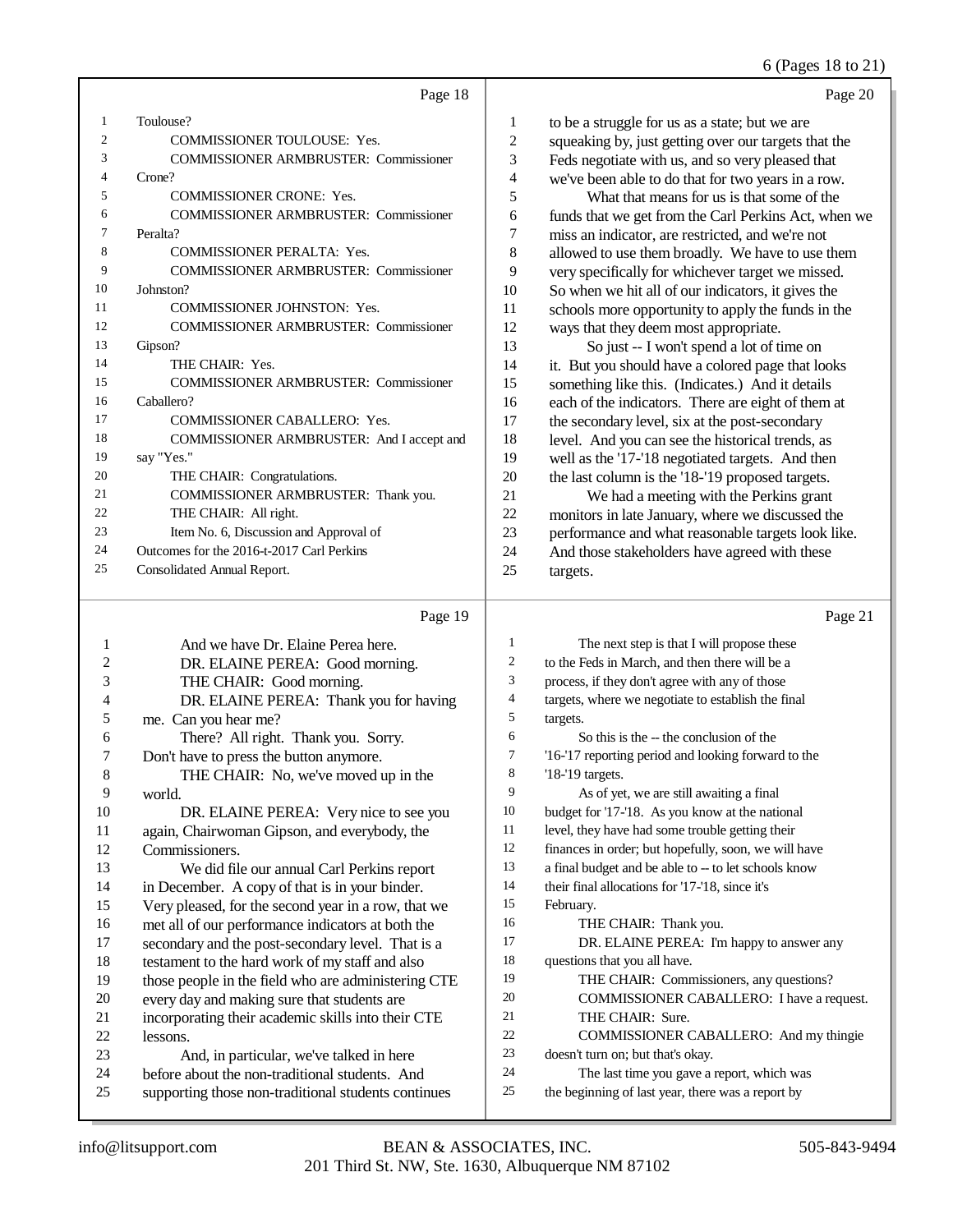|                          |                                                      |                          | $\frac{1}{2}$ (Pages 22 to 25                        |
|--------------------------|------------------------------------------------------|--------------------------|------------------------------------------------------|
|                          | Page 22                                              |                          | Page 24                                              |
| $\mathbf{1}$             | the federal government, and you spoke to them        | $\mathbf{1}$             | slippage backwards, or even, you know, maybe give    |
| $\overline{c}$           | before. There was some evaluation of the program.    | $\overline{c}$           | them a percent higher or something.                  |
| 3                        | And there was a presentation made as to that.        | 3                        | Seems like we have several areas and one             |
| $\overline{4}$           | I want to request a full report be sent to           | $\overline{\mathcal{L}}$ | of them was the -- I'm looking at is the 152,        |
| 5                        | me. Maybe you can give it to the -- to our           | 5                        | meeting proficiency or advanced level. They're       |
| 6                        | secretary, and she can give it to me the next time   | 6                        | 31 percent and 43 percent and 42 percent for the     |
| 7                        | we meet. I want to look at that governmental         | 7                        | past three years, most recently at 31 percent; but   |
| $\,$ 8 $\,$              | evaluation, and as we're moving through the years    | $\,8$                    | we set a target of 26 percent for next year. And     |
| 9                        | with Perkins, I want to see if -- if we're still --  | 9                        | that just seems like we're allowing them to slip     |
| 10                       | if we're improving from that report.                 | 10                       | back, but still meet the target.                     |
| 11                       | DR. ELAINE PEREA: Are you referring to               | 11                       | DR. ELAINE PEREA: Thank you for the                  |
| 12                       | the federal audit which was in September '15?        | 12                       | question, Commissioner Robbins. I can explain that.  |
| 13                       | COMMISSIONER CABALLERO: Right, right.                | 13                       | As you are probably aware, a few years               |
| 14                       | Well, I don't know if it was September '15 or not.   | 14                       | ago, the New Mexico proficiency test changed from    |
| 15                       | I know there was a federal audit which was talked    | 15                       | the SBA to the PARCC. And the cut scores for PARCC   |
| 16                       | about the last -- last year. But there was an audit  | 16                       | proficiency mean that many fewer students test       |
| 17                       | that was talked about and presented here to the      | 17                       | proficient.                                          |
| 18                       | Commission.                                          | 18                       | As a result, the students -- the number of           |
| 19                       | THE CHAIR: I think the results came in,              | 19                       | students -- the number of CTE students, just like    |
| 20                       | so that the audit may have been in '15, but we       | 20                       | the number of students statewide -- has been -- has  |
| 21                       | didn't get the -- you didn't have the completed      | 21                       | been lower. It has not moved as rapidly as the       |
| 22                       | audit.                                               | $22\,$                   | overall State numbers for the PARCC, because the way |
| 23                       | DR. ELAINE PEREA: Last January was when              | 23                       | that the Feds ask us to calculate this -- these      |
| 24                       | we had closed out. So we got findings, and then we   | 24                       | indicators are an if-ever logic. And so as we have   |
| 25                       | worked to close out those findings. I think when I   | 25                       | transitioned to PARCC, students who tested           |
|                          |                                                      |                          |                                                      |
|                          | Page 23                                              |                          | Page 25                                              |
| 1                        | was here last January, we were reporting that we had | $\mathbf{1}$             | proficient on the SBA stay in these numbers. But     |
| $\sqrt{2}$               | closed out that audit and that the Feds had reported | $\overline{c}$           | more broadly, when we're talking about the State     |
| 3                        | that we had come to a place of sufficiency for       | 3                        | proficiency rates, and we talk about just PARCC,     |
| $\overline{\mathcal{L}}$ | everything that they had -- that they had cited.     | 4                        | those numbers are lower.                             |
| 5                        | But I'm happy to provide another copy of that audit  | 5                        | And so what you've seen as a transition --           |
| 6                        | letter, if that's what you'd like.                   | $\epsilon$               | and so the reason that you see '15-'16 was at        |
| 7                        | COMMISSIONER CABALLERO: Okay. And if                 | 7                        | 54 percent, '16-'17 is at 39 percent, and then       |
| 8                        | there was a response to the Feds about the audit,    | 8                        | '17-'18, we're holding the target the same, is       |
| 9                        | let me have that, so I am not just seeing the        | 9                        | because we are expecting that because PARCC is a     |
| 10                       | deficiencies and not the response, so that I'll go   | 10                       | more challenging cut score, that there may be fewer  |
| 11                       | with the response. If a lot of stuff was corrected,  | 11                       | students who pass that.                              |
|                          |                                                      |                          |                                                      |

 I'll go with the -- from the corrected forward. 13 DR. ELAINE PEREA: Okay. COMMISSIONER CABALLERO: That would be helpful. Thank you. 16 DR. ELAINE PEREA: I'll send you the closeout letter from them, as well, where they 18 indicate that they are happy with everything.<br>19 THE CHAIR: Oh. I'm sorry. Question THE CHAIR: Oh, I'm sorry. Question. COMMISSIONER ROBBINS: Oh, just a question 21 on the targets. There are several targets where<br>
22 the -- the target for '18-'19 and '17-'18 are below 22 the -- the target for '18-'19 and '17-'18 are below<br>23 what's been achieved the last three years. And I what's been achieved the last three years. And I'm 24 questioning why don't we at least set the target at<br>25 what they've already achieved so we don't let what they've already achieved, so we don't let

 And in our negotiations with the Feds, the -- the overarching logic has been that the CTE students will perform at the same level as the general population. So as we know what the general student population is doing on these two tests, we are adjusting the target to reflect the CTE.

 The difference is that the general population, we just talk about, say, eleventh-graders; but for CTE, we talk about eleventh-graders on PARCC, plus twelfth-graders who tested proficient on the SBA or the PARCC. Does that -- so we will -- to your -- to your broader point, the PARCC is a more difficult test with more stringent requirements. And so if we -- if we have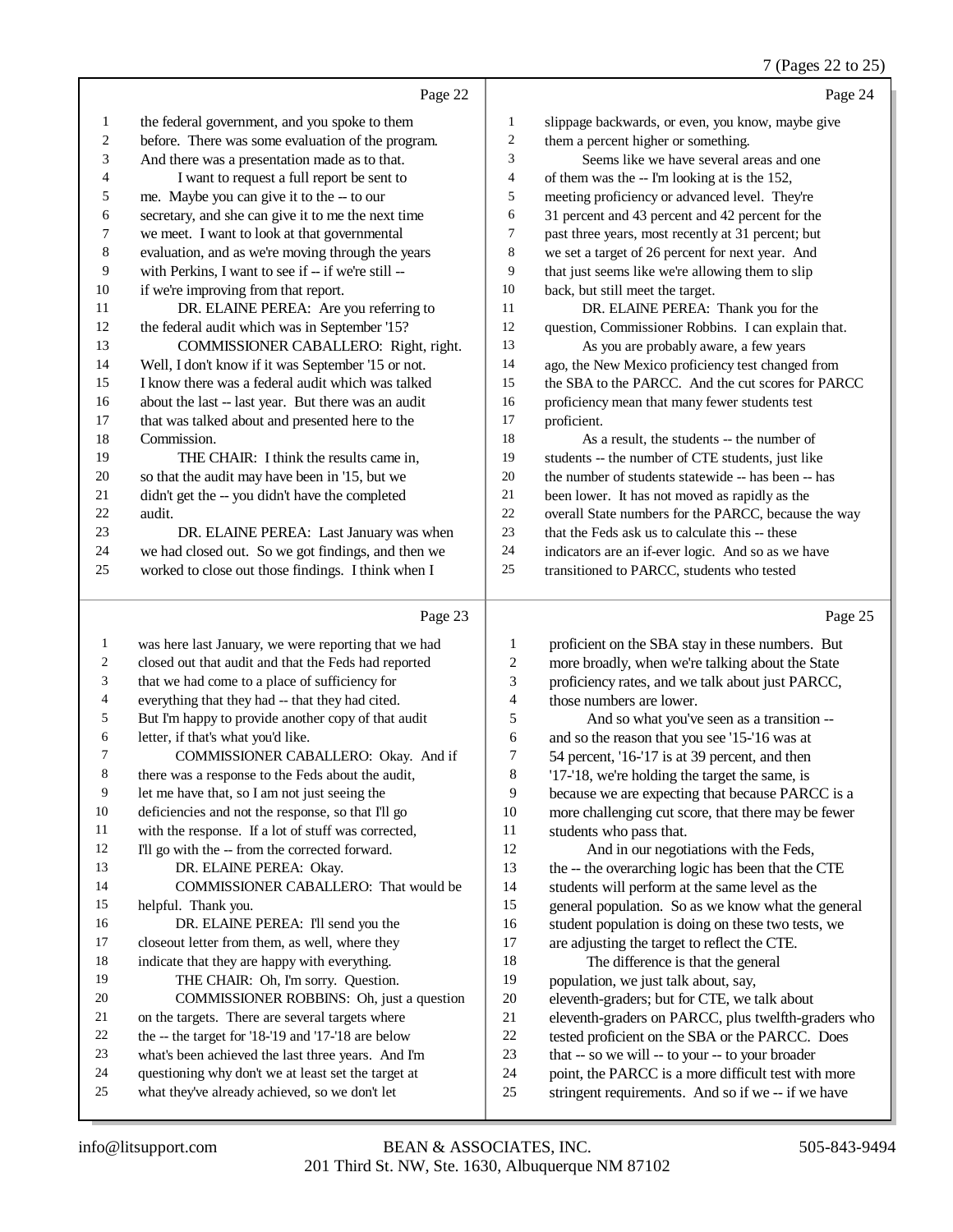8 (Pages 26 to 29)

|                                |                                                                                                             |                          | 8 (Pages 26 to 29)                                                                                         |
|--------------------------------|-------------------------------------------------------------------------------------------------------------|--------------------------|------------------------------------------------------------------------------------------------------------|
|                                | Page 26                                                                                                     |                          | Page 28                                                                                                    |
| $\mathbf{1}$                   | the same -- the same numeric value, 40 percent,                                                             | 1                        | outlying areas?                                                                                            |
| $\sqrt{2}$                     | that's actually pushing rigor rather than -- than                                                           | $\overline{c}$           | And do we have any movement towards --                                                                     |
| 3                              | pulling back on it.                                                                                         | 3                        | DR. ELAINE PEREA: Thank you for that                                                                       |
| 4                              | COMMISSIONER ROBBINS: That's true for the                                                                   | 4                        | question, Commissioner Johnston. I actually have                                                           |
| 5                              | reading. But on the mathematics, we dropped it down                                                         | 5                        | some very exciting developments on that front.                                                             |
| 6                              | to 26 percent. And last year, they attained                                                                 | 6                        | COMMISSIONER JOHNSTON: Good.                                                                               |
| 7                              | 31.6 percent on the math. But we only have a                                                                | 7                        | DR. ELAINE PEREA: A few things that are                                                                    |
| $\,8\,$                        | 26 percent target.                                                                                          | $\,$ 8 $\,$              | happening. One is a student organization called                                                            |
| 9                              | DR. ELAINE PEREA: The SBA is part of that                                                                   | 9                        | "Educators Rising," which has gained a lot of                                                              |
| 10                             | 31 percent. And for '17-'18, there will be fewer                                                            | 10                       | traction in the last couple of years. They just had                                                        |
| 11                             | students who had an opportunity to test on the SBA.                                                         | 11                       | their conference last week in Albuquerque, and it                                                          |
| 12                             | Most of the students will have only tested on the                                                           | 12                       | was very well attended. There are many new chapters                                                        |
| 13                             | PARCC. And so because of that, there will be -- so                                                          | 13                       | this year.                                                                                                 |
| 14                             | the State proficiency for math PARCC is around                                                              | 14                       | We had our -- during the Perkins applicant                                                                 |
| 15                             | 25 percent. And so we expect that as the CTE                                                                | 15                       | workshop, we had a round table on teacher pipeline                                                         |
| 16                             | population comes to be assessed only by PARCC, that                                                         | 16                       | issues. And we have several secondary and                                                                  |
| 17                             | we should see the same level of performance there.                                                          | 17                       | post-secondary partnerships where they are building                                                        |
| $18\,$                         | Because the CTE population still includes some SBA,                                                         | 18                       | the curriculum at the high school level with a                                                             |
| 19                             | it's higher. I'm not sure if I'm -- you don't look                                                          | 19                       | capstone class at the community college that                                                               |
| $20\,$                         | like you're convinced.                                                                                      | 20                       | transitions the students into the AA program.                                                              |
| $21\,$                         | <b>COMMISSIONER ROBBINS: I understand your</b>                                                              | 21                       | We are also supporting -- CNM is launching                                                                 |
| $22\,$<br>23                   | explanation. But the public is expecting higher                                                             | $22\,$<br>23             | a -- a certificate program for CTE teachers for                                                            |
| 24                             | outcomes from schools. But when we set low targets,<br>however we explain the differences in the numbers,   | 24                       | people who are coming to CTE from business. It will<br>be a summer, plus a school year, plus another       |
| 25                             | it -- you know, 26 percent on the PARCC still is a                                                          | 25                       | summer. So it follows a similar model to the                                                               |
|                                |                                                                                                             |                          |                                                                                                            |
|                                |                                                                                                             |                          |                                                                                                            |
|                                | Page 27                                                                                                     |                          | Page 29                                                                                                    |
|                                |                                                                                                             | 1                        |                                                                                                            |
| $\mathbf{1}$<br>$\overline{c}$ | very low level of proficiency.                                                                              | $\sqrt{2}$               | alternative licensure programs; but this is                                                                |
| 3                              | DR. ELAINE PEREA: Absolutely. I do not<br>disagree with you at all. That being said, if I set               | 3                        | specifically for CTE teachers who have skills, but<br>perhaps don't have the pedagogy that they need.      |
| 4                              | the targets beyond what we expect students could                                                            | $\overline{\mathcal{L}}$ | So the first class of that -- the first                                                                    |
| 5                              | actually accomplish at this juncture, what that                                                             | 5                        | cohort for that will be starting this summer, and                                                          |
| 6                              | would do is just limit how schools can use the                                                              | 6                        | they are starting recruiting efforts for that in                                                           |
| 7                              | funding. And maybe -- maybe this body thinks that                                                           | $\overline{7}$           | Albuquerque.                                                                                               |
| 8                              | that would be more appropriate. But CTE has a lot                                                           | 8                        | In terms of the four-year institutions, we                                                                 |
| 9                              | of different needs. And these indicators, in                                                                | 9                        | have not yet gotten much traction with that. I have                                                        |
| 10                             | particular, often, the way that the money gets spent                                                        | 10                       | been in conversation a lot with ENMU and trying to                                                         |
| 11                             | for these is just in professional development. And                                                          | 11                       | figure out how we can work that last piece of the                                                          |
| 12                             | so that limits the amount of the equipment, for                                                             | 12                       | pipeline. But -- but I'm having some really good                                                           |
| 13                             | example, that classrooms can buy.                                                                           | 13                       | conversations with the community colleges and really                                                       |
| 14                             | COMMISSIONER ROBBINS: Thank you.                                                                            | 14                       | pushing the AA to not be so much about early                                                               |
| 15                             | THE CHAIR: Commissioner Johnston?                                                                           | 15                       | childhood/day care, and more for it to be about                                                            |
| 16                             | COMMISSIONER JOHNSTON: Thank you,                                                                           | 16                       | education assistants, EAs, and having some                                                                 |
| 17                             | Madam Chair.                                                                                                | 17                       | interesting conversations with the Department of                                                           |
| 18                             | Dr. Perea, that brings to mind my                                                                           | 18                       | Workforce Solutions about possibly developing a                                                            |
| 19                             | continuing question. Can you -- do you have any                                                             | 19                       | formal apprenticeship program for EAs to get tuition                                                       |
| 20                             | more information -- or any information -- about the                                                         | $20\,$                   | support to go back to school, get their bachelor's                                                         |
| 21                             | collaboration between Higher Ed and the colleges                                                            | 21                       | degree and become teachers.                                                                                |
| $22\,$<br>23                   | that no longer offer the industrial arts teaching                                                           | $22\,$                   | This is especially important for our                                                                       |
| 24                             | license and the lack of teachers that we have in the<br>state -- whom we have in the State of New Mexico to | 23<br>24                 | Native population, where we have a lot of Native EAs<br>and very few Native teachers. So we really want to |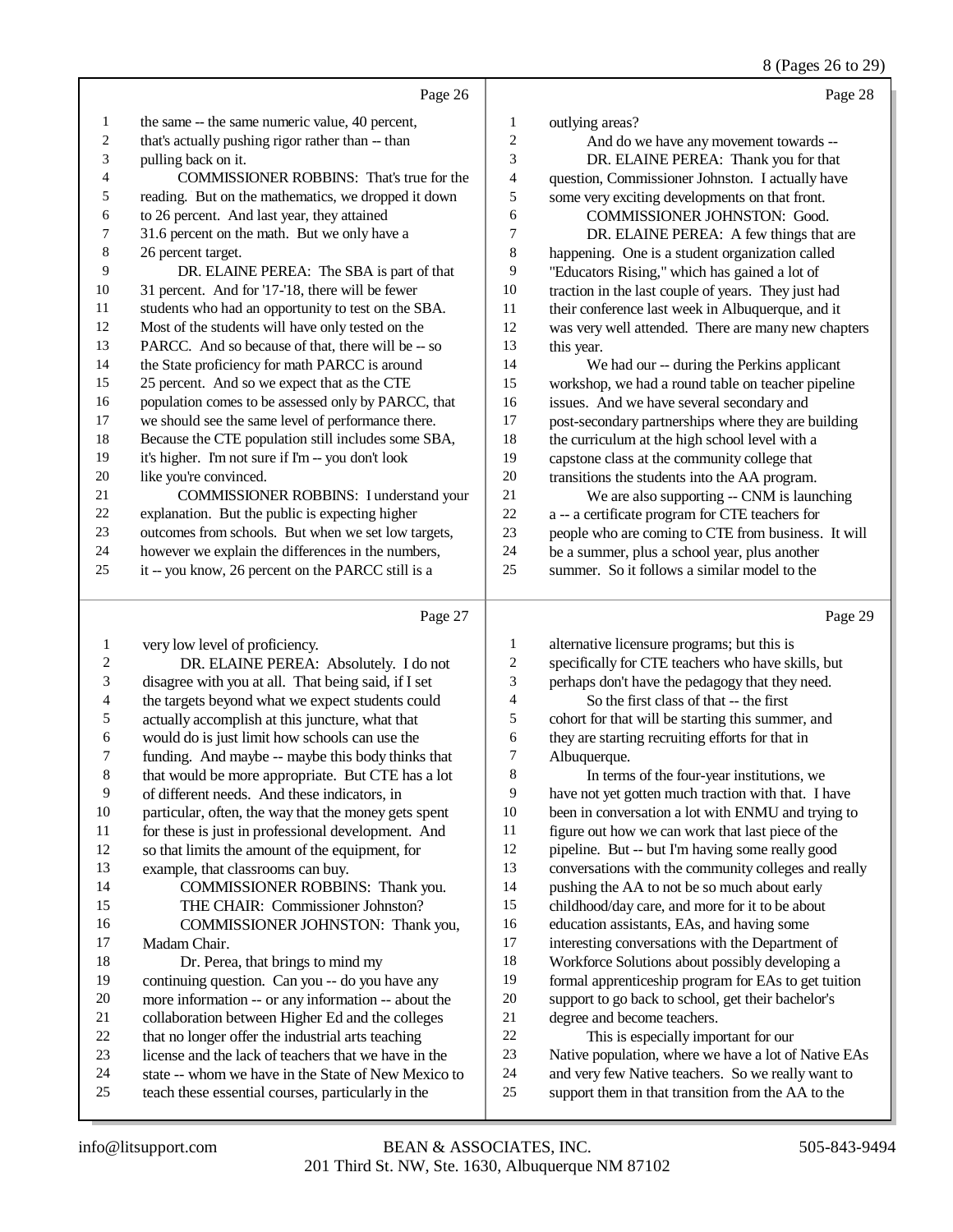9 (Pages 30 to 33)

|                | Page 30                                              |                | Page 32                                              |
|----------------|------------------------------------------------------|----------------|------------------------------------------------------|
| 1              | BA.                                                  | 1              | summer.                                              |
| $\overline{2}$ | COMMISSIONER JOHNSTON: Thank you. That's             | $\overline{c}$ | We have -- all four of these major                   |
| 3              | a concern of mine, because these programs are so     | 3              | computer science companies have agreed to come to    |
| 4              | vital. And right now, so many are shuttered across   | 4              | New Mexico to do training this summer. So we're      |
| 5              | the state because of lack of teachers.               | 5              | hoping to develop a cohort of 12 to 20 teachers who  |
| 6              | Thank you.                                           | 6              | will get training in the summer; then they will      |
| 7              | DR. ELAINE PEREA: Thank you.                         | 7              | teach. Then they will take training again the next   |
| 8              | THE CHAIR: So I have just a follow-up                | 8              | summer; and then they will be able to teach a second |
| 9              | question with that. Because I know I hear -- I'm     | 9              | course.                                              |
| 10             | down in Doña Ana. So across the board, there is      | 10             | So we're building the teacher skill as we            |
| 11             | concern; because we have one auto shop class left in | 11             | build the student skill. We've taken off the         |
| 12             | Doña Ana, and there's -- there's absolutely a need.  | 12             | requirement for a technology endorsement for high    |
| 13             | Is there any way that Perkins money can be           | 13             | school teacher and, instead, any math or science     |
| 14             | used to try to set up a cooperative partnership      | 14             | teacher can teach computer science. So we're trying  |
| 15             | with, like, a trade union or a housing --            | 15             | to get innovative, especially for our small rural    |
| 16             | home-builders' association, so that monies could be  | 16             | districts. I know that doesn't completely solve the  |
| 17             | used to establish and work on apprenticeships and    | 17             | problem, because math and science teachers are also  |
| 18             | internships that way? I don't know.                  | 18             | hard to come by; but teachers who are                |
| 19             | DR. ELAINE PEREA: Perkins cannot be used             | 19             | technology-endorsed were almost nonexistent.         |
| 20             | to direct-support student -- individual students.    | 20             | THE CHAIR: Okay. Thank you.                          |
| 21             | We can't pay student tuition. We can't pay student   | 21             | <b>Commissioner Crone?</b>                           |
| 22             | wages. But that being said, we do have partnerships  | 22             | COMMISSIONER CRONE: Is there anything in             |
| 23             | with ACE in Albuquerque, for example. And many of    | 23             | the Legislature, any bills to try to help CTE?       |
| 24             | the trades are actively involved with their -- the   | 24             | DR. ELAINE PEREA: There is a bill to                 |
| 25             | CTE programs in their communities.                   | 25             | directly fund the Career Technical Learning Project, |
|                | Page 31                                              |                | Page 33                                              |
| 1              | THE CHAIR: Right. And I guess my piece               | 1              | the CTLP, which has come before this board, and      |
| $\overline{2}$ | of the conversation is -- and I -- this isn't a      | 2              | asked for intervention on their funding that is a    |
|                |                                                      |                |                                                      |

| 2              | of the conversation is $-$ and $1-$ this isn't a     | $\overline{2}$ | asked for intervention on their funding that is a    |
|----------------|------------------------------------------------------|----------------|------------------------------------------------------|
| 3              | slight on people who live in Albuquerque. But        | 3              | direct -- that is -- they want direct funding        |
| $\overline{4}$ | the -- but the need goes out to areas that are far   | 4              | instead of running through the PED.                  |
| 5              | more remote than Albuquerque, where that need really | 5              | There is a bill that would support soft              |
| 6              | is. And that's my concern.                           | 6              | skills directly.                                     |
| 7              | And I know Las Cruces isn't necessarily              | 7              | There is a bill that would require                   |
| 8              | remote; but we are, in terms of a lot of those trade | 8              | students to have a post-secondary plan in the Next   |
| 9              | needs and the support for students to get those      | 9              | Step plan that would -- that could include a trade   |
| 10             | skills.                                              | 10             | as their next step.                                  |
| 11             | DR. ELAINE PEREA: We do have an RFA that             | 11             | Those are the ones that I'm aware of.                |
| 12             | is out right now that is due at the end of the month | 12             | COMMISSIONER CRONE: How many colleges and            |
| 13             | that specifically targets the districts that do not  | 13             | high schools have agreements to -- for, you know,    |
| 14             | qualify for the basic Perkins grant. The basic       | 14             | concurrent dual enrollment, dual credit concurrent   |
| 15             | Perkins is calculated on population and has a floor  | 15             | enrollment?                                          |
| 16             | of 15,000; so our smaller districts do not qualify   | 16             | DR. ELAINE PEREA: I think almost all                 |
| 17             | for that money.                                      | 17             | schools in the state participate in the dual credit  |
| 18             | So we've -- I think we've talked about               | 18             | program. Not all of them offer CTE. I would have     |
| 19             | that in these chambers before. So we have an RFA     | 19             | to get back to you on the exact numbers. I don't     |
| 20             | out right now for computer science programs. And     | 20             | have that off the top of my head.                    |
| 21             | there's four different choices. These are all        | 21             | COMMISSIONER CRONE: Okay. Just a little              |
| 22             | nationally recognized programs, things you've heard  | 22             | bit of background. I retired from full-time          |
| 23             | of, like Cisco. And each of the four pathways has    | 23             | teaching at Northern New Mexico College when         |
| 24             | money for technology, to get the school started, and | 24             | Northern decided to go down the bachelor degree path |
| 25             | it also has money for teacher training in the        | 25             | and began to systemically raise tuition in CTE and   |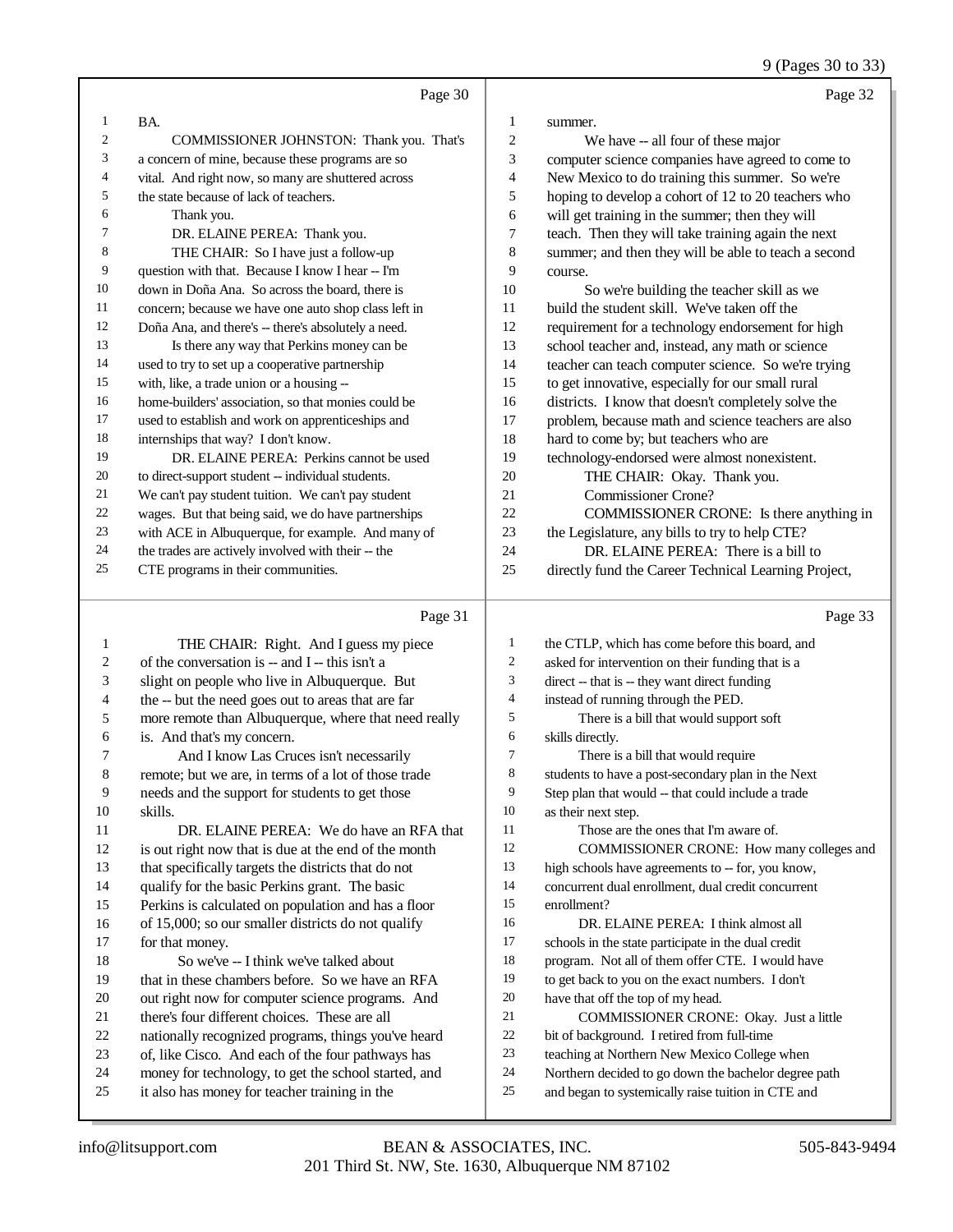# 10 (Pages 34 to 37)

|    | Page 34                                              |    | Page 36                                              |
|----|------------------------------------------------------|----|------------------------------------------------------|
| 1  | eliminate CTE programs. At the point where they      | 1  | young adults an opportunity to go from high school   |
| 2  | started to do that, 80 percent of the enrollment was | 2  | to an internship, because they're earning money.     |
| 3  | CTE. Their enrollment dropped by 50 percent because  | 3  | And he says, "I don't know why we wouldn't push      |
| 4  | of that.                                             | 4  | that, because those -- those young men and women can |
| 5  | And so I've been lobbying, you know, the             | 5  | earn money while they're training."                  |
| 6  | current candidates for Governor, Lieutenant          | 6  | That's what the internships within the               |
| 7  | Governor, to -- we really need to encourage high     | 7  | unions do. They don't have to pay tuition.           |
| 8  | schools and colleges to work together for -- for     | 8  | But somehow, there's a trend to fill up              |
| 9  | saving money -- it would save a lot of money. CTE    | 9  | colleges and universities. And apparently, it's not  |
| 10 | can be very expensive; automotive, for example. And  | 10 | enough. And he gave me the example.                  |
| 11 | this would positively impact the dropout rate. It    | 11 | He says, "Okay. So we got a big contract.            |
| 12 | would positively impact the graduation rate. And it  | 12 | We got a big thing going on in Los Lunas, and        |
| 13 | would positively impact the fact that if you want a  | 13 | they're begging for skilled workers. But guess       |
| 14 | licensed, bonded person, plumber, electrician, in    | 14 | what? New Mexico was never able to fill those        |
| 15 | Santa Fe -- right now, in the housing boom, it's     | 15 | positions; and so the contractors are having to      |
| 16 | almost impossible to -- if it's not a huge job,      | 16 | bring in -- fly in workers to work three days, fly   |
| 17 | they're not interested.                              | 17 | out back home for the next four."                    |
| 18 | So that's my sermon for today.                       | 18 | And so they're spending good money for all           |
| 19 | THE CHAIR: Thank you.                                | 19 | the jobs that we bragged about that we created, but  |
| 20 | Commissioner Caballero?                              | 20 | not for our own, because, apparently, even folks --  |
| 21 | COMMISSIONER CABALLERO: And -- Madam --              | 21 | you know, home folks are having a hard time getting  |
| 22 | I'm sure that a lot of what's going on with career   | 22 | licensure.                                           |
| 23 | development is way out from the past and what        | 23 | So I know this is the trends that happen             |
| 24 | Commissioner Crone has brought up, the trends that   | 24 | way before you got the thing that's going on right   |
| 25 | have existed that have eroded at CTE. And my         | 25 | now. But somehow -- somehow we've got to reverse it  |

## Page 35

|                | Page 35                                             |    | Page 37                                              |
|----------------|-----------------------------------------------------|----|------------------------------------------------------|
| 1              | concern comes from the unions.                      | 1  | and maybe bring in the unions into the picture. I    |
| $\overline{2}$ | And I even asked -- we had a career                 | 2  | know there's a lot of dislike about unions. To me,   |
| 3              | something-or-other on the Rotunda, and I went table | 3  | that's been my lifeline, because my father was       |
| 4              | to table asking all those folks whether they were   | 4  | union, and he was able to get good money because he  |
| 5              | going to the high schools to recruit. And they said | 5  | was union.                                           |
| 6              | that no, that it had been years since they had      | 6  | And so we have to -- we do have to reach             |
| 7              | gotten invited and that when they tried to invite   | 7  | out; because they have something to offer. And so I  |
| 8              | themselves, that nothing ever happens.              | 8  | brought it up with a couple of union guys that       |
| 9              | So there's very little touch and concern            | 9  | evening. Says, "No, there's no reach-out to us from  |
| 10             | with unions and associations that deal with -- with | 10 | the CTE setup."                                      |
| 11             | the trades who have internships already set up. And | 11 | So apparently, not only do we get attacked           |
| 12             | they go unfilled.                                   | 12 | by various forces, but even as helpful as we can be  |
| 13             | And so I have visited a training for                | 13 | to train our workforce, we're never considered as a  |
| 14             | carpenters and construction workers. And their      | 14 | player. And so we need to reverse that and forget    |
| 15             | internships are not filled through the schools.     | 15 | about the politics of union and non-union.           |
| 16             | They're all family-to-family or within the union    | 16 | DR. ELAINE PEREA: Thank you for your                 |
| 17             | ranks. And so a few -- a week and a half ago, I     | 17 | comments. I would like to just emphasize that every  |
| 18             | talked to -- and he wasn't involved in that; but    | 18 | recipient of Perkins funds must have an industry     |
| 19             | he's involved in the film -- he says we do not have | 19 | advisory board that meets twice a year. We do audit  |
| 20             | a pipeline of skilled workers that go from school   | 20 | that for compliance. And if you would like to pass   |
| 21             | into their skilled work, that there is a push or a  | 21 | on to me the specific people who want to be involved |
| 22             | trend to send all the kids from high school to the  | 22 | and the school program that they want to be involved |
| 23             | junior colleges. And then at the junior colleges,   | 23 | with, I would be happy to make those connections;    |
| 24             | nothing happens in terms of internships.            | 24 | because that is a requirement. If there is a         |
| 25             | And he says we have to give our young --            | 25 | welding program, they have to have industry          |
|                |                                                     |    |                                                      |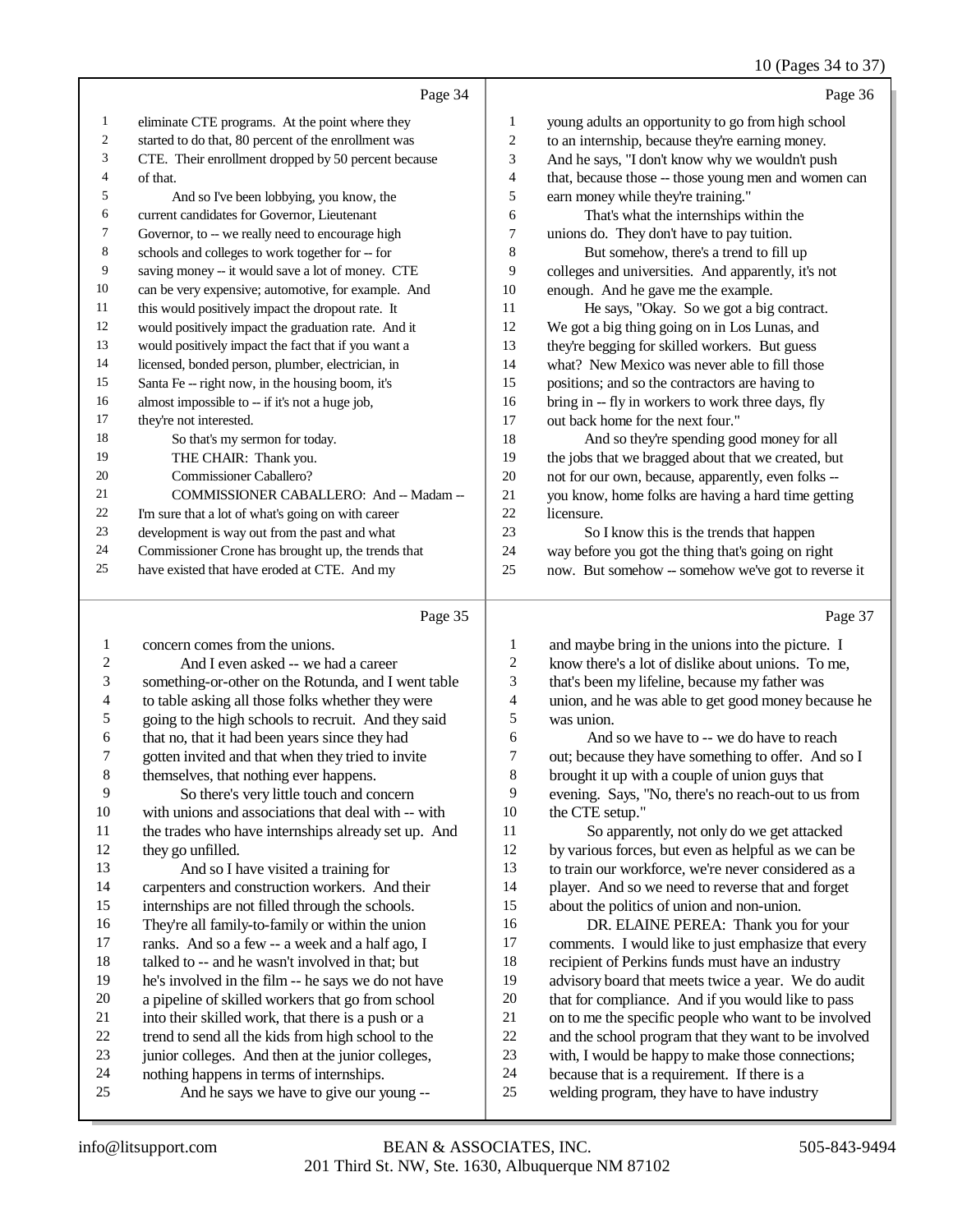11 (Pages 38 to 41)

|    |                                                      |              | $\cdots$                                             |
|----|------------------------------------------------------|--------------|------------------------------------------------------|
|    | Page 38                                              |              | Page 40                                              |
| 1  | involvement on their advisory board. So -- so we     | $\mathbf{1}$ | gave out over a million dollars in apprenticeship    |
| 2  | can -- we can help ensure that that's happening.     | 2            | grants to individual contractors throughout the      |
| 3  | COMMISSIONER CABALLERO: Okay. All right.             | 3            | state. That is an active program.                    |
| 4  | Thank you.                                           | 4            | I think some of the contractors, they only           |
| 5  | THE CHAIR: Commissioner Ruiz, did you                | 5            | go into one program, because there are so many       |
| 6  | have your hand up before?                            | 6            | different programs. And some of these contractors    |
| 7  | <b>COMMISSIONER RUIZ: No.</b>                        | 7            | aren't large enough to be able to manage the CTE --  |
| 8  | THE CHAIR: Okay. Sorry.                              | 8            | you know, the JTIP programs that are out there, the  |
| 9  | <b>Commissioner Toulouse?</b>                        | 9            | PWAT programs that are out there. There are so many  |
| 10 | COMMISSIONER TOULOUSE: Madam Chair, I do             | 10           | different programs out there that they tend to get   |
| 11 | want to clarify some of what Commissioner Caballero  | 11           | into one program and stay with that program.         |
| 12 | said. I know that ACE Leadership High School has     | 12           | I think maybe coordination and discussion            |
| 13 | apprenticeships with unions, and that's part of      | 13           | within the various programs could help facilitate    |
| 14 | their graduation process is to get their students    | 14           | and help those contractors and people in those       |
| 15 | through and in.                                      | 15           | various industries and the trades to facilitate,     |
| 16 | I also know that Media Arts with the film            | 16           | actually maximize the use of that. And also, it      |
| 17 | industry and all, one of their mission-specific      | 17           | needs to be publicized and, I think, communicated    |
| 18 | goals is to work with and have those. I also know    | 18           | within the high schools. Because you're absolutely   |
| 19 | that UNM has a number of apprenticeship programs     | 19           | right.                                               |
| 20 | that they work their classes with the apprenticeship | 20           | High schools have tended to push students            |
| 21 | program so that when the student gets through with   | 21           | only into college, even if students don't want to go |
| 22 | the class, they also have met their requirements     | 22           | that path. And then they don't see that there's      |
| 23 | within the union.                                    | 23           | programs that the high schools are working with them |
| 24 | So there is a lot of that. I don't know              | 24           | in to go into the trades and things like that. And   |
| 25 | what APS does. I have a feeling they don't do as     | 25           | we need the trades. They're -- like you said,        |
|    | Page 39                                              |              | Page 41                                              |

# Page 39  $\vert$

| 1  | much at the moment as the charter schools.           | 1  | whether it's union or not, the trades can pay very,  |
|----|------------------------------------------------------|----|------------------------------------------------------|
| 2  | DR. ELAINE PEREA: Some programs more than            | 2  | very well. And I think people don't realize that     |
| 3  | others, I think.                                     | 3  | those trades -- you don't have to be a computer      |
| 4  | <b>COMMISSIONER TOULOUSE:</b> I know that the        | 4  | programmer or a doctor or a lawyer to make a         |
| 5  | charter schools do. And I know that at CNM, where    | 5  | reasonable living. Trades can pay very, very well.   |
| 6  | they have the students who are high school students  | 6  | THE CHAIR: Thank you.                                |
| 7  | enrolled in their classes, if they are eligible for  | 7  | Commissioner Armbruster?                             |
| 8  | those apprenticeships -- although many of them, the  | 8  | COMMISSIONER ARMBRUSTER: Two things. But             |
| 9  | unions don't want them till they're 18 because of    | 9  | first I have a question, which is how many students  |
| 10 | legal ramifications -- they will move them into      | 10 | do you have to have in order to get into this CTE    |
| 11 | those.                                               | 11 | business? There was a number, I remember.            |
| 12 | So again, I'm not specific on to the other           | 12 | DR. ELAINE PEREA: The -- any school can              |
| 13 | APS schools. But I do know that those charter        | 13 | offer career-technical education courses. And        |
| 14 | schools do it. So I just wanted that on the record   | 14 | 85 percent of our students take at least one CTE     |
| 15 | so that -- you know, I think there's a lot more that | 15 | course during their high school experience.          |
| 16 | could be done; but I know that's also being done.    | 16 | To be a "CTE concentrator," which is a               |
| 17 | Thank you.                                           | 17 | formal federal definition, means the student has     |
| 18 | THE CHAIR: Unfortunately, the charter                | 18 | taken three courses in a single career cluster. And  |
| 19 | schools are all too small to make use of the Perkins | 19 | "career clusters" are defined by O*NET, the national |
| 20 | grants. That's the problem.                          | 20 | Department of Labor.                                 |
| 21 | Commissioner Robbins?                                | 21 | So, for example, health care is a career             |
| 22 | <b>COMMISSIONER ROBBINS:</b> I would let all of      | 22 | cluster. And a student would need to take three      |
| 23 | the Commissioners and Ms. Perea also realize that    | 23 | courses in health care to be a concentrator. We      |
| 24 | Workforce Solutions has an apprenticeship program    | 24 | have about 6,500 students who are concentrators at   |
| 25 | that is actively involved. Last year, I think we     | 25 | any given time out of about 100,000 high school      |
|    |                                                      |    |                                                      |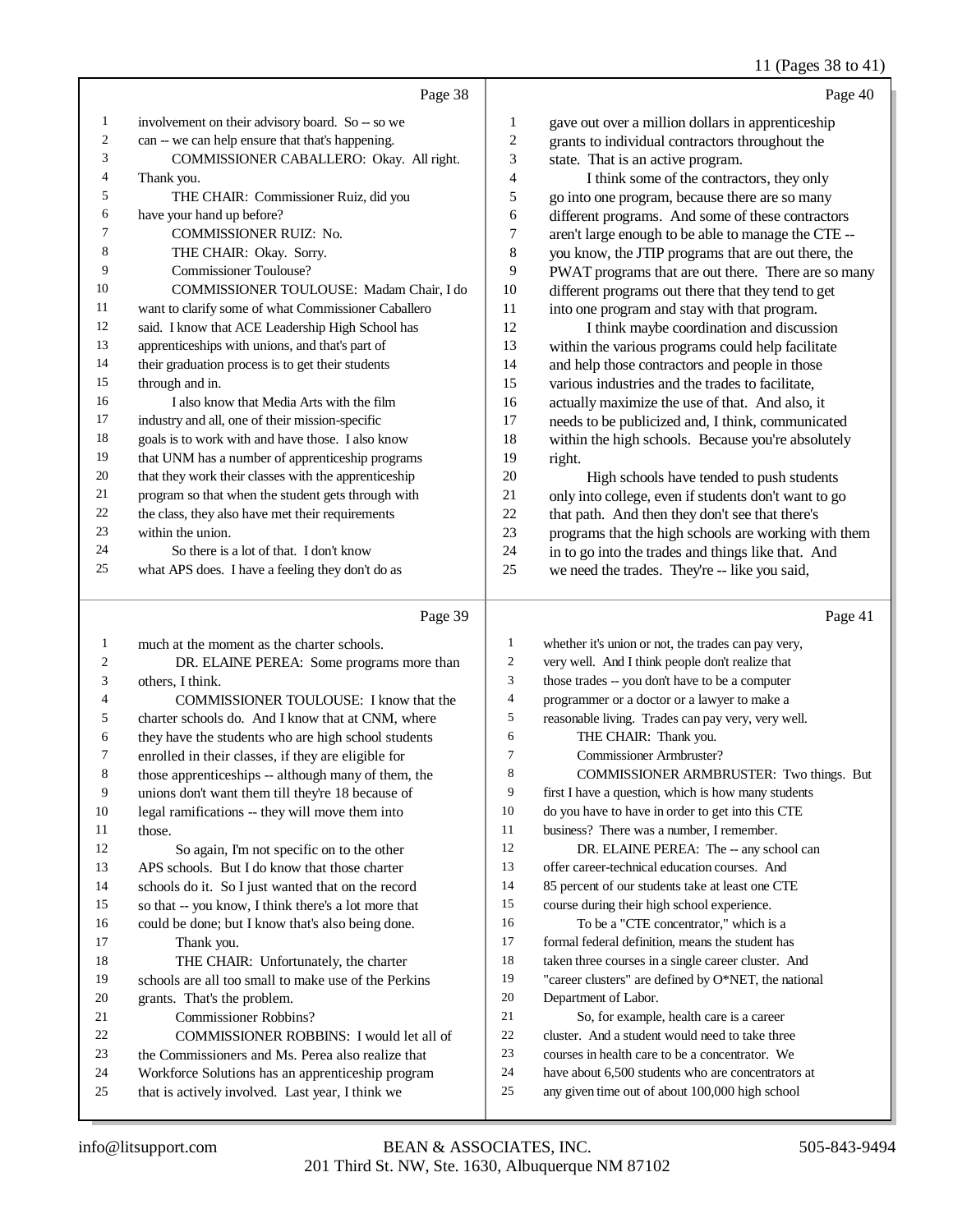#### 12 (Pages 42 to 45)

|    | Page 42                                              |                | Page 44                                              |
|----|------------------------------------------------------|----------------|------------------------------------------------------|
| 1  | students.                                            | $\mathbf{1}$   | of those kinds of things.                            |
| 2  | So it's not a real high number that are              | 2              | And it's unfortunate that those                      |
| 3  | concentrators. And part of that is because, again,   | 3              | opportunities have been taken away, same as with     |
| 4  | that kind of thing happens at the large              | 4              | auto shop, the same as with the machinists, the same |
| 5  | comprehensive high schools. To have three            | 5              | with all of those, so that we're forcing kids --     |
| 6  | health-care classes, three welding classes, three    | 6              | this is a public -- traditional public school. But   |
| 7  | agriculture classes requires a large high school.    | 7              | still it's not providing for those students, if      |
| 8  | The Perkins Reauthorization contemplates a           | 8              | nothing else -- if not the future, just a skill that |
| 9  | new category, which would be called "CTE Explorers," | 9              | we now have all kinds of people, even at the Lab,    |
| 10 | and would allow students to be a concentrator if     | 10             | who will complain -- the older people will say,      |
| 11 | they take three courses from three different         | 11             | "I've got people in here who don't know the          |
| 12 | clusters. In particular, we've been in               | 12             | difference between a hammer and a screwdriver."      |
| 13 | conversations with the Fed, because we think this    | 13             | And it's really frustrating. So I think              |
| 14 | would be a good idea for New Mexico. And I've been   | 14             | we're downplaying how important it is that everyone  |
| 15 | advocating for something I'm calling a ranching      | 15             | have access to these skills.                         |
| 16 | program of study, which would require one business   | 16             | DR. ELAINE PEREA: I couldn't agree with              |
| 17 | class, one agriculture class, and one health class   | 17             | you more.                                            |
| 18 | as a ranching program of study.                      | 18             | COMMISSIONER ARMBRUSTER: I don't have an             |
| 19 | So that we're looking and we're in                   | 19             | answer for you; but I'm just out there for you.      |
| 20 | conversations with the Feds about trying to make CTE | 20             | DR. ELAINE PEREA: Thank you.                         |
| 21 | more relevant for our rural communities. But that    | 21             | THE CHAIR: Commissioners, any other                  |
| 22 | being said, right now, we're about 6,500 students    | 22             | questions? Comments?                                 |
| 23 | that are concentrators.                              | 23             | COMMISSIONER JOHNSTON: I --                          |
| 24 | COMMISSIONER ARMBRUSTER: And this is, of             | 24             | THE CHAIR: Commissioner Johnston?                    |
| 25 | course, one of my strongly held beliefs, is that --  | 25             | COMMISSIONER JOHNSTON: Thank you,                    |
|    | Page 43                                              |                | Page 45                                              |
| 1  | I'm from Los Alamos. So, of course, it's a           | $\mathbf{1}$   | Madam Chair.                                         |
| 2  | semi-different population, but not really. It's      | $\overline{c}$ | Just one closing comment. It all goes                |
| 3  | clearly not rural.                                   | 3              | back to we are unable at this point to -- to license |
| 4  | But we used to have incredible things                | $\overline{4}$ | skilled teachers. Every district in the state would  |
| 5  | which they've just done away with. For example, we   | 5              | take advantage of any pool that was created and      |
| 6  | had a class that built homes. And this was, you      | 6              | would -- probably, superintendents could get into a  |
| 7  | know, 20 years ago, even. And they were building     | $\tau$         | brawl if we had five teachers in 20 districts, and   |
| 8  | \$300,000 homes in the nicest areas in Los Alamos.   | 8              | they would be trying to get those people.            |
| 9  | So it wasn't a slipshod job of, you know, renovating | 9              | So anything that we can do to support                |
| 10 | a home.                                              | 10             | increasing this pool with highly qualified folks to  |
| 11 | THE CHAIR: Did they build their own                  | 11             | be in the classroom and work with high school        |
| 12 | school?                                              | 12             | students to give them that -- that first boost to    |
| 13 | COMMISSIONER ARMBRUSTER: They did not                | 13             | all of these things we've been talking about. But    |
| 14 | build their own school. And they had a curriculum.   | 14             | we cannot find teachers.                             |
| 15 | Just wanted to answer you. But the problem was that  | 15             | Thank you.                                           |
| 16 | they had to have a licensed contractor overseeing    | 16             | THE CHAIR: Thank you. Commissioner                   |
| 17 | this. And, of course, a licensed contractor isn't    | 17             | Crone?                                               |
| 18 | going to work for \$30,000 a year. And that's the    | 18             | <b>COMMISSIONER CRONE:</b> I'm a                     |
| 19 | reality of it.                                       | 19             | do-it-yourselfer. And my instructors were my dad     |

- 20 But I think the important part that I
- 
- 21 wanted to emphasize is that it isn't just kids that<br>22 didn't want to go to college or wanted to go into a 22 didn't want to go to college or wanted to go into a<br>23 trade; there are many people who were college-bo
- trade; there are many people who were college-bound
- 24 students who loved to take that class and learn how<br>25 to do the electricity and do the plumbing and do all
- to do the electricity and do the plumbing and do all
- do-it-yourselfer. And my instructors were my dad
- and This Old House.
- 21 THE CHAIR: And I have the exact same
- experience.
- All right. Seeing no other questions,
- comments, there is a proposed motion in Item 6.
- COMMISSIONER JOHNSTON: So, Madam Chair, I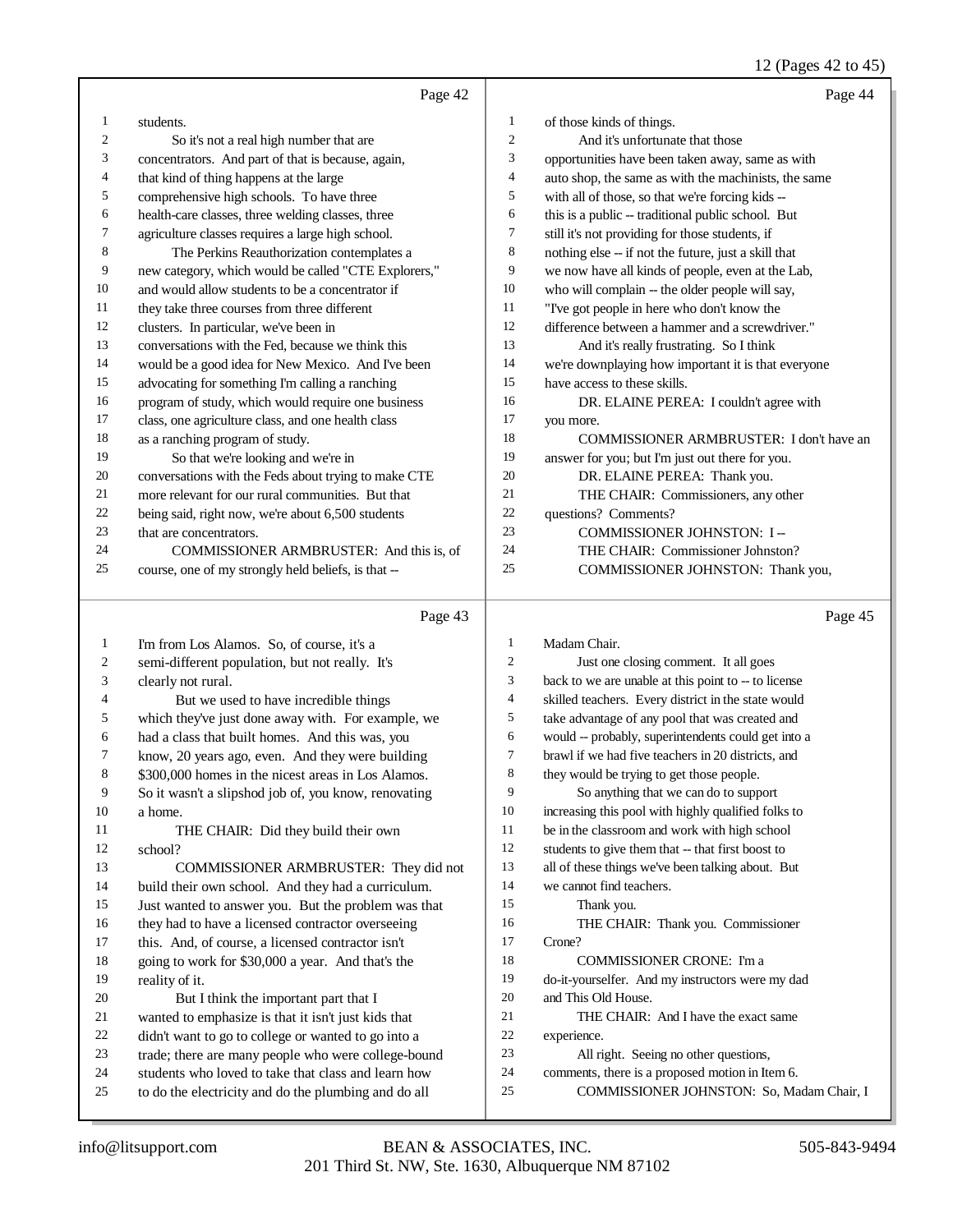13 (Pages 46 to 49)

|    | Page 46                                           |                | Page 48                                             |
|----|---------------------------------------------------|----------------|-----------------------------------------------------|
| 1  | will -- I will make the motion, if I can find the | 1              | believe we only have one; correct?                  |
| 2  | words.                                            | $\overline{c}$ | MS. POULOS: Yes, Madam Chairwoman and               |
| 3  | THE CHAIR: It's right -- it's the page            | 3              | Commissioners. And Dr. Pelayo is going to cover     |
| 4  | after the chart.                                  | 4              | this item.                                          |
| 5  | COMMISSIONER JOHNSTON: After the chart.           | 5              | DR. PELAYO: Commissioners, good morning.            |
| 6  | Thank you.                                        | 6              | What we have here in Item 7 --                      |
| 7  | COMMISSIONER TOULOUSE: I will second it           | 7              | THE CHAIR: I'm sorry. I think you're                |
| 8  | after she finds it and reads it.                  | 8              | going to have to talk a little louder.              |
| 9  | THE CHAIR: At least it wasn't -- I'll do          | 9              | DR. PELAYO: Can you hear me now?                    |
| 10 | it. It's easier. It's right there in front of me. | 10             | THE CHAIR: Yes.                                     |
| 11 | COMMISSIONER JOHNSTON: I apologize. If            | 11             | DR. PELAYO: Okay. This is Item 7, the               |
| 12 | you have it, you go for it.                       | 12             | amendment request for the Taos Integrated School of |
| 13 | THE CHAIR: All right. I move that the             | 13             | Arts. They are requesting to amend their school's   |
| 14 | Public Education Commission approve the narrative | 14             | contract related to operational structure, and,     |
| 15 | and data outcomes for the school year 2016-2017   | 15             | specifically, amending the language around          |
| 16 | Consolidated Annual Report.                       | 16             | instructional hours.                                |
| 17 | And there is a second by Commissioner             | 17             | The first few pages of that packet there            |
| 18 | Toulouse.                                         | 18             | outlines the school's history and some information  |
| 19 | Commissioner Armbruster?                          | 19             | about recurrent enrollment there on Page 2 of this  |
| 20 | <b>COMMISSIONER ARMBRUSTER: Commissioner</b>      | 20             | section, just their recurrent enrollment. They're   |
| 21 | Crone?                                            | 21             | not quite at your expectation of 85 percent. The    |
| 22 | <b>COMMISSIONER CRONE: Yes.</b>                   | 22             | school's performance: They've recently received a   |
| 23 | <b>COMMISSIONER ARMBRUSTER: Commissioner</b>      | 23             | "B." We do indicate there, and as you see, the      |
| 24 | Peralta?                                          | 24             | analysis that follows, that there is some stagnant  |
| 25 | <b>COMMISSIONER PERALTA: Yes.</b>                 | 25             | growth in serious academic gaps among the various   |
|    |                                                   |                |                                                     |

#### Page 47

| 1              | <b>COMMISSIONER ARMBRUSTER: Commissioner</b>        |
|----------------|-----------------------------------------------------|
| $\overline{c}$ | Armbruster votes "Yes."                             |
| 3              | Commissioner Johnston?                              |
| 4              | <b>COMMISSIONER JOHNSTON: Yes.</b>                  |
| 5              | <b>COMMISSIONER ARMBRUSTER: Commissioner</b>        |
| 6              | Ruiz?                                               |
| 7              | <b>COMMISSIONER RUIZ: Yes.</b>                      |
| 8              | <b>COMMISSIONER ARMBRUSTER: Commissioner</b>        |
| 9              | Caballero?                                          |
| 10             | <b>COMMISSIONER CABALLERO: Yes.</b>                 |
| 11             | <b>COMMISSIONER ARMBRUSTER: Commissioner</b>        |
| 12             | Gipson?                                             |
| 13             | THE CHAIR: Yes.                                     |
| 14             | <b>COMMISSIONER ARMBRUSTER: Commissioner</b>        |
| 15             | Toulouse?                                           |
| 16             | <b>COMMISSIONER TOULOUSE: Yes.</b>                  |
| 17             | <b>COMMISSIONER ARMBRUSTER: Commissioner</b>        |
| 18             | Robbins?                                            |
| 19             | <b>COMMISSIONER ROBBINS: Yes.</b>                   |
| 20             | COMMISSIONER ARMBRUSTER: That's a                   |
| 21             | nine-to-zero vote. Motion passes.                   |
| 22             | THE CHAIR: Motion passes. Thank you so              |
| 23             | much. Thank you for your time. Thank you.           |
| 24             | We are on to Item No. 7, Discussion and             |
| 25             | Possible Action on Charter School Amendments. And I |
|                |                                                     |

1 student groups. And I wanted to call attention to<br>2 vou in relation to the amendment request itself. 2 you in relation to the amendment request itself.<br>3 We do notice, on Page 4 of the analysis 3 We do notice, on Page 4 of the analysis<br>4 here, that as you can see from Charts 4 and 5. 4 here, that as you can see from Charts 4 and 5, that<br>5 reading and math proficiency overall is quite flat. 5 reading and math proficiency overall is quite flat.<br>6 And then we look on the next page, and you do se 6 And then we look on the next page, and you do see<br>
7 here that with the lowest performing students in 7 here that with the lowest performing students in<br>8 Chart A, the school is still not performing at even Chart A, the school is still not performing at even 9 the State average there in terms of growth for these students. 10 students.<br>11 An 11 And the rest -- the next two pages here on<br>12 Pages 6 and 7 really start to look at the school's 12 Pages 6 and 7 really start to look at the school's<br>13 data in terms of the subgroup performance. We data in terms of the subgroup performance. We look at economically disadvantaged students, students with disabilities, and English Learners, and see 16 just differences in terms of the enrollment between<br>17 that school and its comparison district. And I 17 that school and its comparison district. And I<br>18 think potentially, the Commission might have 18 think potentially, the Commission might have some 19 oursel in the solution of the solution of the 19 questions about why that is. 20 And when you turn the page on Page 11, the<br>21 charts on 11 and 12 really look at academic 21 charts on 11 and 12 really look at academic<br>22 proficiency for these students. And you do s 22 proficiency for these students. And you do see<br>23 that, again, the performance here is flat for 23 that, again, the performance here is flat for<br>24 economically disadvantaged students and s 24 economically disadvantaged students and students<br>25 with disabilities and in reading. And you see a

Page 49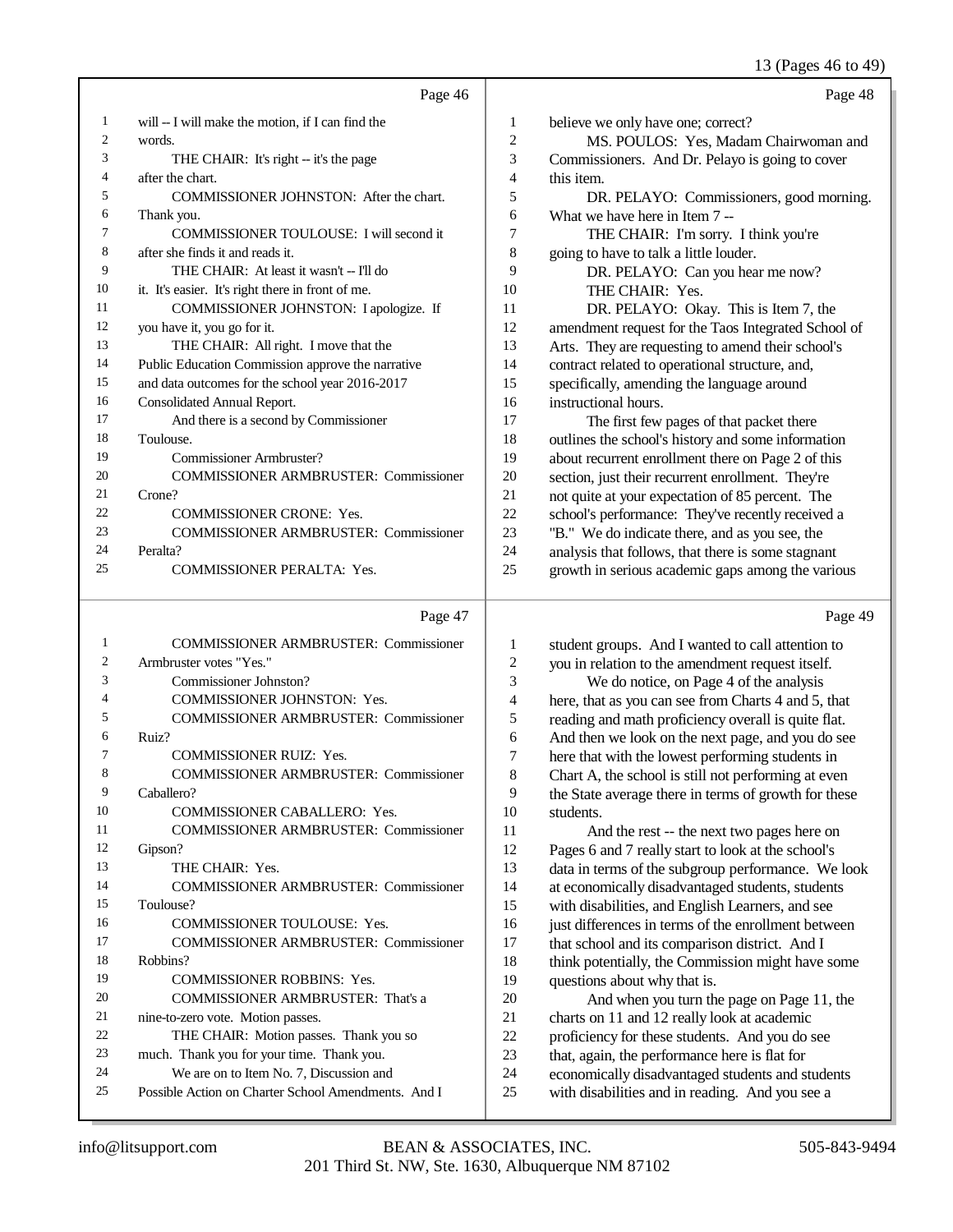|                |                                                      |                | $1 + \frac{1}{2}$ agus 50 to 55                       |
|----------------|------------------------------------------------------|----------------|-------------------------------------------------------|
|                | Page 50                                              |                | Page 52                                               |
| 1              | declining proficiency for Hispanic students and also | 1              | providing that we would change our current            |
| $\mathfrak{2}$ | students with disabilities there in Chart 12.        | $\mathfrak{2}$ | amendment.                                            |
| 3              | The next page does include some                      | 3              | If you look, I believe that we have just              |
| 4              | information about how they are doing with the        | 4              | passed out the hours and school week that we have.    |
| 5              | organizational performance framework. Specifically,  | 5              | We're not proposing a lessening of our hours, just a  |
| 6              | I'll call out there the issue related to protecting  | 6              | clarification of what those hours are.                |
| 7              | the rights of English Learners. This was an issue    | 7              | Our current contract is rather -- was                 |
| 8              | last year, and this was for last year, and it        | 8              | rather unclear. If you were to look at our lengths    |
| 9              | continued to be an issue that we called out during   | 9              | of school days, as well as the amendment change that  |
| 10             | this year's site visit.                              | 10             | we have proposed, the hours don't equal, for          |
| 11             | And then on the last page of this                    | 11             | kindergarten through seventh grade, 1,080 hours.      |
| 12             | analysis, we do have there we wanted to look into    | 12             | They were -- I believe it was 1,022. We've kept to    |
| 13             | the issue of instructional time and student          | 13             | the same hours for -- since its existence.            |
| 14             | achievement. And while the educational research on   | 14             | If you look at the four-day school week               |
| 15             | this is mixed, we do think it's important that the   | 15             | for the 2016-'17 and 2017-'18 school year, we had     |
| 16             | school be thoughtful about what a potential decrease | 16             | only decreased by one day. And that was because of    |
| 17             | in instructional hours might do for the school,      | 17             | a clawback that we had recently with the \$40,000 cut |
| 18             | specifically the vulnerable populations that are     | 18             | in order for us to make amends. We did not raise      |
| 19             | already underperforming.                             | 19             | our teacher salaries. We actually stopped             |
| 20             | And so, again, even though the                       | 20             | administrative salary, froze that, and we reduced     |
| 21             | instructional hours, the jury is out in terms of     | 21             | other administration salary in order for us to meet   |
| 22             | whether it's helpful to increase hours, it looks     | 22             | the clawback that we had; because at that time, we    |
| 23             | like from research, without going to too low or too  | 23             | were also moving to a new facility, and we were       |
| 24             | high in extremes, it may not make a difference,      | 24             | expecting to have that money in order for us to move  |
| 25             | because what really matters would be the quality of  | 25             | to a new facility.                                    |
|                | Page 51                                              |                | Page 53                                               |

#### Page 51

 instruction and curriculum. So with that, generally, the Charter Schools Division does not recommend decreasing instructional hours; but given the below performance, stagnant growth and persistent achievement gaps between the students groups, we are concerned, and we at this time will not make an explicit recommendation on this amendment request. THE CHAIR: Thank you. 10 DR. PELAYO: Thank you. 11 THE CHAIR: Good morning. 12 MR. RICH GREYWOLF: Good morning. 13 THE CHAIR: And if you could please identify yourself for the record, please. MR. RICH GREYWOLF: Madam Chair and Honorable Commissioners, my name is Rich Greywolf. 17 I'm director of Taos Integrated School for the Arts. MS. JULEE LaMURE: I'm Julie LaMure. I'm the governing council president for Taos Integrated School for the Arts. MR. RICH GREYWOLF: The amendment that we're proposing is due to a clerical error that we have in our own charter that was brought up to us this past December when CSD came. The clerical error, we just thought it would be amended by THE CHAIR: Thank you. 2 MS. JULEE LaMURE: I'd also like to point<br>3 out that even with the slightly reduced hours, we out that even with the slightly reduced hours, we are still ahead of the total hours that are required 5 statutorily.<br>6 DR. 6 DR. PELAYO: Chairwoman?<br>7 THE CHAIR: Sure. 7 THE CHAIR: Sure.<br>8 DR PELAYO: Acti DR. PELAYO: Actually, when we do our analysis here, we don't count lunch, and we don't 10 count recess or breaks, because it needs to be<br>11 school-directed activities. So when we subtra school-directed activities. So when we subtract 12 that out, it wasn't compliant with State statute, which is why it was a concern. This document here they wanted us to hand out to you is their calculation. And we do our 16 calculation, which is different than potentially<br>17 what is submitted to the school budget for app what is submitted to the school budget for approval. 18 THE CHAIR: Okay. This is where I am at<br>19 this point in time. And for those Commissioners this point in time. And for those Commissioners 20 that were here yesterday and for those of you in the audience, this was part of a conversation vesterday 21 audience, this was part of a conversation yesterday<br>22 when we were looking at the future site visits and 22 when we were looking at the future site visits and<br>23 so on and whether we're going to continue to dig so on and whether we're going to continue to dig into the roots of instructional hours, and that the concept that if you're falling short on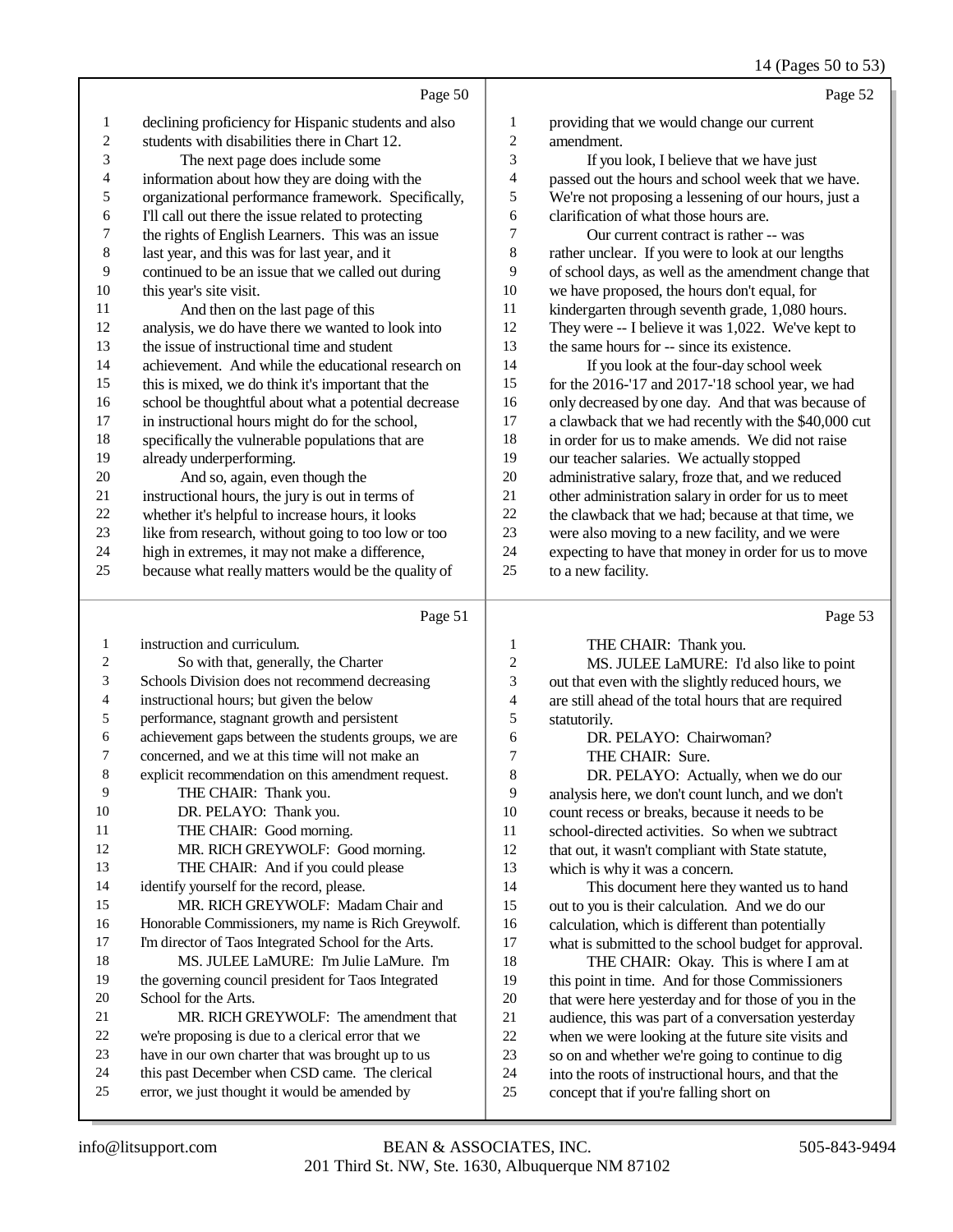# 15 (Pages 54 to 57)

|                         | Page 54                                                                                                   |              | Page 56                                                                                             |
|-------------------------|-----------------------------------------------------------------------------------------------------------|--------------|-----------------------------------------------------------------------------------------------------|
| $\mathbf{1}$            | instructional hours, it's going to show someplace                                                         | $\mathbf{1}$ | and no sense of urgency.                                                                            |
| $\overline{\mathbf{c}}$ | else.                                                                                                     | 2            | I don't believe a four-day -- the change                                                            |
| 3                       | It's going to show in your grade, because                                                                 | 3            | in this amendment will impact that. So why should                                                   |
| 4                       | they're not getting the appropriate amount of                                                             | 4            | we be -- as a Commission and as a Charter School                                                    |
| 5                       | instruction.                                                                                              | 5            | Division, be responsible for digging into that                                                      |
| 6                       | And is it to our benefit and to the staff                                                                 | 6            | detail every time we visit? We should just be able                                                  |
| $\overline{7}$          | to have to go out and continue to try to calculate?                                                       | 7            | to hold the governing council and their employee,                                                   |
| $\,$ 8 $\,$             | And is it -- does it merit our time and effort to do                                                      | 8            | the head of school, accountable for the success.                                                    |
| 9                       | the seesaw back and forth about, "We've got this                                                          | 9            | And we should be having a conversation about                                                        |
| 10                      | many hours, and they say we've got this many hours."                                                      | 10           | academic achievement, not about the -- the four-day                                                 |
| 11                      | Bottom line is if you're doing the                                                                        | 11           | week and the number of hours.                                                                       |
| 12                      | appropriate job, it's going to show in your school                                                        | 12           | So I'm in favor of -- I support what the                                                            |
| 13                      | grade. And if you can bang it out of the park --                                                          | 13           | Chair said -- stated; but I support it because of my                                                |
| 14                      | I'm not going to say this publicly -- with 80 hours,                                                      | 14           | frustration with seeing the lack of success of the                                                  |
| 15                      | show us how to do it, you know. And if it takes you                                                       | 15           | students, and by returning the responsibility for                                                   |
| 16                      | 1,100, and that's what your school wants, then,                                                           | 16           | the school and holding them -- holding the governing                                                |
| 17                      | fine.                                                                                                     | 17           | council directly accountable for what I'm reading on                                                |
| 18                      | So I'm more amenable to allow this                                                                        | 18           | paper and seeing improvement.                                                                       |
| 19                      | amendment, because we're just -- you know, the                                                            | 19           | Thank you.                                                                                          |
| $20\,$                  | debate -- we had this discussion yesterday. It's --                                                       | 20           | THE CHAIR: Commissioner Toulouse?                                                                   |
| 21                      | it's just something that we're -- I think everyone                                                        | 21           | COMMISSIONER TOULOUSE: Madam Chair, I                                                               |
| 22<br>23                | is just kind of tired of digging into. And they'll                                                        | 22<br>23     | agree with approving this. But I also am concerned                                                  |
| 24                      | show us through the performance of the school how<br>they're doing, regardless of what the hours are.     | 24           | that we closed a school a couple of years ago who<br>basically had cut their classroom time in half |
| 25                      | So that's -- that's where I stand based on                                                                | 25           | because they thought that they could do that, and                                                   |
|                         |                                                                                                           |              |                                                                                                     |
|                         |                                                                                                           |              |                                                                                                     |
|                         | Page 55                                                                                                   |              | Page 57                                                                                             |
| $\mathbf{1}$            | the discussion that we had yesterday. So that's --                                                        | 1            | then supposedly, the students were out working on                                                   |
| $\overline{\mathbf{c}}$ | that's my rant.                                                                                           | 2            | projects nobody was reviewing.                                                                      |
| 3                       | Commissioners, anyone else?                                                                               | 3            | A school in Albuquerque. A high school,                                                             |
| 4                       | Commissioner Johnston?                                                                                    | 4            | yeah.                                                                                               |
| 5                       | COMMISSIONER JOHNSTON: Thank you,                                                                         | 5            | And it -- I just want to make sure we're                                                            |
| 6                       | Madam Chair.                                                                                              | 6            | not looking -- this one's fine. I just want to make                                                 |
| 7                       | While I concur with the Chairwoman's                                                                      | 7            | sure what we're saying isn't setting a precedent to                                                 |
| $\,$ 8 $\,$             | sentiments about -- about approving the change --                                                         | 8            | say to anybody, "As long as your kids are doing                                                     |
| 9                       | but I concur with that because of my distress with                                                        | 9            | fine, you can do as many hours as you want," because                                                |
| 10                      | these student achievement things that I have been                                                         | 10           | that's what got that school in trouble; that and                                                    |
| 11                      | looking at that are presented to us, and the                                                              | 11           | money, not paying their stuff.                                                                      |
| 12                      | flatline in growth and the -- the disconnect that I                                                       | 12<br>13     | THE CHAIR: I just want to remind the                                                                |
| 13<br>14                | am seeing between the methods of instruction and the                                                      | 14           | Commissioner that that may have been part of the<br>grounds that were found in the case. But the    |
| 15                      | accomplishment of the students who are attending the<br>school.                                           | 15           | overwhelming reason why that school was brought                                                     |
| 16                      | There is no direct correlation, because --                                                                | 16           | before us was because of the --                                                                     |
| 17                      | between the length of the day and the number of                                                           | 17           | COMMISSIONER TOULOUSE: No, I understand                                                             |
| 18                      | hours and the successes of the students. The                                                              | 18           | it was the financial.                                                                               |
| 19                      | correlation there lies in other areas.                                                                    | 19           | THE CHAIR: -- financial issues that --                                                              |
| 20                      | Someone said several months ago in one of                                                                 | 20           | COMMISSIONER TOULOUSE: Most of the                                                                  |
| 21                      | our meetings -- and I wrote it down -- that the                                                           | 21           | schools we close are on financial. But one of the                                                   |
| 22                      | board, the governing council, owns the school. And                                                        | $22\,$       | major deals is I don't -- I think when we looked                                                    |
| 23                      | my distress comes -- or my -- comes with I don't see                                                      | 23           | farther into that, those students were not learning                                                 |
| 24<br>25                | the ownership of the school and the success of the<br>school reflected in the performance of the students | 24<br>25     | and weren't even in school. And that was the<br>pro--- so I just don't want to set a precedent      |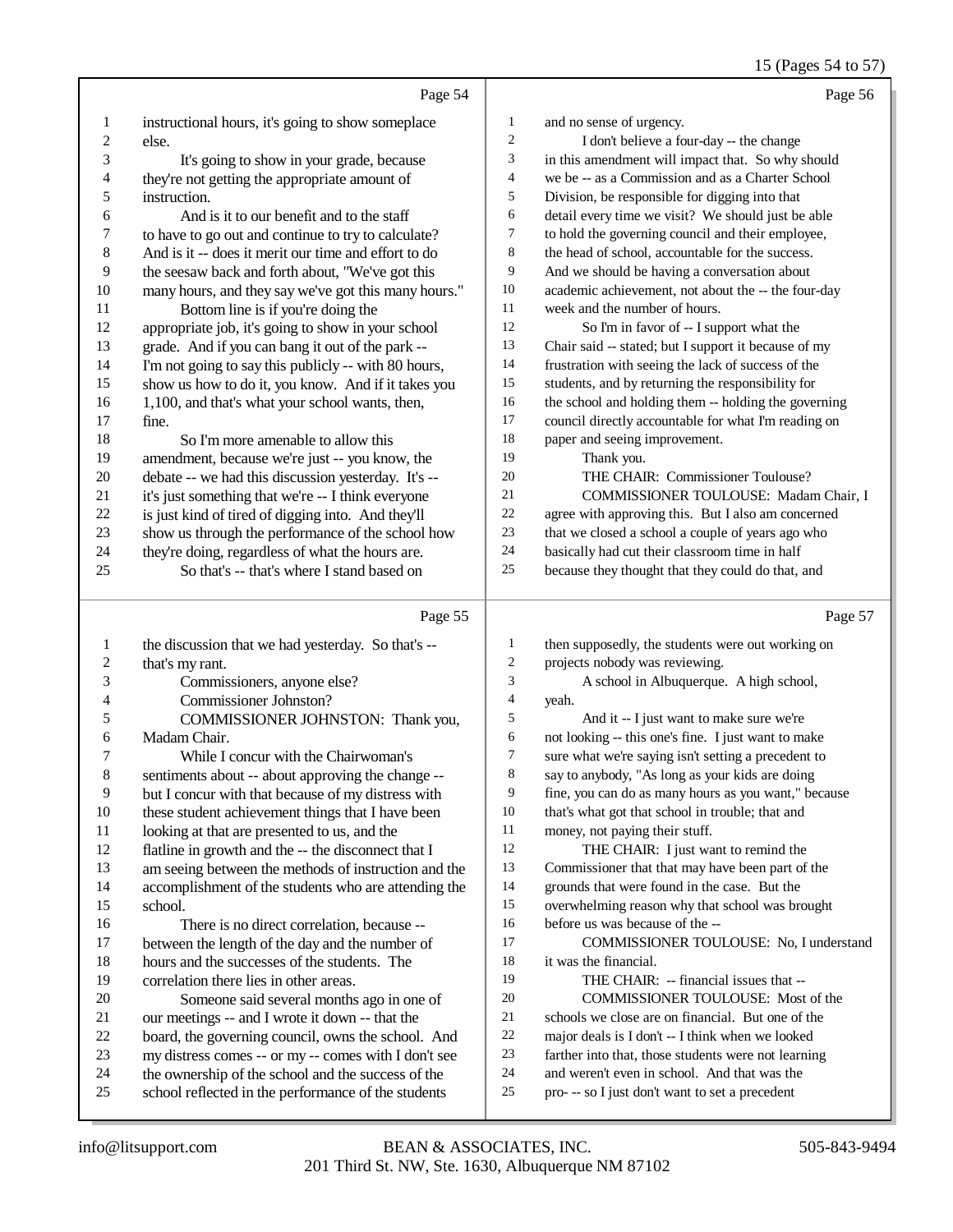# 16 (Pages 58 to 61)

|              | Page 58                                              |              | Page 60                                              |
|--------------|------------------------------------------------------|--------------|------------------------------------------------------|
| 1            | where people think they can reduce hours.            | 1            | preparatory to career development.                   |
| 2            | But this one isn't doing that. That's                | 2            | And so we did what the teachers call                 |
| 3            | fine. I want that as a reminder on the record.       | 3            | pre-algebra. But they took us into algebra. So       |
| 4            | We're not going to tell anybody, "We're not going to | 4            | we -- I wasted the next two years sitting in classes |
| 5            | look at your hours at all." But hours don't come     | 5            | not doing anything, because I had already gone       |
| 6            | into it as long as the school is doing okay, either. | 6            | through it. So the seventh and eighth were a waste   |
| 7            | THE CHAIR: Okay. And I want to make                  | 7            | of time for me in math and science.                  |
| 8            | myself clear that I wasn't telling you that you      | 8            | And just to point out that these teachers            |
| 9            | could do 900 hours and not comply with the law. I    | 9            | were able to pull it out, pull that through in sixth |
| 10           | was going to say if you could figure out that plan,  | 10           | and seventh, what they called a pilot aggressive --  |
| 11           | let me know. But I am not advocating that schools    | 11           | in other words, they -- they wanted to prove that    |
| 12           | change their hours, and they don't comply with State | 12           | kids, Hispanic kids, could survive in very, very     |
| 13           | law.                                                 | 13           | aggressive teaching methodologies.                   |
| 14           | COMMISSIONER TOULOUSE: No. I knew you                | 14           | And we all did. We complained. We did                |
| 15           | weren't telling them that. I was just afraid         | 15           | all kinds of stuff. And the men and women -- the     |
| 16           | somebody, six months from now or a year from now,    | 16           | boys and girls that were in my math and science, 28  |
| 17           | would read the transcript and say, "Oh, here's a     | 17           | of us, every single one except three of us, went     |
| 18           | piece I can pluck out of it."                        | 18           | into the sciences; mostly engineers, some medical.   |
| 19           | THE CHAIR: Unfortunately, Commissioner               | 19           | I started in engineering and diverted to social      |
| 20           | Toulouse wasn't with us yesterday. That was part of  | 20           | studies. But -- and all of us went to college.       |
| 21           | the conversation that, with the new site visit,      | 21           | And so it can be done with low-income --             |
| 22           | they're not going to dig into the hours. If, at      | 22           | with not a lot of hours. It can be done. So you      |
| 23           | some point down the road, that's approved -- but     | 23           | just need to make up your mind, "Let's -- let's get  |
| 24           | that was part of the conversation that we had.       | 24           | it done. Let's do it." And next time we see your     |
| 25           | COMMISSIONER TOULOUSE: I think generally,            | 25           | results, they're way up there. And I'm sure you can  |
|              | Page 59                                              |              | Page 61                                              |
| $\mathbf{1}$ | that's fine I would have been nort of the            | $\mathbf{1}$ | $\overline{d}$ at                                    |

| 1  | that's fine. I would have been part of the           | 1              | do it.                                               |
|----|------------------------------------------------------|----------------|------------------------------------------------------|
| 2  | conversation to say, "No, there's other things at    | $\overline{c}$ | Thank you, Madam Chair.                              |
| 3  | the site visit to look at than hours."               | 3              | THE CHAIR: Okay. Thank you very much.                |
| 4  | I just want to be sure that nobody can               | 4              | Commissioner Armbruster?                             |
| 5  | take a piece out of our record and run with it;      | 5              | COMMISSIONER ARMBRUSTER: I'm agreeing                |
| 6  | because we're not writing law when we talk about     | 6              | with the Chair in everything that she said. I just   |
| 7  | things.                                              | 7              | want to point out that -- that this Commission has   |
| 8  | Thank you very much.                                 | 8              | changed a lot over the years. Particularly now, we   |
| 9  | THE CHAIR: Commissioner Caballero?                   | 9              | are looking at how are students doing? Again, we're  |
| 10 | COMMISSIONER CABALLERO: Sure. Just to                | 10             | not looking at the hours, if you're on the State     |
| 11 | say that you just have to be creative and courageous | 11             | level.                                               |
| 12 | on how you teach and close the gaps. I am concerned  | 12             | But I'm hoping that you are looking at               |
| 13 | about the gaps between the higher achieving students | 13             | ways to improve the education of your students,      |
| 14 | and the ones at the bottom.                          | 14             | because -- particularly since your student profile   |
| 15 | Of course, my -- my main concern are the             | 15             | doesn't look as much like Taos as other schools in   |
| 16 | Hispanic students. And I will relate a story that    | 16             | Taos, or even in the state. And I'm certainly        |
| 17 | when I was in school, sixth and seventh became a     | 17             | urging you to get into whatever remediation-type     |
| 18 | pilot program in the newly created middle school;    | 18             | programs to learn more about how to raise those      |
| 19 | because the schools were getting overwhelmed -- and  | 19             | scores; because I -- in 2019, you are up for         |
| 20 | the high schools. And they got very, very rigorous.  | 20             | renewal, and there will be, for me, significant      |
| 21 | I mean, I -- we all complained to our                | 21             | concerns on your lowest performing students, the     |
| 22 | parents. And, of course, all our parents were from   | 22             | fact that your students are -- you have less at-risk |
| 23 | Mexico. And they were very glad to see that we were  | 23             | students. So I would expect your grades and your     |
| 24 | in preparatory school. Because in Mexico, those      | 24             | proficiency and growth to be much higher.            |
| 25 | grades are preparatory, preparatory to university,   | 25             | Again, with the Chair's comments, it                 |
|    |                                                      |                |                                                      |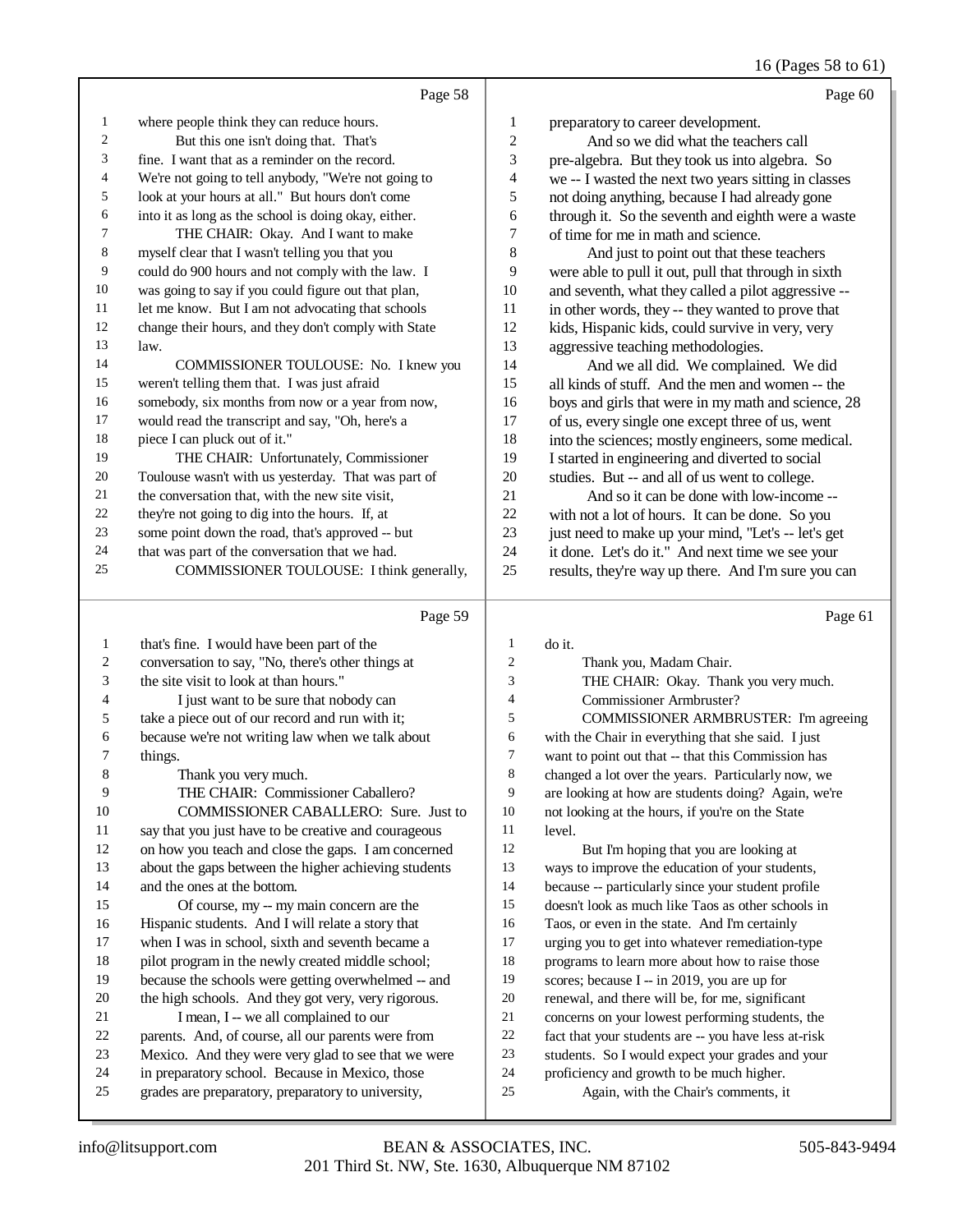17 (Pages 62 to 65)

|                | Page 62                                              |                | Page 64                                              |
|----------------|------------------------------------------------------|----------------|------------------------------------------------------|
| 1              | doesn't matter if you're off two hours here or       | 1              | made and seconded.                                   |
| $\overline{2}$ | there, as long as you're with the State average. So  | $\mathfrak{2}$ | THE CHAIR: Okay. Commissioners, any                  |
| 3              | I would vote for that amendment, to give that to     | 3              | discussion?                                          |
| 4              | you. But I wanted to have that on the record for my  | 4              | <b>COMMISSIONER CABALLERO:</b> Just some             |
| 5              | opinion.                                             | 5              | discussion, Madam Chair. I think we -- I -- I, for   |
| 6              | Thank you.                                           | 6              | one, would like to ask the Commissioners to vote     |
| 7              | MS. JULEE LaMURE: Madam Chair, may I                 | 7              | down that motion; because I believe that we can --   |
| 8              | comment?                                             | $\,8\,$        | we can vote "yes," and it won't be -- either way,    |
| 9              | THE CHAIR: Sure.                                     | 9              | the data shows that an increase or decrease, if it's |
| 10             | MS. JULEE LaMURE: So there's a lot of                | 10             | not that dramatic, is not going to show anything.    |
| 11             | concern about the -- the performance of the school.  | 11             | And so if that's the case, if we don't               |
| 12             | And I just wanted to address that. And I do agree    | 12             | have data to show that you must have a bunch of      |
| 13             | in part that -- that the reduced hours are not       | 13             | hours -- and in this case, it's not a bunch of       |
| 14             | necessari- -- a greater day is not going to          | 14             | hours -- we will automatically see an improvement.   |
| 15             | necessarily solve the problem; it's a bigger         | 15             | And that is not the case.                            |
| 16             | problem.                                             | 16             | So I think that we just need to improve,             |
| 17             | And so some of the things that have caused           | 17             | let it go, and evaluate them on performance. And we  |
| 18             | us to have what you're seeing on paper -- you know,  | 18             | have a new performance framework to be able to do    |
| 19             | it doesn't reflect the whole story. So there's more  | 19             | it, I think that's more clean. It will allow         |
| 20             | to it than that.                                     | 20             | schools to -- to -- for success. I think the new     |
| 21             | And we're fully prepared to sail into                | 21             | framework that we're developing will push the        |
| 22             | being an "A" school. Right now, we're three points   | 22             | schools to greatness. And we can evaluate them on    |
| 23             | away from being an "A" school. Our director we       | 23             | all levels.                                          |
| 24             | hired three years ago -- because he is probably the  | 24             | Thank you, Madam Chair.                              |
| 25             | best teacher in Taos; he's been an educator for many | 25             | THE CHAIR: And I'll just reiterate. My               |
|                |                                                      |                |                                                      |
|                | Page 63                                              |                | Page 65                                              |
| 1              | years -- and we wanted that kind of energy in the    | 1              | recommendation stays with approving the amendment,   |
| 2              | school. We have an almost entirely new governing     | 2              | that based on the discussions we've had, that        |
| 3              | council. We have one member that's been on there     | 3              | it's -- it's taking time out from other monitoring   |
| 4              | for four years; all the others are fairly new.       | $\overline{4}$ | that could be done by the team, and the              |
| 5              | And so we are -- we are very, very                   | 5              | recommendation from the Director yesterday for       |

- endation from the Director yesterday for
- removing that out of the site visit. So I don't --
- 7 I don't think it's -- it's beneficial.
- 8 And as I said, the hours are the hours,
- and your outcomes are going to be your outcomes.
- And if there's a problem with the hours, it's going
- to show in your efforts with those outcomes.
- COMMISSIONER JOHNSTON: And, Madam Chair?
- THE CHAIR: Commissioner Johnston?
- COMMISSIONER JOHNSTON: Thank you,
- Madam Chair. I changed my thought processes,
- because historically, one of the difficulties that
- the staff making site visits has encountered has
- been the concern voiced by some of the charter schools, not necessarily Taos International -- but
- that we are delving so deeply into detail.
	-
- 21 MR. RICH GREYWOLF: Just to -- not to --
- we're not Taos International.
- COMMISSIONER JOHNSTON: Integrated. Thank
- you. Taos Integrated. Sorry.
- MR. RICH GREYWOLF: That's okay.

be denied.

that.<br>23

6 motivated to be one of the state's top schools.<br>7 COMMISSIONER ARMBRUSTER: 0

Commissioner Ruiz?

11 motion.<br>12 T

THE CHAIR: Thank you. Commissioner --

COMMISSIONER RUIZ: I'd like to make a

COMMISSIONER JOHNSTON: And I'll second

COMMISSIONER CABALLERO: Okay. Motion

THE CHAIR: To deny? COMMISSIONER JOHNSTON: Yes.

THE CHAIR: Thank you. COMMISSIONER RUIZ: I move to deny the amendment request presented by Taos Integrated School of Arts School to change its material terms with respect to its operational structure by reducing the instructional hours to the statutorily required minimum, because -- PEC to provide reasons, and they've been given, and that the request should

COMMISSIONER ARMBRUSTER: Good.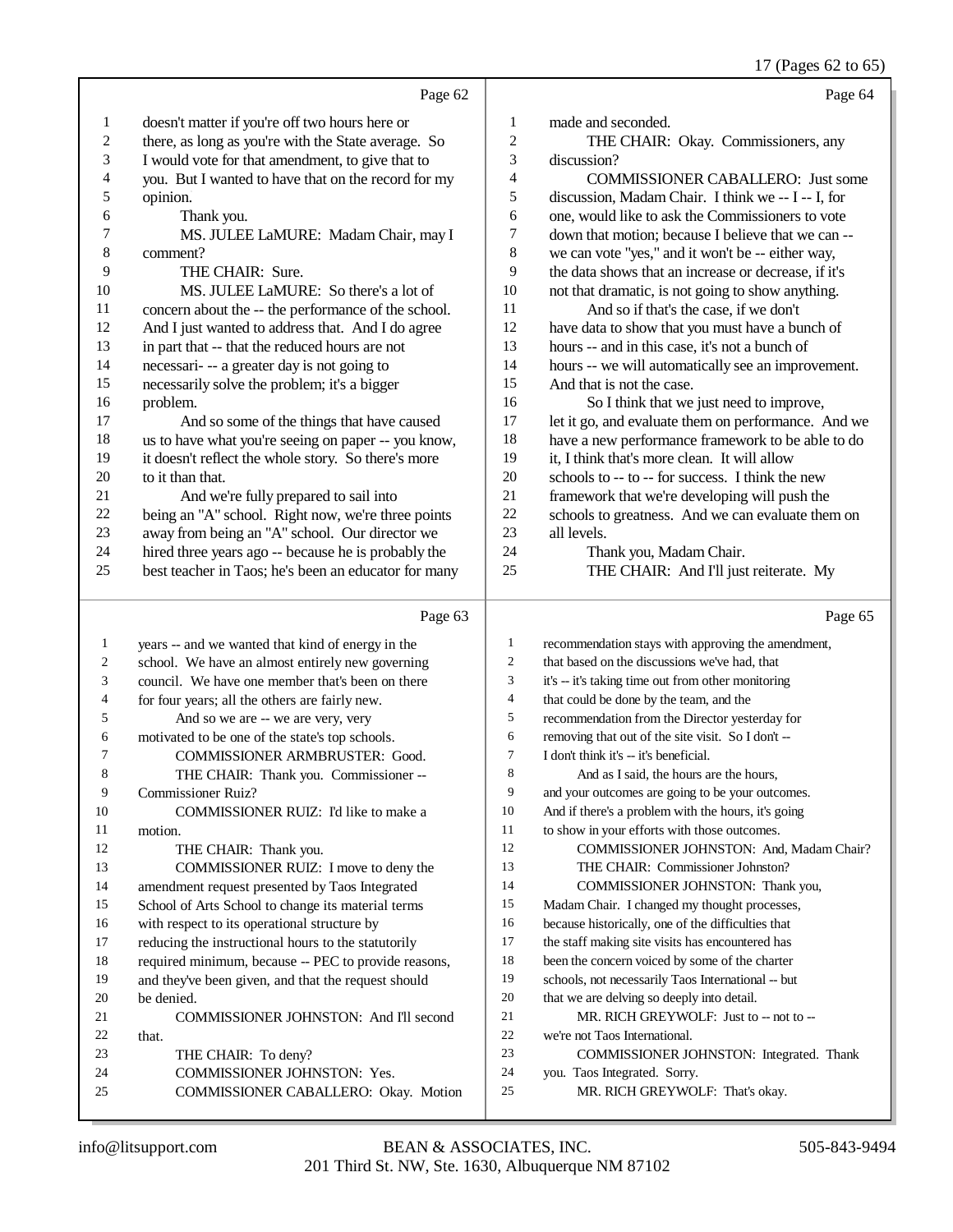#### 18 (Pages 66 to 69)

|                | Page 66                                              |                | Page 68                                            |
|----------------|------------------------------------------------------|----------------|----------------------------------------------------|
| 1              | COMMISSIONER JOHNSTON: I'm sorry.                    | $\mathbf{1}$   | THE CHAIR: Okay. So that that's not a              |
| $\mathfrak{2}$ | Because this is very important to me, because I feel | $\mathfrak{2}$ | condition of this motion.                          |
| 3              | that I have an obligation to vote to deny because I  | 3              | COMMISSIONER CABALLERO: I call the                 |
| 4              | feel that the detail -- the ability to ask the       | 4              | question, Madam Chair.                             |
| 5              | detailed questions by the team making the site visit | 5              | THE CHAIR: Sure.                                   |
| 6              | needs to remain in place. And the school -- the      | 6              | COMMISSIONER TOULOUSE: He called the               |
| 7              | school needs to understand that this is not a        | $\overline{7}$ | question.                                          |
| 8              | decision that the -- the staff who are on the visit  | 8              | THE CHAIR: Oh, I'm sorry. I thought you            |
| 9              | is making. This is a decision we have imposed upon   | 9              | said you had a question.                           |
| 10             | them.                                                | 10             | COMMISSIONER CABALLERO: No. I call the             |
| 11             | So this is our responsibility. So the                | 11             | question.                                          |
| 12             | PEC, in my vote, I'm requesting that this detail     | 12             | THE CHAIR: I'm sorry. I apologize. The             |
| 13             | continue until I see some movement.                  | 13             | question has been called.                          |
| 14             | And I see a puzzled look on your faces. I            | 14             | Commissioner Armbruster?                           |
| 15             | haven't-                                             | 15             | COMMISSIONER ARMBRUSTER: Commissioner              |
| 16             | THE CHAIR: There's a puzzled look on my              | 16             | Robbins?                                           |
| 17             | face, too; because I want to make it clear that if   | 17             | <b>COMMISSIONER ROBBINS: Yes.</b>                  |
| 18             | the site visit is changed, the site visit protocol   | 18             | COMMISSIONER ARMBRUSTER: Commissioner              |
| 19             | will change, regardless of what happens here. So     | 19             | Toulouse?                                          |
| 20             | I-I need clarity on that so that if we do, in the    | 20             | COMMISSIONER TOULOUSE: I vote "No" on the          |
| 21             | near future, change that site visit, then there      | 21             | motion.                                            |
| 22             | won't be the monitoring of that.                     | 22             | <b>COMMISSIONER CABALLERO: Excuse me.</b>          |
| 23             | COMMISSIONER JOHNSTON: Well, I would like            | 23             | Clarification. Vote "yes" on the call.             |
| 24             | something in place, then, for Taos Integrated to     | 24             | COMMISSIONER TOULOUSE: You don't vote on           |
| 25             | remain at that monitoring level. That is my          | 25             | the call. When there's a call, you vote.           |
|                | Page 67                                              |                | Page 69                                            |
| $\mathbf{1}$   | thought.                                             | $\mathbf{1}$   | COMMISSIONER CABALLERO: You go straight            |
| $\overline{c}$ | COMMISSIONER TOULOUSE: Madam Chair, I                | $\sqrt{2}$     | into the voting?                                   |
| 3              | think this is beyond the scope of our discussion and | 3              | THE CHAIR: We go straight into the vote            |
| 4              | the motion, because this is not having anything to   | 4              | on the motion.                                     |
| 5              | do with their monitoring. This is having to do with  | 5              | COMMISSIONER ROBBINS: Very well. I'm               |
| 6              | correcting a mistake in the charter --               | 6              | voting "no" on the motion.                         |
| 7              | COMMISSIONER JOHNSTON: But I want them to            | $\tau$         | COMMISSIONER ARMBRUSTER: Pardon me just            |
| 8              | retain the ability. That is the reason I changed my  | 8              | one second. I just need to clarify what I'm doing. |
| 9              | mind.                                                | 9              | THE CHAIR: The motion is to deny the               |
| 10             | <b>COMMISSIONER TOULOUSE: But that's</b>             | 10             | amendment request. So if you vote "yes," you are   |
| 11             | separate. That's why-                                | 11             | denying the amendment request, for clarity. And    |
| 12             | COMMISSIONER JOHNSTON: Yes, ma'am. But               | 12             | Commissioner Robbins voted "No."                   |

- 16 ability to -- to place that condition into that -- into that current motion, I do not believe, because 18 that was not part of the motion. COMMISSIONER JOHNSTON: Well -- but that was my -- okay. I appreciate the comments; but that was just my reason for -- 22 THE CHAIR: Okay. But I need the clarity<br>
23 that that will not be -- Commissioner Peralta? COMMISSIONER PERALTA: Yes. COMMISSIONER ARMBRUSTER: Commissioner Ruiz? COMMISSIONER RUIZ: Yes. COMMISSIONER ARMBRUSTER: Commissioner Johnston? COMMISSIONER JOHNSTON: Yes.
- that that will not be --COMMISSIONER JOHNSTON: I understand what

that is my reasoning. Thank you.

14 THE CHAIR: Okay. But I -- I guess I need some -- I don't think, in this motion, we have the

Gipson?

COMMISSIONER ARMBRUSTER: So I had to

COMMISSIONER ARMBRUSTER: Commissioner

Commissioner Armbruster votes "No."

14 change -- thank you.

you're saying.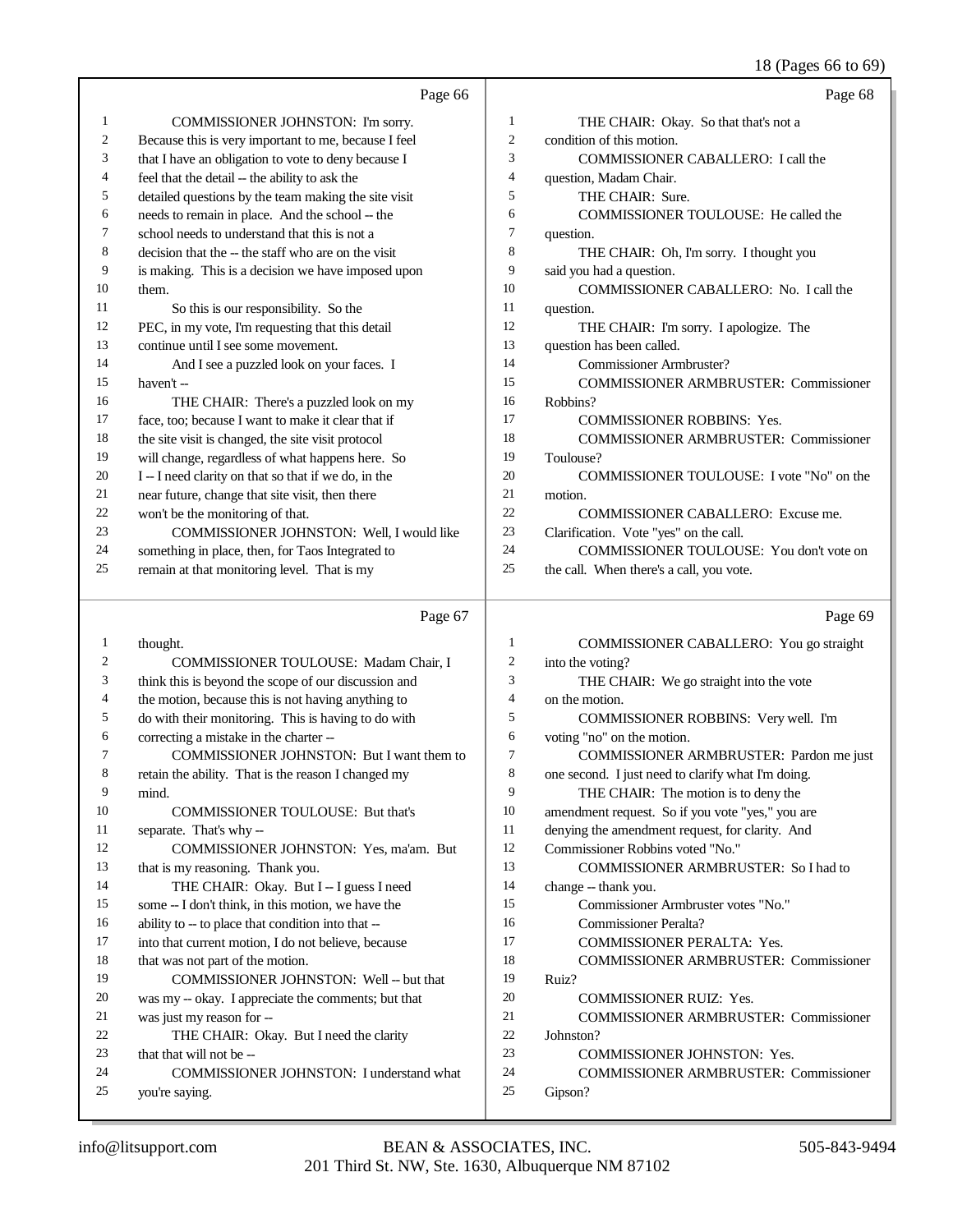### 19 (Pages 70 to 73)

|    | Page 70                                             |                | Page 72                                              |
|----|-----------------------------------------------------|----------------|------------------------------------------------------|
| 1  | THE CHAIR: No.                                      | 1              | discussion, then you go ahead and vote on the        |
| 2  | <b>COMMISSIONER ARMBRUSTER: Commissioner</b>        | $\overline{c}$ | motion.                                              |
| 3  | Caballero?                                          | 3              | THE CHAIR: Just so the Commissioner is               |
| 4  | <b>COMMISSIONER CABALLERO: No.</b>                  | $\overline{4}$ | aware, we have not adopted Robert's Rules.           |
| 5  | <b>COMMISSIONER ARMBRUSTER: Commissioner</b>        | 5              | COMMISSIONER TOULOUSE: When we call a                |
| 6  | Crone?                                              | 6              | question, it means, okay, it's --                    |
| 7  | <b>COMMISSIONER CRONE: Yes.</b>                     | 7              | MS. JULEE LaMURE: Excuse me,                         |
| 8  | <b>COMMISSIONER ARMBRUSTER:</b> So we have three    | 8              | Madam Chairwoman. Just so I'm clear, I think the     |
| 9  | yeses and six noes; so the motion does not pass.    | 9              | original intent of this agenda item was to correct a |
| 10 | COMMISSIONER CABALLERO: No. There's                 | 10             | clerical error. And I don't understand --            |
| 11 | four.                                               | 11             | THE CHAIR: I understand.                             |
| 12 | THE CHAIR: The motion fails on a                    | 12             | <b>COMMISSIONER TOULOUSE:</b> When we make that      |
| 13 | five-to-four vote; correct? That's my count.        | 13             | motion, we'll --                                     |
| 14 | COMMISSIONER ARMBRUSTER: I'm sorry. Did             | 14             | MS. JULEE LaMURE: Okay.                              |
| 15 | you vote "Yes"?                                     | 15             | COMMISSIONER TOULOUSE: Madam Chair, I                |
| 16 | COMMISSIONER PERALTA: I did.                        | 16             | move to approve the amendment request presented by   |
| 17 | <b>COMMISSIONER ARMBRUSTER: Four-to-five</b>        | 17             | Taos Integrated School of the Arts to change its     |
| 18 | vote.                                               | 18             | material terms to correct a mistake in -- a clerical |
| 19 | THE CHAIR: The motion does not pass on a            | 19             | error in the charter with respect to the operational |
| 20 | five-to-four vote; correct?                         | 20             | structure on the number of hours required.           |
| 21 | MS. POULOS: Madam Chairwoman, can I                 | 21             | Thank you.                                           |
| 22 | address the Commission? Maybe if I do it really     | 22             | COMMISSIONER CABALLERO: Second.                      |
| 23 | quick?                                              | 23             | THE CHAIR: There's a motion by                       |
| 24 | THE CHAIR: Okay.                                    | 24             | Commissioner Toulouse, a second by Commissioner      |
| 25 | MS. POULOS: I just want to say the                  | 25             | Caballero.                                           |
|    | Page 71                                             |                | Page 73                                              |
| 1  | recommendation from the discussion yesterday -- and | 1              | Commissioner Armbruster?                             |

 recommendation from the discussion yesterday -- and 2 this is coming from the PED -- is that we would stop looking at instructional hours; because what we do know across the country with our most successful charter schools are increasing instructional hours. We know that. But we also know that it should be the charter school's choice, and the outcome will be what they're held accountable for. That is certainly why we're making that recommendation, and we continue to stand by that recommendation. Again, it's hard; but we're standing by that recommendation as we move forward. Obviously, 14 the Commission has to make their decision today. But we certainly do think that the school should have the flexibility. We hope they'll use that flexibility responsibly and make the right decision for their students. COMMISSIONER ROBBINS: Madam Chair, could I inject a procedural comment here? Robert Rules -- if that's what we're following -- when someone calls the question, there generally is a vote on calling the question and closing down the discussion. Generally, that's what you do is you close down the discussion, have a majority vote to close down the Commissioner Armbruster? COMMISSIONER ARMBRUSTER: Commissioner Toulouse? COMMISSIONER TOULOUSE: Yes. COMMISSIONER ARMBRUSTER: Commissioner Peralta? COMMISSIONER PERALTA: No. COMMISSIONER ARMBRUSTER: Commissioner Gipson? 10 THE CHAIR: Yes. COMMISSIONER ARMBRUSTER: Commissioner Armbruster votes "Yes." Commissioner Johnston? COMMISSIONER JOHNSTON: No. COMMISSIONER ARMBRUSTER: Commissioner Crone? COMMISSIONER CRONE: No. COMMISSIONER ARMBRUSTER: Commissioner Ruiz? COMMISSIONER RUIZ: No. COMMISSIONER ARMBRUSTER: Commissioner Caballero? COMMISSIONER CABALLERO: Yes. THE CHAIR: You forgot Commissioner Robbins.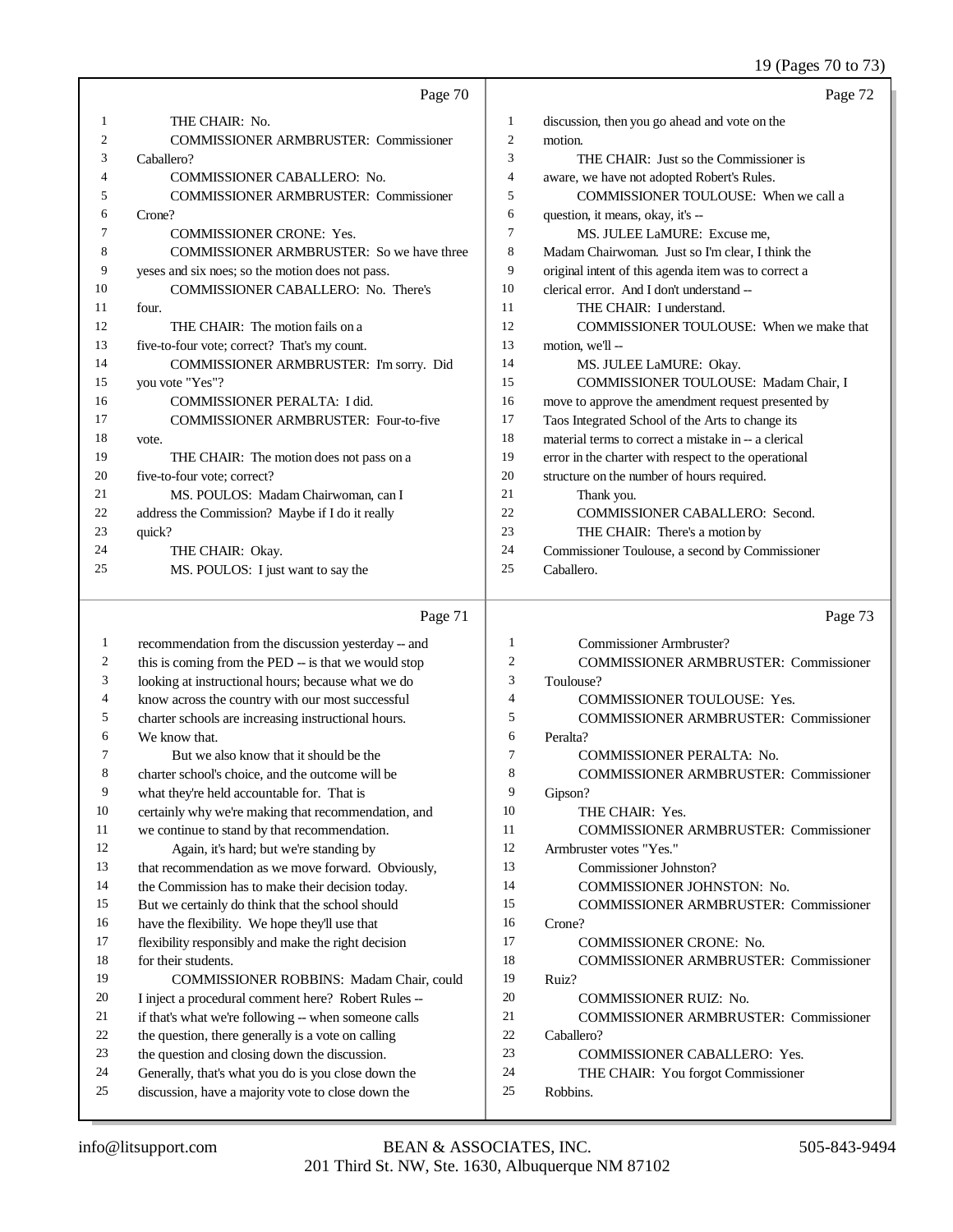#### 20 (Pages 74 to 77)

|                | Page 74                                              |                  | Page 76                                              |
|----------------|------------------------------------------------------|------------------|------------------------------------------------------|
| 1              | <b>COMMISSIONER ARMBRUSTER:</b> Robbins is at        | $\mathbf{1}$     | appeals on those decisions.                          |
| 2              | the top.                                             | $\mathfrak{2}$   | So, again, just on behalf of -- certainly,           |
| 3              | <b>COMMISSIONER ROBBINS: Yes.</b>                    | 3                | on PED's and CSD's behalf, I'll be asking for        |
| 4              | COMMISSIONER ARMBRUSTER: So we have a                | 4                | extensions on those deadlines. And so I'll be going  |
| 5              | five-to-four vote.                                   | 5                | ahead and submitting those to the hearing officer in |
| 6              | THE CHAIR: The motion passes five to                 | 6                | the formal process.                                  |
| 7              | four. Thank you very much.                           | $\boldsymbol{7}$ | In addition, on your tracker, we do have             |
| 8              | MS. JULEE LaMURE: Thank you for your                 | 8                | the schools that you put on corrective action plans  |
| 9              | support. We appreciate it.                           | 9                | back -- I believe that was in December. Those        |
| 10             | THE CHAIR: Commissioners, let's take an              | 10               | schools are in your binder; so we'll discuss those   |
| 11             | approximately ten-minute break.                      | 11               | further today.                                       |
| 12             | (Recess taken, 10:25 a.m. to 10:45 a.m.)             | 12               | And then we have that continuing list of             |
| 13             | THE CHAIR: We are on to Item No. 8,                  | 13               | schools that are looking for a new facility. We'll   |
| 14             | Report from Options for Parents and the Charter      | 14               | make sure that's up to date.                         |
| 15             | School Division.                                     | 15               | Next in your materials behind Item 8 is              |
| 16             | MS. POULOS: Madam Chairwoman,                        | 16               | Page 11 of 298. This is a big binder. These are      |
| 17             | Commissioners, we're going to make this one a little | 17               | your Notices of Intent. So we did receive -- I       |
| 18             | bit quick.                                           | 18               | believe that number is 18 Notices of Intent for new  |
| 19             | I don't think we have any staffing                   | 19               | charter applications for 2018. You see the           |
| $20\,$         | updates, because I believe the Commissioners have    | 20               | identified name of the proposed school, founder,     |
| 21             | had the opportunity to be introduced to all our      | 21               | intended location, and date submitted.               |
| 22             | staff.                                               | 22               | We did have, I think, about 12 schools               |
| 23             | So jumping right into kind of that tracker           | 23               | attend the training on Monday. That was the first    |
| 24             | of ongoing actions, the Commission did have a        | 24               | training that we did for those new applicants. We    |
| 25             | subcommittee meet with DEAP. That is updated on the  | 25               | started them out talking about just the process in   |
|                | Page 75                                              |                  | Page 77                                              |
| 1              | status; that was on January 17th. That school is     | 1                | general, timelines, the application as a whole. And  |
| $\sqrt{2}$     | currently working on a Corrective Action Plan based  | $\mathfrak{2}$   | then we dug into the last section of the             |
| 3              | on some -- some outcomes that the Commission's       | 3                | application, which is the Evidence of Support;       |
| $\overline{4}$ | subcommittee said they wanted to see in that plan.   | 4                | because that's something they need to be actively    |
| 5              | And that will be submitted to the Commission in time | 5                | working on, so that's why we start them at the end   |
| 6              | to review and determine whether they're going to     | 6                | of the application.                                  |
| $\overline{7}$ | approve it at the March meeting.                     | $\overline{7}$   | Again, not all of those attended; but                |
| 8              | In addition, you obviously had the renewal           | 8                | about 12 or 13 of them did attend.                   |
| 9              | decisions from December. We at the PED are working   | 9                | Any questions about the Notices of Intent?           |
| 10             | on getting a contract in place for legal             | 10               | COMMISSIONER CABALLERO: Question. Do we              |

- representation for the Commission on a short-term
- basis while we're also trying to get that RFP run
- through to get you that legal representation on a
- long-term basis. So one of the things that I'm actually going to do on behalf of CSD and on behalf of the
- PEC is request that our deadlines and timelines in
- all of those hearings be changed to accommodate that.
- So there's the update -- we do have appeals on all decisions from the Commission except the Anthony appeal -- or sorry -- non-renewal. THE CHAIR: Anthony School. MS. POULOS: Yes, the Anthony School's non-renewal. All the other schools have filed
- anticipate having all of these be heard by the Commission?
- MS. POULOS: Great question. We know at
- least one of them -- Madam Chairwoman, Commissioner
- Caballero -- one of them is intending to apply to
- Albuquerque Public Schools. They're still coming to
- our training. One of them, my understanding was,
- intends to apply to Deming Public Schools; but
- they're coming to our training, as well.
- 20 I actually don't anticipate that all 18 will show up in front of you in June. Last year, I
- think we had about nine Notices of Intent, and we
- ended up receiving two applications. So through
- that training process, applicants tend to understand
- this is a very rigorous process; it's demanding.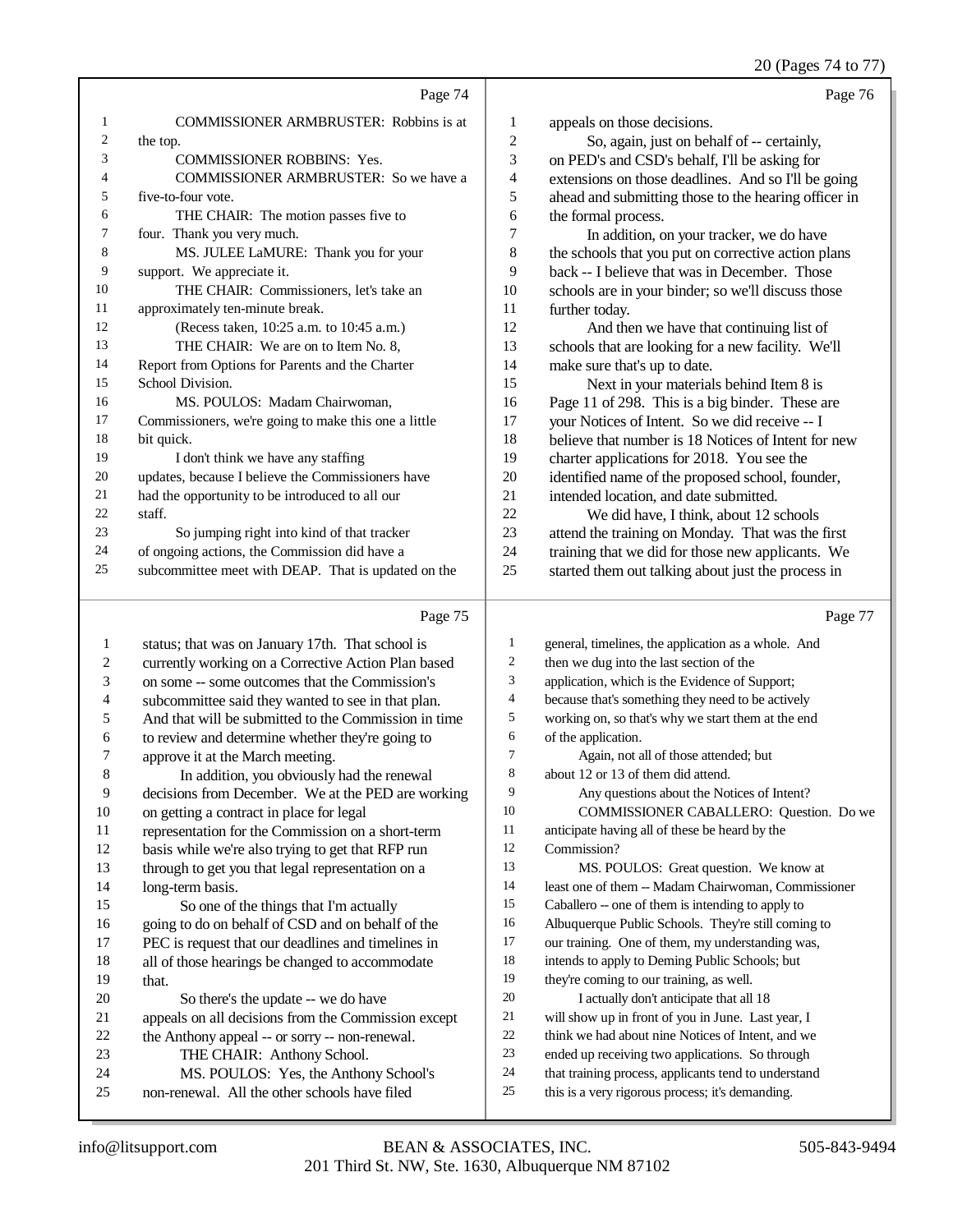## 21 (Pages 78 to 81)

|              |                                                      |    | $\cdots$ , $\cdots$ , $\cdots$                       |
|--------------|------------------------------------------------------|----|------------------------------------------------------|
|              | Page 78                                              |    | Page 80                                              |
| $\mathbf{1}$ | They may not be quite ready for it, and they may     | 1  | for their Board of Finance, as well as board minutes |
| 2            | need another year. They may also decide that public  | 2  | showing the action that was taken.                   |
| 3            | schools are not the way to go for them and their     | 3  | For resignations, we ask for a resignation           |
| 4            | program.                                             | 4  | letter. For removals, we ask for a removal vote.     |
| 5            | So I don't anticipate that we will have              | 5  | And those schools that did not submit complete       |
| 6            | all 18. I do anticipate that some will be seeking    | 6  | documentation are ACE Charter School, Alma d'Arte,   |
| 7            | authorization with their local districts, and then   | 7  | and ASK Academy.                                     |
| 8            | some will drop out of the process.                   | 8  | So, again, we are -- we are bringing this            |
| 9            | COMMISSIONER CABALLERO: Thank you.                   | 9  | to you. We are going to get more sophisticated in    |
| 10           | MS. POULOS: Any other -- okay. So what               | 10 | the reporting to you. I think when that happens, we  |
| 11           | you do have in your materials behind that is those   | 11 | do need to get to a place where we start discussing  |
| 12           | Notices of Intent, the actual notices. And those     | 12 | how the Commission wants to handle that, because we  |
| 13           | run through Page 105 of 298.                         | 13 | do need these to be timely. We do need the           |
| 14           | No, they run further than that. I got                | 14 | documentation to be complete. And it is really       |
| 15           | lost.                                                | 15 | important that our governing boards are filling      |
| 16           | The next item -- and I want to find those            | 16 | vacancies in a timely manner.                        |
| 17           | for the -- says "School Governance Changes." Start   | 17 | THE CHAIR: Thank you.                                |
| 18           | on Page 117 of 289. You have each of these           | 18 | MS. POULOS: That wasn't for this item.               |
| 19           | packets -- I do just want to highlight for you at    | 19 | It was a later item that's actually about            |
| 20           | the next -- on the next packet, we will have this    | 20 | governance; but it's different.                      |
| 21           | for you as one sheet.                                | 21 | THE CHAIR: Okay. Thank you.                          |
| 22           | I do want to highlight for you the                   | 22 | MS. POULOS: That is all that I have in               |
| 23           | reporting concerns with these packets that run from, | 23 | that report, yes.                                    |
| 24           | again, Page 117 through the end of this section.     | 24 | THE CHAIR: Okay. Great.                              |
| 25           | Specifically, four schools that are in here did not  | 25 | All right. Item No. 9, CAP for Financial             |
|              | Page 79                                              |    | Page 81                                              |

#### Page 79  $\parallel$

| 1  | timely report their changes to you. Your contract    | 1              | Concerns. Sometimes when I hear "CAP," I think      |
|----|------------------------------------------------------|----------------|-----------------------------------------------------|
| 2  | and the documents you have about governance changes  | $\overline{c}$ | enrollment cap, and then I'm confused when we start |
| 3  | do require that they notify the Commission within    | 3              | talking about a Corrective Action Plan. So it's,    |
| 4  | 30 days of any changes to their governance           | 4              | like, my goodness -- so Corrective Action Plans for |
| 5  | structure.                                           | 5              | Financial Concerns.                                 |
| 6  | The following schools did not make it by             | 6              | MS. POULOS: Yes. So the Commission may              |
| 7  | that 30-day notification timeline. Those schools     | 7              | recall you did vote to put three schools that are   |
| 8  | are ACE Charter School, Coral Community Charter      | 8              | currently on monthly reporting from the School      |
| 9  | School, Taos Integrated Charter School, and          | 9              | Budget and Financial Analysis Bureau on financial   |
| 10 | Tierra Encantada. So those four packets were not     | 10             | corrective action plans. That, of course, I         |
| 11 | timely in their reporting to the Commission.         | 11             | believe, occurred in December. And they had -- they |
| 12 | In addition, there is a requirement that             | 12             | had the opportunity to submit those. So we have put |
| 13 | boards fill vacancies within 45 days, or request     | 13             | those in front of you.                              |
| 14 | within 45 days a 30-day extension, which would give  | 14             | The -- we do have two of the -- oh, no.             |
| 15 | them 75 days to fill that vacancy. Of the packets    | 15             | We have all three schools here. So the first school |
| 16 | in your materials today, out of -- Alma d'Arte       | 16             | is Roots and Wings Community School.                |
| 17 | Charter School, Anthony Charter School, and Taos     | 17             | What you will see in the pages that they            |
| 18 | Integrated Charter School were reporting governance  | 18             | have submitted are first, their February 1st        |
| 19 | changes. Not only were they not timely in their      | 19             | reporting, because part of your requirements for    |
| 20 | reporting, but the governance change was not timely; | 20             | that plan were monthly reporting to us. And then    |
| 21 | the filled vacancy was not done in a timely manner.  | 21             | you'll see their January 1st reporting, followed by |
| 22 | And lastly, we still have three schools              | 22             | the plan that they submitted, and then followed by  |
| 23 | that have not submitted complete documentation,      | 23             | your letter identifying what they needed to submit. |
| 24 | because what we asked for them to submit are all the | 24             | And, you know, I will say this is not the           |
| 25 | forms that are necessary to have up-to-date forms    | 25             | strongest of the plans that we saw submitted; it is |
|    |                                                      |                |                                                     |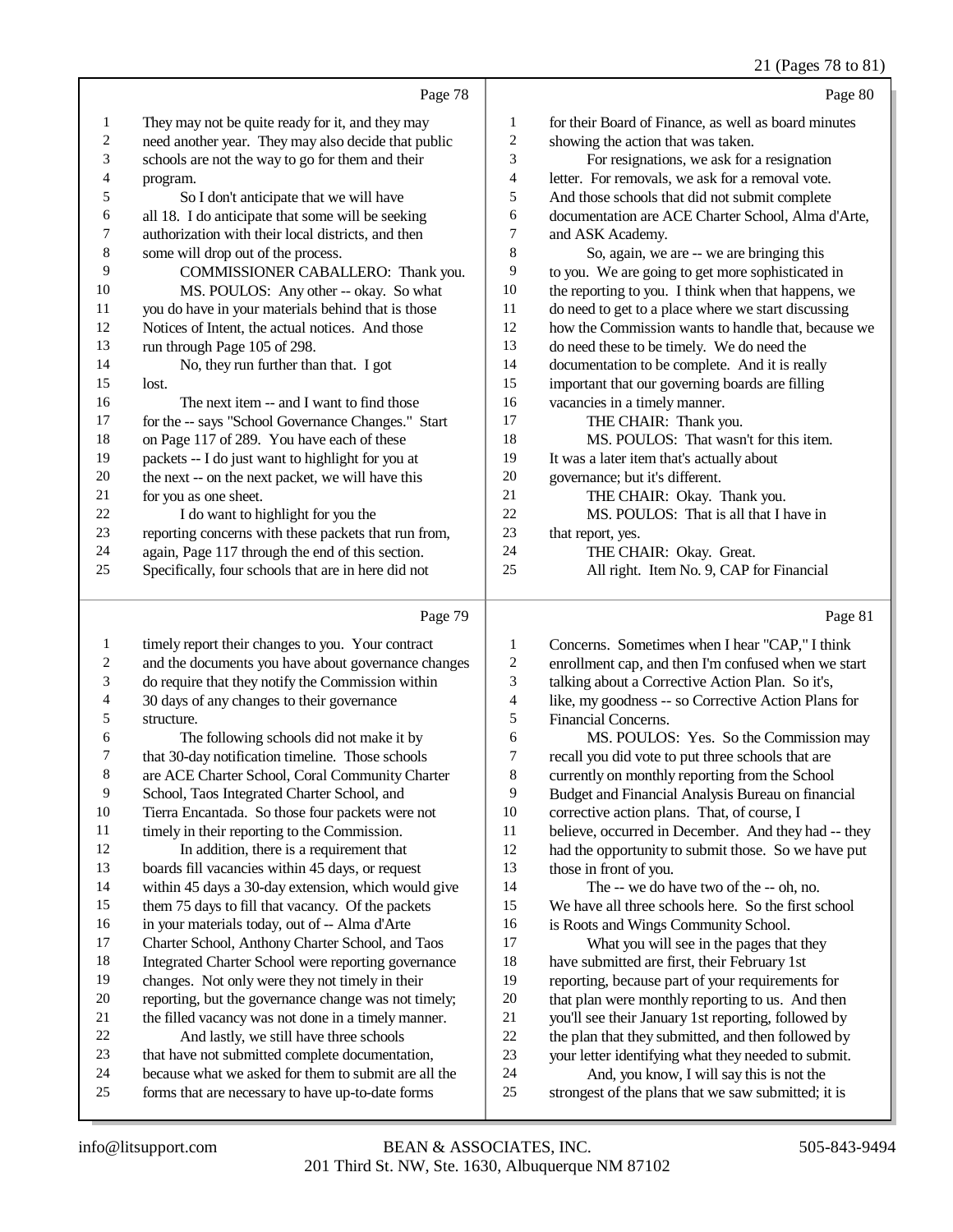|              | Page 82                                             |                  | Page 84                                             |
|--------------|-----------------------------------------------------|------------------|-----------------------------------------------------|
| $\mathbf{1}$ | not the weakest of the plans that we saw submitted. | 1                | perspective than, you know, a public-funded budget. |
| 2            | I do think that if the school is going to           | 2                | So, yeah, we certainly could use more expertise in  |
| 3            | meet the outcome of improved financial performance, | 3                | that regard.                                        |
| 4            | they may need to be more thoughtful about their     | $\overline{4}$   | THE CHAIR: Okay. Well, I guess I will,              |
| 5            | plan, their action steps, and who's responsible.    | 5                | at the very least, point you to the PED website for |
| 6            | When we get to it, you'll see the plan submitted by | 6                | the training opportunities that are available. And  |
| 7            | Sandoval Academy of Bilingual Education was very    | 7                | they -- and I'm sure if you contact CSD, they will  |
| 8            | detailed. There was clearly a lot of work that went | 8                | certainly help you with -- and I will also -- I'm   |
| 9            | into that. And I do think that's going to be a      | 9                | not sure if you're a member of the Charter          |
| 10           | successful plan, based on the quality of that work. | 10 <sup>10</sup> | Coalition.                                          |
| 11           | So, you know, I do appreciate the work              | 11               | MR. RANDY GREEN: We're a member of ACES.            |
| 12           | that Roots and Wings has done so far. I do          | 12               | THE CHAIR: ACES. I'm not 100 percent                |
| 13           | appreciate that they have submitted, in a timely    | 13               | sure -- I think ACES does provide some training, I  |
| 14           | manner, their monthly reporting. I do think that    | 14               | believe. But I'm not completely familiar with that. |
| 15           | they probably need to do some more work on their    | 15               | You could certainly contact them; or the Coalition, |
| 16           | corrective action plan.                             | 16               | I'm sure, would be willing to at least point you in |
| 17           | THE CHAIR: Okay.                                    | 17               | the right direction for that.                       |
| 18           | MS. POULOS: They are here, if you would             | 18               | MR. RANDY GREEN: I have been in contact             |
| 19           | like to speak with them.                            | 19               | with a former business manager that I worked with   |
| 20           | THE CHAIR: Yeah. So if the folks from               | 20               | at -- Kristine Duncan, and at Roots and Wings. And  |
| 21           | Roots and Wings want to come up, good morning.      | 21               | we're looking at the possibility of their company's |
| 22           | FROM THE FLOOR: Good morning.                       | 22               | school ability to do a specialized training for us. |
| 23           | THE CHAIR: And if you could please                  | 23               | THE CHAIR: Well, I certainly appreciate             |
| 24           | identify yourself for the record.                   | 24               | that. And I guess I'll just ask, how much contact   |
| 25           | MR. RANDY GREEN: My name is Randy Green.            | 25               | do you have on a regular basis with your business   |
|              |                                                     |                  |                                                     |

# Page 83

|    | Page 83                                             |    | Page 85                                              |
|----|-----------------------------------------------------|----|------------------------------------------------------|
| 1  | I'm the director at Roots and Wings.                | 1  | manager?                                             |
| 2  | MS. ERICA LANNON: I am Erica Lannon. I'm            | 2  | MR. RANDY GREEN: Our business manager                |
| 3  | a governance council member and a parent.           | 3  | lives in Albuquerque. I'm talking to her daily and   |
| 4  | THE CHAIR: Good morning. So we're -- is             | 4  | e-mailing back, and about a number of issues. We do  |
| 5  | there anything that you would like to -- for the    | 5  | make time every week to spend probably an hour or so |
| 6  | Commission to know?                                 | 6  | going over things from the previous weeks to make    |
| 7  | MR. RANDY GREEN: Go ahead.                          | 7  | sure that we've got everything covered.              |
| 8  | MS. ERICA LANNON: Well, I am actually a             | 8  | THE CHAIR: Okay. And your governance                 |
| 9  | new governance council member. And I just want you  | 9  | council, in terms of their monthly meetings, how     |
| 10 | all to know that I'm here to listen and learn. And  | 10 | robust a conversation are you having in regards to   |
| 11 | I definitely accept the feedback to -- that we need | 11 | this, and how aware have they been of these          |
| 12 | to be, you know, a little stronger in our approach. | 12 | concerns?                                            |
| 13 | And thank you.                                      | 13 | MS. ERICA LANNON: We're very aware of the            |
| 14 | MR. RANDY GREEN: I, too, am new. I mean             | 14 | concerns. And our business manager has been at       |
| 15 | this, is my first directorship. But I -- I think    | 15 | every meeting since the beginning of the year, and,  |
| 16 | it -- the aspect about who's responsible certainly  | 16 | you know, we're definitely in conversation with her, |
| 17 | is something we need to look at more closely and    | 17 | you know, every meeting.                             |
| 18 | identify.                                           | 18 | THE CHAIR: Okay. Thank you.                          |
| 19 | THE CHAIR: Thank you.                               | 19 | MS. POULOS: Madam Chairwoman, I do just              |
| 20 | Can I just ask, when you were developing            | 20 | want to say, on the training side -- and you'll see  |
| 21 | this corrective action plan, did you consult with   | 21 | this in Sandoval Academy of Bilingual Education's    |
| 22 | your business manager or any financial experts?     | 22 | plan -- they actually directly contacted David       |
| 23 | MR. RANDY GREEN: We did consult with our            | 23 | Craig. And he was, I believe, at the board meeting   |
| 24 | business manager. And one of the board members owns | 24 | last night and provided training directly to that    |
| 25 | several businesses. But he has a little different   | 25 | board.                                               |
|    |                                                     |    |                                                      |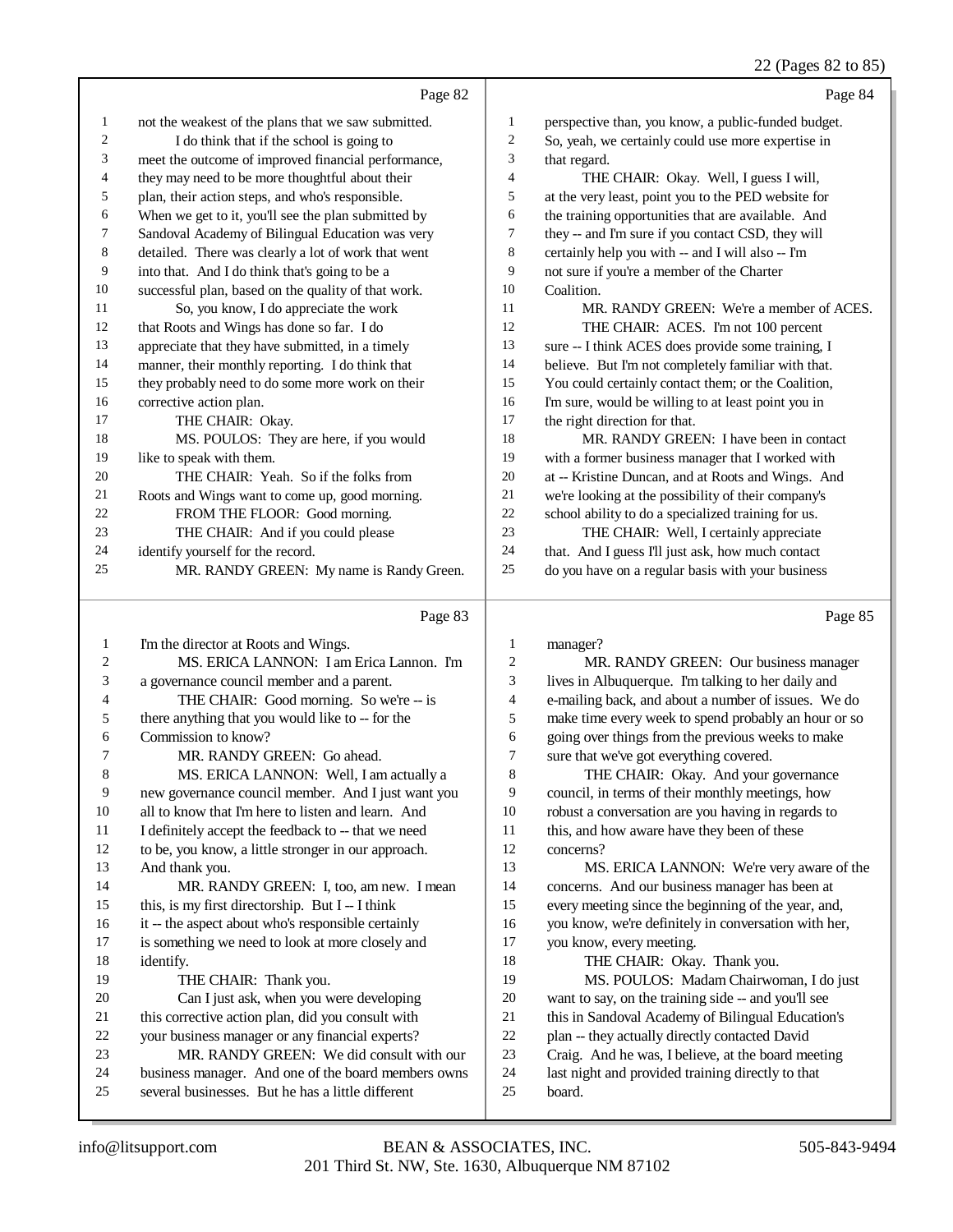### 23 (Pages 86 to 89)

|    | Page 86                                                                                                     |                | Page 88                                                                                                 |
|----|-------------------------------------------------------------------------------------------------------------|----------------|---------------------------------------------------------------------------------------------------------|
| 1  | THE CHAIR: Well, thank him for that, as                                                                     | 1              | And, you know, one thing about being a                                                                  |
| 2  | well; because we all know that helps to hopefully                                                           | $\overline{c}$ | small school, it's really hard for a student to                                                         |
| 3  | stem bigger problems down -- down the road.                                                                 | 3              | hide, and everyone knows what their abilities and                                                       |
| 4  | So, you know, there's ample opportunity                                                                     | 4              | disabilities are. And so we make it a point to                                                          |
| 5  | for help and at no cost -- the help. So it is there                                                         | 5              | challenge and serve every student. And that extra                                                       |
| 6  | through PED. So I truly do encourage you to make                                                            | 6              | staff really helps that.                                                                                |
| 7  | that reach-out. And I'm just going to -- I hate to                                                          | 7              | THE CHAIR: I would also encourage you,                                                                  |
| 8  | get into personnel things. But I guess I have a                                                             | 8              | because these are all public records, that if you                                                       |
| 9  | concern when I see that you replaced the head of                                                            | 9              | want to take a look at a corrective action plan for                                                     |
| 10 | school. And I hope you didn't replace the head of                                                           | 10             | finances that would offer you a good template, that                                                     |
| 11 | school to save money, you know. That was -- that's                                                          | 11             | can certainly be shared with you, as well; because                                                      |
| 12 | what -- I looked at it, and I said "Oh, my goodness.                                                        | 12             | the -- you know, the idea is for this plan to be                                                        |
| 13 | We're helping the -- because we replaced the head of                                                        | 13             | developed by the school to -- so that you have that                                                     |
| 14 | school."                                                                                                    | 14             | good discussion about the issues that are of                                                            |
| 15 | So my concern is that the elimination of                                                                    | 15             | concern. The school is aware of them; they outline                                                      |
| 16 | staffing -- I know sometimes those are hard issues                                                          | 16             | the concern.                                                                                            |
| 17 | that you do have to make cuts. But I hope that                                                              | 17             | They develop cooperatively a plan on how                                                                |
| 18 | wasn't -- and I don't want to get into a particular                                                         | 18             | to fix it, and also a timeline and who are the                                                          |
| 19 | personnel issue; but it jumped out at me that that                                                          | 19             | people who are going to be responsible for making                                                       |
| 20 | was a concern.                                                                                              | 20             | sure that that action plan is carried out. And that                                                     |
| 21 | MS. ERICA LANNON: Yes, Madam Chair. Our                                                                     | 21             | gives us a clearer vision of your understanding of                                                      |
| 22 | former director was fantastic for getting us                                                                | 22             | the whole process, okay?                                                                                |
| 23 | through, you know, a period of time when we needed                                                          | 23             | Commissioners, any other questions?                                                                     |
| 24 | her expertise. And in moving forward, we had                                                                | 24             | At this point in time, I'm not -- we do                                                                 |
| 25 | identified we needed someone a little different,                                                            | 25             | not have to vote on these?                                                                              |
|    |                                                                                                             |                |                                                                                                         |
|    |                                                                                                             |                |                                                                                                         |
|    | Page 87                                                                                                     |                | Page 89                                                                                                 |
| 1  |                                                                                                             | 1              |                                                                                                         |
| 2  | because we are growing. And, you know, we're a                                                              | 2              | MS. POULOS: Madam Chairwoman, you do not.                                                               |
| 3  | newly State-sponsored charter. Thank you.                                                                   | 3              | THE CHAIR: Right.                                                                                       |
| 4  | THE CHAIR: Okay. Thank you.                                                                                 | 4              | MS. POULOS: I don't know if you want to,                                                                |
| 5  | Commissioners, questions?                                                                                   | 5              | or if you want the school to resubmit the plan --                                                       |
| 6  | COMMISSIONER ARMBRUSTER: So you said you                                                                    | 6              | THE CHAIR: With this school in                                                                          |
| 7  | were growing in number of students? So how is it                                                            | 7              | particular, my preference would be a resubmission                                                       |
| 8  | that you need less EAs if you have more students?                                                           | 8              | with a clearer plan. That would -- you know, that's                                                     |
| 9  | MS. ERICA LANNON: Well, we don't need<br>less of them; but that was one of our -- one of our                | 9              | what -- that's -- we don't have to vote on that --                                                      |
| 10 |                                                                                                             | 10             | MS. POULOS: Okay.                                                                                       |
| 11 | staffing cuts. And we, instead, funded -- we had a                                                          | 11             | THE CHAIR: -- 'cause it's -- but I think                                                                |
| 12 | number of points on the letter that -- that itemized<br>the salary difference -- you know, the funding cuts | 12             | we can just look and agree that that would be, I                                                        |
| 13 | that were made regarding salaries of different                                                              | 13             | think, the pleasure of the Commission for you, with                                                     |
| 14 | personnel, and also some grant funding that we --                                                           | 14             | the help of -- and I would certainly encourage you<br>to reach out to David Craig's office. And if he's |
| 15 | that we pulled to help with some support staff.                                                             | 15             | amenable to it, and he's got the flexible time for                                                      |
| 16 | Was that right?                                                                                             | 16             | him to come to your governance council and offer                                                        |
| 17 | MR. RANDY GREEN: That's correct. A lot                                                                      | 17             |                                                                                                         |
| 18 | of our support staff are funded by a grant from Taos                                                        | 18             | that help, that -- you know, that would be ideal.<br>And that way, you can resubmit to us a             |
| 19 | Community Foundation. And so they're not coming out                                                         | 19             | plan that we can -- we can truly see the pathway                                                        |
| 20 | of our State budget by any means. But I think it's                                                          | 20             | forward, and it'll also help the CSD staff to be                                                        |
| 21 | important to point out that the school did earn an                                                          | 21             | able to monitor it, as well.                                                                            |
| 22 | "A" last year. And I believe a lot of that --                                                               | $22\,$         | MR. RANDY GREEN: Do we have a deadline or                                                               |
| 23 | although, I wasn't there -- had to do with the                                                              | 23             | a timeline on the resubmission?                                                                         |
| 24 | number of staff that were there to support the                                                              | 24             | THE CHAIR: I would like the resubmission                                                                |
| 25 | students.                                                                                                   | 25             | for March.                                                                                              |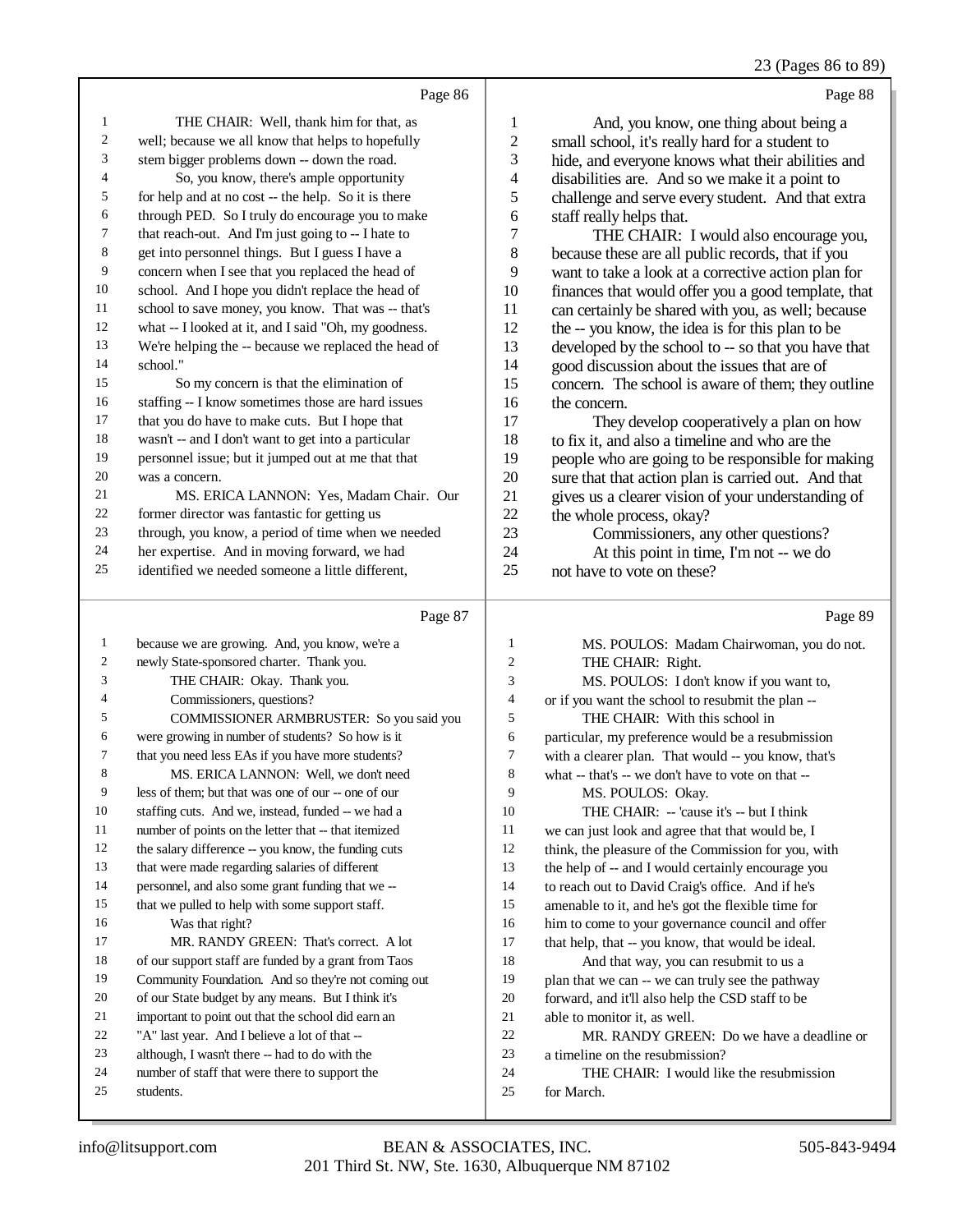#### 24 (Pages 90 to 93)

|    | Page 90                                             |    | Page 92                                              |
|----|-----------------------------------------------------|----|------------------------------------------------------|
| 1  | MS. POULOS: The March meeting date,                 | 1  | MS. JACKIE RODRIGUEZ: If you'd like me to            |
| 2  | Madam Chair, is the 16th; is that right? So we      | 2  | speak to it, I want to go over each point. When I    |
| 3  | would need that at least by the 9th.                | 3  | first submitted the plan, I looked over the the      |
| 4  | THE CHAIR: Yeah.                                    | 4  | letter identifying the three major topics that you   |
| 5  | Commissioner Johnston?                              | 5  | wanted the plan to follow, which one was the monthly |
| 6  | COMMISSIONER JOHNSTON: Thank you. Just a            | 6  | fiscal reporting; two, student reporting; and,       |
| 7  | comment of support. While I concur with the Chair   | 7  | three, the monthly report, which kind of coincides   |
| 8  | and the need for more specifics, it's very evident  | 8  | with item number one; but it was clear that they     |
| 9  | to me that under the governing council and          | 9  | were different things. So within the plan you'll     |
| 10 | Mr. Green's leadership, you have cleaned up a great | 10 | see that, as well as the update from year one --     |
| 11 | deal, and that now reporting that with the details  | 11 | month one to month two.                              |
| 12 | to us will really solidify, in your minds and the   | 12 | I just wanted to speak a little to our               |
| 13 | responsible parties'.                               | 13 | enrollment plan, as far as we do have a plan in      |
| 14 | But I see a great deal of cleanup that's            | 14 | place for student recruitment. One of our issues     |
| 15 | gone on here that raises many questions. But I want | 15 | that was addressed was not meeting projections, and  |
| 16 | to compliment you on the work that you've done and  | 16 | our budget suffering because of that. We have        |
| 17 | the $-$                                             | 17 | worked with Mr. Craig from PED, as well as the Vigil |
| 18 | MR. RANDY GREEN: Thank you. Appreciate              | 18 | Group, to request trainings for our governing        |
| 19 | that.                                               | 19 | council. We've been working, Ashley and I, weekly,   |
| 20 | THE CHAIR: Thank you so much.                       | 20 | to make sure that the spending is very limited and   |
| 21 | MS. ERICA LANNON: Thank you.                        | 21 | only on necessities for the school to run            |
| 22 | MS. POULOS: Madam Chairwoman.                       | 22 | effectively.                                         |
| 23 | Commissioners, the next school is up is SABE. And   | 23 | We also are looking at patterns for next             |
| 24 | what you've seen in your materials is their monthly | 24 | year, really looking at identifying opportunities to |
| 25 | reporting. They do have plans that are -- monthly   | 25 | increase our budget. We will be seeking additional   |
|    | Page 91                                             |    | Page 93                                              |

#### Page 91

 reporting and their plan. And they do have three different plans that were developed for each of the items that were requested by the Commission for that. They've also provided support documentation, including e-mails and other items, board minutes, kind of sign-ins, log-ins to meetings. And then, obviously, you also have in here the letter. So they've provided quite a bit in their report, including financials. And we do really appreciate the work that has gone into the plan, as well as to the reporting, and we look forward to seeing the impact that that has on the school's finances and their financial management over time. 16 THE CHAIR: Thank you. And there is someone from SABE? Yes. Sorry. Good morning. MS. JACKIE RODRIGUEZ: Good morning. My name is Jackie Rodriguez. I'm the director of Sandoval Academy. MS. ASHLEY WOLFEL: And I am Ashley Wolfel. I'm the business manager of Sandoval Academy. (Reporter requests clarification.) grants with the PED that we weren't funded for. Our bilingual program was not funded this year. Our hope is to get that funded next year to help increase our budget, so we don't have to skim our spending. We are also looking at identifying patterns for those projections and being realistic about the students that are enrolling in our schools and looking at ways to market our school. We have some unique challenges, being part of the Rio Rancho -- in the Rio Rancho area, that we are trying to address and overcome. The governing council, although they're not here, did renegotiate the lease with our -- our leaseholder to free up some of that money so we can pay back the PED. And our hope is to pay the PED in full by the end of the year, which was a pretty major concern. Beginning of the fiscal year, Ashley and I did -- and they had already discussed -- the non-renewal of some positions to address the budget. And I think I kind of addressed it all in a whole, if anything -- any other questions, or if Ashley wants to speak. THE CHAIR: I guess because it might be in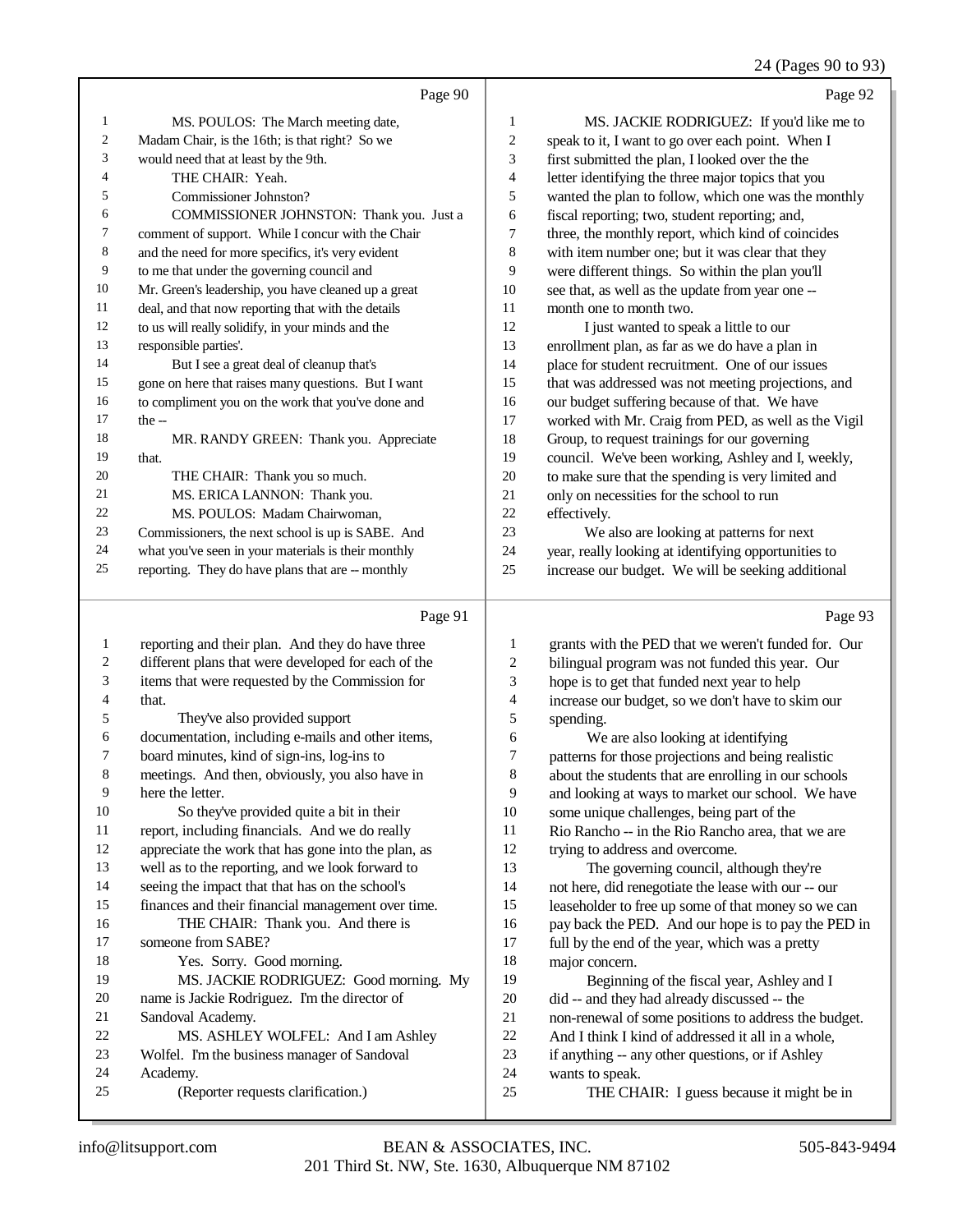|                  |                                                      |                          | 25 (Pages 94 to 97)                                 |
|------------------|------------------------------------------------------|--------------------------|-----------------------------------------------------|
|                  | Page 94                                              |                          | Page 96                                             |
| $\mathbf{1}$     | here and I'm just not finding it real quick, do      | 1                        | Madam Chair can answer that.                        |
| $\boldsymbol{2}$ | you -- what -- how much is the money that's still    | $\boldsymbol{2}$         | THE CHAIR: No, I honestly can't. I think            |
| 3                | owed to PED?                                         | 3                        | there's a -- and I could be wrong. You've been in   |
| 4                | MS. ASHLEY WOLFEL: \$40,000.                         | $\overline{\mathcal{L}}$ | the process. We just hear about the process. But I  |
| 5                | THE CHAIR: \$40,000?                                 | 5                        | believe that there's a sort of a negotiation -- oh. |
| 6                | MS. ASHLEY WOLFEL: Yes.                              | 6                        | Or does he set up the plan without --               |
| 7                | THE CHAIR: Okay. And you do have a                   | 7                        | MS. JACKIE RODRIGUEZ: And I'm not too               |
| $\,$ 8 $\,$      | projection that it will be done by the close of the  | 8                        | clear. But I think what Mr. Craig had alluded to    |
| 9                | school year?                                         | 9                        | the last meeting is that by State statute, we have  |
| 10               | MS. ASHLEY WOLFEL: Yes. Based on the                 | 10                       | to pay back. I don't think there's really a         |
| 11               | school's 40th day, they're getting an increase of    | 11                       | timeline; but                                       |
| 12               | \$79,000; so they'll be able to pay.                 | 12                       | COMMISSIONER CABALLERO: I know it has to            |
| 13               | THE CHAIR: I did see that. And so                    | 13                       | be paid back. But is there a timeline, by statute,  |
| 14               | that -- I'm assuming your marketing plan started.    | 14                       | of a year? Within this year or --                   |
| 15               | MS. JACKIE RODRIGUEZ: Yes.                           | 15                       | MS. POULOS: Madam Chairwoman?                       |
| 16               | THE CHAIR: Well, to see that kind of                 | 16                       | THE CHAIR: I thought it was the school              |
| 17               | increase at the start of the school year when you're | 17                       | year. I thought that money had to be paid -- and I  |
| 18               | doing that marketing plan, that hopefully is a       | 18                       | could be wrong.                                     |
| 19               | glimmer of hope that it is working. And I want to    | 19                       | MS. POULOS: Madam Chair, Commissioners,             |
| $20\,$           | say I -- once again, I appreciate David Craig coming | 20                       | no, it actually is not within the school year.      |
| 21               | in and helping. I appreciate the fact that you       | 21                       | THE CHAIR: Oh, okay.                                |
| $22\,$           | reached out.                                         | $22\,$                   | MS. POULOS: So the -- the debt that this            |
| 23               | It is more than obvious that you're having           | 23                       | school got itself into occurred three years ago. So |
| 24               | robust conversations with your school about this.    | 24                       | they have been working on that for quite some time. |
| 25               | And those are -- we all know those are tough choices | 25                       | The concern is that it's -- you know. And that's    |
|                  |                                                      |                          |                                                     |
|                  | Page 95                                              |                          | Page 97                                             |
| $\mathbf{1}$     | you have to make when you've got that debt that you  | $\mathbf{1}$             | why we're getting pretty aggressive on budget       |
| $\boldsymbol{2}$ | have to pay; because at the start of the school      | 2                        | estimates for our new schools and requiring them to |
| 3                | year -- and it's tough to make some funding choices  | 3                        | have good backup and support for that; because it   |
| 4                | for programs that you think are important but you    | $\overline{\mathcal{L}}$ | can get them into big trouble.                      |
| 5                | just can't do this year.                             | 5                        | And it's challenging, because it takes              |
| 6                | So -- and I truly appreciate the                     | 6                        | money away. When one school is overpaying, it takes |
| 7                | thoroughness of this; because it does show us that   | $\overline{7}$           | money away from other students that, you know,      |
| $\,$ 8 $\,$      | you understand the issue and you're addressing the   | 8                        | should receive that money.                          |
| 9                | issue. So I will concur with the Director in her     | 9                        | So it's really important that it is paid            |
| 10               | support for this plan.                               | 10                       | back as soon as possible. The desire is not to      |
| 11               | Commissioners, any questions? Comments?              | 11                       | extend it over a very long period of time. It is as |
| 12               | COMMISSIONER CABALLERO: I -- I -- I                  | 12                       | soon as that school is capable of paying it back.   |
| 13               | wasn't --                                            | 13                       | And the way that this is determined is the          |
| 14               | THE CHAIR: I wasn't sure if you were just            | 14                       | school actually does work with the Director of      |
| 15               | stretching or --                                     | 15                       | School Budget and Finance to kind of work on when   |
| 16               | COMMISSIONER CABALLERO: I do have a                  | 16                       | they are able to. But it should be an               |
| 17               | question. It's not necessarily pertaining to the     | 17                       | as-soon-as-possible thing, because where it came    |
| 18               | school; but it just came to mind. And we've          | 18                       | from is the failure of the school to adequately or  |
| 19               | heard -- and I heard the gentleman from the finance  | 19                       | accurately estimate their enrollment.               |
| 20               | department talk about putting the schools in         | 20                       | And then the troubling part, then, is to            |
| 21               | repayment plan. And it's very aggressive, the        | $21\,$                   | adequately respond when they knew -- and neither of |
| 22               | payback.                                             | $22\,$                   | these ladies are responsible for that -- but to     |
| 23               | Does -- can a charter school, at some                | 23                       | adequately respond when they knew that -- that      |
|                  |                                                      |                          |                                                     |

24 point, renegotiate that and spread that out in time?<br>25 Or has that ever happened? Or -- I don't know if Or has that ever happened? Or -- I don't know if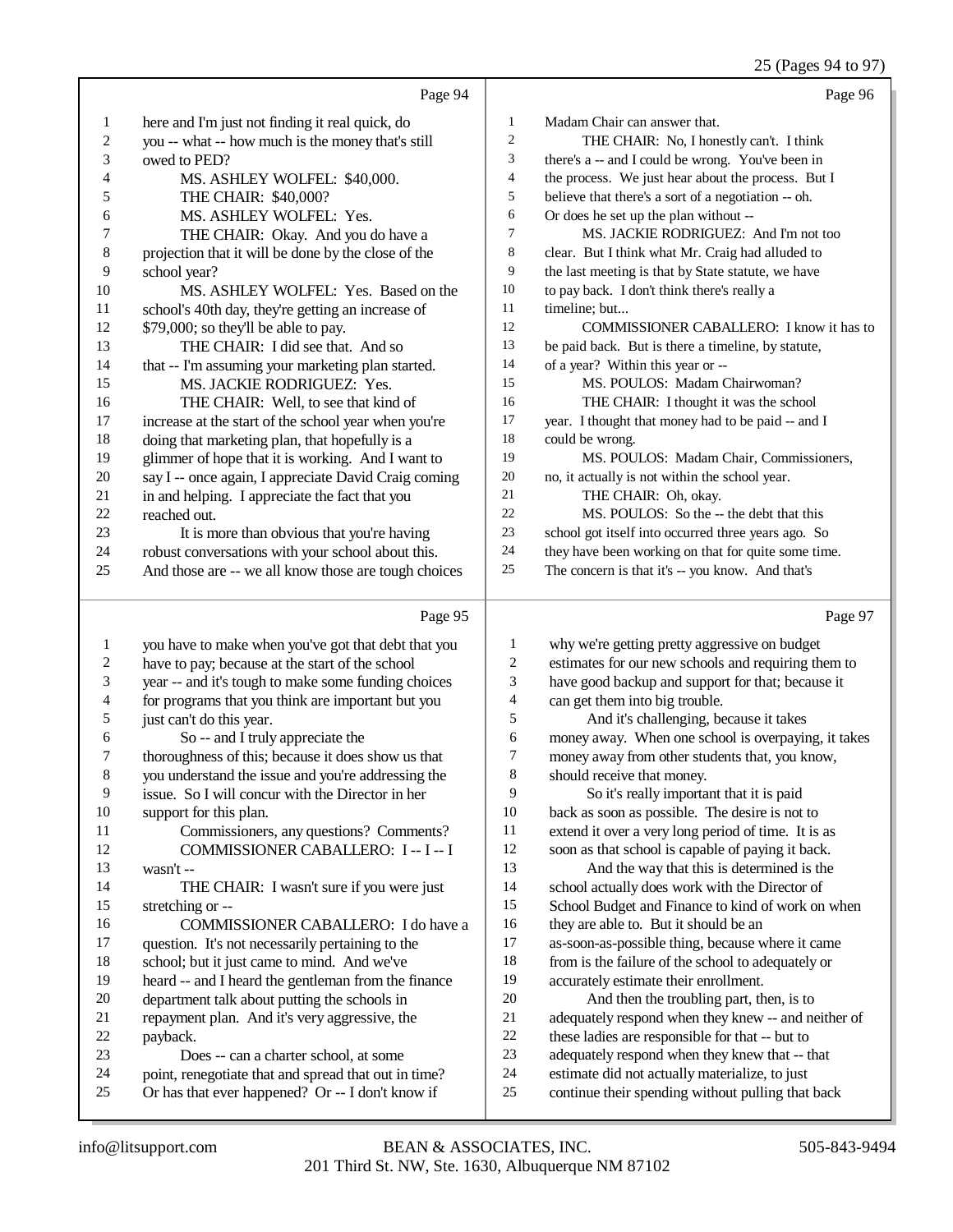## 26 (Pages 98 to 101)

|                | Page 98                                             |                | Page 100                                             |
|----------------|-----------------------------------------------------|----------------|------------------------------------------------------|
| $\mathbf{1}$   | appropriately.                                      | 1              | I really appreciate the response to David            |
| 2              | So it really is a reflection of poor                | $\mathfrak{2}$ | Craig and to the budget people and your inclusion in |
| 3              | management at the time that that debt occurred.     | 3              | this of your monthly expenditure.                    |
| $\overline{4}$ | THE CHAIR: And unfortunately, we sit here           | 4              | I'm looking at the -- I'm looking at the             |
| 5              | all too often with the folks who -- "It didn't      | 5              | 1100 fund and all of the deficits and all of the     |
| 6              | happen on my watch; but now we're the ones that are | 6              | object codes and the budget adjustments, in my       |
| 7              | responsible for trying to fix it."                  | $\tau$         | experience, that we make to make up these deficits.  |
| 8              | And sometimes we don't get good answers to          | 8              | I am seeing not enough money that can be moved to    |
| 9              | our questions, because people were not there. But   | 9              | fill the holes where some of these totals have       |
| 10             | it becomes problematic. And we know, because we've  | 10             | exceeded.                                            |
| 11             | heard it often, what happens when just the          | 11             | So you said at the 40th day, you got an              |
| 12             | over-projection by, you know, three, four students, | 12             | additional \$79,000 because of enrollment. And with  |
| 13             | the devastating effect that that has on a small     | 13             | the end of the year coming up, you have that         |
| 14             | school.                                             | 14             | additional unit value money that could come through. |
| 15             | MS. JACKIE RODRIGUEZ: Yes. Absolutely.              | 15             | But what -- and I'm looking, of course, at           |
| 16             | THE CHAIR: And I guess I'm glad to hear             | 16             | the very top line. I'm looking at the teachers of    |
| 17             | that it doesn't have to all be paid back within the | 17             | the -- the salaries. How do you plan to move         |
| 18             | school year, because that could potentially be a    | 18             | forward with these? What is the way you're working   |
| 19             | closure issue for a school. They may not be able to | 19             | towards this?                                        |
| 20             | do it. But it's unfortunate that apparently, the    | 20             | MS. ASHLEY WOLFEL: So one of the things              |
| 21             | appropriate steps aren't taken early enough to fix  | 21             | that the school has this year is an after-school     |
| 22             | it so that the problem just continued on; so        | 22             | program, which brings in more revenue every month.   |
| 23             | COMMISSIONER CABALLERO: And, Madam Chair,           | 23             | So that's going to offset it also. And then the      |
| 24             | my concern is that there are some charter schools   | 24             | \$79,000.                                            |
| 25             | who have -- were very fortunate to get capital      | 25             | So every month when I bring the reports to           |

# Page 99 |

| 1  | outlay from State Representatives and Senators. And  | 1  | the GC meeting, I give the school a breakdown to     |
|----|------------------------------------------------------|----|------------------------------------------------------|
| 2  | those monies are sitting there. Some of the charter  | 2  | show them where they're at, where they're going to   |
| 3  | schools got into a bind and are now having to pay    | 3  | end up at the end of the year. So we make sure that  |
| 4  | back. And those specific charter schools need to     | 4  | they're going to be positive at the end of the year. |
| 5  | improve dramatically. And that targeted money was    | 5  | And with owing the \$40,000 back, they'll be able to |
| 6  | for that improvement. And so schools don't have the  | 6  | pay that back.                                       |
| 7  | capability to draw down -- make the expenditure,     | 7  | MS. JACKIE RODRIGUEZ: And just to add, I             |
| 8  | submit it, get a drawdown. And so it's unused.       | 8  | also call utility companies, I got a cut in central  |
| 9  | And our governor has said many, many                 | 9  | heat by \$100 a month. Those are changes we make     |
| 10 | times, "If it continues to be unused, I'm just going | 10 | that are unseen or not part of the plan, that every  |
| 11 | to sweep it."                                        | 11 | cost decrease helps to pay for those differences.    |
| 12 | And it would be a shame if those monies              | 12 | And we've cut -- not cut -- but we have              |
| 13 | geared towards student improvement not being used    | 13 | made considerable changes to bring back money or     |
| 14 | when we can actually work with a repayment plan and  | 14 | keep our money so that we could make those           |
| 15 | get a win-win for children.                          | 15 | adjustments.                                         |
| 16 | Thank you, Madam Chair.                              | 16 | COMMISSIONER JOHNSTON: You have cleaned              |
| 17 | THE CHAIR: Okay. Thank you.                          | 17 | up and made a directed effort, and you have looked   |
| 18 | Commissioner Johnston?                               | 18 | at the books. I can't compliment you highly enough   |
| 19 | COMMISSIONER JOHNSTON: Thank you,                    | 19 | in what you've done. And you've helped the school    |
| 20 | Madam Chair. I would like to thank the two of you    | 20 | stay alive.                                          |
| 21 | for the thoroughness with which you approached this. | 21 | So I know there have been many, many                 |
| 22 | And had I been sitting in your chair and doing this, | 22 | nights and much hair-pulling and much trepidation.   |
| 23 | there would be many moments that hope would be the   | 23 | But that hope gets us through, and we can meet the   |
| 24 | only thing that was carrying me forward, that at the | 24 | needs of kids with what we have and still do a good  |
| 25 | end of this, there was going to be a resolution.     | 25 | job.                                                 |
|    |                                                      |    |                                                      |

Page 101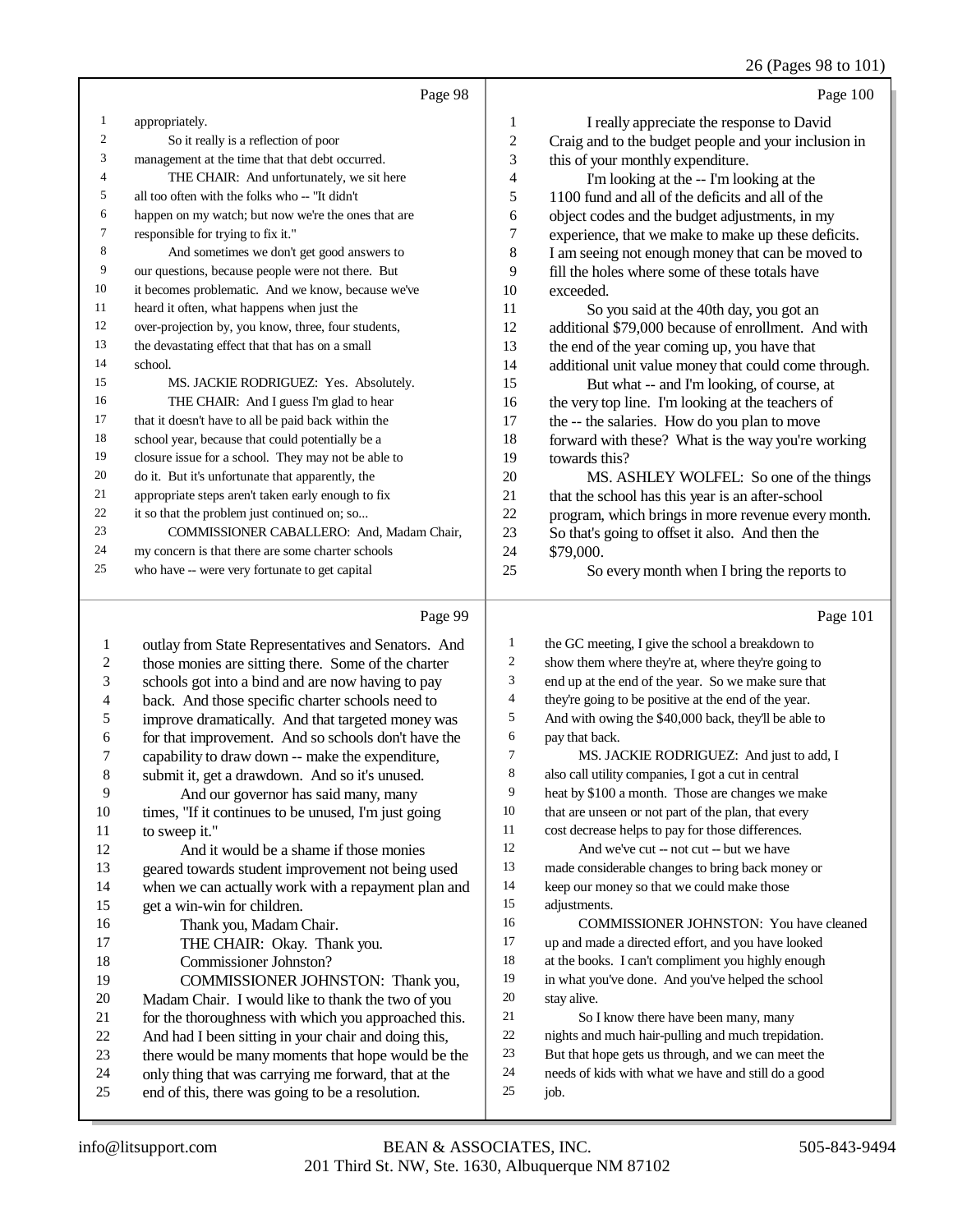## 27 (Pages 102 to 105)

|    | Page 102                                            |                | Page 104                                             |
|----|-----------------------------------------------------|----------------|------------------------------------------------------|
| 1  | So thank you very much. This is great               | 1              | do what I really believe is a very strong process,   |
| 2  | information.                                        | $\overline{c}$ | the NMDASH. Schools took different approaches on     |
| 3  | THE CHAIR: Commissioners, anything else?            | 3              | that, and that's what I want to give Dr. Pelayo the  |
| 4  | (No response.)                                      | 4              | opportunity to talk with you about, as well as some  |
| 5  | THE CHAIR: Thank you so much, and thank             | 5              | schools met reporting deadlines and some schools     |
| 6  | you for all the work you're doing.                  | 6              | didn't.                                              |
| 7  | MS. POULOS: Madam Chairwoman, the third             | 7              | Again, we need to spend a lot more time              |
| 8  | school is Cariños De Los Niños Charter School. This | 8              | discussing this and thinking about where we go       |
| 9  | item, we have also included in Item 11, and I would | 9              | forward, what you want to communicate to schools and |
| 10 | love to address them together.                      | 10             | how you want to hold them accountable.               |
| 11 | THE CHAIR: That -- I was -- great minds.            | 11             | One of the pieces of feedback that we have           |
| 12 | MS. POULOS: Okay.                                   | 12             | received in the past is that, "Oh, well, we haven't  |
| 13 | THE CHAIR: So we will hold that off for             | 13             | started implementing because CSD didn't approve our  |
| 14 | the larger discussion. Thank you.                   | 14             | plan, or PEC didn't approve our plan."               |
| 15 | That brings to us item No. 10, which is             | 15             | And you've got to figure out where you               |
| 16 | academic improvement plans.                         | 16             | want to land on that and whether you want to do that |
| 17 | MS. POULOS: Madam Chairwoman,                       | 17             | or not.                                              |
| 18 | Commissioners, I'm not going to go into this ad     | 18             | So, again, I want to give Dr. Pelayo just            |
| 19 | nauseam. If we were going to do that, it would take | 19             | the opportunity to give you the big interview of who |
| 20 | weeks, quite frankly.                               | 20             | chose which route, where they are in that route, and |
| 21 | I am going to ask that each of you do               | 21             | whether they're timely or not. And then you can      |
| 22 | spend the time thinking about how you want to move  | 22             | discuss as you'd like.                               |
| 23 | forward on schools that are required to submit      | 23             | THE CHAIR: We can talk amongst ourselves.            |
| 24 | academic improvement plans.                         | 24             | DR. PELAYO: Commissioners? I'll talk                 |
| 25 | We have a summary report for you. And               | 25             | loudly.                                              |
|    | Page 103                                            |                | Page 105                                             |

|    | $1 \mu_{5}$ $0 \mu_{3}$                              |    | $1 \mu_{5}$ $0 \sigma$                               |
|----|------------------------------------------------------|----|------------------------------------------------------|
| 1  | that summary report breaks our schools into a couple | 1  | So, yes, we are in Item 10. And the                  |
| 2  | of different groups. And I'm going to have           | 2  | report here provides a summary on your tool, but     |
| 3  | Dr. Pelayo go over that quickly with you. But what   | 3  | also NMDASH. This is something that the Priority     |
| 4  | I want to do is direct you to Page 7 of 7, which --  | 4  | Schools Bureau came to you-all at an earlier work    |
| 5  | which is the appendix identifying each of the        | 5  | session in 2017 to discuss to you and present to you |
| 6  | schools that received a "D" or "F" letter grade on   | 6  | as a potential option.                               |
| 7  | the 2017 School Report Card, which, according to     | 7  | We are really pleased about half the                 |
| 8  | your performance framework, then requires them to    | 8  | schools did opt to work with the NMDASH. And so      |
| 9  | submit a School Improvement Plan.                    | 9  | what I have here is group of about -- about five     |
| 10 | This is the summary. It also gives you a             | 10 | groups; but, really, they fall into two basic        |
| 11 | summary of whether they are in CSI or TSI status     | 11 | categories: One would be those charter schools that  |
| 12 | which is -- under ESSA, it's a skill that is in need | 12 | leveraged the additional PED-offered resources of    |
| 13 | of Comprehensive Support and Improvement, meaning    | 13 | support, and those that did not.                     |
| 14 | overall, it is in the lowest 5 percent of the        | 14 | And so this first group of schools were              |
| 15 | schools in the state; or a Targeted Support and      | 15 | early adopters and were really excited about taking  |
| 16 | Intervention. And that means one or more subgroups   | 16 | the opportunities we provided. We created a          |
| 17 | in the school scored in the lowest 5 percent in the  | 17 | 30-series training for those charter schools that    |
| 18 | state.                                               | 18 | were interested in opting into DASH. And so -- that  |
| 19 | And you'll see that there's a pretty good            | 19 | had a "D" or "F." And those schools are listed on    |
| 20 | alignment between those "D" and "F" letter grades    | 20 | Page 2 on that table, Table 1.                       |
| 21 | and that CSI/TSI status.                             | 21 | And for the most part, the schools did               |
| 22 | Then you'll see when they submitted their            | 22 | submit their plans on time. The idea here was to     |
| 23 | plan and the type that they chose. You gave them     | 23 | submit it in a way that they could get feedback from |
| 24 | two options this year. You allowed them to do a      | 24 | the Priority Schools Bureau team in order to receive |
| 25 | School Improvement Plan under an old template or to  | 25 | the credentials to enter their plan in online. And   |
|    |                                                      |    |                                                      |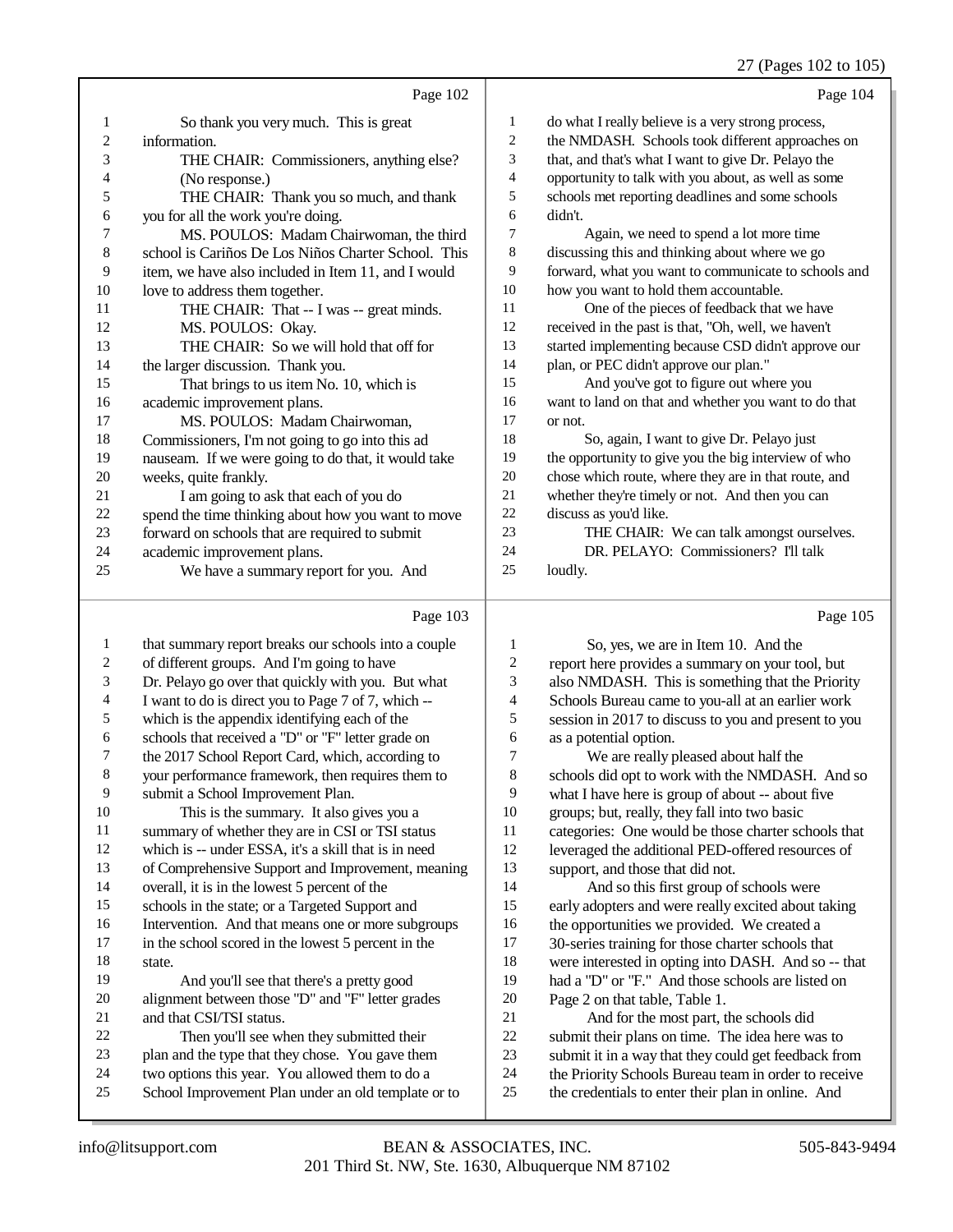|                         |                                                                                                             |                  | $20$ (1 ages 100 to 102)                                                                               |
|-------------------------|-------------------------------------------------------------------------------------------------------------|------------------|--------------------------------------------------------------------------------------------------------|
|                         | Page 106                                                                                                    |                  | Page 108                                                                                               |
| $\mathbf{1}$            | so they did get substantial feedback from the                                                               | 1                | December 20th, well after you-all had voted on their                                                   |
| $\overline{\mathbf{c}}$ | Priority Schools Bureau.                                                                                    | $\boldsymbol{2}$ | non-renewal.                                                                                           |
| 3                       | And the idea was that they would do that                                                                    | 3                | Then if you turn the page to Page 6, you                                                               |
| 4                       | before the third training, which happened in early                                                          | 4                | do have here the charter schools who earned a "D" or                                                   |
| 5                       | November, so that they could get additional support                                                         | 5                | "F" were required to submit a school improvement                                                       |
| 6                       | in entering into their plans.                                                                               | 6                | plan and then applied for renewal with the local                                                       |
| 7                       | Those are the seven schools that opted                                                                      | $\overline{7}$   | authorizer.                                                                                            |
| 8                       | with that route.                                                                                            | 8                | And you can see there is one school out of                                                             |
| 9                       | Then there is Table 2 on Page 3. These                                                                      | 9                | the 21 schools that were required to submit a plan                                                     |
| 10                      | are schools that are also interested in NMDASH, have                                                        | 10               | that did not; and that was Academy of Trades and                                                       |
| 11                      | moved a little more slowly in terms of getting their                                                        | 11               | Technology. And they were also not renewed.                                                            |
| 12                      | plans to the PSB for feedback, and are currently                                                            | 12               | So the other three there did go to a                                                                   |
| 13                      | still working with the Priority Schools to move                                                             | 13               | different authorizer. And two of those chose the                                                       |
| 14                      | forward. For example, the first school there, the                                                           | 14               | School Improvement Plan submitted on time. And one                                                     |
| 15                      | American Sign Language Academy, and Six Directions                                                          | 15               | of them did move towards the NMDASH and actually had                                                   |
| 16                      | Indigenous School, we have not heard what they're                                                           | 16               | that plan with good feedback as a strong plan in its                                                   |
| 17                      | doing with their second round of feedback, still not                                                        | 17               | first submission.                                                                                      |
| 18                      | in a place where they are offered access to enter                                                           | 18               | That is all on the summary, if you have                                                                |
| 19                      | their plans online.                                                                                         | 19               | any questions about that.                                                                              |
| 20                      | THE CHAIR: Oh, they can't.                                                                                  | $20\,$           | THE CHAIR: Commissioners?                                                                              |
| 21                      | DR. PELAYO: Yeah, they can't, because the                                                                   | 21               | COMMISSIONER CABALLERO: Go ahead. No,                                                                  |
| 22                      | second round of feedback of the plan is still not                                                           | $22\,$           | no. Go ahead.                                                                                          |
| 23                      | quite ready.                                                                                                | 23               | THE CHAIR: I had said -- with looking at                                                               |
| 24                      | And then on the next page, Page 4, now                                                                      | 24               | the summaries from NMDASH -- and I know it's a                                                         |
| 25                      | this is the second group of schools in three groups.                                                        | 25               | summary. But -- and then I look at the individual                                                      |
|                         |                                                                                                             |                  |                                                                                                        |
|                         | Page 107                                                                                                    |                  | Page 109                                                                                               |
| $\mathbf{1}$            |                                                                                                             | 1                |                                                                                                        |
| $\overline{c}$          | These are charter schools that we offered additional                                                        | 2                | improvement plans, if the schools decide -- you<br>know, some of them look like -- honestly, I thought |
| 3                       | support from the Priority Schools Bureau and                                                                | 3                | I was reading a new application; because it -- there                                                   |
| 4                       | partnering with them to bring them training specific<br>to them, chose instead to do the School Improvement | 4                | didn't seem to be a good direction with them.                                                          |
| 5                       | Plan, even as this group highly encouraged to use                                                           | 5                | You know, I -- from a personal                                                                         |
| 6                       | the NMDASH due to its promising practices and                                                               | 6                | perspective, I don't understand why a school                                                           |
| 7                       | results.                                                                                                    | 7                | wouldn't want to use the DASH program, because it                                                      |
| $\,8\,$                 | And so we have the three schools listed                                                                     | 8                | just seems to guide you through the steps so much                                                      |
| 9                       | there in Table 3: Cariños De Los Niños, Dream Diné,                                                         | 9                | easier.                                                                                                |
| 10                      | and La Tierra Montessori School. I call your                                                                | 10               | I know there's a learning curve with it;                                                               |
| 11                      | attention to the fact that Cariños De Los Niños did                                                         | 11               | but, you know, based on the training that came to us                                                   |
| 12                      | not submit their plan until a couple of weeks ago,                                                          | 12               | about it, I just feel that it certainly provides the                                                   |
| 13                      | and it was not on your template or NMDASH. It was                                                           | 13               | schools with a clearer pathway to move themselves                                                      |
| 14                      | something they created, and that is actually in                                                             | 14               | forward, and ultimately, I think an easier process;                                                    |
| 15                      | here, as well.                                                                                              | 15               | because it's -- it's -- it's right there in front of                                                   |
| 16                      | And the other two groups of schools were                                                                    | 16               | them, and it's clear, so that they -- they're not                                                      |
| 17                      | schools up for renewal, and "D" or "F." And were up                                                         | $17\,$           | wallowing in the -- the process of having to do it                                                     |
| 18                      | for renewal. And the first group were up for                                                                | 18               | all on their own. The prompts are there to move                                                        |
| 19                      | renewal with the PEC. And as you can see there,                                                             | 19               | them along with DASH.                                                                                  |
| $20\,$                  | that three of those four schools chose to go with                                                           | 20               | So that's -- that's my comment. It's                                                                   |
| 21                      | the School Improvement Plan. One school did choose                                                          | $21\,$           | disconcerting that people aren't meeting deadlines;                                                    |
| 22                      | to go with the NMDASH, submitted initially on time,                                                         | $22\,$           | but that's unfortunate.                                                                                |
| $23\,$                  | but then did not submit what was required if they                                                           | 23               | Commissioner Caballero?                                                                                |
| 24<br>25                | wanted additional feedback to have their plan be<br>robust and strong, did not submit that plan until       | 24<br>25         | COMMISSIONER CABALLERO: Yes. On the<br>request from -- from the Department on Page 6 is                |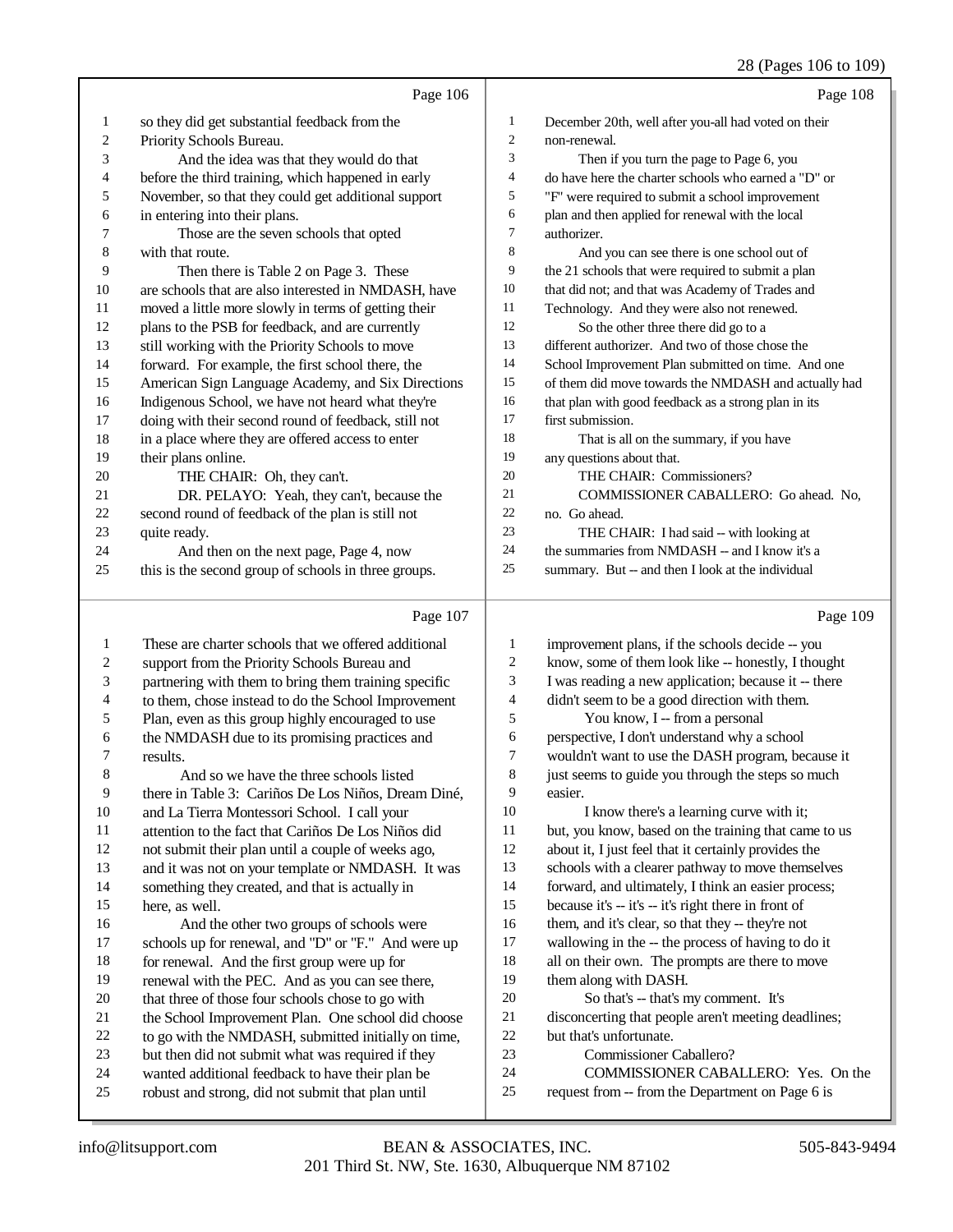### 29 (Pages 110 to 113)

|                  | Page 110                                             |                | Page 112                                             |
|------------------|------------------------------------------------------|----------------|------------------------------------------------------|
| 1                | some guidance as to what we should do. I strongly    | $\mathbf{1}$   | there's -- it's a data-driven answer.                |
| $\sqrt{2}$       | believe we need to integrate whatever our monitoring | $\overline{c}$ | THE CHAIR: It's a data-driven world at               |
| 3                | from PEC into what we're trying to do with the       | 3              | this point in time.                                  |
| $\overline{4}$   | letter, notice letter and all that, kind of          | 4              | COMMISSIONER ARMBRUSTER: Exactly. But I              |
| 5                | integrated to that. If it seems like we're being     | 5              | think when you do individual ones -- sometimes       |
| 6                | too lenient, maybe keep what we're doing now, and    | 6              | people can do it. It's sort of theirs. But they      |
| $\boldsymbol{7}$ | then eventually integrate our monitoring and our     | 7              | may suffer the consequences of not using something   |
| $\,$ 8 $\,$      | focus with those that are not doing well through     | 8              | that's data-based. I mean, that's just my concern.   |
| 9                | that renewal of notices and the letter and all of    | 9              | THE CHAIR: Well -- and as it has been                |
| 10               | that.                                                | 10             | stated -- Commissioner Caballero mentioned           |
| 11               | So that's what I think we should focus as            | 11             | previously -- that the new performance framework is  |
| 12               | a Commission.                                        | 12             | helping to drive that success; so that this falls in |
| 13               | THE CHAIR: I think you're correct. I                 | 13             | line with that.                                      |
| 14               | think as we engage in a greater conversation about   | 14             | Commissioner Johnston?                               |
| 15               | those letters of concerns, that we'll -- you know,   | 15             | COMMISSIONER JOHNSTON: Thank you,                    |
| 16               | if that's approved down the road, that it may --     | 16             | Madam Chair.                                         |
| 17               | that may be part of that language that requir---     | 17             | I don't know whether -- I'm reading at the           |
| 18               | requirement may be to -- that the school has to use  | 18             | bottom of Page 6 that CSD -- Charter School          |
| 19               | NMDASH, something like that.                         | 19             | Division -- has requested direction from the         |
| $20\,$           | So, yes, I agree with you. And it's                  | 20             | Commission regarding criteria and standards with     |
| 21               | certainly something that we have to keep in our      | 21             | which the Division is to review and monitor          |
| 22               | conversation right now, yes.                         | 22             | compliance. Would it be appropriate to task the      |
| 23               | Commissioners, any -- so we're -- we're              | 23             | Division with drafting a template that --            |
| 24               | looking to what we want to do going forward. But     | 24             | THE CHAIR: For --                                    |
| 25               | we're really not voting on anything. We're just      | 25             | COMMISSIONER JOHNSTON: -- that contains              |
|                  |                                                      |                |                                                      |
|                  | Page 111                                             |                | Page 113                                             |
| 1                | giving CSD a direction. And, you know, I'm going to  | 1              | the things we've been talking about and the things   |
| 2                | say, without being able to vote and make it a        | $\overline{c}$ | they feel are appropriate?                           |
| 3                | forceful -- but I think any communication that --    | 3              | We've talked about NMDASH; I agree with              |
| 4                | for me, any communication that comes from the PEC    | 4              | that. Data-based; I agree with that.                 |
| 5                | needs to, as strong as we can, encourage the school  | 5              | But if they're going to be utilizing the             |
| 6                | to use NMDASH, that that is certainly our -- I hope  | 6              | tool and the timing, perhaps I would be clearer in   |
| 7                | I'm speaking for everyone -- that is our belief that | 7              | my head with what we're asking. I don't know         |
| 8                | that is the best pathway forward for them to make    | $\,8\,$        | whether we're being direct enough.                   |
| 9                | genuine improvement and will help them to engage     | 9              | May I ask them?                                      |
| 10               | with their staff better in developing that           | 10             | THE CHAIR: Yeah. Because I'll be                     |
| 11               | improvement plan, as opposed to the individual ones  | 11             | honest-                                              |
| 12               | that somehow, I think, are just not -- so --         | 12             | COMMISSIONER JOHNSTON: I think we're                 |
| 13               | Commissioner Armbruster?                             | 13             | all-                                                 |
| 14               | COMMISSIONER ARMBRUSTER: And I would                 | 14             | THE CHAIR: I'm confused.                             |

- COMMISSIONER ARMBRUSTER: And I would agree with you. And to kind of add my comment is
- when we ask for applications for new schools, we're
- asking them to show us why they believe what they
- 18 are going to do. There's data to back that up as<br>19 being successful. being successful.
- 20 And so if we carry it over to -- for
- 
- 21 whatever reason, the school is not being successful,<br>22 there should be some data showing that what they're 22 there should be some data showing that what they're  $\frac{23}{1000}$  doing only to do, is successful. And I believe we
- doing, going to do, is successful. And I believe we
- 24 have that in New Mexico DASH. But various schools,<br>25 hoth charter and traditional public schools that
- both charter and traditional public schools, that
- 18 solidifies --<br>19 THE THE CHAIR: I guess -- yeah. I'm confused 20 with -- I'm trying to help you out here. I'm<br>21 confused with. I guess, the -- maybe it's just

 COMMISSIONER JOHNSTON: Would it be 16 appropriate to ask, Dr. Pelayo, the Staff to create<br>17 some sort of a draft guidance template for us that some sort of a draft guidance template for us that

- 21 confused with, I guess, the -- maybe it's just the 22 word "guidance." "the draft template for guidance
- 22 word "guidance," "the draft template for guidance."<br>
23 I'm not -- I'm not sure exactly what you're asking
- 23 I'm not -- I'm not sure exactly what you're asking<br>24 for. for.
- COMMISSIONER JOHNSTON: Okay. I was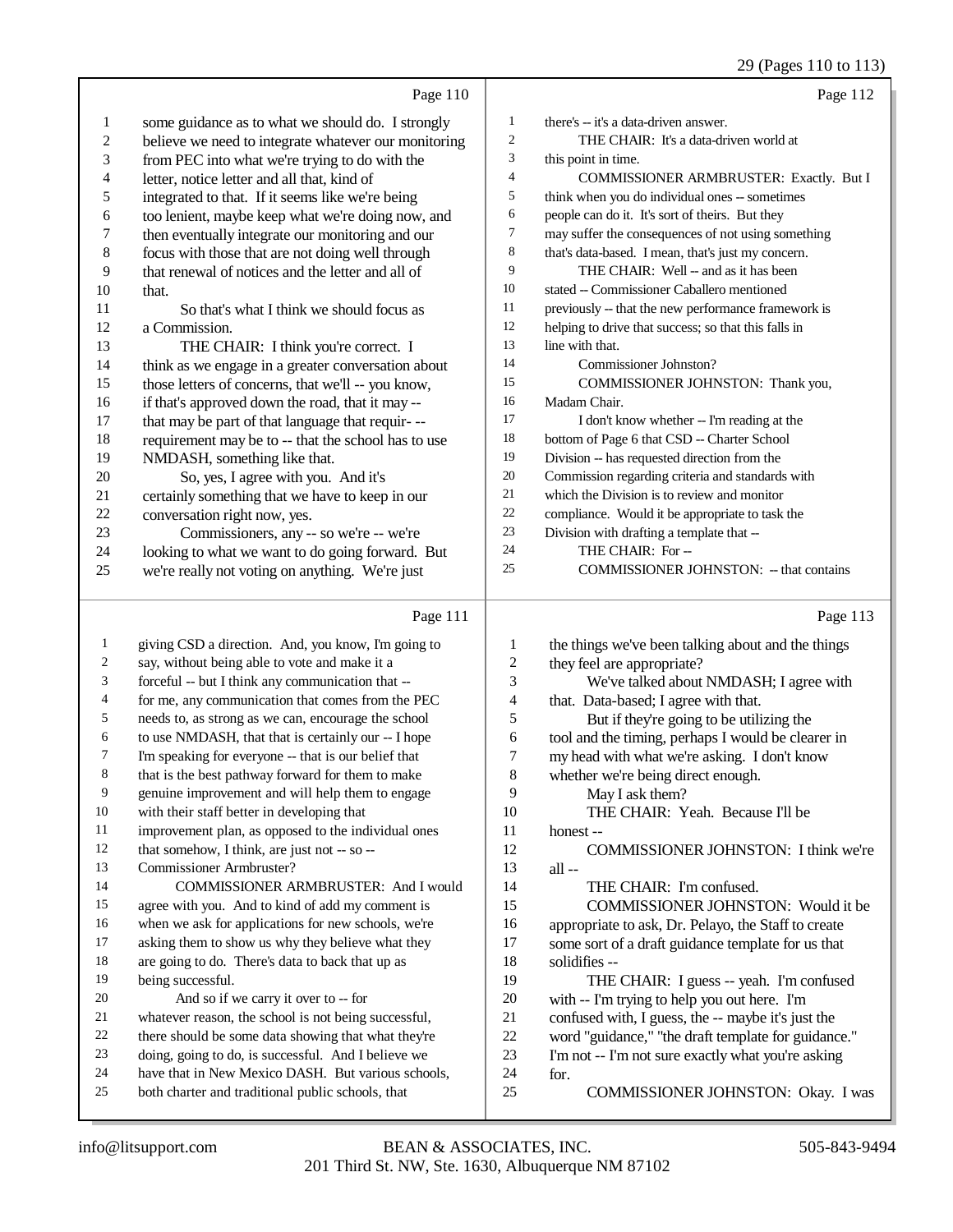30 (Pages 114 to 117)

|                |                                                                                                       |                | 30 (Fages 114 to 117                                                     |
|----------------|-------------------------------------------------------------------------------------------------------|----------------|--------------------------------------------------------------------------|
|                | Page 114                                                                                              |                | Page 116                                                                 |
| $\mathbf{1}$   | asking for something that we could look at as a                                                       | 1              | didn't" -- or, "Using the correct process, if you                        |
| $\overline{c}$ | Commission and vote on, if that's where we need to                                                    | $\overline{2}$ | didn't, then the PEC is working on an intervention                       |
| 3              | go with the template. Do we just -- I don't know                                                      | 3              | schedule that would say, This is a notice of                             |
| 4              | what to request. So, anyway --                                                                        | $\overline{4}$ | concern.""                                                               |
| 5              | MS. POULOS: Madam Chairwoman,                                                                         | 5              | COMMISSIONER JOHNSTON: Thank you. That                                   |
| 6              | Commissioner Johnston, are you talking about a                                                        | 6              | clarified for me. So it's really NMDASH and then                         |
| 7              | template for the schools' use for an improvement                                                      | 7              | the timeline. The submission is the important thing                      |
| $\,8\,$        | plan, which I think we have under DASH? I think                                                       | 8              | that we're looking at here.                                              |
| $\overline{9}$ | we've already spoken about the moving forward with                                                    | 9              | THE CHAIR: Correct. And if they're using                                 |
| 10             | the accountability plan, which I think will actually                                                  | 10             | DASH, the submission timelines are established in                        |
| 11             | lay that out with clarity. If a school doesn't                                                        | 11             | DASH; correct?                                                           |
| 12             | submit their improvement plan in the format                                                           | 12             | DR. PELAYO: They do use a 90-day planning                                |
| 13             | required, which I think you can actually revise that                                                  | 13             | cycle. And so from that point of submission, that                        |
| 14             | accountability plan that we've been talking about to                                                  | 14             | would be the first 90-day plan, and then 90 days                         |
| 15             | require the NMDASH, if they don't submit that timely                                                  | 15             | thereafter.                                                              |
| 16             | letter, they would fall into that intervention                                                        | 16             | THE CHAIR: That's why DASH helps to                                      |
| 17             | schedule, which would enable a communication from                                                     | 17             | answer a lot of questions. And it makes it cleaner                       |
| 18             | the Commission to say, "Hey, you have to do that."                                                    | 18             | and clearer for everyone. But if it's going to be a                      |
| 19             | I think the one outstanding question --                                                               | 19             | more traditional home-grown improvement plan, then                       |
| 20             | and this may be what you were getting at -- is do we                                                  | $20\,$         | they create the timelines within that improvement                        |
| 21             | review and approve improvement plans? And I don't                                                     | 21             | plan that they're -- and that's -- we'll get the                         |
| 22             | think this Commission should, if you're asking for                                                    | $22\,$         | update.                                                                  |
| 23             | my opinion. Again, I think it goes to putting the                                                     | 23             | COMMISSIONER JOHNSTON: So the movement                                   |
| 24             | onus on the school, giving them that autonomy and                                                     | 24             | toward DASH remains imperative.                                          |
| 25             | flexibility, and then holding them accountable. If                                                    | 25             | THE CHAIR: Absolutely.                                                   |
|                |                                                                                                       |                |                                                                          |
|                | Page 115                                                                                              |                | Page 117                                                                 |
| $\mathbf{1}$   | they create an improvement plan that is not                                                           |                |                                                                          |
|                |                                                                                                       | 1              |                                                                          |
| 2              |                                                                                                       | 2              | COMMISSIONER JOHNSTON: Thank you.<br>COMMISSIONER CABALLERO: Whenever -- |
| $\mathfrak{Z}$ | successful in improving academics, then they have                                                     | 3              | COMMISSIONER PERALTA: Just real quick. I                                 |
| 4              | demonstrated to you that they do not have the<br>capacity to run a public school that meets your      | 4              | think that's kind of what we, as a Commission, need                      |
| 5              | expectations. And I think you go from there.                                                          | 5              | to really make a strong statement to the schools,                        |
| 6              | COMMISSIONER JOHNSTON: Thank you. That                                                                | 6              | that New Mexico DASH is the tool; because it's going                     |
| 7              |                                                                                                       | $\tau$         | to be in the best interests of the school to utilize                     |
| 8              | helps. We have NMDASH that you referenced. That<br>should fill in. The improvement plans will then be | 8              | that, particularly because it's on the 90-day cycle,                     |
| 9              | submitted to the Charter School Division, and that                                                    | 9              | and it's constantly monitoring them throughout the                       |
| 10             | will be a conversation and a dialogue between the                                                     | $10\,$         | entire school year.                                                      |
| 11             | revisions that are required between the Division and                                                  | 11             | They need to understand that we, as a                                    |
| 12             | the charter school; is that correct?                                                                  | $12\,$         | Commission, I think -- I'm not just campaigning on                       |
| 13             | No?                                                                                                   | 13             | this -- is that that's the only -- that's the only                       |
| 14             | MS. POULOS: No, Madam Chair, Commissioner                                                             | 14             | resource that we really want to look at or we want                       |
| 15             | Johnston. We wouldn't do that either. It's going                                                      | $15\,$         | the schools to use.                                                      |
| 16             | to be on the schools. The schools have to                                                             | 16             | THE CHAIR: Right. Right.                                                 |
| 17             | demonstrate that they are capable of running their                                                    | 17             | COMMISSIONER PERALTA: It puts everybody                                  |
| 18             | own school district and doing it effectively.                                                         | $18\,$         | on the same playing field.                                               |
| 19             | What I think would happen is, again -- and                                                            | 19             | THE CHAIR: Right. And as we go into that                                 |
| 20             | actually, PED, through a different bureau, does give                                                  | 20             | intervention ladder, hopefully, that can be codified                     |
| 21             | support on these -- the NMDASH plans. But what we                                                     | $21\,$         | in that. So that's hopefully what we can do.                             |
| 22             | would only be communicating is, "Did you meet the                                                     | $22\,$         | Commissioner Caballero?                                                  |
| 23             | PEC submission timeline," which is, "From the date                                                    | $23\,$         | COMMISSIONER CABALLERO: Yes. I just need                                 |
| 24             | you earned that Tier 1 or F' or whatever it is, did                                                   | 24             | a clarification and maybe a request for something.                       |
| 25             | you submit in a timely manner? And if you                                                             | 25             | I-I thought that the -- the School Improvement                           |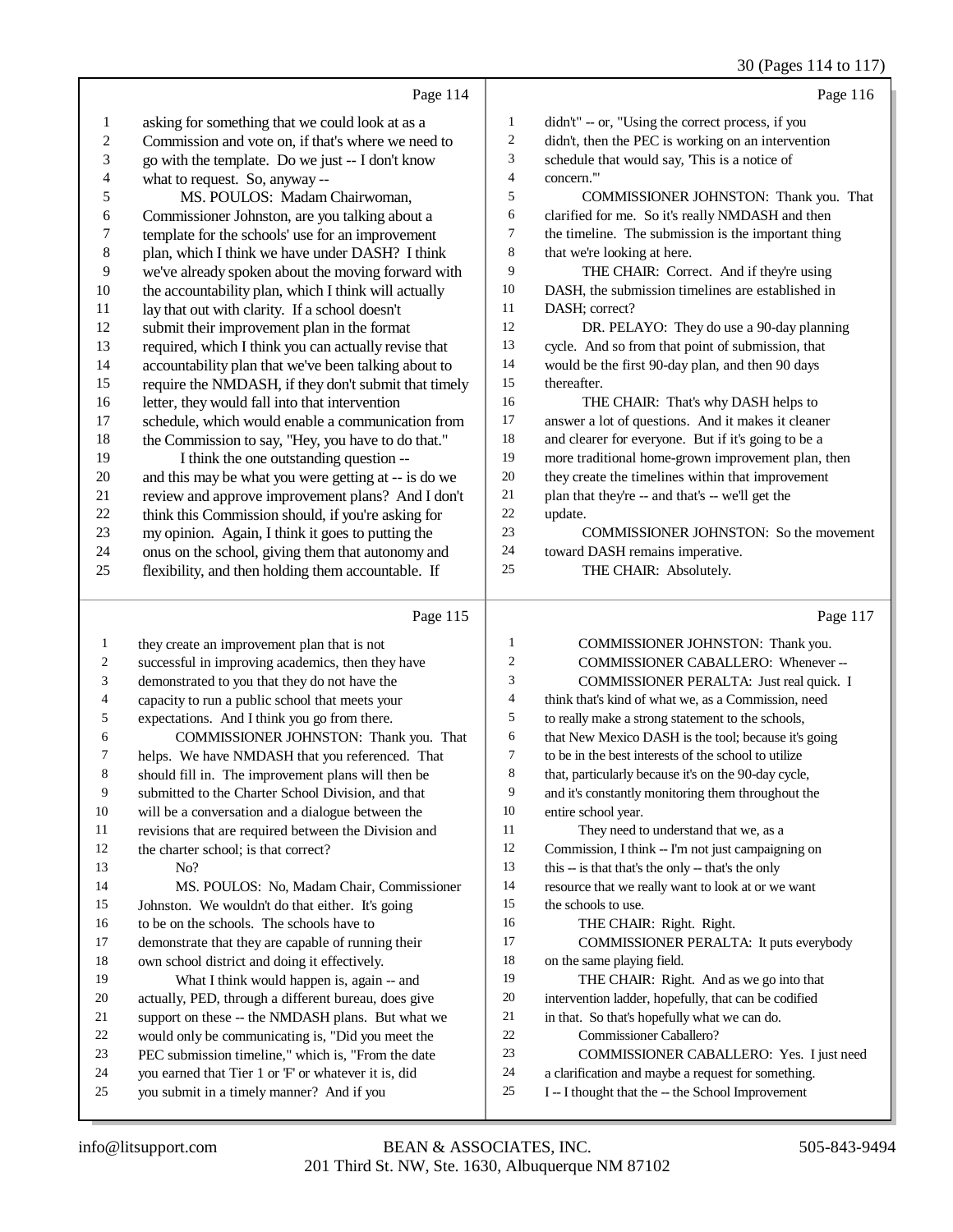|                          |                                                      |                          | 31 (Pages 118 to 121)                                |
|--------------------------|------------------------------------------------------|--------------------------|------------------------------------------------------|
|                          | Page 118                                             |                          | Page 120                                             |
| 1                        | Plan -- that schools -- charter schools -- had the   | $\mathbf{1}$             | because it was poorly written to start with?         |
| $\overline{c}$           | option -- and I'm now talking about this whole       | $\overline{2}$           | So it's difficult to track with certainty            |
| 3                        | notion that charter schools are free to choose, have | 3                        | those school-created improvement plans, because if   |
| 4                        | the option to do, and they're autonomous. So do we   | $\overline{\mathcal{L}}$ | they weren't created strong to start with, they're   |
| 5                        | have a policy that if they fall to "D" and "F," that | 5                        | going to fail anyway. That's the -- that's the --    |
| 6                        | they must have DASH -- NMDASH?                       | 6                        | that's a concern I have with that. But I -- and the  |
| 7                        | THE CHAIR: No.                                       | $\tau$                   | issue of whether we do or do not put them on DASH    |
| 8                        | COMMISSIONER CABALLERO: Okay. So I think             | 8                        | will be a future conversation.                       |
| 9                        | that some schools are going to have to have their    | 9                        | But it is not anywhere a requirement.                |
| 10                       | own improvement plan, and we caution them on that.   | 10                       | It's simply the -- it has been consistently the      |
| 11                       | The other thing is if we could, and we               | 11                       | recommendation of the Commission for the schools     |
| 12                       | have the resources to -- to track and document, one, | 12                       | that have come before us to try to use it.           |
| 13                       | the School Improvement Plan and NMDASH -- because we | 13                       | <b>Commissioner Toulouse?</b>                        |
| 14                       | are going to be driven by data under the Every Child | 14                       | COMMISSIONER TOULOUSE: Madam Chair, I                |
| 15                       | Succeeds Act -- and we can show as a Commission that | 15                       | think that you can have the most perfect plan out    |
| 16                       | a School Improvement Plan can actually work if it    | 16                       | there. And if you don't implement it right -- and    |
| 17                       | has these ingredients; or, NMDASH is far superior to | 17                       | so I'm more concerned with the outcomes that come    |
| 18                       | any School Improvement Plan, and we need to request  | 18                       | from the implementation than I am on whether they do |
| 19                       | that they should do it.                              | 19                       | their own plan or use NMDASH.                        |
| 20                       | But either way -- either way -- to                   | 20                       | Now, I think NMDASH is new enough yet,               |
| 21                       | document NMDASH and document a School Improvement    | 21                       | some people may be also watching it. I'd watch it    |
| 22                       | Plan, if we document it well, charter schools and    | 22                       | several years before I'd particularly want to. But   |
| 23                       | schools can actually draw down federal monies        | 23                       | I learned as a bureaucrat a long time ago to take    |
| 24                       | whenever they want to copy and have that in their    | 24                       | whatever tools are offered me and continue my own    |
| 25                       | school. Because Every Child Succeeds Act is driven   | 25                       | way, too, until I figured out what worked best. And  |
|                          |                                                      |                          |                                                      |
|                          | Page 119                                             |                          | Page 121                                             |
| 1                        | by models that show, through data, they work. And    | $\mathbf{1}$             | if whatever they gave me worked best, boy, I'm going |
| $\overline{c}$           | so we would be helping ourselves, and we would be    | $\overline{c}$           | to use that. If not, I've got my backup here.        |
| 3                        | helping the charter schools that we do have some     | 3                        | I don't want to be a micromanager to                 |
| $\overline{\mathcal{L}}$ | data.                                                | $\overline{4}$           | people. I want them to do their plan. But that's     |
| 5                        | Now, I don't know what our resources are.            | 5                        | not -- the hardest part of anything isn't doing the  |
| 6                        | to do that. But I'm just throwing that out as        | 6                        | plan. Just like when you submit a new application    |
| 7                        | something that would be beneficial for all of us.    | $\tau$                   | for a job -- or for a school. I've told several of   |
| 8                        | THE CHAIR: What's the limit on your                  | 8                        | the people. I've said, "This is the easy part,"      |
| 9                        | credit card?                                         | 9                        | when they say, "Huh?" But it is.                     |
| 10                       | COMMISSIONER CABALLERO: I do not have a              | 10                       | The hardest part is going through the year           |
| 11                       | credit card.                                         | 11                       | of getting it ready and then the first year of       |
| 12                       | THE CHAIR: I'm going to say that at this             | 12                       | teaching that school. That's the hard work. And      |

 point in time, in their contracts, the only thing that's stipulated is if they have a "D" or an "F," they are required to create an improvement plan.

 But -- and I agree with you with the data part. And I'll agree, to some extent, on that autonomy issue

with forcing schools to head towards NMDASH to some

 degree. I understand that. But as we saw with the financial

- 
- 21 improvement plans, to say that we're going to track<br>22 the improvement plans to be able to say a
- 22 the improvement plans to be able to say a<br>23 school-created improvement plan is going school-created improvement plan is going to be
- 24 better than DASH, the only -- we've seen good plans<br>25 and really bad plans created: so that did it fail
- and really bad plans created; so that did it fail

 teaching that school. That's the hard work. And it's the same thing with these plans. It's making

 sure you get it done, and then you continue to get it done, so that when you reach where you want to 16 be, you don't slack off and say, "Okay, I don't need<br>17 to do it anymore": because those are the good to do it anymore"; because those are the good 18 practices that you need to continue.<br>19 So I'm more interested in mal

 So I'm more interested in making sure that 20 whatever we get maintains the results that we want<br>21 to maintain than exactly what format it's done in. 21 to maintain than exactly what format it's done in.<br>22 THE CHAIR: And I certainly agree with

- 22 THE CHAIR: And I certainly agree with<br>23 vou. It's the outcomes that we're looking for: so 23 you. It's the outcomes that we're looking for; so<br>24 that if the school has the best way to do it and
	- that if the school has the best way to do it and
- it's working, then I support them in that.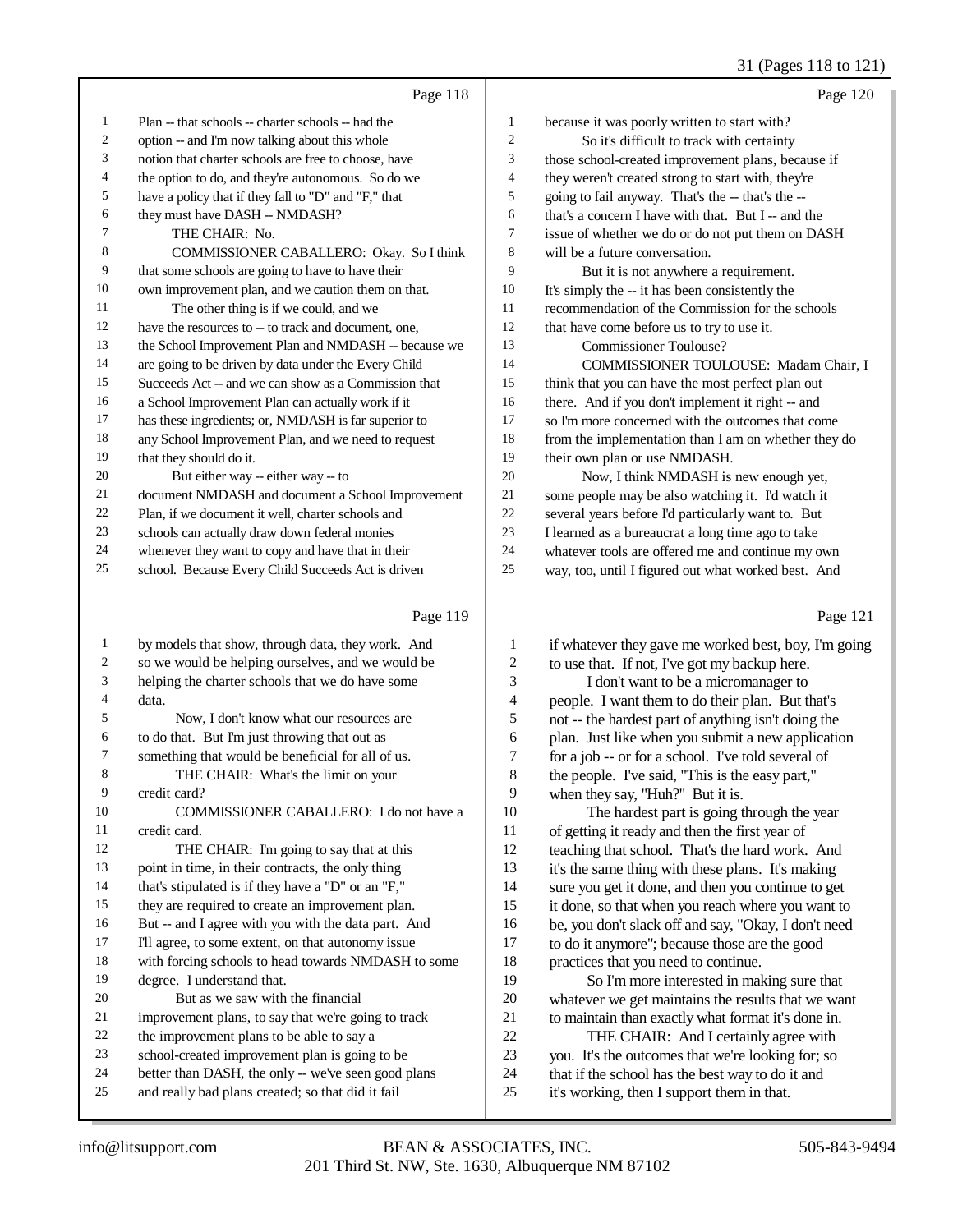### $32 \text{ (Page 122 to 125)}$

|                  |                                                      |                | 32 (Pages 122 to 123                                 |
|------------------|------------------------------------------------------|----------------|------------------------------------------------------|
|                  | Page 122                                             |                | Page 124                                             |
| $\mathbf{1}$     | Commissioner Armbruster?                             | $\mathbf{1}$   | COMMISSIONER ARMBRUSTER: And I think we              |
| $\mathfrak{2}$   | COMMISSIONER ARMBRUSTER: I just have a               | 2              | had that training, a version of that training. And   |
| 3                | question probably for CSD. If a school is choosing   | 3              | it was -- which is why I'm not so concerned about    |
| 4                | their own plan right now, and then they're seeing    | 4              | the autonomy; because it was, like, the fourth-grade |
| 5                | that it's not -- it's just not working -- which is   | 5              | teachers get together, or the third-grade teachers   |
| 6                | great if they can see that -- is there a particular  | 6              | or whatever, and say, "Look. What is it the adult    |
| 7                | time you can enter NMDASH? Or can you do it at any   | 7              | actions can do to improve student" -- and it         |
| $\,$ 8 $\,$      | time? Or if something's not working, can you         | 8              | doesn't matter whether they're bilingual,            |
| 9                | change?                                              | 9              | unilingual, special ed, whatever. They have to have  |
| 10               | MS. POULOS: Madam Chairwoman and                     | $10\,$         | a plan that can't be because of that. And that was   |
| 11               | Commissioners, I want to clarify one thing in        | 11             | the whole thing --                                   |
| 12               | answering your question. NMDASH is not a thing that  | 12             | THE CHAIR: The question of autonomy is               |
| 13               | says, "You have to do da-da-da-da." It's actually a  | 13             | not the individual teachers being involved, but the  |
| 14               | system that helps you develop your own school        | 14             | school being sent, "You have to do this," as opposed |
| 15               | improvement plan. And it takes you through the       | 15             | to a choice. That's where the autonomy. And that's   |
| 16               | process of how you actually develop an improvement   | 16             | for another time.                                    |
| 17               | plan.                                                | 17             | But I guess at this point in time, you're            |
| 18               | So all the School Improvement Plans under            | 18             | looking -- really asking us, do we need all this on  |
| 19               | NMDASH are very individualized. They're based on a   | 19             | a -- on a monthly basis?                             |
| 20               | look at the school data. It is actually a tool. We   | $20\,$         | MS. POULOS: No, I wouldn't do that to you            |
| 21               | hear from charter schools all the time, "You didn't  | 21             | on a monthly basis.                                  |
| 22               | help us; you didn't tell us what to put in a plan."  | 22             | THE CHAIR: Because if that's the case, my            |
| 23               | This is actually the tool that helps the             | 23             | answer is "No."                                      |
| 24               | schools understand the process for implement         | 24             | MS. POULOS: No. I think it is as --                  |
| 25               | planning. And it is technical assistance, quite      | 25             | Madam Chairwoman -- as we move forward thinking      |
|                  |                                                      |                |                                                      |
|                  | Page 123                                             |                | Page 125                                             |
| $\mathbf{1}$     | frankly, that's coming from the PED, a different     | 1              | about how we do that. I do think the idea of         |
| $\boldsymbol{2}$ | bureau.                                              | $\overline{c}$ | clearly communicating to schools that, "We're not    |
| 3                | That being said, we offered training to              | 3              | going to approve your improvement plan; how you're   |
| 4                | the schools in order to enter into or to utilize the | 4              | going to be held accountable for that is through     |
| $\mathfrak s$    | DASH system because they need training. They need    | 5              | your outcomes," is really important.                 |
| 6                | to understand the whole process from beginning to    | 6              | But you do have to submit it in a timely             |
| 7                | end. That is something they can't really utilize it  | 7              | manner. And I think that intervention schedule is    |
| $\,8\,$          | unless they get training.                            | 8              | where we want to go. I do want you all to see this,  |
| 9                | So it makes it challenging. If there are             | 9              | know that it exists, and see the difference in       |
| $10\,$           | schools that say, 'We want to," the bureau that we   | 10             | quality.                                             |
| 11               | work with is very willing to figure out how to       | 11             | THE CHAIR: I appreciate that. I don't                |
| 12               | provide that training and support. They are very     | 12             | want -- we don't need this to continue.              |
| 13               | willing to work to make sure they support the        | 13             | COMMISSIONER CABALLERO: I did read it,               |
| 14               | schools and give them that support.                  | 14             | Madam Chair. I did read all --                       |
| 15               | One last thing is while you may want to, I           | 15             | THE CHAIR: I did, too. I went through                |
| 16               | think, be cautious of how you're defining autonomy;  | 16             | all of them. And it's, you know, fascinating         |
| 17               | because I don't think requiring a school to use a    | 17             | reading. It really is; because it is interesting to  |

18 system violates that, if there are certain criteria<br>19 to get them to that place.

20 But the really important thing for you to<br>21 think about is that they're still going to have all 21 think about is that they're still going to have all<br>22 that autonomy that's built into looking at their c 22 that autonomy that's built into looking at their own<br>23 data, making decisions about their own school, and 23 data, making decisions about their own school, and<br>24 figuring out how that's going to play out in their 24 figuring out how that's going to play out in their<br>25 school for the improvement process. school for the improvement process.

to get them to that place.

 see how schools have tried to figure it out. 19 But I think -- yes, on that reporting

 that, you know, a school has timely submitted, they haven't timely submitted, you know, like the -- you know, the one sheet that you have with DASH; so that we know, yes, they did submit it on time; no, they didn't; that's -- and I think at the end of the

year, you know, we get some feedback on, you know,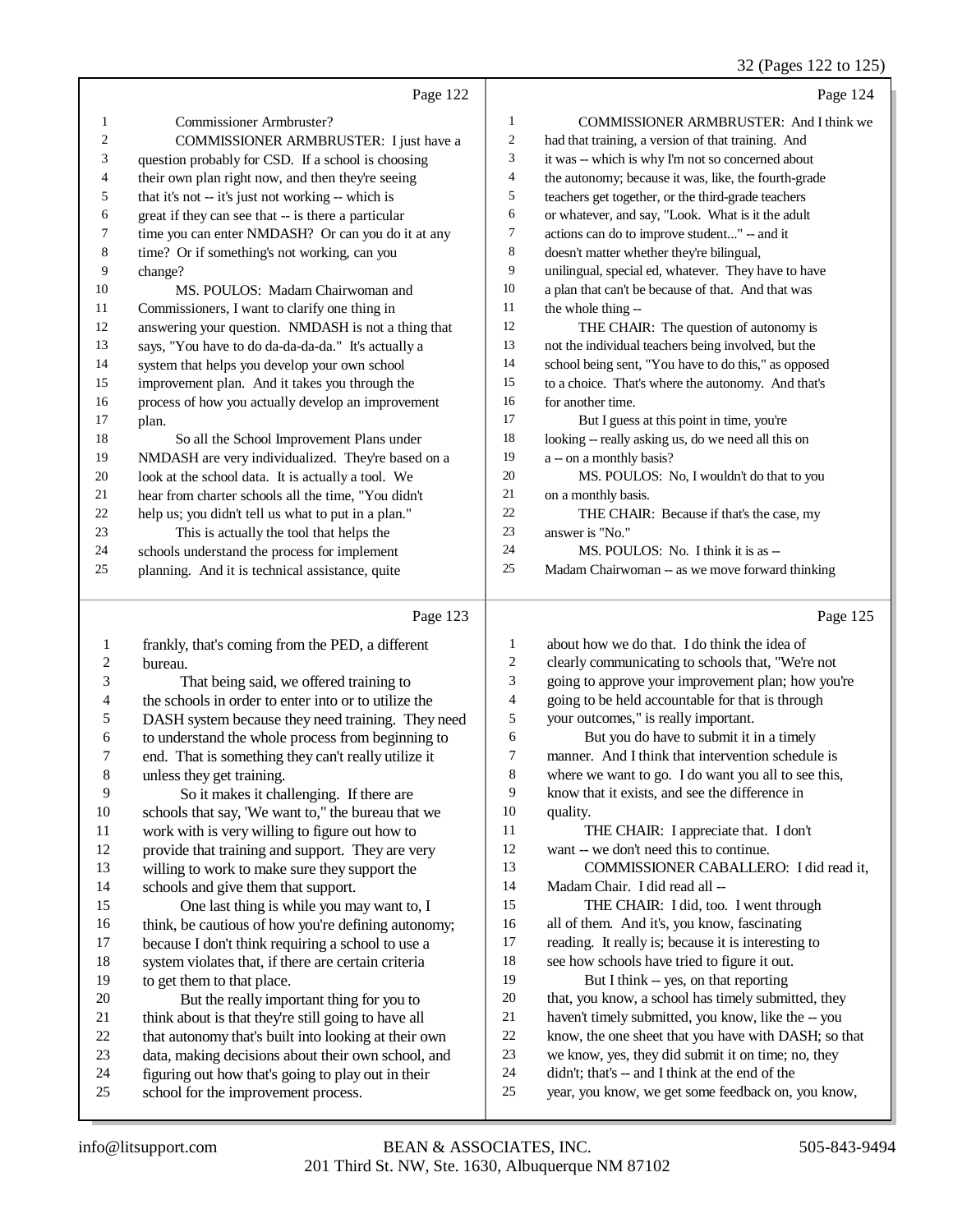### 33 (Pages 126 to 129)

|              | Page 126                                                                                            |                | Page 128                                                                             |
|--------------|-----------------------------------------------------------------------------------------------------|----------------|--------------------------------------------------------------------------------------|
| $\mathbf{1}$ | what the status is, what -- you know, have they --                                                  | $\mathbf{1}$   | picture of where --                                                                  |
| $\sqrt{2}$   | because I'm assuming that -- well, depending on the                                                 | 2              | THE CHAIR: This does represent about a                                               |
| 3            | timeline that they've created in the improvement                                                    | 3              | third.                                                                               |
| 4            | plan, but that most of the improvement plans should                                                 | $\overline{4}$ | <b>COMMISSIONER CABALLERO: A third?</b>                                              |
| 5            | conclude at the end of the school year. Most.                                                       | 5              | THE CHAIR: Yeah, roughly. Because we                                                 |
| 6            | MS. POULOS: Madam Chairwoman,                                                                       | 6              | have been -- I don't know what our exact number is                                   |
| 7            | Commissioners, the improvement plans should never                                                   | 7              | now. It's around 55.                                                                 |
| $\,$ 8 $\,$  | conclude -- quite frankly, an improvement plan                                                      | 8              | MS. POULOS: Yeah. It's in the 50s.                                                   |
| 9            | should never conclude --                                                                            | 9              | THE CHAIR: So we're approaching half.                                                |
| 10           | THE CHAIR: Well, I understand. But there                                                            | 10<br>11       | Just trying to be nice.                                                              |
| 11<br>12     | are submissions and things like that that should --                                                 | 12             | COMMISSIONER CABALLERO: Okay. Thank you.<br>THE CHAIR: But, yes. And I know -- and I |
| 13           | MS. POULOS: Yes. So they should look                                                                | 13             | know you're correct. I saw that somewhere. I did                                     |
| 14           | at -- they actually should, at the end of every                                                     | 14             | see a chart somewhere like that. Yeah. Thank you.                                    |
| 15           | year, look at what they've put in place, was it<br>effective or not, what needs to change. And then | 15             | So are we clear or not?                                                              |
| 16           | they should be looking forward to the next year.                                                    | 16             | MS. POULOS: Madam Chairwoman, we are.                                                |
| 17           | THE CHAIR: Right. And I guess, then, the                                                            | 17             | There was one thing that I forgot that I did want to                                 |
| 18           | next piece of that is when reports come out, to be                                                  | 18             | say, which is under ESSA, charter schools --                                         |
| 19           | able to get that comparison. This is -- this is the                                                 | 19             | traditional public schools, anybody that is                                          |
| 20           | data we have on this school; so that -- so that the                                                 | 20             | identified as CTI or TSI is required to do NMDASH.                                   |
| 21           | improvement plan that they created did not achieve                                                  | 21             | I just wanted to clarify that.                                                       |
| 22           | what -- you know, what it was intended to.                                                          | 22             | THE CHAIR: Okay. So we have --                                                       |
| 23           | MS. POULOS: Yeah.                                                                                   | 23             | COMMISSIONER CABALLERO: Are you saying                                               |
| 24           | THE CHAIR: So I -- I guess we're looking                                                            | 24             | under our State plan, that's the requirement?                                        |
| 25           | at maybe September?                                                                                 | 25             | MS. POULOS: That's correct.                                                          |
|              |                                                                                                     |                |                                                                                      |
|              |                                                                                                     |                |                                                                                      |
|              | Page 127                                                                                            |                | Page 129                                                                             |
| 1            |                                                                                                     | 1              |                                                                                      |
| 2            | MS. POULOS: Yeah, probably.<br>THE CHAIR: Yeah.                                                     | 2              | COMMISSIONER CABALLERO: Okay.<br>THE CHAIR: So there's 15 of those schools           |
| 3            | MS. POULOS: Probably.                                                                               | 3              | that are required already.                                                           |
| 4            | THE CHAIR: I think that would be                                                                    | 4              | Okay. Thank you.                                                                     |
| 5            | appropriate; so that we could see, you know, based                                                  | 5              | THE CHAIR: We are on to Item No. 11.                                                 |
| 6            | on the data they submitted at the end of the year,                                                  | 6              | MS. POULOS: Yes, Madam Chairwoman and                                                |
| 7            | PARCC scores, whatever is needed, so that we get,                                                   | 7              | Commissioners. Icela and I are going to tag-team on                                  |
| 8            | you know, a concise list of -- you know, so we could                                                | 8              | this one. We have brought in front of you Cariños                                    |
| 9            | see if those improvement plans saw any successes or                                                 | 9              | De Los Niños Charter School because of a variety of                                  |
| 10           | not.                                                                                                | 10             | pretty serious concerns that we have.                                                |
| 11           | Commissioner Caballero?                                                                             | 11             | I actually just want to start with                                                   |
| 12           | COMMISSIONER CABALLERO: Commissioner, did                                                           | 12             | financials. We already identified in Item 9 the                                      |
| 13           | I -- am I thinking in my mind that we saw a pie                                                     | 13             | item of financial Corrective Action Plans. This is                                   |
| 14           | chart of how, overall, our schools are doing? I                                                     | 14             | a school that was placed on a financial Corrective                                   |
| 15           | counted 21 schools in this Page 7 that they're "D"                                                  | 15             | Action Plan in November, based on being placed on                                    |
| 16           | or "F." And so I kind of want to know the                                                           | 16             | financial reporting by the School Budget and                                         |
| 17           | percentage of schools in this category, overall,                                                    | 17             | Financial Analysis Bureau.                                                           |
| 18           | those that are in the middle and those that are at                                                  | 18             | The -- what we received from the school is                                           |
| 19<br>20     | the top, just to have a big picture of our situation                                                | 19             | challenging to call a plan. And it's concerning to                                   |
| 21           | with our charter schools.                                                                           | 20             | us, because it doesn't appear that it will help this                                 |
| 22           | THE CHAIR: So do you want a comparison of<br>just charter to charter? Or charters to the            | 21<br>$22\,$   | school with its financial management. And, in fact,                                  |
| 23           | traditionals, as well?                                                                              | 23             | we haven't received the monthly reporting that was                                   |
| 24           | COMMISSIONER CABALLERO: Well, charter to                                                            | 24             | identified by the Commission in that Corrective<br>Action Plan environment.          |
| 25           | charter; probably both, so that we kind of get a big                                                | 25             | And I think Director Craig is here to talk                                           |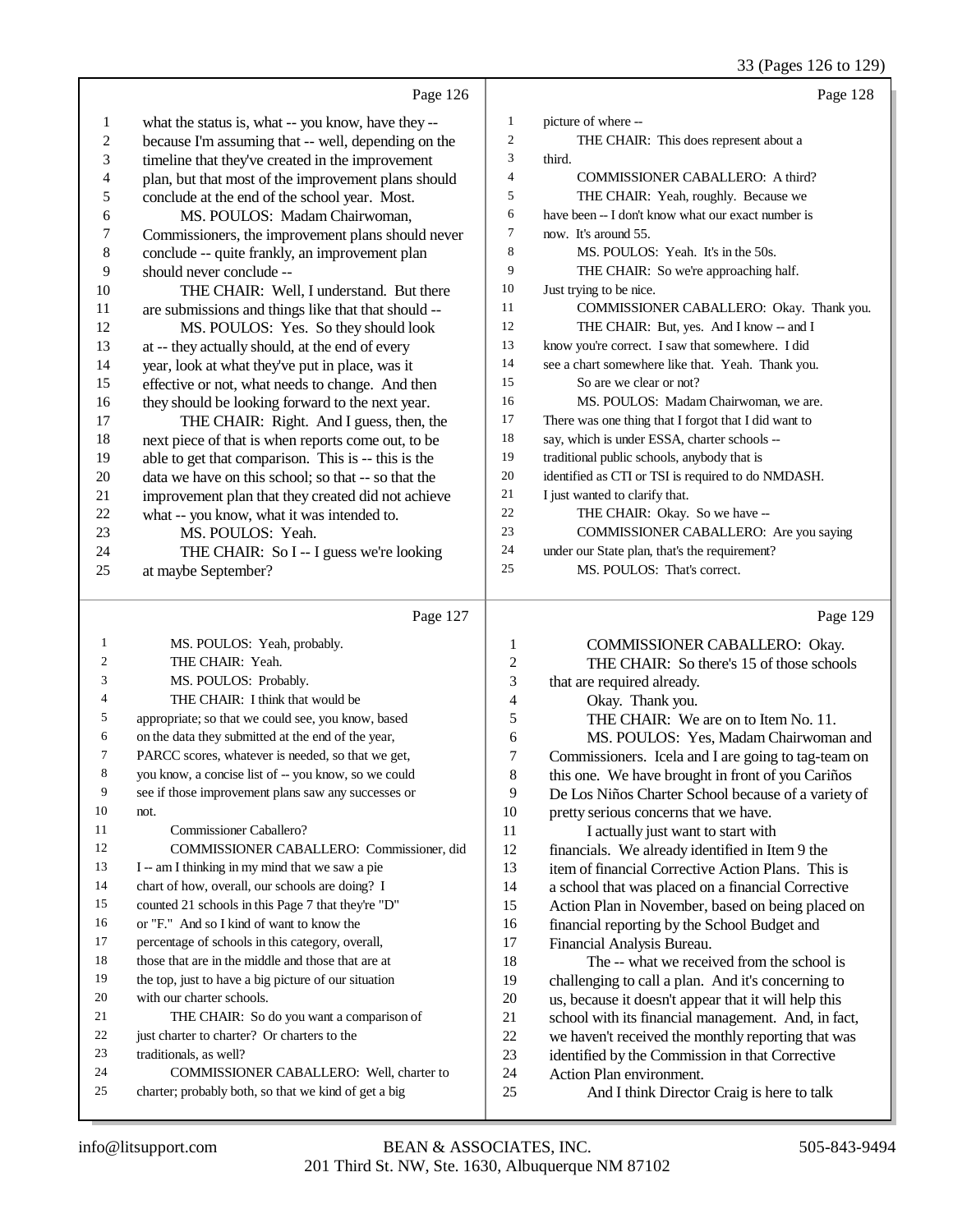34 (Pages 130 to 133)

|                          | Page 130                                             |                         | Page 132                                             |
|--------------------------|------------------------------------------------------|-------------------------|------------------------------------------------------|
| $\mathbf{1}$             | about some of his continuing concerns about          | $\mathbf{1}$            | this money as an aside in sort of the Secretary's    |
| 2                        | financial reporting, management. And so I'd like to  | 2                       | emergency reserve, unless you say, 'Mother, may I?"  |
| 3                        | let him come talk to you quickly, because he has     | 3                       | So we're going to do that for this school;           |
| 4                        | other things that he needs to do.                    | 4                       | right? But I don't know how much to set aside,       |
| 5                        | MR. CRAIG: Madam Chair, members of the               | 5                       | because I haven't received any monthly reports for   |
| 6                        | Commission and Director Poulos, thanks for moving    | 6                       | November, December, or January. And the reports      |
| 7                        | your agenda around giving me some time. I've got a   | 7                       | that we've been getting from the school are          |
| $\,8\,$                  | lunch meeting with my family. So that's the          | 8                       | sometimes up to -- it looks to me three months late. |
| 9                        | important thing that I had coming up. So I wanted    | 9                       | We got August -- I'm sorry -- July, August,          |
| 10                       | to say thanks for that.                              | 10                      | September, all after the December holiday.           |
| 11                       | Director Poulos is very accurate in saying           | 11                      | So, you know, monthly reports are only               |
| 12                       | that we still have ongoing concerns about Cariños De | 12                      | good to the extent that you get them monthly. If     |
| 13                       | Los Niños in the School Budget and Finance Analysis  | 13                      | you get all of them --                               |
| 14                       | Bureau. If you'll remember the last time I came      | 14                      | THE CHAIR: Can I interrupt you just for a            |
| 15                       | before the Public Education Commission, we discussed | 15                      | second? I just need clarity. You said you didn't     |
| 16                       | the reasons they were put on monthly reporting,      | 16                      | get August until --                                  |
| 17                       | which had to do with membership projections that     | 17                      | MR. CRAIG: It looks like July, August,               |
| 18                       | didn't materialize.                                  | 18                      | and September all came in December 27th.             |
| 19                       | And then we kind of found the same shuffle           | 19                      | THE CHAIR: That's what I thought you                 |
| 20                       | with La Resolana, in which expenditures and          | 20                      | said. Okay.                                          |
| 21                       | encumbrances showed more than what they had budget   | 21                      | MR. CRAIG: June -- we got the final June             |
| 22                       | authority to do, and we had to do some budget        | 22                      | report for the month of June when they closed the    |
| 23                       | maintenance.                                         | 23                      | year from Corinne Teller. I said previously from     |
| 24                       | And another big reason we put them on                | 24                      | the Vigil Group. That's not correct. It was from     |
| 25                       | monthly reporting is we were concerned that they     | 25                      | Corinne Teller. We got that in August.               |
|                          | Page 131                                             |                         | Page 133                                             |
| 1                        | were spending at a rate that they were going to      | 1                       | So I didn't even find out they closed the            |
| $\overline{\mathbf{c}}$  | exceed the revenues that they had coming into that   | $\overline{\mathbf{c}}$ | year in the red until August. So, I mean, there's a  |
| 3                        | school, which means they weren't sustainably         | 3                       | timing issue; right? Sometimes people are, like,     |
| $\overline{\mathcal{L}}$ | spending. We were afraid they were going to close    | 4                       | "Dave, why don't you do more hands-on?"              |
| 5                        | the year in the red.                                 | 5                       | It's, like, until I know it's an issue, I            |
| 6                        | Based upon their information that I've got           | 6                       | can't address it.                                    |
| 7                        | right now, the cash report we received -- and let me | 7                       | But, you know, we -- so we have many                 |
| 8                        | do an aside. They did change business officials in,  | 8                       | concerns with their budget. We think that they can   |
| 9                        | I believe, June, between the Vigil Group and now     | 9                       | clean up some of their budget maintenance, too.      |
| 10                       | Corinne Teller. And so I want to address that and    | 10                      | There's probably some outstanding BARs. Those are    |
| 11                       | some other points, too; but it kind of is an         | 11                      | of less concern to us than cash flow issues when     |
| 12                       | overarching theme on some of the reasons we have     | 12                      | you've got a deficit situation.                      |
| 13                       | concerns.                                            | 13                      | In the meantime, Molly's group has gone              |
| 14                       | When we got the final June report from the           | 14                      | out to do a T&E audit on these guys. So we've got    |
| 15                       | Vigil Group, it did show a negative balance in their | 15                      | concerns about making sure that we do the            |
| 16                       | operational fund. So, you know, I was worried about  | 16                      | expenditure side and we get that drawn down to the   |
| 17                       | them. My worries kind of got proven true.            | 17                      | point where they close. But on the revenue side,     |
| 18                       | And then I said, "Well, we're going to               | 18                      | we've got issues probably popping up there; because  |
| 19                       | really need a good touch point with this school      | 19                      | preliminary findings from that audit indicate that   |
| $20\,$                   | going forward for their monthly reports to monitor   | $20\,$                  | none of the documentation from the T&E index, which  |
| 21                       | the cash flows coming in and out of that school."    | 21                      | is a powerful multiplier in the Public School        |
| $22\,$                   | What happens -- what we're going to do               | $22\,$                  | Funding Formula, can be confirmed.                   |
| 23                       | with them is the same thing we do with anybody that  | 23                      | In fact, Dan, one of Molly's team, had to            |
| 24                       | closes the year in the red after we've told them no, | 24                      | go out and reconstruct the T&E themselves to be able |
| 25                       | is we're going to say, "You're going to have to park | 25                      | to figure out what was on site versus what was       |
|                          |                                                      |                         |                                                      |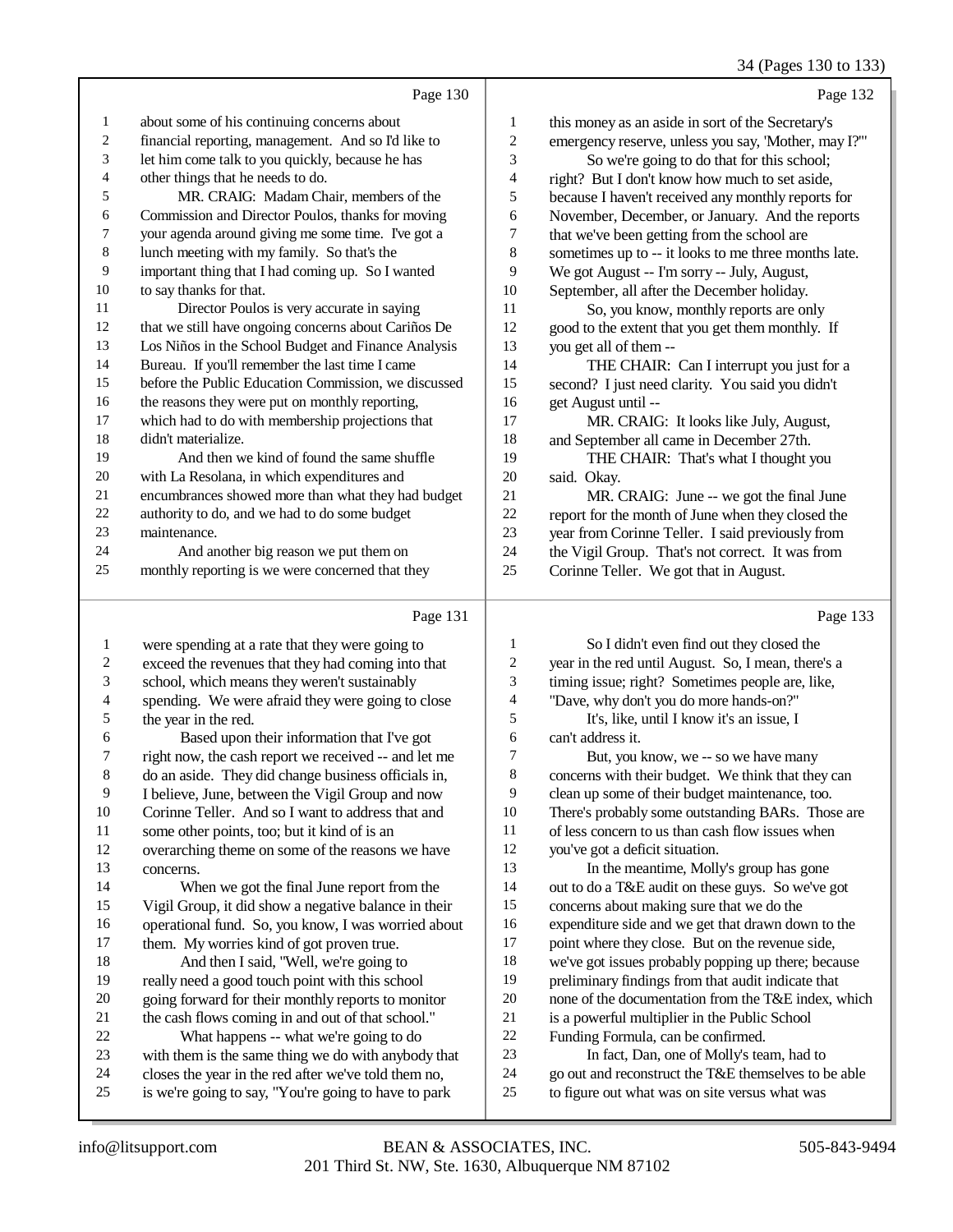|                  |                                                      |                  | 35 (Pages 134 to 137)                                |
|------------------|------------------------------------------------------|------------------|------------------------------------------------------|
|                  | Page 134                                             |                  | Page 136                                             |
| 1                | reported to us, so that we actually have a number    | $\mathbf{1}$     | our verification processes, either.                  |
| $\boldsymbol{2}$ | that we can adjust down to, because the school was   | $\boldsymbol{2}$ | THE CHAIR: Okay. Because I still have                |
| 3                | unable to construct that on their own.               | 3                | that question. Because October still doesn't get     |
| 4                | From where I stand, that's going to be a             | 4                | identified anywhere; because I have July, August --  |
| 5                | really bad situation when we're already trying to    | 5                | and December didn't come in until December.          |
| 6                | work with them in a very tight budget scenario to    | 6                | MS. POULOS: No, that was September didn't            |
| 7                | decrease expenditures when I have the additional     | 7                | come in until December 27th.                         |
| $\,$ 8 $\,$      | problem of less revenues coming into the school.     | 8                | THE CHAIR: So I still have October as a              |
| 9                | Those are the big ones. And I just -- I              | 9                | question.                                            |
| 10               | mean, we can get into, you know, the fact that they  | 10               | MR. CRAIG: So, Madam Chair, I'll pass                |
| 11               | have many outstanding issues from prior financial    | 11               | around my cheat sheet, if it'll help. But we got     |
| 12               | audits that haven't been corrected. There's no       | 12               | June in August 9th of 2017; July, August, September  |
| 13               | Corrective Action Plan on file. I mean, the list is  | 13               | in December 27th of 2017; October, we got            |
| 14               | long.                                                | 14               | February 8th. So we just got that yesterday. And     |
| 15               | We have met in a very cooperative manner             | 15               | November, December, and January are still            |
| 16               | with Cariños to communicate our concerns. Vernon     | 16               | outstanding, okay?                                   |
| 17               | has always been very willing to meet with us. In     | 17               | THE CHAIR: Okay. All right. Okay.                    |
| 18               | fact, he himself has gotten out in front to try and  | 18               | MR. CRAIG: And I apologize for my cat                |
| 19               | address these situations in a one-on-one. But I      | 19               | scrawl.                                              |
| 20               | just don't see the changes happening necessary that  | 20               | THE CHAIR: And I don't want to delay your            |
| 21               | we can actually say with full confidence that we're  | $21\,$           | family lunch. The rest of us are envious about it.   |
| 22               | going to be in a positive position at the end of the | 22               | Just so you know, in -- I believe it was the         |
| 23               | year; because we can meet for forever. But until I   | 23               | December meeting or November meeting -- I'm not sure |
| 24               | actually get the documents turned in -- and there    | 24               | exactly which one it was -- the current business     |
| 25               | have been a lot of back-and-forth between Corinne    | 25               | administrator had surprised us with a report to us   |
|                  | Page 135                                             |                  | Page 137                                             |
| $\mathbf{1}$     | Teller and the school about providing information    | $\mathbf{1}$     | that they were not sure if the school would be able  |
| 2                | necessary to complete these reports.                 | $\sqrt{2}$       | to open at the beginning of -- after the break.      |
| 3                | I don't generally get into those and start           | 3                | And that was -- that was an unanticipated            |
| 4                | picking sides. From where I stand, it's the          | $\overline{4}$   | statement. So that, without a doubt -- so I guess    |
| 5                | school's responsibility to get those reports in to   | 5                | my concern is obviously, those financial issues are  |
| 6                | me. And it's up to the school's leadership to make   | 6                | just multiplying. And how sustainable at this        |
| 7                | sure that it gets in.                                | $\sqrt{ }$       | moment in time is -- is the school?                  |
| 8                | So that's all I have to say. And I want              | 8                | MR. CRAIG: Well, Madam Chair and Director            |
| 9                | to say thank you for allowing me to address this     | 9                | Poulos and members of the Commission, I just -- I am |
| 10               | again in front of the Commission.                    | 10               | very hesitant now to submit any sort of personal     |
| 11               | THE CHAIR: Thank you. And -- before --               | 11               | opinion on any of that. What I can tell you is I     |
| 12               | or do you want --                                    | 12               | don't have the data necessary to form those types of |
| 13               | MS. POULOS: Sorry. Just really quickly,              | 13               | decisions. And I -- and it's a concerning to me      |
| 14               | I just want it to be clear for the Commission. Are   | 14               | because when I don't have the data, I can't make     |
| 15               | you saying, David, that we at PED have not received  | 15               | data-driven decisions.                               |
| 16               | the October, November, December, or January monthly  | 16               | I will say that if the school is intending           |
| 17               | reports?                                             | 17               | to close, we really need to be made aware of that    |
| 18               | MR. CRAIG: I'm sorry that that wasn't                | 18               | and reticent [verbatim] of that as soon as possible. |
| 19               | clear. And I'll try and get a handout for you guys.  | 19               | The Charter Schools Division has their processes by  |
| 20               | No, we have not received a November,                 | $20\,$           | which school closure -- and it's very -- it takes a  |
| 21               | December, or January report. And those are the       | 21               | lot of work, I mean, is the bottom line. And I have  |
| 22               | reports that are still outstanding. To be honest,    | $22\,$           | processes to secure the finances of that school and  |
| 23               | we have a lot of concerns, the reports that have     | $23\,$           | ensure that I'm not paying -- you know, I'm not      |

been turned in. They're completed, and they're

24 leaving vendors out in the cold. I have to make<br>25 certain changes that have to be done to ensure the

certain changes that have to be done to ensure that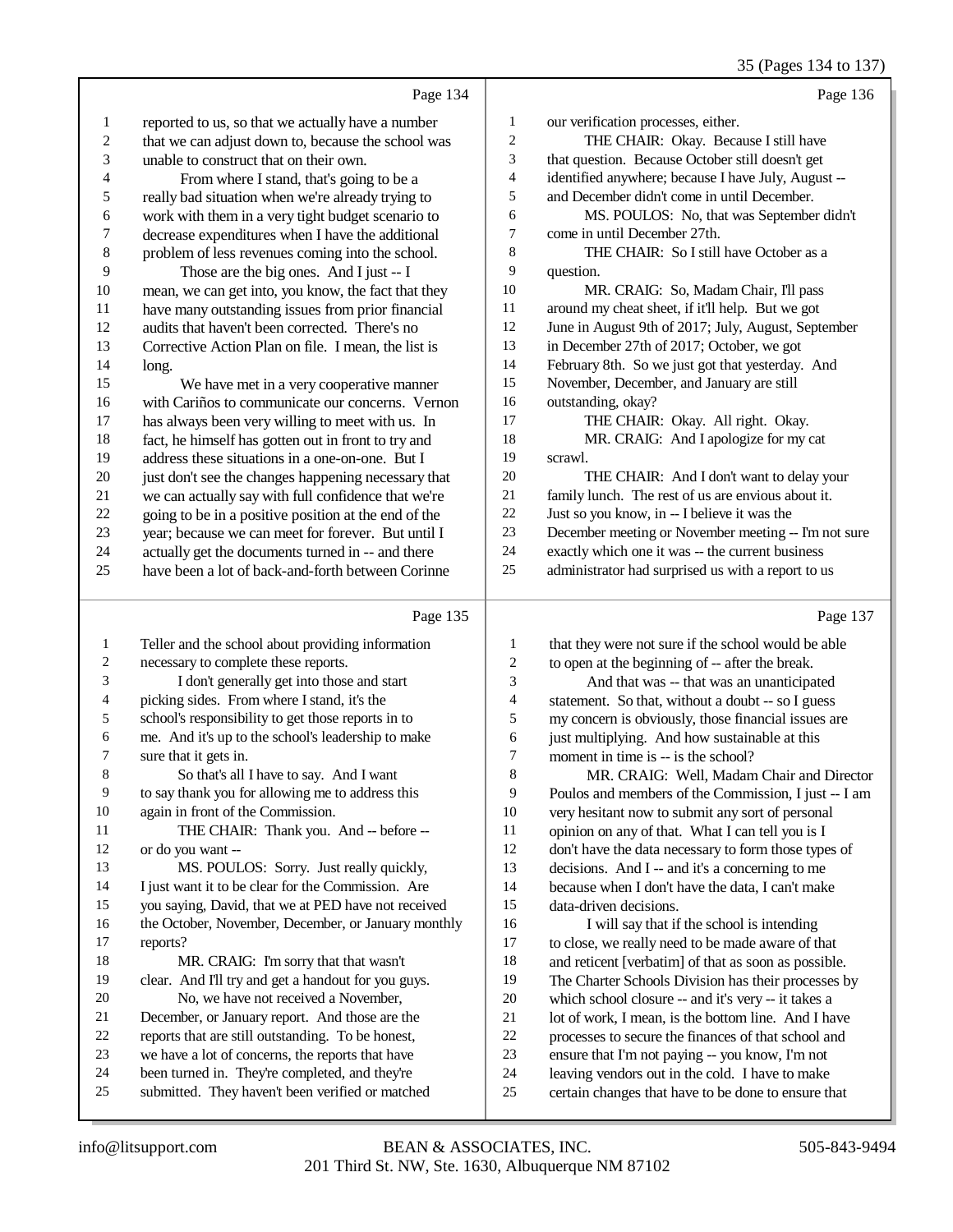#### 36 (Pages 138 to 141)

|    |                                                      |                | (2.45)                                               |
|----|------------------------------------------------------|----------------|------------------------------------------------------|
|    | Page 138                                             |                | Page 140                                             |
| 1  | that's going to happen.                              | 1              | districts and charter schools around the state that  |
| 2  | So if we have a situation and a decision             | $\overline{2}$ | do. I'll give you equal opportunity on that.         |
| 3  | has been made to close that school, I really -- we   | 3              | But there does come a time in which if you           |
| 4  | would prefer that that was done through the formal   | 4              | are consistently not providing me with reports, and  |
| 5  | process of school closure of the Charter Schools     | 5              | it shows a pattern of behavior over time, and I      |
| 6  | Division. What I don't want to have is a situation   | 6              | start having suspicions about gross negligence, that |
| 7  | in which I have to deal with outstanding debts       | $\overline{7}$ | that conversation does start, okay?                  |
| 8  | because we weren't made aware until right before the | 8              | Okay. Thank you.                                     |
| 9  | school closed. That's really not ideal for me as an  | 9              | THE CHAIR: Okay. Thank you so much.                  |
| 10 | administrator.                                       | 10             | MS. POULOS: Madam Chairwoman, we can go              |
| 11 | I will say that there's been conversations           | 11             | on?                                                  |
| 12 | about whether or not the building can be sold or     | 12             | THE CHAIR: Okay.                                     |
| 13 | leased back. I did look into that. And it's my       | 13             | MS. POULOS: I do want to let you know                |
| 14 | understanding -- and I -- for reasons beyond my      | 14             | that I'm trying to find Molly Saiz, who's the audit  |
| 15 | control, I have very in-depth knowledge of that      | 15             | manager. And she can talk to you about one of the    |
| 16 | building sale. And Española Public Schools has       | 16             | items here. But I do just want to continue through   |
| 17 | rights of first refusal for any sale or lease of     | 17             | our concerns. And so, again, the financial is        |
| 18 | that. So I don't know if that was going to go        | 18             | certainly a concern.                                 |
| 19 | forward as a possibility; but it was something we    | 19             | Again, going back to the quality of that             |
| 20 | discussed.                                           | 20             | response to the Corrective Action Plan requirement,  |
| 21 | I will say that Chancellor Jaramillo                 | 21             | it was a one-page document that was a bullet that,   |
| 22 | presented a budget plan that he says is going to     | 22             | in my opinion, when I read it, simply restates the   |
| 23 | help with the solvency when we last had our meeting  | 23             | expectations that the Commission has, rather than    |
| 24 | with School Budget in October.                       | 24             | providing a plan for how the school is going to meet |
| 25 | But I said, "I don't know how you can say            | 25             | those expectations.                                  |
|    | Page 139                                             |                | Page 141                                             |

|                | r age 137                                            |
|----------------|------------------------------------------------------|
| 1              | with full faith and confidence that this is going to |
| $\overline{c}$ | address any deficit until you have your cash report  |
| 3              | and your monthly reports done that allow you to      |
| $\overline{4}$ | actually calculate what the amount that you might be |
| 5              | short are."                                          |
| 6              | And he said, "Okay." And then it was                 |
| 7              | agreed that we were going to try and get these in to |
| 8              | me as soon as possible; so -- that's a lot.          |
| 9              | THE CHAIR: And that's to date.                       |
| 10             | MR. CRAIG: To date. And that's where                 |
| 11             | we're at.                                            |
| 12             | THE CHAIR: Thank you so much.                        |
| 13             | MR. CRAIG: I appreciate it.                          |
| 14             | THE CHAIR: Enjoy your lunch.                         |
| 15             | MR. CRAIG: And, Madam Chair, if may, two             |
| 16             | more statements?                                     |
| 17             | One is that we have ongoing concerns with            |
| 18             | Cariños. They have been very responsive. I hope we   |
| 19             | can get movement on some of these outstanding issues |
| 20             | so we can work in a collaborative manner.            |
| 21             | The second is is that none of this is                |
| 22             | anything that could raise to the level of a Board of |
| 23             | Finance suspension. I just want to be clear on       |
| 24             | that, that it is legal to operate something poorly;  |
| 25             | you are allowed to do that. And I have many school   |

1 Again, we also -- the Commission's plan<br>2 did say that they were going to require monthly did say that they were going to require monthly reporting. And to date, we have received no monthly update that could be considered reporting that would align with what the PEC expected. 6 In addition, one of the items that we  $\frac{7}{7}$  have  $\frac{1}{7}$  and I did give you an additional pie 7 have -- and I did give you an additional piece of<br>8 information on that this morning -- is that at one information on that this morning -- is that at one of the Cariños board meetings, the Commission -- the 10 board of that school made a public vote regarding<br>11 ethical misconduct allegations. And the vote that ethical misconduct allegations. And the vote that board made was very concerning to us. It said that they would not investigate those allegations. And it said they wouldn't do that because no official complaint had been filed with them. 16 But they were aware of the allegations.<br>17 And in our opinion, it is absolutely the board's And in our opinion, it is absolutely the board's 18 obligation, when an allegation like that is made, to<br>19 investigate that and determine how they are going t investigate that and determine how they are going to 20 move forward. Nothing in any of the minutes that we<br>21 have reviewed after that vote demonstrated that the 21 have reviewed after that vote demonstrated that the<br>22 hoard did something different. 22 board did something different.<br>23 However, you do have a

23 However, you do have a letter, again, that 24 we handed to you today from the board attorney. 24 we handed to you today from the board attorney, the attorney that represents that school board. attorney that represents that school board,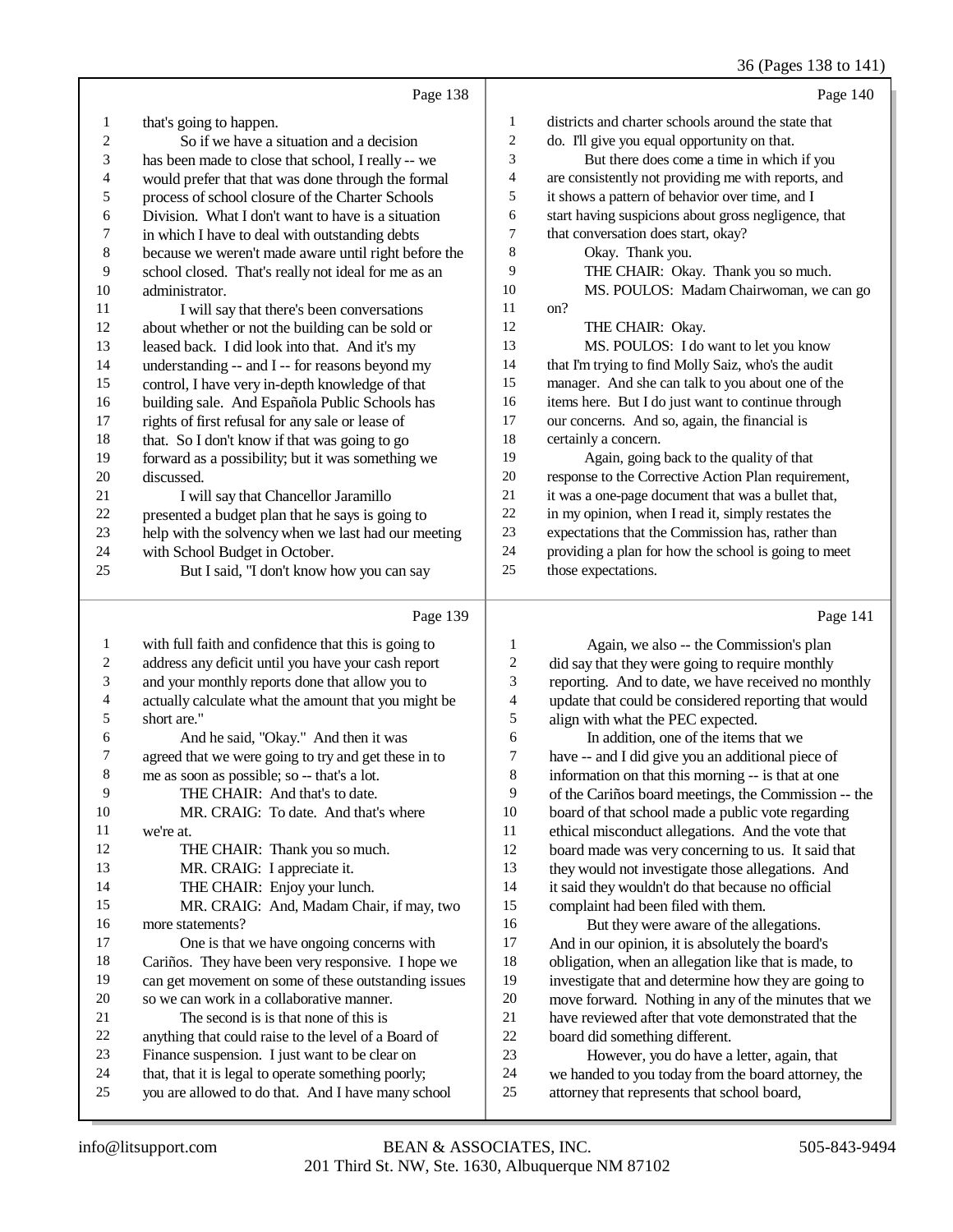#### 37 (Pages 142 to 145)

|    | Page 142                                             |                         | Page 144                                             |
|----|------------------------------------------------------|-------------------------|------------------------------------------------------|
| 1  | indicating an investigation was done. Yet we don't   | 1                       | went to the prior school district. And their         |
| 2  | have anything to demonstrate from their board        | 2                       | training and experience index was decreased.         |
| 3  | minutes that they changed the vote they originally   | 3                       | The school had knowledge of those problems           |
| 4  | made or made any other decision.                     | $\overline{\mathbf{4}}$ | with the files from that year, from a year ago, and  |
| 5  | I do want to let you know that with                  | 5                       | had the opportunity to correct them and did not.     |
| 6  | regards to that ethical misconduct, the Public       | 6                       | When the T&E Bureau came and did the exact same      |
| 7  | Education Department does have an investigation      | 7                       | audit, they found the exact same problems and        |
| 8  | ongoing at this time.                                | 8                       | additional problems.                                 |
| 9  | So in addition to that, we have a variety            | 9                       | And at this point, there will be a                   |
| 10 | of other compliance concerns that come from the site | 10                      | correction to the T&E, which will impact the current |
| 11 | visit that the Charter Schools Division team         | 11                      | year funding. And as soon as that's calculated, it   |
| 12 | conducted at the school on December 6th.             | 12                      | will be an adjustment to their current year funding. |
| 13 | One of the most concerning from my team --           | 13                      | And it's pretty concerning that they had that year   |
| 14 | and they directly addressed this with me, and that   | 14                      | to correct that and still didn't, and then still had |
| 15 | they were -- there was missing a background check in | 15                      | about a couple of weeks to correct it with the audit |
| 16 | the file of one staff member and no demonstration    | 16                      | bureau and did not respond in that couple of weeks,  |
| 17 | that any action had been taken to ensure that        | 17                      | either, to correct those concerns.                   |
| 18 | background checks had been done for those            | 18                      | One of the other things that will come in            |
| 19 | individuals.                                         | 19                      | play when we talk about the academic -- and maybe I  |
| 20 | There was also no report -- four employees           | 20                      | should do that as I'm trying to combine these. So    |
| 21 | had not done the training that is required for       | 21                      | on the academic side, this school is one of the      |
| 22 | employees on child abuse reporting.                  | 22                      | schools that was required to have an improvement     |
| 23 | And the school could produce no evidence             | 23                      | plan for their academic performance. It was          |
| 24 | that the required drills, those fire drills and      | 24                      | submitted untimely. It was submitted four months     |
| 25 | shelter-in-place drills, had been conducted for the  | 25                      | late.                                                |
|    | Page 143                                             |                         | Page 145                                             |
| 1  | current year or for the previous year.               | 1                       | In addition, it's not on the PEC's                   |
| 2  | So those were certainly on the top of the            | $\overline{c}$          | template, and it's very hard to kind of align that   |
| 3  | list of concerns for my staff who takes student      | 3                       | plan. I'm not -- it's not one of the high-quality    |

health and safety very seriously.

 The other items is that -- and you heard a 6 little bit about this, and I hope that Molly will be able to join us from the audit bureau -- the Staff

- 7 able to join us from the audit bureau -- the Staff<br>8 looks at employment files. And the CSD Staff
- looks at employment files. And the CSD Staff
- 9 noticed, when they looked at those employment files,<br>10 that a variety of licensure and background --
- that a variety of licensure and background --
- sorry -- not only licensure and background checks,
- but evidence of training and experience; so those
- degrees and that private educational experience was missing. As a result, the audit bureau did go and
- do another audit.
- 16 It's really important to note that the<br>17 audit bureau had done that exact same au audit bureau had done that exact same audit in the
- 18 prior academic year and gave almost all of the same<br>19 findings to Cariños with the directive that it findings to Cariños, with the directive that it
- 20 needed to be corrected.<br>21 Cariños didn't sui
- 21 Cariños didn't suffer any financial<br>22 repercussions from that in the prior acad
- 22 repercussions from that in the prior academic year.<br>23 The reason for that is they were newly a
- The reason for that is they were newly a
- 24 PEC-authorized school, so that the  $-$  the constant  $25$  detriment  $-$  right?  $-$  the repercussions as
- detriment -- right? -- the repercussions actually
- 
- 4 plans we received.<br>5 And when w 5 And when we look at that, some of the<br>6 things that they said they were going to do in 6 things that they said they were going to do in that<br>
7 blan, and then the team looks at the files at the 7 plan, and then the team looks at the files at the school and what's happening at the school and school and what's happening at the school, and those 9 things don't appear to be being implemented, things<br>10 like professional development. Plans and support 10 like professional development. Plans and support<br>11 for teacher improvement were not available. for teacher improvement were not available.
- Just a couple -- also a concern from that plan is the school did not implement the required benchmark assessment that -- I think Istation and NWEA at the beginning of the year. They waited two 16 months prior to implementing that, which also made<br>17 us unable to identify appropriate RTI and Student us unable to identify appropriate RTI and Student 18 Assistance Team processes, because they didn't have<br>19 data at the beginning of the year data at the beginning of the year.
- 20 They also did not have compliant English<br>21 Learner identification and assessment practices. 21 Learner identification and assessment practices.<br>22 The team did not identify standards-aligned 22 The team did not identify standards-aligned<br>23 instruction occurring in the classrooms. instruction occurring in the classrooms.
- 24 The other thing that kind of, I think,<br>25 soes to both the academics and to the final
	- goes to both the academics and to the financials is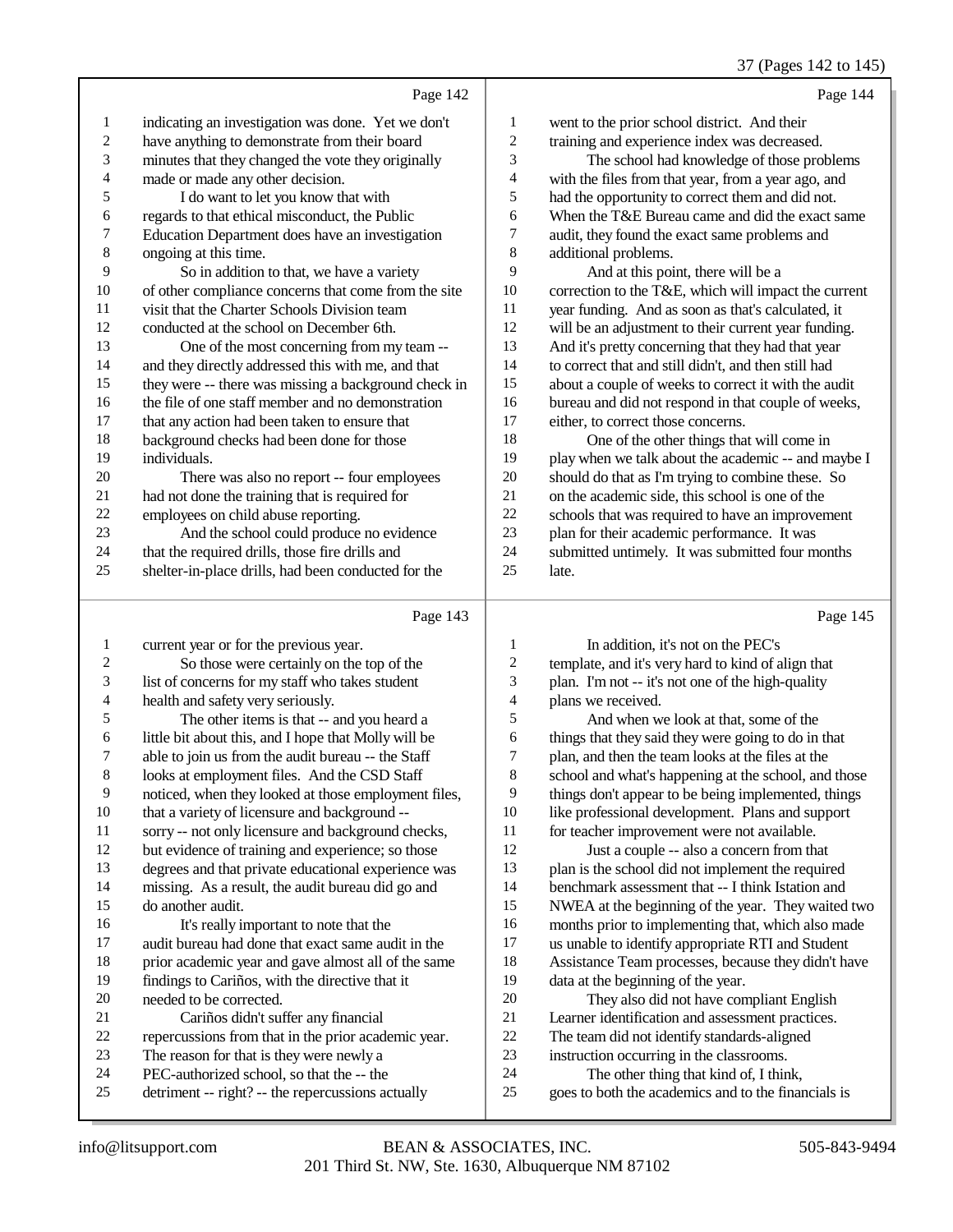## 38 (Pages 146 to 149)

|                |                                                      |                  | (1.45)                                               |
|----------------|------------------------------------------------------|------------------|------------------------------------------------------|
|                | Page 146                                             |                  | Page 148                                             |
| 1              | that they have had very high truancy rates; but also | $\mathbf{1}$     | you've already heard about. And if you do have       |
| $\mathfrak{2}$ | they have had a very high number of student          | $\overline{c}$   | questions about the bilingual, we do have our        |
| 3              | withdrawals. In fact, between the 40th day and the   | $\mathfrak{Z}$   | director from that bureau to answer any questions    |
| 4              | 80th day, they've seen a decrease in the number of   | $\overline{4}$   | you have.                                            |
| 5              | students by 26 students. And when we actually        | 5                | The last piece I do want to talk about,              |
| 6              | looked at the enrollment and withdrawal data,        | 6                | though, is the governing body. And you have this     |
| 7              | they've had -- Dr. Pelayo has this in front of her   | $\boldsymbol{7}$ | summary on Page 5, which shows you the number of     |
| 8              | so I'm going to let her tell you what that data      | 8                | changes that we've had over the last year, year and  |
| 9              | says.                                                | 9                | a half. It's a lot. There's a lot of turnover on     |
| 10             | DR. PELAYO: And we can have copies made              | 10               | this board. And it's concerning for us.              |
| 11             | for you. I'm going to give this to you. I did run    | 11               | And then the other piece of that is we've            |
| 12             | a report in S.T.A.R.S. to look at the enrollment and | 12               | had a lot of additions since the new training rule   |
| 13             | withdrawals. And looking -- I did match student ID   | 13               | went into effect. And none of the new board members  |
| 14             | to those, so you'll get a copy of that.              | 14               | have attended the new board member training. And     |
| 15             | But looking at their enrollment from                 | 15               | they've been voting without that training, which the |
| 16             | August 14th to -- through December 11th, there were  | 16               | whole point of that training was to ensure that      |
| 17             | 43 students that withdrew. And 30 percent of those,  | 17               | prior to voting, they had the training and were --   |
| 18             | or 13 of them, were only enrolled at the school for  | 18               | you know, knew of their responsibilities to be able  |
| 19             | a month. And four of those students of those that    | 19               | to do so.                                            |
| 20             | withdrew were at the school less than a week.        | 20               | All of the board members have registered             |
| 21             | So there are some significant concerns               | 21               | for ten hours of training at this point, but have    |
| 22             | about students not persisting at that school. And    | 22               | not attended that. And I think we did have three     |
| 23             | we do see the number of enrollment drop from the     | 23               | members -- three new board members that attended a   |
| 24             | 40th day to the 80th day by 26 students. So at the   | 24               | training yesterday, which also aligns to the fact    |
| 25             | 40th day, the enrollment reported to the State,      | 25               | that that October report came in -- right? -- which  |
|                | Page 147                                             |                  | Page 149                                             |

|    | which was reported late, was 106, and at the 80th    | $\mathbf{1}$ | is pretty concerning to us that some of this seems   |
|----|------------------------------------------------------|--------------|------------------------------------------------------|
| 2  | day is 80. So that is a decrease of 26 students.     | 2            | to be very last-minute.                              |
| 3  | MS. POULOS: And one of the things that               | 3            | I'm going to stop there. That is why we              |
| 4  | the team heard -- I believe from the Director --     | 4            | are bringing this to you. Our recommendation to you  |
| 5  | when they were at the school, concerned some of that | 5            | is certainly that this school is put on some sort of |
| 6  | enrollment practice, which was kind of an            | 6            | a corrective action that sets very clear             |
| 7  | identification that there was -- there was a         | 7            | expectations with very clear timelines to come into  |
| 8  | description of students as belligerent and a         | 8            | compliance with the expectations of this Commission  |
| 9  | statement that they didn't fit with the culture of   | 9            | for the performance of an effective public charter   |
| 10 | school, and after a meeting with the school, parents | 10           | school.                                              |
| 11 | would disenroll those students.                      | 11           | THE CHAIR: Commissioners, I'm just going             |
| 12 | It's concerning, I think, especially                 | 12           | to ask if you want to take a short break to start    |
| 13 | considering the large number of disenrolls, the      | 13           | your lunch before we hear from the school.           |
| 14 | short time that students are at the school. This is  | 14           | MS. FRIEDMAN: It's not here yet.                     |
| 15 | all creating an environment that's -- that's really  | 15           | THE CHAIR: Or that's -- oh. it's not here            |
| 16 | concerning to the PED, and we feel like we           | 16           | yet? Okay. I can eat my lunch.                       |
| 17 | absolutely must bring all of this information        | 17           | COMMISSIONER TOULOUSE: We can watch you.             |
| 18 | forward to the Commission.                           | 18           | THE CHAIR: Okay. All right. So I take                |
| 19 | The last piece I want to touch on -- well,           | 19           | that back. All right. We will all move on. Thank     |
| 20 | two more. Late reporting. Dr. Pelayo mentioned       | 20           | you.                                                 |
| 21 | that. The 40th day reporting was done untimely.      | 21           | I'm going to ask for a five-minute break.            |
| 22 | And in addition, the State-funded bilingual          | 22           | If I can indulge everyone for just five minutes      |
| 23 | education program has reporting requirements. And    | 23           | and $-$ okay?                                        |
| 24 | the school also was late in meeting those reporting  | 24           | COMMISSIONER CABALLERO: Thank you.                   |
| 25 | requirements, as well as that monthly financial that | 25           | THE CHAIR: Thank you.                                |
|    |                                                      |              |                                                      |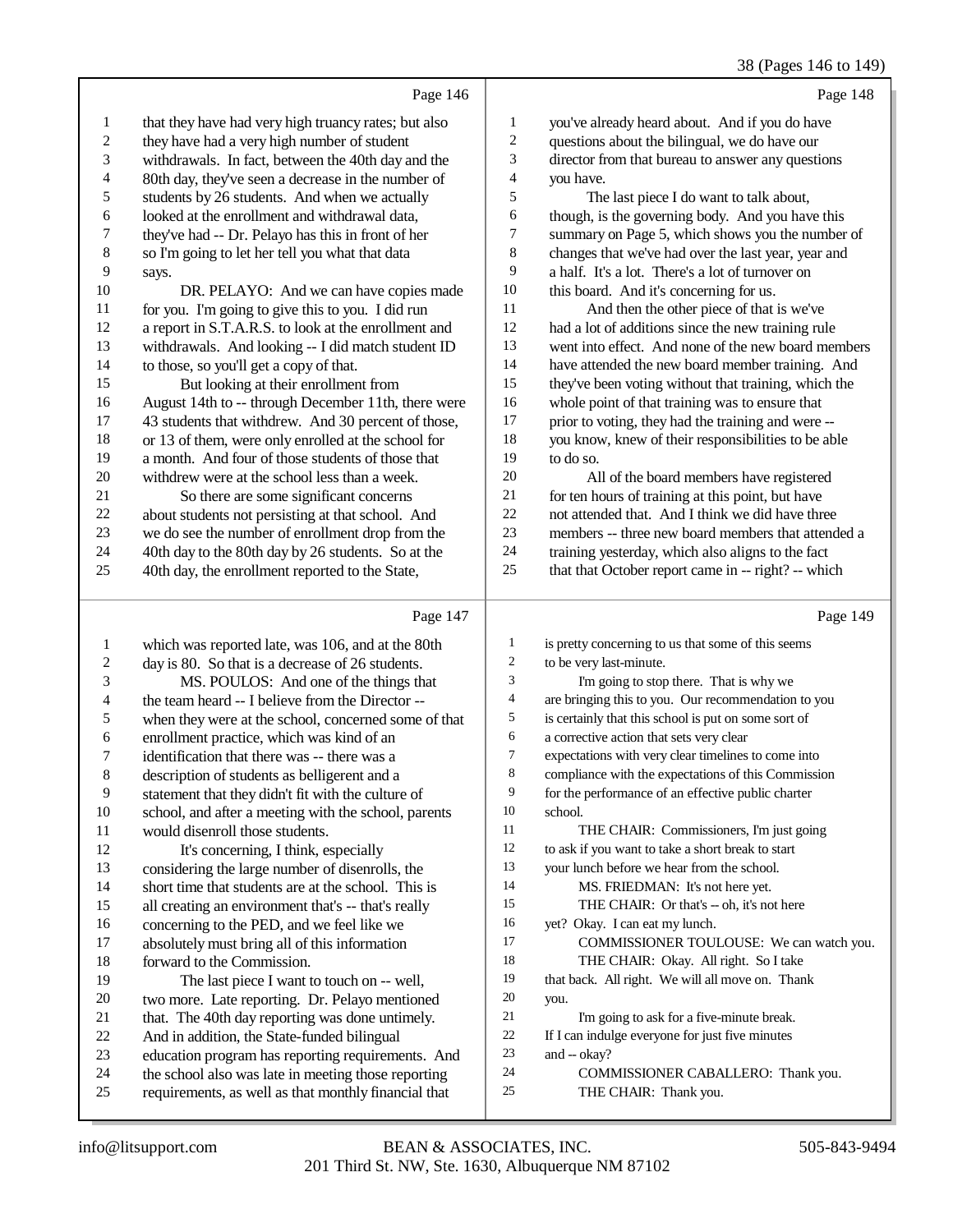39 (Pages 150 to 153)

|    |                                                      |    | $\cdots$                                            |
|----|------------------------------------------------------|----|-----------------------------------------------------|
|    | Page 150                                             |    | Page 152                                            |
| 1  | (Recess taken, 12:25 p.m. to 12:32 p.m.)             | 1  | I'm more comfortable with allowing PED to carry out |
| 2  | THE CHAIR: Good afternoon, and thank you             | 2  | that investigation and then report to us whatever   |
| 3  | for being here. And if you could please identify     | 3  | they need to. And I don't want to muddy that at     |
| 4  | yourself for the record?                             | 4  | this point in time.                                 |
| 5  | MR. VERNON JARAMILLO: Thank you, Madam               | 5  | MR. VERNON JARAMILLO: I'd like to make a            |
| 6  | President, members of the Commission. My name is     | 6  | statement if -- and the statement is based on our   |
| 7  | Vernon Jaramillo, Chancellor for Cariños Charter     | 7  | contract, the Commission-approved, Page 44. We      |
| 8  | School. To the left of me is Ms. Teller, our         | 8  | would have done the reporting ourselves had it been |
| 9  | business manager. To the right of me is Father       | 9  | determined. But it's not yet.                       |
| 10 | Terry; he's a founder of Cariños ten years ago. He   | 10 | THE CHAIR: Once again, that is not a                |
| 11 | came back to be a new board member now. Our          | 11 | piece of what we're going to be discussing today.   |
| 12 | attorney, Mr. Ron VanAmberg. And Bernice Life is my  | 12 | MR. VERNON JARAMILLO: I understand that.            |
| 13 | assistant at the charter school.                     | 13 | THE CHAIR: Okay. So --                              |
| 14 | THE CHAIR: So I believe your attorney may            | 14 | FATHER BRENNAN: We will dismiss our                 |
| 15 | be here to address the ethical. So I'm just going    | 15 | lawyer since we're not going into that today.       |
| 16 | to state at this point in time, because it is an     | 16 | THE CHAIR: Once again, that's the                   |
| 17 | ongoing PED investigation, that that matter will not | 17 | determination of the school.                        |
| 18 | be a part of this conversation right now.            | 18 | MR. VanAMBERG: Thank you.                           |
| 19 | FATHER BRENNAN: Yes. Then since there's              | 19 | THE CHAIR: So, now, we can move on to               |
| 20 | no conversation, Madam Chair, if we can dismiss our  | 20 | adding those other areas.                           |
| 21 | lawyer?                                              | 21 | MR. VERNON JARAMILLO: I'm going to have             |
| 22 | THE CHAIR: That's -- once again, that's              | 22 | Ms. Teller address the financial part for clarity.  |
| 23 | entirely up to you. I don't give you that kind of    | 23 | Thank you.                                          |
| 24 | advice. That's completely up to you.                 | 24 | THE CHAIR: Sure.                                    |
| 25 | MR. VERNON JARAMILLO: Can I make a                   | 25 | MS. CORINNE TELLER: Madam Chair, would              |
|    |                                                      |    |                                                     |

# $p_{\text{90}}$  151

|    | Page 151                                             |                | Page 153                                             |
|----|------------------------------------------------------|----------------|------------------------------------------------------|
| 1  | statement, Madam President?                          | 1              | you like to direct the conversation? Or would you    |
| 2  | THE CHAIR: If it's in regards to that                | $\mathfrak{2}$ | like me to just speak?                               |
| 3  | ethical question, I would prefer no, because it is   | 3              | THE CHAIR: Well, I think the conversation            |
| 4  | an ongoing PED investigation, and we're not going to | $\overline{4}$ | has initially been directed by Mr. Craig.            |
| 5  | address it right now. So I'm going to say no. If I   | 5              | MS. CORINNE TELLER: Sure.                            |
| 6  | have any objections from Commissioners, that's okay. | 6              | THE CHAIR: So I think if you wish to                 |
| 7  | So I'm going to say no if it is regarding that.      | 7              | address any of those areas that he has addressed     |
| 8  | MR. VERNON JARAMILLO: I need to clarify              | 8              | concerns with, that's certainly the areas we have    |
| 9  | if you'll allow me, and you can stop me whenever you | 9              | concerns with.                                       |
| 10 | want to.                                             | 10             | MS. CORINNE TELLER: Okay.                            |
| 11 | THE CHAIR: I think I'm going to stop you             | 11             | THE CHAIR: So anything that you feel that            |
| 12 | now, because I don't want to address that -- so your | 12             | you need to clarify for us, this is your time.       |
| 13 | clarification, I think, is going to address that     | 13             | MS. CORINNE TELLER: Okay. I am actually              |
| 14 | ethical concern. And, once again, it's an ongoing    | 14             | going to speak on the third section of the           |
| 15 | PED investigation.                                   | 15             | Corrective Action Plan, which relates directly to    |
| 16 | COMMISSIONER CABALLERO: Madam Chair, for             | 16             | finances. I think the rest is for the board and for  |
| 17 | clarity, are we going to strike that failure to      | 17             | Mr. Jaramillo.                                       |
| 18 | investigate ethical from -- from --                  | 18             | Regarding this part, the July, August, and           |
| 19 | THE CHAIR: Correct, yes.                             | 19             | September reports, as David Craig said, were turned  |
| 20 | COMMISSIONER CABALLERO: Okay.                        | 20             | in in December. I had met with the budget analyst    |
| 21 | THE CHAIR: That is being removed from                | 21             | in November and requested that I could turn all of   |
| 22 | this conversation right now.                         | 22             | those in once I was able to figure out what -- there |
| 23 | COMMISSIONER CABALLERO: Okay.                        | 23             | was a variance, a significant variance in the cash   |
| 24 | THE CHAIR: Because it has come to our                | 24             | balance compared to bank balance. And I wanted to    |
| 25 | attention that is an ongoing PED investigation. So   | 25             | figure out if that was something that had to be      |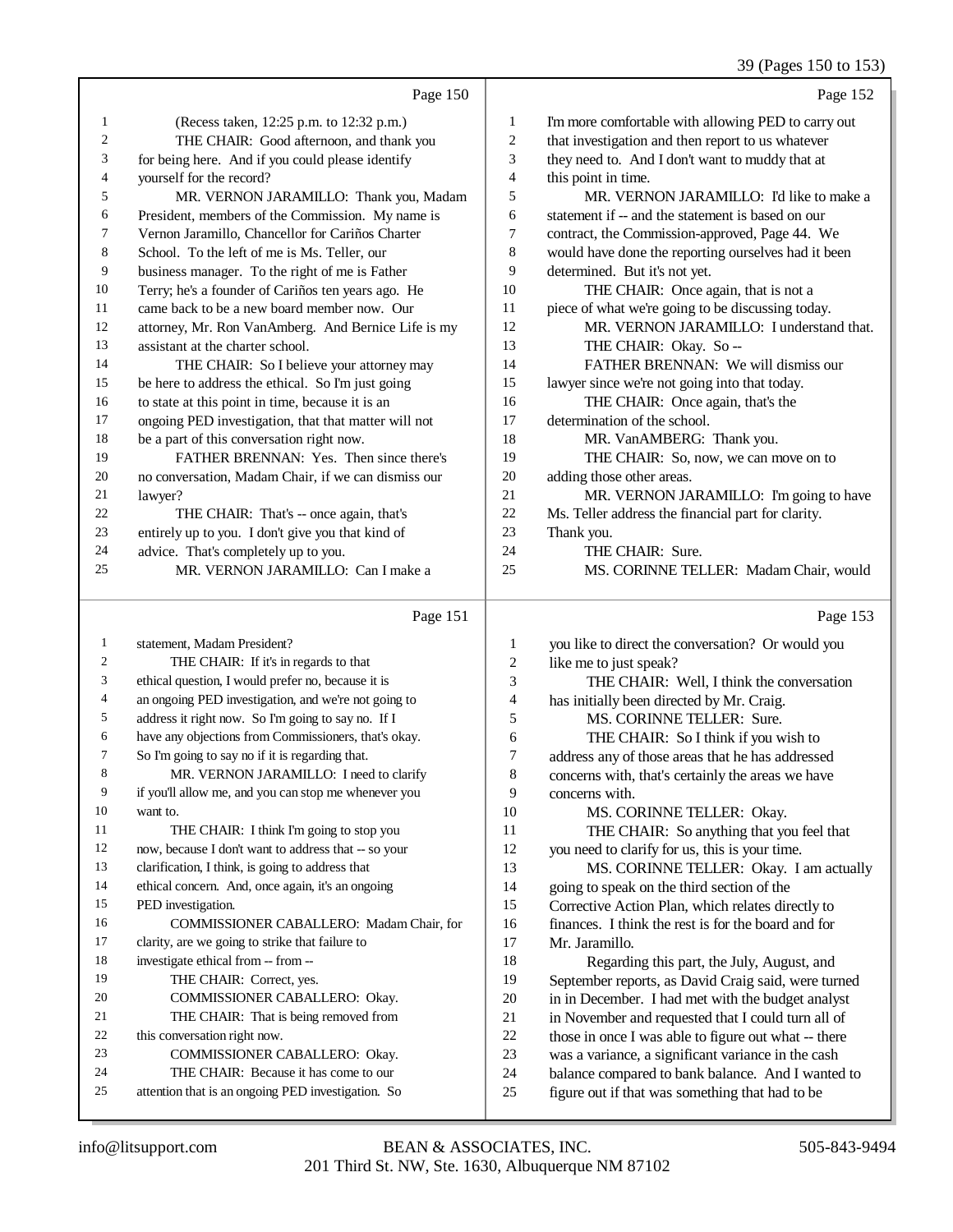40 (Pages 154 to 157)

|                  |                                                                                                           |                   | 40 (Pages 154 to 157)                                                                           |
|------------------|-----------------------------------------------------------------------------------------------------------|-------------------|-------------------------------------------------------------------------------------------------|
|                  | Page 154                                                                                                  |                   | Page 156                                                                                        |
| 1                | fixed maybe with journal entries in the prior year                                                        | 1                 | need in order to complete my job.                                                               |
| $\overline{c}$   | or something else.                                                                                        | $\overline{c}$    | What else? The financial situation is                                                           |
| 3                | She said that it was okay; although she                                                                   | 3                 | better. I can't prove that by financial reports.                                                |
| 4                | preferred them sooner than later.                                                                         | 4                 | But I can tell you from what I look at on my side.                                              |
| 5                | Once I was able to determine what was                                                                     | 5                 | Just to give you a summary, right now, the current                                              |
| 6                | going on, which was actually because the prior                                                            | 6                 | bank balance is -- I don't know if I should -- is it                                            |
| $\boldsymbol{7}$ | business manager had posted expenses incorrectly,                                                         | 7                 | okay to say that? I guess so; right? I'm not                                                    |
| $\,$ 8 $\,$      | that that's what was causing that variance, and that                                                      | 8                 | giving an account number or anything; but --                                                    |
| 9                | finally, the amount that was off had dissipated,                                                          | 9                 | THE CHAIR: It's a public school; so I'm                                                         |
| 10               | then I was able to determine that that was what it                                                        | 10                | assuming that's ultimately public record.                                                       |
| 11               | was. That was at the time in December when I turned                                                       | 11                | MS. CORINNE TELLER: Okay. So current                                                            |
| 12               | in the reports.                                                                                           | 12                | bank balance is \$324,000. I'm estimating, on the                                               |
| 13               | Since then, the reports have not been                                                                     | 13                | high end, \$75,000 of that is nonoperational. So, of                                            |
| 14               | turned in because I'm limited on what I can do based                                                      | 14                | course, that has to be spent on specific items.                                                 |
| 15               | on the information I receive. I've requested -- all                                                       | 15                | Again, assuming, on the high end, \$50,000                                                      |
| 16               | of the expenses are up to date, because I maintain                                                        | 16                | in outstanding items that haven't cleared the bank,                                             |
| 17               | those. Cash receipts come into the school, and she                                                        | 17                | that would leave -- and then there's an                                                         |
| 18               | makes the deposits, et cetera. I need that to be                                                          | 18                | approximately \$150,000 that is set aside on my books                                           |
| 19               | able to enter revenue. And I requested several                                                            | 19                | for the prior fiscal year expenses that hadn't been                                             |
| $20\,$           | times for her to send those to me, and I haven't                                                          | 20                | paid by the end of the year.                                                                    |
| 21               | received them yet. So without that piece, I cannot                                                        | 21                | That leaves the school with an estimated                                                        |
| 22               | submit-                                                                                                   | $22\,$            | \$50,000 in cash right now. So -- and that is in                                                |
| 23               | THE CHAIR: Let me just clarify. When you                                                                  | $23\,$            | line with what was reported in October. October was                                             |
| 24               | say "she," you're talking about someone from the                                                          | 24                | approximately \$50,000, as well.                                                                |
| 25               | school?                                                                                                   | 25                | So as far as the year-end position, I'm                                                         |
|                  |                                                                                                           |                   |                                                                                                 |
|                  | Page 155                                                                                                  |                   | Page 157                                                                                        |
| $\mathbf{1}$     |                                                                                                           |                   |                                                                                                 |
| 2                | MS. CORINNE TELLER: Correct.                                                                              | $\mathbf{1}$      | expecting, as of now, to have about \$15,000 budget                                             |
| 3                | THE CHAIR: I'm confused. "She." "Her."                                                                    | $\mathbf{2}$<br>3 | remaining from operational funds.                                                               |
| 4                | MS. CORINNE TELLER: Maybe I should just<br>say "the school." "The school." I haven't received             | 4                 | The exception to that is what I found out                                                       |
| 5                | what I need from the school. I'm a contracted                                                             | 5                 | yesterday, that the T&E reporting may affect the                                                |
| 6                | business manager. I work remotely.                                                                        | 6                 | funding for this year. So that could -- I guess                                                 |
| 7                | So I haven't received what I need from the                                                                | 7                 | would decrease that further if that position stands<br>with the PEC.                            |
| 8                | school in order to finish those reports. Once I get                                                       | 8                 | So from now on, that -- we would have to                                                        |
| 9                | them, they will be submitted efficiently.                                                                 | 9                 | revisit the expenses, if that's the case.                                                       |
| 10               | Just so you can have a background, maybe                                                                  | 10                | To let you know, I wasn't -- thankfully --                                                      |
| 11               | this will help you to feel a little bit better about                                                      | 11                | I guess not thankfully -- my first time here having                                             |
| 12               | where the school is going. I work with three other                                                        | 12                | to deal with a Corrective Action Plan, things like                                              |
| 13               | schools. They all are in a solid financial state.                                                         | 13                | this. So I didn't really know how the PEC wanted to                                             |
| 14               | I've never been late in a report to PED. In fact,                                                         | 14                | have this presented. So within the request for a                                                |
| 15               | one of the schools, when I took over, was in a                                                            | 15                | Corrective Action Plan, it stated to have reporting                                             |
| 16               | similar situation with Cariños with a negative cash                                                       | 16                | done monthly, et cetera, which I have attempted to                                              |
| 17               | balance.                                                                                                  | 17                | do.                                                                                             |
| 18               | Within a year, we turned it around; they                                                                  | 18                | I didn't know -- which I, in our response,                                                      |
| 19               | had positive 50. They currently have \$400,000. I                                                         | 19                | I agreed to do that. So what I will do is I will be                                             |
| 20               | enjoy what I do. I like helping schools' financial                                                        | $20\,$            | getting with Ms. Poulos and asking for the template                                             |
| 21               | status so that the school can worry about the rest                                                        | $21\,$            | that you had said "Check with the school that has a                                             |
| 22               | of it, and I do what I do.                                                                                | $22\,$            | good CAP," so that I can do that on the financial                                               |
| 23               | I know there's a lot going on at the                                                                      | $23\,$            | side for you guys.                                                                              |
| 24<br>25         | school which may have prevented them getting me what<br>I need. But that's the bottom line. That's what I | 24<br>$25\,$      | But just to fill you in on what we have --<br>I have been doing is we -- once we had an updated |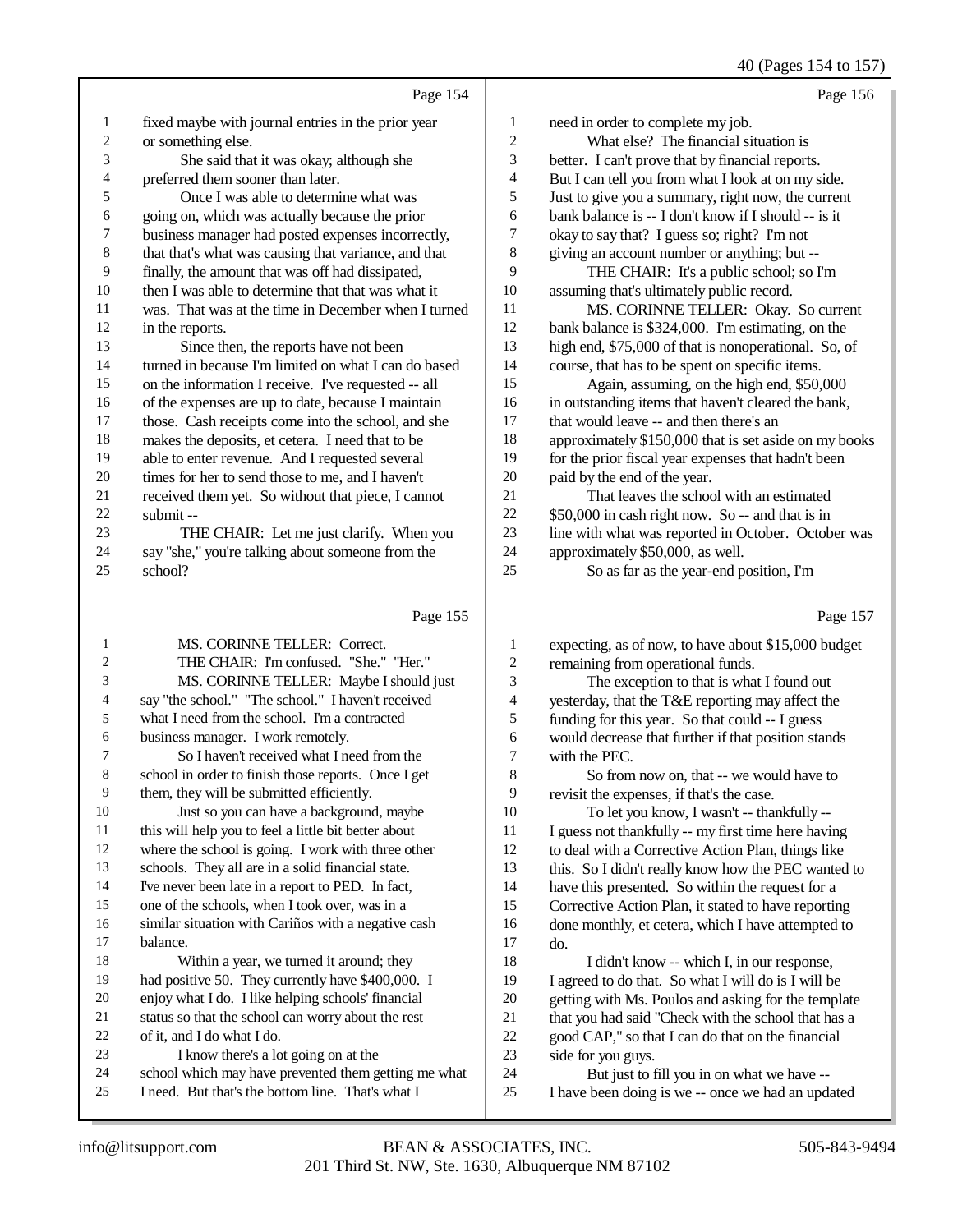41 (Pages 158 to 161)

|    | Page 158                                             |                | Page 160                                            |
|----|------------------------------------------------------|----------------|-----------------------------------------------------|
| 1  | status on the staffing, then we updated our          | 1              | MR. VERNON JARAMILLO: Madam President.              |
| 2  | expenses, looked -- I took a look at prior expenses  | $\overline{2}$ | members of the Commission, the plan that was        |
| 3  | for the last couple of years, and also got input     | 3              | submitted is a plan -- a draft of a plan. We will   |
| 4  | from the school on what they expected them to be     | $\overline{4}$ | use our format with action plan, the template       |
| 5  | this year, so that we could fine-tune the budget.    | 5              | that -- I wanted to say -- at the State Department. |
| 6  | I carefully analyzed the fund balances               | 6              | And we don't have problems doing that.              |
| 7  | with the recent audit. There are cash transfers      | 7              | THE CHAIR: Are we talking financial or              |
| 8  | that need to happen, because there are negative cash | 8              | academic improvement?                               |
| 9  | balances, which I have taken that into               | 9              | MR. VERNON JARAMILLO: The one that                  |
| 10 | consideration. I do review the budget within our     | 10             | applies to the board members for training.          |
| 11 | financial management system on a regular basis. And  | 11             | THE CHAIR: Oh, okay.                                |
| 12 | I also -- I'm the one who approves all expenses.     | 12             | MR. VERNON JARAMILLO: All members have              |
| 13 | Every single expense comes through me. So            | 13             | been trained. Three members were trained yesterday. |
| 14 | if it isn't included in the budget that we have      | 14             | I had requested from the State whether we can get   |
| 15 | discussed, I usually have to say, "I'm sorry, but we | 15             | our own consultant at one time to train our board   |
| 16 | can't," just to keep the school in line with what we | 16             | members. And they said no, they have to be licensed |
| 17 | had discussed and with the budget.                   | 17             | or certified through the PED. So it's not out of    |
| 18 | Another thing that I do with all of my               | 18             | negligence; it's only time. This is the right time  |
| 19 | schools, including Cariños, is three quotes on all   | 19             | that they could attend the training.                |
| 20 | purchases. So that helps to make sure that the       | 20             | With regards to S.T.A.R.S., we have                 |
| 21 | school is getting the best attainable price.         | 21             | Jennie, a new office manager. If you recall the     |
| 22 | Something I found is that some schools               | 22             | last meeting, some people resigned and we had to    |
| 23 | tend to just get the easiest thing, which isn't      | 23             | reorganize ourselves. So now we have a person       |
| 24 | always the least expensive. And like the schools     | 24             | working with S.T.A.R.S., and that's going really    |
| 25 | here earlier, every dollar matters when you're in a  | 25             | well.                                               |
|    |                                                      |                |                                                     |
|    | Page 159                                             |                | Page 161                                            |

|                | $1 \, \text{age} \, 1 \, \text{cm}$                  |                | $1 \, \text{ag}$ c 101                               |
|----------------|------------------------------------------------------|----------------|------------------------------------------------------|
| 1              | situation like this.                                 | 1              | With regards to the T&E, that was done               |
| $\overline{c}$ | So what else did I have notes on?                    | $\overline{c}$ | sometime in mid-December. I had a back-hold.         |
| 3              | I think that's -- that's about all I have.           | 3              | [Verbatim.] I had the flu until the second week of   |
| 4              | From now on -- like I said, I didn't quite -- I did  | $\overline{4}$ | January. I know that it doesn't matter. But I did    |
| 5              | provide the BARs in December at the board meeting    | 5              | send letters to those employees for them to provide  |
| 6              | and it's provided the expected year-end position and | 6              | the documents to us. It was mailed to them. I used   |
| 7              | a budget detail at the November board meeting, which | $\tau$         | due diligence, and I'll do that again to make sure   |
| 8              | could have been turned in with the monthly           | 8              | that we provide those documents. It isn't out of     |
| 9              | reporting, which I understand didn't happen.         | 9              | negligence, either.                                  |
| 10             | I will personally be turning that in                 | 10             | We've done everything possible, including            |
| 11             | myself. I think there was just confusion on all our  | 11             | praying and hoping that we get our act together in   |
| 12             | part on exactly what you wanted.                     | 12             | terms of -- but I also need assistance from the      |
| 13             | So I will be personally turning in the               | 13             | State Department, as -- in Page 9 of our charter     |
| 14             | financial part to the Charter School e-mail myself   | 14             | application says they will provide assistance and -- |
| 15             | to make sure that gets to you.                       | 15             | ready and available to us. Hopefully, we can work    |
| 16             | THE CHAIR: Okay.                                     | 16             | to make that happen.                                 |
| 17             | MS. CORINNE TELLER: Any other questions              | 17             | Ms. Life, any comments?                              |
| 18             | for me?                                              | 18             | MS. BERNICE LIFE: No.                                |
| 19             | THE CHAIR: Do we want to do questions                | 19             | MR. VERNON JARAMILLO: Any comments on --             |
| 20             | individually or wait for the school to conclude?     | 20             | the responses?                                       |
| 21             | That's $-$                                           | 21             | MS. BERNICE LIFE: Based on our site visit            |
| 22             | <b>COMMISSIONER PERALTA: I'd like to</b>             | 22             | on December the 6th, we received the report. And     |
| 23             | conclude.                                            | 23             | I -- I believe that there's many of those issues     |
| 24             | THE CHAIR: Yeah. Just let's go through               | 24             | that I'd like to address. But I think we can         |
| 25             | with whatever the school has to say, in total.       | 25             | address them, hopefully, through some kind of        |
|                |                                                      |                |                                                      |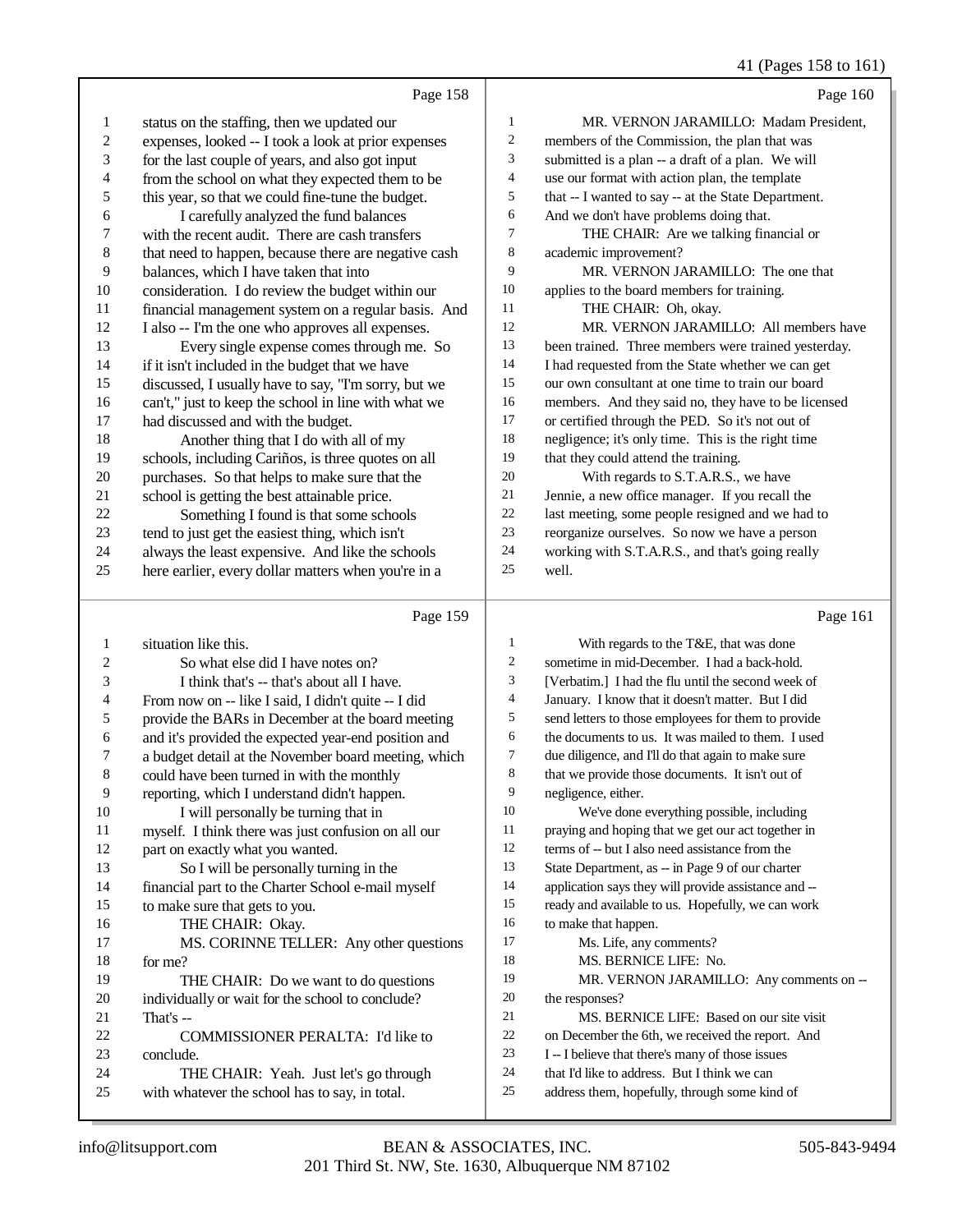# 42 (Pages 162 to 165)

|                |                                                     |                | $+2$ (1 agos 102 to 10.                              |
|----------------|-----------------------------------------------------|----------------|------------------------------------------------------|
|                | Page 162                                            |                | Page 164                                             |
| 1              | corrective action.                                  | 1              | So between the teachers and myself and               |
| $\overline{2}$ | <b>COMMISSIONER ARMBRUSTER: Pardon me a</b>         | $\overline{c}$ | Mr. Jaramillo, we all got together. We came up with  |
| 3              | second. Number one, I can't remember who you are.   | 3              | a plan. But I have no template. I didn't know you    |
| 4              | And number two, I couldn't hear you.                | 4              | had three trainings for New Mexico DASH. I wished I  |
| 5              | MS. BERNICE LIFE: I'm Bernice Life. And             | 5              | had. I would have attended every single one of       |
| 6              | I'm the vice principal at the school.               | 6              | them. If there's anything that I am, I'm very        |
| 7              | Like I said, December the 6th, we did, you          | 7              | righteous. I will follow everything in black and     |
| 8              | know, have a site visit. We had several issues that | 8              | white. Whatever it is you want, I will give it to    |
| 9              | were brought up. I believe some of them are not     | 9              | you. But I didn't realize that that was -- I was     |
| 10             | correct. I mean, I believe that we had a lot of the | 10             | stunned.                                             |
| 11             | data wasn't actually looked at. We -- we have a     | 11             | Our improvement plan, again, I'm not --              |
| 12             | report that says we didn't do certain things; but I | 12             | maybe the problem here is that I'm not receiving the |
| 13             | think that the evidence was there.                  | 13             | e-mails from PED and PEC. Someone else is, because   |
| 14             | I -- you know, through a Corrective Action          | 14             | I don't get the information. And so I'm not sure --  |
| 15             | Plan, I'm willing to work through it and see if we  | 15             | I get these e-mails from Mr. Jaramillo, says,        |
| 16             | can't get you whatever it is that you really do     | 16             | "You're late on submitting this."                    |
| 17             | need.                                               | 17             | And it's, like, "I didn't know I had a               |
| 18             | Our NWEA, our MAPs, were administered               | 18             | deadline on that. I didn't know I had a timeline     |
| 19             | within the time frame of the NWEA. We were not      | 19             | for something that I didn't -- I don't have."        |
| 20             | on -- I mean, we were able to submit our MAPs       | 20             | So I really do need help from PED and PEC.           |
| 21             | testing. We had some unforeseen dire problems at    | 21             | I need someone to please help guide me; because I'm  |
| 22             | the beginning of the year. It was impossible to do  | 22             | new at this, and I need someone to help me so that   |
| 23             | it before then. But they were administered as the   | 23             | we can meet these timelines. I'm the hardest         |
| 24             | contract says we need to, and they were at the      | 24             | working individual you can ever meet; but I need to  |
| 25             | beginning of your test results.                     | 25             | know what I need to do first. That's all I have to   |
|                | Page 163                                            |                | Page 165                                             |

#### Page 163 |

| 1  | We are, again, not going to administer our           | 1              | say.                                                |
|----|------------------------------------------------------|----------------|-----------------------------------------------------|
| 2  | NWEA until next month within our window to give the  | $\overline{2}$ | MR. VERNON JARAMILLO: I'd like to have              |
| 3  | teachers the opportunity to provide the instruction  | 3              | Father Terry say a few words as a new board member, |
| 4  | that they need in order for us to show some          | 4              | as a founder. Thank you.                            |
| 5  | improvement. If I had them tested now in January --  | 5              | FATHER BRENNAN: Thank you, Madam Chair,             |
| 6  | I mean, in February -- I would have only had a few   | 6              | and members. When I heard that there was a vacancy  |
| 7  | weeks for them to be able to show some improvement   | 7              | on the board -- I resigned three years ago, because |
| 8  | on test scores. So they are scheduled for now in     | 8              | I was transferred out of the area. But now that I'm |
| 9  | March, and we're -- we're going to meet the          | 9              | back in the area, I couldn't wait to get involved   |
| 10 | middle-of-year testing, as well.                     | 10             | with the school again. I've always admired the      |
| 11 | I have -- I don't have everything in front           | 11             | concept, the teachers, the work, the product of the |
| 12 | of me. But that was a concern to me because that is  | 12             | school. And I've been involved now for a little     |
| 13 | our charter school obligation. And I feel like we    | 13             | over -- a little more than a week.                  |
| 14 | are meeting that obligation. We are meeting the --   | 14             | But I really have the desire, the energy,           |
| 15 | the PDPs; we're meeting the PLCs. We are meeting     | 15             | the -- the -- the time to put into the school. And  |
| 16 | everything that we are including in our improvement  | 16             | what I hear in the last week that maybe I could be  |
| 17 | plan.                                                | 17             | directly involved in helping is a true liaison      |
| 18 | I want to tell you that I was stunned,               | 18             | between the school, the administration, and -- and  |
| 19 | because when I was asked to write a school           | 19             | the Charter School Division.                        |
| 20 | improvement plan to work with our staff, and we all  | 20             | In the past, I worked very close with the           |
| 21 | got together, I didn't know what I was going to use  | 21             | Charter School Division. I had no public school     |
| 22 | for a template. I didn't know there was a template   | 22             | background. But I was brought up to speed very      |
| 23 | available to me, or I would have used the easy plan  | 23             | quickly on what needs to be done as a board member  |
| 24 | rather than try to research and figure out what kind | 24             | and as a school by the good work and members of the |
| 25 | of a plan to write.                                  | 25             | Charter School Division that were here before ten   |
|    |                                                      |                |                                                     |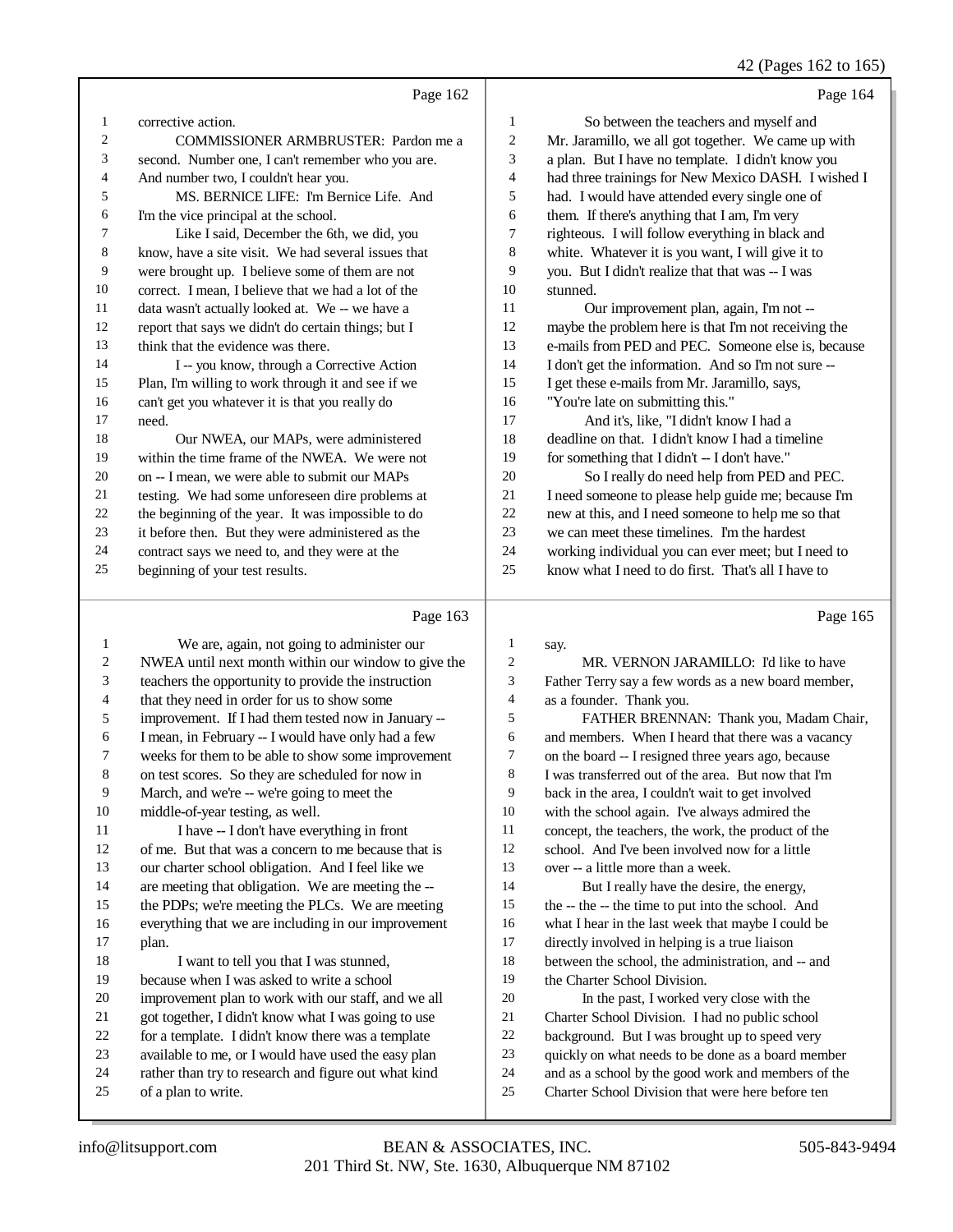|                | Page 166                                             |                | Page 168                                            |
|----------------|------------------------------------------------------|----------------|-----------------------------------------------------|
| 1              | years ago to help. I feel like I could use that      | 1              | year on a daily basis, making trips down here,      |
| $\overline{c}$ | experience that I've had in the past to plug into    | $\overline{c}$ | making trips to Española, talking to our business   |
| 3              | what you have now.                                   | 3              | manager, and getting the job done.                  |
| 4              | So what I'd like to do, to suggest, as I             | 4              | Give us a chance, please.                           |
| 5              | hear Vernon and Ms. Life saying, is that in our      | 5              | MR. VERNON JARAMILLO: Thank you, Father             |
| 6              | present contract with -- with you all, there is the  | 6              | Brennan.                                            |
| 7              | great opportunity to use technical help. And         | 7              | Lastly, a comment is -- the comment about           |
| 8              | because you guys really know what you're doing, I    | 8              | belligerent students. We had some kids who were     |
| 9              | see a big difference between ten years ago and even  | 9              | misbehaving. They were up for possible expulsion.   |
| 10             | now that really jazzes me to be plugged into.        | 10             | We met with the parents and gave them the option of |
| 11             | I would love to be able to see how we can            | 11             | leaving the school, and they willingly withdrew     |
| 12             | put a timeline together, both from what the school   | 12             | instead of being expelled, which would be -- that   |
| 13             | is to do -- but I'm going to challenge you. Is       | 13             | question was never brought forth, either, whenever  |
| 14             | there a way we could include in the timeline things  | 14             | we gave that information.                           |
| 15             | that the technical staff could be expected to help   | 15             | There should be more inquiry on that's              |
| 16             | us to do? If that could be part of what we do and    | 16             | what we meant, instead of after-the-fact.           |
| 17             | we all work together hand-in-hand for the good of    | 17             | MS. BERNICE LIFE: And just to -- just to            |
| 18             | the students, for the good of the community, for the | 18             | bring it back around, this is all about our         |
| 19             | good of the parents, I'd like this to really be a    | 19             | students. You know that our charter mission is      |
| $20\,$         | chance for you all to reach out a hand to a          | 20             | about at-risk students. Our population is at-risk,  |
| 21             | struggling school, very definitely a struggling      | 21             | which means that their parents are also at-risk. We |
| 22             | school, but as we hear financially, not one that has | 22             | have such a dire need for us to continue with       |
| 23             | to go under, one that with the proper reports filed  | 23             | Cariños Charter because we're the only ones in the  |
| 24             | and the information brought together in a timely     | 24             | Valley that will take the child that we have in our |
| 25             | way, I think time is what we're hearing -- I'm       | 25             | school. And that is what's really important to me.  |
|                | Page 167                                             |                | Page 169                                            |
| 1              | hearing -- is what we've been lacking on. But with   | 1              | I see that we have parents -- you can pick          |
| $\overline{c}$ | a timeline, time deadlines can be met.               | $\overline{2}$ | any child in any classroom, and they all have a     |
|                |                                                      |                |                                                     |

| 3        | I see three very dedicated people. I've              |  |
|----------|------------------------------------------------------|--|
| 4        | known this man since we hired him way back when. I   |  |
| 5        | think you've all had a little experience with him    |  |
| 6        | through the years. Our attorney told us out there    |  |
| 7        | while we were waiting for the hearing, Ron Van       |  |
| 8        | Amberg, "Father Brennan, "I've never met a man that  |  |
| 9        | works as hard as he does."                           |  |
| 10       | No, but maybe there's woman that works as            |  |
| 11       | hard as he does. I want to plug in to Bernice and    |  |
| 12       | see what we can do. This lady over here impresses    |  |
| 13       | me with what she does with charter schools. I don't  |  |
| 14       | see a reason why we can't give it one last-gasp      |  |
| 15       | chance to see what we could do together.             |  |
| 16       | I would like to finally add that with the            |  |
| 17       | board that we have now -- I've had some interesting  |  |
| 18       | board members I've worked with with Cariños over the |  |
| 19       | years. But I like, really like, appreciate, and      |  |
| $\gamma$ | regneest the hoord wis hows right now.               |  |

- respect the board we have right now. So don't sell us down too quickly. Give us a chance to work together with technical staff, which I think is going to be the lifeline and the
- answer to what we need to do today. I will be
- dedicating myself between now and the end of the

 any child in any classroom, and they all have a story. And we're trying to raise test scores. And that's my mission; that's what I have to do. But first, we've got to find food for them. We've got to find clothing for them. We've got to make them 7 feel emotionally able to even want to come to school. school.

9 We've got bipolar students; we've got<br>10 schizophrenic students: we've got students we've schizophrenic students; we've got students who are -- I mean, you name the gamut of any at-risk child, and you're going to find the child in my building. And those children that have been with us have been with us. We have those that finally left, because, again, we have a shortage of teachers. 16 You know, we don't have teachers because<br>17 we have to find them. And that's all over the we have to find them. And that's all over the 18 country and all over the state. But we're a<br>19 smaller -- smaller school. And we have a smaller -- smaller school. And we have a public 20 school next door. Some of our students thought they<br>21 were going to go to a teacher, and they ended up 21 were going to go to a teacher, and they ended up<br>22 with a sub at another location. 22 with a sub at another location.<br>23 I think for me. it's all abo I think for me, it's all about our 24 students. It's the population that we serve. And<br>25 no one seems -- I'm sorry. I don't mean to say "n no one seems -- I'm sorry. I don't mean to say "no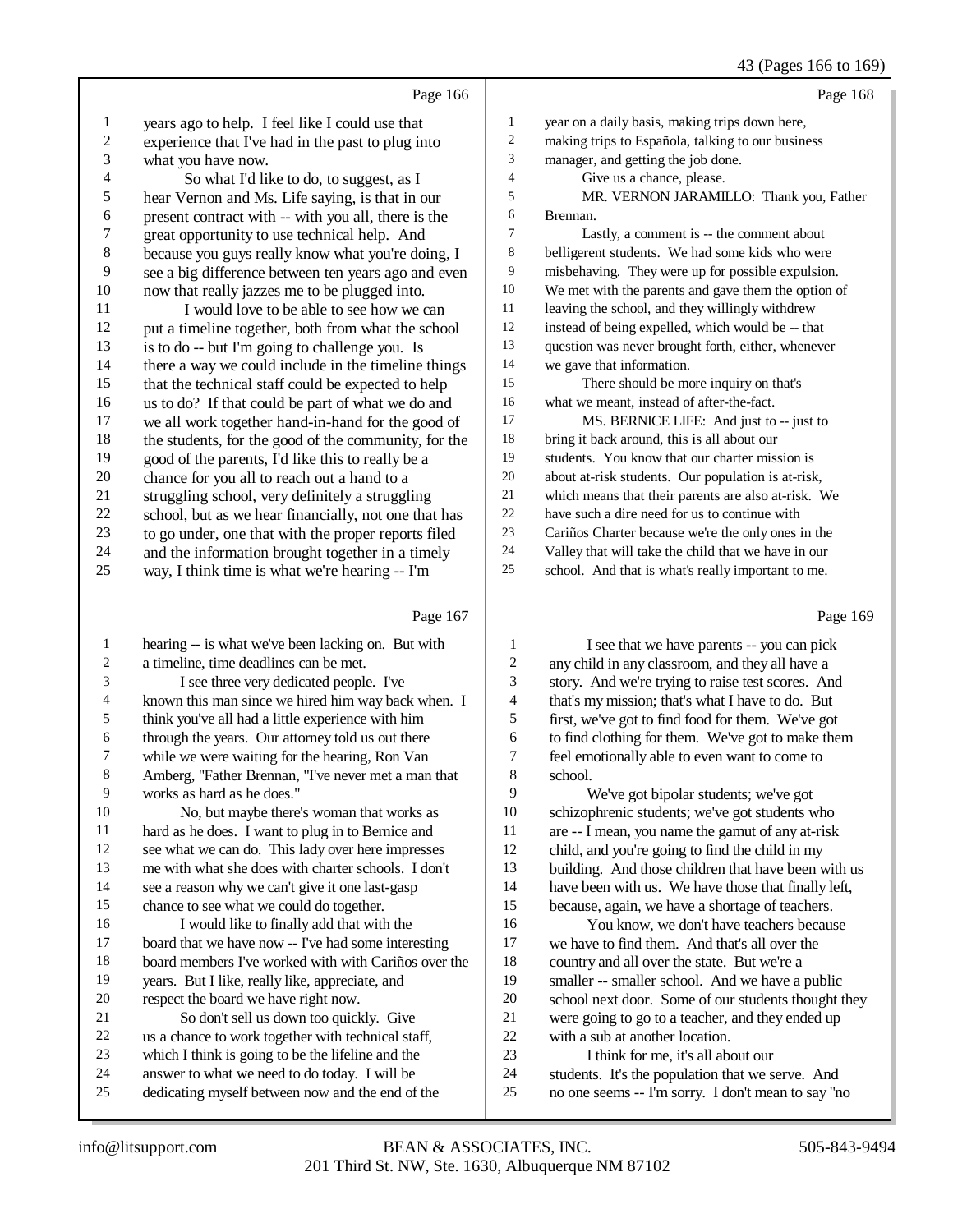44 (Pages 170 to 173)

|                                                                                                                                                               | Page 172                                                                                                                                                                                                                                                                                                                                                                                                                                                                                                                                                                                                                               |
|---------------------------------------------------------------------------------------------------------------------------------------------------------------|----------------------------------------------------------------------------------------------------------------------------------------------------------------------------------------------------------------------------------------------------------------------------------------------------------------------------------------------------------------------------------------------------------------------------------------------------------------------------------------------------------------------------------------------------------------------------------------------------------------------------------------|
| 1                                                                                                                                                             | Why I started this charter school ten                                                                                                                                                                                                                                                                                                                                                                                                                                                                                                                                                                                                  |
| $\overline{\mathbf{c}}$                                                                                                                                       | years ago was because my heart is in Española, and I                                                                                                                                                                                                                                                                                                                                                                                                                                                                                                                                                                                   |
| 3                                                                                                                                                             | see the problems that are in Española. To try to                                                                                                                                                                                                                                                                                                                                                                                                                                                                                                                                                                                       |
| 4                                                                                                                                                             | get to the heart of the problems, the heart of the                                                                                                                                                                                                                                                                                                                                                                                                                                                                                                                                                                                     |
| 5                                                                                                                                                             | problems has to be ground zero with the children,                                                                                                                                                                                                                                                                                                                                                                                                                                                                                                                                                                                      |
| 6                                                                                                                                                             | with the families working together that way.                                                                                                                                                                                                                                                                                                                                                                                                                                                                                                                                                                                           |
| 7                                                                                                                                                             | When I volunteered to come back on the                                                                                                                                                                                                                                                                                                                                                                                                                                                                                                                                                                                                 |
| 8                                                                                                                                                             | board is because I think maybe things have even                                                                                                                                                                                                                                                                                                                                                                                                                                                                                                                                                                                        |
| 9                                                                                                                                                             | gotten worse from when I started the charter school                                                                                                                                                                                                                                                                                                                                                                                                                                                                                                                                                                                    |
| 10                                                                                                                                                            | ten years ago. I would love to see improvements                                                                                                                                                                                                                                                                                                                                                                                                                                                                                                                                                                                        |
| 11                                                                                                                                                            | being made. And when I see dedicated staff, and                                                                                                                                                                                                                                                                                                                                                                                                                                                                                                                                                                                        |
| 12                                                                                                                                                            | when I see what's going on there right now in an                                                                                                                                                                                                                                                                                                                                                                                                                                                                                                                                                                                       |
| 13                                                                                                                                                            | area that's gotten worse, what can you do when you                                                                                                                                                                                                                                                                                                                                                                                                                                                                                                                                                                                     |
| 14                                                                                                                                                            | are in different geographic areas in the state, and                                                                                                                                                                                                                                                                                                                                                                                                                                                                                                                                                                                    |
| 15                                                                                                                                                            | the challenges are very real and very deep?                                                                                                                                                                                                                                                                                                                                                                                                                                                                                                                                                                                            |
| 16                                                                                                                                                            | I think that if our charter school were                                                                                                                                                                                                                                                                                                                                                                                                                                                                                                                                                                                                |
| 17                                                                                                                                                            | not there, as we hear today, and being on -- on the                                                                                                                                                                                                                                                                                                                                                                                                                                                                                                                                                                                    |
| 18                                                                                                                                                            | ground and seeing what the school is all about, who                                                                                                                                                                                                                                                                                                                                                                                                                                                                                                                                                                                    |
| 19                                                                                                                                                            | is going to take over for these children? Who is                                                                                                                                                                                                                                                                                                                                                                                                                                                                                                                                                                                       |
| 20                                                                                                                                                            | going to help them in a way that would be better                                                                                                                                                                                                                                                                                                                                                                                                                                                                                                                                                                                       |
| 21                                                                                                                                                            | than what we're doing?                                                                                                                                                                                                                                                                                                                                                                                                                                                                                                                                                                                                                 |
| 22                                                                                                                                                            | We are able to concentrate on them in a                                                                                                                                                                                                                                                                                                                                                                                                                                                                                                                                                                                                |
| 23                                                                                                                                                            | way that if they were main-lined back into the                                                                                                                                                                                                                                                                                                                                                                                                                                                                                                                                                                                         |
| 24                                                                                                                                                            | regular public schools, it would be very difficult                                                                                                                                                                                                                                                                                                                                                                                                                                                                                                                                                                                     |
| 25                                                                                                                                                            | for them to pick up and continue on what they're                                                                                                                                                                                                                                                                                                                                                                                                                                                                                                                                                                                       |
|                                                                                                                                                               | Page 173                                                                                                                                                                                                                                                                                                                                                                                                                                                                                                                                                                                                                               |
| of our students isn't going to -- they're not going<br>percent statewide, those are those kids you start<br>look -- all of our kids come in under 25. So I've | Page 170<br>one" -- but it seems when I go out and I hear about<br>you know, the ones who are going to score well. I<br>don't have the students that are motivated to go to<br>school or want to learn. First, we want to get them<br>at that place where they want to learn. And we're<br>trying as hard as we can. And those students that<br>that the potential, the cognitive potential in many<br>to make the kind of gains that everybody thinks that<br>we should be able to make. They're going to make<br>their movement, and it's going to be there, and it's<br>mean, we talk the lowest 25 percent on our SAT.<br>Page 171 |

| $\mathbf{1}$   | got to figure out, What's our cutoff? If they're     | 1  | doing.                                              |
|----------------|------------------------------------------------------|----|-----------------------------------------------------|
| $\overline{c}$ | all under 25 percent, we can't put them all in       | 2  | I want to be involved with the hardest              |
| 3              | special ed. So let's start looking at the lowest     | 3  | cases. I want to be involved with what can make a   |
| 4              | 10 percent. Let's start looking at those.            | 4  | bigger impact in the community than just walking    |
| 5              | I've got some at the 1st and 2nd and                 | 5  | away and saying, "Well, we tried, and we did our    |
| 6              | 3rd percent. So those are the ones we have in our    | 6  | bilingual thing, and now we can walk away."         |
| 7              | Tier 2s right now. We've got kids at our 25th        | 7  | We've got an issue. And if you'll support           |
| 8              | percentile that are waiting because we've got so     | 8  | us, we can help the whole public school system in   |
| 9              | much to do with another group.                       | 9  | Española by doing what we're doing. We can help     |
| 10             | And we're working -- I mean, the teachers            | 10 | these children by being a smaller school and more   |
| 11             | are working hard. They work one-on-one with these    | 11 | intense and more one-on-one. I would hope and       |
| 12             | kids. They do what -- I think if you saw what we     | 12 | pray -- I do pray -- that you'd be able to allow    |
| 13             | really were doing, you'd be impressed. But numbers   | 13 | what we do to continue at least a while longer to   |
| 14             | and data doesn't show up for you. But I'm just       | 14 | see whether now that we've identified what the      |
| 15             | always remembering that the children are what we're  | 15 | administra--- the -- yeah, the way that we can work |
| 16             | thinking about.                                      | 16 | together with the PED, if we can do that to satisfy |
| 17             | FATHER BRENNAN: Madam Chair, if I could              | 17 | those things.                                       |
| 18             | follow up on what she said, and then I'll cut it     | 18 | It's not a question of finances; it's not           |
| 19             | off. But just let's say for the last year, I've      | 19 | a question of staffing. It's more a question of     |
| 20             | been in a cushy school district -- so Wagon Mound    | 20 | taking care of these matters, which I think we can  |
| 21             | and Roy -- that post a 98 percent graduation rate.   | 21 | do. And I even have an idea where I can maybe go to |
| 22             | I see happiness; I see families; I see connection; I | 22 | get a few teachers that would come to the Española  |
| 23             | see no crime, no problems, no drugs, no anything.    | 23 | Valley. I'll share that with the staff later. I've  |
| 24             | Ojalá that that could be all of our school           | 24 | not really done that yet or been out there long     |
| 25             | districts.                                           | 25 | enough. But there are those who would find it a     |
|                |                                                      |    |                                                     |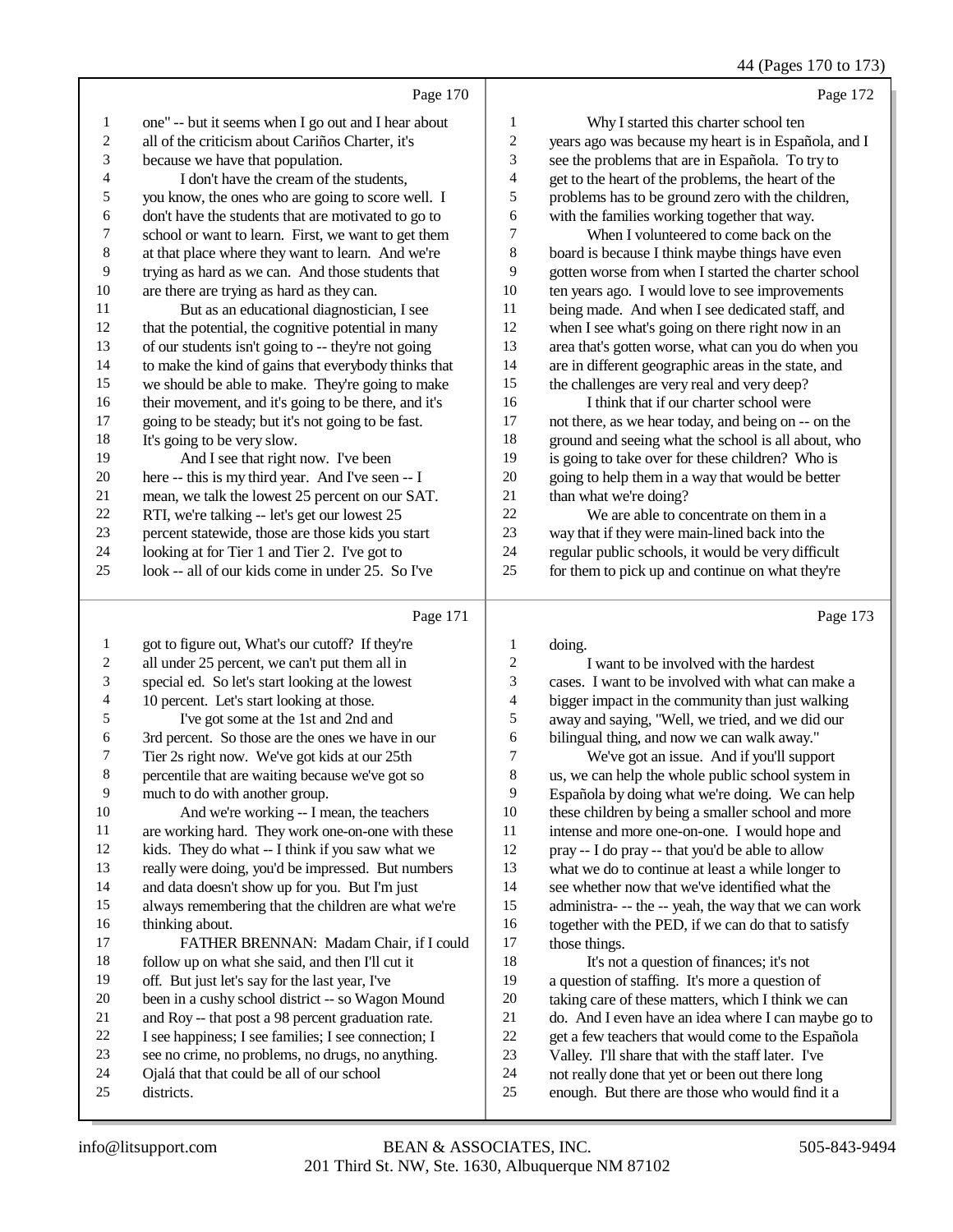45 (Pages 174 to 177)

- Page 174 1 real challenge, a very personal dignity challenge to 2 be able to come to a place like Española and provide 3 for those who are most in need. 4 Thanks be to God there are still be people 5 of good heart that might want to do just that. 6 MR. VERNON JARAMILLO: A comment from 7 Ms. Teller. 8 MS. CORINNE TELLER: I got so wrapped up 9 in the technical things from the CAP, I just wanted 10 to mention that there was one school I worked with 11 in the past that they were in a situation similar to 12 this. And they did not want to make any changes 13 regarding their expenses. They were very stubborn 14 about it. So we parted ways partway through the 15 year, because I knew I couldn't help them with an 16 attitude like that. 17 Cariños has worked on trying to decrease 18 expenses, because that's why they initially were 19 here at the beginning of the school year. So I just 20 want to say that they have worked toward that, and 21 it's shown by being negative 60 at the end of last 22 year -- I'm sorry -- being negative 160 -- and being 23 hopefully positive 15, depending on the T&E; so... 24 MR. VERNON JARAMILLO: Some of the 25 adjustments that we made is that I, as a counselor Page 175 1 and also a teacher -- so I do everything, teach<br>2 different grades. And that's the commitment t 2 different grades. And that's the commitment that I<br>3 have to Cariños. And I don't mind working late have to Cariños. And I don't mind working late  $\frac{4}{5}$  hours. 5 Sometimes we feel that we work in<br>6 isolation. We need the help. Charter Sch 6 isolation. We need the help. Charter School<br>7 Division. State Department, other than sending 7 Division, State Department, other than sending us to<br>8 websites we need their technical assistance in websites, we need their technical assistance in 9 guiding us, guiding us by having a personal -- I<br>10 compliment Baylor. Ms. Pierce. Ms. Cotton. and 10 compliment Baylor, Ms. Pierce, Ms. Cotton, and<br>11 Dolores, who's always been there for us. But we Page 176 1 what the concerns are and how they are going to work 2 to fix them and identify the outcomes that are -- 3 that they will provide to us. 4 So it is not the intention of the 5 Commission or CSD, at this point in time, to develop 6 the improvement plan and provide it to the school. 7 That being said, I can't imagine that -- 8 and I could be wrong -- that you haven't been 9 directed to NMDASH during this school year. 10 MS. POULOS: Madam Chairwoman, they 11 received all of the same notifications. And there 12 were communications that were direct to schools we 13 didn't hear from. Even more so, I actually want to 14 go back to last year where we invited the school to 15 apply for Principals Pursuing Excellence to get more 16 in-depth technical assistance and support from our 17 Priority Schools Bureau. And they made a choice not 18 to do that. 19 So we certainly have given them that 20 opportunity in both of those areas. 21 THE CHAIR: Because the NMDASH does 22 provide -- by entering into that, you get the -- you 23 get the training to -- which gives you the guidance 24 for and gives you the prompts, so that you're still 25 developing that improvement plan; but through the Page 177 1 training, you understand how to use NMDASH. It 2 guides you through your development of the 90-day<br>3 plan. And that's where I'm somewhat at a loss where plan. And that's where I'm somewhat at a loss where 4 the acceptance of the offer has not taken place. 5 And I'll go back to two years ago, when<br>6 the school came to us for renewal, coming from 6 the school came to us for renewal, coming from the<br>
district understanding some of the history of what 7 district, understanding some of the history of what had occurred between the school and the district, 9 and us having very limited information in regards to<br>10 the school, we gave the three-vear renewal, because
	- 10 the school, we gave the three-year renewal, because<br>11 we wanted to give the school a chance. we wanted to give the school a chance. 12 But at this moment in time, two years down
		- 13 the road, we have these serious financial concerns. 14 And I appreciate the fact -- and this is not an 15 indictment on your poor business management skills; 16 so -- but I do question that the school is going to<br>17 be able to finish the school year out in a positive be able to finish the school year out in a positive 18 manner, simply because you've got -- you've got a<br>19 huge over-projection of students at this point in huge over-projection of students at this point in 20 time. You've lost 20? 40?<br>21 MS. POULOS: 26. 21 MS. POULOS: 26.<br>22 THE CHAIR: 26 st 22 THE CHAIR: 26 students. So that for your<br>23 budget to be able to come out at the end of the year budget to be able to come out at the end of the year
		- 24 in a positive manner, when your -- when your<br>25 finances are going to be reduced first by those finances are going to be reduced first by those

11 Dolores, who's always been there for us. But we<br>12 need other people, as well, not just threats of need other people, as well, not just threats of, 13 "We're going to revoke you" or whatever. I don't

15 With that in mind, Madam President and 16 members of the Commission, we embrace a plan, a<br>17 Corrective Action Plan, but with assistance from the Corrective Action Plan, but with assistance from the

18 Charter School Division, more direct assistance, and<br>19 from the State Department Please beln us out from the State Department. Please help us out.

21 THE CHAIR: Well, as we -- as you've been<br>22 sitting here today. I hope that you've heard that 22 sitting here today, I hope that you've heard that<br>23 the -- the purpose of a Corrective Action Plan a 23 the -- the purpose of a Corrective Action Plan and<br>24 improvement plan is for the school to develop it 24 improvement plan is for the school to develop it<br>25 and  $\epsilon$ - and by doing so they best identify what  $\epsilon$ and -- and by doing so, they best identify what --

14 need that. I need support.

20 Thank you.<br>21 THE CHAI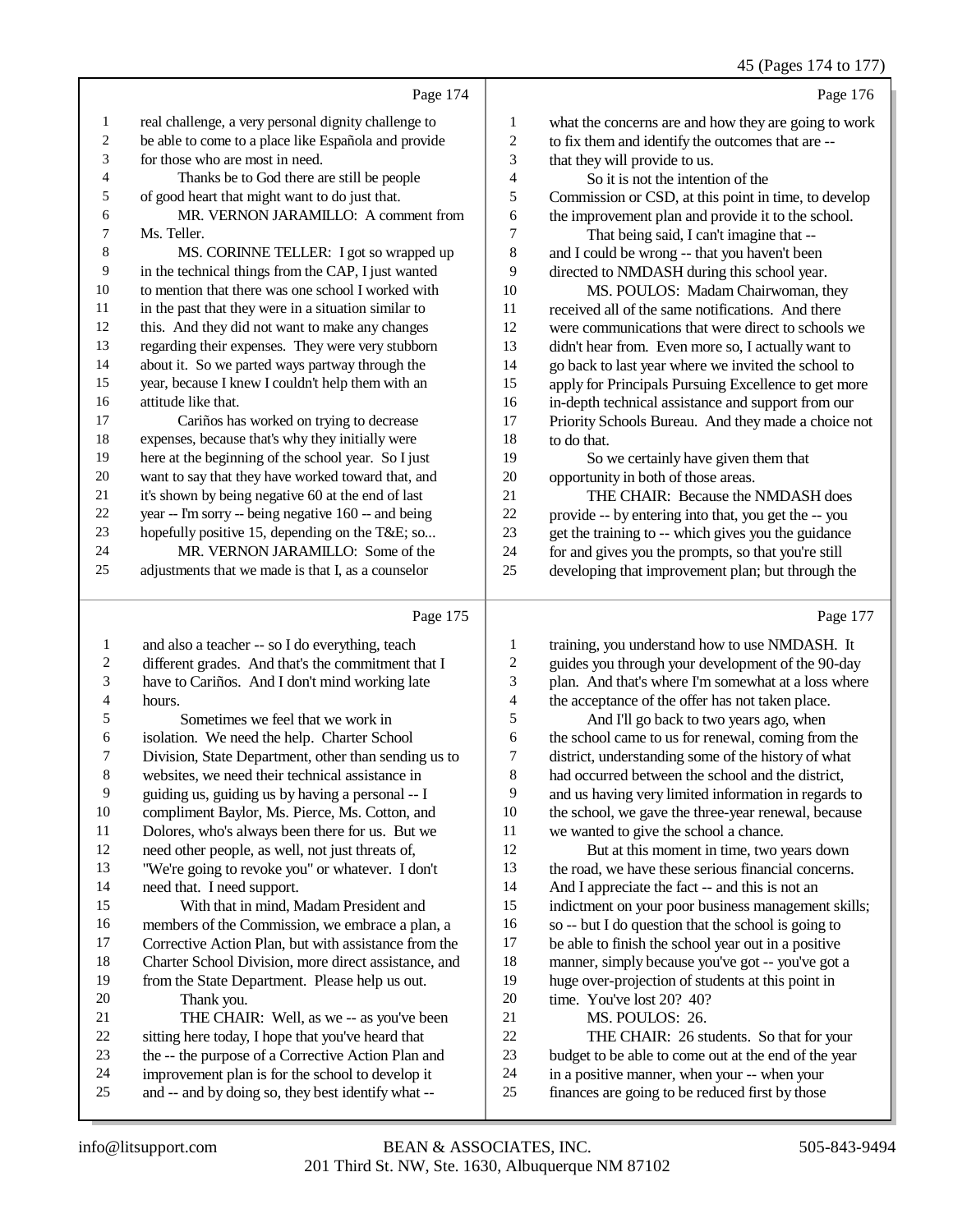# 46 (Pages 178 to 181)

|                | Page 178                                             |                | Page 180                                             |
|----------------|------------------------------------------------------|----------------|------------------------------------------------------|
| 1              | 26 students that you no longer have, and, secondly,  | 1              | students. It's to be able to move you through that   |
| $\overline{2}$ | by the T&E audit, even if -- I can be corrected if   | 2              | school year and to have the tools to see, "What do   |
| 3              | I'm wrong here. But the correction is going to take  | 3              | we need to do with those students to move them on?"  |
| $\overline{4}$ | place.                                               | $\overline{4}$ | And if that's not done until a quarter of            |
| 5              | And if you can provide the                           | 5              | the school year is done, they've lost. And we're     |
| 6              | documentation -- but the correction is going to take | 6              | all -- and we are all here for the purpose of -- of  |
| 7              | place. So you've got those two enormous budget       | 7              | helping those kids.                                  |
| 8              | issues right there.                                  | 8              | And I have -- and I know we can't get into           |
| 9              | MS. CORINNE TELLER: May I --                         | 9              | a lot of this. But I have a big problem with         |
| 10             | THE CHAIR: And I have a -- you went to               | 10             | someone sitting before me and saying, "Well, we      |
| 11             | the Budget Bureau in November to ask if it would be  | 11             | didn't want to expel them; so we kind of discouraged |
| 12             | okay to provide the July, August, and September      | 12             | them from coming into the school."                   |
| 13             | reports in December. But you're still going -- in    | 13             | We are a public school. And our                      |
| 14             | November, asking for July, August, and September.    | 14             | obligation is to take every student that comes in to |
| 15             | So you're still two months beyond that.              | 15             | us and do the best we can with them. And to somehow  |
| 16             | And I don't understand what people don't             | 16             | portray it as doing a favor by not putting a blot on |
| 17             | understand about monthly reporting. I don't. If      | 17             | a student's report that they had been expelled --    |
| 18             | something is required on a monthly basis, I don't    | 18             | I'm personally appalled at that.                     |
| 19             | understand why those reports don't come. That's --   | 19             | And each and every one of us know schools            |
| 20             | it's incredibly challenging for me to -- to          | 20             | in New Mexico. And outside of a very few, our        |
| 21             | understand that. And if the school -- I think        | 21             | schools deal with challenging students, each and     |
| 22             | there's this enormous communication breakdown at     | 22             | every one of them. And they walk in the door, and    |
| 23             | this school; because the business manager is sitting | 23             | we diagnose them, and we work with them. And our     |
| 24             | here saying she's not getting the information that   | 24             | obligation is to do the best we can with them.       |
| 25             | she needs to do her job appropriately. The vice      | 25             | And I'm sorry. I'm -- I'm -- I'm truly at            |
|                |                                                      |                |                                                      |
|                | Page 179                                             |                | Page 181                                             |

## Page 179 |

| 1  | principal of the school is being told that she's not | 1              | a loss here. And I'm going to finish my rant at      |
|----|------------------------------------------------------|----------------|------------------------------------------------------|
| 2  | getting the information that she needs to carry out  | $\overline{c}$ | this moment in time. But I think the Director --     |
| 3  | her job and to appropriately monitor the students    | 3              | before anyone else, if you want to speak -- but I    |
| 4  | and do whatever reporting is necessary.              | 4              | think the Director -- and I apologize -- did want to |
| 5  | So that there is a communication breakdown           | 5              | say something.                                       |
| 6  | somewhere. And it's more than obvious. And I think   | 6              | MS. POULOS: Madam Chairwoman, I actually             |
| 7  | it's -- there's multiple layers to it. And my        | 7              | want to share something and then turn it over to     |
| 8  | biggest question is where is the governance council  | 8              | Dr. Pelayo to share a little more about what we know |
| 9  | in all of this? And unfortunately, the governance    | 9              | about the academic data. But I did want to share     |
| 10 | council is like a revolving door right now. You've   | 10             | one of the other concerns about governance, because  |
| 11 | had so many resignations, I don't know how they keep | 11             | the Chairwoman brought this up. And we've been       |
| 12 | up to speed on what's going on in the school;        | 12             | saying this for months now.                          |
| 13 | because on a regular basis, more than half the       | 13             | The governing board is supposed to be the            |
| 14 | governance council is brand new.                     | 14             | ultimate -- last stop, the ultimate leader on        |
| 15 | So they're just barely getting training,             | 15             | direction. And we have concerns about the bylaws     |
| 16 | and they don't -- they don't fully understand what   | 16             | and the way that the governing board members are     |
| 17 | the questions are that they need to ask. So the      | 17             | screened, vetted, and selected.                      |
| 18 | leadership has to come, then, from the school. And   | 18             | All their membership applications go                 |
| 19 | that school's not effectively communicating with     | 19             | directly to and are initially screened by the school |
| 20 | each other.                                          | 20             | leader, meaning the school leader is selecting his   |
| 21 | And who's suffering here? And I'm -- you             | 21             | employers. The board is not taking on that           |
| 22 | know, I don't know what your dire problems were with | 22             | responsibility, which belongs solely and exclusively |
| 23 | the assessment issues at the beginning of the school | 23             | to the board. That is certainly a concern for us     |
| 24 | year. But the requirement for those assessments      | 24             | that I wanted to address as we talk about            |
| 25 | isn't just to do busy time with the -- with the      | 25             | governance.                                          |
|    |                                                      |                |                                                      |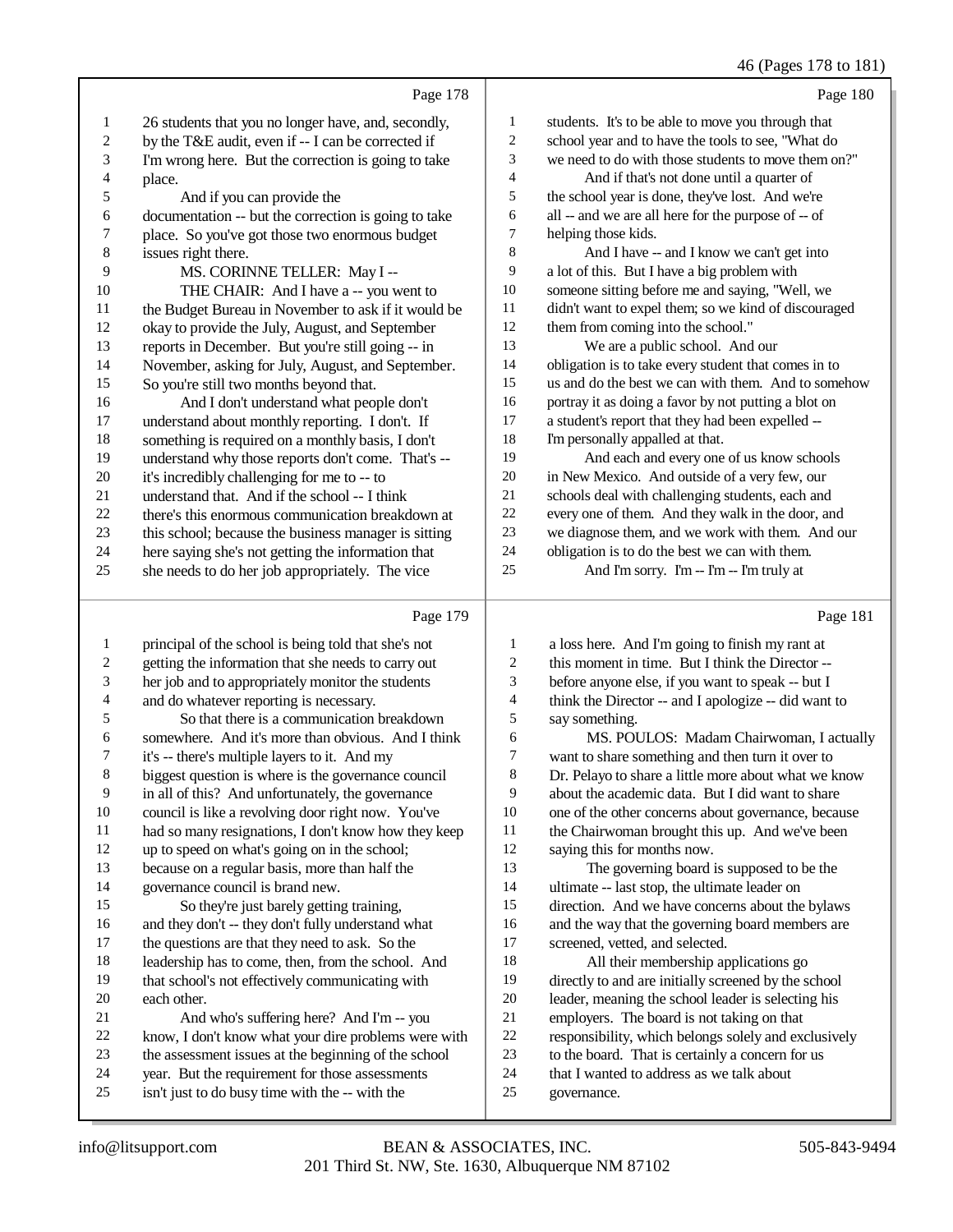# 47 (Pages 182 to 185)

|    | Page 182                                             |    | Page 184                                            |
|----|------------------------------------------------------|----|-----------------------------------------------------|
| 1  | But Dr. Pelayo also has access to the                | 1  | learn." I'm offended for the students in Española   |
| 2  | school's Istation data, both in reading English and  | 2  | that a school leader would actually say that kids   |
| 3  | in Spanish. And they do have two data points. They   | 3  | can't learn.                                        |
| 4  | have beginning-of-the-year and middle-of-the-year    | 4  | MS. BERNICE LIFE: If I can, I never said            |
| 5  | data points in that for this year. And it's quite    | 5  | that they can't learn.                              |
| 6  | concerning.                                          | 6  | DR. PELAYO: You said they were --                   |
| 7  | And I think it's worth your hearing that,            | 7  | MS. BERNICE LIFE: I said that the                   |
| 8  | because we've heard that, you know, they're serving  | 8  | cognitive level of some of our children is so low   |
| 9  | the students well and getting results. But the data  | 9  | that we're not going to see the kind of gain that   |
| 10 | is telling us otherwise.                             | 10 | you are expecting us to see.                        |
| 11 | DR. PELAYO: Chairwoman and Commissioners.            | 11 | But I never said that they can't learn;             |
| 12 | So this school, part of their charter mission is to  | 12 | because I am an advocate for those students who are |
| 13 | be a dual language program, which would require some | 13 | the lowest. And I've always worked with the         |
| 14 | instruction in both languages, and assessment, which | 14 | students that are at their very lowest. That is --  |
| 15 | they've chosen to do. So Istation is the early       | 15 | that is totally my passion. And I will do anything  |
| 16 | literacy form of assessment, and, from the data      | 16 | I can to make sure that any student that is in my   |
| 17 | they've provided us, shows that while they have      | 17 | school learns, and that they learn to their         |
| 18 | tested more students in January than in September,   | 18 | capacity. That -- I never said that they can't      |
| 19 | they are -- we're not trending in a way that we      | 19 | learn and that they're not there.                   |
| 20 | would want to see the direction go.                  | 20 | I also want to address the belligerent              |
| 21 | The Istation assessment data is provided             | 21 | students.                                           |
| 22 | in three tiers, where Tier 1 is where we want        | 22 | THE CHAIR: No, I'm sorry. That was a                |
| 23 | students to be; Tier 2 would require more rigorous   | 23 | statement that I made. It wasn't a question that I  |
| 24 | monthly progress monitoring; and Tier 3 would be     | 24 | had. So we're -- it was not a question of --        |
| 25 | where students are really struggling. And so from    | 25 | MS. BERNICE LIFE: It was just a                     |
|    | Page 183                                             |    | Page 185                                            |

# Page 183 |

| 1  | September to January, for the students in            | 1  | clarification.                                       |
|----|------------------------------------------------------|----|------------------------------------------------------|
| 2  | kindergarten through third grade, which are required | 2  | THE CHAIR: It was not a question. And                |
| 3  | to take this assessment, we're seeing 42 percent of  | 3  | let me just clarify something. The goals that were   |
| 4  | the students that were tested in September were in   | 4  | set were negotiated with that school.                |
| 5  | that Tier 3, so the bottom tier. That has grown      | 5  | MS. BERNICE LIFE: That's right.                      |
| 6  | 12 percent to 54, where Tier 1, where we want kids   | 6  | THE CHAIR: So that -- and this Commission            |
| 7  | to be, has remained the same. So instead of moving   | 7  | has always negotiated goals that are based on growth |
| 8  | kids from Tier 2 to Tier 1, kids from Tier 2 are     | 8  | and not proficiency. And that's what we're looking   |
| 9  | moving into Tier 3.                                  | 9  | to see, that the school is doing the appropriate job |
| 10 | I do have that, and I can get that printed           | 10 | because the students are growing.                    |
| 11 | for you. That's for English.                         | 11 | Commissioner Johnston?                               |
| 12 | And then when we look at Spanish, which              | 12 | COMMISSIONER JOHNSTON: Thank you,                    |
| 13 | the school claims to be a dual-language school,      | 13 | Madam Chair.                                         |
| 14 | from -- from the first reporting period to the       | 14 | We've spent a great deal of time this                |
| 15 | second, has gone down, and no students, really, are  | 15 | morning talking historically. And I think it's time  |
| 16 | in Tiers 1 or 2.                                     | 16 | to look at this proactively, because we know, every  |
| 17 | And I'll just hold this up -- and I can              | 17 | one knows where we are right now with the needs of   |
| 18 | get this to you. Red means Tier 3, which means that  | 18 | these students. And students who are living in       |
| 19 | bottom tier we don't want kids in. The top half      | 19 | chaos at home and are high-needs students absolutely |
| 20 | here is the data for the beginning of the year.      | 20 | need a structured environment to flourish.           |
| 21 | This is the middle of the year. It's going the       | 21 | The goal of this Commission is that all              |
| 22 | wrong way. That's a problem.                         | 22 | charter schools provide a structured, safe,          |
| 23 | And frankly, I'm really appalled at the              | 23 | moving-forward district or education.                |
| 24 | statements made by the school leadership that        | 24 | There are systemic failures here. We go              |
| 25 | somehow we should be saying, "Poor kids, they can't  | 25 | from finances to academic noncompliance to           |
|    |                                                      |    |                                                      |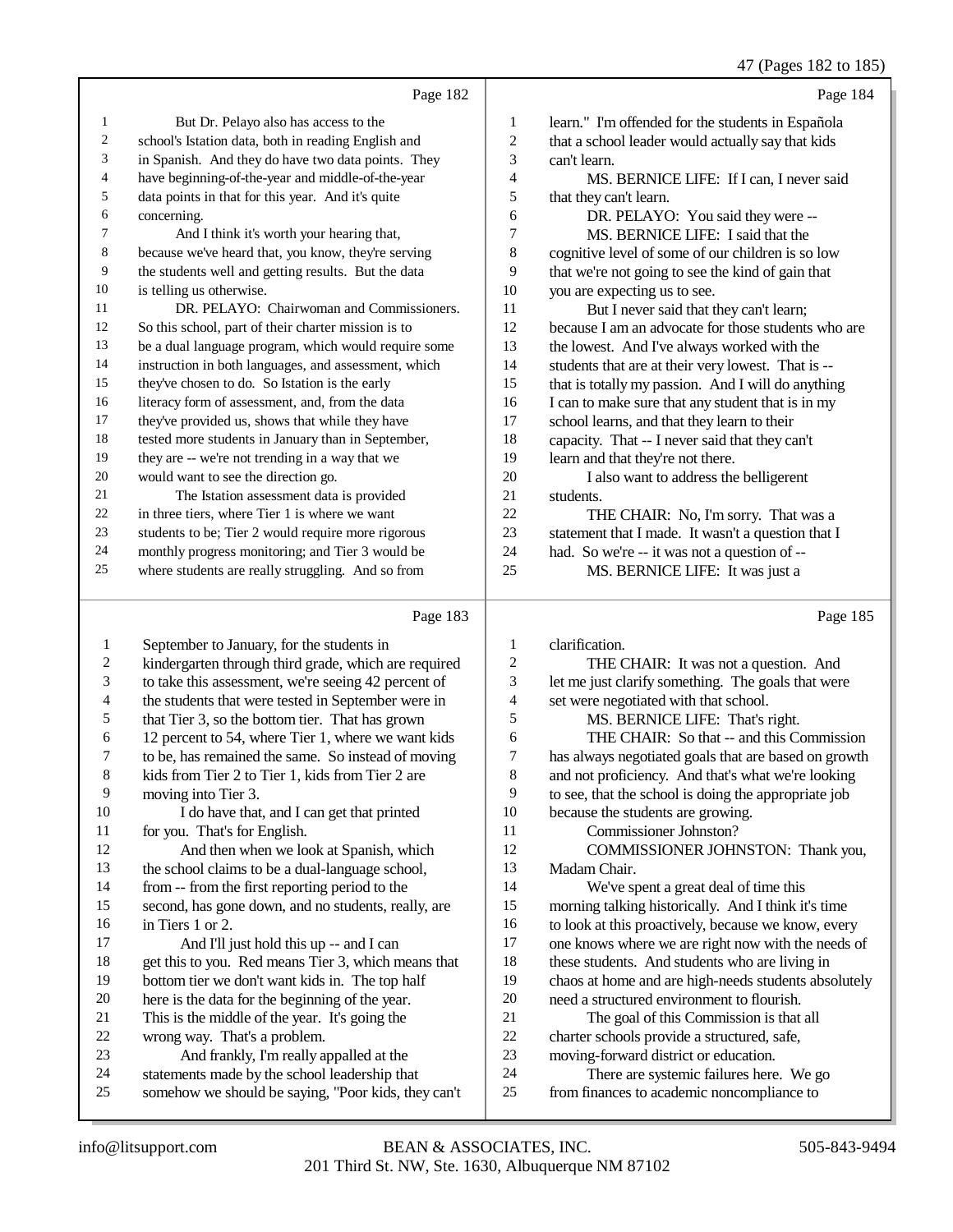|    | Page 186                                             |                | Page 188                                            |
|----|------------------------------------------------------|----------------|-----------------------------------------------------|
| 1  | structural failures to organizational weaknesses.    | 1              | second one.                                         |
| 2  | So in moving forward, we have to strengthen these so | $\overline{c}$ | After we scheduled the first one, we                |
| 3  | that these children will flourish.                   | 3              | called a second one. And at that time, I only       |
| 4  | At this point -- at this point,                      | $\overline{4}$ | suspended the boy for five days, because I know     |
| 5  | Madam Chair, to move forward with this and so that   | 5              | there's that ten-days expulsion rule. I gave him    |
| 6  | you know what our expectation is -- because it's a   | 6              | five days, so that we could have this IEP meeting,  |
| 7  | very solid, proactive, structured, supportive.       | $\tau$         | so that we could sit down and discuss everything    |
| 8  | However, for a child to learn, that child has to     | 8              | that went on. The parent pulled him out before we   |
| 9  | take the job and move forward with it. We can't      | 9              | were able to continue the process.                  |
| 10 | carry it. We need the school to do the same thing    | 10             | Now, I think what Mr. Jaramillo -- and              |
| 11 | in moving forward.                                   | 11             | that's where he can answer to the belligerent       |
| 12 | I don't know where to go. But I think we             | 12             | statement. But there was a lot of belligerent       |
| 13 | need to -- I think you have some information about a | 13             | statements that were going on. And I don't think    |
| 14 | possible Corrective Action Plan that would provide   | 14             | his intent was that we get rid of belligerent kids. |
| 15 | structure, would provide direction.                  | 15             | It was a student -- an incident, and it happened.   |
| 16 | THE CHAIR: Steps to be taken, yes.                   | 16             | But it was misinterpreted in the way that it was    |
| 17 | COMMISSIONER JOHNSTON: And would give you            | 17             | stated. I don't believe that that's -- I didn't get |
| 18 | very specific information about what you have to do. | 18             | that from him when he said it.                      |
| 19 | And I think it's time for you to stand up straight   | 19             | MR. VERNON JARAMILLO: Thank you for                 |
| 20 | and do it.                                           | 20             | asking a question. She's clear about that. I don't  |
| 21 | Thank you, Madam Chair.                              | 21             | want this statement to poison the water here.       |
| 22 | THE CHAIR: Thank you.                                | 22             | COMMISSIONER CABALLERO: Thank you.                  |
| 23 | Commissioner Caballero?                              | 23             | THE CHAIR: Commissioners?                           |
| 24 | COMMISSIONER CABALLERO: Question. I                  | 24             | Commissioner Armbruster?                            |
| 25 | understand that in procedure, there's got to be a    | 25             | COMMISSIONER ARMBRUSTER: Sure. I just               |
|    |                                                      |                |                                                     |
|    | Page 187                                             |                | Page 189                                            |
|    | question for anybody to -- to answer to But Lake     |                | need some information gathering so I am asking you  |

question for anybody to  $-$  to answer to. But I also believe that we should allow folks in that seat, the hot seat, to be able to -- to talk about certain things. 5 And we did get a report that -- that showed that. And it's part of my report. And it did show that the school administrator used "belligerent students that did not fit in the culture of the school." That, we do have in black and white. So I am going to ask you the question on that. Can you explain that for me, please? MR. VERNON JARAMILLO: Yes, Commissioner. MS. BERNICE LIFE: On that particular 15 statement -- and I was involved in this -- in this incident with a student. I have a student that was -- that literally threatened to kill another student in front of me and was in an altercation with him. He threatened to kill him. 20 I called the police. The police came over. We did what we needed to do at that point. I suspended the student. The student was special education. I called an IEP meeting, and I -- I had the meeting scheduled. The mother canceled the first one. Then she called the second -- on the need some information gathering, so I am asking you questions to which I do want you to answer. Number one, how many special education teachers do you have on staff? MS. BERNICE LIFE: One. COMMISSIONER ARMBRUSTER: And how many students are in special ed? I'm sure it's in this mass of stuff. MS. BERNICE LIFE: Currently, we have 21 students in special ed. COMMISSIONER ARMBRUSTER: About 25 percent of your population. MS. BERNICE LIFE: And seven kids in SAT. COMMISSIONER ARMBRUSTER: Do you have a social worker? MS. BERNICE LIFE: We have a social worker; we have an occupational therapist. We have all of the ancillary providers that we need, based on IEPs. COMMISSIONER ARMBRUSTER: And assuming, from what you're describing -- although I don't know, and, obviously, we're not using names -- that a significant portion of the 21 percent are for psychological reasons? MS. BERNICE LIFE: Well, we have a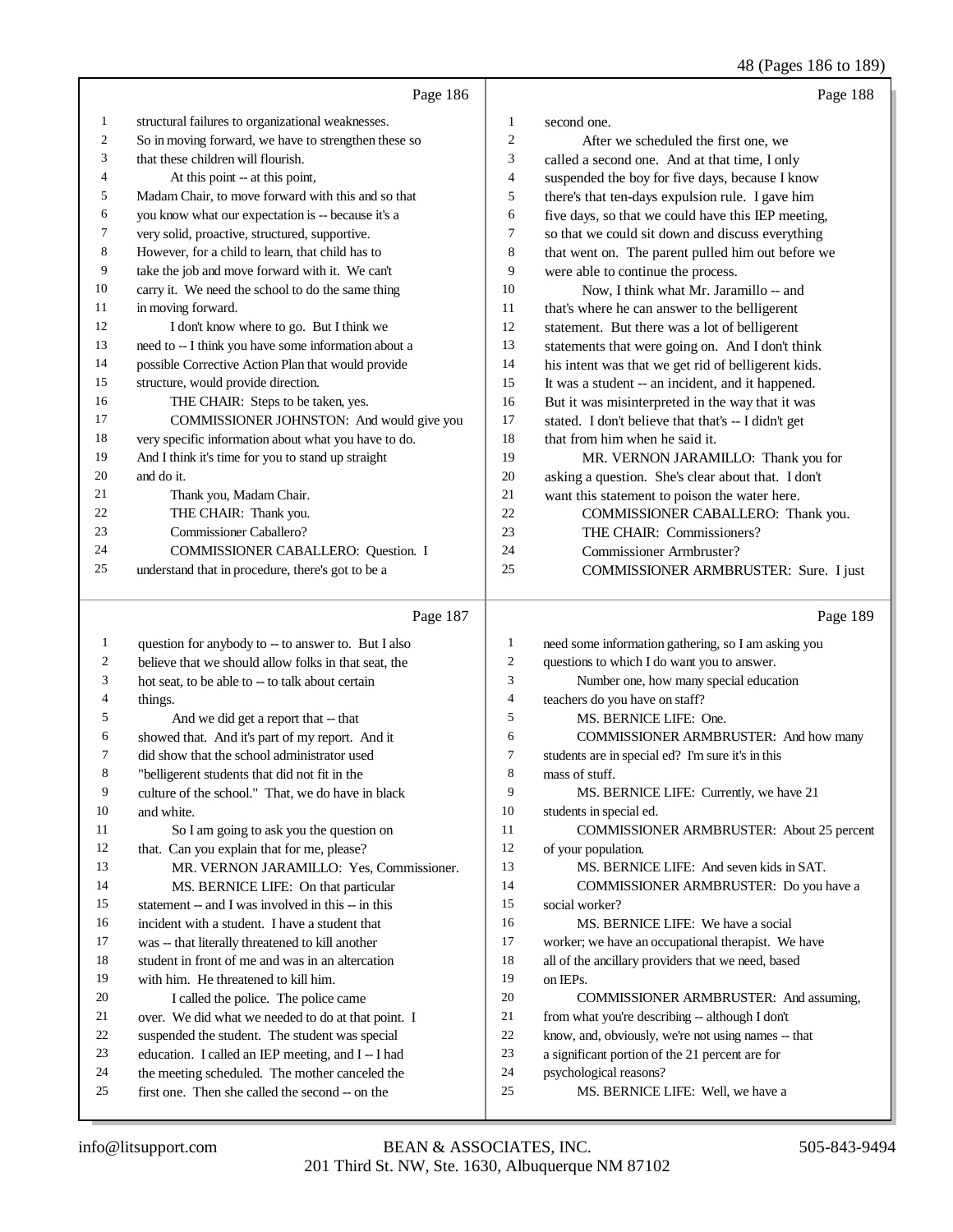49 (Pages 190 to 193)

|    | Page 190                                             |                | Page 192                                            |
|----|------------------------------------------------------|----------------|-----------------------------------------------------|
| 1  | high percent -- in fact, the social worker is the    | 1              | How do you keep your documentation?                 |
| 2  | person that we have the most as far as FTE. Most of  | $\overline{c}$ | MS. BERNICE LIFE: I have trained the SAT            |
| 3  | our students that are in special ed are in social    | 3              | process. We have got one of the best SAT -- no      |
| 4  | work, as well, because they do get the               | $\overline{4}$ | one -- and I had my SAT files on my desk all day    |
| 5  | social/emotional therapy.                            | 5              | long. I was asked, and I kept telling --            |
| 6  | COMMISSIONER ARMBRUSTER: Okay. And, you              | 6              | COMMISSIONER JOHNSTON: Instead of telling           |
| 7  | know, I -- even though I've been on the Commission a | $\overline{7}$ | me about the miscommunication, tell me what's in    |
| 8  | number years, it's like I'm always learning new      | 8              | those files. Tell me what you're required to put in |
| 9  | things. And I think there's always this fine line    | 9              | them. Tell me when the team meets.                  |
| 10 | between autonomy as a school and us -- or CSD --     | 10             | MS. BERNICE LIFE: We start with the                 |
| 11 | telling you what to do.                              | 11             | universal screening.                                |
| 12 | So you were saying that you did not                  | 12             | COMMISSIONER JOHNSTON: What is the                  |
| 13 | receive the e-mails. And I think Ms. Poulos just     | 13             | universal screening?                                |
| 14 | mentioned how many that had gone out. But how many   | 14             | MS. BERNICE LIFE: We had established that           |
| 15 | times have you reached out to the other direction,   | 15             | MAPs would be our universal screener at the         |
| 16 | have you called them for -- for support about the    | 16             | beginning of the year. Because we started so late   |
| 17 | training, about the New Mexico DASH, about --        | 17             | with MAPs, the teachers were implementing their own |
| 18 | MS. BERNICE LIFE: If I knew there was                | 18             | teacher resources to determine these students       |
| 19 | training, or if I knew about New Mexico DASH, I      | 19             | through -- you know, they did teacher tests; they   |
| 20 | would have been the first person to make the phone   | 20             | did observations. We were meeting -- we meet        |
| 21 | call. Today was the first time I had ever heard      | 21             | weekly. We have --                                  |
| 22 | that there were two options for -- I was stunned.    | 22             | COMMISSIONER JOHNSTON: Well -- and so you           |
| 23 | And I -- and I would have. I mean, if I              | 23             | have not been able -- because of the not giving the |
| 24 | had known that there's something, I will pick up the | 24             | MAPs, you were not able to move forward with the    |
| 25 | phone and call. Just like special ed. I knew they    | 25             | identification?                                     |
|    | Page 191                                             |                | Page 193                                            |
|    |                                                      |                |                                                     |

| 1  | were having a training yesterday. I hadn't gotten   |    | MS. BERNICE LIFE: What happened at the               |
|----|-----------------------------------------------------|----|------------------------------------------------------|
| 2  | any word about it. So I made the call, and I went   | 2  | beginning of the year is that we started out pretty  |
| 3  | to training yesterday.                              | 3  | strapped with finances. We didn't have an IT         |
| 4  | I attempt to do the best I can with what            | 4  | coordinator. We didn't have --                       |
| 5  | I've got. But, you know, I really need to have more | 5  | COMMISSIONER JOHNSTON: What did you do in            |
| 6  | information.                                        | 6  | place of that? If you have a high-needs student,     |
| 7  | COMMISSIONER ARMBRUSTER: Perhaps all the            | 7  | how did you intervene as a SAT without that          |
| 8  | e-mails are not going to you, but going to --       | 8  | technology support? What did you do?                 |
| 9  | THE CHAIR: That's where the communication           | 9  | MS. BERNICE LIFE: The teachers were doing            |
| 10 | breakdown in the school is.                         | 10 | self-evaluations. They were working with the         |
| 11 | <b>COMMISSIONER ARMBRUSTER: Yeah.</b>               | 11 | students. They were giving them their own exams.     |
| 12 | <b>COMMISSIONER CABALLERO: I have one</b>           | 12 | They were working with -- you know, in comparison -- |
| 13 | question, Madam Chair, to the finance person.       | 13 | we used last year's data, as well. I mean, we have   |
| 14 | There's three months missing: November,             | 14 | last year's data.                                    |
| 15 | December, January. And I got the explanation what   | 15 | COMMISSIONER JOHNSTON: And you are a                 |
| 16 | you're doing. Do you have any idea when these will  | 16 | licensed diagnostician?                              |
| 17 | be done and submitted to -- to this side?           | 17 | MS. BERNICE LIFE: Yes, I am.                         |
| 18 | MS. CORINNE TELLER: I'm hoping in a week            | 18 | <b>COMMISSIONER JOHNSTON: Were the teachers</b>      |
| 19 | or two, I should get the information that I need,   | 19 | coming to you right away with concerns about these   |
| 20 | and I'll work on those right away.                  | 20 | students?                                            |
| 21 | COMMISSIONER JOHNSTON: Thank you,                   | 21 | MS. BERNICE LIFE: Almost the first day of            |
| 22 | Madam Chair. I'm really concerned, because during   | 22 | school. They can tell me the students that are       |
| 23 | the visit there was no evidence of the              | 23 | already behind, you know. My job is to get in there  |
| 24 | implementation of the RTI or the SAT process. And   | 24 | and try to help them with interventions.             |
| 25 | when I asked -- do you understand the SAT process?  | 25 | COMMISSIONER JOHNSTON: The student who               |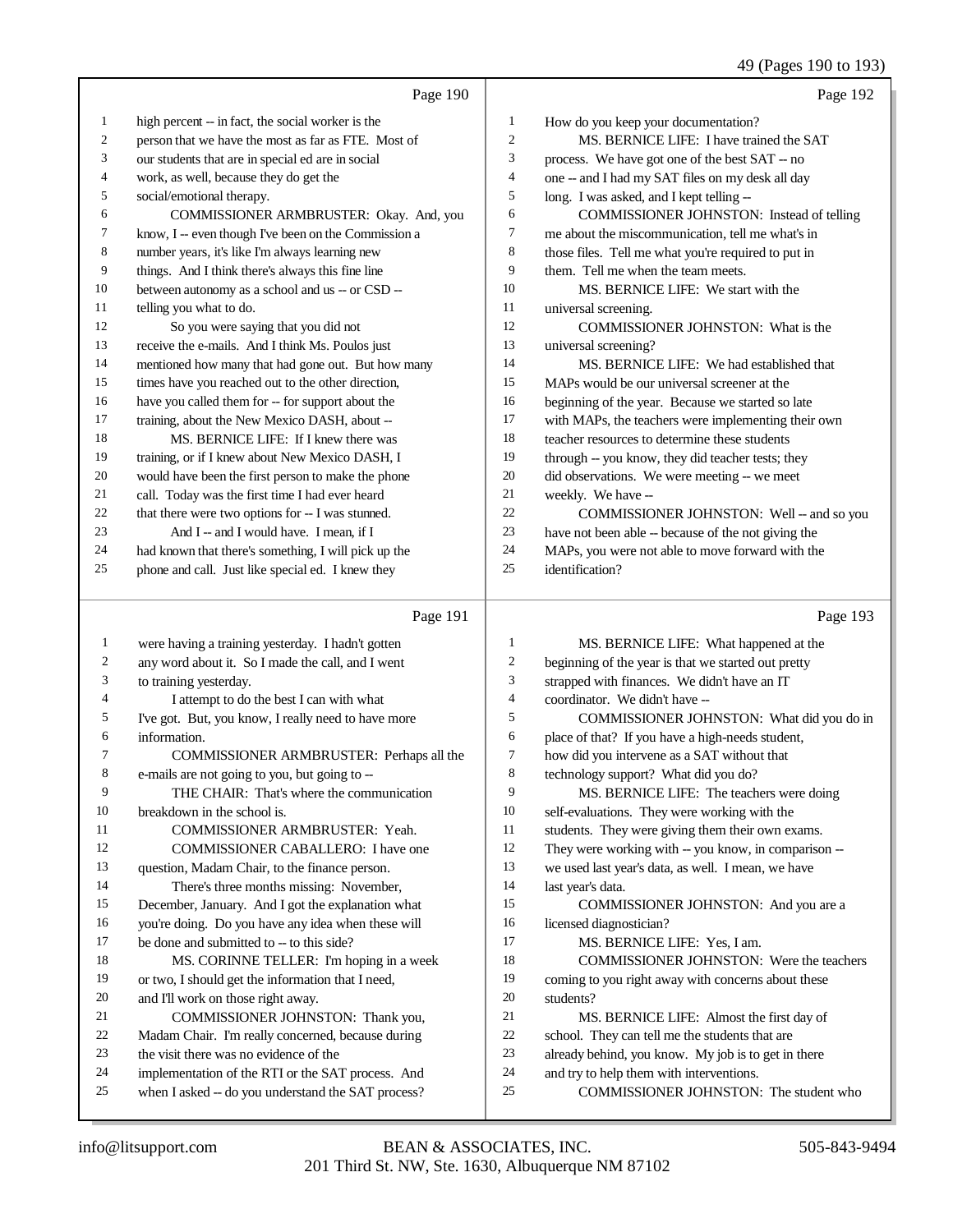|               |                                                      |                | 50 (Pages 194 to 197)                                |
|---------------|------------------------------------------------------|----------------|------------------------------------------------------|
|               | Page 194                                             |                | Page 196                                             |
| 1             | threatened the other student, is he on an IEP?       | $\mathbf{1}$   | I just -- I have a sense of urgency about the needs  |
| 2             | MS. BERNICE LIFE: He was on an IEP; but              | 2              | of the students. And the NWEA and the MAP as an      |
| 3             | he's since transferred.                              | 3              | initial screening, there are also other tools that   |
| 4             | COMMISSIONER JOHNSTON: Was it a                      | $\overline{4}$ | could be used. And I just -- thank you. I just had   |
| 5             | manifestation? Did you convene a meeting?            | 5              | to ask about RTI and SAT.                            |
| 6             | MS. BERNICE LIFE: I called a meeting,                | 6              | THE CHAIR: Okay.                                     |
| 7             | yes, the day that this child -- and I was standing   | 7              | MS. BERNICE LIFE: We do have an RTI and              |
| 8             | in the hallway.                                      | 8              | SAT in place.                                        |
| 9             | COMMISSIONER JOHNSTON: I'm just asking,              | 9              | THE CHAIR: Are we good?                              |
| 10            | did you convene a meeting?                           | 10             | Okay. I'll do this because it's -- okay.             |
| 11            | MS. BERNICE LIFE: I called for an                    | 11             | I move that the PEC require that Cariños De Los      |
| 12            | immediate IEP meeting. I called the parent. She      | 12             | Niños School take corrective action to address all   |
| 13            | said she would be coming in the next day. The next   | 13             | the issues of noncompliance related to the school's  |
| 14            | day, she canceled and said she couldn't come.        | 14             | academic, financial, and organizational performance; |
| 15            | <b>COMMISSIONER JOHNSTON: But a</b>                  | 15             | specifically, that the school must, one, immediately |
| 16            | manifestation -- what did you do in that case?       | 16             | come into compliance by adhering to all of the terms |
| 17            | MS. BERNICE LIFE: The student was                    | 17             | of the financial Corrective Action Plan as set forth |
| 18            | suspended for five days. On the fifth day, we were   | 18             | at our November 17th, 2018 -- 2017, sorry -- PEC     |
| 19            | to meet again. That day, she came in and she         | 19             | meeting by submitting all past due reports no later  |
| 20            | withdrew him from school. He was no longer my        | 20             | than February 15th, 2018, which are required, to     |
| 21            | student.                                             | 21             | include the monthly reports on student enrollment,   |
| 22            | COMMISSIONER JOHNSTON: Where I'm                     | 22             | including updates on the number of withdrawals,      |
| 23            | concerned is I don't see the creative thinking that  | 23             | enrollments; and, second, action taken to improving  |
| 24            | is required to provide the structure yet, within     | 24             | financial management, budget adjustments required to |
| 25            | that structured environment, the flexibility and the | 25             | adjust for the growth that has not materialized for  |
|               | Page 195                                             |                | Page 197                                             |
| $\mathbf{1}$  | application of the standards to meet -- I mean, the  | 1              | repayments for prior year repayments.                |
| 2             | manifestation hearing and the alternative discipline | $\overline{2}$ | MR.VERNON: Did we have repayments?                   |
| 3             | plan. And if a student was suspended for five days,  | 3              | THE CHAIR: I'm sorry. And updated                    |
| 4             | did anybody reach out to this parent on the first    | $\overline{4}$ | year-end position forecasts.                         |
| 5             | day?                                                 | 5              | 2. Meet with the CSD staff at the PED                |
| 6             | MS. BERNICE LIFE: The parent was one of              | 6              | office in Santa Fe on February 20th, 2018, to        |
| $\mathcal{L}$ | our teachers.                                        | $\mathcal{L}$  | discuss all outstanding noncompliance such that the  |
| 8             | COMMISSIONER JOHNSTON: Okay. It's                    | 8              | school is able to clear all findings, including      |
| 9             | $just -$                                             | 9              | ensuring that all employees' files contain all the   |
| 10            | MS. BERNICE LIFE: Yes, yes. And                      | $10\,$         | required and valid licensure and experience          |
| 11            | immediately -- I mean, I -- my specialty is special  | 11             | verification, documentation, found during the PED's  |
| 12            | ed.                                                  | 12             | Audit and Accounting Bureau's Training and           |
| 13            | COMMISSIONER JOHNSTON: Yes. That's why               | 13             | Experience Audit, and come into compliance on or     |
| 14            | I'm asking.                                          | 14             | before a second site visit to be conducted on        |
| 15            | MS. BERNICE LIFE: And so -- and so -- I              | 15             | April 9th, 2018.                                     |
| 16            | did -- I met with -- I called. The mom wasn't home.  | 16             | No later than February 28th, 2018, the               |
| 17            | She didn't come to work the day this happened. I     | 17             | school must submit to PED a budget that reflects all |
| 18            | called her, and I told her what had happened. I      | 18             | outstanding budget maintenance through January 2018  |
| 19            | told her the police had been called.                 | 19             | and/or pending board approval and all monthly        |

- She sent her sister to the school rather 21 than coming herself. She picked up her son, and<br>22 they -- and they went to the police department to 22 they -- and they went to the police department to<br>23 follow up with whatever the police side of things follow up with whatever the police side of things
- were.

 reports completed, submitted, and verified, including the cash report, which will enable the 22 school to end the year with a positive balance.<br>23 4. No later than February 28th. 2018. the

 school must submit as part of its monthly financial reports bank reconciliations for all outstanding

4. No later than February 28th, 2018, the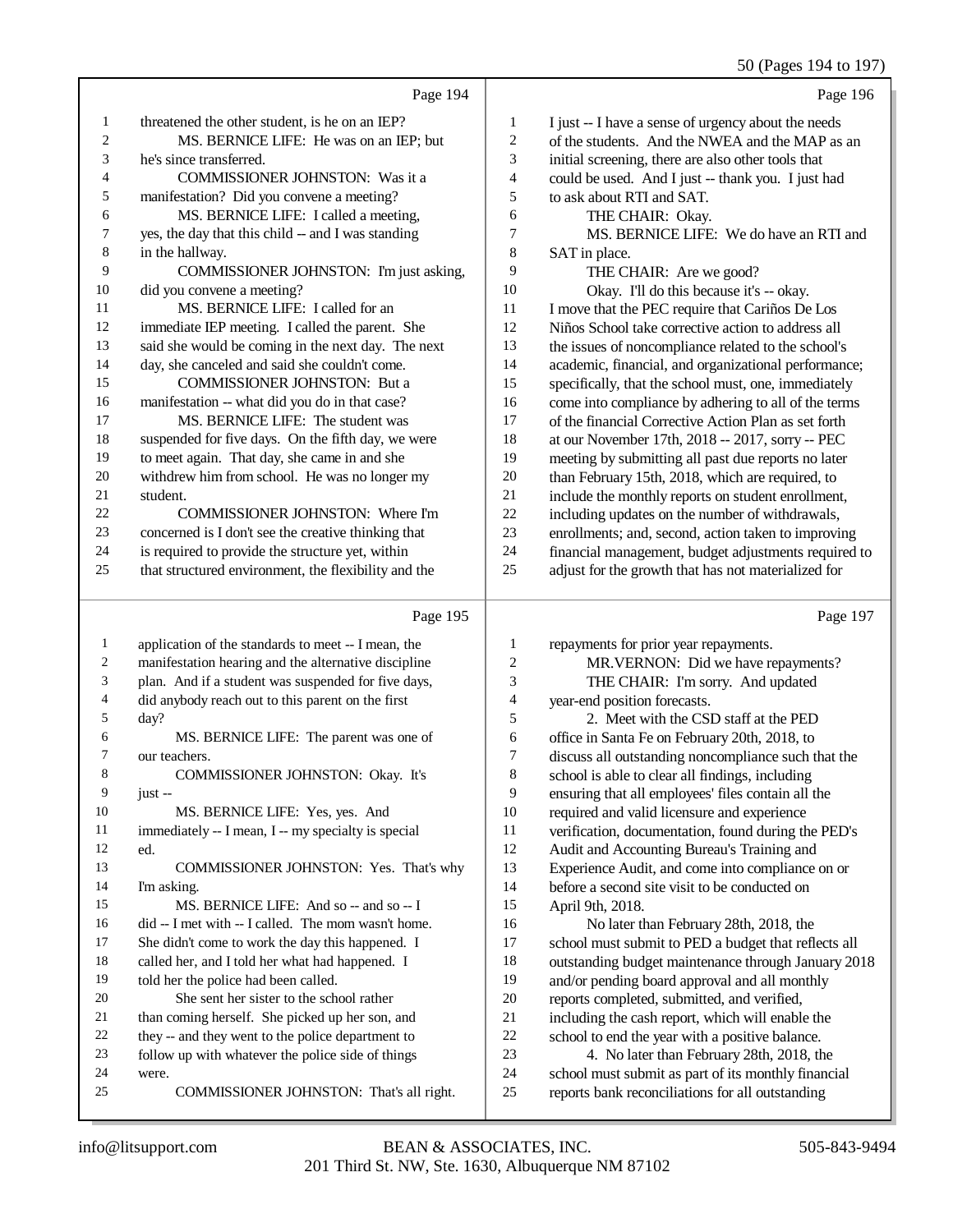# 51 (Pages 198 to 201)

|              | Page 198                                                                                |        | Page 200                                                                     |
|--------------|-----------------------------------------------------------------------------------------|--------|------------------------------------------------------------------------------|
| $\mathbf{1}$ | months since July 1st of 2017.                                                          | 1      | the -- not only the school in peril, but also                                |
| 2            | Ensure that all governing board members                                                 | 2      | students and whether they're remaining and whether                           |
| 3            | complete the training for which they are currently                                      | 3      | they need to look at other options if the school is                          |
| 4            | registered.                                                                             | 4      | no longer able to function as a school.                                      |
| 5            | This is now 6. If the school fails to                                                   | 5      | Thank you.                                                                   |
| 6            | meet -- I'm sorry. Let me make this No. 6.                                              | 6      | THE CHAIR: This is not meant to be a                                         |
| 7            | By February 16th, submit to PEC revised                                                 | 7      | setup for failure. I think the Public Education                              |
| 8            | governance screening and selection process for board                                    | 8      | Commission, by renewing the school, number one,                              |
| 9            | members that removes the school leader entirely from                                    | 9      | showed it was sincerely supportive of this school                            |
| 10           | the selection and recruitment process.                                                  | 10     | moving forward; but that with -- with the school not                         |
| 11           | And, 7. If the school fails to meet any                                                 | 11     | complying with the Corrective Action Plan and                                |
| 12           | of the deadlines established, the CSD will notify                                       | 12     | implementing that, and certainly the financial                               |
| 13           | the PEC and recommend the PEC issue a Notice of                                         | 13     | issues that are carried over from last year, as                              |
| 14           | Intent to Revoke the charter.                                                           | 14     | well, I'm -- you know, I'm at a loss at this moment                          |
| 15           | COMMISSIONER CABALLERO: Madam Chair,                                                    | 15     | in time.                                                                     |
| 16           | question. I had asked earlier how long it would                                         | 16     | FATHER BRENNAN: May I speak, Madam                                           |
| 17           | take to submit what was needed. She said a couple                                       | 17     | Commissioner?                                                                |
| 18           | of weeks. Can those deadlines that Madam Chair just                                     | 18     | THE CHAIR: At this point in time, no. We                                     |
| 19           | read out be moved? I know that was prepared in                                          | 19     | have a second?                                                               |
| 20           | advance. Or maybe allow the Director and the school                                     | 20     | THE REPORTER: Who was the second? I'm                                        |
| 21           | to look at -- revisit the timeline?                                                     | 21     | sorry.                                                                       |
| 22           | I don't want to, at this juncture, set the                                              | 22     | COMMISSIONER RUIZ: (Indicates.)                                              |
| 23           | school up to not be in compliance, as they already                                      | 23     | THE CHAIR: Commissioner Armbruster?                                          |
| 24           | told us that it will take two weeks to finalize                                         | 24     | <b>COMMISSIONER ARMBRUSTER: Commissioner</b>                                 |
| 25           | those three months.                                                                     | 25     | Johnston?                                                                    |
|              |                                                                                         |        |                                                                              |
|              |                                                                                         |        |                                                                              |
|              | Page 199                                                                                |        | Page 201                                                                     |
| 1            | I understand that in the governance, that                                               | 1      | COMMISSIONER JOHNSTON: Yes. And I'm                                          |
| 2            | could stay. I mean, they've got to make those                                           | 2      | just -- I'm in favor. And I wanted to -- I've lost                           |
| 3            | changes; that's within reason. But the others, I'm                                      | 3      | the motion in all of the discussion.                                         |
| 4            | not quite sure whether they can meet it. And,                                           | 4      | THE CHAIR: Do you need it repeated?                                          |
| 5            | again, I would hate to set them up for a                                                | 5      | COMMISSIONER JOHNSTON: I don't know "yes"                                    |
| 6            | noncompliance just on -- on the dates alone. If                                         | 6<br>7 | or "no."                                                                     |
| 7<br>8       | it's no biggy. I know that it was done in advance.                                      | 8      | THE CHAIR: You need the motion repeated?                                     |
| 9            | THE CHAIR: Well, just so the Commissioner                                               | 9      | COMMISSIONER JOHNSTON: Yes, ma'am. Or at                                     |
| 10           | understands that this was done in advance; but it                                       | 10     | least the introductory part of it, the first                                 |
| 11           | was also done in advance with conversations with                                        | 11     | paragraph. I apologize.                                                      |
| 12           | David Craig's office and what would be appropriate                                      | 12     | THE CHAIR: I move that the PEC require                                       |
| 13           | for the timeline in terms of what they need and when                                    | 13     | that Cariños De Los Niños Charter School take                                |
| 14           | they need it.                                                                           | 14     | corrective action to address all of the issues of                            |
| 15           | So I'm hesitant to change. And I'm                                                      | 15     | noncompliance related to the school's academic,                              |
| 16           | also -- I'll be honest with you. I'm hesitant to                                        | 16     | financial, and organizational performance.                                   |
| 17           | change, simply because deadlines have not --                                            | 17     | COMMISSIONER JOHNSTON: Yes, ma'am.                                           |
| 18           | deadlines just have not been followed so often, I<br>hesitate to change. But that's me. | 18     | THE CHAIR: Specifically, they must --<br>COMMISSIONER JOHNSTON: That's all I |
| 19           | COMMISSIONER PERALTA: Yeah. Madam Chair,                                                | 19     | needed was the beginning. I vote "Yes."                                      |
| 20           | I agree that the deadlines specified in your motion                                     | 20     | <b>COMMISSIONER ARMBRUSTER: Commissioner</b>                                 |
| 21           | are adequate. I think it's -- in fairness, that                                         | 21     | Toulouse?                                                                    |
| 22           | this school needs to know exactly where they're                                         | 22     | COMMISSIONER TOULOUSE: Yes, in the hopes                                     |
| 23           | going to be coming the end of the school year,                                          | 23     | that they can get it together; because I'd sure like                         |
| 24           | whether they're going to be able to exist or not.                                       | 24     | to see their governance council keep them going.                             |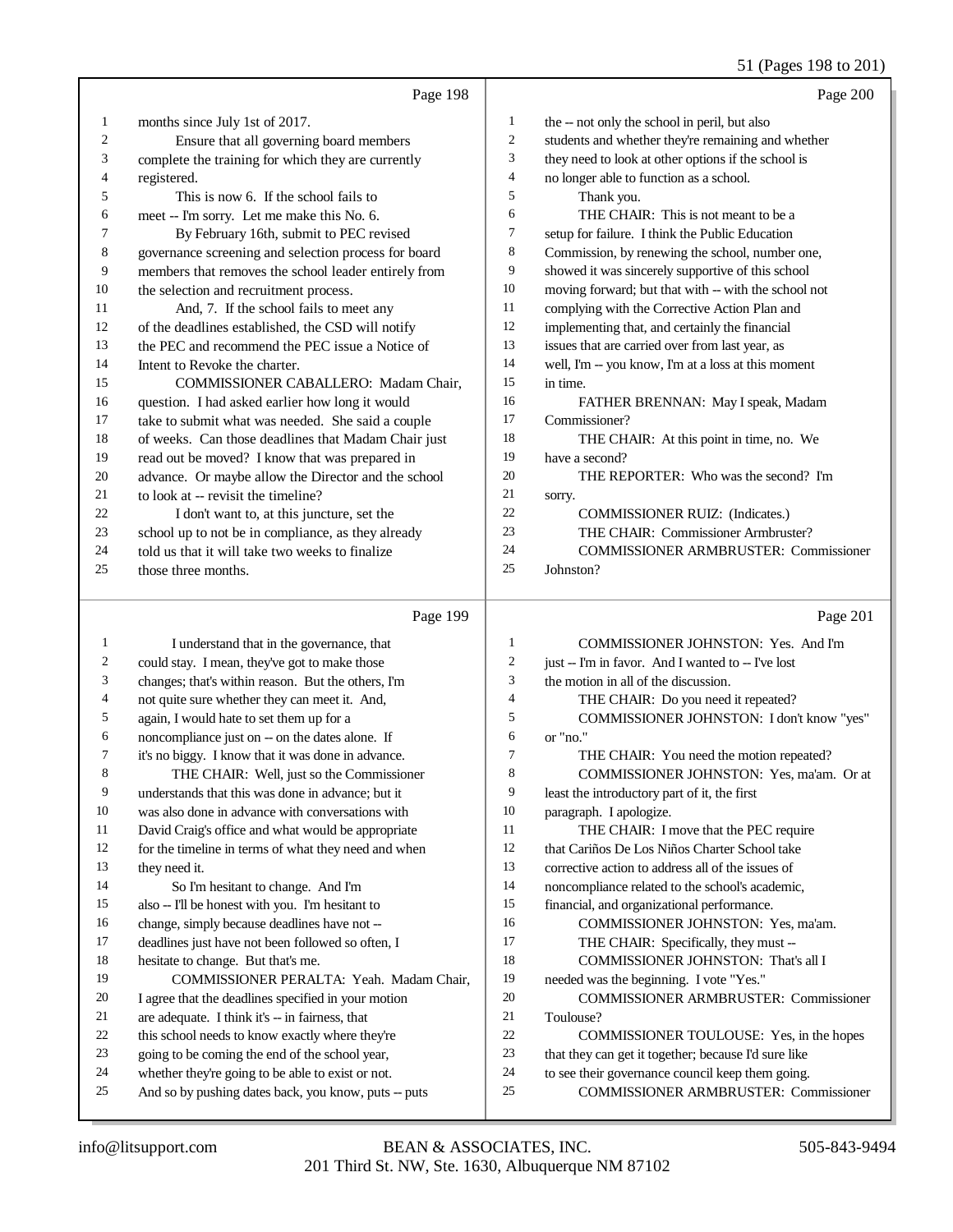52 (Pages 202 to 205)

|    | Page 202                                           |                | Page 204                                           |
|----|----------------------------------------------------|----------------|----------------------------------------------------|
| 1  | Caballero?                                         | 1              | <b>COMMISSIONER ARMBRUSTER: Commissioner</b>       |
| 2  | <b>COMMISSIONER CABALLERO: I would like to</b>     | $\overline{2}$ | Robbins?                                           |
| 3  | abstain. You didn't call for an abstention. But I  | 3              | <b>COMMISSIONER ROBBINS: Yes.</b>                  |
| 4  | would like to explain my abstention. It's kind of  | $\overline{4}$ | <b>COMMISSIONER ARMBRUSTER:</b> That is seven      |
| 5  | out of order.                                      | 5              | for the motion.                                    |
| 6  | THE CHAIR: It is.                                  | 6              | THE CHAIR: I didn't vote.                          |
| 7  | COMMISSIONER CABALLERO: And I was waiting          | 7              | COMMISSIONER ARMBRUSTER: Oh, I'm sorry.            |
| 8  | for the Secretary to call abstentions in the       | 8              | Guess I didn't call your name. That's a good       |
| 9  | beginning.                                         | 9              | reason.                                            |
| 10 | COMMISSIONER ARMBRUSTER: You're correct.           | 10             | THE CHAIR: Yes. Thank you.                         |
| 11 | I did not.                                         | 11             | COMMISSIONER ARMBRUSTER: I counted you.            |
| 12 | COMMISSIONER CABALLERO: Very short. I'm            | 12             | THE CHAIR: I do believe this will come             |
| 13 | not against -- Madam Chair, I'm not against the -- | 13             | out in letter form, as well, so that it will be    |
| 14 | THE CHAIR: Can I have just one second?             | 14             | outlined for the school.                           |
| 15 | (Chair consults with legal counsel.)               | 15             | Can we do that?                                    |
| 16 | THE CHAIR: I'm sorry. I thought there              | 16             | MS. POULOS: Madam Chairwoman, thank for            |
| 17 | was something in there, and it's not. So I just    | 17             | you that direction. We will develop a letter for   |
| 18 | wanted to clarify that before we moved forward on  | 18             | you and send it to you for your signature.         |
| 19 | that. So I appreciate that. So -- and you may --   | 19             | THE CHAIR: This will all be outlined, so           |
| 20 | COMMISSIONER CABALLERO: Madam Chair, if            | 20             | there should be no question about what's in the    |
| 21 | you want, I can explain my abstention at the end.  | 21             | motion.                                            |
| 22 | If you deem that that would be fair to the         | 22             | FATHER BRENNAN: I mention that is a                |
| 23 | Commissioners, I can explain it at the end.        | 23             | holiday. I wonder if we will get the letter by the |
| 24 | THE CHAIR: No. I thought there was a               | 24             | first deadline on the 12th.                        |
| 25 | rule regarding abstentions. And it's about         | 25             | THE CHAIR: I'm sure we can get something           |
|    |                                                    |                |                                                    |
|    | Page 203                                           |                | Page 205                                           |
| 1  | recusals. So --                                    | 1              | in writing within a few minutes. If you need this  |
| 2  | COMMISSIONER CABALLERO: Oh, okay. All              | $\overline{2}$ | in writing right now, then I'm sure we can         |
| 3  | right.                                             | 3              | accommodate that right now.                        |
| 4  | THE CHAIR: So that's what I needed the             | 4              | FATHER BRENNAN: Very good. Thank you.              |

 COMMISSIONER CABALLERO: So I can explain my abstention now, that I'm not against the school Commissioners, we'll take a 15-minute break and move on. Thank you. MR. VERNON JARAMILLO: Thank you for your

 having a plan. In fact, I'm in favor of the plan. I was just -- I can only abstain, primarily because

clarification on before --

I believe they needed that extra week; because I did

ask that clearly, and I wanted to know so that we do

the right decision. That is a "No." So I do like

COMMISSIONER RUIZ: Yes.

 them to have a plan, but I cannot vote "For" without the extension of time. THE CHAIR: Okay. Thank you. COMMISSIONER ARMBRUSTER: Commissioner Armbruster votes "Yes." Commissioner Peralta? COMMISSIONER PERALTA: Yes. COMMISSIONER ARMBRUSTER: Commissioner Crone? COMMISSIONER CRONE: Yes. COMMISSIONER ARMBRUSTER: Commissioner

 (Recess taken, 1:45 p.m. to 2:25 p.m.) THE CHAIR: Get a little order here. We are on No. 12, Discussion and Possible Action on the 2018 New Charter School Application Kit, which we did have an opportunity to spend some quality time with yesterday; so I appreciate

time.

 everyone and the work yesterday on that. And there aren't all-around significant changes. There were 18 iust some modifications to it.

THE CHAIR: Thank you. And,

So, Director?

 MS. POULOS: Okay. Madam Chairwoman, Commissioners, so this is the new process by which you approve your new application kit. As you learned earlier today, you have about 18 potential applicants. The one change -- the one big change that we have recommended that was included in your

Ruiz?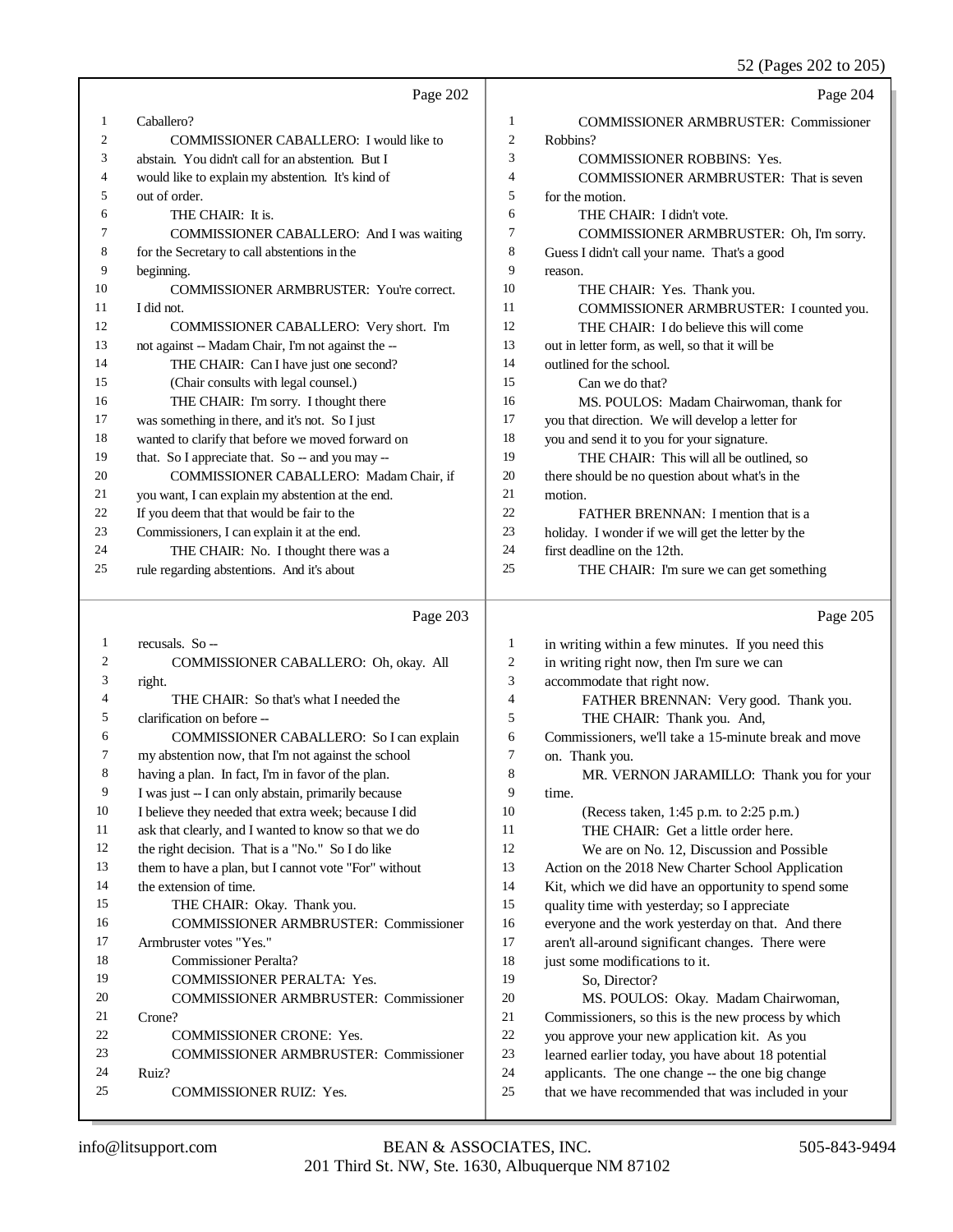|  | 53 (Pages 206 to 209) |  |  |  |
|--|-----------------------|--|--|--|
|--|-----------------------|--|--|--|

| $\mathbf{1}$<br>$\mathbf{1}$<br>adjustments will be made to meet budget and cash<br>materials from the beginning is that we are<br>$\overline{c}$<br>$\overline{\mathbf{c}}$<br>recommending that the budget appendix on the<br>flow challenges."<br>3<br>3<br>five-year budget plan really show a much more<br>We wanted to change that so it reads,<br>$\overline{\mathcal{L}}$<br>4<br>realistic picture of expenditures and revenues that<br>"Provide a clear and meaningful prediction of what<br>5<br>5<br>a new school could utilize, and give them the<br>budget adjustments will be made to meet budget and<br>6<br>6<br>opportunity to -- to demonstrate their capacity, if<br>cash flow challenges, and/or how the school will<br>$\boldsymbol{7}$<br>7<br>address the failure to receive any anticipated<br>they have any grant funding.<br>$\,$ 8 $\,$<br>8<br>So in that form, if you take a look at --<br>funding sources."<br>9<br>9<br>it's in the back of the document. It's much larger<br>That reflects the fact that they're going<br>10<br>10<br>to be budgeting more revenue sources, and some may<br>than it used to be. The instructions do identify<br>11<br>11<br>not be guaranteed. We want to make sure they can<br>that they -- that a school or an applicant would<br>12<br>12<br>appropriately respond if they do not have access to<br>delete any revenue codes, any revenue lines that<br>13<br>13<br>certain funding sources that they didn't initially<br>they would not be using.<br>14<br>14<br>The same thing goes for expenditures. So<br>put in their budgets.<br>15<br>15<br>I don't think it will end up being too burdensome<br>Part C, Page 50, we wanted to add one more<br>16<br>16<br>when you do review those. But I do think it'll be a<br>bullet, which was not in the materials right now,<br>17<br>17<br>which would follow up to that and say that, "The<br>much more realistic picture.<br>18<br>18<br>In addition, on the amendment materials<br>complete response must address how the school<br>19<br>19<br>responds to the failure to receive any anticipated<br>that you have, there were a couple of items that we<br>$20\,$<br>$20\,$<br>discussed yesterday that I wanted to read into the<br>funding sources"; so just updates the rubric to<br>21<br>$21\,$<br>match the changes to the prompt.<br>record. One was on Part A on Page 2; it still had a<br>22<br>22<br>On Part D, Page 6, Question 16 and 17 were<br>2017 reference. So we changed that to instead of<br>$23\,$<br>23<br>accidentally left in your materials. Those were<br>the "2017 Application Cycle," to read the "2018<br>24<br>24<br>Application Cycle."<br>school-specific questions from last year's<br>25<br>25<br>applicants. Each applicant review team will develop<br>In Part C on Page 5, there was a remaining<br>Page 209<br>Page 207<br>$\mathbf{1}$<br>typo that should have been "measurable" spelled<br>1<br>their own school-specific or applicant-specific<br>$\boldsymbol{2}$<br>2<br>correctly. And we did find that and get that<br>questions. There may be two; there may be<br>3<br>3<br>corrected.<br>substantially more. So those would not be part of<br>$\overline{\mathcal{L}}$<br>$\overline{\mathbf{4}}$<br>Part C, Page 48, remove the bullet that<br>the standard questions that everyone receives. So<br>5<br>5<br>reads, "Budget the correct percentage for the local<br>we marked those out to have those removed.<br>6<br>special education unless the school has sufficient<br>6<br>On the Capacity Interview script, Page 1,<br>7<br>7<br>justification for why it will a large population.<br>we added my last name, which was missing.<br>$\,8$<br>8<br>Provide justification if applicable." [Verbatim.]<br>And then we, on Page 3, changed the -- the<br>9<br>9<br>The reason we're doing that, we're<br>text that currently specifies that decisions will be<br>10<br>recommending that deletion there is that's about<br>10<br>made on August 23rd and 24th, to change that to read<br>11<br>11<br>expenditures. And expenditures are going to look<br>that, "Decisions will be made in the last week of<br>12<br>12<br>very different from school to school. That item is<br>August, 2018. The reason for that is -- although it<br>13<br>13<br>in the prior item for revenues. And that's because<br>shouldn't read "last week"; because the last week is<br>14<br>14<br>what we're asking schools to do, which we have not<br>the week I'm on a boat in Alaska.<br>15<br>15<br>asked them to do in the past, is use the local<br>THE CHAIR: I think that is actually the<br>16<br>16<br>percentage of special education student to estimate<br>third week in August.<br>17<br>17<br>what percentage of special education students they<br>MS. POULOS: The third week in August.<br>18<br>18<br>will have.<br>And the reason we want to do this, instead of<br>19<br>19<br>In the past, we asked them to use<br>specifying specific dates, is if we have<br>$20\,$<br>$20\,$<br>18 applicants, it's going to take more than two<br>10 percent, which was not necessarily a realistic<br>$21\,$<br>21<br>number, based on where they're located. So we<br>days.<br>22<br>$22\,$<br>changed that.<br>So those are the only recommended changes.<br>23<br>$23\,$<br>In Part C on Page 50, we did want to<br>I did give you a handout with recommended motion<br>24<br>24<br>insert some language. Right now it says, "Provide a<br>changes, if you would like to accept this<br>25<br>$25\,$<br>clear and meaningful prediction of what budget<br>application kit, which just helps you reflect that | Page 206 | Page 208 |
|-------------------------------------------------------------------------------------------------------------------------------------------------------------------------------------------------------------------------------------------------------------------------------------------------------------------------------------------------------------------------------------------------------------------------------------------------------------------------------------------------------------------------------------------------------------------------------------------------------------------------------------------------------------------------------------------------------------------------------------------------------------------------------------------------------------------------------------------------------------------------------------------------------------------------------------------------------------------------------------------------------------------------------------------------------------------------------------------------------------------------------------------------------------------------------------------------------------------------------------------------------------------------------------------------------------------------------------------------------------------------------------------------------------------------------------------------------------------------------------------------------------------------------------------------------------------------------------------------------------------------------------------------------------------------------------------------------------------------------------------------------------------------------------------------------------------------------------------------------------------------------------------------------------------------------------------------------------------------------------------------------------------------------------------------------------------------------------------------------------------------------------------------------------------------------------------------------------------------------------------------------------------------------------------------------------------------------------------------------------------------------------------------------------------------------------------------------------------------------------------------------------------------------------------------------------------------------------------------------------------------------------------------------------------------------------------------------------------------------------------------------------------------------------------------------------------------------------------------------------------------------------------------------------------------------------------------------------------------------------------------------------------------------------------------------------------------------------------------------------------------------------------------------------------------------------------------------------------------------------------------------------------------------------------------------------------------------------------------------------------------------------------------------------------------------------------------------------------------------------------------------------------------------------------------------------------------------------------------------------------------------------------------------------------------------------------------------------------------------------------------------------------------------------------------------------------------------------------------------------------------------------------------------------------------------------------------------------------------------------------------------------------------------------------------------------------------------------------------------------------------------------------------------------------------------------------------------------------------------------------------------------------------------------------------------------------------------------------------------------------------------------------------------------------------------------------------------------------------------------------------------------------------------------------------------------------------------------------------------------------------------------------------------------------------------------------------------------------------------------------------------------------------------------------------------------------------------------------------------------------------------------------------------------------------------------------------------------------------------------------------------------------------------------------------------------------------------------------------------------------------------------------------------------------------------------------------------------------------------------------------------------------------------------------------------------------------------------------------------------------------------------------------------------------------------------------------------------------------------------------------------------------------------------------------------------------------------------------------------------------------------------------------------------------------------------|----------|----------|
|                                                                                                                                                                                                                                                                                                                                                                                                                                                                                                                                                                                                                                                                                                                                                                                                                                                                                                                                                                                                                                                                                                                                                                                                                                                                                                                                                                                                                                                                                                                                                                                                                                                                                                                                                                                                                                                                                                                                                                                                                                                                                                                                                                                                                                                                                                                                                                                                                                                                                                                                                                                                                                                                                                                                                                                                                                                                                                                                                                                                                                                                                                                                                                                                                                                                                                                                                                                                                                                                                                                                                                                                                                                                                                                                                                                                                                                                                                                                                                                                                                                                                                                                                                                                                                                                                                                                                                                                                                                                                                                                                                                                                                                                                                                                                                                                                                                                                                                                                                                                                                                                                                                                                                                                                                                                                                                                                                                                                                                                                                                                                                                                                                                                                     |          |          |
|                                                                                                                                                                                                                                                                                                                                                                                                                                                                                                                                                                                                                                                                                                                                                                                                                                                                                                                                                                                                                                                                                                                                                                                                                                                                                                                                                                                                                                                                                                                                                                                                                                                                                                                                                                                                                                                                                                                                                                                                                                                                                                                                                                                                                                                                                                                                                                                                                                                                                                                                                                                                                                                                                                                                                                                                                                                                                                                                                                                                                                                                                                                                                                                                                                                                                                                                                                                                                                                                                                                                                                                                                                                                                                                                                                                                                                                                                                                                                                                                                                                                                                                                                                                                                                                                                                                                                                                                                                                                                                                                                                                                                                                                                                                                                                                                                                                                                                                                                                                                                                                                                                                                                                                                                                                                                                                                                                                                                                                                                                                                                                                                                                                                                     |          |          |
|                                                                                                                                                                                                                                                                                                                                                                                                                                                                                                                                                                                                                                                                                                                                                                                                                                                                                                                                                                                                                                                                                                                                                                                                                                                                                                                                                                                                                                                                                                                                                                                                                                                                                                                                                                                                                                                                                                                                                                                                                                                                                                                                                                                                                                                                                                                                                                                                                                                                                                                                                                                                                                                                                                                                                                                                                                                                                                                                                                                                                                                                                                                                                                                                                                                                                                                                                                                                                                                                                                                                                                                                                                                                                                                                                                                                                                                                                                                                                                                                                                                                                                                                                                                                                                                                                                                                                                                                                                                                                                                                                                                                                                                                                                                                                                                                                                                                                                                                                                                                                                                                                                                                                                                                                                                                                                                                                                                                                                                                                                                                                                                                                                                                                     |          |          |
|                                                                                                                                                                                                                                                                                                                                                                                                                                                                                                                                                                                                                                                                                                                                                                                                                                                                                                                                                                                                                                                                                                                                                                                                                                                                                                                                                                                                                                                                                                                                                                                                                                                                                                                                                                                                                                                                                                                                                                                                                                                                                                                                                                                                                                                                                                                                                                                                                                                                                                                                                                                                                                                                                                                                                                                                                                                                                                                                                                                                                                                                                                                                                                                                                                                                                                                                                                                                                                                                                                                                                                                                                                                                                                                                                                                                                                                                                                                                                                                                                                                                                                                                                                                                                                                                                                                                                                                                                                                                                                                                                                                                                                                                                                                                                                                                                                                                                                                                                                                                                                                                                                                                                                                                                                                                                                                                                                                                                                                                                                                                                                                                                                                                                     |          |          |
|                                                                                                                                                                                                                                                                                                                                                                                                                                                                                                                                                                                                                                                                                                                                                                                                                                                                                                                                                                                                                                                                                                                                                                                                                                                                                                                                                                                                                                                                                                                                                                                                                                                                                                                                                                                                                                                                                                                                                                                                                                                                                                                                                                                                                                                                                                                                                                                                                                                                                                                                                                                                                                                                                                                                                                                                                                                                                                                                                                                                                                                                                                                                                                                                                                                                                                                                                                                                                                                                                                                                                                                                                                                                                                                                                                                                                                                                                                                                                                                                                                                                                                                                                                                                                                                                                                                                                                                                                                                                                                                                                                                                                                                                                                                                                                                                                                                                                                                                                                                                                                                                                                                                                                                                                                                                                                                                                                                                                                                                                                                                                                                                                                                                                     |          |          |
|                                                                                                                                                                                                                                                                                                                                                                                                                                                                                                                                                                                                                                                                                                                                                                                                                                                                                                                                                                                                                                                                                                                                                                                                                                                                                                                                                                                                                                                                                                                                                                                                                                                                                                                                                                                                                                                                                                                                                                                                                                                                                                                                                                                                                                                                                                                                                                                                                                                                                                                                                                                                                                                                                                                                                                                                                                                                                                                                                                                                                                                                                                                                                                                                                                                                                                                                                                                                                                                                                                                                                                                                                                                                                                                                                                                                                                                                                                                                                                                                                                                                                                                                                                                                                                                                                                                                                                                                                                                                                                                                                                                                                                                                                                                                                                                                                                                                                                                                                                                                                                                                                                                                                                                                                                                                                                                                                                                                                                                                                                                                                                                                                                                                                     |          |          |
|                                                                                                                                                                                                                                                                                                                                                                                                                                                                                                                                                                                                                                                                                                                                                                                                                                                                                                                                                                                                                                                                                                                                                                                                                                                                                                                                                                                                                                                                                                                                                                                                                                                                                                                                                                                                                                                                                                                                                                                                                                                                                                                                                                                                                                                                                                                                                                                                                                                                                                                                                                                                                                                                                                                                                                                                                                                                                                                                                                                                                                                                                                                                                                                                                                                                                                                                                                                                                                                                                                                                                                                                                                                                                                                                                                                                                                                                                                                                                                                                                                                                                                                                                                                                                                                                                                                                                                                                                                                                                                                                                                                                                                                                                                                                                                                                                                                                                                                                                                                                                                                                                                                                                                                                                                                                                                                                                                                                                                                                                                                                                                                                                                                                                     |          |          |
|                                                                                                                                                                                                                                                                                                                                                                                                                                                                                                                                                                                                                                                                                                                                                                                                                                                                                                                                                                                                                                                                                                                                                                                                                                                                                                                                                                                                                                                                                                                                                                                                                                                                                                                                                                                                                                                                                                                                                                                                                                                                                                                                                                                                                                                                                                                                                                                                                                                                                                                                                                                                                                                                                                                                                                                                                                                                                                                                                                                                                                                                                                                                                                                                                                                                                                                                                                                                                                                                                                                                                                                                                                                                                                                                                                                                                                                                                                                                                                                                                                                                                                                                                                                                                                                                                                                                                                                                                                                                                                                                                                                                                                                                                                                                                                                                                                                                                                                                                                                                                                                                                                                                                                                                                                                                                                                                                                                                                                                                                                                                                                                                                                                                                     |          |          |
|                                                                                                                                                                                                                                                                                                                                                                                                                                                                                                                                                                                                                                                                                                                                                                                                                                                                                                                                                                                                                                                                                                                                                                                                                                                                                                                                                                                                                                                                                                                                                                                                                                                                                                                                                                                                                                                                                                                                                                                                                                                                                                                                                                                                                                                                                                                                                                                                                                                                                                                                                                                                                                                                                                                                                                                                                                                                                                                                                                                                                                                                                                                                                                                                                                                                                                                                                                                                                                                                                                                                                                                                                                                                                                                                                                                                                                                                                                                                                                                                                                                                                                                                                                                                                                                                                                                                                                                                                                                                                                                                                                                                                                                                                                                                                                                                                                                                                                                                                                                                                                                                                                                                                                                                                                                                                                                                                                                                                                                                                                                                                                                                                                                                                     |          |          |
|                                                                                                                                                                                                                                                                                                                                                                                                                                                                                                                                                                                                                                                                                                                                                                                                                                                                                                                                                                                                                                                                                                                                                                                                                                                                                                                                                                                                                                                                                                                                                                                                                                                                                                                                                                                                                                                                                                                                                                                                                                                                                                                                                                                                                                                                                                                                                                                                                                                                                                                                                                                                                                                                                                                                                                                                                                                                                                                                                                                                                                                                                                                                                                                                                                                                                                                                                                                                                                                                                                                                                                                                                                                                                                                                                                                                                                                                                                                                                                                                                                                                                                                                                                                                                                                                                                                                                                                                                                                                                                                                                                                                                                                                                                                                                                                                                                                                                                                                                                                                                                                                                                                                                                                                                                                                                                                                                                                                                                                                                                                                                                                                                                                                                     |          |          |
|                                                                                                                                                                                                                                                                                                                                                                                                                                                                                                                                                                                                                                                                                                                                                                                                                                                                                                                                                                                                                                                                                                                                                                                                                                                                                                                                                                                                                                                                                                                                                                                                                                                                                                                                                                                                                                                                                                                                                                                                                                                                                                                                                                                                                                                                                                                                                                                                                                                                                                                                                                                                                                                                                                                                                                                                                                                                                                                                                                                                                                                                                                                                                                                                                                                                                                                                                                                                                                                                                                                                                                                                                                                                                                                                                                                                                                                                                                                                                                                                                                                                                                                                                                                                                                                                                                                                                                                                                                                                                                                                                                                                                                                                                                                                                                                                                                                                                                                                                                                                                                                                                                                                                                                                                                                                                                                                                                                                                                                                                                                                                                                                                                                                                     |          |          |
|                                                                                                                                                                                                                                                                                                                                                                                                                                                                                                                                                                                                                                                                                                                                                                                                                                                                                                                                                                                                                                                                                                                                                                                                                                                                                                                                                                                                                                                                                                                                                                                                                                                                                                                                                                                                                                                                                                                                                                                                                                                                                                                                                                                                                                                                                                                                                                                                                                                                                                                                                                                                                                                                                                                                                                                                                                                                                                                                                                                                                                                                                                                                                                                                                                                                                                                                                                                                                                                                                                                                                                                                                                                                                                                                                                                                                                                                                                                                                                                                                                                                                                                                                                                                                                                                                                                                                                                                                                                                                                                                                                                                                                                                                                                                                                                                                                                                                                                                                                                                                                                                                                                                                                                                                                                                                                                                                                                                                                                                                                                                                                                                                                                                                     |          |          |
|                                                                                                                                                                                                                                                                                                                                                                                                                                                                                                                                                                                                                                                                                                                                                                                                                                                                                                                                                                                                                                                                                                                                                                                                                                                                                                                                                                                                                                                                                                                                                                                                                                                                                                                                                                                                                                                                                                                                                                                                                                                                                                                                                                                                                                                                                                                                                                                                                                                                                                                                                                                                                                                                                                                                                                                                                                                                                                                                                                                                                                                                                                                                                                                                                                                                                                                                                                                                                                                                                                                                                                                                                                                                                                                                                                                                                                                                                                                                                                                                                                                                                                                                                                                                                                                                                                                                                                                                                                                                                                                                                                                                                                                                                                                                                                                                                                                                                                                                                                                                                                                                                                                                                                                                                                                                                                                                                                                                                                                                                                                                                                                                                                                                                     |          |          |
|                                                                                                                                                                                                                                                                                                                                                                                                                                                                                                                                                                                                                                                                                                                                                                                                                                                                                                                                                                                                                                                                                                                                                                                                                                                                                                                                                                                                                                                                                                                                                                                                                                                                                                                                                                                                                                                                                                                                                                                                                                                                                                                                                                                                                                                                                                                                                                                                                                                                                                                                                                                                                                                                                                                                                                                                                                                                                                                                                                                                                                                                                                                                                                                                                                                                                                                                                                                                                                                                                                                                                                                                                                                                                                                                                                                                                                                                                                                                                                                                                                                                                                                                                                                                                                                                                                                                                                                                                                                                                                                                                                                                                                                                                                                                                                                                                                                                                                                                                                                                                                                                                                                                                                                                                                                                                                                                                                                                                                                                                                                                                                                                                                                                                     |          |          |
|                                                                                                                                                                                                                                                                                                                                                                                                                                                                                                                                                                                                                                                                                                                                                                                                                                                                                                                                                                                                                                                                                                                                                                                                                                                                                                                                                                                                                                                                                                                                                                                                                                                                                                                                                                                                                                                                                                                                                                                                                                                                                                                                                                                                                                                                                                                                                                                                                                                                                                                                                                                                                                                                                                                                                                                                                                                                                                                                                                                                                                                                                                                                                                                                                                                                                                                                                                                                                                                                                                                                                                                                                                                                                                                                                                                                                                                                                                                                                                                                                                                                                                                                                                                                                                                                                                                                                                                                                                                                                                                                                                                                                                                                                                                                                                                                                                                                                                                                                                                                                                                                                                                                                                                                                                                                                                                                                                                                                                                                                                                                                                                                                                                                                     |          |          |
|                                                                                                                                                                                                                                                                                                                                                                                                                                                                                                                                                                                                                                                                                                                                                                                                                                                                                                                                                                                                                                                                                                                                                                                                                                                                                                                                                                                                                                                                                                                                                                                                                                                                                                                                                                                                                                                                                                                                                                                                                                                                                                                                                                                                                                                                                                                                                                                                                                                                                                                                                                                                                                                                                                                                                                                                                                                                                                                                                                                                                                                                                                                                                                                                                                                                                                                                                                                                                                                                                                                                                                                                                                                                                                                                                                                                                                                                                                                                                                                                                                                                                                                                                                                                                                                                                                                                                                                                                                                                                                                                                                                                                                                                                                                                                                                                                                                                                                                                                                                                                                                                                                                                                                                                                                                                                                                                                                                                                                                                                                                                                                                                                                                                                     |          |          |
|                                                                                                                                                                                                                                                                                                                                                                                                                                                                                                                                                                                                                                                                                                                                                                                                                                                                                                                                                                                                                                                                                                                                                                                                                                                                                                                                                                                                                                                                                                                                                                                                                                                                                                                                                                                                                                                                                                                                                                                                                                                                                                                                                                                                                                                                                                                                                                                                                                                                                                                                                                                                                                                                                                                                                                                                                                                                                                                                                                                                                                                                                                                                                                                                                                                                                                                                                                                                                                                                                                                                                                                                                                                                                                                                                                                                                                                                                                                                                                                                                                                                                                                                                                                                                                                                                                                                                                                                                                                                                                                                                                                                                                                                                                                                                                                                                                                                                                                                                                                                                                                                                                                                                                                                                                                                                                                                                                                                                                                                                                                                                                                                                                                                                     |          |          |
|                                                                                                                                                                                                                                                                                                                                                                                                                                                                                                                                                                                                                                                                                                                                                                                                                                                                                                                                                                                                                                                                                                                                                                                                                                                                                                                                                                                                                                                                                                                                                                                                                                                                                                                                                                                                                                                                                                                                                                                                                                                                                                                                                                                                                                                                                                                                                                                                                                                                                                                                                                                                                                                                                                                                                                                                                                                                                                                                                                                                                                                                                                                                                                                                                                                                                                                                                                                                                                                                                                                                                                                                                                                                                                                                                                                                                                                                                                                                                                                                                                                                                                                                                                                                                                                                                                                                                                                                                                                                                                                                                                                                                                                                                                                                                                                                                                                                                                                                                                                                                                                                                                                                                                                                                                                                                                                                                                                                                                                                                                                                                                                                                                                                                     |          |          |
|                                                                                                                                                                                                                                                                                                                                                                                                                                                                                                                                                                                                                                                                                                                                                                                                                                                                                                                                                                                                                                                                                                                                                                                                                                                                                                                                                                                                                                                                                                                                                                                                                                                                                                                                                                                                                                                                                                                                                                                                                                                                                                                                                                                                                                                                                                                                                                                                                                                                                                                                                                                                                                                                                                                                                                                                                                                                                                                                                                                                                                                                                                                                                                                                                                                                                                                                                                                                                                                                                                                                                                                                                                                                                                                                                                                                                                                                                                                                                                                                                                                                                                                                                                                                                                                                                                                                                                                                                                                                                                                                                                                                                                                                                                                                                                                                                                                                                                                                                                                                                                                                                                                                                                                                                                                                                                                                                                                                                                                                                                                                                                                                                                                                                     |          |          |
|                                                                                                                                                                                                                                                                                                                                                                                                                                                                                                                                                                                                                                                                                                                                                                                                                                                                                                                                                                                                                                                                                                                                                                                                                                                                                                                                                                                                                                                                                                                                                                                                                                                                                                                                                                                                                                                                                                                                                                                                                                                                                                                                                                                                                                                                                                                                                                                                                                                                                                                                                                                                                                                                                                                                                                                                                                                                                                                                                                                                                                                                                                                                                                                                                                                                                                                                                                                                                                                                                                                                                                                                                                                                                                                                                                                                                                                                                                                                                                                                                                                                                                                                                                                                                                                                                                                                                                                                                                                                                                                                                                                                                                                                                                                                                                                                                                                                                                                                                                                                                                                                                                                                                                                                                                                                                                                                                                                                                                                                                                                                                                                                                                                                                     |          |          |
|                                                                                                                                                                                                                                                                                                                                                                                                                                                                                                                                                                                                                                                                                                                                                                                                                                                                                                                                                                                                                                                                                                                                                                                                                                                                                                                                                                                                                                                                                                                                                                                                                                                                                                                                                                                                                                                                                                                                                                                                                                                                                                                                                                                                                                                                                                                                                                                                                                                                                                                                                                                                                                                                                                                                                                                                                                                                                                                                                                                                                                                                                                                                                                                                                                                                                                                                                                                                                                                                                                                                                                                                                                                                                                                                                                                                                                                                                                                                                                                                                                                                                                                                                                                                                                                                                                                                                                                                                                                                                                                                                                                                                                                                                                                                                                                                                                                                                                                                                                                                                                                                                                                                                                                                                                                                                                                                                                                                                                                                                                                                                                                                                                                                                     |          |          |
|                                                                                                                                                                                                                                                                                                                                                                                                                                                                                                                                                                                                                                                                                                                                                                                                                                                                                                                                                                                                                                                                                                                                                                                                                                                                                                                                                                                                                                                                                                                                                                                                                                                                                                                                                                                                                                                                                                                                                                                                                                                                                                                                                                                                                                                                                                                                                                                                                                                                                                                                                                                                                                                                                                                                                                                                                                                                                                                                                                                                                                                                                                                                                                                                                                                                                                                                                                                                                                                                                                                                                                                                                                                                                                                                                                                                                                                                                                                                                                                                                                                                                                                                                                                                                                                                                                                                                                                                                                                                                                                                                                                                                                                                                                                                                                                                                                                                                                                                                                                                                                                                                                                                                                                                                                                                                                                                                                                                                                                                                                                                                                                                                                                                                     |          |          |
|                                                                                                                                                                                                                                                                                                                                                                                                                                                                                                                                                                                                                                                                                                                                                                                                                                                                                                                                                                                                                                                                                                                                                                                                                                                                                                                                                                                                                                                                                                                                                                                                                                                                                                                                                                                                                                                                                                                                                                                                                                                                                                                                                                                                                                                                                                                                                                                                                                                                                                                                                                                                                                                                                                                                                                                                                                                                                                                                                                                                                                                                                                                                                                                                                                                                                                                                                                                                                                                                                                                                                                                                                                                                                                                                                                                                                                                                                                                                                                                                                                                                                                                                                                                                                                                                                                                                                                                                                                                                                                                                                                                                                                                                                                                                                                                                                                                                                                                                                                                                                                                                                                                                                                                                                                                                                                                                                                                                                                                                                                                                                                                                                                                                                     |          |          |
|                                                                                                                                                                                                                                                                                                                                                                                                                                                                                                                                                                                                                                                                                                                                                                                                                                                                                                                                                                                                                                                                                                                                                                                                                                                                                                                                                                                                                                                                                                                                                                                                                                                                                                                                                                                                                                                                                                                                                                                                                                                                                                                                                                                                                                                                                                                                                                                                                                                                                                                                                                                                                                                                                                                                                                                                                                                                                                                                                                                                                                                                                                                                                                                                                                                                                                                                                                                                                                                                                                                                                                                                                                                                                                                                                                                                                                                                                                                                                                                                                                                                                                                                                                                                                                                                                                                                                                                                                                                                                                                                                                                                                                                                                                                                                                                                                                                                                                                                                                                                                                                                                                                                                                                                                                                                                                                                                                                                                                                                                                                                                                                                                                                                                     |          |          |
|                                                                                                                                                                                                                                                                                                                                                                                                                                                                                                                                                                                                                                                                                                                                                                                                                                                                                                                                                                                                                                                                                                                                                                                                                                                                                                                                                                                                                                                                                                                                                                                                                                                                                                                                                                                                                                                                                                                                                                                                                                                                                                                                                                                                                                                                                                                                                                                                                                                                                                                                                                                                                                                                                                                                                                                                                                                                                                                                                                                                                                                                                                                                                                                                                                                                                                                                                                                                                                                                                                                                                                                                                                                                                                                                                                                                                                                                                                                                                                                                                                                                                                                                                                                                                                                                                                                                                                                                                                                                                                                                                                                                                                                                                                                                                                                                                                                                                                                                                                                                                                                                                                                                                                                                                                                                                                                                                                                                                                                                                                                                                                                                                                                                                     |          |          |
|                                                                                                                                                                                                                                                                                                                                                                                                                                                                                                                                                                                                                                                                                                                                                                                                                                                                                                                                                                                                                                                                                                                                                                                                                                                                                                                                                                                                                                                                                                                                                                                                                                                                                                                                                                                                                                                                                                                                                                                                                                                                                                                                                                                                                                                                                                                                                                                                                                                                                                                                                                                                                                                                                                                                                                                                                                                                                                                                                                                                                                                                                                                                                                                                                                                                                                                                                                                                                                                                                                                                                                                                                                                                                                                                                                                                                                                                                                                                                                                                                                                                                                                                                                                                                                                                                                                                                                                                                                                                                                                                                                                                                                                                                                                                                                                                                                                                                                                                                                                                                                                                                                                                                                                                                                                                                                                                                                                                                                                                                                                                                                                                                                                                                     |          |          |
|                                                                                                                                                                                                                                                                                                                                                                                                                                                                                                                                                                                                                                                                                                                                                                                                                                                                                                                                                                                                                                                                                                                                                                                                                                                                                                                                                                                                                                                                                                                                                                                                                                                                                                                                                                                                                                                                                                                                                                                                                                                                                                                                                                                                                                                                                                                                                                                                                                                                                                                                                                                                                                                                                                                                                                                                                                                                                                                                                                                                                                                                                                                                                                                                                                                                                                                                                                                                                                                                                                                                                                                                                                                                                                                                                                                                                                                                                                                                                                                                                                                                                                                                                                                                                                                                                                                                                                                                                                                                                                                                                                                                                                                                                                                                                                                                                                                                                                                                                                                                                                                                                                                                                                                                                                                                                                                                                                                                                                                                                                                                                                                                                                                                                     |          |          |
|                                                                                                                                                                                                                                                                                                                                                                                                                                                                                                                                                                                                                                                                                                                                                                                                                                                                                                                                                                                                                                                                                                                                                                                                                                                                                                                                                                                                                                                                                                                                                                                                                                                                                                                                                                                                                                                                                                                                                                                                                                                                                                                                                                                                                                                                                                                                                                                                                                                                                                                                                                                                                                                                                                                                                                                                                                                                                                                                                                                                                                                                                                                                                                                                                                                                                                                                                                                                                                                                                                                                                                                                                                                                                                                                                                                                                                                                                                                                                                                                                                                                                                                                                                                                                                                                                                                                                                                                                                                                                                                                                                                                                                                                                                                                                                                                                                                                                                                                                                                                                                                                                                                                                                                                                                                                                                                                                                                                                                                                                                                                                                                                                                                                                     |          |          |
|                                                                                                                                                                                                                                                                                                                                                                                                                                                                                                                                                                                                                                                                                                                                                                                                                                                                                                                                                                                                                                                                                                                                                                                                                                                                                                                                                                                                                                                                                                                                                                                                                                                                                                                                                                                                                                                                                                                                                                                                                                                                                                                                                                                                                                                                                                                                                                                                                                                                                                                                                                                                                                                                                                                                                                                                                                                                                                                                                                                                                                                                                                                                                                                                                                                                                                                                                                                                                                                                                                                                                                                                                                                                                                                                                                                                                                                                                                                                                                                                                                                                                                                                                                                                                                                                                                                                                                                                                                                                                                                                                                                                                                                                                                                                                                                                                                                                                                                                                                                                                                                                                                                                                                                                                                                                                                                                                                                                                                                                                                                                                                                                                                                                                     |          |          |
|                                                                                                                                                                                                                                                                                                                                                                                                                                                                                                                                                                                                                                                                                                                                                                                                                                                                                                                                                                                                                                                                                                                                                                                                                                                                                                                                                                                                                                                                                                                                                                                                                                                                                                                                                                                                                                                                                                                                                                                                                                                                                                                                                                                                                                                                                                                                                                                                                                                                                                                                                                                                                                                                                                                                                                                                                                                                                                                                                                                                                                                                                                                                                                                                                                                                                                                                                                                                                                                                                                                                                                                                                                                                                                                                                                                                                                                                                                                                                                                                                                                                                                                                                                                                                                                                                                                                                                                                                                                                                                                                                                                                                                                                                                                                                                                                                                                                                                                                                                                                                                                                                                                                                                                                                                                                                                                                                                                                                                                                                                                                                                                                                                                                                     |          |          |
|                                                                                                                                                                                                                                                                                                                                                                                                                                                                                                                                                                                                                                                                                                                                                                                                                                                                                                                                                                                                                                                                                                                                                                                                                                                                                                                                                                                                                                                                                                                                                                                                                                                                                                                                                                                                                                                                                                                                                                                                                                                                                                                                                                                                                                                                                                                                                                                                                                                                                                                                                                                                                                                                                                                                                                                                                                                                                                                                                                                                                                                                                                                                                                                                                                                                                                                                                                                                                                                                                                                                                                                                                                                                                                                                                                                                                                                                                                                                                                                                                                                                                                                                                                                                                                                                                                                                                                                                                                                                                                                                                                                                                                                                                                                                                                                                                                                                                                                                                                                                                                                                                                                                                                                                                                                                                                                                                                                                                                                                                                                                                                                                                                                                                     |          |          |
|                                                                                                                                                                                                                                                                                                                                                                                                                                                                                                                                                                                                                                                                                                                                                                                                                                                                                                                                                                                                                                                                                                                                                                                                                                                                                                                                                                                                                                                                                                                                                                                                                                                                                                                                                                                                                                                                                                                                                                                                                                                                                                                                                                                                                                                                                                                                                                                                                                                                                                                                                                                                                                                                                                                                                                                                                                                                                                                                                                                                                                                                                                                                                                                                                                                                                                                                                                                                                                                                                                                                                                                                                                                                                                                                                                                                                                                                                                                                                                                                                                                                                                                                                                                                                                                                                                                                                                                                                                                                                                                                                                                                                                                                                                                                                                                                                                                                                                                                                                                                                                                                                                                                                                                                                                                                                                                                                                                                                                                                                                                                                                                                                                                                                     |          |          |
|                                                                                                                                                                                                                                                                                                                                                                                                                                                                                                                                                                                                                                                                                                                                                                                                                                                                                                                                                                                                                                                                                                                                                                                                                                                                                                                                                                                                                                                                                                                                                                                                                                                                                                                                                                                                                                                                                                                                                                                                                                                                                                                                                                                                                                                                                                                                                                                                                                                                                                                                                                                                                                                                                                                                                                                                                                                                                                                                                                                                                                                                                                                                                                                                                                                                                                                                                                                                                                                                                                                                                                                                                                                                                                                                                                                                                                                                                                                                                                                                                                                                                                                                                                                                                                                                                                                                                                                                                                                                                                                                                                                                                                                                                                                                                                                                                                                                                                                                                                                                                                                                                                                                                                                                                                                                                                                                                                                                                                                                                                                                                                                                                                                                                     |          |          |
|                                                                                                                                                                                                                                                                                                                                                                                                                                                                                                                                                                                                                                                                                                                                                                                                                                                                                                                                                                                                                                                                                                                                                                                                                                                                                                                                                                                                                                                                                                                                                                                                                                                                                                                                                                                                                                                                                                                                                                                                                                                                                                                                                                                                                                                                                                                                                                                                                                                                                                                                                                                                                                                                                                                                                                                                                                                                                                                                                                                                                                                                                                                                                                                                                                                                                                                                                                                                                                                                                                                                                                                                                                                                                                                                                                                                                                                                                                                                                                                                                                                                                                                                                                                                                                                                                                                                                                                                                                                                                                                                                                                                                                                                                                                                                                                                                                                                                                                                                                                                                                                                                                                                                                                                                                                                                                                                                                                                                                                                                                                                                                                                                                                                                     |          |          |
|                                                                                                                                                                                                                                                                                                                                                                                                                                                                                                                                                                                                                                                                                                                                                                                                                                                                                                                                                                                                                                                                                                                                                                                                                                                                                                                                                                                                                                                                                                                                                                                                                                                                                                                                                                                                                                                                                                                                                                                                                                                                                                                                                                                                                                                                                                                                                                                                                                                                                                                                                                                                                                                                                                                                                                                                                                                                                                                                                                                                                                                                                                                                                                                                                                                                                                                                                                                                                                                                                                                                                                                                                                                                                                                                                                                                                                                                                                                                                                                                                                                                                                                                                                                                                                                                                                                                                                                                                                                                                                                                                                                                                                                                                                                                                                                                                                                                                                                                                                                                                                                                                                                                                                                                                                                                                                                                                                                                                                                                                                                                                                                                                                                                                     |          |          |
|                                                                                                                                                                                                                                                                                                                                                                                                                                                                                                                                                                                                                                                                                                                                                                                                                                                                                                                                                                                                                                                                                                                                                                                                                                                                                                                                                                                                                                                                                                                                                                                                                                                                                                                                                                                                                                                                                                                                                                                                                                                                                                                                                                                                                                                                                                                                                                                                                                                                                                                                                                                                                                                                                                                                                                                                                                                                                                                                                                                                                                                                                                                                                                                                                                                                                                                                                                                                                                                                                                                                                                                                                                                                                                                                                                                                                                                                                                                                                                                                                                                                                                                                                                                                                                                                                                                                                                                                                                                                                                                                                                                                                                                                                                                                                                                                                                                                                                                                                                                                                                                                                                                                                                                                                                                                                                                                                                                                                                                                                                                                                                                                                                                                                     |          |          |
|                                                                                                                                                                                                                                                                                                                                                                                                                                                                                                                                                                                                                                                                                                                                                                                                                                                                                                                                                                                                                                                                                                                                                                                                                                                                                                                                                                                                                                                                                                                                                                                                                                                                                                                                                                                                                                                                                                                                                                                                                                                                                                                                                                                                                                                                                                                                                                                                                                                                                                                                                                                                                                                                                                                                                                                                                                                                                                                                                                                                                                                                                                                                                                                                                                                                                                                                                                                                                                                                                                                                                                                                                                                                                                                                                                                                                                                                                                                                                                                                                                                                                                                                                                                                                                                                                                                                                                                                                                                                                                                                                                                                                                                                                                                                                                                                                                                                                                                                                                                                                                                                                                                                                                                                                                                                                                                                                                                                                                                                                                                                                                                                                                                                                     |          |          |
|                                                                                                                                                                                                                                                                                                                                                                                                                                                                                                                                                                                                                                                                                                                                                                                                                                                                                                                                                                                                                                                                                                                                                                                                                                                                                                                                                                                                                                                                                                                                                                                                                                                                                                                                                                                                                                                                                                                                                                                                                                                                                                                                                                                                                                                                                                                                                                                                                                                                                                                                                                                                                                                                                                                                                                                                                                                                                                                                                                                                                                                                                                                                                                                                                                                                                                                                                                                                                                                                                                                                                                                                                                                                                                                                                                                                                                                                                                                                                                                                                                                                                                                                                                                                                                                                                                                                                                                                                                                                                                                                                                                                                                                                                                                                                                                                                                                                                                                                                                                                                                                                                                                                                                                                                                                                                                                                                                                                                                                                                                                                                                                                                                                                                     |          |          |
|                                                                                                                                                                                                                                                                                                                                                                                                                                                                                                                                                                                                                                                                                                                                                                                                                                                                                                                                                                                                                                                                                                                                                                                                                                                                                                                                                                                                                                                                                                                                                                                                                                                                                                                                                                                                                                                                                                                                                                                                                                                                                                                                                                                                                                                                                                                                                                                                                                                                                                                                                                                                                                                                                                                                                                                                                                                                                                                                                                                                                                                                                                                                                                                                                                                                                                                                                                                                                                                                                                                                                                                                                                                                                                                                                                                                                                                                                                                                                                                                                                                                                                                                                                                                                                                                                                                                                                                                                                                                                                                                                                                                                                                                                                                                                                                                                                                                                                                                                                                                                                                                                                                                                                                                                                                                                                                                                                                                                                                                                                                                                                                                                                                                                     |          |          |
|                                                                                                                                                                                                                                                                                                                                                                                                                                                                                                                                                                                                                                                                                                                                                                                                                                                                                                                                                                                                                                                                                                                                                                                                                                                                                                                                                                                                                                                                                                                                                                                                                                                                                                                                                                                                                                                                                                                                                                                                                                                                                                                                                                                                                                                                                                                                                                                                                                                                                                                                                                                                                                                                                                                                                                                                                                                                                                                                                                                                                                                                                                                                                                                                                                                                                                                                                                                                                                                                                                                                                                                                                                                                                                                                                                                                                                                                                                                                                                                                                                                                                                                                                                                                                                                                                                                                                                                                                                                                                                                                                                                                                                                                                                                                                                                                                                                                                                                                                                                                                                                                                                                                                                                                                                                                                                                                                                                                                                                                                                                                                                                                                                                                                     |          |          |
|                                                                                                                                                                                                                                                                                                                                                                                                                                                                                                                                                                                                                                                                                                                                                                                                                                                                                                                                                                                                                                                                                                                                                                                                                                                                                                                                                                                                                                                                                                                                                                                                                                                                                                                                                                                                                                                                                                                                                                                                                                                                                                                                                                                                                                                                                                                                                                                                                                                                                                                                                                                                                                                                                                                                                                                                                                                                                                                                                                                                                                                                                                                                                                                                                                                                                                                                                                                                                                                                                                                                                                                                                                                                                                                                                                                                                                                                                                                                                                                                                                                                                                                                                                                                                                                                                                                                                                                                                                                                                                                                                                                                                                                                                                                                                                                                                                                                                                                                                                                                                                                                                                                                                                                                                                                                                                                                                                                                                                                                                                                                                                                                                                                                                     |          |          |
|                                                                                                                                                                                                                                                                                                                                                                                                                                                                                                                                                                                                                                                                                                                                                                                                                                                                                                                                                                                                                                                                                                                                                                                                                                                                                                                                                                                                                                                                                                                                                                                                                                                                                                                                                                                                                                                                                                                                                                                                                                                                                                                                                                                                                                                                                                                                                                                                                                                                                                                                                                                                                                                                                                                                                                                                                                                                                                                                                                                                                                                                                                                                                                                                                                                                                                                                                                                                                                                                                                                                                                                                                                                                                                                                                                                                                                                                                                                                                                                                                                                                                                                                                                                                                                                                                                                                                                                                                                                                                                                                                                                                                                                                                                                                                                                                                                                                                                                                                                                                                                                                                                                                                                                                                                                                                                                                                                                                                                                                                                                                                                                                                                                                                     |          |          |
|                                                                                                                                                                                                                                                                                                                                                                                                                                                                                                                                                                                                                                                                                                                                                                                                                                                                                                                                                                                                                                                                                                                                                                                                                                                                                                                                                                                                                                                                                                                                                                                                                                                                                                                                                                                                                                                                                                                                                                                                                                                                                                                                                                                                                                                                                                                                                                                                                                                                                                                                                                                                                                                                                                                                                                                                                                                                                                                                                                                                                                                                                                                                                                                                                                                                                                                                                                                                                                                                                                                                                                                                                                                                                                                                                                                                                                                                                                                                                                                                                                                                                                                                                                                                                                                                                                                                                                                                                                                                                                                                                                                                                                                                                                                                                                                                                                                                                                                                                                                                                                                                                                                                                                                                                                                                                                                                                                                                                                                                                                                                                                                                                                                                                     |          |          |
|                                                                                                                                                                                                                                                                                                                                                                                                                                                                                                                                                                                                                                                                                                                                                                                                                                                                                                                                                                                                                                                                                                                                                                                                                                                                                                                                                                                                                                                                                                                                                                                                                                                                                                                                                                                                                                                                                                                                                                                                                                                                                                                                                                                                                                                                                                                                                                                                                                                                                                                                                                                                                                                                                                                                                                                                                                                                                                                                                                                                                                                                                                                                                                                                                                                                                                                                                                                                                                                                                                                                                                                                                                                                                                                                                                                                                                                                                                                                                                                                                                                                                                                                                                                                                                                                                                                                                                                                                                                                                                                                                                                                                                                                                                                                                                                                                                                                                                                                                                                                                                                                                                                                                                                                                                                                                                                                                                                                                                                                                                                                                                                                                                                                                     |          |          |
|                                                                                                                                                                                                                                                                                                                                                                                                                                                                                                                                                                                                                                                                                                                                                                                                                                                                                                                                                                                                                                                                                                                                                                                                                                                                                                                                                                                                                                                                                                                                                                                                                                                                                                                                                                                                                                                                                                                                                                                                                                                                                                                                                                                                                                                                                                                                                                                                                                                                                                                                                                                                                                                                                                                                                                                                                                                                                                                                                                                                                                                                                                                                                                                                                                                                                                                                                                                                                                                                                                                                                                                                                                                                                                                                                                                                                                                                                                                                                                                                                                                                                                                                                                                                                                                                                                                                                                                                                                                                                                                                                                                                                                                                                                                                                                                                                                                                                                                                                                                                                                                                                                                                                                                                                                                                                                                                                                                                                                                                                                                                                                                                                                                                                     |          |          |
|                                                                                                                                                                                                                                                                                                                                                                                                                                                                                                                                                                                                                                                                                                                                                                                                                                                                                                                                                                                                                                                                                                                                                                                                                                                                                                                                                                                                                                                                                                                                                                                                                                                                                                                                                                                                                                                                                                                                                                                                                                                                                                                                                                                                                                                                                                                                                                                                                                                                                                                                                                                                                                                                                                                                                                                                                                                                                                                                                                                                                                                                                                                                                                                                                                                                                                                                                                                                                                                                                                                                                                                                                                                                                                                                                                                                                                                                                                                                                                                                                                                                                                                                                                                                                                                                                                                                                                                                                                                                                                                                                                                                                                                                                                                                                                                                                                                                                                                                                                                                                                                                                                                                                                                                                                                                                                                                                                                                                                                                                                                                                                                                                                                                                     |          |          |
|                                                                                                                                                                                                                                                                                                                                                                                                                                                                                                                                                                                                                                                                                                                                                                                                                                                                                                                                                                                                                                                                                                                                                                                                                                                                                                                                                                                                                                                                                                                                                                                                                                                                                                                                                                                                                                                                                                                                                                                                                                                                                                                                                                                                                                                                                                                                                                                                                                                                                                                                                                                                                                                                                                                                                                                                                                                                                                                                                                                                                                                                                                                                                                                                                                                                                                                                                                                                                                                                                                                                                                                                                                                                                                                                                                                                                                                                                                                                                                                                                                                                                                                                                                                                                                                                                                                                                                                                                                                                                                                                                                                                                                                                                                                                                                                                                                                                                                                                                                                                                                                                                                                                                                                                                                                                                                                                                                                                                                                                                                                                                                                                                                                                                     |          |          |
|                                                                                                                                                                                                                                                                                                                                                                                                                                                                                                                                                                                                                                                                                                                                                                                                                                                                                                                                                                                                                                                                                                                                                                                                                                                                                                                                                                                                                                                                                                                                                                                                                                                                                                                                                                                                                                                                                                                                                                                                                                                                                                                                                                                                                                                                                                                                                                                                                                                                                                                                                                                                                                                                                                                                                                                                                                                                                                                                                                                                                                                                                                                                                                                                                                                                                                                                                                                                                                                                                                                                                                                                                                                                                                                                                                                                                                                                                                                                                                                                                                                                                                                                                                                                                                                                                                                                                                                                                                                                                                                                                                                                                                                                                                                                                                                                                                                                                                                                                                                                                                                                                                                                                                                                                                                                                                                                                                                                                                                                                                                                                                                                                                                                                     |          |          |
|                                                                                                                                                                                                                                                                                                                                                                                                                                                                                                                                                                                                                                                                                                                                                                                                                                                                                                                                                                                                                                                                                                                                                                                                                                                                                                                                                                                                                                                                                                                                                                                                                                                                                                                                                                                                                                                                                                                                                                                                                                                                                                                                                                                                                                                                                                                                                                                                                                                                                                                                                                                                                                                                                                                                                                                                                                                                                                                                                                                                                                                                                                                                                                                                                                                                                                                                                                                                                                                                                                                                                                                                                                                                                                                                                                                                                                                                                                                                                                                                                                                                                                                                                                                                                                                                                                                                                                                                                                                                                                                                                                                                                                                                                                                                                                                                                                                                                                                                                                                                                                                                                                                                                                                                                                                                                                                                                                                                                                                                                                                                                                                                                                                                                     |          |          |
|                                                                                                                                                                                                                                                                                                                                                                                                                                                                                                                                                                                                                                                                                                                                                                                                                                                                                                                                                                                                                                                                                                                                                                                                                                                                                                                                                                                                                                                                                                                                                                                                                                                                                                                                                                                                                                                                                                                                                                                                                                                                                                                                                                                                                                                                                                                                                                                                                                                                                                                                                                                                                                                                                                                                                                                                                                                                                                                                                                                                                                                                                                                                                                                                                                                                                                                                                                                                                                                                                                                                                                                                                                                                                                                                                                                                                                                                                                                                                                                                                                                                                                                                                                                                                                                                                                                                                                                                                                                                                                                                                                                                                                                                                                                                                                                                                                                                                                                                                                                                                                                                                                                                                                                                                                                                                                                                                                                                                                                                                                                                                                                                                                                                                     |          |          |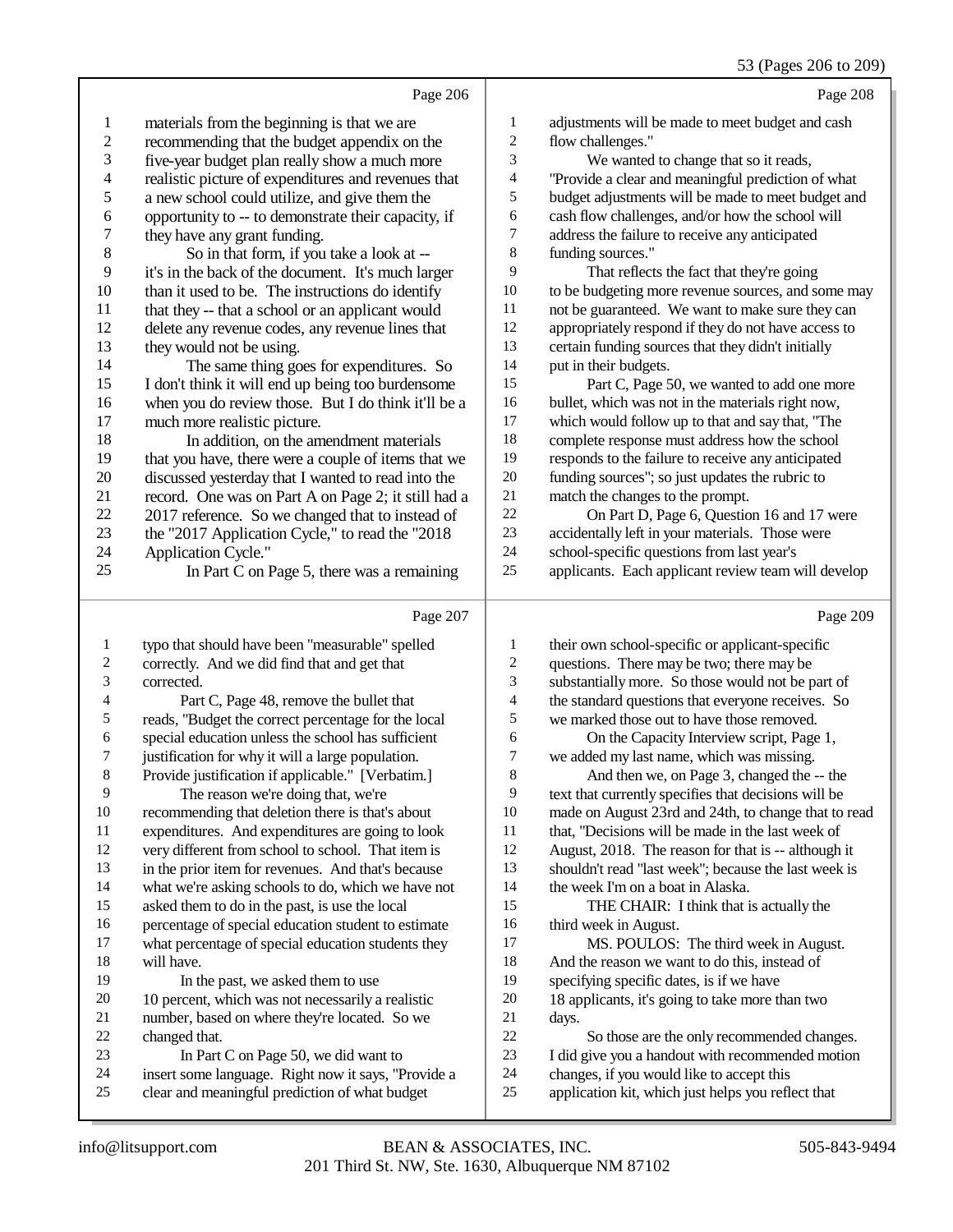54 (Pages 210 to 213)

|    |                                                     |                  | 34 (Pages 210 to 213)                                |
|----|-----------------------------------------------------|------------------|------------------------------------------------------|
|    | Page 210                                            |                  | Page 212                                             |
| 1  | you're adopting what was in the materials with any  | 1                | We are on to item No. 13, Governance                 |
| 2  | revisions that were discussed on the record today,  | $\boldsymbol{2}$ | Reporting Concerns and Non-Compliance.               |
| 3  | which I just did. You may have additional ones that | 3                | MS. POULOS: Madam Chairwoman,                        |
| 4  | you want to discuss.                                | $\overline{4}$   | Commissioners, this is something we have been        |
| 5  | It's one front-and-back landscape sheet.            | 5                | talking about for quite some time. As you recall,    |
| 6  | Maybe I didn't hand it out.                         | 6                | we did implement a new policy where you require      |
| 7  | THE CHAIR: I think I got it.                        | 7                | governing boards to report to you the number of      |
| 8  | COMMISSIONER RUIZ: Madam Chair, I would             | 8                | board members they were going to have at the         |
| 9  | like to make a motion.                              | 9                | beginning of each fiscal year.                       |
| 10 | THE CHAIR: Thank you.                               | 10               | May I remind you of your rationale for               |
| 11 | COMMISSIONER RUIZ: I move to approve the            | 11               | this policy, because I think it's important.         |
| 12 | 2018 Annual Application Kit, as presented in the    | 12               | Board members who leave the board,                   |
| 13 | material for today's meeting, with the changes      | 13               | vacancies, must be filled within 45 days, or 75, if  |
| 14 | discussed on the record today.                      | 14               | they get that extension.                             |
| 15 | <b>COMMISSIONER ROBBINS: Second.</b>                | 15               | We were notified of some board members of            |
| 16 | THE CHAIR: There's a motion by                      | 16               | some certain boards leaving. We said to the school   |
| 17 | Commissioner Ruiz and a second by Commissioner      | 17               | boards -- or the school -- school boards through     |
| 18 | Robbins.                                            | 18               | their school leader, "You have not met the deadline  |
| 19 | Any discussion?                                     | 19               | for filling this vacancy."                           |
| 20 | COMMISSIONER ARMBRUSTER: Any abstentions?           | 20               | They responded, "It's not a vacancy unless           |
| 21 | COMMISSIONER CABALLERO: Thank you.                  | 21               | it falls below five."                                |
| 22 | <b>COMMISSIONER ARMBRUSTER: Commissioner</b>        | 22               | We responded, "There was somebody in it.             |
| 23 | Toulouse?                                           | 23               | There is nobody in it anymore. It appears to be a    |
| 24 | COMMISSIONER TOULOUSE: Yes.                         | 24               | vacancy."                                            |
| 25 | <b>COMMISSIONER ARMBRUSTER: Commissioner</b>        | 25               | So to clarify that for everyone, the                 |
|    | Page 211                                            |                  | Page 213                                             |
| 1  | Peralta?                                            | 1                | policy was put in place where boards would identify. |
| 2  | COMMISSIONER PERALTA: Yes.                          | $\overline{2}$   | "We will have five members." "We will have seven     |
| 3  | <b>COMMISSIONER ARMBRUSTER: Commissioner</b>        | 3                | members." They could no longer use a range.          |
| 4  | Robbins?                                            | 4                |                                                      |
|    |                                                     |                  | So that helped you know how many board               |

 COMMISSIONER ROBBINS: Yes. COMMISSIONER ARMBRUSTER: Commissioner Caballero?

COMMISSIONER CABALLERO: Yes.

- COMMISSIONER ARMBRUSTER: Commissioner Crone?
- COMMISSIONER CRONE: Yes.

 COMMISSIONER ARMBRUSTER: Commissioner Gipson? 14 THE CHAIR: Yes. COMMISSIONER ARMBRUSTER: Commissioner Johnston?

- 17 COMMISSIONER JOHNSTON: Yes.
- COMMISSIONER ARMBRUSTER: Commissioner Ruiz? COMMISSIONER RUIZ: Yes. COMMISSIONER ARMBRUSTER: Commissioner Armbruster votes "Yes."
- The motion passes. THE CHAIR: Thank you. Motion passes unanimously.

members they have and how many vacancies they have,

 which means how many positions need to be filled. We have had a good number of our schools come into compliance with that reporting

 expectation. And so you see, on the first page of this item, the report that shows that 68 percent of your schools are fully in compliance. They have been able to report correctly; they have been able to submit the correct documentation.

 We have a few schools that have refused to comply, either explicitly in a communication, or have not submitted the required reporting.

 Those schools are Cottonwood Classical Preparatory School, ACE Leadership High School, North Valley Academy, Academy of Trades and Technology, Explore Academy, Health Leadership High School, School of Dreams Academy, Technology Leadership High School, Albuquerque Sign Language Academy, and Walatowa Charter School.

We have recently sent communication --

Chairwoman, I believe we sent that; right? You were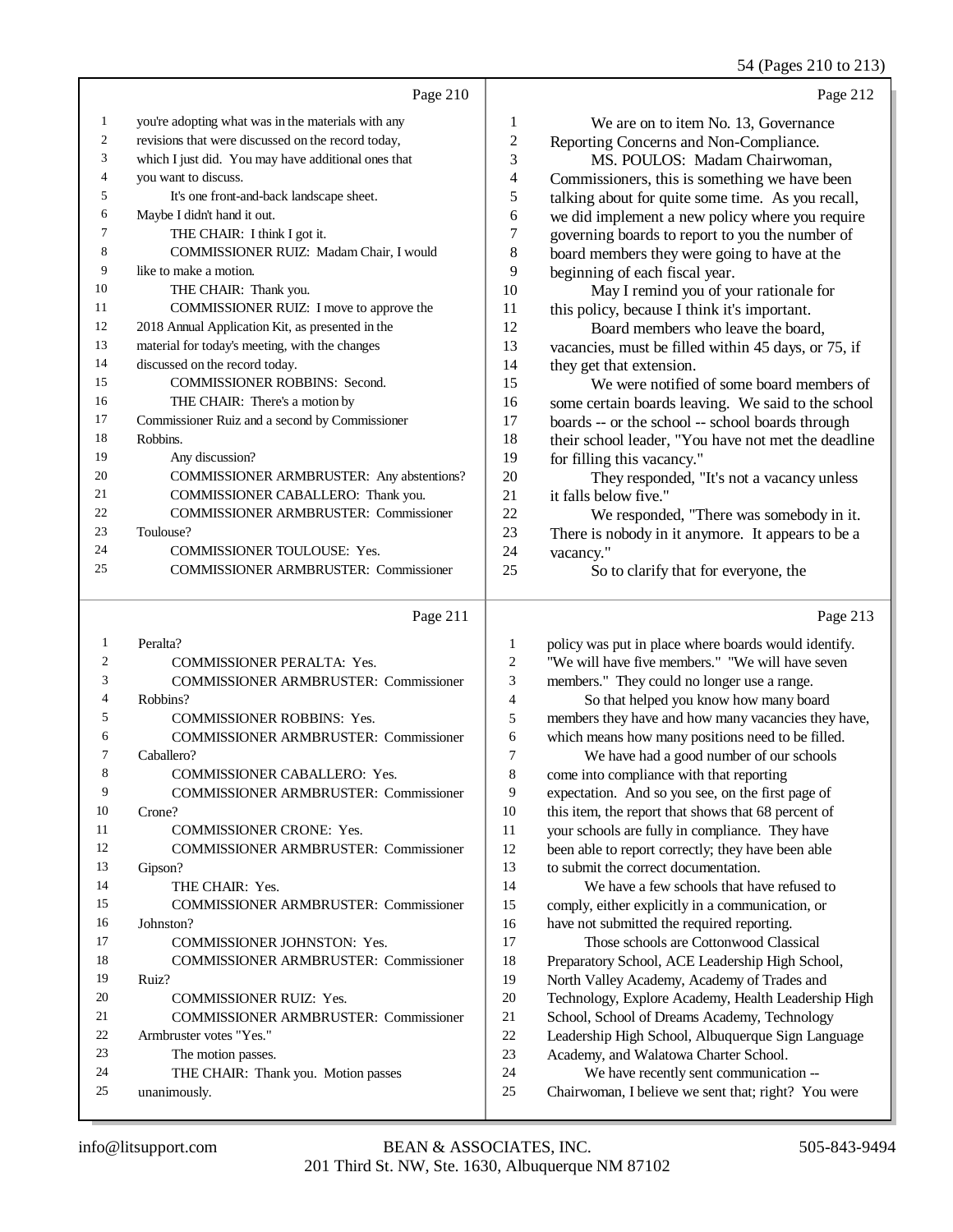55 (Pages 214 to 217)

|                |                                                      |                | 55 (Pages 214 to 217)                                |
|----------------|------------------------------------------------------|----------------|------------------------------------------------------|
|                | Page 214                                             |                | Page 216                                             |
| $\mathbf{1}$   | able to sign those?                                  | 1              | initial letter had a March date that they would come |
| 2              | THE CHAIR: Some.                                     | $\sqrt{2}$     | up to the March meeting, which might still be        |
| 3              | MS. POULOS: Did we send those, the                   | 3              | doable?                                              |
| 4              | communication on to the Chairwoman's --              | 4              | MS. POULOS: Yeah, if we can get them out             |
| 5              | THE CHAIR: I'm pretty sure I signed and              | 5              | next week.                                           |
| 6              | scanned those back, did I not?                       | 6              | THE CHAIR: I think if we can get them out            |
| 7              | MS. POULOS: Then we have not.                        | $\tau$         | this week, I think a March date is more than         |
| 8              | THE CHAIR: Okay.                                     | $\,$ 8 $\,$    | reasonable notice to them to have to come up to our  |
| 9              | MS. POULOS: So we are bringing these                 | 9              | March meeting. And it did come up when we were       |
| 10             | forward at this point so that you know, with         | 10             | having the DEAP subcommittee Corrective Action Plan  |
| 11             | clarity, who stands in that position. Our intention  | 11             | meeting, that they have a challenge, because they    |
| 12             | was -- and I think we've probably gotten a little    | 12             | had some folks in the queue that wanted to be on;    |
| 13             | bit off on that -- to get letters out, signed under  | 13             | but because you sign a letter that you're only going |
| 14             | Chairwoman's name, saying, "You have until March to  | 14             | to have five, they end up having to -- they felt     |
| 15             | comply. At that point we'll bring you in front of    | 15             | they ended up having to turn someone down to serve   |
| 16             | the Commission to talk about this."                  | 16             | on the board because they had committed to five this |
| 17             | We do still have some that they've                   | 17             | year. So it did open the door to a possible flaw in  |
| 18             | submitted the report; but it's still incorrect or    | 18             | what we initially thought.                           |
| 19             | incomplete. So we're still trying, through           | 19             | I think -- I think it's reasonable to                |
| 20             | technical assistance, to get those reports to be     | 20             | allow the schools that flexibility, as long as they  |
| 21             | complete. Those are eight schools, and they are      | 21             | continue to make notice to us if there's -- if       |
| 22             | listed in your materials on Page 2.                  | 22             | there's a change. But we don't want to discourage    |
| 23             | At this point, I think we want to make               | 23             | someone who wants to serve and say, "No, you have to |
| 24             | sure that letter goes out under the Chairwoman's     | 24             | wait until someone's off before can you come on."    |
| 25             | name to clearly communicate. We may need to push     | 25             | So it did kind of make us a little aware             |
|                | Page 215                                             |                | Page 217                                             |
| $\mathbf{1}$   | until April, if you feel more comfortable with that, | $\mathbf{1}$   | of a shortcoming there.                              |
| $\overline{c}$ | which is fine. But we do want the Commission to      | $\overline{c}$ | COMMISSIONER ARMBRUSTER: Can I --                    |
| 3              | know that we will be talking, I believe, about the   | 3              | THE CHAIR: Sure.                                     |
| 4              | policy, potentially, if we have time today.          | $\overline{4}$ | COMMISSIONER ARMBRUSTER: I just want to              |
| 5              | And we have made a couple of recommended             | 5              | make sure it's clear in my mind. So School X has     |
| 6              | changes, because currently, your policy does not     | 6              | five, and someone says, "I would really love to be   |
| 7              | allow boards to change that number until the next    | 7              | on the governing board."                             |
| 8              | fiscal year, meaning they established seven at the   | 8              | Okay. So now they have six. So when --               |
| 9              | beginning of this fiscal year, they must wait until  | 9              | if one of them leaves, then do they have to replace  |
| 10             | the beginning of the next fiscal year to change that | 10             | it to get the sixth one?                             |
| 11             | to eight, nine, ten or five.                         | 11             | MS. POULOS: So I think --                            |
| 12             | There was a good reason for that. The                | 12             | Madam Chairwoman and Commissioner Armbruster, this   |
| 13             | Commission felt that they didn't want to see those   | 13             | is the issue that this Commission has to deal with.  |
| 14             | changing because they felt the community needed to   | 14             | Do you want to know how many board members they      |
| 15             | have the stability and know how many board members   | 15             | have, and, thus, when one leaves, they need to be    |
| 16             | were going to be on that board. It also presents     | 16             | able to replace that board member? And one of the    |
| 17             | challenges for the school. So I think it's worth     | 17             | things that you may see is -- and you may then find  |
| 18             | having that discussion.                              | 18             | this is a problem you need to deal with -- when they |
| 19             | But, again, at this point, I think what we           | 19             | lose a board member, they decide they can't replace  |

- want to do is make sure that letter goes out next week, absolutely, and that we have a clear
	- communication with these schools about the need to
	- accurately report this information to the
	- Commission.
	- THE CHAIR: Right. Because I think the
- 22 they send you a notice saying, "We're increasing back to six." back to six."

 one, then they send you a notice and say, "Now we're 21 decreasing back to five." And another month later,<br>22 they send you a notice saving. "We're increasing

- 24 That is not your intent. Your intent is<br>25 to get stability in the board and have them
	- to get stability in the board and have them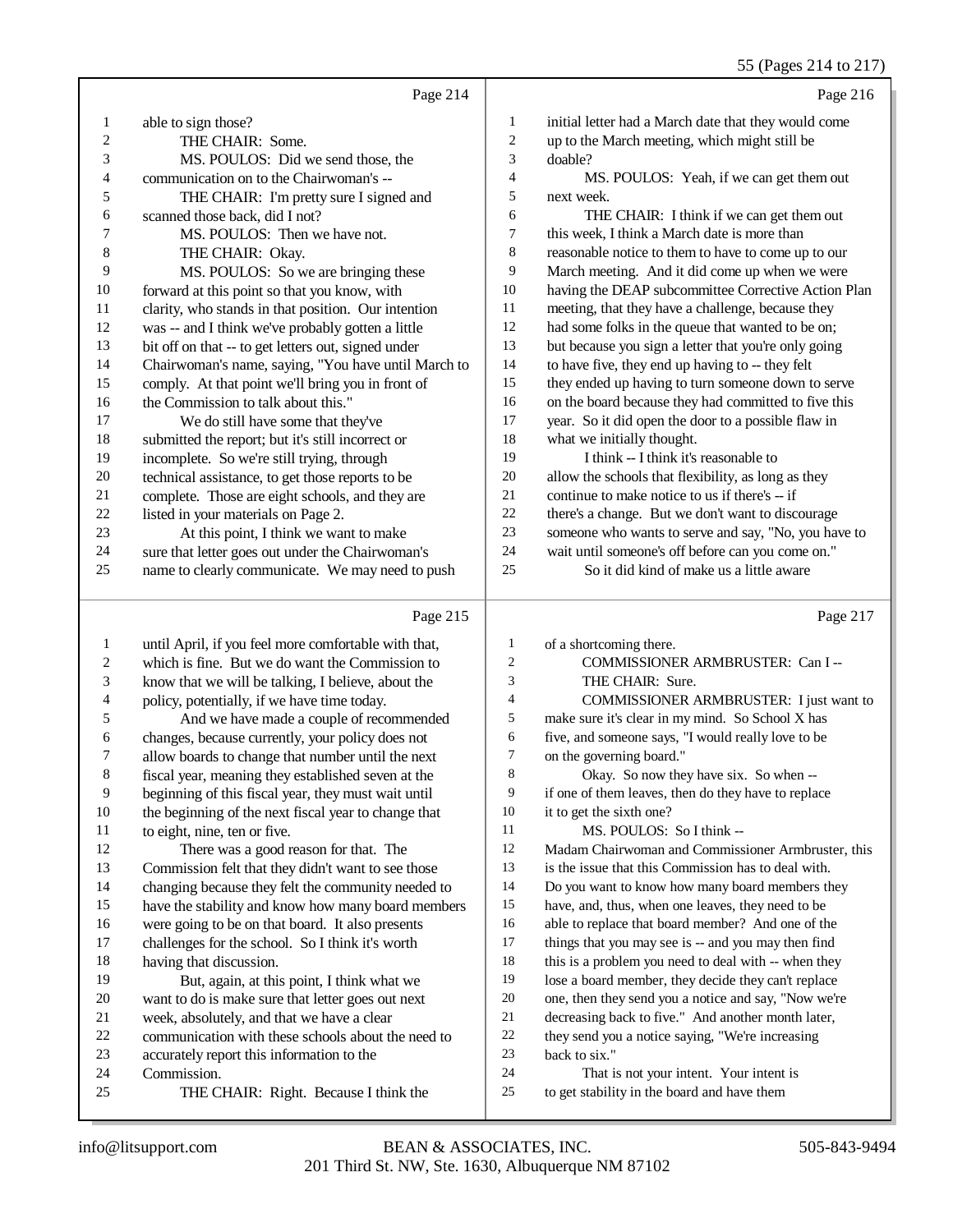# 56 (Pages 218 to 221)

|                          | Page 218                                                                                        |                  | Page 220                                                                                         |
|--------------------------|-------------------------------------------------------------------------------------------------|------------------|--------------------------------------------------------------------------------------------------|
| $\mathbf{1}$             | understand that governance is one of the most                                                   | $\mathbf{1}$     | It's frightening; but I can.                                                                     |
| $\overline{\mathbf{c}}$  | important parts of charter schools. They have to be                                             | $\boldsymbol{2}$ | THE CHAIR: I actually can, too; but I                                                            |
| 3                        | able to have a strong board, and they have to be                                                | 3                | don't want -- I won't be able to see out after I do                                              |
| $\overline{\mathcal{L}}$ | able to find numbers. So you're going to have to                                                | $\overline{4}$   | it.                                                                                              |
| 5                        | figure out that balance in your policies.                                                       | 5                | COMMISSIONER ARMBRUSTER: Okay.                                                                   |
| 6                        | But I do think it's really important to                                                         | 6                | MS. POULOS: So these are things like                                                             |
| 7                        | establish with clarity. One of the things that                                                  | 7                | votes not being taken, minutes not being provided.                                               |
| 8                        | schools have been saying, the ones that say, "We're                                             | 8                | COMMISSIONER ARMBRUSTER: It wasn't all                                                           |
| 9                        | not going to give you this information, we're not                                               | 9                | that far, however.                                                                               |
| 10                       | going report this," is, "Our contract says we'll                                                | 10               | MS. POULOS: Range; so still having a                                                             |
| 11                       | have six to nine; so it conflicts with our                                                      | 11               | range rather than that specific number. So, you                                                  |
| 12                       | contract."                                                                                      | 12               | know, we're -- we're continuing to try and work with                                             |
| 13                       | Well, I'm going to say, "No, it doesn't.                                                        | 13               | these schools. I think there's somebody out there                                                |
| 14                       | Because six to nine, eight does not conflict with                                               | 14               | telling them they don't have to comply, and so                                                   |
| 15                       | your contract"; right? "it establishes where you're                                             | 15               | they're not acknowledging the communications. I                                                  |
| 16                       | falling within that six to nine at this point in                                                | 16               | think the communication from the Chairwoman should                                               |
| 17                       | time."                                                                                          | 17               | help with that, and then we'll just move forward                                                 |
| 18                       | And it's about transparency and clarity                                                         | 18               | from there.                                                                                      |
| 19                       | with your authorizer, which is who you are, so that                                             | 19               | THE CHAIR: Okay. Thank you. We're on to                                                          |
| $20\,$                   | you know what their governance structure is. And                                                | 20               | No. 14, Policies and Procedures for Adding. Can we                                               |
| 21                       | you have every right to that.                                                                   | 21               | flip first to the checklist? I think that might be                                               |
| $22\,$                   | THE CHAIR: Right. Right. And that was                                                           | $22\,$           | the $-$                                                                                          |
| $23\,$                   | certainly the intention. And I support the idea                                                 | 23               | MS. POULOS: Behind the first goldenrod                                                           |
| 24                       | that no matter what your number is, if someone                                                  | 24               | sheet.                                                                                           |
| 25                       | leaves, you have an obligation to fill it, because                                              | 25               | THE CHAIR: And this, I believe, follows,                                                         |
|                          |                                                                                                 |                  |                                                                                                  |
|                          | Page 219                                                                                        |                  | Page 221                                                                                         |
| $\mathbf{1}$             | that's your -- that's your board; so that you can't                                             | $\mathbf{1}$     | to a great extent, the checklist for when a new                                                  |
| $\overline{c}$           | just keep seesawing up and down, because, "It's okay                                            | 2                | school is going to open --                                                                       |
| 3                        | because we put 'up to' in our contract."                                                        | 3                | MS. POULOS: Madam Chairwoman?                                                                    |
| 4                        | So that was the -- certainly, the                                                               | 4                | THE CHAIR: -- by and large.                                                                      |
| 5                        | rationale. So I guess we'll have to -- we'll have                                               | 5                | MS. POULOS: Madam Chair and                                                                      |
| 6                        | to put off to a short time in the work session                                                  | 6                | Commissioners, yes. Yes, it does. The timelines                                                  |
| 7                        | clarifying and seeing if we want to adjust to bring                                             | 7                | were adjusted a little bit. And I think things that                                              |
| 8                        | forward any changes. But at this point in time, we                                              | 8                | we thought were absolutely not necessary were also                                               |
| 9                        | hope to see those schools in March.                                                             | 9                | removed.                                                                                         |
| 10                       | MS. POULOS: We hope to see them comply.                                                         | 10               | THE CHAIR: Right. Right.                                                                         |
| 11                       | THE CHAIR: Yes, we do. And if not, we'll                                                        | 11               | Does anyone have any questions or comments                                                       |
| 12                       | see them in March.                                                                              | 12               | on that? I mean, I went through it, and I thought                                                |
| 13                       | Okay. Thank you.                                                                                | 13               | everything that was -- I couldn't think of anything                                              |
| 14                       | COMMISSIONER ARMBRUSTER: So -- so the                                                           | 14               | else to put in or take out; because it is -- I mean,                                             |
| 15                       | people -- I don't know; I guess there's eight                                                   | 15               | it's -- to a great extent, with that new site,                                                   |
| 16                       | here -- who submitted, but incorrectly. Were those                                              | 16               | everything is brand new, so that you've got a lot of                                             |
| 17                       | long -- is it a lot that they had to do to submit                                               | 17               | those compliance things that really need to be                                                   |
| 18                       | this? I'm looking at Alma d'Arte.                                                               | 18               | checked off.                                                                                     |
| 19                       | MS. POULOS: Madam Chair, Commissioner, I                                                        | 19               | And I just need to refresh my memory. Is                                                         |
| 20<br>21                 | believe you can see, on Page 1 of 19, a summary of                                              | 20               | there a -- are we established -- I guess that's the                                              |
| 22                       | that. So you can pick one of them.                                                              | 21               | only thing that I'm not clear on. Is there -- are                                                |
| 23                       | THE CHAIR: See that little tiny --                                                              | 22               | we doing a Commencement of Operation? Because that                                               |
| 24                       | MS. POULOS: Sorry.                                                                              | 23<br>24         | was, you know --                                                                                 |
| 25                       | COMMISSIONER ARMBRUSTER: And I just want<br>to say I can read that -- I can actually read this. | $25\,$           | MS. POULOS: So I think that's -- I mean,<br>I do have it saying that there is a vote to commence |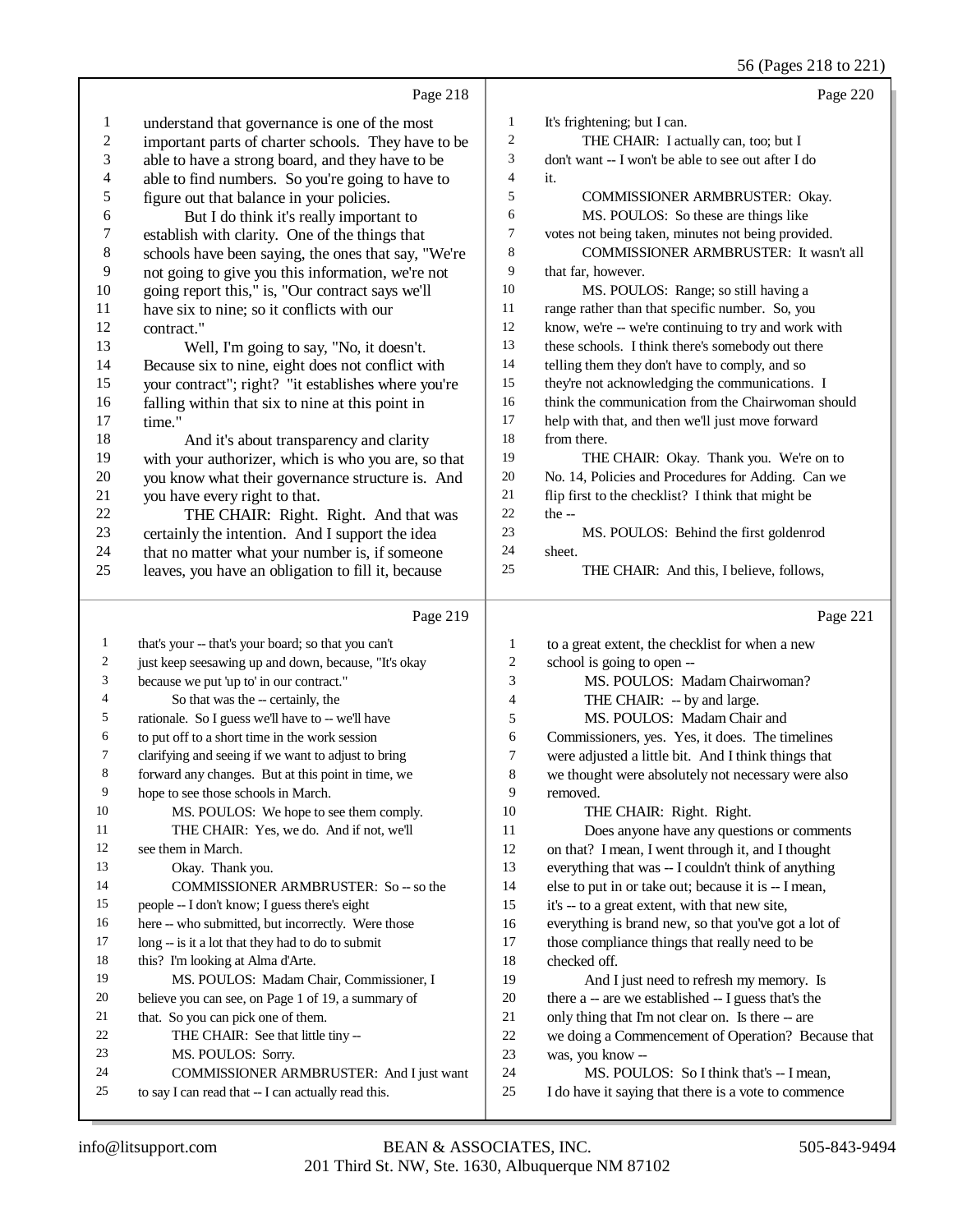57 (Pages 222 to 225)

|    | Page 222                                                                   |                | Page 224                                                 |
|----|----------------------------------------------------------------------------|----------------|----------------------------------------------------------|
| 1  | operations.                                                                | $\mathbf{1}$   | MS. POULOS: It has a name.                               |
| 2  | THE CHAIR: Right. That's what I thought.                                   | $\sqrt{2}$     | COMMISSIONER TOULOUSE: New School Site                   |
| 3  | MS. POULOS: When you look at the very                                      | 3              | Implementation Checklist.                                |
| 4  | end, there is some -- there's items that are due two                       | $\overline{4}$ | THE CHAIR: So a New School Site                          |
| 5  | weeks prior to the opening, which is what happens                          | 5              | Implementation Checklist.                                |
| 6  | with our brand new schools, as well.                                       | 6              | COMMISSIONER TOULOUSE: I second.                         |
| 7  | THE CHAIR: Right.                                                          | $\tau$         | THE CHAIR: Did you get all that?                         |
| 8  | MS. POULOS: And then there's items that                                    | 8              | THE REPORTER: (Indicates.)                               |
| 9  | are due by June 1st. Typically, what you have done                         | 9              | THE CHAIR: Any discussion?                               |
| 10 | with our brand new schools is at your June meeting,                        | 10             | (No response.)                                           |
| 11 | you vote to commence operations, and it's                                  | 11             | THE CHAIR: Commissioner Armbruster?                      |
| 12 | conditional on fully executing the items that are                          | 12             | COMMISSIONER ARMBRUSTER: Any abstentions?                |
| 13 | due two weeks prior.                                                       | 13             | COMMISSIONER CABALLERO: Thank you.                       |
| 14 | We've never had to -- we've had some                                       | 14             | COMMISSIONER ARMBRUSTER: You're welcome.                 |
| 15 | challenges with schools that didn't quite meet that.                       | 15             | <b>Commissioner Ruiz?</b>                                |
| 16 | We probably need to make sure we're clear on how we                        | 16             | <b>COMMISSIONER RUIZ: Yes.</b>                           |
| 17 | move forward, if that happens. But we can wait                             | 17             | <b>COMMISSIONER ARMBRUSTER: Commissioner</b>             |
| 18 | until June to really be explicit to all that.                              | 18             | Toulouse?                                                |
| 19 | THE CHAIR: And I'm -- and I like that                                      | 19             | <b>COMMISSIONER TOULOUSE: Yes.</b>                       |
| 20 | idea of having -- in case -- so everyone gets a -- a                       | 20             | <b>COMMISSIONER ARMBRUSTER: Commissioner</b>             |
| 21 | clear picture on where they really are, and that                           | 21             | Robbins?                                                 |
| 22 | it's clear they really are, in fact, ready to go.                          | 22             | <b>COMMISSIONER ROBBINS: Yes.</b>                        |
| 23 | So I'm fine with putting that in, 'cause -- we have                        | 23             | <b>COMMISSIONER ARMBRUSTER: Commissioner</b>             |
| 24 | one?                                                                       | 24             | Crone?                                                   |
| 25 | MS. POULOS: One.                                                           | 25             | <b>COMMISSIONER CRONE: Yes.</b>                          |
|    | Page 223                                                                   |                |                                                          |
|    |                                                                            |                |                                                          |
| 1  | THE CHAIR: Do we have a school -- we have                                  | 1              | Page 225<br><b>COMMISSIONER ARMBRUSTER: Commissioner</b> |
| 2  |                                                                            | $\mathfrak{2}$ | Peralta?                                                 |
| 3  | two schools this year -- three.<br>MS. POULOS: That will be opening, brand | 3              | <b>COMMISSIONER PERALTA: Yes.</b>                        |
| 4  | new. Three brand new that will be opening. And we                          | 4              | <b>COMMISSIONER ARMBRUSTER: Commissioner</b>             |
| 5  | have this one --                                                           | 5              | Caballero?                                               |
| 6  | THE CHAIR: Right. So we will have those                                    | 6              | COMMISSIONER CABALLERO: Yes.                             |
| 7  | four schools in June for the Commencement of                               | 7              | <b>COMMISSIONER ARMBRUSTER: Commissioner</b>             |
|    | Operation. And I'm fine with that, okay?                                   | 8              | Armbruster votes "Yes."                                  |
| 9  | Are we -- are we good with this?                                           | 9              | Commissioner Gipson?                                     |
| 10 | So we $-$                                                                  | 10             | THE CHAIR: Yes.                                          |
| 11 | COMMISSIONER JOHNSTON: Madam Chair, thank                                  | 11             | <b>COMMISSIONER ARMBRUSTER: Commissioner</b>             |
| 12 | you. Do we have to have a vote on this now?                                | 12             | Johnston?                                                |
| 13 | THE CHAIR: I do believe we --                                              | 13             | <b>COMMISSIONER JOHNSTON: Yes.</b>                       |
| 14 | COMMISSIONER JOHNSTON: I didn't know. I                                    | 14             | COMMISSIONER ARMBRUSTER: It's a                          |
| 15 | was asking.                                                                | 15             | nine-to-zero vote. The motion passes.                    |
| 16 | THE CHAIR: I believe we should vote on                                     | 16             | THE CHAIR: Okay. So now we're on to the                  |
| 17 | this. But it is something that, with new schools                           | 17             | first -- the front section, which is the process for     |
| 18 | and so on, we've voted on the checklist. So this is                        | 18             | approving a new site, and a school wanting to add an     |
| 19 | something that we should vote on.                                          | 19             | additional site, which we, months ago, had done -- I     |
| 20 | COMMISSIONER JOHNSTON: Thank you.                                          | 20             | lost my mind yesterday. But when we had the              |
| 21 | THE CHAIR: So -- and I think it's a                                        | 21             | discussion about the -- about the amendment process,     |
| 22 | simple motion.                                                             | 22             | which was done at a work session a while ago, there      |
| 23 | So I move that the PEC adopt the polic---                                  | 23             | had been a discussion about how this was going to        |
| 24 | well, no, it's the checklist for Commencement of                           | 24             | roll out.                                                |
| 25 | Operation for --                                                           | 25             | And Matt did contact me this morning, and                |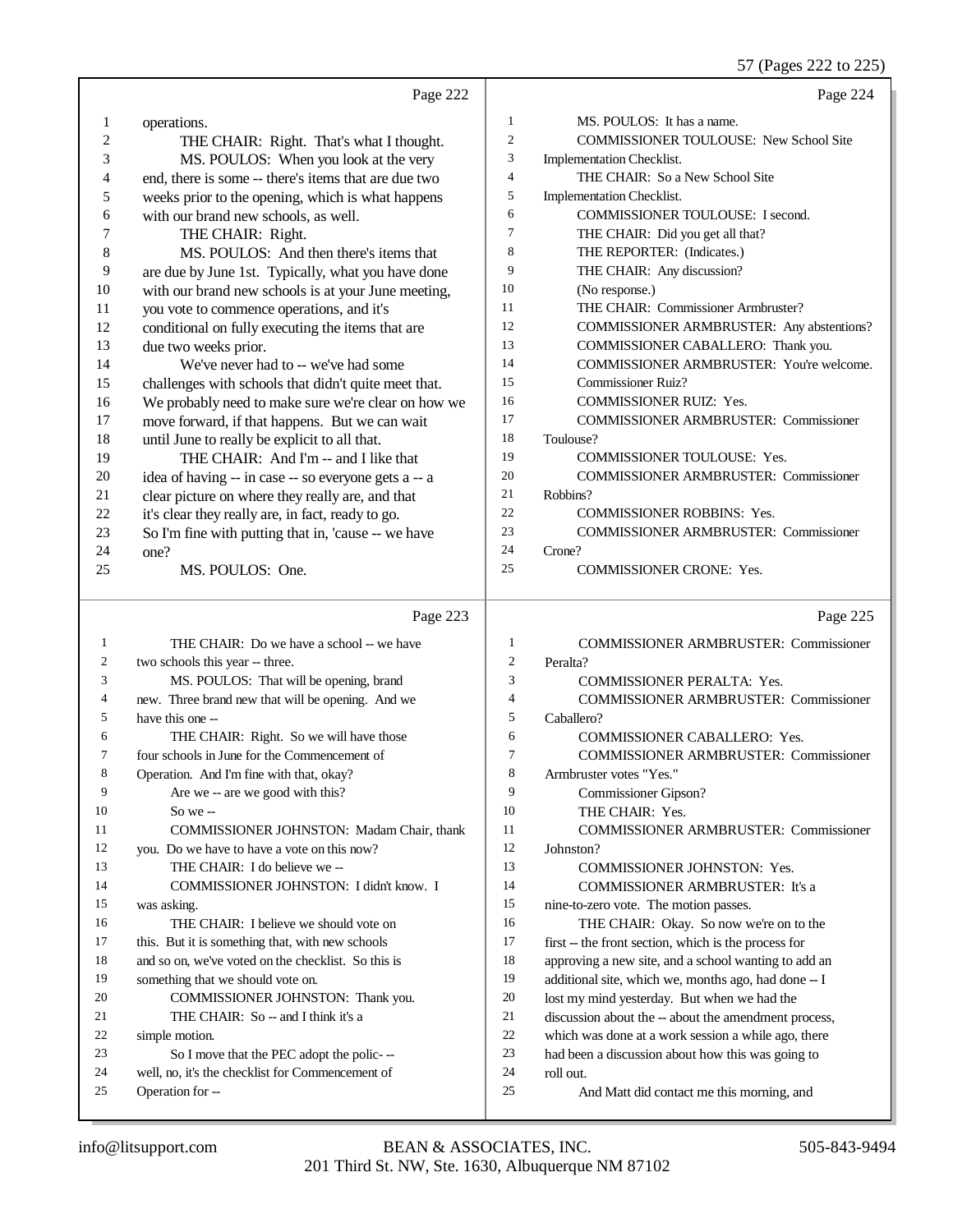## 58 (Pages 226 to 229)

|    | Page 226                                            |    | Page 228                                             |
|----|-----------------------------------------------------|----|------------------------------------------------------|
| 1  | I know he spoke with Katie, as well, this morning.  | 1  | can, to allow this. And we spoke -- when we spoke    |
| 2  | So Matt, as I was leaving my phone in the car and   | 2  | briefly this morning, we thought, if we could, make  |
| 3  | disconnecting with him, Commissioner Johnston       | 3  | it also through e-mail or however you want to do it. |
| 4  | thought I was talking to her.                       | 4  | But if we do, what we're going to talk about later   |
| 5  | COMMISSIONER JOHNSTON: She came in the              | 5  | is the -- the regional meetings. If there's time,    |
| 6  | front office just talking.                          | 6  | and they're scheduled at a point before our March    |
| 7  | THE CHAIR: He asked if he could weigh in            | 7  | meeting, we could also take comment at those         |
| 8  | on this. So I gracefully allowed him to.            | 8  | regional meetings on this, as well; so that there    |
| 9  | MR. MATT PAHL: Thank you for your grace,            | 9  | would be perhaps two opportunities for people to     |
| 10 | Madam Chair.                                        | 10 | weigh in.                                            |
| 11 | THE CHAIR: Madam President.                         | 11 | Those regional meetings can't happen                 |
| 12 | MR.MATT PAHL: Madam President. Why not?             | 12 | before our March meeting. You're still doing that    |
| 13 | Madam Chair, members of the Commission, I           | 13 | reach-out, as well. And I will also ask and place    |
| 14 | called the Chair and Director Poulos this morning,  | 14 | some burden on CSD to send out to the schools, as    |
| 15 | because we realized that we didn't feel like we got | 15 | well, so that we're not having someone sit in front  |
| 16 | the input from schools on the new application       | 16 | of us and say, "I didn't get the e-mail." So that    |
| 17 | that -- that we feel comfortable with. And so I     | 17 | we've done this.                                     |
| 18 | know it's up for potential -- potential decision.   | 18 | COMMISSIONER ARMBRUSTER: I just had a                |
| 19 | I do think this is 90 plus percent of the           | 19 | question. I know that not all schools belong to the  |
| 20 | way there. But what we're requesting from the       | 20 | Coalition. So -- and I'm sure we must know who does  |
| 21 | Coalition side of things is that we get two, three  | 21 | and doesn't. I don't. But anyway -- so do we         |
| 22 | more weeks to get some feedback from our members on | 22 | contact those people, also?                          |
| 23 | this, if you're interested in that, so you all can  | 23 | THE CHAIR: That's what I just asked the              |
| 24 | take a vote on a final product at your March        | 24 | Director to do. So she sends the same e-mail out     |
| 25 | meeting.                                            | 25 | $for -$                                              |
|    |                                                     |    |                                                      |

### Page 227 |

| 1              | I appreciate the urgency by which the                | 1              | COMMISSIONER ARMBRUSTER: Right. Got it.              |
|----------------|------------------------------------------------------|----------------|------------------------------------------------------|
| $\sqrt{2}$     | Commission went -- went and added this issue, and I  | $\overline{2}$ | I just was not -- that's fine.                       |
| 3              | think schools really appreciate that.                | 3              | THE CHAIR: Yes, that was the intention,              |
| $\overline{4}$ | Kelly and I find ours- -- we think we're a           | 4              | so that schools that may not be on that list -- and  |
| 5              | pretty formidable two-person staff. But Session can  | 5              | this -- you can post? Can do you that? Can you put   |
| 6              | kind of blow up the work plan for a two-person       | 6              | a -- can you put a -- can you post this on your --   |
| 7              | staff. And we've had this for weeks. And we          | 7              | on your website so that people can see it?           |
| $\,8\,$        | just -- I didn't get feedback back to Katie until    | 8              | MR. MATT PAHL: Madam Chair, if you'd like            |
| 9              | last night. And even as I was doing it, it felt      | 9              | the public to see it, yes, we can do that. We also   |
| 10             | like, you know, we need to get some feedback from    | 10             | have another method by which we communicate with     |
| 11             | members.                                             | 11             | members that's very similar to that. But we'd be     |
| 12             | So it's a request. And I appreciate you              | 12             | open to doing both, or one or the other. I think     |
| 13             | hearing that today. Thank you.                       | 13             | it's posted now on the -- on the CSD web--- or the   |
| 14             | THE CHAIR: Right. And this was -- part               | 14             | PEC website. So we'd have no problem just making it  |
| 15             | of the process when we discussed it at the work      | 15             | available on the front page of the website.          |
| 16             | session was that it would be sent out to the schools | 16             | THE CHAIR: Okay. So are we --                        |
| 17             | for feedback, and then we got bogged into            | 17             | <b>COMMISSIONER JOHNSTON: May I ask?</b>             |
| 18             | Public Impact and -- you know, to the point that I   | 18             | THE CHAIR: Sure.                                     |
| 19             | didn't -- I couldn't even remember at the end of     | 19             | <b>COMMISSIONER JOHNSTON: Clarification.</b>         |
| 20             | yesterday. So, you know, it's -- so I -- I think     | 20             | I'm having to get lots of clarification today,       |
| 21             | because we don't have anyone that's knocking on the  | 21             | because yesterday was -- so I'm very pleased, I      |
| 22             | door right now -- but I'm sure there -- you know,    | 22             | think if I understand it, that what we've done is    |
| 23             | there's a line starting, and they want to be able to | 23             | this new Site Implementation Checklist has now been  |
| 24             | start working on that. And I appreciate that.        | 24             | approved and is in effect; so there's a guide there. |
| 25             | But I think to be as transparent as we               | 25             | So working on the second part, which is              |
|                |                                                      |                |                                                      |

Page 229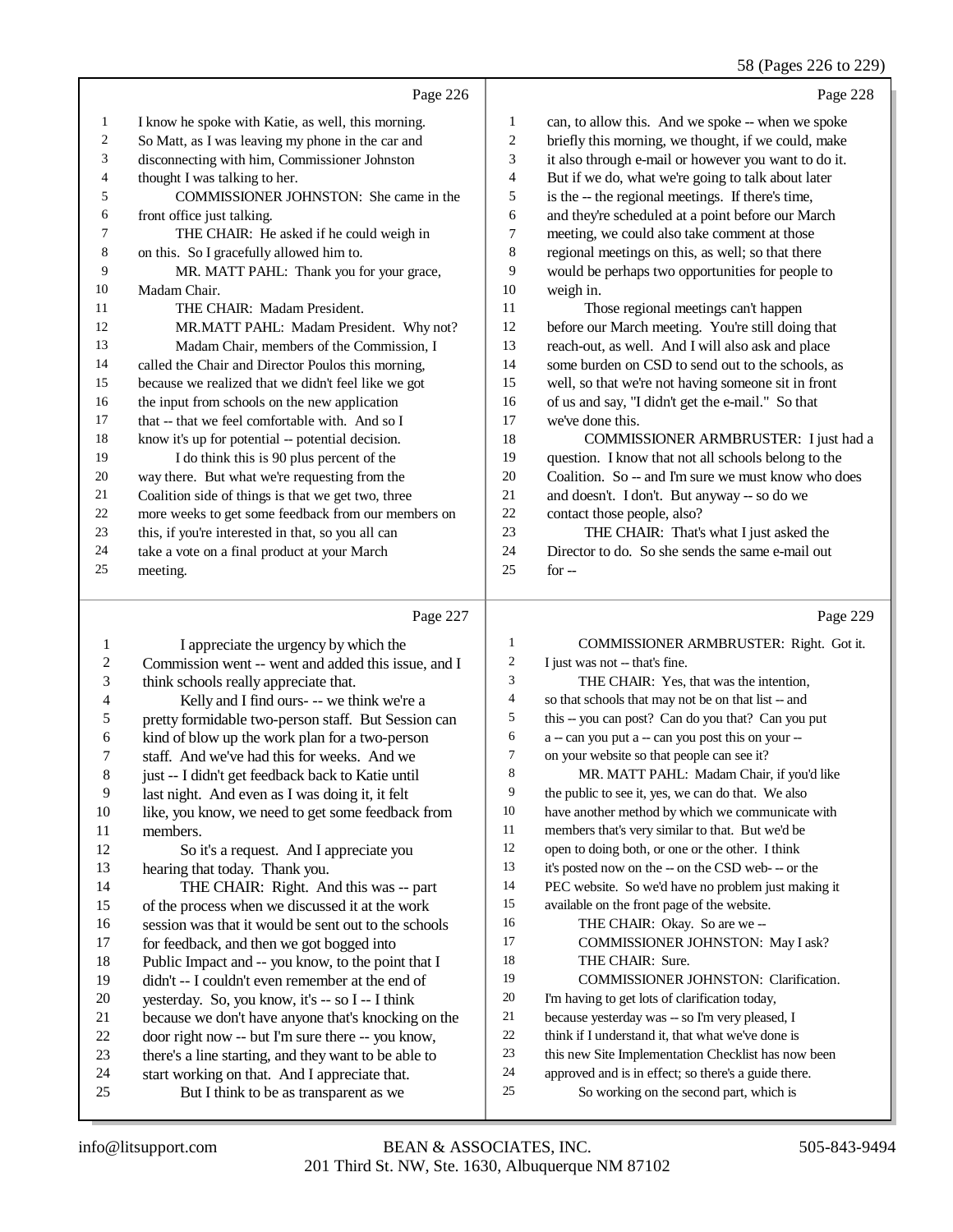|              |                                                      |                | 59 (Pages 230 to 233)                                |
|--------------|------------------------------------------------------|----------------|------------------------------------------------------|
|              | Page 230                                             |                | Page 232                                             |
| 1            | what we're talking about now, and allowing more time | 1              | right now, that's not an option to think about.      |
| 2            | is -- is in conjunction with that. So -- okay.       | $\overline{c}$ | Down the road, it may be, and it may not. So, to     |
| 3            | Thank you.                                           | 3              | me, I just don't think that should be --             |
| 4            | THE CHAIR: Because the checklist, at this            | $\overline{4}$ | THE CHAIR: Well -- and of course, that --            |
| 5            | point in time, immediately affects a school now that | 5              | we still have until March. So something could come   |
| 6            | needs it for June. And this -- I know schools need   | 6              | up. But it's certainly something that we will take   |
| 7            | it; but no one is being harmed in any way at this    | $\tau$         | into consideration when we have the discussion at    |
| 8            | point in time in not having this right now.          | 8              | the work session. And I'm actually assuming that     |
| 9            | COMMISSIONER JOHNSTON: It's clear.                   | 9              | there won't be any decision by our March meeting?    |
| 10           | THE CHAIR: Right. And actually, they                 | 10             | No.                                                  |
| 11           | have an outline. If they wanted to start working on  | 11             | COMMISSIONER ARMBRUSTER: And right now,              |
| 12           | it, I don't think there's going to be overreaching   | 12             | Madam Chair, since anyone who wants to replicate had |
| 13           | changes to it; so that they could -- they got the    | 13             | to do it by January, no one's going to be doing it   |
| 14           | idea, okay?                                          | 14             | right now. So it's not an emergency; right?          |
| 15           | COMMISSIONER JOHNSTON: Okay. Thank you.              | 15             | Because that's what we said the submission window    |
| 16           | THE CHAIR: All right. So we will not                 | 16             | was, from September to January.                      |
| 17           | proceed to vote on this at this point in time and we | 17             | THE CHAIR: We haven't approved that.                 |
| 18           | will put it on the March agenda. We'll put it on     | 18             | COMMISSIONER ARMBRUSTER: We did that in              |
| 19           | also for the March work session, if there's          | 19             | November. Didn't we do that when we did those other  |
| 20           | substantial -- well, we'll look at it anyway. I      | $20\,$         | amendments, and said something could be by a certain |
| 21           | think that's --                                      | 21             | time, something could be at other times, when we     |
| 22           | COMMISSIONER TOULOUSE: Madam Chair, I                | 22             | were doing the original --                           |
| 23           | have a concern here on the last bullet here on       | 23             | MS. POULOS: Madam Chair, Commissioner                |
| 24           | the -- under "Determining Eligibility." As long as   | 24             | Armbruster, those were all drafts. None of that has  |
| 25           | we're still in court in Rio Rancho, I don't think we | 25             | been approved.                                       |
|              |                                                      |                |                                                      |
|              | Page 231                                             |                | Page 233                                             |
| $\mathbf{1}$ | should have --                                       | 1              | COMMISSIONER ARMBRUSTER: Oh, okay.                   |
| 2            | THE CHAIR: I'm sorry? Could you just --              | 2              | MS. POULOS: Again, to the Chairwoman's               |
| 3            | is there a page number, so I can --                  | 3              | point, we don't know anybody that's knocking down    |
| 4            | COMMISSIONER TOULOUSE: Page 1.                       | 4              | the door to submit, to start up in the fall. We did  |
| 5            | COMMISSIONER ARMBRUSTER: Patty, right                | 5              | have the one.                                        |
| 6            | here, the last bullet.                               | 6              | COMMISSIONER TOULOUSE: Which this                    |
| 7            | COMMISSIONER TOULOUSE: See, the very                 | 7              | Commission didn't know about until three days        |
| 8            | last -- right here.                                  | 8              | before.                                              |
| 9            | THE CHAIR: "is seeking to open a new                 | 9              | MS. POULOS: No one would be foolish                  |
| 10           | school"?                                             | 10             | enough to submit in February and think they could    |
| 11           | COMMISSIONER TOULOUSE: And after that,               | 11             | open in June.                                        |
| 12           | "has received a discretionary waiver." That's still  | 12             | MR. MATT PAHL: It would be pretty tough.             |
| 13           | in court.                                            | 13             | THE CHAIR: Okay. So we're moving on.                 |
| 14           | MS. POULOS: And, Madam Chairwoman, we                | 14             | MR. MATT PAHL: Madam Chair, you know,                |
| 15           | discussed that, and we discussed that this, as a     | 15             | just for a couple of overarching comments on the     |
| 16           | draft, was a draft, and it was absolutely pending    | 16             | document, because I know a lot of people will be     |
| 17           | any legal resolution. But we wanted it in there      | 17             | thinking of it -- and I just want to thank you for   |
| 18           | since that is a potential open legal question. And   | 18             | considering the feedback of all charters, including  |
| 19           | if it is, we want to acknowledge how that might look | 19             | our members.                                         |
| 20           | different.                                           | 20             | Two things I did want to mention is dates            |
|              |                                                      |                |                                                      |

- 21 COMMISSIONER TOULOUSE: I just think we're<br>22 giving the message to other people that right now. 22 giving the message to other people that right now,<br>23 that's an option, because we're having them look at
- that's an option, because we're having them look at
- 24 this. If we're having -- say, people, if they're getting ready to start, if this is an outline. A getting ready to start, if this is an outline. And

in.

 are more enduring in policy than other indicators. 22 And I note one -- one example of that in the current<br>23 policy is that, you know, by the January meeting, policy is that, you know, by the January meeting, that you should have a submission for this amendment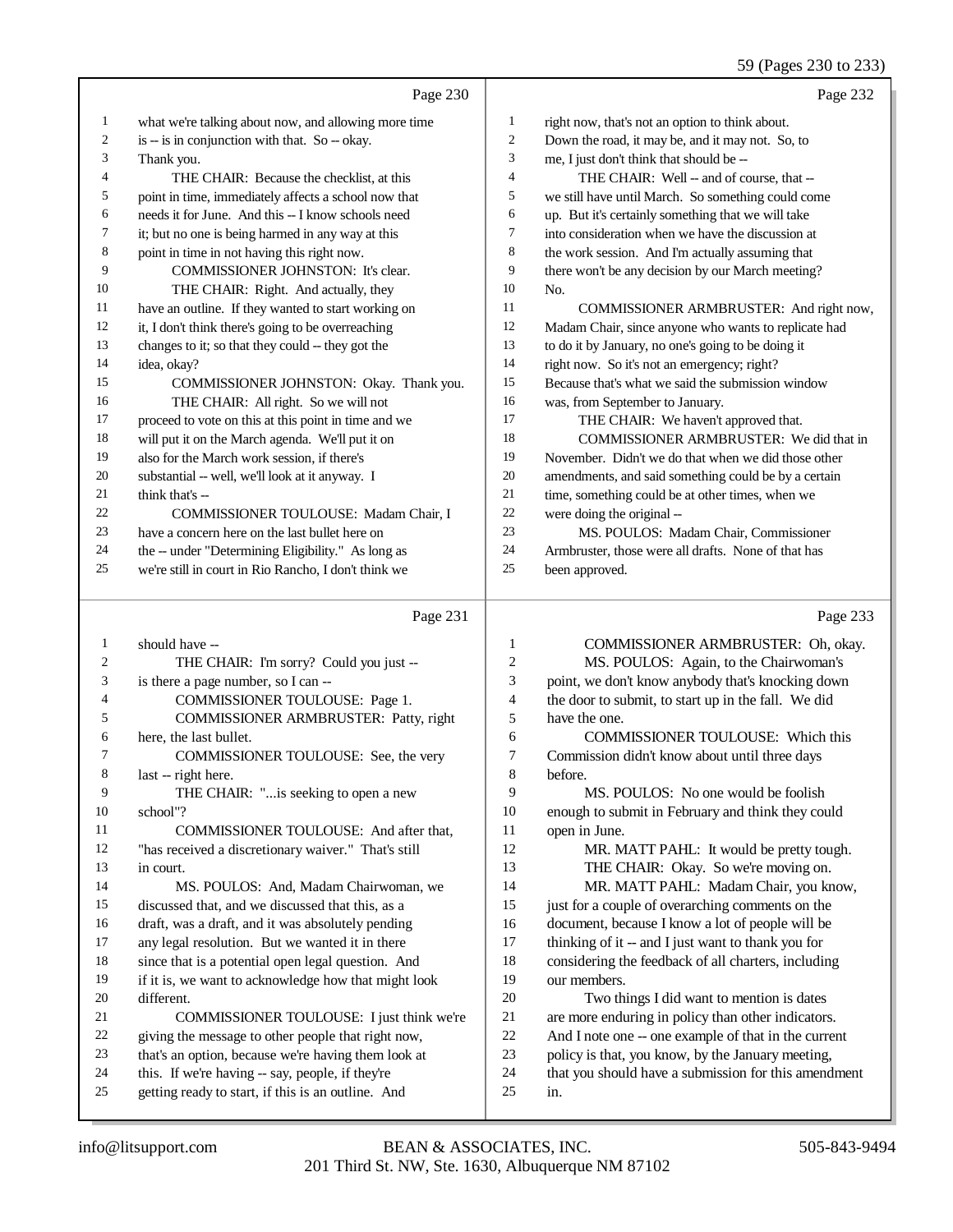|              |                                                      |                | 60 (Pages 234 to 237)                                                                   |
|--------------|------------------------------------------------------|----------------|-----------------------------------------------------------------------------------------|
|              | Page 234                                             |                | Page 236                                                                                |
| 1            | You know, in this last year, we didn't               | $\mathbf{1}$   | MS. POULOS: Yes. But please don't ignore                                                |
| 2            | have a January meeting. The January meeting floats   | 2              | what you already have.                                                                  |
| 3            | a little bit. So having a date in there. And         | 3              | THE CHAIR: I won't. I won't. All right.                                                 |
| 4            | that's just -- you know, making that enduring policy | $\overline{4}$ | We're now onto Item No. 16, the Report                                                  |
| 5            | is -- I mean, when I say 90 percent, I mean it as    | 5              | from the Chair.                                                                         |
| 6            | far as the way I look at it. But I think these are   | 6              | So I -- my first item is to ask                                                         |
| 7            | important things that can turn out to be             | 7              | Commissioners to send to Beverly within, hopefully,                                     |
| $\,8$        | contentious, you know, three years from now. So      | 8              | the next two weeks what subcommittees you would like                                    |
| 9            | it's small things like that.                         | 9              | to serve on. And I think at this point in time, all                                     |
| 10           | I have some questions. And I hope,                   | 10             | the ones that we have listed are active, I believe.                                     |
| 11           | Director Poulos, that we can look at some of the     | 11             | MS. FRIEDMAN: I believe they are.                                                       |
| 12           | data behind these, like the returning students.      | 12             | THE CHAIR: Because I think we moved out                                                 |
| 13           | That's not data we have for all schools. And so      | 13             | one or two, maybe, the last time. But I'm pretty                                        |
| 14           | just looking at that.                                | 14             | sure that every one that -- that is listed is an                                        |
| 15           | And that 75 percent mark. I know you all             | 15             | active committee; so there shouldn't be any concerns                                    |
| 16           | gave the good thought behind it. We just haven't     | 16             | about that. So if you would do that and --                                              |
| 17           | seen it yet.                                         | 17             | COMMISSIONER PERALTA: There are some that                                               |
| 18           | So getting some information will be really           | 18             | are reflecting Commissioner Pogna.                                                      |
| 19           | helpful in that. I appreciate the assumed            | 19             | COMMISSIONER RUIZ: I'm on the NMPSIA. It                                                |
| 20           | collaboration. I'm seeing a head nod from Director   | 20             | says Millie and hasn't been changed.                                                    |
| 21           | Poulos; so I appreciate it, just in advance.         | 21             | THE CHAIR: It hasn't been changed on the                                                |
| 22           | Thank you.                                           | $22\,$         | website, or --                                                                          |
| 23           | THE CHAIR: And I appreciate that you keep            | 23             | MS. FRIEDMAN: On the sheet.                                                             |
| 24           | rubbing in that we didn't have a January meeting.    | 24             | COMMISSIONER RUIZ: On the sheet.                                                        |
| 25           | COMMISSIONER CABALLERO: He was looking               | 25             | THE CHAIR: Got you. And that might have                                                 |
|              | Page 235                                             |                | Page 237                                                                                |
| $\mathbf{1}$ | forward to having a January meeting.                 | 1              | just been pulled from --                                                                |
| 2            | THE CHAIR: Apparently, he came, and we               | $\overline{c}$ | COMMISSIONER CRONE: It says 2017.                                                       |
| 3            | weren't here.                                        | 3              | MS. FRIEDMAN: Yeah, from March.                                                         |
| 4            | MR. MATT PAHL: This is the last time I               | $\overline{4}$ | THE CHAIR: So those -- hopefully, we will                                               |
| 5            | get to speak in front of the Commission. Is that --  | 5              | do that at the ever-growing March meeting, and we'll                                    |
| 6            | THE CHAIR: Because new terms will be                 | 6              | get that set. So -- and also at the March work                                          |
| 7            | starting, and people will be sworn in, we're almost  | 7              | session, I think it shouldn't take that long for a                                      |
| 8            | guaranteeing there will be a January meeting.        | 8              | policy and procedure review for us, because we spent                                    |
| 9            | All right. Thank you.                                | 9              | a lot of time when Ms. McKee was with us last year,                                     |
| 10           | MR. MATT PAHL: Thank you.                            | 10             | and I think we dug into that a lot.                                                     |
| 11           | THE CHAIR: All right. We are now on to               | 11             | So I don't think there should be any                                                    |
| 12           | item No. 15, Discussion and Possible Action of       | 12             | significant changes. But if you would, in your                                          |
| 13           | Changes to Governance Board Policy.                  | 13             | spare time, take a look at those -- the policy and                                      |
| 14           | MS. POULOS: Yeah, Madam Chairwoman, this             | 14             | procedures and see if there's any -- you know,                                          |
| 15           | is -- this is what -- we drafted this up based on    | 15             | highlight anything that you might -- you think we                                       |
| 16           | the conversation at that DEAP meeting. Again, what   | 16             | may need to look at for that March work session.                                        |
| 17           | I think I heard you say is we potentially probably   | 17             | Hopefully, it's just a quick perusal of it.                                             |
| 18           | need to do this during work session, which I think   | 18             | COMMISSIONER JOHNSTON: And that's that                                                  |
| 19           | makes sense.                                         | 19             | green Rules of Procedure book.                                                          |
| $20\,$       | The great thing about that now is that you           | 20             | THE CHAIR: Correct, yes, yeah, which                                                    |
| 21           | have about a month with the term that we're putting  | 21             | we -- I mean, we went through page by page last year                                    |
| 22           | in front of you as a recommendation to think about   | 22             | with it. So hopefully, we don't have to spend as                                        |
| 23           |                                                      |                |                                                                                         |
|              | it; so -- yes.                                       | 23             | much time with it.                                                                      |
| 24<br>25     | THE CHAIR: Okay. So we're moving this to<br>March.   | 24<br>25       | COMMISSIONER ARMBRUSTER: I'm sorry.<br>Could you just tell me, on the New Mexico Indian |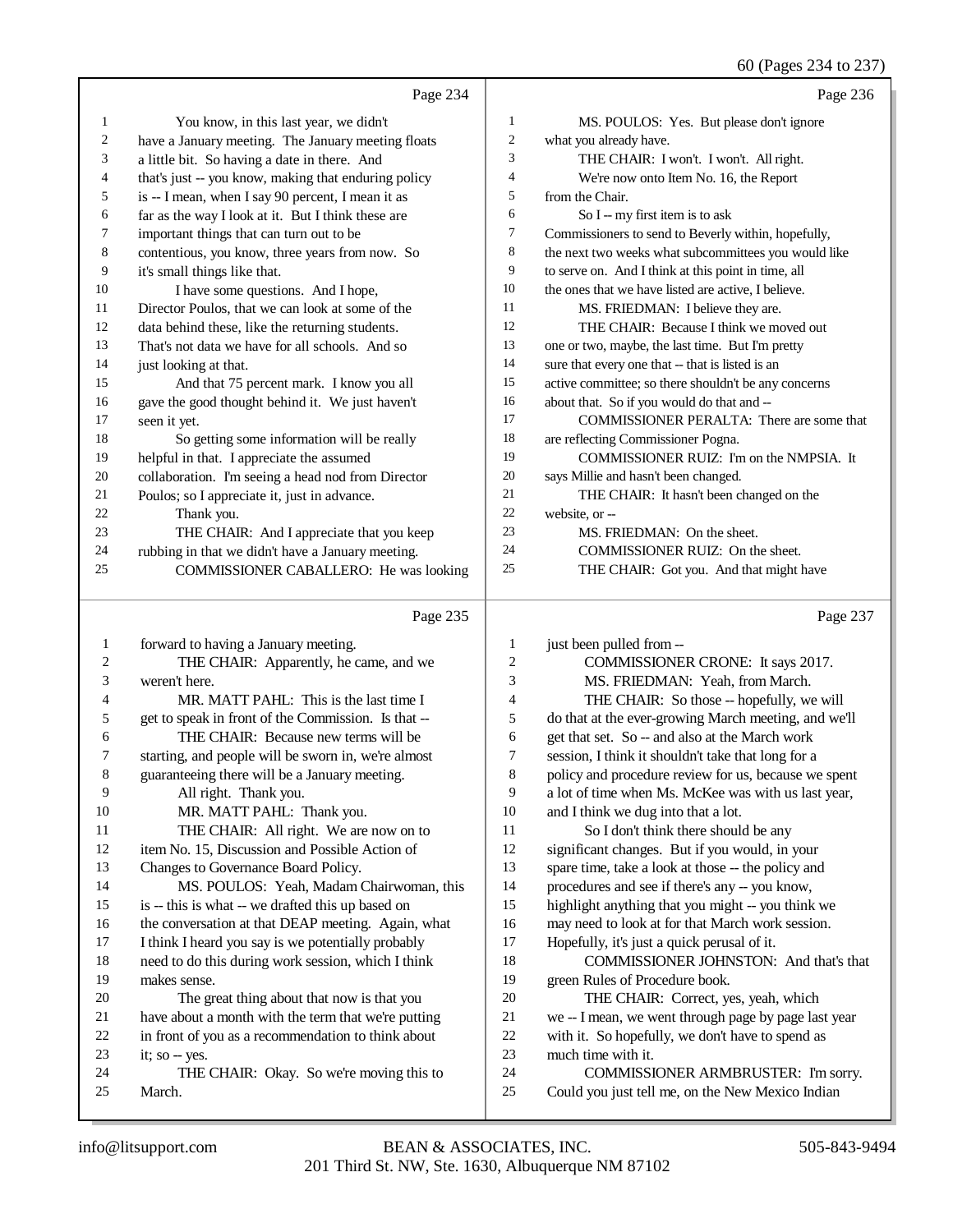61 (Pages 238 to 241)

|    | Page 238                                             |                | Page 240                                             |
|----|------------------------------------------------------|----------------|------------------------------------------------------|
| 1  | Education Advisory Counsel -- James is on it?        | 1              | who -- a procurement person -- I'm looking at        |
| 2  | THE CHAIR: James attends regularly.                  | 2              | Mr. Peralta, because he's looking back at me. You    |
| 3  | COMMISSIONER ARMBRUSTER: And you are on.             | 3              | know what I'm saying.                                |
| 4  | THE CHAIR: I have never been notified of             | $\overline{4}$ | THE CHAIR: Well, I think, at the very                |
| 5  | a meeting. Correct? Millie had been on it at one     | 5              | least at this point in time, if we requested that a  |
| 6  | time.                                                | 6              | checklist for that subcommittee be created so that   |
| 7  | COMMISSIONER ARMBRUSTER: So right now,               | $\tau$         | we had, in front of us, "This is what we have to do, |
| 8  | mostly, it's just Jim.                               | 8              | and this is our time frame," so that that way        |
| 9  | THE CHAIR: He attends regularly. And                 | 9              | there's a checkoff: "We did this. We did this."      |
| 10 | that's fine.                                         | 10             | And that there are no, then, bumps in the road. So   |
| 11 | COMMISSIONER ARMBRUSTER: No. no. that's              | 11             | I think at the very least, we can do that.           |
| 12 | fine.                                                | 12             | COMMISSIONER JOHNSTON: Okay. That would              |
| 13 | THE CHAIR: But I have never been notified            | 13             | be helpful.                                          |
| 14 | of the meeting. But he notifies me that he's going.  | 14             | MS. POULOS: Okay. Madam Chairwoman,                  |
| 15 | And that's the only way I know they meet; because he | 15             | February 2nd, the RFP was issued, and it was on our  |
| 16 | sends me a note saying he's going. But -- and I do   | 16             | website and it was in the newspapers.                |
| 17 | believe they meet out toward Gallup, I think.        | 17             | The submission of the proposals must be by           |
| 18 | MS. FRIEDMAN: They do, regularly.                    | 18             | February 19th.                                       |
| 19 | THE CHAIR: They do, yeah. So I                       | 19             | Then from February 19th through March 2nd,           |
| 20 | appreciate the fact that he's -- so, yes. But        | 20             | the Commission will evaluate those proposals.        |
| 21 | they $-$                                             | 21             | And then you will select finalists on                |
| 22 | <b>COMMISSIONER ARMBRUSTER:</b> I was trying to      | 22             | March 2nd.                                           |
| 23 | correct this a little bit.                           | 23             | They will submit best and final offers by            |
| 24 | THE CHAIR: The update on the RFP and the             | 24             | March 5th.                                           |
| 25 | PEC attorney. And the RFP has been published. So     | 25             | And oral presentations for your selected             |
|    |                                                      |                |                                                      |

|                | Page 239                                            |                | Page 241                                             |
|----------------|-----------------------------------------------------|----------------|------------------------------------------------------|
| $\mathbf{1}$   | we're, once again, getting ready to have to do the  | 1              | finalists will be March 5th through 7th.             |
| 2              | review of the applications and go through that      | $\overline{c}$ | And then the Commission will be able to              |
| 3              | process. So I will keep you posted. Off the top of  | 3              | vote at its March 16th, based on the recommendation  |
| $\overline{4}$ | my head, I -- because it's been a while since I     | 4              | of the subcommittee to its final decision.           |
| 5              | looked at it, I can't remember the cutoff date for  | 5              | THE CHAIR: Okay. So let me just get this             |
| 6              | submission.                                         | 6              | straight. The -- the subcommittee of the Commission  |
| 7              | MS. POULOS: Madam Chairwoman, it's                  | 7              | needs to make the determination by March 2nd of the  |
| 8              | February 19th. And then would you like me to read   | 8              | finalists; correct?                                  |
| 9              | the rest of the dates?                              | 9              | MS. POULOS: Yes, the finalists that they             |
| 10             | THE CHAIR: If you would, yes.                       | 10             | want to hear from.                                   |
| 11             | MS. POULOS: Give me one second.                     | 11             | THE CHAIR: Hear from.                                |
| 12             | <b>COMMISSIONER JOHNSTON: Madam Chair?</b>          | 12             | MS. POULOS: But the important part is all            |
| 13             | While --                                            | 13             | submissions be evaluated in writing.                 |
| 14             | THE CHAIR: Uh-huh.                                  | 14             | THE CHAIR: Be evaluated -- yes, we got               |
| 15             | COMMISSIONER JOHNSTON: With the RFP and             | 15             | that. We got that. So I'm just -- so the             |
| 16             | the work that we've been doing with schools and     | 16             | subcommittee would need to meet, at the very latest, |
| 17             | their designated procurement officers and the way   | 17             | the 27th or the 28th.                                |
| 18             | that we worked diligently last time -- but the      | 18             | COMMISSIONER JOHNSTON: Of February.                  |
| 19             | procurement process, we were all new at it -- would | 19             | THE CHAIR: Of February. So that all                  |
| 20             | it be advisable for us to have someone from the     | 20             | evaluation sheets could be populated by the          |
| 21             | Charter School Division who's knowledgeable in the  | 21             | Commissioners and turned in. We need to give         |
| 22             | procurement process for the State assist us to make | 22             | that -- you know, that kind of time so that people   |
| 23             | sure all of our steps are correct?                  | 23             | have sufficient time to go to FedEx if they need to, |
| 24             | That's just a thought. Because in                   | 24             | to get it scanned or whatever needs to be done so    |
| 25             | looking -- in retrospect, if we had someone to --   | 25             | there is sufficient time, so that final              |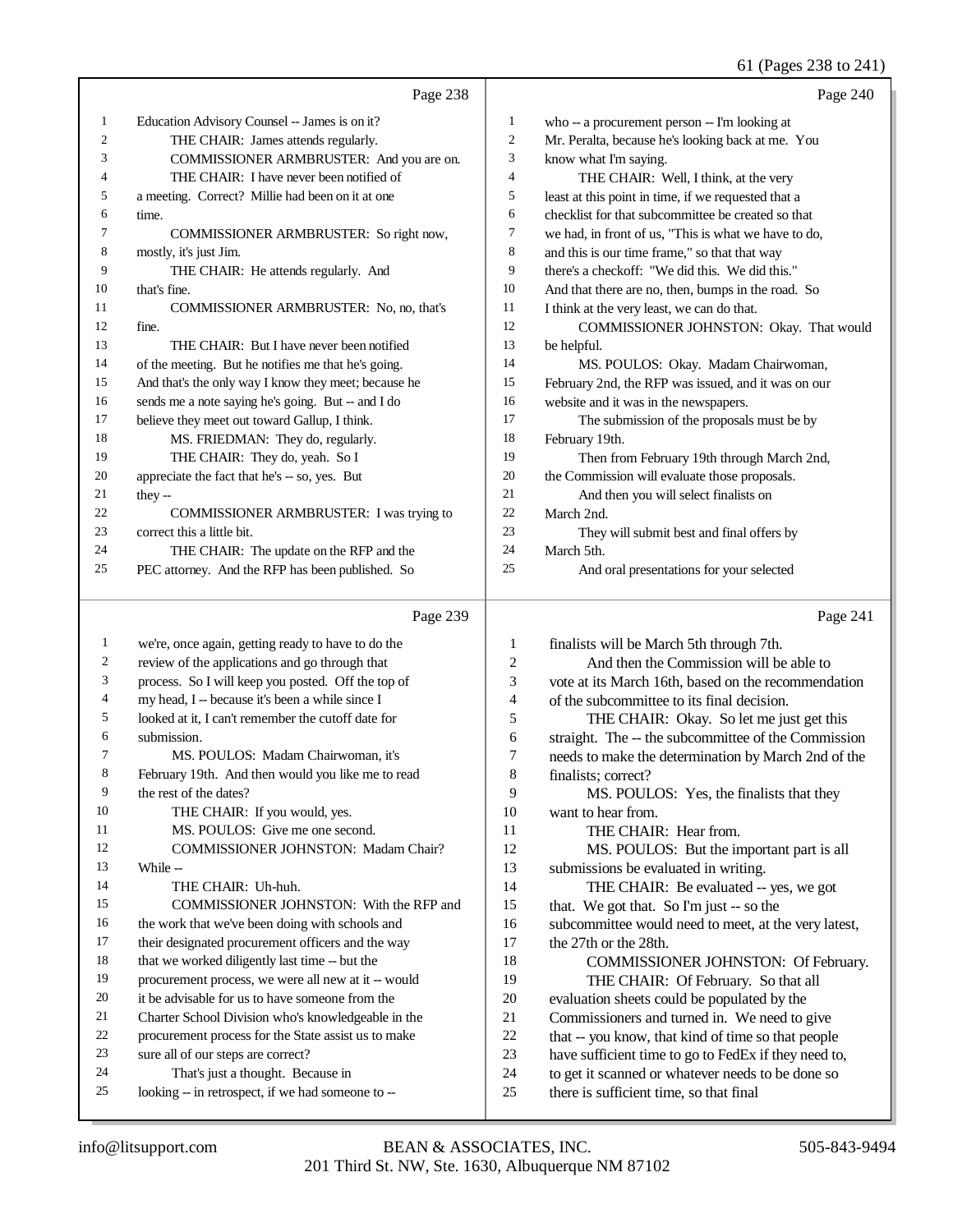#### 62 (Pages 242 to 245)

|                | Page 242                                               |                | Page 244                                                                         |
|----------------|--------------------------------------------------------|----------------|----------------------------------------------------------------------------------|
| 1              | determination is submitted to PED by March 2nd -- on   | 1              | So just be aware, if you're interested in                                        |
| $\overline{c}$ | or before March 2nd.                                   | $\overline{c}$ | serving on that subcommittee, that subcommittee will                             |
| 3              | COMMISSIONER JOHNSTON: And, Madam Chair,               | 3              | be meeting somewhere between the 26th and the 28th                               |
| 4              | my -- my feeling, as a member of the prior             | $\overline{4}$ | of February.                                                                     |
| 5              | subcommittee, is that it would be -- it would have     | 5              | COMMISSIONER CABALLERO: Question.                                                |
| 6              | been beneficial for me had we met in person, as far    | 6              | Question on procedure. Are we to get the selected                                |
| 7              | as completing all my requirements. I know it takes     | 7              | person from the subcommittee to the Commission to                                |
| 8              | a half-day to do it; but I just want to be sure that   | 8              | vote? Or are we --                                                               |
| 9              | should I be on the subcommittee this time, that I do   | 9              | THE CHAIR: Ultimately, yes. Ultimately,                                          |
| 10             | it correctly. So that's just my thought.               | 10             | the final -- the finalist will -- that vote will be                              |
| 11             | THE CHAIR: Okay. All right. I-I                        | 11             | taken by the full Commission, and they will see                                  |
| 12             | guess I need to get a little clarity on this. So       | 12             | the -- they will -- the subcommittee will bring                                  |
| 13             | that you would -- you would appreciate that the        | 13             | forward the recommendation to the full Commission                                |
| 14             | members of the subcommittee be in the same room when   | 14             | on -- and the full Commission does have to vote on                               |
| 15             | we're filling out the forms.                           | 15             | that. But not a group of finalists. The -- it's                                  |
| 16             | COMMISSIONER JOHNSTON: And doing all of                | 16             | the decision of the subcommittee who they believe --                             |
| 17             | the discussion and reviewing the forms, that we are    | 17             | COMMISSIONER CABALLERO: Right. And we                                            |
| 18             | together rather than on the telephone. My              | 18             | don't have, in our bylaws, those procedures. I'm                                 |
| 19             | experience with --                                     | 19             | just concerned, as a Commissioner, to vote on the                                |
| 20             | THE CHAIR: I see what you're saying. I'm               | 20             | recommended person just -- just that one person. So                              |
| 21             | concerned about decisions being made. So that's my     | 21             |                                                                                  |
| 22             | concern.                                               | 22             | I would have to vote up or down, not knowing who<br>else came up, not knowing -- |
| 23             |                                                        | 23             |                                                                                  |
| 24             | Okay. I -- yeah, I think -- I think we<br>can do that. | 24             | THE CHAIR: Actually, all of the RFPs are                                         |
| 25             | COMMISSIONER JOHNSTON: My experience with              | 25             | on the -- you can see every RFP. So you can see all                              |
|                |                                                        |                | the applications. They are published; they're on                                 |
|                | Page 243                                               |                | Page 245                                                                         |
| $\mathbf{1}$   | procurement in instances like this, we have all been   | 1              | the website. So that it won't be without knowledge                               |
| 2              | in the same room. You're right. Everybody has to       | 2              | of any of those -- any that turned in an RFP; so                                 |
| 3              | come to an individual --                               | 3              | that that all -- that information is all public.                                 |
| 4              | THE CHAIR: Exactly. And that's what I'm                | $\overline{4}$ | COMMISSIONER CABALLERO: Yes. And, again,                                         |
| 5              | trying to avoid, that we're not all working together   | 5              | the procedure to do it this way is not an agreed                                 |
| 6              | in filling out the form.                               | 6              | procedure by the Commission. It's not in our                                     |
| 7              | COMMISSIONER JOHNSTON: No. And I know it               | 7              | bylaws.                                                                          |
| 8              | places a burden on you.                                | 8              | So I'm still saying it is difficult, as a                                        |
| 9              | THE CHAIR: Right. But I fully agree that               | 9              | Commissioner, to make a "yes" or "no" on the                                     |
| 10             | it becomes challenging when we're doing telephone      | 10             | recommended. I believe -- and I thought that the                                 |
| 11             | conferencing. It does become difficult. And I          | 11             | procedure was going to be the subcommittee to come                               |
| 12             | agree with that.                                       | 12             | to you with a short list, and then the full                                      |
| 13             | So if anyone is -- if anyone wants to                  | 13             | Commission will hear out the short list and then                                 |
| 14             | serve on the subcommittee, they're going to need to    | 14             | vote as a Commission who they preferred from the                                 |
| 15             | send Beverly a note that they want to do so. And       | 15             | short list.                                                                      |
| 16             | just be aware that if that is something that you're    | 16             | THE CHAIR: That is not what we did the                                           |
| 17             | interested in doing, that that meeting will take       | 17             | last time.                                                                       |
| 18             | place somewhere between the 27th, 28th -- hold on.     | 18             | COMMISSIONER CABALLERO: I know you                                               |
| 19             | I have to see what -- well, we have -- in theory, we   | 19             | didn't.                                                                          |
| 20             | have March 1st.                                        | $20\,$         | THE CHAIR: So we're following the same                                           |
| 21             | But that's a tight deadline for everyone               | 21             | procedure that we did the last time.                                             |
| 22             | that -- well, if we're all together, and we can fill   | $22\,$         | COMMISSIONER CABALLERO: And still the                                            |
| 23             | out the forms separately, and someone has them all,    | 23             | procedure you followed the first time is not in the                              |
| 24             | then we're good, because they can all be turned in     | 24             | bylaws. So I can bring up anything --                                            |

- bylaws. So I can bring up anything --
- 25 THE CHAIR: I'm just making -- reminding

together. So that would be good.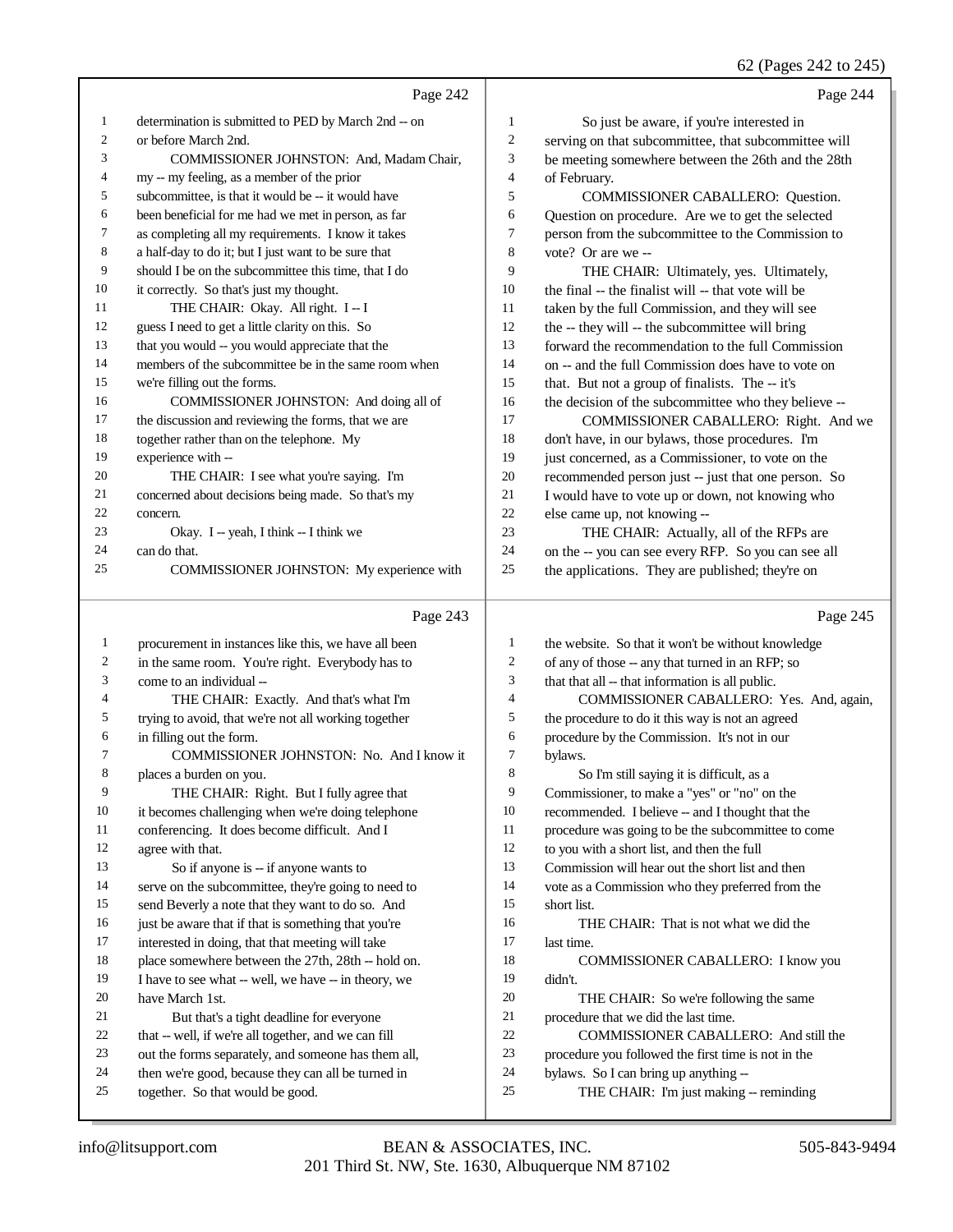63 (Pages 246 to 249)

|    | Page 246                                             |                | Page 248                                             |
|----|------------------------------------------------------|----------------|------------------------------------------------------|
| 1  | you -- I don't know.                                 | 1              | THE CHAIR: Thank you.                                |
| 2  | COMMISSIONER CABALLERO: The fact that it             | 2              | Okay. I had the opportunity to actually              |
| 3  | got done last time doesn't mean it's correct or I    | 3              | sit through a site visit. And I appreciated          |
| 4  | like it.                                             | $\overline{4}$ | Dr. Pelayo and the work that the entire team did     |
| 5  | MS. POULOS: Madam Chairwoman,                        | 5              | that day. I sat through the opening, where the       |
| 6  | Commissioner, the process might not be in your       | 6              | school gave a short presentation on what they are.   |
| 7  | bylaws; but it was, in fact, what the Commission     | $\tau$         | And then I did take leave while they were going      |
| 8  | discussed and voted on when you voted to go forward  | 8              | through records and so on.                           |
| 9  | with the RFP process. That procedure of the          | 9              | And then I came back and had the                     |
| 10 | subcommittee coming forward and bringing one         | 10             | opportunity to sit through the exit interview.       |
| 11 | recommendation to the Commission actually was what   | 11             | So -- and it was certainly a lot of work by a lot    |
| 12 | was discussed when the vote was made to do an RFP    | 12             | of -- a lot of intense work by the team on that day. |
| 13 | and have a subcommittee. So while it's not in your   | 13             | So I applaud them for that work and the              |
| 14 | bylaws, you and the Commission did vote on it.       | 14             | journey -- they had to come down to Cruces and mull  |
| 15 | COMMISSIONER CABALLERO: So you're saying             | 15             | over where they go. And the school -- in terms of    |
| 16 | that historically, we do have in the minutes that    | 16             | preparation. So -- and I'm sure some do a better     |
| 17 | the Commission voted on the procedure, and that      | 17             | job than others. So I'm sure that's interesting, as  |
| 18 | procedure was voted on? What I do remember is the    | 18             | you go around and do that. So I appreciated that.    |
| 19 | assignment of the subcommittee, and that was it, and | 19             | I also had the opportunity, on Tuesday, I            |
| 20 | then having to vote up or down. And so that was it.  | 20             | believe it was, of this week, Advance New Mexico had |
| 21 | But I -- if you can point out from the               | 21             | a Getting Ready for Renewal workshop. And they       |
| 22 | record where the Commission voted on that procedure, | 22             | asked me if I would stop in and participate. And     |
| 23 | I would be happy to be enlightened with that. But I  | 23             | Matt and I sat on a panel at the end. So I want to   |
| 24 | don't believe that procedure was voted on by the     | 24             | thank them for that.                                 |
| 25 | Commission.                                          | 25             | We have also had -- we had our -- as the             |
|    | Page 247                                             |                | Page 249                                             |

## Page 247

|    | THE CHAIR: Commissioner Toulouse?                    | 1  | Director mentioned, we had our subcommittee meeting  |
|----|------------------------------------------------------|----|------------------------------------------------------|
| 2  | <b>COMMISSIONER TOULOUSE: Madam Chair.</b>           | 2  | with DEAP. And I hope that's going to turn out       |
| 3  | Commissioner Caballero, we're a public entity. So    | 3  | well. We're still waiting for their submission of    |
| 4  | we're under the State Procurement Code. And so what  | 4  | their Corrective Action Plan, and thank Commissioner |
| 5  | we're doing follows the State Procurement Code. And  | 5  | Peralta and Ruiz for being there and putting in the  |
| 6  | we are obligated to go with the one with the highest | 6  | time with them; and we'll see how it goes based on   |
| 7  | points, unless it can be justified very clearly in   | 7  | the submissions that they do, which will be coming   |
| 8  | writing why we would go with somebody with a lower   | 8  | in soon, so that we should be looking for that at    |
| 9  | point score.                                         | 9  | the March meeting. And that was the anticipation.    |
| 10 | And that's the reason for the committee              | 10 | And Commissioner Toulouse and I had an               |
| 11 | who give their points individually. And then         | 11 | opportunity to sit with Media Arts on --             |
| 12 | usually, the procurement manager takes them and adds | 12 | MS. FRIEDMAN: It was Tuesday?                        |
| 13 | them up separately, and then that's the              | 13 | THE CHAIR: That was Tuesday. Wednesday               |
| 14 | recommendation.                                      | 14 | was Advance New Mexico.                              |
| 15 | So it comes from everybody's -- you know,            | 15 | Tuesday evening. And we believe that we              |
| 16 | I mean it wasn't my individual recommendation, the   | 16 | will be successful in being able to negotiate with   |
| 17 | last one. I preferred another one. But that's not    | 17 | the school the concerns that were identified in the  |
| 18 | how the points came out. And -- but we're -- this    | 18 | motion, and that we are hoping that there will be -- |
| 19 | is under the -- we don't have an option, as a public | 19 | the school will rescind the appeal, and we can       |
| 20 | entity, to make our own procurement procedures.      | 20 | successfully move that through the negotiations      |
| 21 | So there's, you know, a few little things            | 21 | process. So that's where we stand with that.         |
| 22 | we can do differently; but that's it. Otherwise,     | 22 | I think -- I went to the LESC in December.           |
| 23 | this whole process, including the point system and   | 23 | And there was -- Director, was that the meeting you  |
| 24 | all is part of the State Procurement Code.           | 24 | were at? Was that December when you were there? I    |
| 25 | COMMISSIONER CABALLERO: Thank you.                   | 25 | think there was a discussion on the virtual schools  |
|    |                                                      |    |                                                      |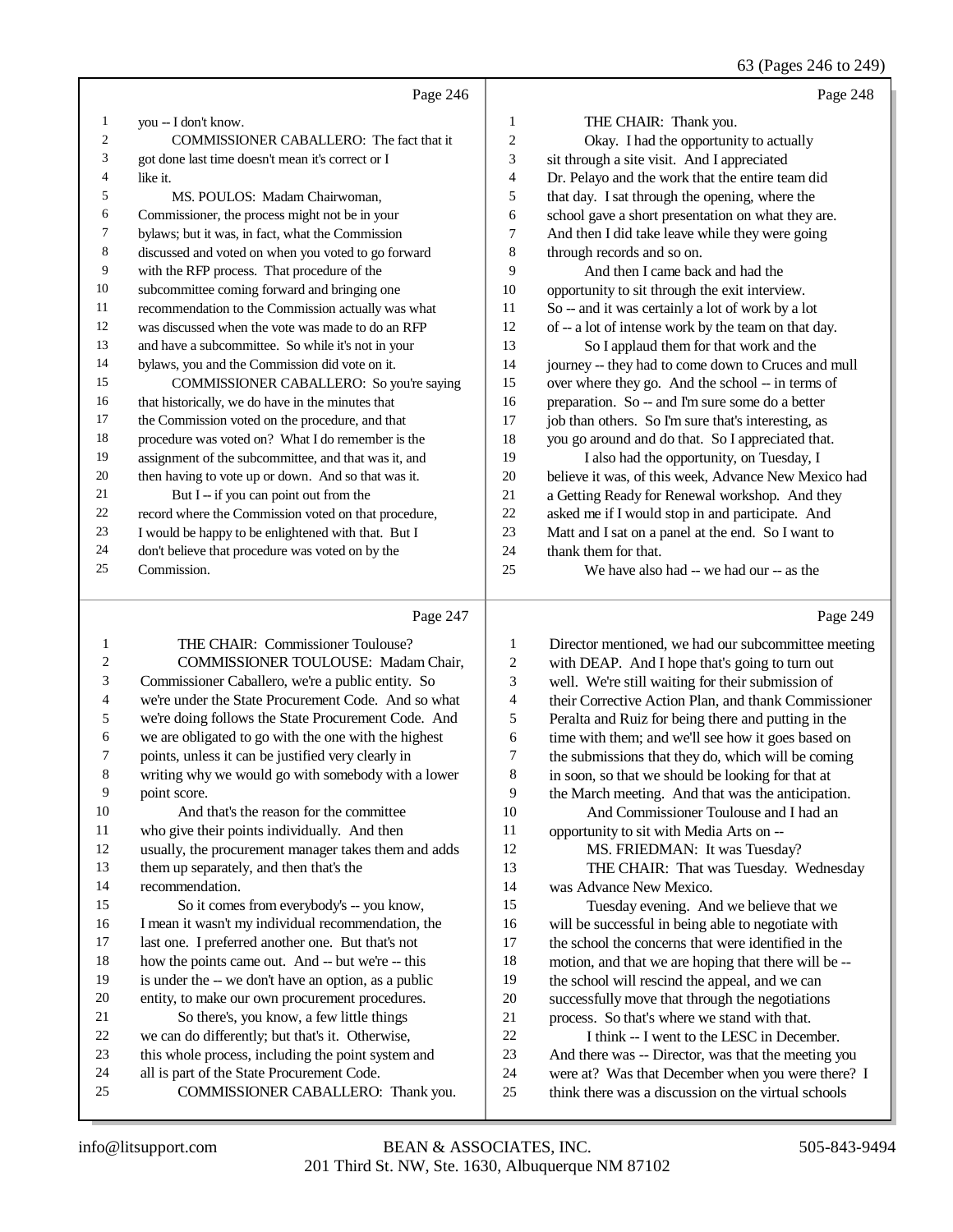64 (Pages 250 to 253)

|                | Page 250                                             |                | Page 252                                             |
|----------------|------------------------------------------------------|----------------|------------------------------------------------------|
| 1              | in December.                                         | 1              | As the Commission works on approving new             |
| $\overline{c}$ | MS. POULOS: There was a discussion on                | $\overline{c}$ | schools or potential second sites for schools or     |
| 3              | virtual schools in December that I did present.      | 3              | really truly pitting schools against one another,    |
| 4              | THE CHAIR: So they did grant me the                  | 4              | I've never once heard a charter school say, "Oh, I   |
| 5              | opportunity -- they asked me to -- as long as I was  | 5              | had an option between this building, the second      |
| 6              | there, to come forward and -- because we had just    | 6              | building, and the third building."                   |
| 7              | gone through the renewal process; right? So it was   | 7              | They only have one option, the building              |
| 8              | about virtual schools.                               | 8              | that comes to them and works for them.               |
| 9              | COMMISSIONER ARMBRUSTER: Right.                      | 9              | And so when you're not -- it's not really            |
| 10             | THE CHAIR: So I appreciated their                    | 10             | a buyers' market when you're looking for a facility  |
| 11             | willingness to -- and, actually, they apologized for | 11             | as a charter school. If that sits within a           |
| 12             | not asking the PEC being part of that discussion.    | 12             | half-a-mile of another charter school or another     |
| 13             | And other years, even though we were there, we were  | 13             | district school, now you're taking funding away from |
| 14             | not allowed to offer anything.                       | 14             | that school. And that's funding that isn't           |
| 15             | So I thanked the members of the LESC for             | 15             | necessarily funding that follows the student.        |
| 16             | offering us that opportunity to add some insight     | 16             | That's funding that's generated because you're a     |
| 17             | into what had recently occurred and our general      | 17             | small school. And for many schools, that's hundreds  |
| 18             | thoughts based on that with virtual schools.         | 18             | of thousand of dollars. So that element is           |
| 19             | And I think I'm -- so next up is the man             | 19             | problematic.                                         |
| 20             | who's still upset that we didn't have a January      | 20             | Furthermore, I'll be sending you all a               |
| 21             | meeting. So we've got the Charter Coalition.         | 21             | study that was published this summer on the -- it's  |
| 22             | MR. MATT PAHL: Thank you, Madam Chair.               | 22             | called the "spillover effect." And it notes that as  |
| 23             | Since I know this is being transcribed, I'll just    | 23             | charter schools get closer to district schools, the  |
| 24             | say I'm glad you took the month of January off and   | 24             | students do better at district schools. When         |
| 25             | that, you know, if there isn't meaningful business,  | 25             | there's that option nearby, and the students at      |
|                | Page 251                                             |                | Page 253                                             |
| 1              | that we don't waste our time on that. So I           | 1              | district schools do -- of the scenarios that they    |
| 2              | appreciate the missing January meeting.              | $\sqrt{2}$     | played out, they do the best when the schools are    |
| 3              | Just a couple of things. The last month              | 3              | co-located, which is another reason why this bill is |

- has really been focused on the Legislative Session.
- 5 And there are three items that I wanted to bring<br>6 forth today, just to let you know what we've bee
- 6 forth today, just to let you know what we've been up  $\frac{7}{10}$
- $\frac{7}{8}$  to. Senate Bill 147 is the Small School Size 9 Adjustment bill. This year it's changed. In years<br>10 nast. it's just been a flat-out no small school size 10 past, it's just been a flat-out no small school size<br>11 adjustment for charter schools. This year, it work 11 adjustment for charter schools. This year, it works<br>12 off of a radius. So if there are two schools that off of a radius. So if there are two schools that serve the same grade levels within a mile of one
- another, they would have their enrollment combined
- and then factored into small school size.
- 16 So it is possible that two schools could<br>17 senerate small school size after adding their generate small school size after adding their 18 student populations together; but it's very<br>19 unlikely unlikely.
- 20 Senator Kernan than picked up the bill and<br>21 immediately introduced an amendment for a
- 21 immediately introduced an amendment for a<br>22 half-a-mile radius. That impacts about 12 ch
- 22 half-a-mile radius. That impacts about 12 charter<br>23 schools and probably two dozen district schools.
- 23 schools and probably two dozen district schools. We<br>24 still think that's bad policy, and I'll tell you why
- 24 still think that's bad policy, and I'll tell you why<br>25 right now.
- right now.
- co-located, which is another reason why this bill is not the best policy to figure out the small school size.<br>6
- 6 It totally disincentivizes collocation,<br>
7 which at the end of day would solve some 7 which, at the end of day, would solve some problems<br>8 for a number of our charter schools, particularly for a number of our charter schools, particularly 9 those in our rural areas, where there just isn't an 10 inventory of buildings for them to choose from. 10 inventory of buildings for them to choose from.<br>11 Vecommitted to Director Abbey and has
- I've committed to Director Abbey and have spoken to the sponsor of the bill, Senator Kernan, about working on this in the interim. So as -- as I know was mentioned at the work group yesterday, as we talk about facilities, we'll be keeping this 16 piece of legislation in mind and keep you appraised<br>17 of any progress, and, of course, invite you, as of any progress, and, of course, invite you, as 18 appropriate, if we're meeting in your backyard and<br>19 any kind of a more public setting any kind of a more public setting.
- 20 But please feel free to reach out to us on<br>21 the work that we're doing. It's probably the eig 21 the work that we're doing. It's probably the eighth<br>22 vear in a row. This is my eighth Legislative 22 year in a row. This is my eighth Legislative<br>23 Session, and there's always been a small sch Session, and there's always been a small school size bill; so likely, much longer than that. And I think they're getting close to a real policy solution that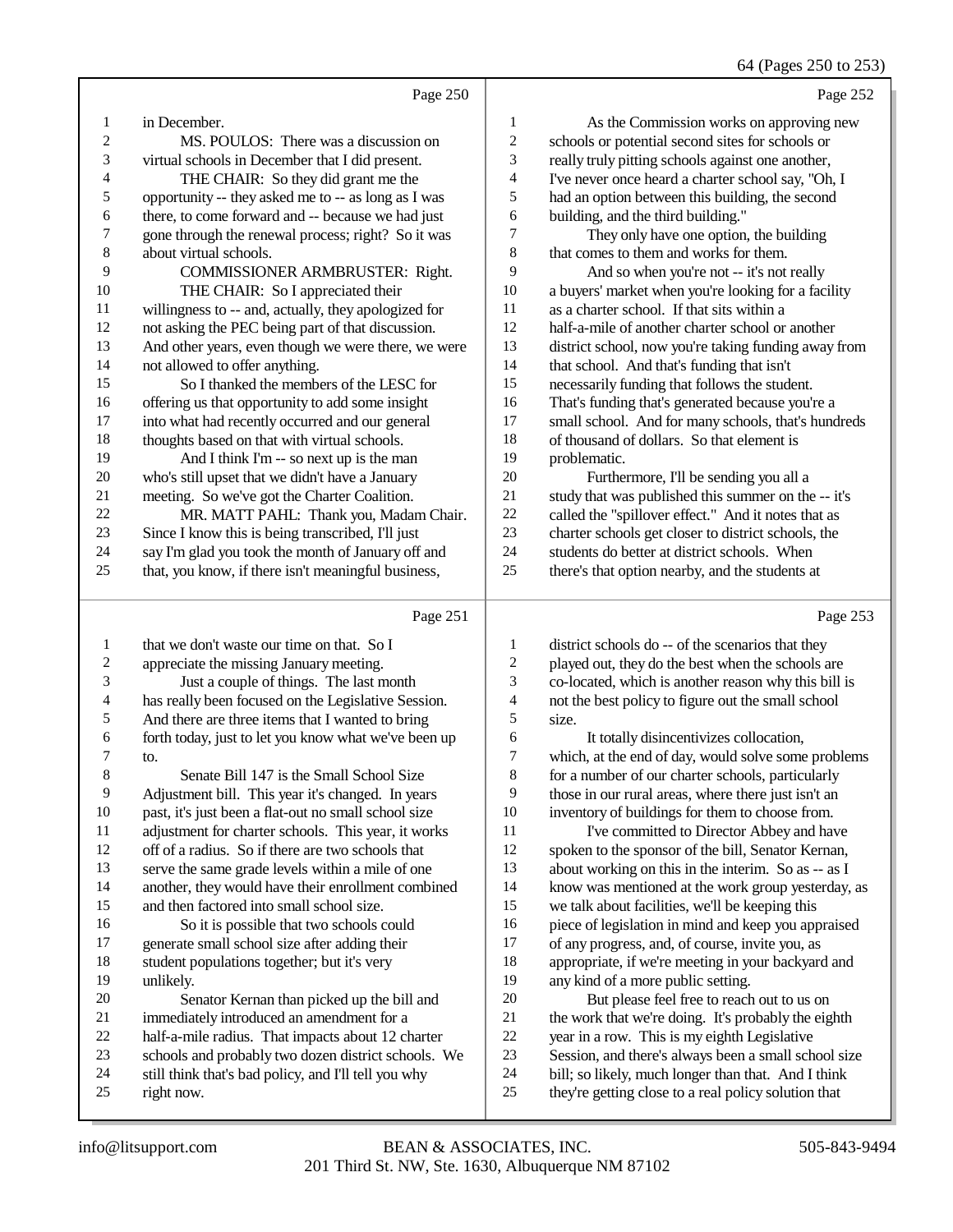|                  | Page 254                                                                                                  |              | Page 256                                                                                            |
|------------------|-----------------------------------------------------------------------------------------------------------|--------------|-----------------------------------------------------------------------------------------------------|
| 1                | is not an attack on charters. But I think we're                                                           | 1            | to fund them, the right parameters we should put                                                    |
| $\boldsymbol{2}$ | falling short of the actual solution at present.                                                          | 2            | around those schools to, make sure we're setting                                                    |
| 3                | The next bill I wanted to share with you                                                                  | 3            | them up for success and transparency for the public.                                                |
| 4                | all is the Age Cap bill. This one would cap the age                                                       | 4            | That memorial hasn't been heard yet. But                                                            |
| 5                | of funded students in New Mexico at 21 years old.                                                         | 5            | I do think that regardless of the memorial, the work                                                |
| 6                | This is House Bill 289 and Senate Bill 196.                                                               | 6            | will move forward over this interim. So I'm sure                                                    |
| 7                | It's another bill that's been brought up                                                                  | 7            | some of you have been involved in that conversation.                                                |
| 8                | many times, and would impact a few charters very                                                          | 8            | It sounds like, Madam Chair, you have.                                                              |
| 9                | significantly.                                                                                            | 9            | But I just thought I would highlight those                                                          |
| 10               | I think one of the items that I would ask                                                                 | 10           | pieces of legislation. And we'll be sending the                                                     |
| 11               | the Commission to consider is when those new                                                              | 11           | "spillover effect" to you, because I do really think                                                |
| 12               | applications come forward, let's ask this question,                                                       | 12           | it's -- it's getting into Phase Two of what charters                                                |
| 13               | whether they think they're going to be enrolling                                                          | 13           | can be. And I think you're seeing it a little bit                                                   |
| 14               | students of that age, so they can factor that into a                                                      | 14           | in Albuquerque right now, where the district                                                        |
| 15               | potential change in their revenue.                                                                        | 15           | themselves is starting to view charters from the                                                    |
| 16               | I don't know that any decision could be                                                                   | 16           | lens of a parent, which is parents just see schools.                                                |
| 17               | made based on that. I don't know that it would be                                                         | 17           | They don't always know about the divisions between a                                                |
| 18               | warranted, because this is just a conversation, a                                                         | 18           | district and a charter school. And when you look at                                                 |
| 19               | back-and-forth. But knowing that it's come up many                                                        | 19           | it from a parent's lenses, you're just looking at                                                   |
| 20               | times, it may be worthwhile, in that application                                                          | $20\,$       | what's best for your kid.                                                                           |
| 21               | process, to just ask the question.                                                                        | 21           | So they're trying to remove those barriers                                                          |
| 22               | We just don't want anybody being caught                                                                   | $22\,$       | from a district to a charter and figuring out how to                                                |
| 23               | flatfooted. And we'll be here, as we engage with                                                          | 23           | provide options to the parent and student for                                                       |
| 24               | applicants as we sometimes do, we'll remind them of                                                       | 24           | whatever options are best for students, whether it                                                  |
| 25               | that if there seems there's potential if they're                                                          | 25           | be a district school, a district magnet or a charter                                                |
|                  |                                                                                                           |              |                                                                                                     |
|                  | Page 255                                                                                                  |              | Page 257                                                                                            |
| $\mathbf{1}$     | running a program that's reengaging students that                                                         | $\mathbf{1}$ | school. Keep an eye out for that. I'll be sending                                                   |
| $\boldsymbol{2}$ | have previously dropped out, oftentimes they will                                                         | 2            | it out this weekend.                                                                                |
| 3                | serve students that are over 21 years of age. So                                                          | 3            | Lastly, I just want to note, we held our                                                            |
| 4                | something to be aware of.                                                                                 | 4            | National School Choice event at the Albuquerque                                                     |
| 5                | Last one is a memorial from Senator                                                                       |              |                                                                                                     |
| 6                |                                                                                                           | 5            | Convention Center. You may have seen something in                                                   |
|                  | Stewart. And the memorial number -- I will get that                                                       | 6            | the paper or KRQE. We had over 500 students attend                                                  |
| 7                | for you in just a moment here. The memorial is                                                            | 7            | to celebrate their ability to choose a school that                                                  |
| 8                | virtual charter school work group. It's Senate                                                            | 8            | was right for them. It was a proud moment for us.                                                   |
| 9                | Memorial 26. It's a result of their study on the                                                          | 9            | And the student performances were wonderful.                                                        |
| 10               | virtual charter schools. We are named in that                                                             | 10           | So with that, thank you, Madam Chair.                                                               |
| 11               | memorial, the Coalition, to work on that work group                                                       | 11           | Thank you, Commissioners. I'll sit here for                                                         |
| 12               | with Senator Stewart, with the LESC, with the                                                             | 12           | questions; but if you --                                                                            |
| 13               | National Alliance for Public Charter Schools.                                                             | 13           | THE CHAIR: While you're here, I was just                                                            |
| 14               | And it's really trying to figure out --                                                                   | 14           | thinking, we really haven't had the discussion about                                                |
| 15               | you know, we have our Public School Code. And we                                                          | 15           | the regional meetings. So we need to look at a time                                                 |
| 16               | have our charter schools, which don't always even                                                         | 16           | frame so that we can get enough notice out to the                                                   |
| 17               | fit into that Public School Code very well. Now                                                           | 17           | schools of where we're going to be and be able to                                                   |
| 18               | we're adding another layer of the virtual schools.                                                        | 18           | get -- I briefly spoke with the Director at the end                                                 |
| 19               | And there are many places where the Public School                                                         | 19           | of the meeting yesterday about having to do that;                                                   |
| 20               | Code just doesn't fit for virtual.                                                                        | 20           | because it's -- you know, it's, like, tomorrow. It                                                  |
| 21               | So it's figuring out the appropriate                                                                      | 21           | is.                                                                                                 |
| 22               | changes in statute that can focus on what the                                                             | $22\,$       | MR. MATT PAHL: Right.                                                                               |
| 23               | memorial calls virtual charter schools. But I would                                                       | 23           | THE CHAIR: So we'll have to do something                                                            |
| 24<br>25         | just call this virtual schools as a whole, just any<br>public virtual school, figuring out the right ways | 24<br>25     | and get it out to Commissioners as to what -- you<br>know, what we're looking at in terms of a time |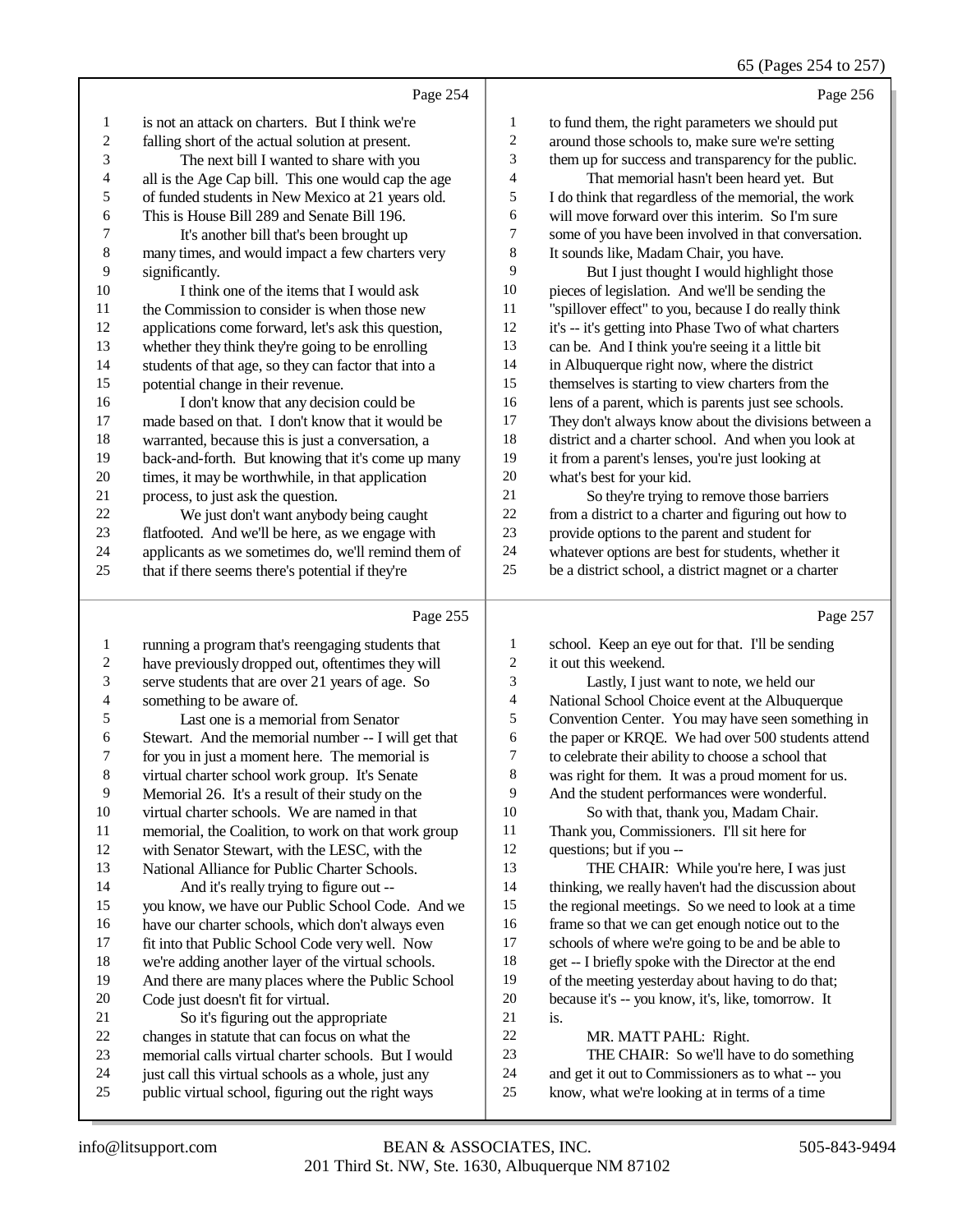# 66 (Pages 258 to 261)

| 1        | Page 258                                                                                               |                | Page 260                                                                              |
|----------|--------------------------------------------------------------------------------------------------------|----------------|---------------------------------------------------------------------------------------|
|          | frame. But, I mean, we're looking at, once again,                                                      | 1              | THE CHAIR: Thank you. Commissioner                                                    |
| 2        | late -- late February, mid-March. Well, yeah,                                                          | $\overline{c}$ | Crone?                                                                                |
| 3        | because we're looking at voting on that whole packet                                                   | 3              | COMMISSIONER CRONE: Not a word.                                                       |
| 4        | by April.                                                                                              | 4              | THE CHAIR: Commissioner Ruiz?                                                         |
| 5        | So there we go. And I also forgot to                                                                   | 5              | COMMISSIONER RUIZ: (Indicates.)                                                       |
| 6        | mention in my report that we have potentially                                                          | 6              | THE CHAIR: Commissioner Johnston?                                                     |
| 7        | 32 schools up for renewal in December; so pack your                                                    | 7              | COMMISSIONER JOHNSTON: I did attend my                                                |
| 8        | bags, because that's going to take -- if all of them                                                   | 8              | first State Library Commission meeting. Very                                          |
| 9        | did it, it would take more than a week. So just be                                                     | 9              | enlightening. And the question I came away from the                                   |
| 10       | aware of scheduling, that December -- it can be a                                                      | $10\,$         | meeting with is the GO Bond money and the allocation                                  |
| 11       | hefty load. And even if half the applicants stick                                                      | 11             | of GO Bond dollars to school libraries has been                                       |
| 12       | with the new school applications, and given the                                                        | 12             | separated from the State Library Commission. And                                      |
| 13       | geographic diversity of them, we could be on the                                                       | 13             | they have never had a clear explanation of how                                        |
| 14       | road quite a -- quite a while in July with the                                                         | 14             | schools do disseminate that bond money.                                               |
| 15       | community input hearings.                                                                              | 15             | So I talked with Beverly yesterday, and                                               |
| 16       | So we'll get together and try to figure                                                                | 16             | I'm going to work on trying to find that out for                                      |
| 17       | out the logistics of those -- those regional                                                           | 17             | them. It was very interesting.                                                        |
| 18       | meetings.                                                                                              | 18             | THE CHAIR: Thank you.                                                                 |
| 19       | Okay. Thank you.                                                                                       | 19             | Commissioner Armbruster?                                                              |
| 20       | MR. MATT PAHL: Thanks, Madam Chair.                                                                    | 20<br>21       | <b>COMMISSIONER ARMBRUSTER: No.</b>                                                   |
| 21       | THE CHAIR: I don't think there's anyone                                                                | 22             | THE CHAIR: Commissioner Peralta?                                                      |
| 22<br>23 | from the School Boards?                                                                                | 23             | COMMISSIONER PERALTA: I'm good, Chair.<br>THE CHAIR: Commissioner Toulouse?           |
| 24       | COMMISSIONER PERALTA: No, I don't see<br>anybody out there.                                            | 24             | COMMISSIONER TOULOUSE: No, other than to                                              |
| 25       | THE CHAIR: Okay. All right. I think                                                                    | $25\,$         | thank the people that did know about my grandson                                      |
|          |                                                                                                        |                |                                                                                       |
|          | Page 259                                                                                               |                | Page 261                                                                              |
| 1        | I've -- we're on to comments from the Commissioners.                                                   | 1              | because of the good wishes they were sending;                                         |
| 2        | <b>Commissioner Robbins?</b>                                                                           | $\overline{c}$ | because it was a rough week. Thank you.                                               |
| 3        | <b>COMMISSIONER ROBBINS:</b> Over the last                                                             | 3              | THE CHAIR: Commissioner Caballero?                                                    |
| 4        | couple of weeks, I was invited to two charter                                                          | 4              |                                                                                       |
| 5        |                                                                                                        |                | <b>COMMISSIONER CABALLERO: None.</b>                                                  |
|          | schools in Albuquerque. One of them was Coral                                                          | 5              | THE CHAIR: I'll entertain a motion to                                                 |
| 6        | Community School. Went down there and, just during                                                     | 6              | adjourn.                                                                              |
| 7        | the lunch hour, sat around talked with a couple of                                                     | 7              | COMMISSIONER RUIZ: So moved.                                                          |
| 8        | the students.                                                                                          | 8              | <b>COMMISSIONER ARMBRUSTER: (Indicates.)</b>                                          |
| 9        | It is a -- well, I don't want to say $- I$                                                             | 9              | THE CHAIR: Seconded by -- moved by                                                    |
| 10       | guess it is gender-based; they have the girls and                                                      | 10             | Commissioner Ruiz, seconded by Commissioner                                           |
| 11       | the boys separated. Talked with a couple of the                                                        | 11             | Armbruster.                                                                           |
| 12       | young ladies and talked with three of the young men.                                                   | 12             | Any opposed?                                                                          |
| 13       | They all love the school. They like the idea of                                                        | 13             | COMMISSIONER CABALLERO: Abstain.                                                      |
| 14       | being separated, because they're not trying to act                                                     | 14             | THE CHAIR: We do not need the Executive                                               |
| 15       | up or show off for the other gender, which can kind                                                    | 15<br>16       | Session, because that -- that case has -- there's                                     |
| 16       | of make for a little bit better environment.                                                           | 17             | been an extension on that case, so that there's not                                   |
| 17<br>18 | I also was invited to the School of                                                                    | 18             | an immediacy to have any discussion.<br><b>COMMISSIONER JOHNSTON: Merry Christmas</b> |
| 19       | Excellence, which is actually just right down the<br>street from where I live. But very impressed with | 19             | and Happy New Year. Happy Valentine's.                                                |
| 20       | that school and some of the things that they're                                                        | 20             | THE CHAIR: We are adjourned.                                                          |
| 21       | doing with the eighth through the -- eighth grade                                                      | 21             | (Proceedings adjourned at 3:40 p.m.)                                                  |
| 22       | through seniors in terms of visits to colleges and                                                     | 22             |                                                                                       |
| 23       | things like that.                                                                                      | 23             |                                                                                       |
| 24<br>25 | So very impressed by the students and --<br>and the staff at both of the schools.                      | 24<br>25       |                                                                                       |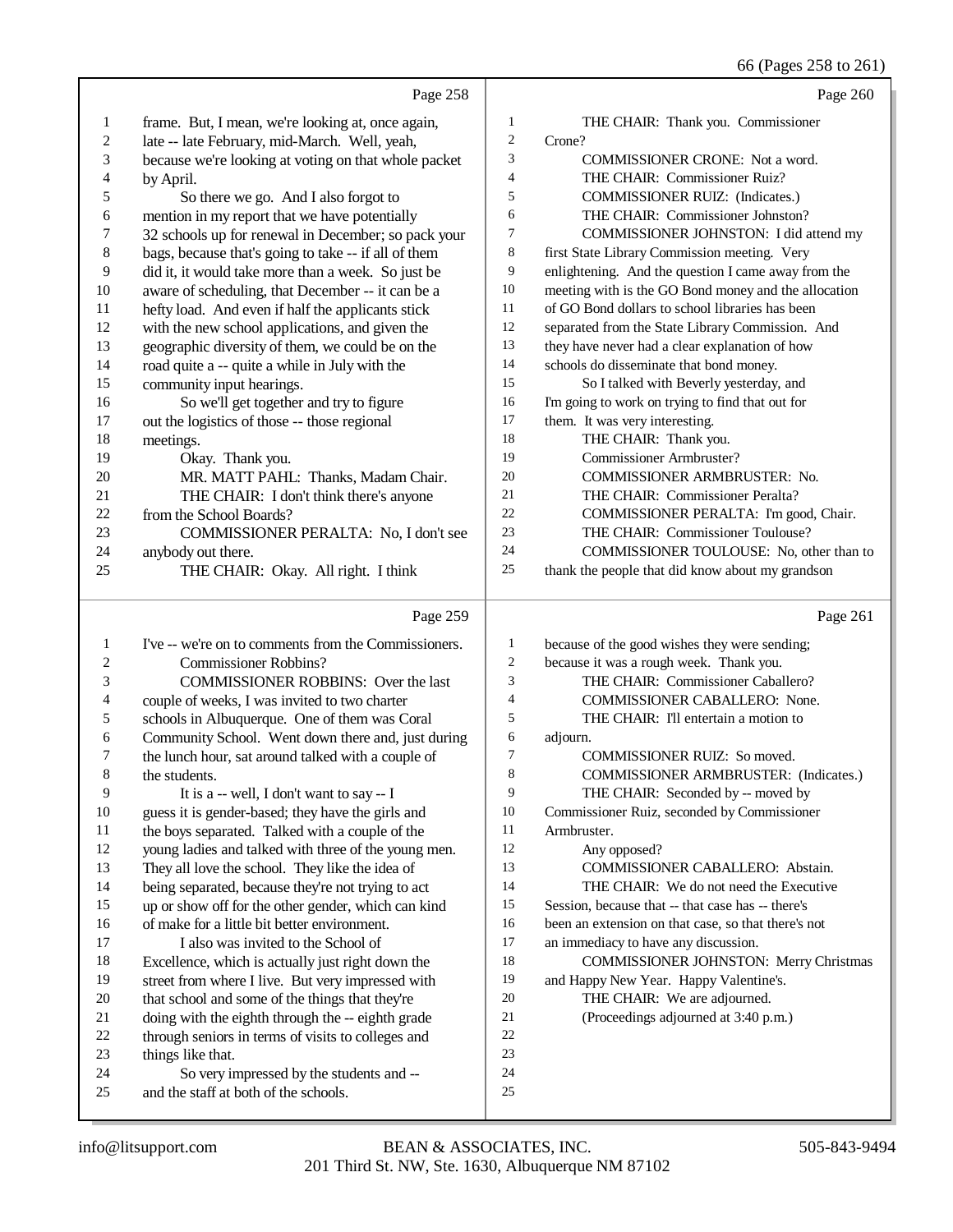|                  | Page 262                                                                                                |  |
|------------------|---------------------------------------------------------------------------------------------------------|--|
| 1                | BEFORE THE PUBLIC EDUCATION COMMISSION                                                                  |  |
| $\boldsymbol{2}$ | <b>STATE OF NEW MEXICO</b>                                                                              |  |
| 3                |                                                                                                         |  |
| 4                |                                                                                                         |  |
| 5                |                                                                                                         |  |
| 6                |                                                                                                         |  |
| 7                | REPORTER'S CERTIFICATE                                                                                  |  |
| 8<br>9           | I, Cynthia C. Chapman, RMR, CCR #219, Certified<br>Court Reporter in the State of New Mexico, do hereby |  |
| 10               | certify that the foregoing pages constitute a true                                                      |  |
| 11               | transcript of proceedings had before the said                                                           |  |
| 12               | NEW MEXICO PUBLIC EDUCATION COMMISSION, held in the                                                     |  |
| 13               | State of New Mexico, County of Santa Fe, in the                                                         |  |
| 14               | matter therein stated.                                                                                  |  |
| 15               | In testimony whereof, I have hereunto set my                                                            |  |
| 16               | hand on February 22, 2018.                                                                              |  |
| 17               |                                                                                                         |  |
| 18<br>19         |                                                                                                         |  |
|                  | Cynthia C. Chapman, RMR-CRR, NM CCR #219                                                                |  |
| 20               | BEAN & ASSOCIATES, INC.                                                                                 |  |
|                  | 201 Third Street, NW, Suite 1630                                                                        |  |
| 21               | Albuquerque, New Mexico 87102                                                                           |  |
| 22               |                                                                                                         |  |
| 23               |                                                                                                         |  |
| 24               |                                                                                                         |  |
| 25               | Job No.: 9568L (CC)                                                                                     |  |
|                  |                                                                                                         |  |
|                  | Page 263                                                                                                |  |
| 1                |                                                                                                         |  |
| 2                | <b>RECEIPT</b>                                                                                          |  |
| 3                | JOB NUMBER: 9568L CC Date: 2/9/18<br>PROCEEDINGS: OPEN PUBLIC MEETING                                   |  |
| 4                | CASE CAPTION: In re: Open Public Meeting of the                                                         |  |
| 5                | <b>Public Education Commission</b>                                                                      |  |
| 6                | *************************                                                                               |  |
| 7                | ATTORNEY: MS. BEVERLY FRIEDMAN - PED                                                                    |  |
| 8                | DOCUMENT: Transcript / Exhibits / Disks / Other                                                         |  |
| 9                | DATE DELIVERED: _______________ DEL'D BY: _________                                                     |  |
| 10               | REC'D BY: $\qquad \qquad$ TIME:                                                                         |  |
| 11               | **************************                                                                              |  |
| 12               | ATTORNEY:                                                                                               |  |
| 13               | DOCUMENT: Transcript / Exhibits / Disks / Other                                                         |  |
| 14               | DATE DELIVERED: ________________ DEL'D BY: __________                                                   |  |
| 15               | REC'D BY: $\qquad \qquad$ TIME:                                                                         |  |
| 16               | **************************                                                                              |  |
| 17               | ATTORNEY:                                                                                               |  |
| 18               | DOCUMENT: Transcript / Exhibits / Disks / Other                                                         |  |
| 19               | DATE DELIVERED: _______________ DEL'D BY: __________                                                    |  |
| 20<br>21         | ***************************                                                                             |  |
| 22               | ATTORNEY:                                                                                               |  |
| 23               | DOCUMENT: Transcript / Exhibits / Disks / Other                                                         |  |
| 24               | DATE DELIVERED: ________________ DEL'D BY: __________                                                   |  |
| 25               |                                                                                                         |  |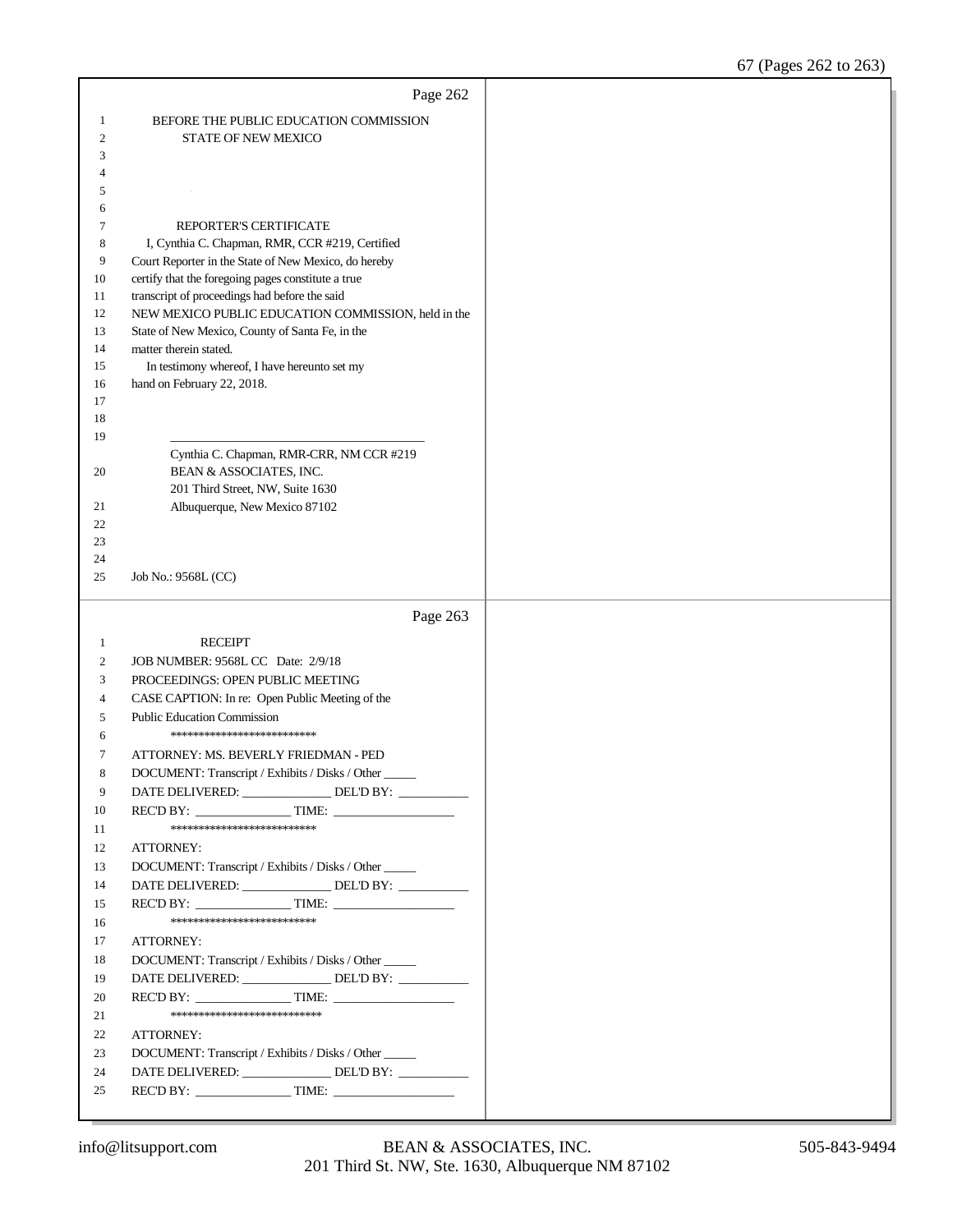| A                                  | <b>Accounting 197:12</b>            | adds 247:12                       |
|------------------------------------|-------------------------------------|-----------------------------------|
| a.m 1:11 5:4 74:12,12              | accurate 130:11                     | adequate 199:21                   |
| AA 28:20 29:14,25                  | accurately 97:19 215:23             | adequately 97:18,21,23            |
| <b>Abbey 253:11</b>                | ACE 30:23 38:12 79:8 80:6           | adhering 196:16                   |
| abilities 88:3                     | 213:18                              | adjourn 4:4 261:6                 |
| ability 66:4 67:8,16 84:22 257:7   | ACES 84:11,12,13                    | adjourned 261:20,21               |
| able 12:3 20:4 21:13 32:8 36:14    | achieve 126:21                      | adjust 134:2 196:25 219:7         |
| 37:4 40:7 56:6 60:9 64:18          | achieved 23:23,25                   | adjusted 221:7                    |
| 89:21 94:12 97:16 98:19 101:5      | achievement 50:14 51:6 55:10        | adjusting 25:17                   |
| 111:2 119:22 126:19 133:24         | 56:10                               | adjustment 144:12 251:9,11        |
| 137:1 143:7 148:18 153:22          | achieving 59:13                     | adjustments 100:6 101:15          |
| 154:5, 10, 19 162: 20 163: 7       | acknowledge 231:19                  | 174:25 196:24 208:1,5             |
| 166:11 169:7 170:15 172:22         | acknowledging 220:15                | administer 163:1                  |
| 173:12 174:2 177:17,23 180:1       | act 20:6 118:15,25 161:11 259:14    | administered 162:18,23            |
| 187:3 188:9 192:23,24 197:8        | action 3:11,15,16,18,21,23 47:25    | administering 19:19               |
| 199:24 200:4 213:12,12 214:1       | 75:2 76:8 80:2 81:3,4,10 82:5       | administra-173:15                 |
| 217:16 218:3,4 220:3 227:23        | 82:16 83:21 88:9,20 129:13,15       | administration 52:21 165:18       |
| 241:2 249:16 257:17                | 129:24 134:13 140:20 142:17         | administrative 52:20              |
| absolutely 27:2 30:12 40:18        | 149:6 153:15 157:12,15 160:4        | administrator 136:25 138:10       |
| 98:15 116:25 141:17 147:17         | 162:1,14 175:17,23 186:14           | 187:7                             |
| 185:19 215:21 221:8 231:16         | 196:12,17,23 200:11 201:13          | admired 165:10                    |
| abstain 202:3 203:9 261:13         | 205:13 216:10 235:12 249:4          | adopt 223:23                      |
| <b>abstention</b> 202:3,4,21 203:7 | actions 74:24 124:7                 | adopted 72:4                      |
| abstentions 202:8,25 210:20        | active 40:3 236:10,15               | adopters 105:15                   |
| 224:12                             | actively 30:24 39:25 77:4           | adopting 210:1                    |
| <b>abuse</b> 142:22                | activities 53:11                    | adult 124:6                       |
| academic 3:15 19:21 48:25 49:21    | actual 78:12 254:2                  | adults 36:1                       |
| 56:10 102:16,24 143:18,22          | ad 102:18                           | advance 198:20 199:7,9,10         |
| 144:19,21,23 160:8 181:9           | add 101:7 111:15 167:16 208:15      | 234:21 248:20 249:14              |
| 185:25 196:14 201:14               | 225:18 250:16                       | advanced 24:5                     |
| academics 115:2 145:25             | added 209:7 227:2                   | advantage 45:5                    |
| Academy 80:7 82:7 85:21 91:21      | adding 3:21 152:20 220:20           | advice 150:24                     |
| 91:24 106:15 108:10 213:19,19      | 251:17 255:18                       | advisable 239:20                  |
| 213:20,21,23                       | addition 75:8 76:7 79:12 141:6      | advisory 37:19 38:1 238:1         |
| accept 13:17 15:22 17:13,18        | 142:9 145:1 147:22 206:18           | advocate 184:12                   |
| 18:18 83:11 209:24                 | <b>additional</b> 92:25 100:12,14   | advocating 42:15 58:11            |
| acceptance 177:4                   | 105:12 106:5 107:1,24 134:7         | <b>affect</b> 157:4               |
| access 44:15 106:18 182:1 208:12   | 141:7 144:8 210:3 225:19            | afraid 58:15 131:4                |
| accidentally 208:23                | additions 148:12                    | after-school 100:21               |
| acclimation 14:7                   | address 62:12 70:22 93:12,21        | after-the-fact 168:16             |
| accommodate 75:18 205:3            | 102:10 131:10 133:6 134:19          | afternoon 150:2                   |
| accomplish 27:5                    | 135:9 139:2 150:15 151:5,12,13      | age 254:4,4,14 255:3              |
| accomplishment 55:14               | 152:22 153:7 161:24,25 181:24       | agenda 3:5 6:19,20,21 9:12 12:1   |
| account 156:8                      | 184:20 196:12 201:13 208:7,18       | 12:3, 17, 24 72: 9 130: 7 230: 18 |
| accountability 114:10,14           | <b>addressed</b> 92:15 93:22 142:14 | aggressive 60:10,13 95:21 97:1    |
| accountable 56:8,17 71:9 104:10    | 153:7                               | ago 24:14 35:17 43:7 55:20 56:23  |
| 114:25 125:4                       | addressing 95:8                     | 62:24 96:23 107:12 120:23         |
|                                    |                                     |                                   |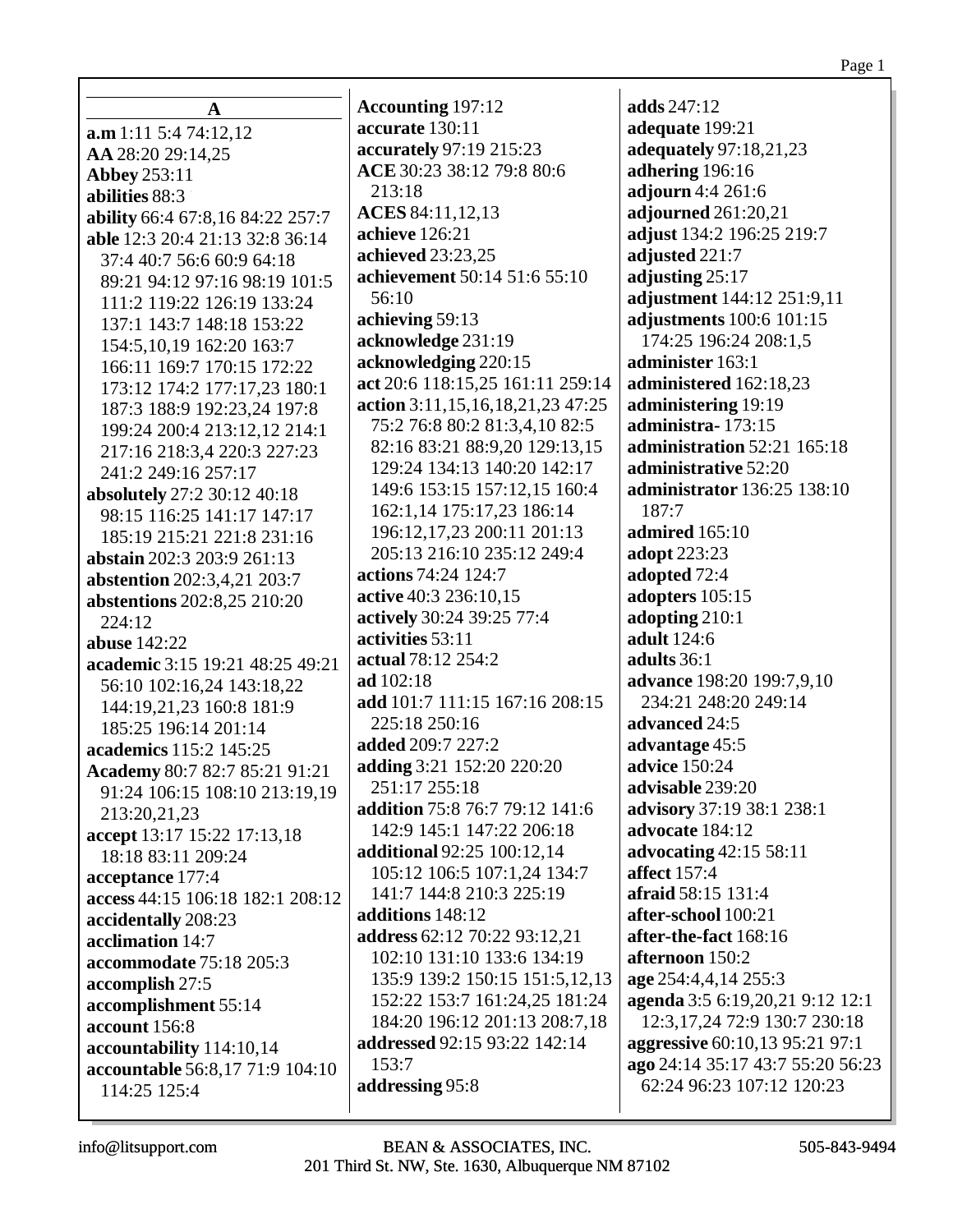144:4 150:10 165:7 166:1,9 172:2,10 177:5 225:19,22 **agree** 21:3 44:16 56:22 62:12 89:11 110:20 111:15 113:3,4 119:16,17 121:22 199:20 243:9 243:12 **agreed** 20:24 32:3 139:7 157:19 245:5 **agreeing** 61:5 **agreements** 33:13 **agriculture** 42:7,17 **ahead** 11:14 53:4 72:1 76:5 83:7 108:21,22 **Alamos** 43:1,8 **Alaska** 209:14 **Albuquerque** 1:22 9:25 11:24 28:11 29:7 30:23 31:3,5 57:3 77:16 85:3 213:22 256:14 257:4 259:5 262:21 **algebra** 60:3 **align** 141:5 145:2 **alignment** 103:20 **aligns** 148:24 **alive** 101:20 **all-around** 205:17 **allegation** 141:18 **allegations** 141:11,13,16 **Allegiance** 3:3 6:15,17 **Alliance** 255:13 **allocation** 260:10 **allocations** 21:14 **allow** 42:10 54:18 64:19 139:3 151:9 173:12 187:2 198:20 215:7 216:20 228:1 **allowed** 12:12 20:8 103:24 139:25 226:8 250:14 **allowing** 24:9 135:9 152:1 230:1 **alluded** 96:8 **Alma** 79:16 80:6 219:18 **altercation** 187:18 **alternative** 29:1 195:2 **Amberg** 167:8 **amenable** 54:18 89:15 **amend** 48:13 **amended** 51:25 **amending** 48:15 **amendment** 48:12 49:2 51:8,21

52:2,9 54:19 56:3 62:3 63:14 65:1 69:10,11 72:16 206:18 225:21 233:24 251:21 **amendments** 3:11 47:25 232:20 **amends** 52:18 **American** 106:15 **amount** 27:12 54:4 139:4 154:9 **ample** 86:4 **Ana** 30:10,12 **analysis** 48:24 49:3 50:12 53:9 81:9 129:17 130:13 **analyst** 153:20 **analyzed** 158:6 **ancillary** 189:18 **and/or** 197:19 208:6 **Ann** 2:4 17:11 **annual** 3:9 18:25 19:13 46:16 210:12 **answer** 21:17 43:15 44:19 96:1 112:1 116:17 124:23 148:3 167:24 187:1 188:11 189:2 **answering** 122:12 **answers** 98:8 **Anthony** 75:22,23,24 79:17 **anticipate** 77:11,20 78:5,6 **anticipated** 208:7,19 **anticipation** 249:9 **anybody** 57:8 58:4 128:19 131:23 187:1 195:4 233:3 254:22 258:24 **anymore** 19:7 121:17 212:23 **anyway** 114:4 120:5 228:21 230:20 **Apodaca** 1:12 **apologize** 9:17 46:11 68:12 136:18 181:4 201:10 **apologized** 250:11 **appalled** 180:18 183:23 **apparently** 36:9,20 37:11 98:20 235:2 **appeal** 75:22 249:19 **appeals** 75:21 76:1 **appear** 129:20 145:9 **appears** 212:23 **appendix** 103:5 206:2 **applaud** 248:13 **applicable** 207:8

**applicant** 28:14 206:11 208:25 **applicant-specific** 209:1 **applicants** 76:24 77:24 205:24 208:25 209:20 254:24 258:11 **application** 3:18 77:1,3,6 109:3 121:6 161:14 195:1 205:13,22 206:23,24 209:25 210:12 226:16 254:20 **applications** 76:19 77:23 111:16 181:18 239:2 244:25 254:12 258:12 **applied** 108:6 **applies** 160:10 **apply** 20:11 77:15,18 176:15 **appraised** 253:16 **appreciate** 67:20 74:9 82:11,13 84:23 90:18 91:12 94:20,21 95:6 100:1 125:11 139:13 167:19 177:14 202:19 205:15 227:1,3,12,24 234:19,21,23 238:20 242:13 251:2 **appreciated** 248:3,18 250:10 **apprenticeship** 29:19 38:19,20 39:24 40:1 **apprenticeships** 30:17 38:13 39:8 **approach** 83:12 **approached** 99:21 **approaches** 104:2 **approaching** 128:9 **appropriate** 20:12 27:8 54:4,12 98:21 112:22 113:2,16 127:5 145:17 185:9 199:11 253:18 255:21 **appropriated** 11:5 **appropriately** 98:1 178:25 179:3 208:12 **approval** 3:5,6,9 6:20 7:11,12 8:2 8:17 18:23 53:17 197:19 **approve** 6:25 46:14 72:16 75:7 104:13,14 114:21 125:3 205:22  $210:11$ **approved** 58:23 110:16 229:24 232:17,25 **approves** 158:12 **approving** 55:8 56:22 65:1 225:18 252:1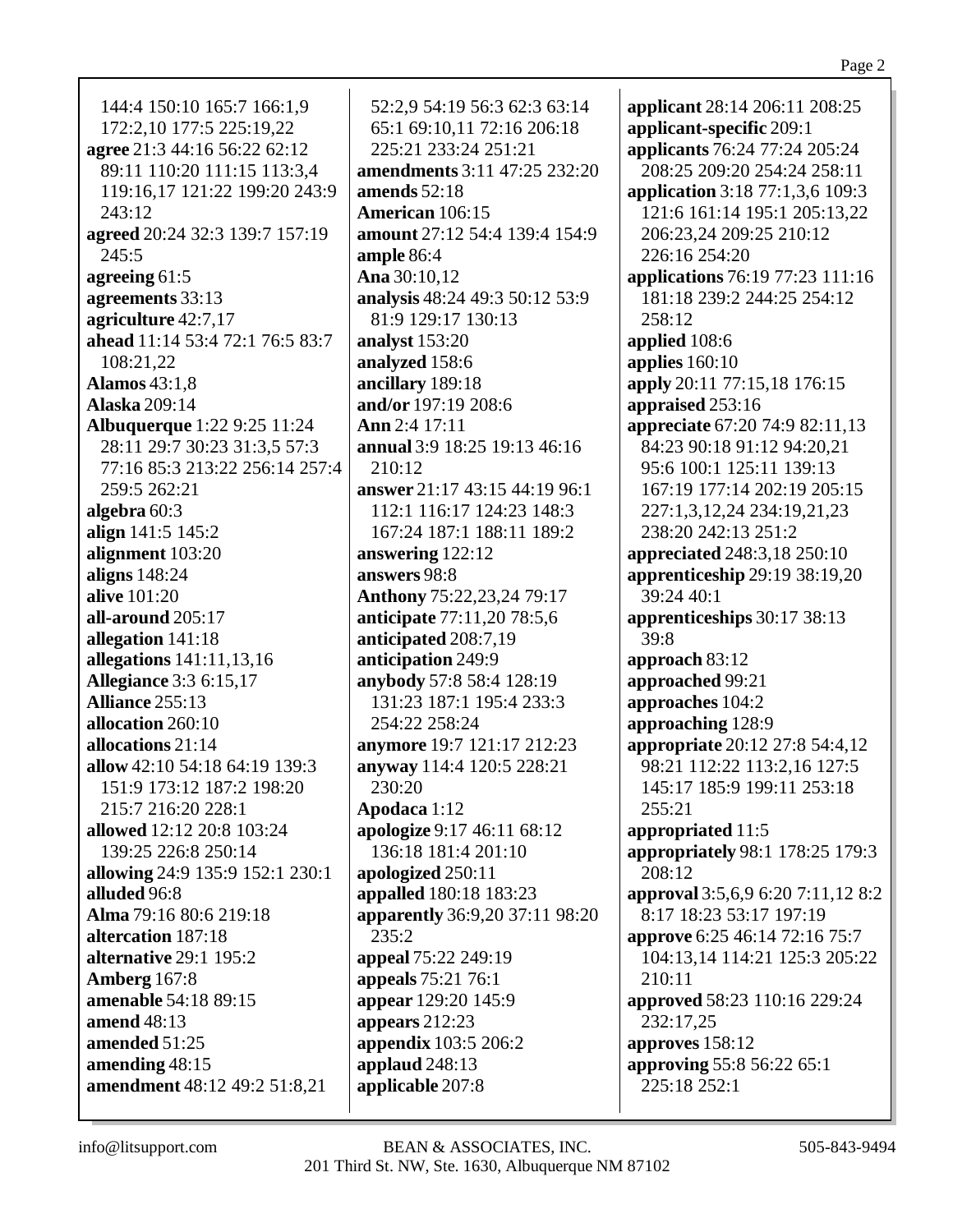| approximately 74:11 156:18,24                                | assessment 145:14,21 179:23          | authorizer 108:7,13 218:19      |
|--------------------------------------------------------------|--------------------------------------|---------------------------------|
| April 197:15 215:1 258:4                                     | 182:14,16,21 183:3                   | auto 30:11 44:4                 |
| APS 38:25 39:13                                              | assessments 179:24                   | automatically 64:14             |
|                                                              |                                      | automotive 34:10                |
| area 93:11 165:8,9 172:13<br>areas 24:3 28:1 31:4 43:8 55:19 | assignment 246:19                    |                                 |
|                                                              | assist 239:22                        | autonomous 118:4                |
| 152:20 153:7,8 172:14 176:20                                 | assistance 122:25 145:18 161:12      | autonomy 10:7 114:24 119:17     |
| 253:9                                                        | 161:14 175:8,17,18 176:16            | 123:16,22 124:4,12,15 190:10    |
| arising $11:3$                                               | 214:20                               | available 84:6 145:11 161:15    |
| <b>Armbruster</b> 2:4 5:5,7,10,13,14                         | assistant 2:11 150:13                | 163:23 229:15                   |
| 5:17,21,24 6:2,5,8,11 14:2,13                                | assistants 29:16                     | average 49:9 62:2               |
| 14:16, 19, 22, 25 15:1, 4, 7, 10 16:4                        | <b>Associates 1:20 262:20</b>        | avoid 243:5                     |
| 16:7, 10, 13, 16, 19, 22, 25 17:3, 4                         | association 30:16                    | awaiting 21:9                   |
| 17:11, 13, 14, 19, 22, 25 18: 3, 6, 9                        | associations 35:10                   | aware 24:13 33:11 72:4 85:11,13 |
| 18:12, 15, 18, 21 41: 7, 8 42: 24                            | assumed 234:19                       | 88:15 137:17 138:8 141:16       |
| 43:13 44:18 46:19,20,23 47:1,2                               | assuming 94:14 126:2 156:10,15       | 216:25 243:16 244:1 255:4       |
| 47:5,8,11,14,17,20 61:4,5 63:7                               | 189:20 232:8                         | 258:10                          |
| 68:14,15,18 69:7,13,15,18,21                                 | at-risk 61:22 168:20, 20, 21         |                                 |
| 69:24 70:2,5,8,14,17 73:1,2,5,8                              | 169:11                               | B                               |
| 73:11,12,15,18,21 74:1,4 87:5                                | <b>ATTACHMENTS 4:7</b>               | <b>B</b> 8:2 10:15 48:23        |
| 111:13,14 112:4 122:1,2 124:1                                | attack 254:1                         | <b>BA</b> 30:1                  |
| 162:2 188:24,25 189:6,11,14,20                               | attacked 37:11                       | bachelor 33:24                  |
| 190:6 191:7,11 200:23,24                                     | attainable 158:21                    | bachelor's 29:20                |
| 201:20,25 202:10 203:16,17,20                                | attained 26:6                        | back 12:23 15:14 24:10 26:3     |
| 203:23 204:1,4,7,11 210:20,22                                | attempt 191:4                        | 29:20 33:19 36:17 45:3 54:9     |
| 210:25 211:3,6,9,12,15,18,21                                 | attempted 157:16                     | 76:9 85:4 93:16 96:10,13 97:10  |
| 211:22 217:2,4,12 219:14,24                                  | attend 76:23 77:8 160:19 257:6       | 97:12,25 98:17 99:4 101:5,6,13  |
| 220:5,8 224:11,12,14,17,20,23                                | 260:7                                | 111:18 138:13 140:19 149:19     |
| 225:1,4,7,8,11,14 228:18 229:1                               | attended 28:12 77:7 148:14,22        | 150:11 165:9 167:4 168:18       |
| 231:5 232:11,18,24 233:1                                     | 148:23 164:5                         | 172:7,23 176:14 177:5 199:25    |
| 237:24 238:3,7,11,22 250:9                                   | attending 55:14                      | 206:9 214:6 217:21,23 227:8     |
| 260:19,20 261:8,11                                           | attends 238:2,9                      | 240:2 248:9                     |
| articles 10:11                                               | attention 49:1 107:11 151:25         | back-and-forth 134:25 254:19    |
| arts 27:22 38:16 48:13 51:17,20                              | attitude 174:16                      | back-hold 161:2                 |
| 63:15 72:17 249:11                                           | attorney 2:11 141:24,25 150:12       | background 33:22 142:15,18      |
| as-soon-as-possible 97:17                                    | 150:14 167:6 238:25 263:7,12         | 143:10,11 155:10 165:22         |
| Ashley 91:22,22 92:19 93:19,23                               | 263:17,22                            | backup 97:3 121:2               |
| 94:4,6,10 100:20                                             | audience 53:21                       | backwards 24:1                  |
| aside 131:8 132:1,4 156:18                                   | audit 22:12,15,16,20,22 23:2,5,8     | backyard 253:18                 |
| asked 33:2 35:2 79:24 163:19                                 | 37:19 133:14,19 140:14 143:7         | <b>bad</b> 119:25 134:5 251:24  |
| 191:25 192:5 198:16 207:15,19                                | 143:14, 15, 17, 17 144: 7, 15 158: 7 | <b>bags</b> 258:8               |
| 226:7 228:23 248:22 250:5                                    | 178:2 197:12,13                      | balance 131:15 153:24,24 155:17 |
| asking 35:4 76:3 111:17 113:7,23                             | <b>audits</b> 134:12                 | 156:6,12 197:22 218:5           |
| 114:1,22 124:18 157:20 178:14                                | August 132:9,9,16,17,25 133:2        | balances 158:6,9                |
| 188:20 189:1 194:9 195:14                                    | 136:4, 12, 12 146: 16 153: 18        | bang $54:13$                    |
| 207:14 223:15 250:12                                         | 178:12,14 209:10,12,16,17            | bank 153:24 156:6,12,16 197:25  |
| aspect $83:16$                                               | authority 130:22                     | <b>barely</b> 179:15            |
| assessed 26:16                                               | authorization 78:7                   | barriers 256:21                 |
|                                                              |                                      |                                 |

 $\overline{\phantom{a}}$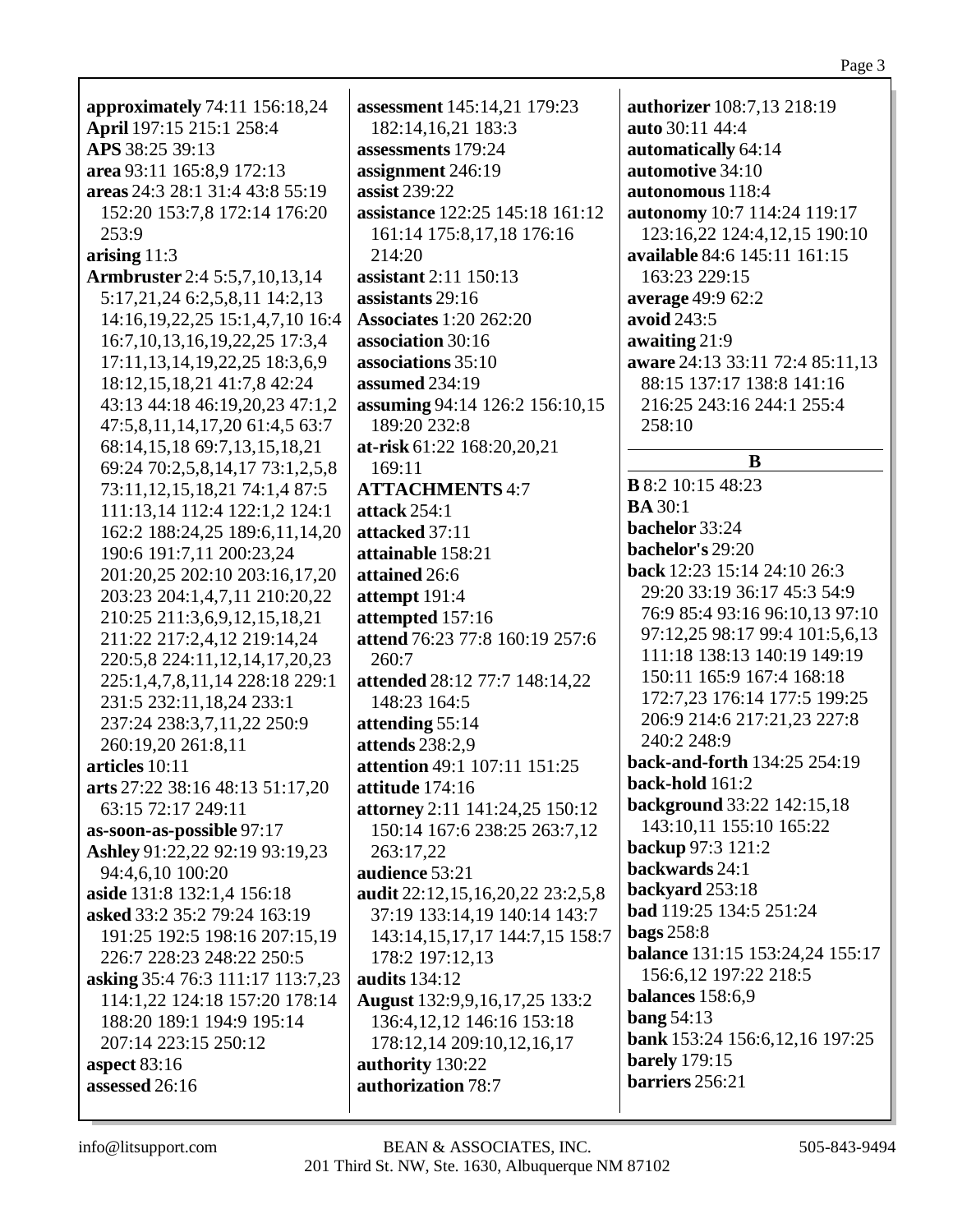**BARs** 133:10 159:5 **based** 54:25 65:2 75:2 82:10 94:10 109:11 122:19 127:5 129:15 131:6 152:6 154:14 161:21 185:7 189:18 207:21 235:15 241:3 249:6 250:18 254:17 **basic** 31:14,14 105:10 **basically** 56:24 **basis** 75:12,14 84:25 124:19,21 158:11 168:1 178:18 179:13 **Baylor** 175:10 **Bean** 1:20 262:20 **began** 33:25 **begging** 36:13 **beginning** 21:25 85:15 93:19 123:6 137:2 145:15,19 162:22 162:25 174:19 179:23 183:20 192:16 193:2 201:19 202:9 206:1 212:9 215:9,10 **beginning-of-the-year** 182:4 **behalf** 75:16,16 76:2,3 **behavior** 140:5 **belief** 111:7 **beliefs** 42:25 **believe** 13:6 48:1 52:3,12 56:2 64:7 67:17 74:20 76:9,18 81:11 84:14 85:23 87:22 96:5 104:1 110:2 111:17,23 131:9 136:22 147:4 150:14 161:23 162:9,10 187:2 188:17 203:10 204:12 213:25 215:3 219:20 220:25 223:13,16 236:10,11 238:17 244:16 245:10 246:24 248:20 249:15 **belligerent** 147:8 168:8 184:20 187:8 188:11,12,14 **belong** 228:19 **belongs** 181:22 **benchmark** 145:14 **beneficial** 65:7 119:7 242:6 **benefit** 54:6 **Bernice** 150:12 161:18,21 162:5 162:5 167:11 168:17 184:4,7,25 185:5 187:14 189:5,9,13,16,25 190:18 192:2,10,14 193:1,9,17 193:21 194:2,6,11,17 195:6,10

195:15 196:7 **best** 62:25 111:8 117:7 120:25 121:1,24 158:21 175:25 180:15 180:24 191:4 192:3 240:23 253:2,4 256:20,24 **better** 111:10 119:24 155:11 156:3 172:20 248:16 252:24 259:16 **Beverly** 2:13 236:7 243:15 260:15 263:7 **beyond** 27:4 67:3 138:14 178:15 **big** 36:11,12 76:16 97:4 104:19 127:19,25 130:24 134:9 166:9 180:9 205:24 **bigger** 62:15 86:3 173:4 **biggest** 179:8 **biggy** 199:7 **bilingual** 82:7 85:21 93:2 124:8 147:22 148:2 173:6 **bill** 32:24 33:5,7 251:8,9,20 253:3,12,24 254:3,4,6,6,7 **bills** 32:23 **bind** 99:3 **binder** 19:14 76:10,16 **bipolar** 169:9 **bit** 33:22 74:18 91:10 143:6 155:11 214:13 221:7 234:3 238:23 256:13 259:16 **black** 164:7 187:9 **blot** 180:16 **blow** 227:6 **board** 3:23 9:23 10:9 30:10 33:1 37:19 38:1 55:22 80:1,1 83:24 85:23,25 91:7 139:22 141:9,10 141:12,22,24,25 142:2 148:10 148:13,14,20,23 150:11 153:16 159:5,7 160:10,15 165:3,7,23 167:17,18,20 172:8 181:13,16 181:21,23 197:19 198:2,8 212:8 212:12,12,15 213:4 215:15,16 216:16 217:7,14,16,19,25 218:3 219:1 235:13 **board's** 141:17 **boards** 79:13 80:15 212:7,16,17 212:17 213:1 215:7 258:22 **boat** 209:14 **body** 27:7 148:6

**bogged** 227:17 **bond** 260:10,11,14 **bonded** 34:14 **book** 237:19 **books** 101:18 156:18 **boom** 34:15 **boost** 45:12 **bottom** 54:11 59:14 112:18 137:21 155:25 183:5,19 **boy** 121:1 188:4 **boys** 60:16 259:11 **bragged** 36:19 **brand** 179:14 221:16 222:6,10 223:3,4 **brawl** 45:7 **break** 74:11 137:2 149:12,21 205:6 **breakdown** 101:1 178:22 179:5 191:10 **breaks** 53:10 103:1 **Brennan** 150:19 152:14 165:5 167:8 168:6 171:17 200:16 204:22 205:4 **briefly** 228:2 257:18 **bring** 36:16 37:1 100:25 101:13 107:3 147:17 168:18 214:15 219:7 244:12 245:24 251:5 **bringing** 80:8 149:4 214:9 246:10 **brings** 27:18 100:22 102:15 **broader** 25:23 **broadly** 20:8 25:2 **brought** 34:24 37:8 51:23 57:15 129:8 162:9 165:22 166:24 168:13 181:11 254:7 **budget** 21:10,13 53:17 81:9 84:1 87:20 92:16,25 93:4,21 97:1,15 100:2,6 129:16 130:13,21,22 133:8,9 134:6 138:22,24 153:20 157:1 158:5,10,14,17 159:7 177:23 178:7,11 196:24 197:17 197:18 206:2,3 207:5,25 208:1 208:5,5 **budgeting** 208:10 **budgets** 208:14 **build** 32:11 43:11,14 **building** 1:12 28:17 32:10 43:7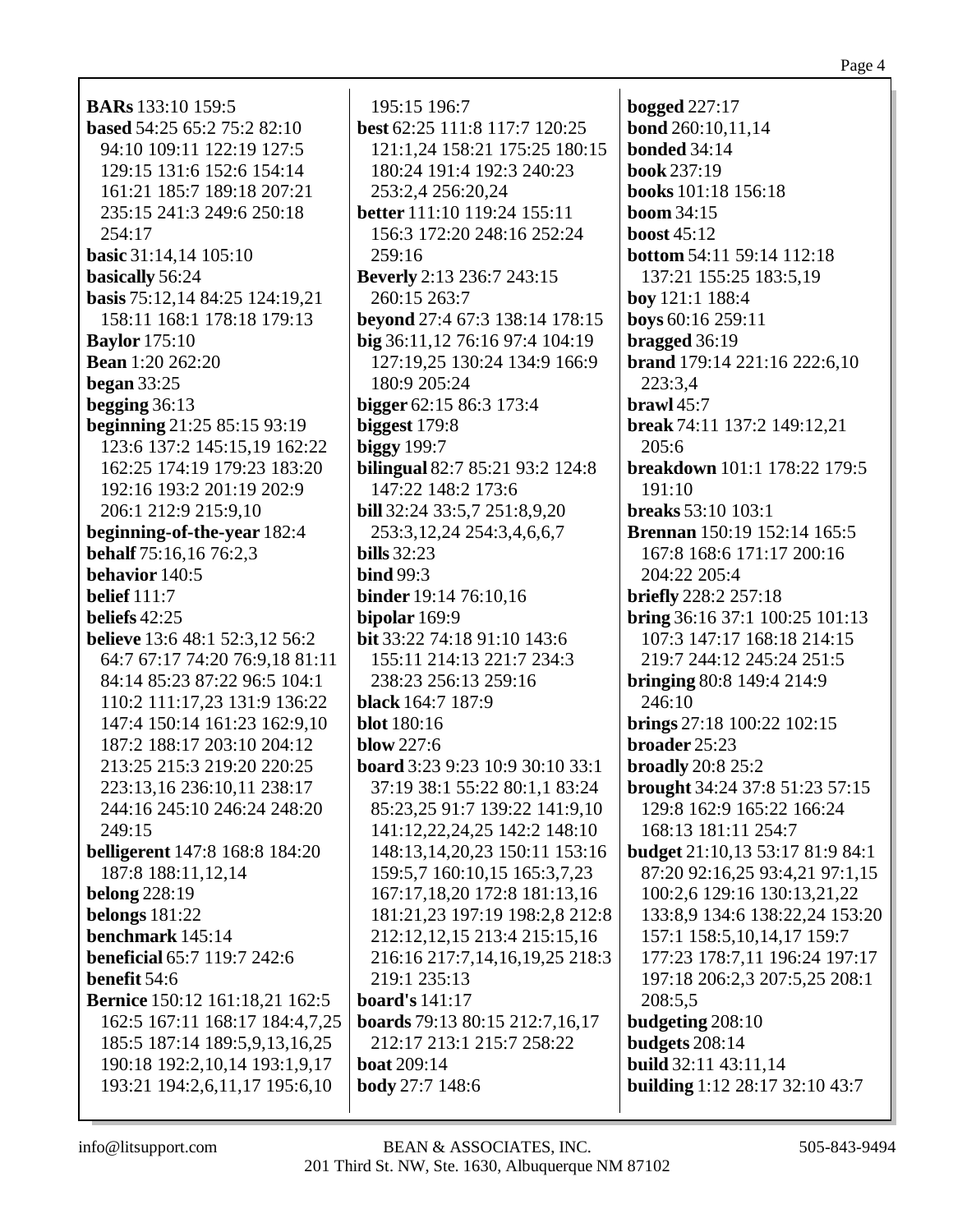138:12,16 169:13 252:5,6,6,7 **buildings** 253:10 **built** 43:6 123:22 **bullet** 140:21 207:4 208:16 230:23 231:6 **bumps** 240:10 **bunch** 64:12,13 **burden** 228:14 243:8 **burdensome** 206:15 **bureau** 81:9 105:4,24 106:2 107:2 115:20 123:2,10 129:17 130:14 143:7,14,17 144:6,16 148:3 176:17 178:11 **Bureau's** 197:12 **bureaucrat** 120:23 **business** 28:23 41:11 42:16 83:22 83:24 84:19,25 85:2,14 91:23 131:8 136:24 150:9 154:7 155:6 168:2 177:15 178:23 250:25 **businesses** 83:25 **busy** 179:25 **button** 19:7 **buy** 27:13 **buyers'** 252:10 **bylaws** 181:15 244:18 245:7,24 246:7,14 **C C** 1:20 2:1 3:1 4:1 8:17 10:15 206:25 207:4,23 208:15 262:8 262:19 **C-H-I-N** 9:16 **Caballero** 2:4 6:9,10 12:11,21 14:20,21 16:20,21 18:16,17 21:20,22 22:13 23:7,14 34:20 34:21 38:3,11 47:9,10 59:9,10 63:25 64:4 68:3,10,22 69:1 70:3,4,10 72:22,25 73:22,23 77:10,15 78:9 95:12,16 96:12 98:23 108:21 109:23,24 112:10 117:2,22,23 118:8 119:10 125:13 127:11,12,24 128:4,11 128:23 129:1 149:24 151:16,20 151:23 186:23,24 188:22 191:12 198:15 202:1,2,7,12,20 203:2,6 210:21 211:7,8 224:13 225:5,6 234:25 244:5,17 245:4

245:18,22 246:2,15 247:3,25 261:3,4,13 **calculate** 24:23 54:7 139:4 **calculated** 31:15 144:11 **calculation** 53:15,16 **call** 3:3,3 5:1,6 14:8,10 49:1 50:6 60:2 68:3,10,23,25,25 72:5 101:8 107:10 129:19 190:21,25 191:2 202:3,8 204:8 255:24 **called** 28:8 42:9 50:9 60:10 68:6 68:13 187:20,23,25 188:3 190:16 194:6,11,12 195:16,18 195:19 226:14 252:22 **calling** 42:15 71:22 **calls** 71:21 255:23 **campaigning** 117:12 **canceled** 187:24 194:14 **candidates** 34:6 **cap** 3:14 80:25 81:1,2 157:22 174:9 254:4,4 **capability** 99:7 **capable** 97:12 115:17 **capacity** 115:4 184:18 206:6 209:6 **capital** 98:25 **capstone** 28:19 **CAPTION** 263:4 **car** 226:2 **card** 103:7 119:9,11 **care** 29:15 41:21,23 173:20 **career** 32:25 34:22 35:2 41:18,19 41:21 60:1 **career-technical** 41:13 **carefully** 158:6 **Cariños** 3:17 102:8 107:9,11 129:8 130:12 134:16 139:18 141:9 143:19,21 150:7,10 155:16 158:19 167:18 168:23 170:2 174:17 175:3 196:11 201:12 **Carl** 3:9 18:24 19:13 20:6 **CARLOS** 2:4 **CARMIE** 2:7 **carpenters** 35:14 **carried** 88:20 200:13 **carry** 111:20 152:1 179:2 186:10 **carrying** 99:24

**case** 57:14 64:11,13,15 124:22 157:9 194:16 222:20 261:15,16 263:4 **cases** 173:3 **cash** 131:7,21 133:11 139:2 153:23 154:17 155:16 156:22 158:7,8 197:21 208:1,6 **cat** 136:18 **categories** 105:11 **category** 42:9 127:17 **caught** 254:22 **cause** 12:19 89:10 222:23 **caused** 62:17 **causing** 154:8 **caution** 118:10 **cautious** 123:16 **CC** 1:25 262:25 263:2 **CCR** 1:20 262:8,19 **celebrate** 257:7 **Center** 257:5 **central** 101:8 **certain** 123:18 137:25 162:12 187:3 208:13 212:16 232:20 **certainly** 61:16 71:10,15 76:2 83:16 84:2,8,15,23 88:11 89:13 109:12 110:21 111:6 121:22 140:18 143:2 149:5 153:8 176:19 181:23 200:12 218:23 219:4 232:6 248:11 **certainty** 120:2 **certificate** 4:5 28:22 262:7 **certified** 160:17 262:8 **certify** 262:10 **cetera** 154:18 157:16 **chair** 2:3,3 3:24 5:1,23 6:13,19 6:23 7:1,4,7,9,20,23,25 8:6,9,13 8:15,22 9:2,5,7,17,20,22 11:16 11:20,25 12:5,6,10,11,15,16,22 13:1,5,6,6,8,19,21,24 14:3,9 15:9,12,14,15,16,17,21,23,24 15:25 16:2,18 17:6,7,8,12,15 18:14,20,22 19:3,8 21:16,19,21 22:19 23:19 27:15,17 30:8 31:1 32:20 34:19 38:5,8,10 39:18 41:6 43:11 44:21,24 45:1,16,21 45:25 46:3,9,13 47:13,22 48:7 48:10 51:9,11,13,15 53:1,7,18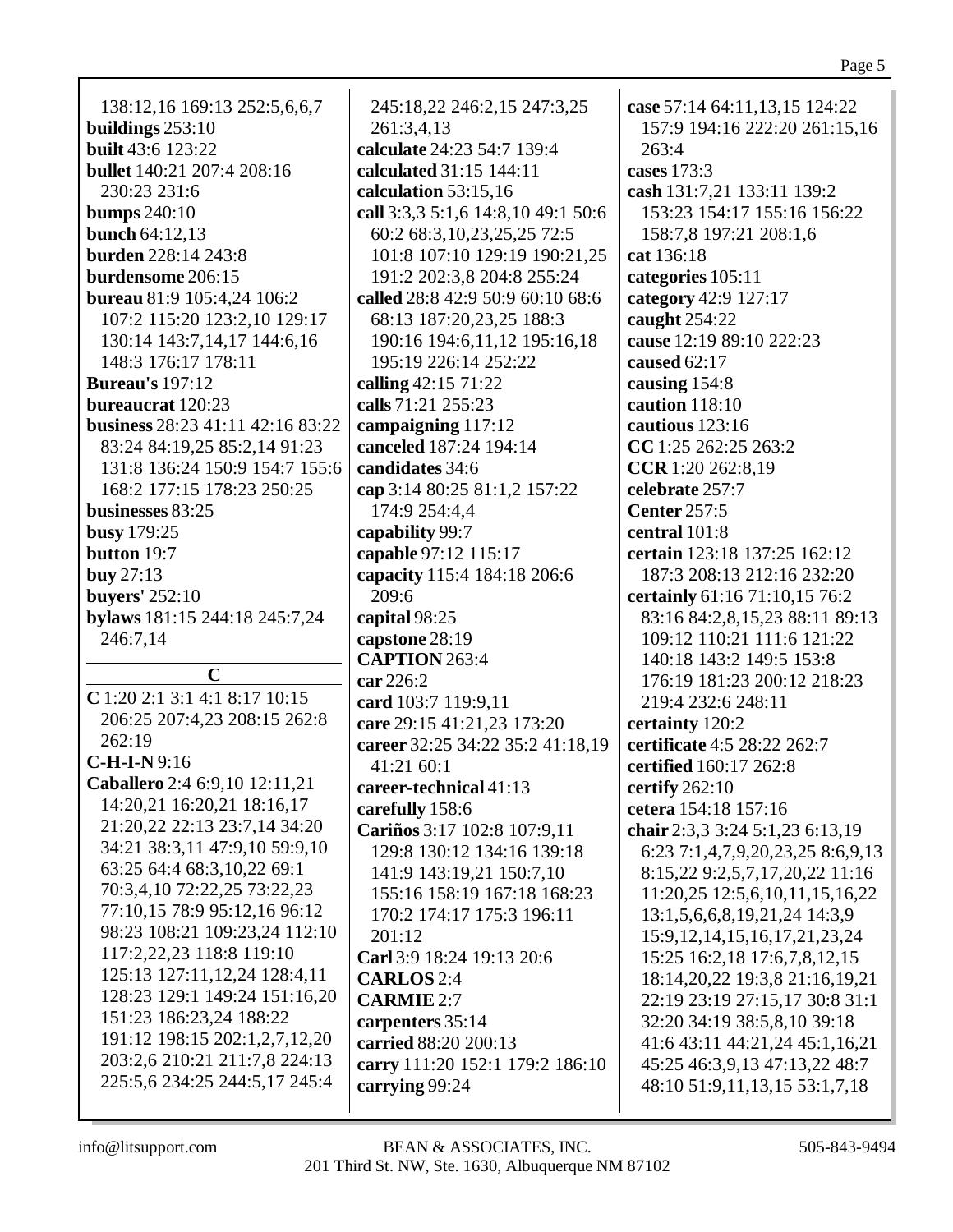| 55:6 56:13,20,21 57:12,19 58:7                                  | 239:14 240:4 241:5,11,14,19                                   | Chapter 10:11                                |
|-----------------------------------------------------------------|---------------------------------------------------------------|----------------------------------------------|
| 58:19 59:9 61:2,3,6 62:7,9 63:8                                 | 242:3,11,20 243:4,9 244:9,23                                  | chapters 28:12                               |
| 63:12,23 64:2,5,24,25 65:12,13                                  | 245:16,20,25 247:1,2 248:1                                    | chart 46:4,5 49:8 50:2 127:14                |
| 65:15 66:16 67:2,14,22 68:1,4,5                                 | 249:13 250:4,10,22 256:8                                      | 128:14                                       |
| 68:8,12 69:3,9 70:1,12,19,24                                    | 257:10,13,23 258:20,21,25                                     | charter 2:9 3:11, 13, 17, 18 10:2, 5         |
|                                                                 |                                                               |                                              |
| 71:19 72:3,11,15,23 73:10,24                                    | 260:1,4,6,18,21,22,23 261:3,5,9                               | 10:7,8,10,17 39:1,5,13,18 47:25              |
| 74:6, 10, 13 75: 23 80: 17, 21, 24                              | 261:14,20                                                     | 51:2,23 56:4 65:18 67:6 71:5,8               |
| 82:17,20,23 83:4,19 84:4,12,23                                  | <b>Chair's 61:25</b>                                          | 72:19 74:14 76:19 79:8,8,9,17                |
| 85:8,18 86:1,21 87:3 88:7 89:2                                  | Chairman 13:13                                                | 79:17,18 80:6 84:9 87:2 95:23                |
| 89:5, 10, 24 90:2, 4, 7, 20 91:16                               | <b>Chairwoman</b> 19:11 48:2 53:6                             | 98:24 99:2,4 102:8 105:11,17                 |
| 93:25 94:5,7,13,16 95:14 96:1,2                                 | 70:21 72:8 74:16 77:14 85:19                                  | 107:1 108:4 111:25 112:18                    |
| 96:16,19,21 98:4,16,23 99:16                                    | 89:1 90:22 96:15 102:7,17                                     | 115:9,12 118:1,3,22 119:3                    |
| 99:17,20,22 102:3,5,11,13                                       | 114:5 122:10 124:25 126:6                                     | 122:21 127:20,22,22,24,25                    |
| 104:23 106:20 108:20,23                                         | 128:16 129:6 140:10 176:10                                    | 128:18 129:9 137:19 138:5                    |
| 110:13 112:2,9,16,24 113:10,14                                  | 181:6,11 182:11 204:16 205:20                                 | 140:1 142:11 149:9 150:7,13                  |
| 113:19 115:14 116:9,16,25                                       | 212:3 213:25 217:12 220:16                                    | 159:14 161:13 163:13 165:19                  |
| 117:16,19 118:7 119:8,12                                        | 221:3 231:14 235:14 239:7                                     | 165:21,25 167:13 168:19,23                   |
| 120:14 121:22 124:12,22                                         | 240:14 246:5                                                  | 170:2 172:1,9,16 175:6,18                    |
| 125:11, 14, 15 126:10, 17, 24                                   | <b>Chairwoman's 55:7 214:4,14,24</b>                          | 182:12 185:22 198:14 201:12                  |
| 127:2,4,21 128:2,5,9,12,22                                      | 233:2                                                         | 205:13 213:23 218:2 239:21                   |
| 129:2,5 130:5 132:14,19 135:11                                  | challenge 88:5 166:13 174:1,1                                 | 250:21 251:11,22 252:4,11,12                 |
| 136:2,8,10,17,20 137:8 139:9                                    | 216:11                                                        | 252:23 253:8 255:8, 10, 13, 16, 23           |
| 139:12,14,15 140:9,12 149:11                                    | challenges 93:10 172:15 208:2,6                               | 256:18,22,25 259:4                           |
| 149:15, 18, 25 150:2, 14, 20, 22                                | 215:17 222:15                                                 | charters 127:22 233:18 254:1,8               |
| 151:2,11,16,19,21,24 152:10,13                                  | challenging 25:10 97:5 123:9                                  | 256:12,15                                    |
| 152:16, 19, 24, 25 153: 3, 6, 11                                | 129:19 178:20 180:21 243:10                                   | charts 49:4,21                               |
| 154:23 155:2 156:9 159:16,19                                    | chambers 31:19                                                | cheat 136:11                                 |
| 159:24 160:7,11 165:5 171:17                                    | chance 166:20 167:15,22 168:4                                 | check 142:15 157:21                          |
| 175:21 176:21 177:22 178:10                                     | 177:11<br><b>Chancellor</b> 138:21 150:7                      | checked 221:18                               |
| 184:22 185:2,6,13 186:5,16,21                                   |                                                               | checklist 220:21 221:1 223:18,24             |
| 186:22 188:23 191:9,13,22                                       | change 52:1,9 55:8 56:2 58:12                                 | 224:3,5 229:23 230:4 240:6<br>checkoff 240:9 |
| 196:6,9 197:3 198:15,18 199:8                                   | 63:15 66:19,21 69:14 72:17<br>79:20 122:9 126:15 131:8        | checks 142:18 143:11                         |
| 199:19 200:6,18,23 201:4,7,11                                   |                                                               | child 118:14,25 142:22 168:24                |
| 201:17 202:6,13,14,15,16,20,24<br>203:4,15 204:6,10,12,19,25    | 199:14,16,18 205:24,24 208:3<br>209:10 215:7,10 216:22 254:15 | 169:2, 12, 12 186:8, 8 194:7                 |
| 205:5,11 209:15 210:7,8,10,16                                   | changed 24:14 61:8 65:15 66:18                                | childhood/day 29:15                          |
| 211:14,24 214:2,5,8 215:25                                      | 67:8 75:18 142:3 206:22 207:22                                | children 99:15 169:13 171:15                 |
| 216:6 217:3 218:22 219:11,19                                    | 209:8 236:20,21 251:9                                         | 172:5,19 173:10 184:8 186:3                  |
|                                                                 | changes 3:23 6:21 78:17 79:1,2,4                              | chin-9:15                                    |
| 219:22 220:2,19,25 221:4,5,10<br>222:2,7,19 223:1,6,11,13,16,21 | 79:19 101:9,13 134:20 137:25                                  | choice 71:8 124:15 176:17 257:4              |
| 224:4,7,9,11 225:10,16 226:7                                    | 148:8 174:12 199:3 205:17                                     | choices 31:21 94:25 95:3                     |
| 226:10,11,13,14 227:14 228:23                                   | 208:21 209:22,24 210:13 215:6                                 | choose 107:21 118:3 253:10                   |
| 229:3,8,16,18 230:4,10,16,22                                    | 219:8 230:13 235:13 237:12                                    | 257:7                                        |
| 231:2,9 232:4,12,17,23 233:13                                   | 255:22                                                        | choosing $122:3$                             |
| 233:14 234:23 235:2,6,11,24                                     | changing $215:14$                                             | chose 103:23 104:20 107:4,20                 |
| 236:3,5,12,21,25 237:4,20                                       | chaos 185:19                                                  | 108:13                                       |
| 238:2,4,9,13,19,24 239:10,12                                    | <b>Chapman</b> 1:20 262:8,19                                  | chosen 182:15                                |
|                                                                 |                                                               |                                              |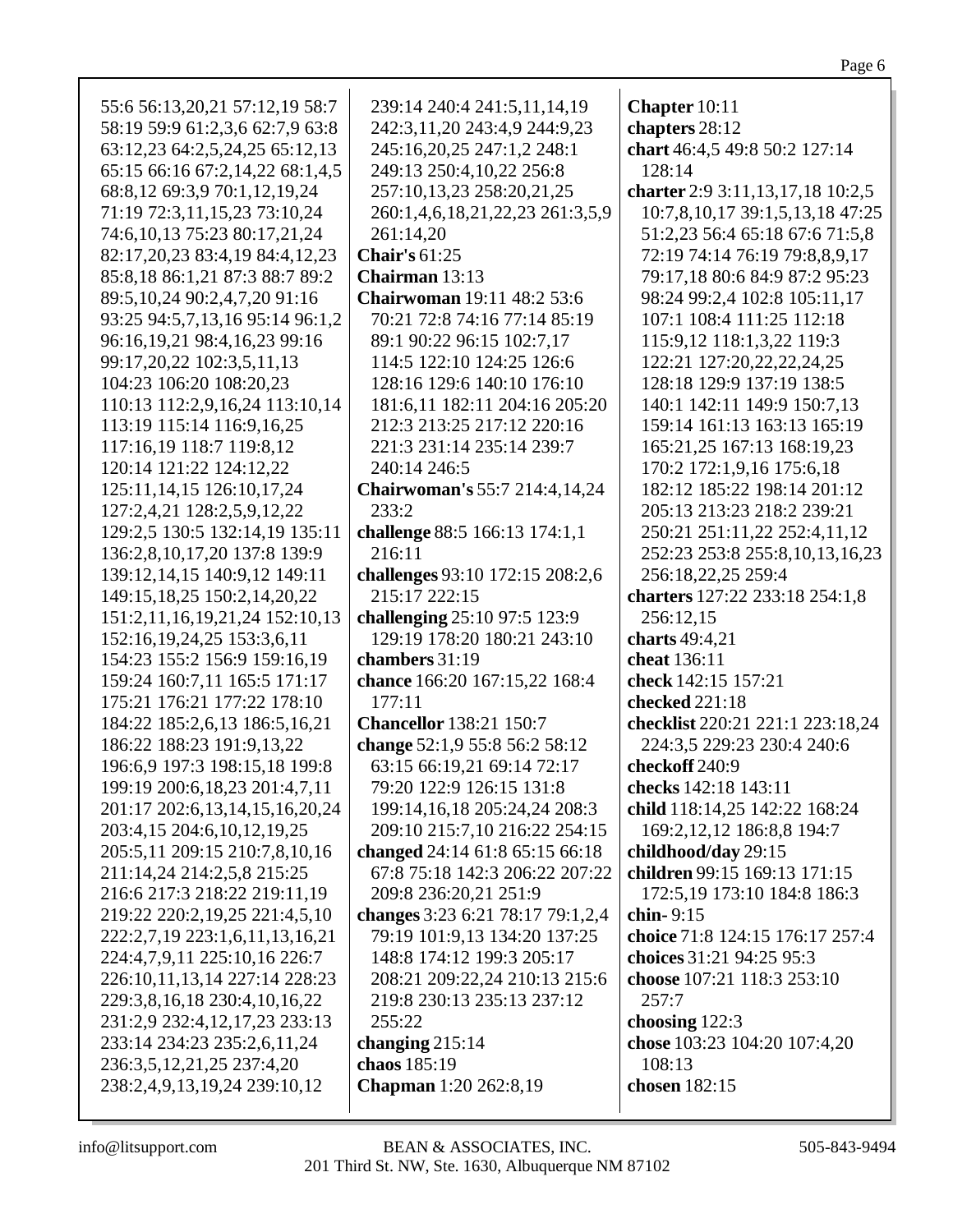**Christmas** 261:18 **Cisco** 31:23 **cited** 23:4 **claims** 183:13 **clarification** 52:6 68:23 91:25 117:24 151:13 185:1 203:5 229:19,20 **clarified** 116:6 **clarify** 38:11 69:8 122:11 128:21 151:8 153:12 154:23 185:3 202:18 212:25 **clarifying** 219:7 **clarity** 66:20 67:22 69:11 114:11 132:15 151:17 152:22 214:11 218:7,18 242:12 **class** 28:19 29:4 30:11 38:22 42:17,17,17 43:6,24 **classes** 38:20 39:7 42:6,6,7 60:4 **Classical** 11:22 213:17 **classroom** 45:11 56:24 169:2 **classrooms** 27:13 145:23 **clawback** 52:17,22 **clean** 64:19 133:9 **cleaned** 90:10 101:16 **cleaner** 116:17 **cleanup** 90:14 **clear** 58:8 66:17 72:8 92:8 96:8 109:16 128:15 135:14,19 139:23 149:6,7 188:20 197:8 207:25 208:4 215:21 217:5 221:21 222:16,21,22 230:9 260:13 **cleared** 156:16 **clearer** 88:21 89:7 109:13 113:6 116:18 **clearly** 43:3 82:8 125:2 203:11 214:25 247:7 **clerical** 51:22,24 72:10,18 **close** 22:25 57:21 59:12 71:24,25 94:8 131:4 133:17 137:17 138:3 165:20 253:25 **closed** 22:24 23:2 56:23 132:22 133:1 138:9 **closely** 83:17 **closeout** 23:17 **closer** 252:23 **closes** 131:24

**closing** 45:2 71:23 **closure** 98:19 137:20 138:5 **clothing** 169:6 **cluster** 41:18,22 **clusters** 41:19 42:12 **CNM** 28:21 39:5 **co-located** 253:3 **Coalition** 84:10,15 226:21 228:20 250:21 255:11 **Code** 10:13 247:4,5,24 255:15,17  $255:20$ **codes** 100:6 206:12 **codified** 117:20 **cognitive** 170:12 184:8 **cohort** 29:5 32:5 **coincides** 92:7 **cold** 137:24 **collaboration** 27:21 234:20 **collaborative** 139:20 **collected** 11:5 **college** 11:8 28:19 33:23 40:21 43:22 60:20 **college-bound** 43:23 **colleges** 10:24 27:21 29:13 33:12 34:8 35:23,23 36:9 259:22 **collocation** 253:6 **colored** 20:14 **column** 20:20 **combine** 144:20 **combined** 251:14 **come** 12:23 23:3 32:3,18 33:1 58:5 82:21 89:16 100:14 120:12 120:17 126:18 130:3 136:5,7 140:3 142:10 144:18 149:7 151:24 154:17 169:7 170:25 172:7 173:22 174:2 177:23 178:19 179:18 194:14 195:17 196:16 197:13 204:12 213:8 216:1,8,9,24 232:5 243:3 245:11 248:14 250:6 254:12,19 **comes** 12:3,24 26:16 35:1 55:23 55:23 111:4 158:13 180:14 247:15 252:8 **comfortable** 152:1 215:1 226:17 **coming** 28:23 71:2 77:16,19 87:19 94:20 100:13 123:1 130:9 131:2,21 134:8 177:6 180:12

193:19 194:13 195:21 199:23 246:10 249:7 **commence** 221:25 222:11 **Commencement** 221:22 223:7,24 **comment** 9:9 12:7 45:2 62:8 71:20 90:7 109:20 111:15 168:7 168:7 174:6 228:7 **comments** 4:2 37:17 44:22 45:24 61:25 67:20 95:11 161:17,19 221:11 233:15 259:1 **Commission** 1:1 5:2 13:22 22:18 46:14 49:18 56:4 61:7 70:22 71:14 74:24 75:5,11,21 77:12 79:3,11 80:12 81:6 83:6 89:12 91:3 110:12 112:20 114:2,18,22 117:4,12 118:15 120:11 129:23 130:6,15 135:10,14 137:9 140:23 141:9 147:18 149:8 150:6 160:2 175:16 176:5 185:6 185:21 190:7 200:8 214:16 215:2,13,24 217:13 226:13 227:2 233:7 235:5 240:20 241:2 241:6 244:7,11,13,14 245:6,13 245:14 246:7,11,14,17,22,25 252:1 254:11 260:8,12 262:1,12 263:5 **Commission's** 75:3 141:1 **Commission-approved** 152:7 **Commissioner** 5:5,7,7,9,10,10,12 5:13,13,15,17,17,19,20,21,21 5:24,24 6:1,2,2,4,5,5,7,8,8,10 6:11,14,15,25 7:1,2,3,16,18,19 7:20 8:8,9,10,24,25 9:1,2 12:11 12:21 13:4,11,13,15,17,20 14:2 14:4,5,11,13,14,15,16,16,18,19 14:19,21,22,22,24,25,25 15:2,3 15:4,4,6,7,7,10,18,19,21 16:4,4 16:6,7,7,9,10,10,12,13,13,15,16 16:16,19,19,21,22,22,24,25,25 17:2,3,3,9,10,12,14,19,19,21,22 17:22,24,25,25 18:2,3,3,5,6,6,8 18:9,9,11,12,12,15,15,17,18,21 21:20,22 22:13 23:7,14,20 24:12 26:4,21 27:14,15,16 28:4 28:6 30:2 32:21,22 33:12,21 34:20,21,24 38:3,5,7,9,10,11 39:4,21,22 41:7,8 42:24 43:13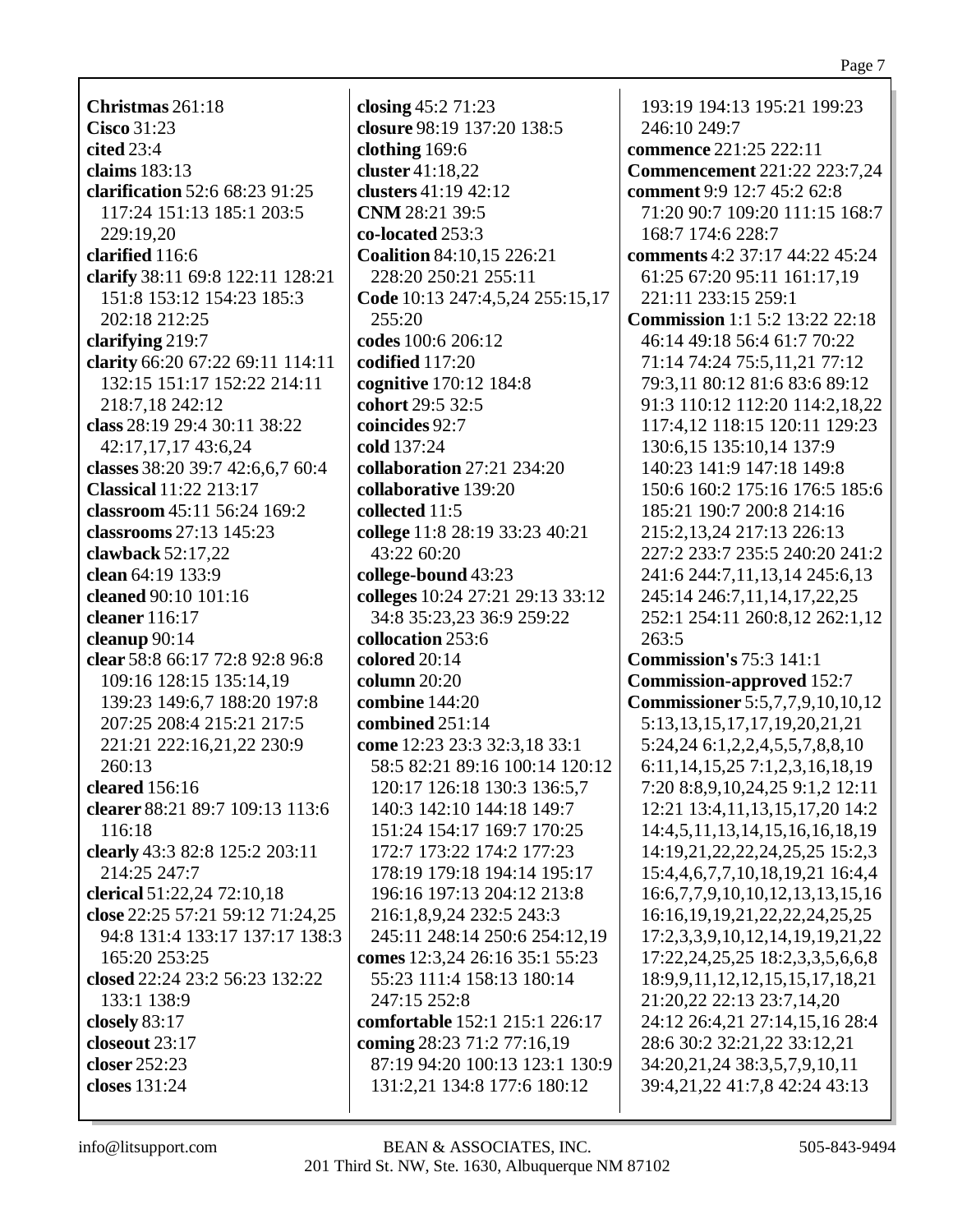| 44:18,23,24,25 45:16,18,25            | 236:17,18,19,24 237:2,18,24          | compliance 37:20 112:22 142:10 |
|---------------------------------------|--------------------------------------|--------------------------------|
| 46:5,7,11,17,19,20,20,22,23,23        | 238:3,7,11,22 239:12,15 240:12       | 149:8 196:16 197:13 198:23     |
| 46:25 47:1,1,3,4,5,5,7,8,8,10,11      | 241:18 242:3,16,25 243:7 244:5       | 213:8,11 221:17                |
| 47:11, 14, 14, 16, 17, 17, 19, 20     | 244:17,19 245:4,9,18,22 246:2        | compliant 53:12 145:20         |
| 55:4,5 56:20,21 57:13,17,20           | 246:6,15 247:1,2,3,25 249:4,10       | compliment 90:16 101:18 175:10 |
| 58:14,19,25 59:9,10 61:4,5 63:7       | 250:9 258:23 259:2,3 260:1,3,4       | comply 58:9,12 213:15 214:15   |
| 63:8,9,10,13,21,24,25 64:4            | 260:5, 6, 7, 19, 20, 21, 22, 23, 24  | 219:10 220:14                  |
| 65:12,13,14,23 66:1,23 67:2,7         | 261:3,4,7,8,10,10,13,18              | complying 200:11               |
| 67:10,12,19,24 68:3,6,10,14,15        | <b>Commissioners</b> 2:2 7:6,22 8:12 | comprehensive 42:5 103:13      |
| 68:15,17,18,18,20,22,24 69:1,5        | 9:4 11:20 12:12 19:12 21:19          | computer 31:20 32:3,14 41:3    |
| 69:7, 12, 13, 15, 16, 17, 18, 18, 20  | 39:23 44:21 48:3,5 51:16 53:19       | concentrate 172:22             |
|                                       |                                      |                                |
| 69:21,21,23,24,24 70:2,2,4,5,5        | 55:3 64:2,6 74:10,17,20 87:4         | concentrator 41:16,23 42:10    |
| 70:7,8,10,14,16,17 71:19 72:3,5       | 88:23 90:23 95:11 96:19 102:3        | concentrators 41:24 42:3,23    |
| 72:12,15,22,24,24 73:1,2,2,4,5        | 102:18 104:24 108:20 110:23          | concept 53:25 165:11           |
| 73:5,7,8,8,11,11,13,14,15,15,17       | 122:11 126:7 129:7 149:11            | concern 30:3,11 31:6 35:1,9    |
| 73:18,18,20,21,21,23,24 74:1,3        | 151:6 182:11 188:23 202:23           | 53:13 59:15 62:11 65:18 86:9   |
| 74:4 77:10,14 78:9 87:5 90:5,6        | 205:6,21 212:4 221:6 236:7           | 86:15,20 88:15,16 93:18 96:25  |
| 95:12,16 96:12 98:23 99:18,19         | 241:21 257:11,24 259:1               | 98:24 112:8 120:6 133:11 137:5 |
| 101:16 108:21 109:23,24               | commitment 175:2                     | 140:18 145:12 151:14 163:12    |
| 111:13,14 112:4,10,14,15,25           | committed 216:16 253:11              | 181:23 230:23 242:22           |
| 113:12,15,25 114:6 115:6,14           | committee 236:15 247:10              | concern.' 116:4                |
| 116:5,23 117:1,2,3,17,22,23           | communicate 104:9 134:16             | concerned 51:7 56:22 59:12     |
| 118:8 119:10 120:13,14 122:1,2        | 214:25 229:10                        | 120:17 124:3 130:25 147:5      |
| 124:1 125:13 127:11,12,12,24          | communicated 40:17                   | 191:22 194:23 242:21 244:19    |
| 128:4, 11, 23 129:1 149: 17, 24       | communicating 115:22 125:2           | concerning 129:19 137:13       |
| 151:16,20,23 159:22 162:2             | 179:19                               | 141:12 142:13 144:13 147:12    |
| 185:11,12 186:17,23,24 187:13         | communication 111:3,4 114:17         | 147:16 148:10 149:1 182:6      |
| 188:22,24,25 189:6,11,14,20           | 178:22 179:5 191:9 213:15,24         | concerns 3:14,19 61:21 78:23   |
| 190:6 191:7,11,12,21 192:6,12         | 214:4 215:22 220:16                  | 81:1,5 85:12,14 110:15 129:10  |
| 192:22 193:5,15,18,25 194:4,9         | communications 176:12 220:15         | 130:1,12 131:13 133:8,15       |
| 194:15,22 195:8,13,25 198:15          | communities 30:25 42:21              | 134:16 135:23 139:17 140:17    |
| 199:8,19 200:17,22,23,24,24           | community 28:19 29:13 79:8           | 142:10 143:3 144:17 146:21     |
| 201:1,5,8,16,18,20,20,22,25,25        | 81:16 87:19 166:18 173:4             | 153:8,9 176:1 177:13 181:10,15 |
| 202:2,7,10,12,20 203:2,6,16,16        | 215:14 258:15 259:6                  | 193:19 212:2 236:15 249:17     |
|                                       |                                      | concise 127:8                  |
| 203:18,19,20,20,22,23,23,25           | companies 32:3 101:8                 |                                |
| 204:1,1,3,4,7,11 210:8,11,15,17       | company's 84:21                      | conclude 126:5,8,9 159:20,23   |
| 210:17,20,21,22,22,24,25,25           | compared 153:24                      | conclusion 21:6                |
| 211:2,3,3,5,6,6,8,9,9,11,12,12        | comparison 49:17 126:19 127:21       | concur 55:7,9 90:7 95:9        |
| 211:15,15,17,18,18,20,21,21           | 193:12                               | concurrent 33:14,14            |
| 217:2,4,12 219:14,19,24 220:5         | complain 44:10                       | condition 67:16 68:2           |
| 220:8 223:11,14,20 224:2,6,11         | complained 59:21 60:14               | conditional 222:12             |
| 224:12,13,14,15,16,17,17,19,20        | complaint 141:15                     | conduct 13:7 15:16             |
| 224:20, 22, 23, 23, 25 225:1, 1, 3, 4 | complete 79:23 80:5,14 135:2         | conducted 6:18 142:12,25       |
| 225:4,6,7,7,9,11,11,13,14 226:3       | 156:1 198:3 208:18 214:21            | 197:14                         |
| 226:5 228:18 229:1,17,19 230:9        | completed 22:21 135:24 197:20        | conference 28:11               |
| 230:15,22 231:4,5,7,11,21             | completely 32:16 84:14 150:24        | conferencing 243:11            |
| 232:11,18,23 233:1,6 234:25           | completing 242:7                     | confidence 134:21 139:1        |
|                                       |                                      |                                |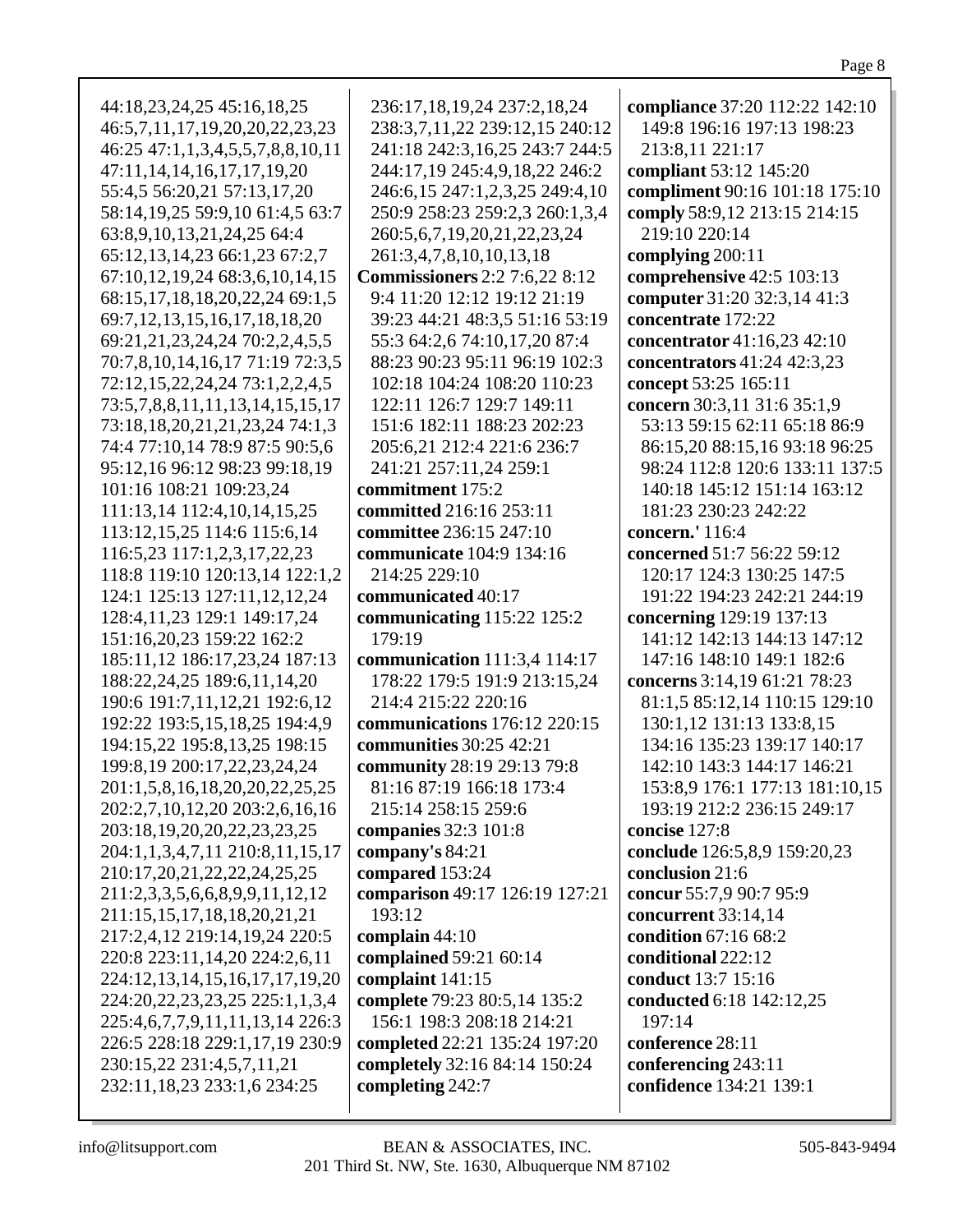**confirmed** 133:22 **conflict** 218:14 **conflicts** 218:11 **confused** 81:2 113:14,19,21 155:2 **confusion** 159:11 **Congratulations** 15:11 17:5,6 18:20 **Congress** 11:4 **conjunction** 230:2 **connection** 171:22 **connections** 37:23 **consequences** 112:7 **consider** 12:13 254:11 **considerable** 101:13 **consideration** 158:10 232:7 **considered** 37:13 141:4 **considering** 147:13 233:18 **consistently** 120:10 140:4 **Consolidated** 3:9 18:25 46:16 **constantly** 117:9 **constitute** 262:10 **Constitution** 10:20 11:1,13 **Constitutional** 10:21 **construct** 134:3 **construction** 35:14 **consult** 83:21,23 **consultant** 160:15 **consults** 12:15 202:15 **contact** 84:7,15,18,24 225:25 228:22 **contacted** 85:22 **contain** 197:9 **contains** 112:25 **contemplates** 42:8 **contentious** 234:8 **continue** 53:23 54:7 66:13 71:11 97:25 120:24 121:14,18 125:12 140:16 168:22 172:25 173:13 188:9 216:21 **continued** 4:1 50:9 98:22 **continues** 19:25 99:10 **continuing** 27:19 76:12 130:1 220:12 **contract** 36:11 48:14 52:7 75:10 79:1 152:7 162:24 166:6 218:10 218:12,15 219:3

**contracted** 155:5 **contractor** 43:16,17 **contractors** 36:15 40:2,4,6,14 **contracts** 119:13 **control** 10:21 11:2 138:15 **convene** 194:5,10 **Convention** 257:5 **conversation** 29:10 31:2 53:21 56:9 58:21,24 59:2 85:10,16 110:14,22 115:10 120:8 140:7 150:18,20 151:22 153:1,3 235:16 254:18 256:7 **conversations** 29:13,17 42:13,20 94:24 138:11 199:10 **convinced** 26:20 **Conyers** 5:15,18 **cooperative** 30:14 134:15 **cooperatively** 88:17 **coordination** 40:12 **coordinator** 193:4 **copies** 146:10 **copy** 10:20 19:14 23:5 118:24 146:14 **Coral** 79:8 259:5 **Corinne** 131:10 132:23,25 134:25 152:25 153:5,10,13 155:1,3 156:11 159:17 174:8 178:9 191:18 **correct** 11:14 48:1 70:13,20 72:9 72:18 87:17 110:13 115:12 116:1,9,11 128:13,25 132:24 144:5,14,15,17 151:19 155:1 162:10 202:10 207:5 213:13 237:20 238:5,23 239:23 241:8 246:3 **corrected** 23:11,12 134:12 143:20 178:2 207:3 **correcting** 67:6 **correction** 144:10 178:3,6 **corrective** 75:2 76:8 81:3,4,10 82:16 83:21 88:9 129:13,14,23 134:13 140:20 149:6 153:15 157:12,15 162:1,14 175:17,23 186:14 196:12,17 200:11 201:13 216:10 249:4 **correctly** 207:2 213:12 242:10 **correlation** 55:16,19

**cost** 86:5 101:11 **Cotton** 175:10 **Cottonwood** 11:22 213:17 **council** 51:19 55:22 56:7,17 63:3 83:3,9 85:9 89:16 90:9 92:19 93:13 179:8,10,14 201:24 **counsel** 2:12 12:15 202:15 238:1 **counselor** 174:25 **count** 53:9,10 70:13 **counted** 127:15 204:11 **country** 71:4 169:18 **County** 262:13 **couple** 28:10 37:8 56:23 103:1 107:12 144:15,16 145:12 158:3 198:17 206:19 215:5 233:15 251:3 259:4,7,11 **courageous** 59:11 **course** 10:12 32:9 41:15 42:25 43:1,17 59:15,22 81:10 100:15 156:14 232:4 253:17 **courses** 27:25 41:13,18,23 42:11 **court** 1:21 230:25 231:13 262:9 **cover** 48:3 **covered** 85:7 **Craig** 85:23 92:17 94:20 96:8 100:2 129:25 130:5 132:17,21 135:18 136:10,18 137:8 139:10 139:13,15 153:4,19 **Craig's** 89:14 199:11 **cream** 170:4 **create** 113:16 115:1 116:20 119:15 **created** 36:19 45:5 59:18 105:16 107:14 119:25 120:4 126:3,21 240:6 **creating** 147:15 **creative** 59:11 194:23 **credentials** 105:25 **credit** 33:14,17 119:9,11 **crime** 171:23 **criteria** 112:20 123:18 **criticism** 170:2 **Crone** 2:5 6:3,4 8:24,25 14:23,24 16:8,9 18:4,5 32:21,22 33:12,21 34:24 45:17,18 46:21,22 70:6,7 73:16,17 203:21,22 211:10,11 224:24,25 237:2 260:2,3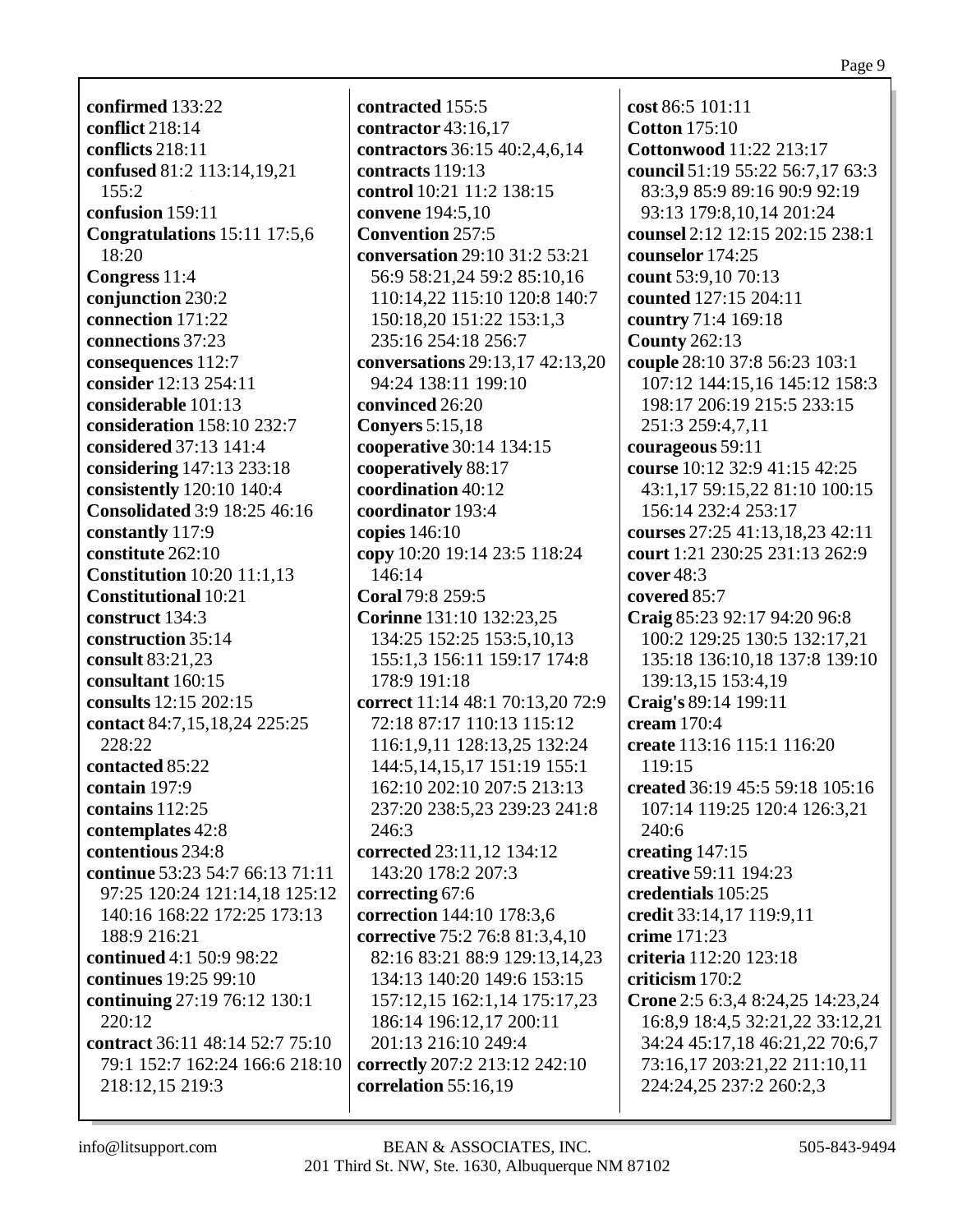| <b>Cruces</b> 31:7 248:14           | 111:22 118:14 119:1,4,16                                                 | decided 33:24                   |
|-------------------------------------|--------------------------------------------------------------------------|---------------------------------|
| CSD 51:24 75:16 84:7 89:20          | 122:20 123:23 126:20 127:6                                               | decision 66:8,9 71:14,17 138:2  |
| 104:13 111:1 112:18 122:3           | 137:12,14 145:19 146:6,8                                                 | 142:4 203:12 226:18 232:9       |
| 143:8 176:5 190:10 197:5            | 162:11 171:14 181:9 182:2,3,5                                            | 241:4 244:16 254:16             |
| 198:12 228:14 229:13                | 182:9, 16, 21 183: 20 193: 13, 14                                        | decisions 75:9,21 76:1 123:23   |
| CSD's 76:3                          | 234:12,13                                                                | 137:13,15 209:9,11 242:21       |
| <b>CSI</b> 103:11                   | data-based 112:8 113:4                                                   | declining $50:1$                |
| <b>CSI/TSI</b> 103:21               | data-driven 112:1,2 137:15                                               | decrease 50:16 64:9 101:11      |
| CTE 19:19,21 24:19 25:13,17,20      | date 76:14,21 90:1 115:23 139:9                                          | 134:7 146:4 147:2 157:6 174:17  |
| 26:15,18 27:8 28:22,23 29:2         | 139:10 141:3 154:16 216:1,7                                              | decreased 52:16 144:2           |
| 30:25 32:23 33:18,25 34:1,3,9       | 234:3 239:5 263:2,9,14,19,24                                             | decreasing 51:3 217:21          |
|                                     |                                                                          | dedicated 167:3 172:11          |
| 34:25 37:10 40:7 41:10,14,16        | dates 199:6,25 209:19 233:20                                             |                                 |
| 42:9,20                             | 239:9                                                                    | dedicating 167:25               |
| <b>CTI</b> 128:20                   | <b>Dave</b> 133:4                                                        | deem 20:12 202:22               |
| <b>CTLP</b> 33:1                    | David 2:6 85:22 89:14 94:20                                              | deep 172:15                     |
| culture 147:9 187:9                 | 100:1 135:15 153:19 199:11                                               | deeply 65:20                    |
| current 34:6 52:1,7 67:17 136:24    | day 19:20 52:16 55:17 62:14                                              | deficiencies 23:10              |
| 143:1 144:10,12 156:5,11            | 94:11 100:11 146:3,4,24,24,25                                            | deficit 133:12 139:2            |
| 233:22                              | 147:2,21 192:4 193:21 194:7,13                                           | deficits $100:5,7$              |
| currently 11:9 75:2 81:8 106:12     | 194:14,18,19 195:5,17 248:5,12                                           | defined $41:19$                 |
| 155:19 189:9 198:3 209:9 215:6      | 253:7                                                                    | defining $123:16$               |
| curriculum 28:18 43:14 51:1         | days 36:16 52:9 79:4,13,14,15                                            | definitely 83:11 85:16 166:21   |
| curve 109:10                        | 116:14 188:4,6 194:18 195:3                                              | definition 10:14 41:17          |
| cushy 171:20                        | 209:21 212:13 233:7                                                      | degree 29:21 33:24 119:19       |
| Custodian 2:13                      | De 3:17 102:8 107:9,11 129:9                                             | degrees $143:13$                |
| cut 24:15 25:10 52:17 56:24         | 130:12 196:11 201:12                                                     | DEL'D 263:9,14,19,24            |
| 101:8,12,12 171:18                  | deadline 89:22 164:18 204:24                                             | delay 136:20                    |
| cutoff 171:1 239:5                  | 212:18 243:21                                                            | delete 206:12                   |
| cuts 86:17 87:10,12                 | deadlines 75:17 76:4 104:5                                               | deletion 207:10                 |
| cycle 116:13 117:8 206:23,24        | 109:21 167:2 198:12,18 199:16                                            | <b>DELIVERED</b> 263:9,14,19,24 |
| Cynthia 1:20 262:8,19               | 199:17,20                                                                | delving 65:20                   |
|                                     | deal 35:10 90:11,14 138:7 157:12                                         | demanding 77:25                 |
| D                                   | 180:21 185:14 217:13,18                                                  | <b>Deming 77:18</b>             |
| <b>D</b> 3:1,1 4:1,1 10:16 103:6,20 | deals $57:22$                                                            | demonstrate 115:17 142:2 206:6  |
| 105:19 107:17 108:4 118:5           | DEAP 74:25 216:10 235:16                                                 | demonstrated 115:3 141:21       |
| 119:14 127:15 208:22                | 249:2                                                                    | demonstration 142:16            |
| d'Arte 79:16 80:6 219:18            | debate 54:20                                                             | denied 63:20                    |
| da-da-da-da 122:13                  | debt 95:1 96:22 98:3                                                     | denominational 11:7             |
| dad $45:19$                         | debts 138:7                                                              | deny 63:13,23 66:3 69:9         |
| daily 85:3 168:1                    | <b>December</b> 7:13 8:3,18 19:14                                        | denying 69:11                   |
| Dan 133:23                          | 51:24 75:9 76:9 81:11 108:1                                              | department 10:18 29:17 41:20    |
| <b>DANIELLE 2:5</b>                 |                                                                          | 95:20 109:25 142:7 160:5        |
| DASH 105:18 109:7,19 111:24         | 132:6, 10, 18 135: 16, 21 136: 5, 5<br>136:7, 13, 15, 23 142: 12 146: 16 | 161:13 175:7,19 195:22          |
| 114:8 116:10,11,16,24 117:6         |                                                                          |                                 |
| 118:6 119:24 120:7 123:5            | 153:20 154:11 159:5 161:22                                               | depending 126:2 174:23          |
| 125:22 164:4 190:17,19              | 162:7 178:13 191:15 249:22,24                                            | deposits 154:18                 |
| data 46:15 49:13 64:9,12 111:18     | 250:1,3 258:7,10                                                         | Deputy $2:10$                   |
|                                     | decide 78:2 109:1 217:19                                                 | describing 189:21               |
|                                     |                                                                          |                                 |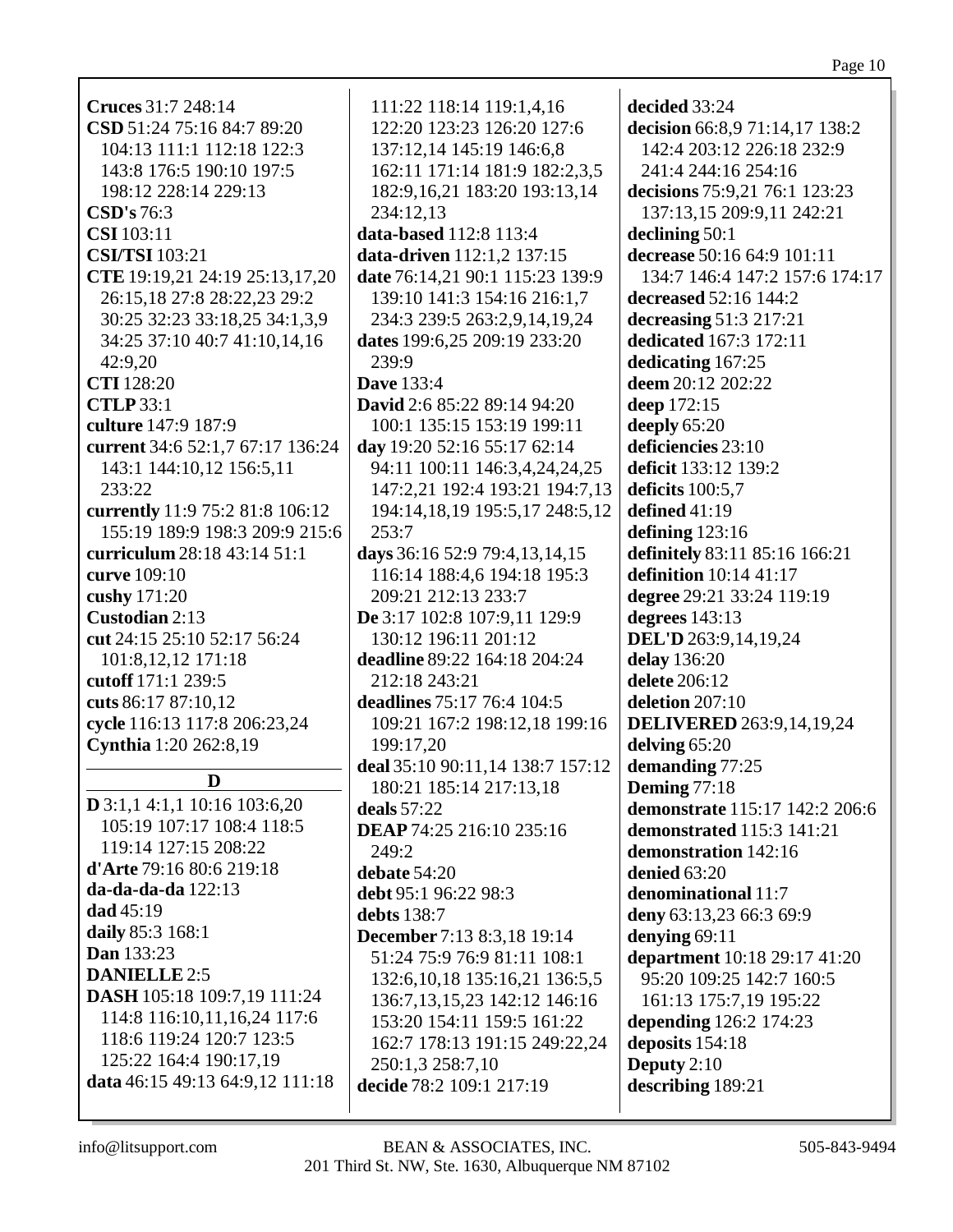description 147:8 designated 239:17 desire 12:18 97:10 165:14 desk 192:4 detail 56:6 65:20 66:4,12 159:7 detailed 66:5 82:8 details  $20:15\,90:11$ determination  $152:17$  241:7  $242:1$ determine 75:6 141:19 154:5,10  $192:18$ determined 97:13 152:9 Determining 230:24 detriment 143:25 devastating 98:13 develop 32:5 88:17 122:14,16 175:24 176:5 204:17 208:25 developed  $88:1391:2$ developing 29:18 64:21 83:20 111:10 176:25 development 27:11 34:23 60:1 145:10 177:2 developments 28:5 diagnose 180:23 diagnostician  $170:11$   $193:16$ dialogue  $12:8$   $115:10$ difference 25:18 44:12 50:24 87:12 125:9 166:9 differences 26:24 49:16 101:11 **different** 27:9 31:21 40:6,10 42:11 53:16 80:20 83:25 86:25 87:13 91:2 92:9 103:2 104:2 108:13 115:20 123:1 141:22 172:14 175:2 207:12 231:20 differently 247:22 **difficult** 25:24 120:2 172:24 243:11 245:8 difficulties 65:16 dig  $53:2358:22$ digging  $54:22\,56:5$ dignity  $174:1$ diligence 161:7 diligently 239:18 **Diné** 107:9 dire 162:21 168:22 179:22 direct 33:3.3 55:16 103:4 113:8 153:1 175:18 176:12

direct-support 30:20 directed 101:17 153:4 176:9 **direction** 84:17 109:4 111:1 112:19 181:15 182:20 186:15 190:15 204:17 **Directions** 106:15 directive  $143:19$ directly 32:25 33:6 56:17 85:22 85:24 142:14 153:15 165:17 181:19 director  $2:9.10$  11:22 51:17 62:23 65:5 83:1 86:22 91:20 95:9 97:14 129:25 130:6,11 137:8 147:4 148:3 181:2,4 198:20 205:19 226:14 228:24 234:11,20 249:1,23 253:11  $257:18$ directorship 83:15 disabilities 49:15.25 50:2 88:4 disadvantaged 49:14,24 disagree 27:3 discipline 195:2 disconcerting 109:21 disconnect  $55:12$ disconnecting 226:3 discourage 216:22 discouraged 180:11 discretionary 231:12 discuss 76:10 104:22 105:5 188:7 197:7 210:4 discussed 20:22 93:20 130:15 138:20 158:15,17 206:20 210:2 210:14 227:15 231:15,15 246:8 246:12 discussing 80:11 104:8 152:11 discussion  $3:9,11,15,16,18,21,23$ 18:23 40:12 47:24 54:20 55:1 64:3.5 67:3 71:1.23.25 72:1 88:14 102:14 201:3 205:12 210:19 215:18 224:9 225:21.23 232:7 235:12 242:17 249:25 250:2.12 257:14 261:17 discussions 65:2 disenroll 147:11 disenrolls  $147:13$ disincentivizes 253:6 **Disks** 263:8, 13, 18, 23

dislike  $37:2$ dismiss 150:20 152:14 disposal  $11:3$ disseminate 260:14 dissipated 154:9 distress  $55:9,23$ district  $45:449:17115:18144:1$ 171:20 177:7,8 185:23 251:23 252:13,23,24 253:1 256:14,18 256:22,25,25 districts 31:13.16 32:16 45:7 78:7 140:1 171:25 diversity 258:13 diverted  $60:19$ **Division** 2:9 3:13 51:3 56:5 74:15 112:19,21,23 115:9,11 137:19 138:6 142:11 165:19.21.25 175:7,18 239:21 divisions  $256:17$ do-it-yourselfer 45:19 doable  $216:3$  $\frac{1}{2}$  doctor 41:4 document 53:14 118:12.21.21.22 140:21 206:9 233:16 263:8,13 263:18,23 **documentation** 79:23 80:6,14 91:6 133:20 178:6 192:1 197:11  $213:13$ documents 79:2 134:24 161:6,8 doing  $11:10$  25:16 50:4 54:11,24 57:8 58:2,6 60:5 61:9 69:8 94:18 99:22 102:6 106:17 110:6 110:8 111:23 115:18 121:5 127:14 157:25 160:6 166:8 171:13 172:21 173:1,9,9 175:25 180:16 185:9 191:16 193:9 207:9 221:22 227:9 228:12 229:12 232:13,22 239:16 242:16 243:10,17 247:5 253:21  $259:21$ dollar 158:25 dollars  $40:1$  252:18 260:11 **Dolores** 175:11 Don  $1:12$ Doña 30:10.12 door 169:20 179:10 180:22 216:17 227:22 233:4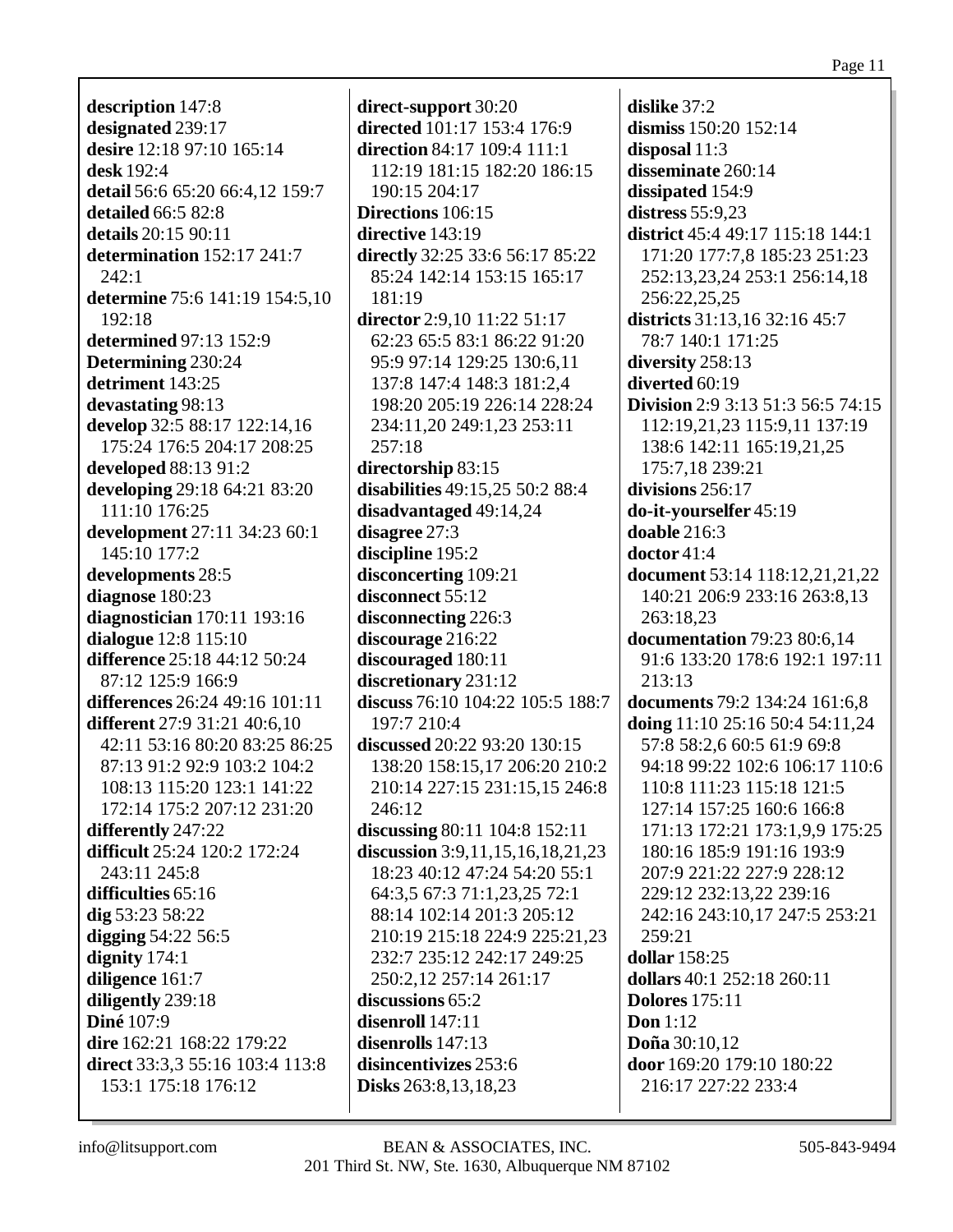| <b>doubt</b> 137:4              |   |
|---------------------------------|---|
| downplaying 44:14               | e |
| dozen 251:23                    | e |
| Dr 2:10 19:1,2,4,10 21:17 22:11 | e |
| 22:23 23:13,16 24:11 26:9 27:2  | E |
| 27:18 28:3,7 30:7,19 31:11      | e |
| 32:24 33:16 37:16 39:2 41:12    | e |
| 44:16,20 48:3,5,9,11 51:10 53:6 | e |
| 53:8 103:3 104:3,18,24 106:21   | e |
| 113:16 116:12 146:7,10 147:20   | e |
| 181:8 182:1,11 184:6 248:4      | e |
| draft 113:17,22 160:3 231:16,16 |   |
| drafted 235:15                  | e |
| drafting 112:23                 |   |
| drafts 232:24                   |   |
| dramatic 64:10                  |   |
|                                 |   |
| dramatically 99:5               |   |
| draw 99:7 118:23                | F |
| drawdown 99:8                   | e |
| drawn 133:16                    |   |
| <b>Dream</b> 107:9              | e |
| <b>Dreams</b> 213:21            | E |
| drills 142:24,24,25             | e |
| drive 112:12                    |   |
| driven 118:14,25                | e |
| drop 78:8 146:23                | e |
| dropout 34:11                   | e |
| <b>dropped</b> 26:5 34:3 255:2  | e |
| drugs 171:23                    | e |
| dual 33:14,14,17 182:13         | e |
| dual-language 183:13            |   |
| due 31:12 51:22 107:6 161:7     | e |
| 196:19 222:4,9,13               |   |
| dug 77:2 237:10                 | e |
| Duncan 84:20                    |   |
|                                 |   |
| <b>DYLAN</b> 2:11               | E |
| E                               |   |
| $E$ 2:1,1 3:1,1,1 4:1,1,1       |   |
| e-mail 159:14 228:3,16,24       |   |
|                                 |   |
| e-mailing 85:4                  | e |
| e-mails 91:6 164:13,15 190:13   | e |
| 191:8                           | e |
| $E-R9:15$                       | e |
| earlier 105:4 158:25 198:16     | E |
| 205:23                          | e |
| early 29:14 98:21 105:15 106:4  | E |
|                                 |   |

182:15 **earn** 36:5 87:21 **earned** 108:4 115:24 **earning** 36:2 **EAs** 29:16,19,23 87:7 **easier** 9:18 46:10 109:9,14 **easiest** 158:23 **easy** 121:8 163:23 **eat** 149:16 **economically** 49:14,24 **ed** 27:21 124:9 171:3 189:7,10 190:3,25 195:12 **education** 1:1,12 5:2 10:10,18 29:16 41:13 46:14 61:13 82:7 130:15 142:7 147:23 185:23 187:23 189:3 200:7 207:6,16,17 238:1 262:1,12 263:5 **Education's** 85:21 **educational** 10:22,23,25 11:6 50:14 143:13 170:11 **educator** 62:25 **Educators** 28:9 **effect** 98:13 148:13 229:24 252:22 256:11 **effective** 126:15 149:9 **effectively** 92:22 115:18 179:19 **efficiently** 155:9 **effort** 54:8 101:17 **efforts** 29:6 65:11 **eight** 20:16 214:21 215:11 218:14 219:15 **eighth** 60:6 253:21,22 259:21,21 **either** 12:2 58:6 64:8 115:15 118:20,20 136:1 144:17 161:9 168:13 213:15 **Elaine** 19:1,2,4,10 21:17 22:11 22:23 23:13,16 24:11 26:9 27:2 28:3,7 30:7,19 31:11 32:24 33:16 37:16 39:2 41:12 44:16 44:20 **election** 3:8 13:2,7,8 **electrician** 34:14 **electricity** 43:25 **element** 252:18 **Elementary** 10:14 **eleventh-graders** 25:20,21 **Eligibility** 230:24

**eligible** 39:7 **eliminate** 34:1 **elimination** 86:15 **embrace** 175:16 **emergency** 132:2 232:14 **emotionally** 169:7 **emphasize** 37:17 43:21 **employee** 56:7 **employees** 142:20,22 161:5 **employees'** 197:9 **employers** 181:21 **employment** 143:8,9 **enable** 114:17 197:21 **Encantada** 79:10 **encountered** 65:17 **encourage** 34:7 86:6 88:7 89:13 111:5 **encouraged** 107:5 **encumbrances** 130:21 **ended** 77:23 169:21 216:15 **endorsement** 32:12 **enduring** 233:21 234:4 **energy** 63:1 165:14 **engage** 12:19 110:14 111:9 254:23 **engineering** 60:19 **engineers** 60:18 **English** 49:15 50:7 145:20 182:2 183:11 **enjoy** 139:14 155:20 **enlightened** 246:23 **enlightening** 260:9 **ENMU** 29:10 **enormous** 178:7,22 **enrolled** 39:7 146:18 **enrolling** 93:8 254:13 **enrollment** 33:14,15 34:2,3 48:19 48:20 49:16 81:2 92:13 97:19 100:12 146:6,12,15,23,25 147:6 196:21 251:14 **enrollments** 196:23 **ensure** 38:2 137:23,25 142:17 148:16 198:2 **ensuring** 197:9 **enter** 105:25 106:18 122:7 123:4 154:19 **entering** 106:6 176:22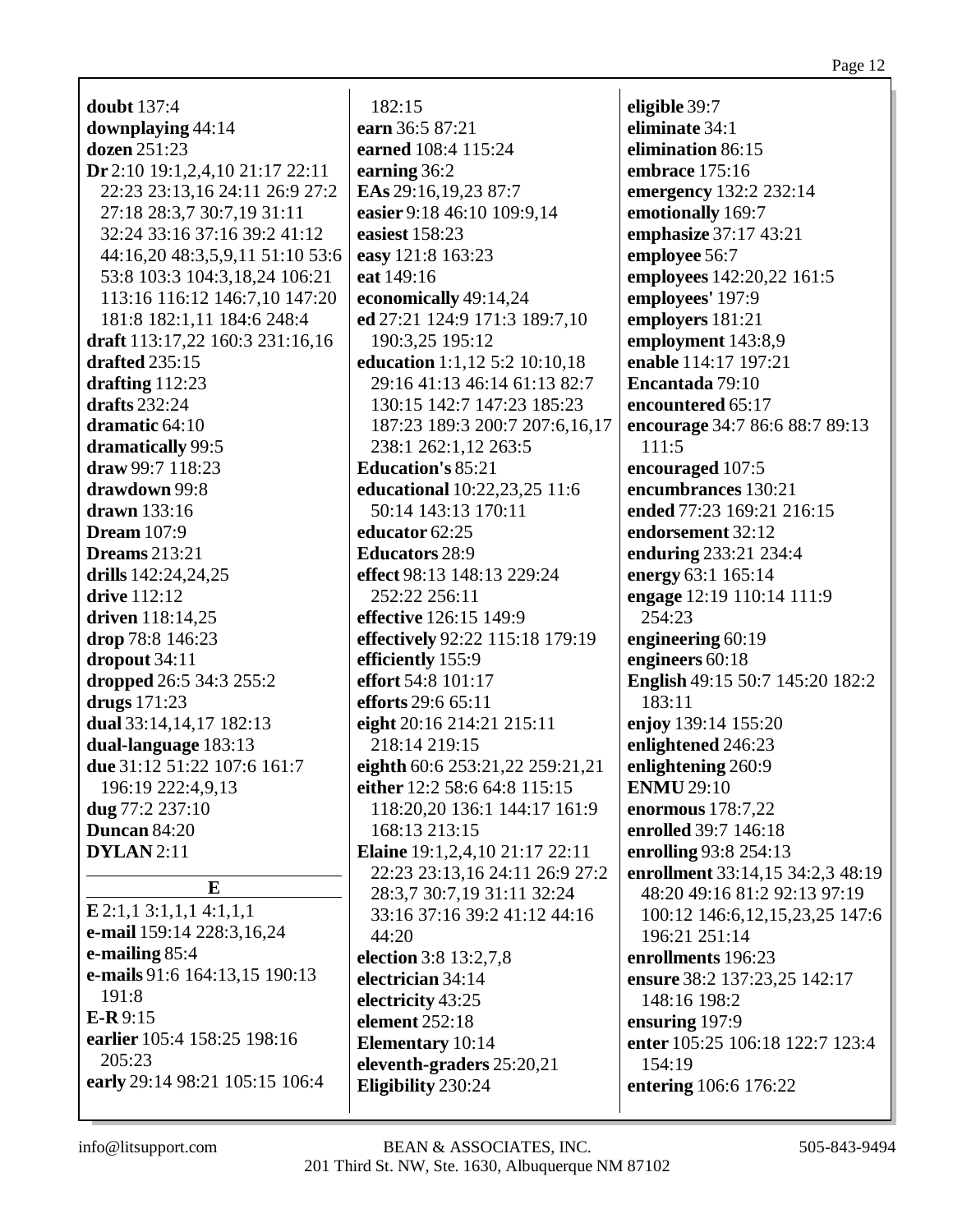|                                 |                                   | 1 age 15                          |
|---------------------------------|-----------------------------------|-----------------------------------|
| entertain 6:23 8:6,22 261:5     | example 27:13 30:23 34:10 36:10   | <b>Explore 213:20</b>             |
| entire 117:10 248:4             | 41:21 43:5 106:14 233:22          | <b>Explorers 42:9</b>             |
| entirely 63:2 150:23 198:9      | exams 193:11                      | expulsion 168:9 188:5             |
| entity 247:3,20                 | exceed 131:2                      | extend 97:11                      |
| entries 154:1                   | exceeded 100:10                   | extension 79:14 203:14 212:14     |
| envious 136:21                  | <b>Excellence</b> 176:15 259:18   | 261:16                            |
| environment 129:24 147:15       | exception 157:3                   | extensions 76:4                   |
| 185:20 194:25 259:16            | excited 105:15                    | extent 119:17 132:12 221:1,15     |
| equal 52:10 140:2               | exciting 28:5                     | extra 88:5 203:10                 |
| equipment 27:12                 | exclusive 11:2                    | extremes 50:24                    |
| Erica 83:2,2,8 85:13 86:21 87:8 | exclusively 181:22                | eye 257:1                         |
| 90:21                           | <b>Excuse</b> 68:22 72:7          |                                   |
| eroded 34:25                    | executing 222:12                  | $\mathbf{F}$                      |
| error 51:22,25 72:10,19         | <b>Executive</b> 4:3 11:22 261:14 | F 103:6,20 105:19 107:17 108:5    |
| Española 9:24 138:16 168:2      | Exhibits 263:8,13,18,23           | 118:5 119:14 127:16               |
| 172:2,3 173:9,22 174:2 184:1    | exist 199:24                      | F' 115:24                         |
| especially 29:22 32:15 147:12   | existed 34:25                     | face 66:17                        |
| ESSA 103:12 128:18              | existence 52:13                   | faces 66:14                       |
| essential 27:25                 | exists 125:9                      | facilitate 40:13,15               |
| establish 21:4 30:17 218:7      | exit 248:10                       | facilities 253:15                 |
| established 116:10 192:14       | expect 26:15 27:4 61:23           | facility 52:23,25 76:13 252:10    |
| 198:12 215:8 221:20             | expectation 48:21 186:6 213:9     | fact 34:13 61:22 94:21 107:11     |
| establishes 218:15              | expectations 115:5 140:23,25      | 129:21 133:23 134:10,18 146:3     |
| estimate 97:19,24 207:16        | 149:7,8                           | 148:24 155:14 177:14 190:1        |
| estimated 156:21                | expected 141:5 158:4 159:6        | 203:8 208:9 222:22 238:20         |
| estimates 97:2                  | 166:15                            | 246:2,7                           |
| estimating 156:12               | expecting 25:9 26:22 52:24 157:1  | factor 254:14                     |
| et 154:18 157:16                | 184:10                            | factored 251:15                   |
| ethical 141:11 142:6 150:15     | expel 180:11                      | fail 119:25 120:5                 |
| 151:3,14,18                     | expelled 168:12 180:17            | fails 70:12 198:5,11              |
| evaluate 64:17,22 240:20        | expenditure 99:7 100:3 133:16     | failure 97:18 151:17 200:7 208:7  |
| evaluated 241:13,14             | expenditures 130:20 134:7 206:4   | 208:19                            |
| evaluation 22:2,8 241:20        | 206:14 207:11,11                  | failures 185:24 186:1             |
| evening 37:9 249:15             | expense 158:13                    | fair $202:22$                     |
| event 257:4                     | expenses 154:7,16 156:19 157:9    | fairly $63:4$                     |
| eventually 110:7                | 158:2,2,12 174:13,18              | fairness 199:21                   |
| ever-growing 237:5              | expensive 34:10 158:24            | faith 139:1                       |
| everybody 19:11 117:17 170:14   | experience 41:15 45:22 100:7      | fall 105:10 114:16 118:5 233:4    |
| 243:2                           | 143:12,13 144:2 166:2 167:5       | falling 53:25 218:16 254:2        |
| everybody's $247:15$            | 197:10,13 242:19,25               | falls 112:12 212:21               |
| evidence 77:3 142:23 143:12     | expertise 84:2 86:24              | familiar 84:14                    |
| 162:13 191:23                   | experts 83:22                     | <b>families</b> 2:10 171:22 172:6 |
| evident 90:8                    | explain 24:12 26:24 187:12 202:4  | family 130:8 136:21               |
| exact 33:19 45:21 128:6 143:17  | 202:21,23 203:6                   | family-to-family 35:16            |
| 144:6,7                         | explanation 26:22 191:15 260:13   | fantastic 86:22                   |
| exactly 112:4 113:23 121:21     | explicit 51:8 222:18              | far 31:4 82:12 92:13 118:17       |
| 136:24 159:12 199:22 243:4      | explicitly 213:15                 | 156:25 190:2 220:9 234:6 242:6    |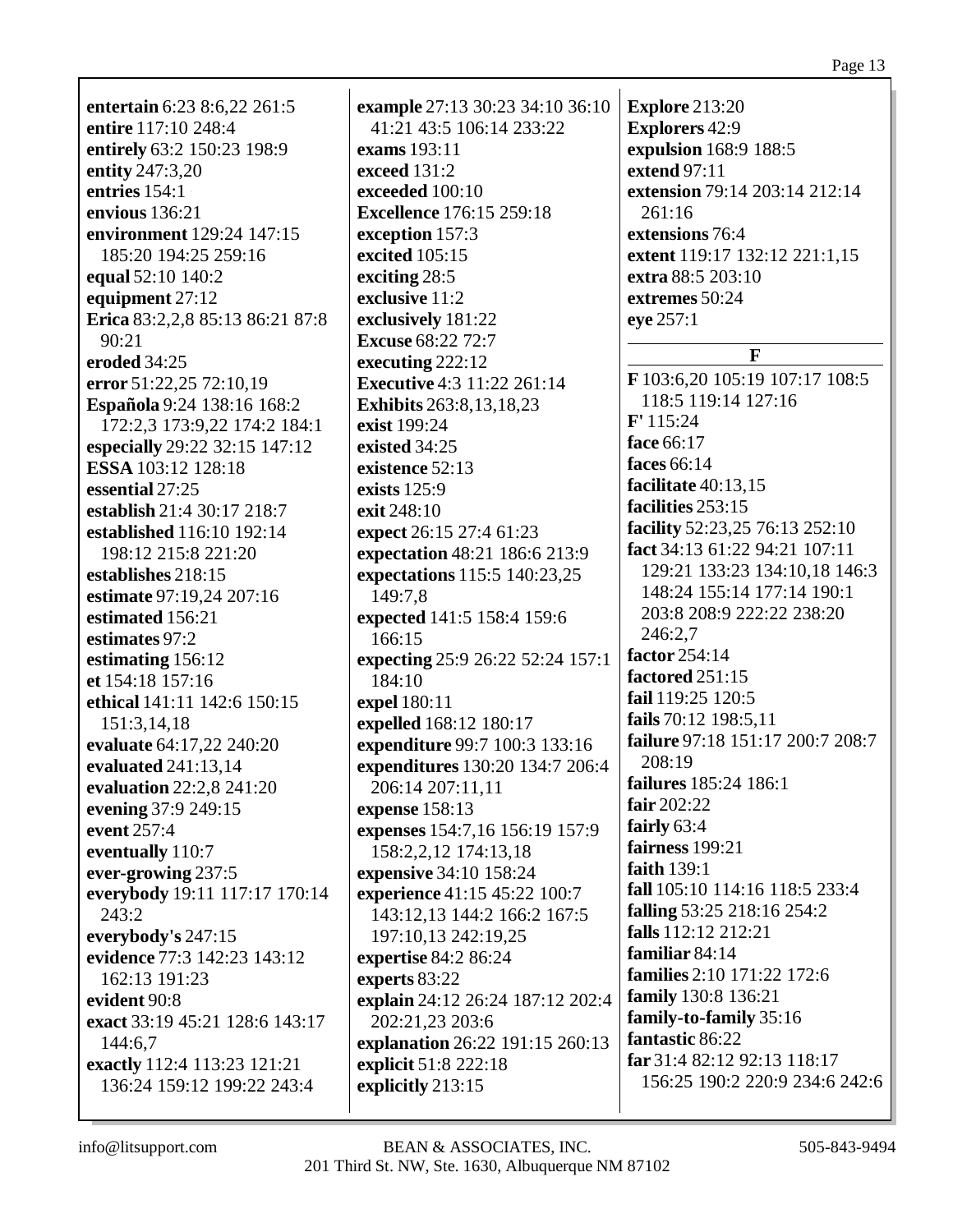farther  $57:23$ fascinating  $125:16$ fast 170:17 father 37:3 150:9,19 152:14 165:3,5 167:8 168:5 171:17 200:16 204:22 205:4 favor 7:5.21 8:11 9:3 56:12 180:16 201:2 203:8 Fe 1:13 34:15 197:6 262:13 **February** 1:11 5:3 21:15 81:18 136:14 163:6 196:20 197:6.16 197:23 198:7 233:10 239:8 240:15,18,19 241:18,19 244:4 258:2 262:16 **Fed 42:13** federal 22:1,12,15 41:17 118:23 **FedEx 241:23** Feds 20:3 21:2 23:2,8 24:23 25:12 42:20 feedback 83:11 104:11 105:23 106:1,12,17,22 107:24 108:16 125:25 226:22 227:8,10,17 233:18 feel 66:2,4 109:12 113:2 147:16 153:11 155:11 163:13 166:1 169:7 175:5 215:1 226:15,17 253:20 feeling 38:25 242:4 felt 215:13,14 216:14 227:9 **fewer** 24:16 25:10 26:10 field 19:19 117:18 fifth  $194:18$ figure 29:11 58:10 104:15 123:11 125:18 133:25 153:22.25 163:24 171:1 218:5 253:4 255:14 258:16 figured  $120:25$ **figuring**  $123:24$   $255:21,25$ 256:22 file 19:13 134:13 142:16 filed 75:25 141:15 166:23 files 143:8,9 144:4 145:7 192:4,8 197:9 fill 36:8.14 79:13.15 100:9 115:8 157:24 218:25 243:22 **filled** 35:15 79:21 212:13 213:6 filling 80:15 212:19 242:15 243:6

 $film 35:19 38:16$ final  $21:4,9,13,14$  131:14 132:21 226:24 240:23 241:4,25 244:10 finalist  $244:10$ finalists 240:21 241:1,8,9 244:15 finalize 198:24 **finally** 8:17 11:17 17:8 154:9 167:16 169:14 **finance** 80:1 95:19 97:15 130:13 139:23 191:13 finances  $21:1288:1091:15$ 137:22 153:16 173:18 177:25 185:25 193:3 financial 3:14 57:18,19,21 80:25 81:5,9,9 82:3 83:22 91:15 119:20 129:13,14,16,17,21 130:2 134:11 137:5 140:17 143:21 147:25 152:22 155:13 155:20 156:2.3 157:22 158:11 159:14 160:7 177:13 196:14,17 196:24 197:24 200:12 201:15 financially 166:22 **financials** 91:11 129:12 145:25 find 45:14 46:1 78:16 133:1 140:14 169:5,6,12,17 173:25 207:2 217:17 218:4 227:4 260:16 finding  $94:1$ findings 22:24,25 133:19 143:19  $197:8$ finds  $46:8$ fine 12:6 14:8 54:17 57:6,9 58:3 59:1 190:9 215:2 222:23 223:8 229:2 238:10.12 fine-tune  $158:5$ finish 155:8 177:17 181:1 fire 142:24 first 9:11 13:11 29:4,4 41:9 45:12 48:17 76:23 81:15,18 83:15 92:3 105:14 106:14 107:18 108:17 116:14 121:11 138:17 157:11 164:25 169:5 170:7 177:25 183:14 187:25 188:2 190:20.21 193:21 195:4 201:9 204:24 213:9 220:21,23 225:17 236:6 245:23 260:8 fiscal 92:6 93:19 156:19 212:9

215:8,9,10 fit 147:9 187:8 255:17,20 five 45:7 74:6 105:9 149:22 188:4 188:6 194:18 195:3 212:21 213:2 215:11 216:14,16 217:6 217:21 five-minute 149:21 five-to-four 70:13,20 74:5 five-vear  $206:3$ fix 88:18 98:7,21 176:2 **fixed** 154:1 **Flag**  $3:46:18$ flat  $49:5.23$ flat-out  $251:10$ flatfooted 254:23 flatline  $55:12$ flaw  $216:17$ **flexibility**  $71:16,17$   $114:25$ 194:25 216:20 flexible 89:15 flip  $220:21$ floats  $234:2$ floor 9:14.18.22 13:10.16 31:15  $82:22$ flourish 185:20 186:3 flow  $133:11\ 208:2.6$ flows  $131:21$ flu  $161:3$  $fly 36:16.16$ focus  $110:8,11255:22$ focused  $251:4$ folks 35:4 36:20,21 45:10 82:20 98:5 187:2 216:12 **follow** 92:5 164:7 171:18 195:23 208:17 follow-up  $30:8$ followed 81:21,22 199:17 245:23 following 71:21 79:6 245:20 follows 10:19 28:25 48:24 220:25 247:5 252:15 food 169:5 foolish  $233:9$ forceful 111:3 forces  $37:12$ forcing  $44:5$  119:18 forecasts 197:4 foregoing  $262:10$ 

info@litsupport.com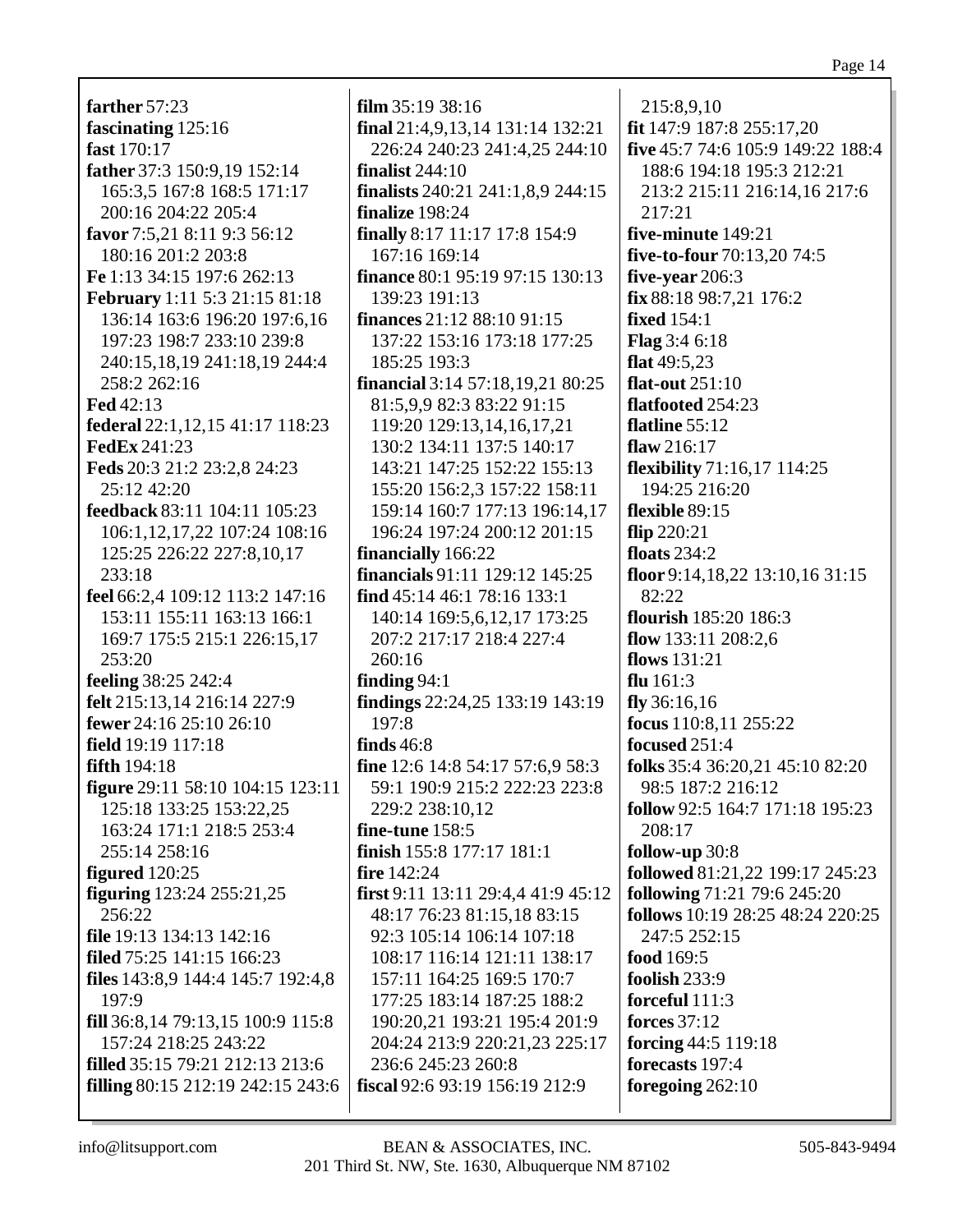**forever**  $11:1$   $134:23$ **forget** 37:14 forgot 73:24 128:17 258:5 form 137:12 182:16 204:13 206:8  $243:6$ **formal** 29:19 41:17 76:6 138:4 format  $114:12$   $121:21$   $160:4$ former 84:19 86:22 formidable 227:5 **forms** 79:25,25 242:15,17 243:23 **Formula** 133:22 forth 54:9 168:13 196:17 251:6 fortunate 98:25 Forum 3:7 12:2,10,18,19 **forward** 21:7 23:12 71:13 86:24 89:20 91:13 99:24 100:18 102:23 104:9 106:14 109:14 110:24 111:8 114:9 124:25 126:16 131:20 138:19 141:20 147:18 186:2,5,9,11 192:24 200:10 202:18 214:10 219:8 220:17 222:17 235:1 244:13 246:8.10 250:6 254:12 256:6 **found** 57:14 130:19 144:7 157:3 158:22 197:11 **Foundation 87:19** founder 76:20 150:10 165:4 four 31:21.23 32:2 36:17 63:4 70:11 74:7 78:25 79:10 98:12 107:20 142:20 144:24 146:19  $223:7$ four-day  $52:14\,56:2,10$ four-minute 9:11 Four-to-five 70:17 four-year 29:8 fourth-grade 124:4 frame 162:19 240:8 257:16 258:1 **framework 50:5 64:18,21 103:8** 112:11 **frankly** 102:20 123:1 126:8 183:23 free 93:15 118:3 253:20 **Friday** 5:3 **FRIEDMAN** 2:13 149:14 236:11 236:23 237:3 238:18 249:12  $263:7$ frightening 220:1

**front**  $28:546:1077:2181:13$ 109:15 129:8 134:18 135:10 146:7 163:11 187:18 214:15 225:17 226:6 228:15 229:15 235:5,22 240:7 front-and-back 210:5 froze  $52:20$ frustrating 44:13 frustration 56:14 **FTE** 190:2 full 22:4 93:17 134:21 139:1 244:11,13,14 245:12 full-time 33:22 fully 62:21 179:16 213:11 222:12 243:9 function 200:4 fund 32:25 100:5 131:16 158:6 256:1 funded 87:10,18 93:1,2,3 254:5 funding  $27:7$  33:2,3 87:12,14 95:3 133:22 144:11,12 157:5 206:7 208:8,13,20 252:13,14,15  $252:16$ funds 10:23 11:5 20:6,11 37:18  $157:2$ further 76:11 78:14 157:6 **Furthermore 252:20 future** 44:8 53:22 66:21 120:8 G  $G$  3:1 4:1 gain  $184:9$ gained 28:9 gains  $170:14$ Gallegos 9:19 **Gallup** 238:17 gamut 169:11 gaps 48:25 51:6 59:12,13 Gaspar  $1:12$ gathering 189:1 GC 101:1 geared  $99:13$ gender 259:15 gender-based 259:10 general 2:11 25:15,15,18 77:1 250:17 generally 12:19 51:2 58:25 71:22

71:24 135:3 generate  $251:17$ generated 252:16 gentleman 95:19 genuine  $111:9$ geographic 172:14 258:13 getting 20:2 21:11 36:21 54:4 59:19 75:10 86:22 94:11 97:1 106:11 114:20 121:11 132:7 155:24 157:20 158:21 168:3 178:24 179:2.15 182:9 231:25 234:18 239:1 248:21 253:25 256:12 **Gilbert** 2:3 15:20 Gipson 2:3 5:22 8:10 13:14,16,17 14:6 15:8 16:17 18:13 19:11 47:12 69:25 73:9 211:13 225:9 girls  $60:16259:10$ give 22:5,6 24:1 35:25 45:12 62:3 79:14 101:1 104:3,18,19 115:20 123:14 140:2 141:7 146:11 150:23 156:5 163:2 164:8 167:14.21 168:4 177:11 186:17 206:5 209:23 218:9 239:11 241:21 247:11 given 41:25 51:4 63:19 176:19 258:12 gives 20:10 88:21 103:10 176:23 176:24 giving 111:1 114:24 130:7 156:8 192:23 193:11 231:22 glad 59:23 98:16 250:24 glimmer  $94:19$ go 11:14 23:10,12 29:20 33:24 35:12,20 36:1 40:5,21,24 43:22 43:22 46:12 54:7 64:17 69:1,3 72:1 78:3 83:7 92:2 102:18 103:3 104:8 107:20,22 108:12 108:21,22 114:3 115:5 117:19 125:8 133:24 138:18 140:10 143:14 159:24 166:23 169:21 170:1.6 173:21 176:14 177:5 181:18 182:20 185:24 186:12 222:22 239:2 241:23 246:8 247:6,8 248:15,18 258:5 260:10  $260:11$ goal 185:21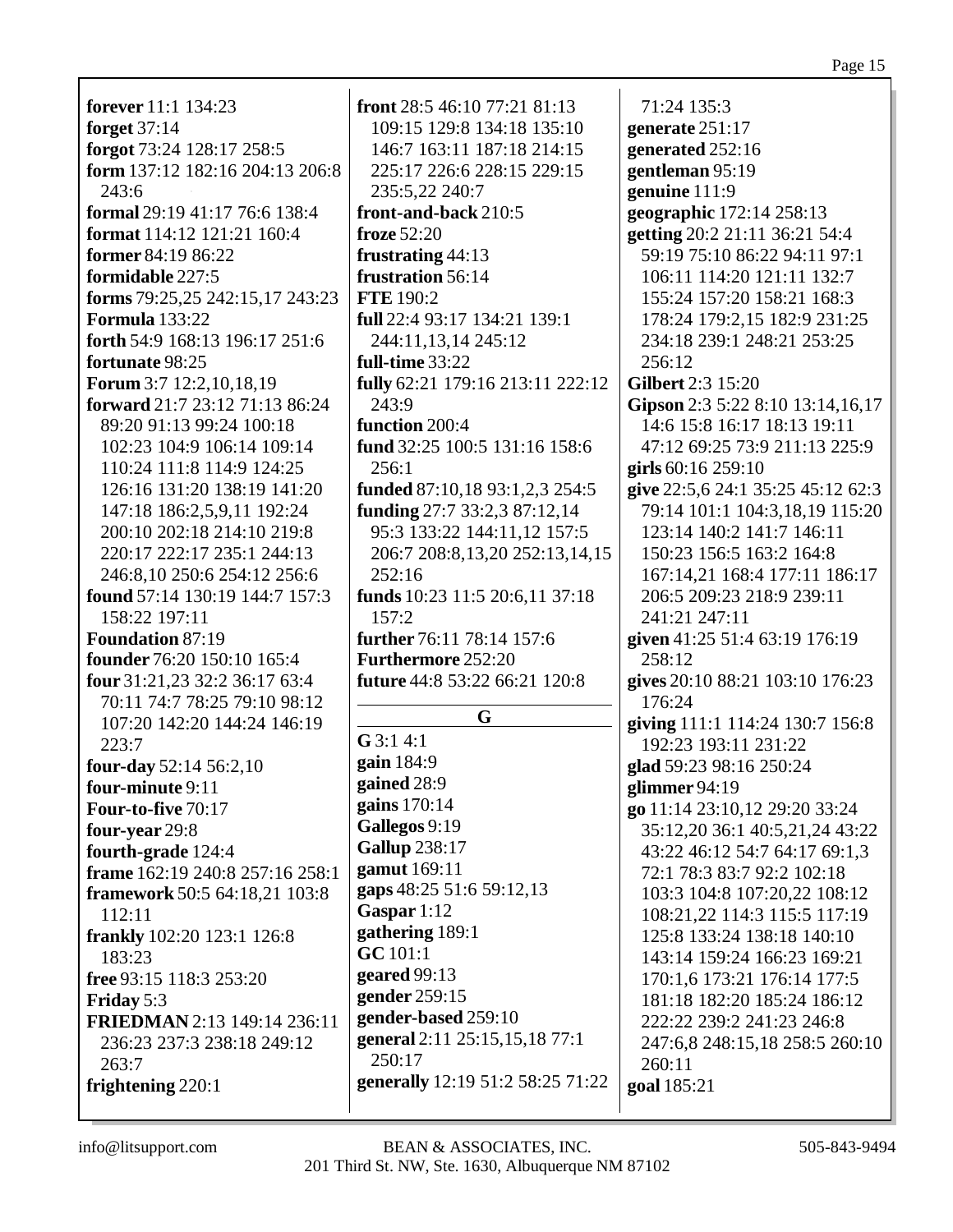| ш<br>'A 91 |  |
|------------|--|
|            |  |

| goals 38:18 185:3,7              | governance 3:19,23 78:17 79:2,4  | guaranteed 208:11                                       |
|----------------------------------|----------------------------------|---------------------------------------------------------|
| God 174:4                        | 79:18,20 80:20 83:3,9 85:8       | guaranteeing 235:8                                      |
| goes 31:4 45:2 114:23 145:25     | 89:16 179:8,9,14 181:10,25       | guess 17:18 31:1 36:13 67:14                            |
| 206:14 214:24 215:20 249:6       | 198:8 199:1 201:24 212:1 218:1   | 84:4,24 86:8 93:25 98:16                                |
| going 5:1 13:3 34:22 35:5 36:12  | 218:20 235:13                    | 113:19,21 124:17 126:17,24                              |
| 36:24 43:18 48:3,8 50:23 53:23   | governing 51:19 55:22 56:7,16    | 137:4 156:7 157:5,11 204:8                              |
| 54:1,3,12,14 58:4,4,10,22 62:14  | 63:2 80:15 90:9 92:18 93:13      | 219:5,15 221:20 242:12 259:10                           |
| 64:10 65:9,10 74:17 75:6,16      | 148:6 181:13,16 198:2 212:7      | guidance 110:1 113:17,22,22                             |
|                                  | 217:7                            | 176:23                                                  |
| 76:4 80:9 82:2,9 85:6 86:7       |                                  |                                                         |
| 88:19 99:10,25 100:23 101:2,4    | government 22:1                  | guide 109:8 164:21 229:24                               |
| 102:18,19,21 103:2 110:24        | governmental 22:7                | guides $177:2$                                          |
| 111:1,18,23 113:5 115:15         | governor 34:6,7 99:9             | guiding $175:9,9$                                       |
| 116:18 117:6 118:9,14 119:12     | grace 226:9                      | guys 37:8 133:14 135:19 157:23                          |
| 119:21,23 120:5 121:1,10         | gracefully 226:8                 | 166:8                                                   |
| 123:21,24 125:3,4 129:7 131:1    | grade 52:11 54:3,13 103:6 183:2  | H                                                       |
| 131:4, 18, 20, 22, 25, 25 132: 3 | 251:13 259:21                    |                                                         |
| 134:4,22 138:1,18,22 139:1,7     | grades 59:25 61:23 103:20 175:2  | hair-pulling 101:22                                     |
| 140:19,24 141:2,19 145:6 146:8   | graduation 34:12 38:14 171:21    | half 35:17 56:24 105:7 128:9                            |
| 146:11 149:3,11,21 150:15        | grandson 260:25                  | 148:9 179:13 183:19 258:11                              |
| 151:4,5,7,11,13,17 152:11,15     | grant 20:21 31:14 87:14,18 206:7 | half-a-mile 251:22 252:12                               |
| 152:21 153:14 154:6 155:12,23    | 250:4                            | half-day 242:8                                          |
| 160:24 163:1,9,21 166:13         | granted 11:4                     | <b>Hall</b> 1:12                                        |
| 167:23 169:12,21 170:5,13,13     | grants 39:20 40:2 93:1           | hallway 194:8                                           |
| 170:15,16,17,17,18 172:12,19     | great 77:13 80:24 90:10,14 102:1 | hammer 44:12                                            |
| 172:20 175:13 176:1 177:16,25    | 102:11 122:6 166:7 185:14        | hand 38:6 53:14 166:20 210:6                            |
| 178:3,6,13 179:12 181:1 183:21   | 221:1,15 235:20                  | 262:16                                                  |
| 184:9 187:11 188:13 191:8,8      | greater 62:14 110:14             | hand-in-hand 166:17                                     |
| 199:23,24 201:24 207:11 208:9    | greatness 64:22                  | <b>handed</b> 141:24                                    |
| 209:20 212:8 215:16 216:13       | green 82:25,25 83:7,14,23 84:11  | handle 80:12                                            |
| 218:4,9,10,13 221:2 225:23       | 84:18 85:2 87:17 89:22 90:18     | handout 135:19 209:23                                   |
| 228:4 230:12 232:13 238:14,16    | 237:19                           | hands-on $133:4$                                        |
| 243:14 245:11 248:7 249:2        | <b>Green's 90:10</b>             | happen 36:23 98:6 115:19 138:1                          |
| 254:13 257:17 258:8 260:16       | Greywolf 51:12,15,16,21 65:21    | 158:8 159:9 161:16 228:11                               |
| goldenrod 220:23                 | 65:25                            | happened 95:25 106:4 188:15                             |
| good 9:20 11:18,19,19 19:2,3     | gross 140:6                      | 193:1 195:17,18                                         |
| 28:6 29:12 36:18 37:4 42:14      | ground 172:5,18                  | happening 28:8 38:2 134:20                              |
| 48:5 51:11,12 63:7 82:21,22      | grounds $57:14$                  | 145:8                                                   |
|                                  |                                  | happens 35:8,24 42:4 66:19                              |
| 83:4 88:10,14 91:18,19 97:3      | group 10:5 92:18 105:9,14        | 80:10 98:11 131:22 222:5,17                             |
| 98:8 101:24 103:19 108:16        | 106:25 107:5,18 131:9,15         | happiness 171:22                                        |
| 109:4 119:24 121:17 131:19       | 132:24 133:13 171:9 244:15       | happy 21:17 23:5,18 37:23                               |
| 132:12 150:2 157:22 165:24       | 253:14 255:8,11                  | 246:23 261:19,19                                        |
| 166:17,18,19 174:5 196:9 204:8   | groups 49:1 51:6 103:2 105:10    | hard 19:18 32:18 36:21 71:12                            |
| 205:4 213:7 215:12 223:9         | 106:25 107:16                    |                                                         |
| 234:16 243:24,25 260:22 261:1    | growing 87:1,6 185:10            | 86:16 88:2 121:12 145:2 167:9<br>167:11 170:9,10 171:11 |
| goodness 81:4 86:12              | grown $183:5$                    |                                                         |
| gotten 29:9 35:7 134:18 172:9,13 | growth 10:7 48:25 49:9 51:5      | hardest 121:5,10 164:23 173:2                           |
| 191:1 214:12                     | 55:12 61:24 185:7 196:25         | harmed 230:7                                            |
|                                  |                                  |                                                         |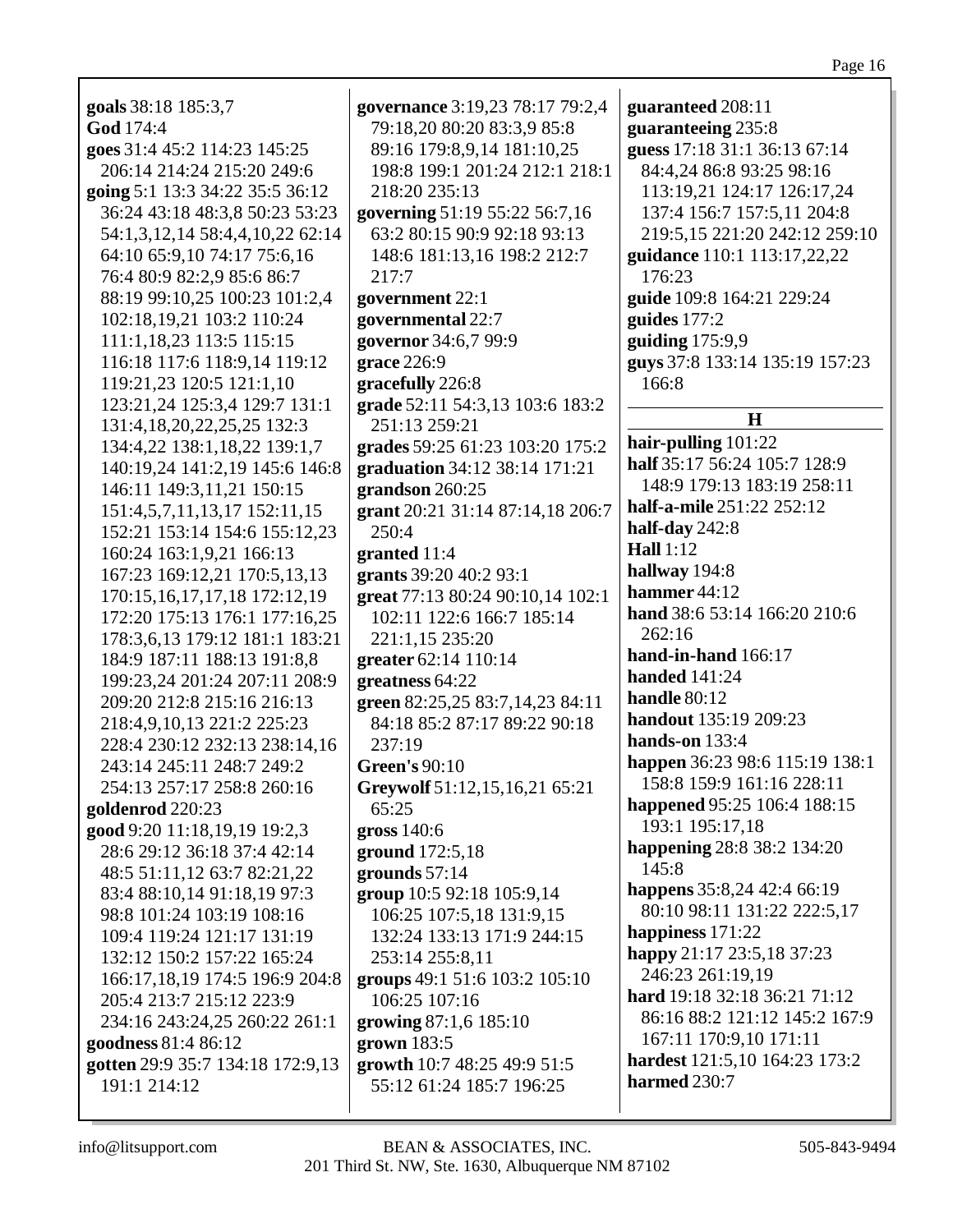| hate 86:7 199:5                  | 156:13,15 190:1 213:18,20,22       | housing 30:15 34:15                    |
|----------------------------------|------------------------------------|----------------------------------------|
| head 33:20 56:8 86:9,10,13 113:7 | high-needs 185:19 193:6            | huge 34:16 177:19                      |
| 119:18 234:20 239:4              | high-quality 145:3                 | Huh 121:9                              |
| health 41:21,23 42:17 143:4      | higher 24:2 26:19,22 27:21 59:13   | hundreds 252:17                        |
| 213:20                           | 61:24                              |                                        |
| health-care 42:6                 | highest $247:6$                    | T                                      |
| hear 19:5 30:9 48:9 81:1 96:4    | highlight 78:19,22 237:15 256:9    | $I$ ?' 132:2                           |
| 98:16 122:21 149:13 162:4        | highly 45:10 101:18 107:5          | <b>Icela</b> 2:10 129:7                |
| 165:16 166:5,22 170:1 172:17     | hired 62:24 167:4                  | <b>ID</b> 146:13                       |
| 176:13 241:10,11 245:13          | <b>Hispanic</b> 50:1 59:16 60:12   | idea 42:14 88:12 105:22 106:3          |
| heard 31:22 77:11 95:19,19       | historical 20:18                   | 125:1 173:21 191:16 218:23             |
| 98:11 106:16 143:5 147:4 148:1   | historically 65:16 185:15 246:16   | 222:20 230:14 259:13                   |
| 165:6 175:22 182:8 190:21        | history 48:18 177:7                | ideal 89:17 138:9                      |
| 235:17 252:4 256:4               | hit $20:10$                        | identification 145:21 147:7            |
| hearing 7:9,17,25 8:6,15,22 9:7  | hold 56:7 102:13 104:10 183:17     | 192:25                                 |
| 16:2 17:17 76:5 166:25 167:1,7   | 243:18                             | <b>identified</b> 76:20 86:25 128:20   |
| 182:7 195:2 227:13               | holding 25:8 56:16,16 114:25       | 129:12,23 136:4 173:14 249:17          |
| hearings 75:18 258:15            | <b>holes</b> 100:9                 | <b>identify</b> 9:21 51:14 82:24 83:18 |
|                                  |                                    | 145:17,22 150:3 175:25 176:2           |
| heart 172:2,4,4 174:5            | holiday 132:10 204:23              | 206:10 213:1                           |
| heat 101:9                       | home 36:17,21 43:10 185:19         | identifying 81:23 92:4,24 93:6         |
| hefty 258:11                     | 195:16                             | 103:5                                  |
| held 42:25 71:9 125:4 257:3      | home-builders' 30:16               | IEP 187:23 188:6 194:1,2,12            |
| 262:12                           | home-grown 116:19                  | IEPs 189:19                            |
| help 32:23 38:2 40:13,14 84:8    | homes $43:6,8$                     |                                        |
| 86:5,5 87:15 89:13,17,20 93:3    | honest 113:11 135:22 199:15        | <b>if-ever</b> 24:24                   |
| 111:9 113:20 122:22 129:20       | <b>honestly 96:2 109:2</b>         | ignore 236:1                           |
| 136:11 138:23 155:11 164:20      | Honorable 51:16                    | imagine 176:7                          |
| 164:21,22 166:1,7,15 172:20      | hope 71:16 86:10,17 93:3,16        | immediacy 261:17                       |
| 173:8,9 174:15 175:6,19 193:24   | 94:19 99:23 101:23 111:6           | immediate 194:12                       |
| 220:17                           | 139:18 143:6 173:11 175:22         | <b>immediately</b> 195:11 196:15       |
| helped 101:19 213:4              | 219:9,10 234:10 249:2              | 230:5 251:21                           |
| helpful 23:15 37:12 50:22 234:19 | hopefully 21:12 86:2 94:18         | impact 34:11,12,13 56:3 91:14          |
| 240:13                           | 117:20,21 161:15,25 174:23         | 144:10 173:4 227:18 254:8              |
| helping 86:13 94:21 112:12       | 236:7 237:4,17,22                  | impacts $251:22$                       |
| 119:2,3 155:20 165:17 180:7      | hopes 201:22                       | imperative 116:24                      |
| helps 86:2 88:6 101:11 115:7     | hoping 32:5 61:12 161:11 191:18    | <b>implement</b> 120:16 122:24 145:13  |
| 116:16 122:14,23 158:20          | 249:18                             | 212:6                                  |
| 209:25                           | hot 187:3                          | <b>implementation</b> 120:18 191:24    |
| hereunto 262:15                  | hour 85:5 259:7                    | 224:3,5 229:23                         |
| <b>hesitant</b> 137:10 199:14,15 | hours 48:16 50:17,21,22 51:4       | implemented 145:9                      |
| hesitate 199:18                  | 52:4,5,6,10,11,13 53:3,4,24        | <b>implementing</b> 104:13 145:16      |
| <b>Hey</b> 114:18                | 54:1, 10, 10, 14, 24 55: 18 56: 11 | 192:17 200:12                          |
| hide 88:3                        | 57:9 58:1,5,5,9,12,22 59:3         | <b>important</b> 29:22 43:20 44:14     |
| high 10:16 28:18 32:12 33:13     | 60:22 61:10 62:1,13 63:17          | 50:15 66:2 80:15 87:21 95:4            |
|                                  | 64:13,14 65:8,8,10 71:3,5 72:20    | 97:9 116:7 123:20 125:5 130:9          |
| 34:7 35:5,22 36:1 38:12 39:6     |                                    | 143:16 168:25 212:11 218:2,6           |
| 40:18,20,23 41:15,25 42:2,5,7    | 148:21 175:4                       | 234:7 241:12                           |
| 45:11 50:24 57:3 59:20 146:1,2   | House 45:20 254:6                  |                                        |
|                                  |                                    |                                        |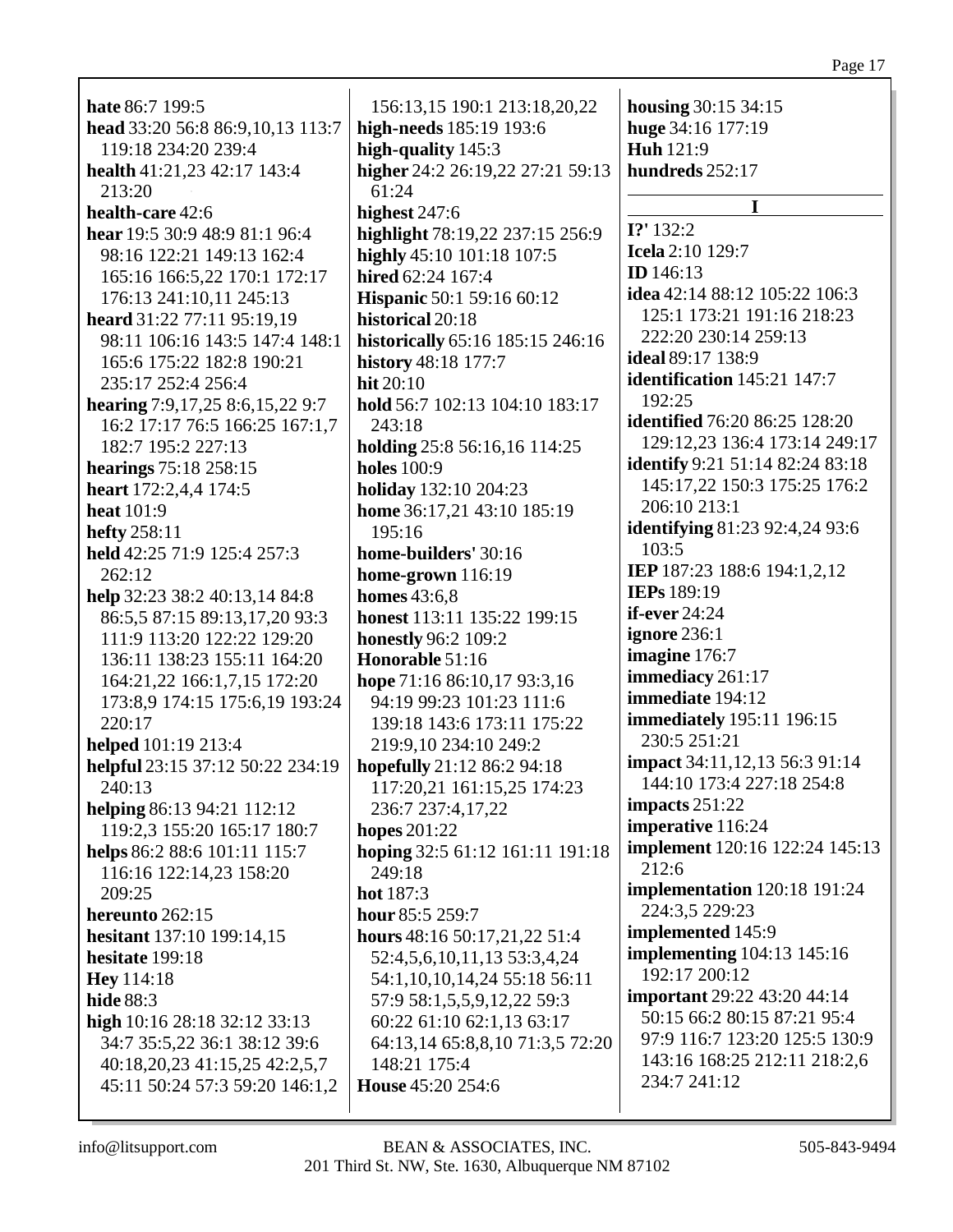**imposed** 66:9 **impossible** 34:16 162:22 **impressed** 171:13 259:19,24 **impresses** 167:12 **improve** 61:13 64:16 99:5 124:7 **improved** 82:3 **improvement** 3:15 56:18 64:14 99:6,13 102:16,24 103:9,13,25 107:4,21 108:5,14 109:1 111:9 111:11 114:7,12,21 115:1,8 116:19,20 117:25 118:10,13,16 118:18,21 119:15,21,22,23 120:3 122:15,16,18 123:25 125:3 126:3,4,7,8,21 127:9 144:22 145:11 160:8 163:5,7,16 163:20 164:11 175:24 176:6,25 **improvements** 172:10 **improving** 22:10 115:2 196:23 **in-depth** 138:15 176:16 **incident** 187:16 188:15 **include** 33:9 50:3 166:14 196:21 **included** 102:9 158:14 205:25 **includes** 26:18 **including** 91:6,11 158:19 161:10 163:16 196:22 197:8,21 233:18 247:23 **inclusion** 100:2 **incomplete** 214:19 **incorporating** 19:21 **incorrect** 214:18 **incorrectly** 154:7 219:16 **increase** 50:22 64:9 92:25 93:4 94:11,17 **increasing** 45:10 71:5 217:22 **incredible** 43:4 **incredibly** 178:20 **index** 133:20 144:2 **Indian** 237:25 **indicate** 7:6,22 8:12 9:4 23:18 48:23 133:19 **Indicates** 7:16,19 8:8,24 9:1 20:15 200:22 224:8 260:5 261:8 **indicating** 142:1 **indicator** 20:7 **indicators** 19:16 20:10,16 24:24 27:9 233:21 **indictment** 177:15

**Indigenous** 106:16 **individual** 30:20 40:2 108:25 111:11 112:5 124:13 164:24 243:3 247:16 **individualized** 122:19 **individually** 159:20 247:11 **individuals** 142:19 **indulge** 149:22 **industrial** 27:22 **industries** 40:15 **industry** 37:18,25 38:17 **information** 12:1 27:20,20 48:18 50:4 102:2 131:6 135:1 141:8 147:17 154:15 164:14 166:24 168:14 177:9 178:24 179:2 186:13,18 189:1 191:6,19 215:23 218:9 234:18 245:3 **ingredients** 118:17 **initial** 196:3 216:1 **initially** 107:22 153:4 174:18 181:19 208:13 216:18 **inject** 71:20 **innovative** 32:15 **input** 158:3 226:16 258:15 **inquiry** 168:15 **insert** 207:24 **insight** 250:16 **instances** 243:1 **institutions** 10:22,25 29:8 **instruction** 51:1 54:5 55:13 145:23 163:3 182:14 **instructional** 48:16 50:13,17,21 51:4 53:24 54:1 63:17 71:3,5 **instructions** 206:10 **instructors** 45:19 **integrate** 110:2,7 **integrated** 48:12 51:17,19 63:14 65:23,24 66:24 72:17 79:9,18 110:5 **intended** 76:21 126:22 **intending** 77:15 137:16 **intends** 77:18 **intense** 173:11 248:12 **intent** 72:9 76:17,18 77:9,22 78:12 188:14 198:14 217:24,24 **intention** 176:4 214:11 218:23 229:3

**interested** 34:17 105:18 106:10 121:19 226:23 243:17 244:1 **interesting** 29:17 125:17 167:17 248:17 260:17 **interests** 117:7 **interim** 253:13 256:6 **International** 65:19,22 **internship** 36:2 **internships** 30:18 35:11,15,24 36:6 **interrupt** 132:14 **intervene** 193:7 **intervention** 33:2 103:16 114:16 116:2 117:20 125:7 **interventions** 193:24 **interview** 104:19 209:6 248:10 **introduced** 74:21 251:21 **introductory** 201:9 **inventory** 253:10 **investigate** 141:13,19 151:18 **investigation** 142:1,7 150:17 151:4,15,25 152:2 **invite** 35:7 253:17 **invited** 35:7 176:14 259:4,17 **involved** 30:24 35:18,19 37:21,22 39:25 124:13 165:9,12,17 173:2 173:3 187:15 256:7 **involvement** 38:1 **isolation** 175:6 **issue** 50:6,7,9,13 86:19 95:8,9 98:19 119:17 120:7 133:3,5 173:7 198:13 217:13 227:2 **issued** 240:15 **issues** 28:16 57:19 85:4 86:16 88:14 92:14 133:11,18 134:11 137:5 139:19 161:23 162:8 178:8 179:23 196:13 200:13 201:13 **Istation** 145:14 182:2,15,21 **it'll** 89:20 136:11 206:16 **item** 6:19 7:11 9:9 10:2 12:1,3,14 12:23 13:2 18:23 45:24 47:24 48:4,6,11 72:9 74:13 76:15 78:16 80:18,19,25 92:8 102:9,9 102:15 105:1 129:5,12,13 207:12,13 212:1 213:10 235:12 236:4,6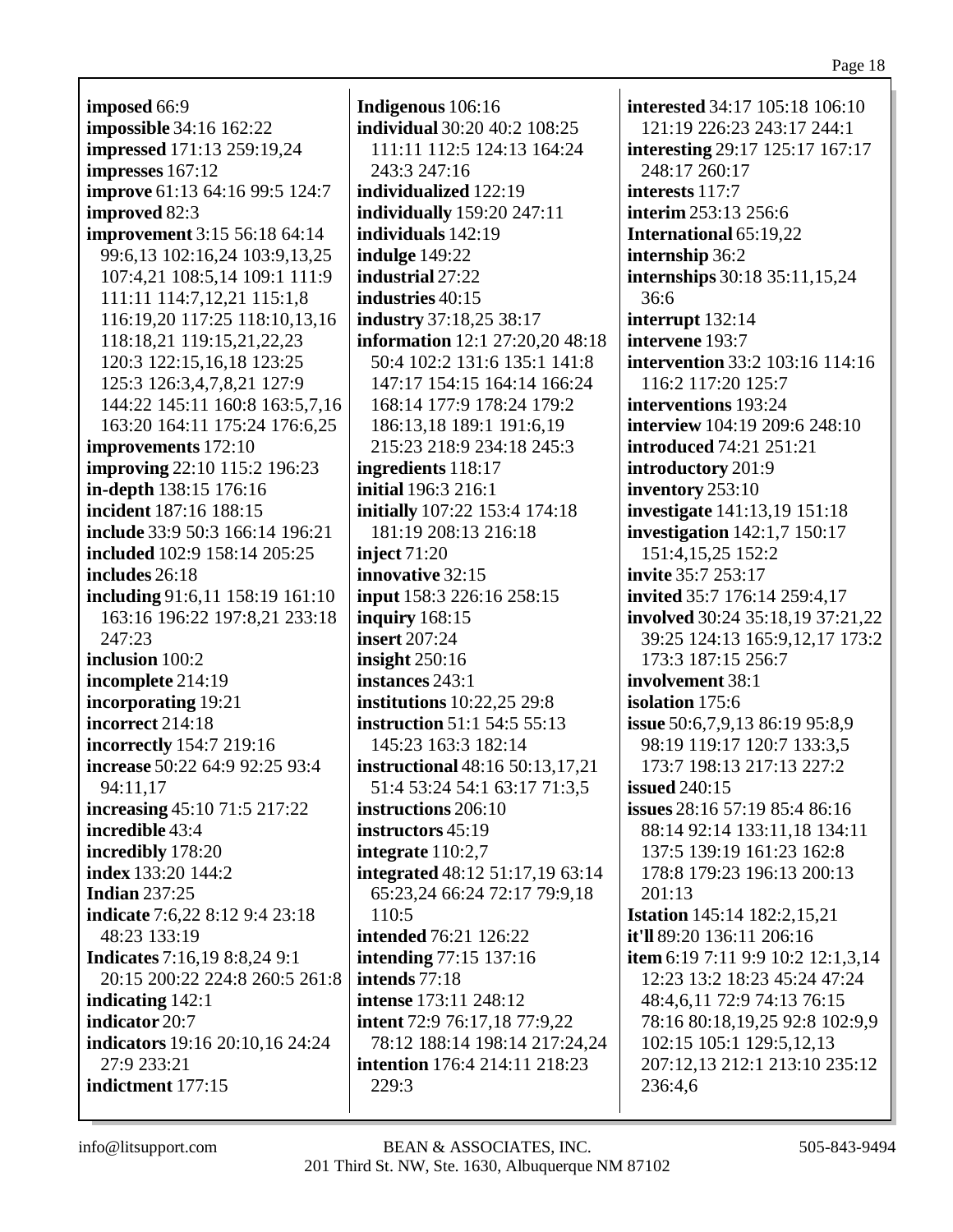| r |  |
|---|--|
|   |  |

| itemized 87:11                       | journal 154:1                    | knocking 227:21 233:3                 |
|--------------------------------------|----------------------------------|---------------------------------------|
| items 91:3,6 140:16 141:6 143:5      | journey 248:14                   | know 21:10,13 22:14,15 24:1           |
| 156:14,16 206:19 222:4,8,12          | <b>JTIP</b> 40:8                 | 25:15 26:25 30:9,18 31:7 32:16        |
| 251:5 254:10                         | JULEE 51:18 53:2 62:7,10 72:7    | 33:13 34:5 36:3,21,23 37:2            |
|                                      | 72:14 74:8                       | 38:12, 16, 18, 24 39:4, 5, 13, 15, 16 |
| $\mathbf{J}$                         | <b>Julie 51:18</b>               | 40:8 43:7,9 44:11 54:15,19            |
| Jackie 91:19,20 92:1 94:15 96:7      | July 132:9,17 136:4,12 153:18    | 58:11 62:18 71:4,6,7 77:13            |
| 98:15 101:7                          | 178:12,14 198:1 258:14           | 81:24 82:11 83:6,10,12 84:1           |
| <b>James</b> 238:1,2                 | <b>jumped</b> 86:19              | 85:16,17 86:2,4,11,16,23 87:1         |
| <b>January</b> 20:22 22:23 23:1 75:1 | jumping $74:23$                  | 87:12 88:1,12 89:3,7,17 94:25         |
| 81:21 132:6 135:16,21 136:15         | juncture 27:5 198:22             | 95:25 96:12,25 97:7 98:10,12          |
| 161:4 163:5 182:18 183:1             | June 77:21 131:9,14 132:21,21    | 101:21 108:24 109:2,5,10,11           |
| 191:15 197:18 232:13,16              | 132:22 136:12 222:9,10,18        | 110:15 111:1 112:17 113:7             |
| 233:23 234:2,2,24 235:1,8            | 223:7 230:6 233:11               | 114:3 119:5 125:9,16,20,21,22         |
| 250:20,24 251:2                      | junior 10:15 35:23,23            | 125:23,25,25 126:1,22 127:5,8         |
| Jaramillo 138:21 150:5,7,25          | jury $50:21$                     | 127:8,16 128:6,12,13 131:16           |
| 151:8 152:5, 12, 21 153: 17 160: 1   | justification 207:7,8            | 132:4,11 133:5,7 134:10 136:22        |
| 160:9,12 161:19 164:2,15 165:2       | justified 247:7                  | 137:23 138:18,25 140:13 142:5         |
| 168:5 174:6,24 187:13 188:10         |                                  | 148:18 155:23 156:6 157:10,13         |
| 188:19 205:8                         | $\mathbf K$                      | 157:18 161:4 162:8,14 163:21          |
| jazzes 166:10                        | <b>Karyl</b> 2:4 17:11           | 163:22 164:3,17,18,25 166:8           |
| <b>Jennie</b> 160:21                 | Katie 2:9 226:1 227:8            | 168:19 169:16 170:5 179:11,22         |
| <b>Jerry</b> 1:12                    | keep 101:14 110:6,21 158:16      | 179:22 180:8,19 181:8 182:8           |
| <b>Jim 238:8</b>                     | 179:11 192:1 201:24 219:2        | 185:16 186:6,12 188:4 189:22          |
| job 1:25 34:16 43:9 54:12 101:25     | 234:23 239:3 253:16 257:1        | 190:7 191:5 192:19 193:12,23          |
| 121:7 156:1 168:3 178:25 179:3       | keeping $253:15$                 | 198:19 199:7,22,25 200:14             |
| 185:9 186:9 193:23 248:17            | <b>Kelly</b> 227:4               | 201:5 203:11 213:4 214:10             |
| 262:25 263:2                         | kept 52:12 192:5                 | 215:3,15 217:14 218:20 219:15         |
| jobs 36:19                           | <b>Kernan 251:20 253:12</b>      | 220:12 221:23 223:14 226:1,18         |
| Johnston 2:5 5:25 6:1,15 14:17       | kid 256:20                       | 227:10,18,20,22 228:19,20             |
| 14:18 16:5,6 18:10,11 27:15,16       | kids 35:22 43:21 44:5 57:8 60:12 | 230:6 233:3,7,14,16,23 234:1,4        |
| 28:4,6 30:2 44:23,24,25 45:25        | 60:12 101:24 168:8 170:23,25     | 234:8,15 237:14 238:15 240:3          |
| 46:5,11 47:3,4 55:4,5 63:21,24       | 171:7,12 180:7 183:6,8,8,19,25   | 241:22 242:7 243:7 245:18             |
| 65:12,13,14,23 66:1,23 67:7,12       | 184:2 188:14 189:13              | 246:1 247:15,21 250:23,25             |
| 67:19,24 69:22,23 73:13,14           | <b>kill</b> $187:17,19$          | 251:6 253:14 254:16,17 255:15         |
| 90:5,6 99:18,19 101:16 112:14        | kind 42:4 54:22 63:1 74:23 91:7  | 256:17 257:20,25 260:25               |
| 112:15,25 113:12,15,25 114:6         | 92:7 93:22 94:16 97:15 110:4     | knowing 244:21,22 254:19              |
| 115:6, 15 116:5, 23 117:1 185:11     | 111:15 117:4 127:16,25 130:19    | knowledge 138:15 144:3 245:1          |
| 185:12 186:17 191:21 192:6,12        | 131:11,17 145:2,24 147:6         | knowledgeable 239:21                  |
| 192:22 193:5, 15, 18, 25 194:4, 9    | 150:23 161:25 163:24 170:14      | known 167:4 190:24                    |
| 194:15,22 195:8,13,25 200:25         | 180:11 184:9 202:4 216:25        | knows 88:3 185:17                     |
| 201:1,5,8,16,18 211:16,17            | 227:6 241:22 253:19 259:15       | Kristine 84:20                        |
| 223:11, 14, 20 225:12, 13 226:3, 5   | kindergarten $52:11$ 183:2       | <b>KRQE</b> 257:6                     |
| 229:17,19 230:9,15 237:18            | <b>kinds</b> $44:1,960:15$       |                                       |
| 239:12,15 240:12 241:18 242:3        | kit 3:18 205:14,22 209:25 210:12 | L                                     |
| 242:16,25 243:7 260:6,7 261:18       | knew 58:14 97:21,23 148:18       | La 107:10 130:20                      |
| join $143:7$                         | 174:15 190:18,19,25              | Lab $44:9$                            |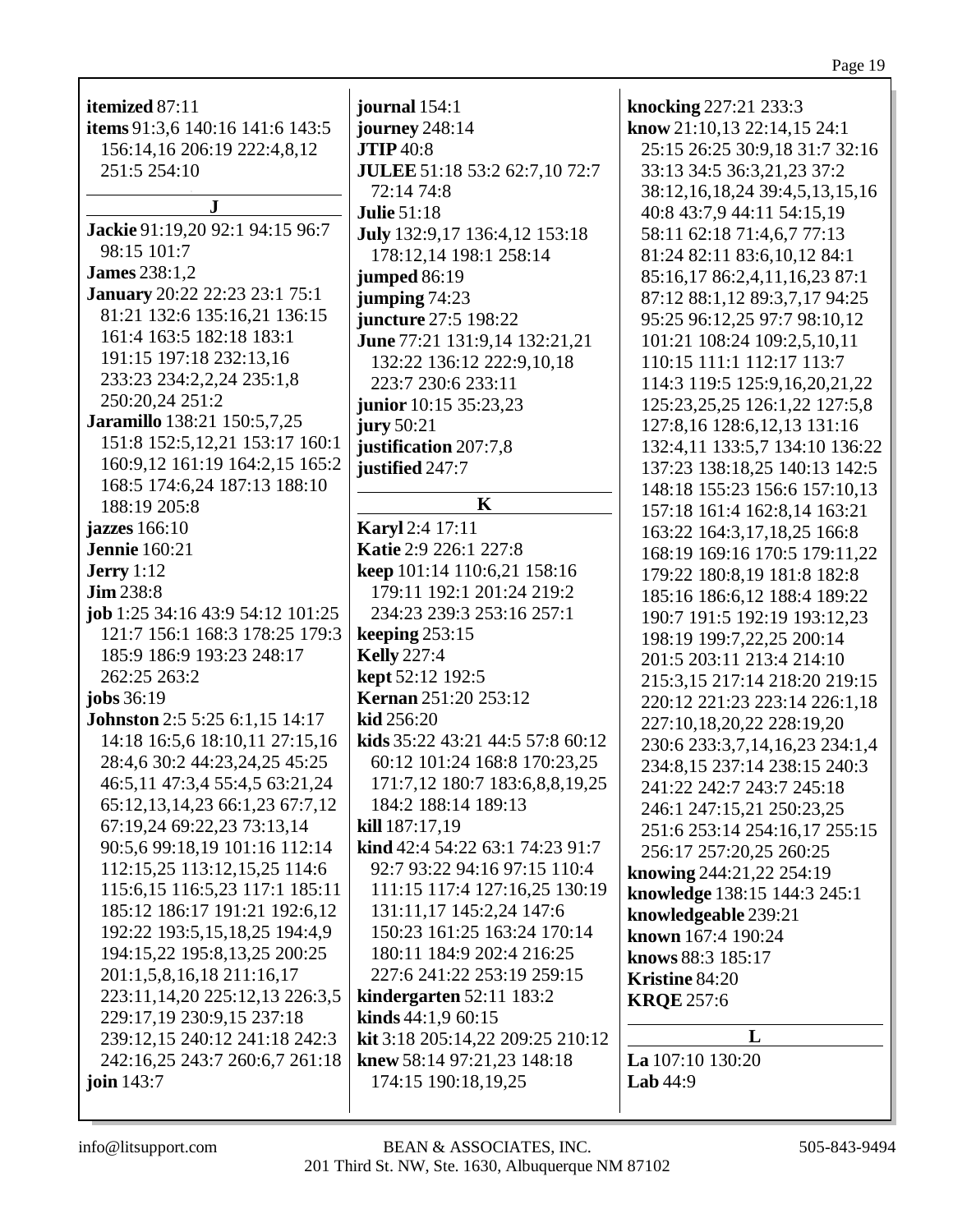Labor  $41:20$ lack 27:23 30:5 56:14 lacking  $167:1$ **ladder** 117:20 ladies 97:22 259:12 lady 167:12 LaMURE 51:18,18 53:2 62:7,10 72:7.14 74:8 land  $10:22$   $104:16$ lands  $11:4$ landscape 210:5  $LANGE 2:11$ language 48:15 106:15 110:17 182:13 207:24 213:22 languages 182:14 Lannon 83:2,2,8 85:13 86:21 87:8 90:21 large 40:7 42:4,7 147:13 207:7  $221:4$ larger 102:14 206:9 Las  $31:7$ last-gasp  $167:14$ last-minute 149:2 **lastly** 79:22 168:7 257:3 late 20:22 132:8 144:25 147:1,20 147:24 155:14 164:16 175:3 192:16 258:2.2 latest 241:16 launching 28:21 law 58:9,13 59:6 lawyer 41:4 150:21 152:15  $\ln y$  114:11 layer 255:18 lavers  $179:7$ lead 6:14 10:6 leader 181:14,20,20 184:2 198:9  $212:18$ **leadership** 38:12 90:10 135:6 179:18 183:24 213:18,20,22 learn 43:24 61:18 83:10 170:7,8 184:1,3,5,11,17,19 186:8 learned 120:23 205:23 **Learner** 145:21 **Learners** 49:15 50:7 learning 32:25 57:23 109:10  $190.8$ learns  $184:17$ 

lease 93:14 138:17 leased  $138:13$ leaseholder 93:15 leave 156:17 212:12 248:7 leaves 156:21 217:9,15 218:25 leaving 137:24 168:11 212:16  $226:2$ left 30:11 150:8 169:14 208:23 legal 39:10 75:10,13 139:24 202:15 231:17,18 **legislation** 253:16 256:10 **Legislative** 251:4 253:22 Legislature 32:23 length  $55:17$ lengths  $52:8$ lenient  $110:6$ lens  $256:16$ lenses  $256:19$ LESC 249:22 250:15 255:12 lessening  $52:5$ lessons  $19:22$ let's 60:23,23,24 74:10 159:24 170:22 171:3.4.19 254:12 **letter** 23:6,17 80:4 81:23 87:11 91:9 92:4 103:6,20 110:4,4,9 114:16 141:23 204:13,17,23 214:24 215:20 216:1,13 **letters** 110:15 161:5 214:13 level 19:17 20:17,18 21:11 24:5 25:14 26:17 27:1 28:18 61:11 66:25 139:22 184:8 levels  $64:23$   $251:13$ leveraged 105:12 levied  $11:5$ liable  $11:13$ liaison  $2:13$  165:17 libraries 260:11 **Library** 260:8,12 **license** 27:23 45:3 licensed 34:14 43:16,17 160:16  $193:16$ licensure 29:1 36:22 143:10,11 197:10 lies  $55:19$ Lieutenant 34:6 Life 150:12 161:17,18,21 162:5,5 166:5 168:17 184:4,7,25 185:5

187:14 189:5,9,13,16,25 190:18 192:2, 10, 14 193:1, 9, 17, 21 194:2,6,11,17 195:6,10,15 196:7 **lifeline** 37:3 167:23 limit 9:11 27:6 119:8 **limited** 92:20 154:14 177:9 limits  $27:12$ line 54:11 100:16 112:13 137:21 155:25 156:23 158:16 190:9  $227:23$ lines  $206:12$ **list** 76:12 127:8 134:13 143:3 229:4 245:12,13,15 **listed** 10:9 105:19 107:8 214:22 236:10.14 listen  $83:10$ literacy  $182:16$ literally 187:17 little 33:21 35:9 48:8 74:17 83:12 83:25 86:25 92:12 106:11 143:6 155:11 165:12,13 167:5 181:8 205:11 214:12 216:25 219:22 221:7 234:3 238:23 242:12 247:21 256:13 259:16 live 31:3 259:19 lives  $85:3$ living  $41:5$  185:18 load 258:11 lobbying  $34:5$ local 78:7 108:6 207:5,15 located  $207:21$ **location** 76:21 169:22  $log-ins 91:7$ logic  $24:24$   $25:13$ logistics  $258:17$ long 57:8 58:6 62:2 97:11 120:23 134:14 173:24 192:5 198:16 216:20 219:17 230:24 237:7  $250:5$ long-term  $75:14$ longer 27:22 173:13 178:1 194:20 200:4 213:3 253:24 look 10:8 20:23 22:7 26:19 49:6 49:12,13,21 50:12 52:3,8,14 58:5 59:3 61:15 66:14,16 83:17 88:9 89:11 91:13 108:25 109:2

info@litsupport.com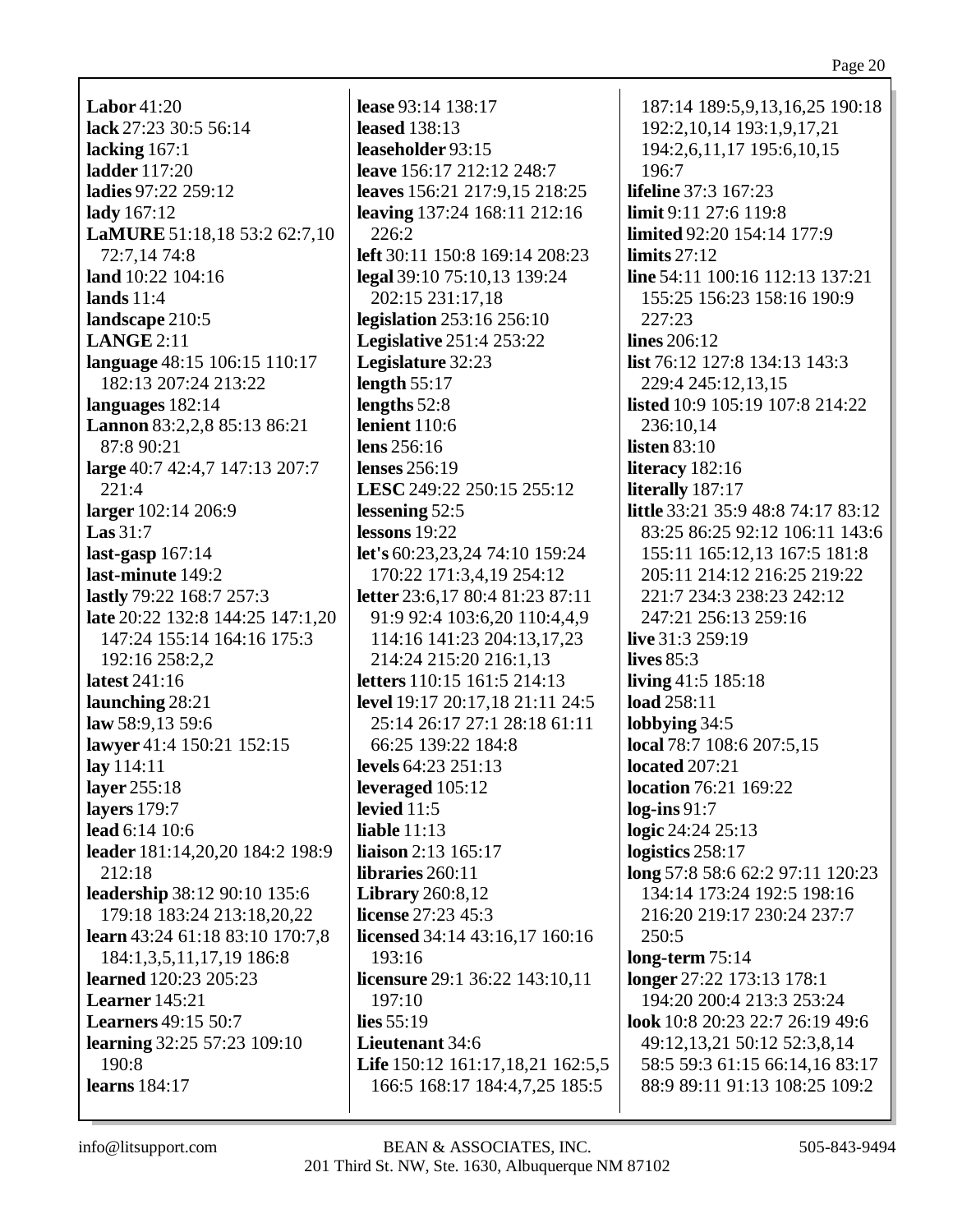| 114:1 117:14 122:20 124:6        | lunch 53:9 130:8 136:21 139:14  | 130:2 158:11 177:15 196:24      |
|----------------------------------|---------------------------------|---------------------------------|
| 126:12,14 138:13 145:5 146:12    | 149:13,16 259:7                 | manager 83:22,24 84:19 85:1,2   |
| 156:4 158:2 170:25 183:12        |                                 | 85:14 91:23 140:15 150:9 154:7  |
| 185:16 198:21 200:3 206:8        | M                               | 155:6 160:21 168:3 178:23       |
| 207:11 222:3 230:20 231:19,23    | ma'am 67:12 201:8,16            | 247:12                          |
| 234:6,11 237:13,16 256:18        | Mabry $1:12$                    | manifestation 194:5,16 195:2    |
| 257:15                           | machinists 44:4                 | manner 79:21 80:16 82:14        |
| looked 57:22 86:12 92:3 101:17   | Madam 9:22 11:20 12:11 13:6,25  | 115:25 125:7 134:15 139:20      |
| 143:9 146:6 158:2 162:11 239:5   | 27:17 34:21 38:10 45:1,25 48:2  | 177:18,24                       |
| looking 11:10 21:7 24:4 42:19    | 51:15 55:6 56:21 61:2 62:7      | <b>MAP</b> 196:2                |
|                                  | 64:5,24 65:12,15 67:2 68:4      |                                 |
| 53:22 55:11 57:6 61:9,10,12      | 70:21 71:19 72:8,15 74:16       | MAPs 162:18,20 192:15,17,24     |
| 71:3 76:13 84:21 92:23,24 93:6   | 77:14 85:19 86:21 89:1 90:2,22  | March 21:2 75:7 89:25 90:1      |
| 93:9 100:4,4,15,16 108:23        |                                 | 163:9 214:14 216:1,2,7,9 219:9  |
| 110:24 116:8 121:23 123:22       | 96:1,15,19 98:23 99:16,20       | 219:12 226:24 228:6,12 230:18   |
| 124:18 126:16,24 146:13,15       | 102:7,17 112:16 114:5 115:14    | 230:19 232:5,9 235:25 237:3,5   |
| 170:24 171:3,4 185:8 219:18      | 120:14 122:10 124:25 125:14     | 237:6,16 240:19,22,24 241:1,3   |
| 234:14,25 239:25 240:1,2 249:8   | 126:6 128:16 129:6 130:5        | 241:7 242:1,2 243:20 249:9      |
| 252:10 256:19 257:25 258:1,3     | 136:10 137:8 139:15 140:10      | mark 234:15                     |
| looks 20:14 50:22 132:8,17 143:8 | 150:5,20 151:1,16 152:25 160:1  | marked 209:5                    |
| 145:7                            | 165:5 171:17 175:15 176:10      | market 93:9 252:10              |
| Los 3:17 36:12 43:1,8 102:8      | 181:6 185:13 186:5,21 191:13    | marketing $94:14,18$            |
| 107:9,11 129:9 130:13 196:11     | 191:22 198:15,18 199:19         | mass 189:8                      |
| 201:12                           | 200:16 202:13,20 204:16         | match 146:13 208:21             |
| lose 217:19                      | 205:20 210:8 212:3 217:12       | <b>matched</b> 135:25           |
| loss 177:3 181:1 200:14          | 219:19 221:3,5 223:11 226:10    | material 63:15 72:18 210:13     |
| lost 78:15 177:20 180:5 201:2    | 226:11,12,13 229:8 230:22       | materialize 97:24 130:18        |
| 225:20                           | 231:14 232:12,23 233:14         | materialized 196:25             |
| lot 20:13 23:11 27:8 28:9 29:10  | 235:14 239:7,12 240:14 242:3    | materials 76:15 78:11 79:16     |
| 29:23 31:8 34:9,22 37:2 38:24    | 246:5 247:2 250:22 256:8        | 90:24 206:1,18 208:16,23 210:1  |
| 39:15 60:22 61:8 62:10 82:8      | 257:10 258:20                   | 214:22                          |
| 87:17,22 104:7 116:17 134:25     | magnet 256:25                   | math 26:7,14 32:13,17 49:5 60:7 |
| 135:23 137:21 139:8 148:9,9,12   | mailed 161:6                    | 60:16                           |
| 155:23 162:10 180:9 188:12       | main 59:15                      | mathematics 26:5                |
| 219:17 221:16 233:16 237:9,10    | main-lined 172:23               | Matt 225:25 226:2,9 229:8       |
| 248:11,11,12                     | maintain 121:21 154:16          | 233:12,14 235:4,10 248:23       |
| <b>lots</b> 229:20               | maintains $121:20$              | 250:22 257:22 258:20            |
| louder 48:8                      | maintenance 130:23 133:9        | matter 62:1 124:8 150:17 161:4  |
| <b>loudly</b> 104:25             | 197:18                          | 218:24 262:14                   |
| love 102:10 166:11 172:10 217:6  | major 10:2 32:2 57:22 92:4      | matters 50:25 158:25 173:20     |
| 259:13                           | 93:18                           | maximize 40:16                  |
| <b>loved</b> 43:24               | majority 71:25                  | <b>McKee</b> 237:9              |
| low 26:23 27:1 50:23 184:8       | making 19:20 65:17 66:5,9 71:10 | mean 24:16 59:21 83:14 112:8    |
| low-income 60:21                 | 88:19 121:13,19 123:23 133:15   | 133:2 134:10,13 137:21 162:10   |
| lower 24:21 25:4 247:8           | 168:1,2 229:14 234:4 245:25     | 162:20 163:6 169:11,25 170:21   |
| lowest 49:7 61:21 103:14,17      | man 167:4,8 250:19              | 171:10 190:23 193:13 195:1,11   |
| 170:21,22 171:3 184:13,14        | manage 40:7                     | 199:2 221:12,14,24 234:5,5      |
| Lunas $36:12$                    | management 91:15 98:3 129:21    | 237:21 246:3 247:16 258:1       |
|                                  |                                 |                                 |
|                                  |                                 |                                 |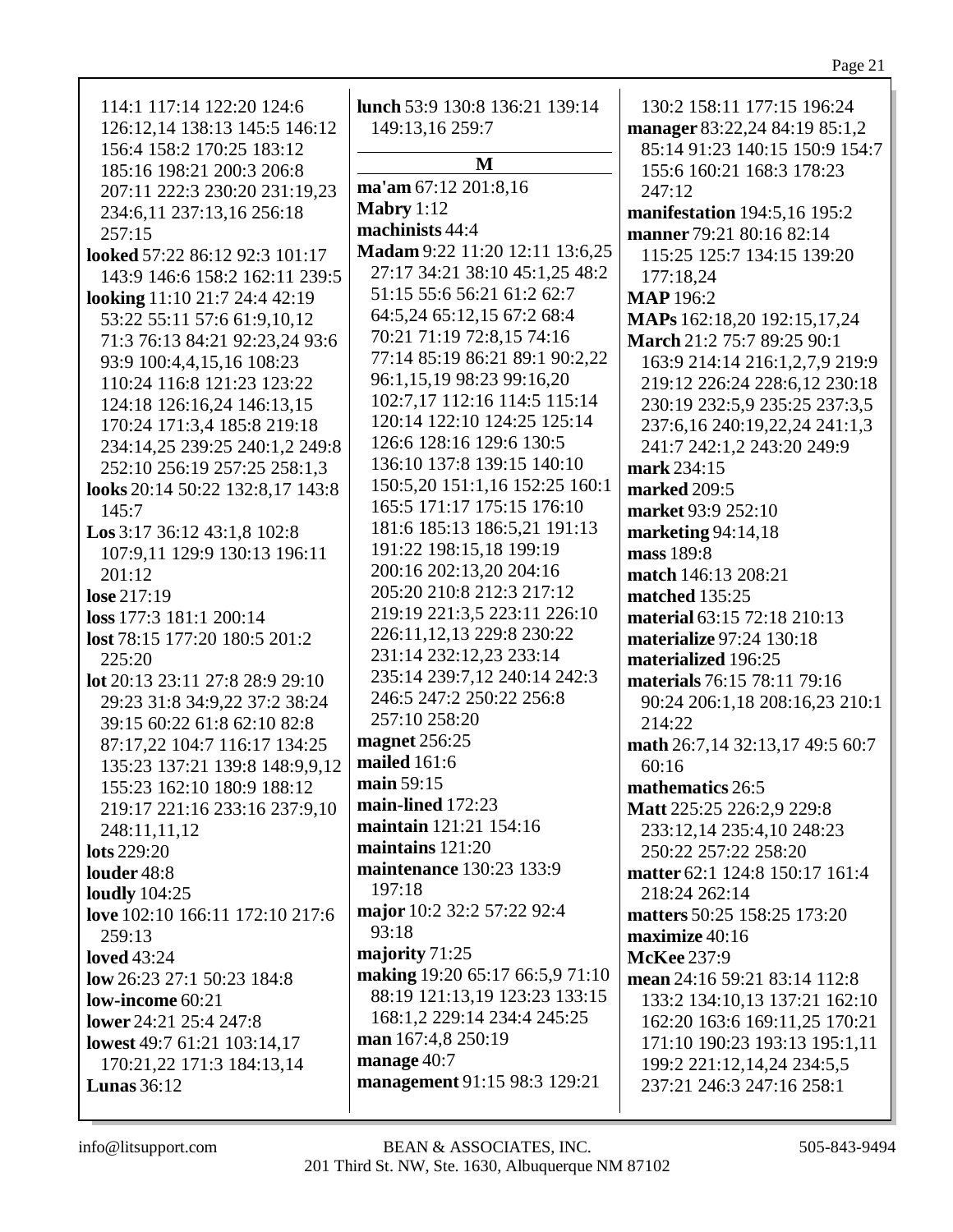| meaning 103:13 181:20 215:8                                      | 258:6                           | mixed 50:15                      |
|------------------------------------------------------------------|---------------------------------|----------------------------------|
| meaningful 207:25 208:4 250:25                                   | mentioned 112:10 147:20 190:14  | model 28:25                      |
| means 20:5 41:17 72:6 87:20                                      | 249:1 253:14                    | models 119:1                     |
| 103:16 131:3 168:21 183:18,18                                    | merit 54:8                      | modifications 7:14 8:4,20 205:18 |
| 213:6                                                            | <b>Merry</b> 261:18             | <b>Molly</b> 140:14 143:6        |
| meant 168:16 200:6                                               | message $231:22$                | Molly's 133:13,23                |
| measurable 207:1                                                 | met 19:16 38:22 104:5 134:15    | mom 195:16                       |
| Media 38:16 249:11                                               | 153:20 167:2,8 168:10 195:16    | moment 39:1 137:7 177:12 181:2   |
| medical $60:18$                                                  | 212:18 242:6                    | 200:14 255:7 257:8               |
| meet 22:7 24:10 52:21 74:25 82:3                                 | method 229:10                   | moments 99:23                    |
| 101:23 115:22 134:17,23                                          | methodologies 60:13             | Monday 76:23                     |
| 140:24 163:9 164:23,24 192:20                                    | methods $55:13$                 | money 27:10 30:13 31:17,24,25    |
| 194:19 195:1 197:5 198:6,11                                      | Mexico 1:2,13,22 3:4 6:16,18    | 34:9,9 36:2,5,18 37:4 52:24      |
| 199:4 208:1,5 222:15 238:15,17                                   | 9:25 10:3,5 24:14 27:24 32:4    | 57:11 86:11 93:15 94:2 96:17     |
| 241:16                                                           | 33:23 36:14 42:14 59:23,24      | 97:6,7,8 99:5 100:8,14 101:13    |
| meeting 1:10 5:2 8:3,19 12:4                                     | 111:24 117:6 164:4 180:20       | 101:14 132:1 260:10,14           |
| 20:21 24:5 75:7 85:15,17,23                                      | 190:17,19 237:25 248:20         | monies 30:16 99:2,12 118:23      |
| 90:1 92:15 96:9 101:1 109:21                                     | 249:14 254:5 262:2,9,12,13,21   | monitor 89:21 112:21 131:20      |
| 130:8 136:23,23 138:23 147:10                                    | micromanager 121:3              | 179:3                            |
| 147:24 159:5,7 160:22 163:14                                     | mid-December 161:2              | monitoring 65:3 66:22,25 67:5    |
| 163:14,15,15 187:23,24 188:6                                     | mid-March 258:2                 | 110:2,7 117:9 182:24             |
| 192:20 194:5,6,10,12 196:19                                      | middle 59:18 127:18 183:21      | monitors 20:22                   |
| 210:13 216:2,9,11 222:10                                         | middle-of-the-year 182:4        | Montessori 107:10                |
| 226:25 228:7,12 232:9 233:23                                     | middle-of-year 163:10           | month 31:12 92:11,11 100:22,25   |
| 234:2,2,24 235:1,8,16 237:5                                      | mile 251:13                     | 101:9 132:22 146:19 163:2        |
| 238:5,14 243:17 244:3 249:1,9                                    | Millie 236:20 238:5             | 217:21 235:21 250:24 251:3       |
| 249:23 250:21 251:2 253:18                                       | million $40:1$                  | monthly 81:8,20 82:14 85:9       |
|                                                                  | mind 27:18 60:23 67:9 95:18     | 90:24,25 92:5,7 100:3 124:19     |
| 257:19 260:8,10 263:3,4                                          |                                 | 124:21 129:22 130:16,25          |
| meetings 55:21 85:9 91:8 141:9                                   | 127:13 175:3,15 217:5 225:20    |                                  |
| 228:5,8,11 257:15 258:18                                         | 253:16                          | 131:20 132:5,11,12 135:16        |
| meets 37:19 115:4 192:9                                          | minds 90:12 102:11              | 139:3 141:2,3 147:25 157:16      |
| member 2:4,5,5,6,6,7 63:3 83:3,9<br>84:9,11 142:16 148:14 150:11 | mine $30:3$<br>minimum $63:18$  | 159:8 178:17,18 182:24 196:21    |
|                                                                  |                                 | 197:19,24                        |
| 165:3,23 217:16,19 242:4                                         | minutes 3:6 7:11 8:18 80:1 91:7 | months 55:20 58:16 132:8         |
| members 9:22 83:24 130:5 137:9                                   | 141:20 142:3 149:22 205:1       | 144:24 145:16 178:15 181:12      |
| 148:13,20,23,23 150:6 160:2,10                                   | 220:7 246:16                    | 191:14 198:1,25 225:19           |
| 160:12,13,16 165:6,24 167:18                                     | misbehaving 168:9               | morning 9:20 11:18,19,20 19:2,3  |
| 175:16 181:16 198:2,9 212:8,12                                   | miscommunication 192:7          | 48:5 51:11,12 82:21,22 83:4      |
| 212:15 213:2,3,5 215:15 217:14                                   | misconduct 141:11 142:6         | 91:18,19 141:8 185:15 225:25     |
| 226:13,22 227:11 229:11                                          | misinterpreted 188:16           | 226:1,14 228:2                   |
| 233:19 242:14 250:15                                             | missed 20:9                     | mother 132:2 187:24              |
| membership 130:17 181:18                                         | missing 142:15 143:14 191:14    | motion 6:24 7:1,10,17 8:1,7,9,16 |
| memorial 255:5,6,7,9,11,23                                       | 209:7 251:2                     | 8:23,25 9:8 45:24 46:1 47:21     |
| 256:4,5                                                          | mission 10:6 168:19 169:4       | 47:22 63:11,25 64:7 67:4,15,17   |
| memory $221:19$                                                  | 182:12                          | 67:18 68:2,21 69:4,6,9 70:9,12   |
| men 36:4 60:15 259:12                                            | mission-specific 38:17          | 70:19 72:2,13,23 74:6 199:20     |
| mention 174:10 204:22 233:20                                     | mistake 67:6 72:18              | 201:3,7 204:5,21 209:23 210:9    |
|                                                                  |                                 |                                  |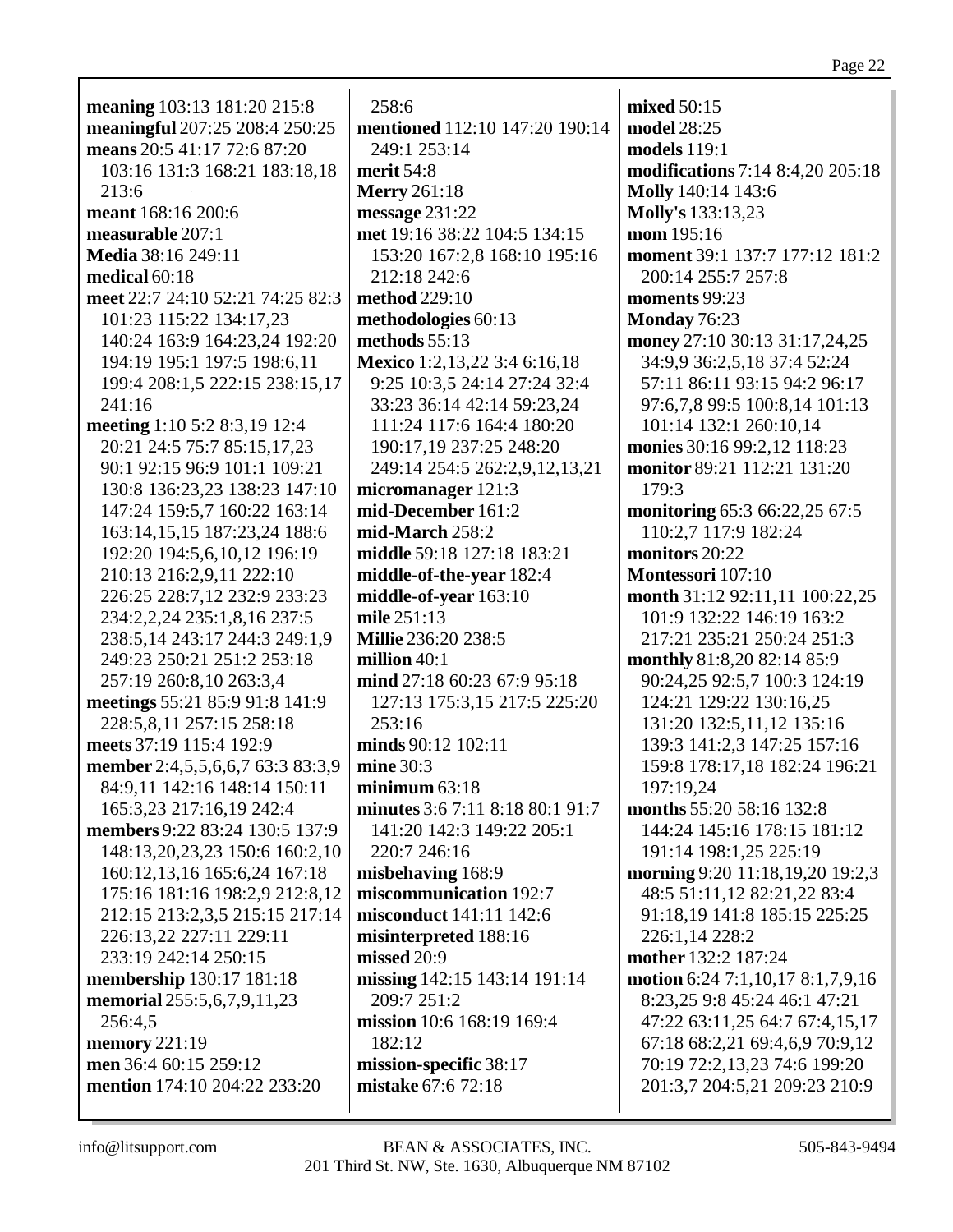| 137:12 179:4 221:8               | 121:6 148:12,13,14,23 150:11    |
|----------------------------------|---------------------------------|
| necessities 92:21                | 160:21 164:4,22 165:3 179:14    |
| need 14:7 29:3 30:12 31:4,5 34:7 | 180:20 190:8,17,19 205:13,21    |
| 37:14 40:25 41:22 60:23 64:16    | 205:22 206:5 212:6 221:1,15,16  |
| 66:20 67:14,22 69:8 77:4 78:2    | 222:6,10 223:4,4,17 224:2,4     |
|                                  |                                 |
| 80:11,13,13 82:4,15 83:11,17     | 225:18 226:16 229:23 231:9      |
| 87:7,8 90:3,8 99:4 103:12        | 235:6 237:25 239:19 248:20      |
| 104:7 110:2 114:2 117:4,11,23    | 249:14 252:1 254:5,11 258:12    |
| 118:18 121:16,18 123:5,5         | 261:19 262:2,9,12,13,21         |
| 124:18 125:12 131:19 132:15      | newly 59:18 87:2 143:23         |
| 137:17 151:8 152:3 153:12        | newspapers 240:16               |
| 154:18 155:5,7,25 156:1 158:8    | nice 19:10 128:10               |
| 161:12 162:17,24 163:4 164:20    | nicest $43:8$                   |
| 164:21,22,24,25 167:24 168:22    | night 85:24 227:9               |
| 174:3 175:6,8,12,14,14 179:17    | nights $101:22$                 |
| 180:3 185:20 186:10,13 189:1     | nine 6:12 17:5 77:22 215:11     |
| 189:18 191:5,19 199:12,13        | 218:11,14,16                    |
| 200:3 201:4,7 205:1 213:6        | nine-to-zero 15:11 47:21 225:15 |
| 214:25 215:22 217:15,18          | Niños 3:17 102:8 107:9,11 129:9 |
| 221:17,19 222:16 227:10 230:6    | 130:13 196:12 201:12            |
| 235:18 237:16 241:16,21,23       | NM 1:20 262:19                  |
| 242:12 243:14 257:15 261:14      | NMDASH 104:2 105:3,8 106:10     |
| needed 81:23 86:23,25 127:7      | 107:6,13,22 108:15,24 110:19    |
| 143:20 187:21 198:17 201:19      | 111:6 113:3 114:15 115:7,21     |
| 203:4,10 215:14                  | 116:6 118:6,13,17,21 119:18     |
| needs 27:9 31:9 40:17 53:10 66:6 | 120:19,20 122:7,12,19 128:20    |
| 66:7 101:24 111:5 126:15 130:4   | 176:9,21 177:1                  |
| 165:23 178:25 179:2 185:17       | <b>NMPED 2:13</b>               |
| 196:1 199:22 230:6 241:7,24      | <b>NMPSIA 236:19</b>            |
| negative 131:15 155:16 158:8     | nod 234:20                      |
| 174:21,22                        | noes 70:9                       |
| negligence 140:6 160:18 161:9    | nominate 13:14 15:19 17:10      |
| negotiate 20:3 21:4 249:16       | nomination 13:16,18             |
| negotiated 20:19 185:4,7         | nominations 13:8,11,21 15:17,25 |
| negotiation 96:5                 | 17:16                           |
| negotiations 25:12 249:20        | nominee 14:12                   |
| neither 97:21                    | Non-Compliance 3:20 212:2       |
|                                  |                                 |

214:25 215:22 217:15,18 221:17,19 222:16 227:10 230:6 235:18 237:16 241:16,21,23 242:12 243:14 257:15 261:14 needed 81:23 86:23.25 127:7 143:20 187:21 198:17 201:19 needs 27:9 31:9 40:17 53:10 66:6 66:7 101:24 111:5 126:15 130:4 165:23 178:25 179:2 185:17 196:1 199:22 230:6 241:7,24 negative 131:15 155:16 158:8 negligence 140:6 160:18 161:9 negotiate 20:3 21:4 249:16 **negotiated** 20:19 185:4,7 negotiations  $25:12$  249:20 never 36:14 37:13 126:7,9 **non-renewal** 75:22,25 93:21 155:14 167:8 168:13 184:4.11 108:2 non-traditional 19:24,25 184:18 222:14 238:4,13 252:4 non-union  $37:15$ noncompliance 185:25 196:13 new 1:2,13,22 3:4,18 6:16,18 197:7 199:6 201:14 9:25 10:3,5 24:14 27:24 28:12 32:4 33:23 36:14 42:9.14 52:23 nonexistent 32:19 52:25 58:21 63:2,4 64:18,20 nonoperational 156:13 **North 213:19** 76:13,18,24 83:9,14 97:2 109:3 111:16,24 112:11 117:6 120:20 Northeast 9:24

210:16 211:23,24 223:22 225:15 249:18 261:5 **motivated** 63:6 170:6 **Mound** 171:20 move 6:25 39:10 46:13 52:24 63:13 71:13 72:16 100:17 102:22 106:13 108:15 109:13 109:18 124:25 141:20 149:19 152:19 180:1,3 186:5,9 192:24 196:11 201:11 205:6 210:11 220:17 222:17 223:23 249:20  $256:6$ moved 19:8 24:21 100:8 106:11 198:19 202:18 236:12 261:7,9 movement 28:2 66:13 116:23 139:19 170:16 moving 22:8 52:23 86:24 114:9 130:6 183:7,9 186:2,11 200:10 233:13 235:24 moving-forward 185:23 **MR.MATT** 226:12 **MR.VERNON** 197:2 muddy  $152:3$ mull 248:14 multiple 179:7 multiplier 133:21 multiplying 137:6 N  $N$  2:1 3:1,1 4:1,1 name 9:12,23 11:20 51:16 76:20 82:25 91:20 150:6 169:11 204:8 209:7 214:14,25 224:1 **named** 255:10 names 189:22 narrative 46:14 national 21:10 41:19 255:13  $257:4$ nationally 31:22 **Native 29:23,23,24** nauseam  $102:19$ near 66:21 nearby  $252:25$ necessari -  $62:14$ necessarily 31:7 62:15 65:19 95:17 207:20 252:15 necessary 79:25 134:20 135:2

info@litsupport.com

BEAN & ASSOCIATES, INC. 201 Third St. NW, Ste. 1630, Albuquerque NM 87102

260:13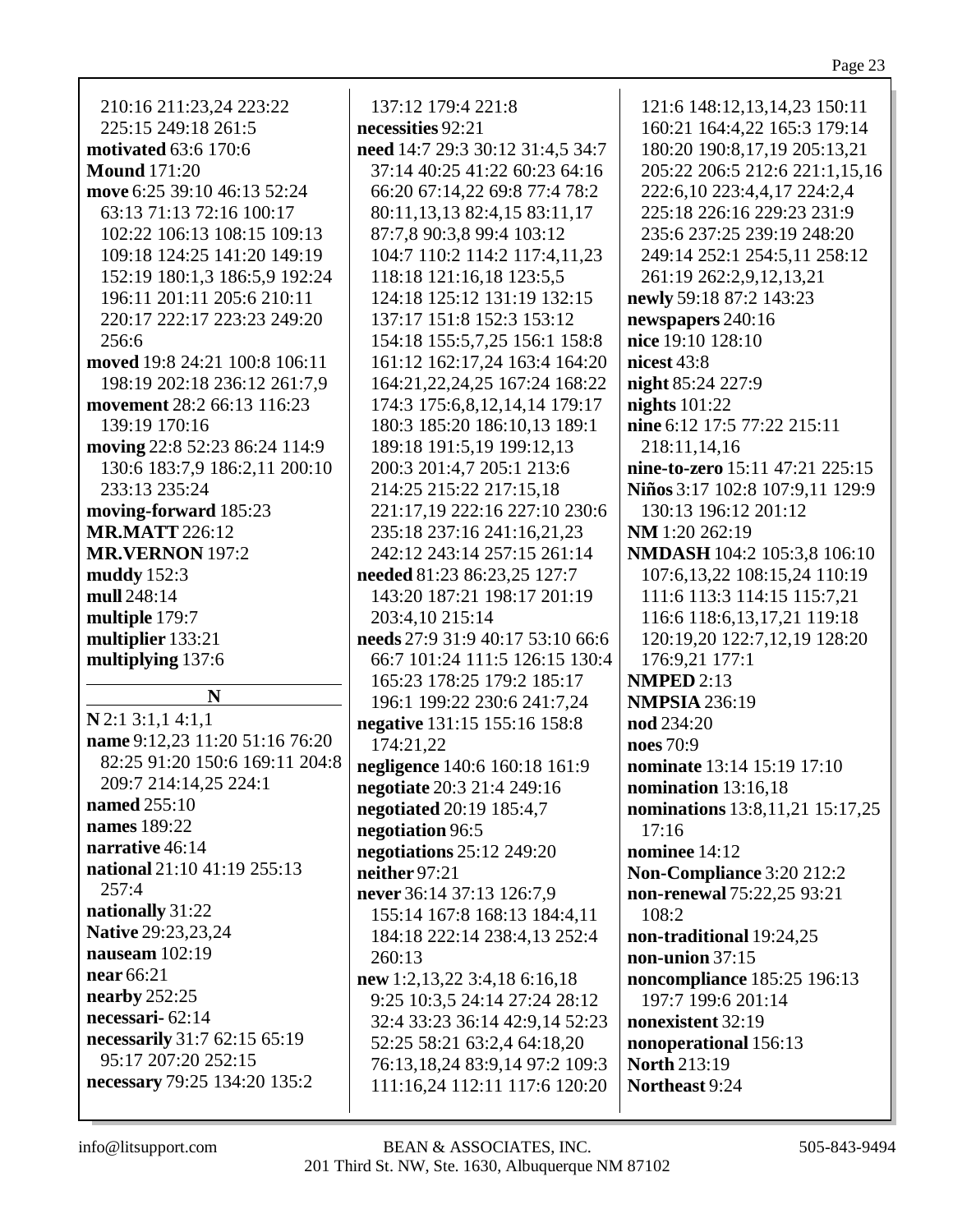**Northern** 33:23,24 **note** 143:16 233:22 238:16 243:15 257:3 **notes** 159:2 252:22 **notice** 49:3 110:4 116:3 198:13 216:8,21 217:20,22 257:16 **noticed** 143:9 **notices** 76:17,18 77:9,22 78:12 78:12 110:9 **notification** 79:7 **notifications** 176:11 **notified** 212:15 238:4,13 **notifies** 238:14 **notify** 79:3 198:12 **notion** 118:3 **November** 106:5 129:15 132:6 135:16,20 136:15,23 153:21 159:7 178:11,14 191:14 196:18 232:19 **number** 24:18,19,20 38:19 41:11 42:2 55:17 56:11 72:20 76:18 85:4 87:6,11,24 92:8 128:6 134:1 146:2,4,23 147:13 148:7 156:8 162:3,4 189:3 190:8 196:22 200:8 207:21 212:7 213:7 215:7 218:24 220:11 231:3 253:8 255:6 263:2 **numbers** 24:22 25:1,4 26:24 33:19 171:13 218:4 **numeric** 26:1 **NW** 1:21 262:20 **NWEA** 145:15 162:18,19 163:2 196:2 **O O** 3:1,1 4:1,1 **O-B-E-N-S-H-A-I-N** 11:21 **O\*NET** 41:19 **Obenshain** 11:17,19,21 12:9,25 **object** 100:6 **objections** 151:6 **obligated** 247:6 **obligation** 66:3 141:18 163:13,14 180:14,24 218:25 **observations** 192:20 **obvious** 94:23 179:6 **obviously** 71:13 75:8 91:8 137:5

189:22 **occupational** 189:17 **occurred** 81:11 96:23 98:3 177:8 250:17 **occurring** 145:23 **October** 135:16 136:3,8,13 138:24 148:25 156:23,23 **offended** 184:1 **offer** 27:22 33:18 37:7 41:13 88:10 89:16 177:4 250:14 **offered** 106:18 107:1 120:24  $123:3$ **offering** 250:16 **offers** 240:23 **office** 89:14 160:21 197:6 199:11 226:6 **officer** 76:5 **officers** 3:8 13:3,7 239:17 **official** 141:14 **officials** 131:8 **offset** 100:23 **oftentimes** 255:2 **oh** 23:19,20 58:17 68:8 81:14 86:12 96:5,21 104:12 106:20 149:15 160:11 203:2 204:7 233:1 252:4 **Ojalá** 171:24 **okay** 13:1 21:23 23:7,13 32:20 33:21 36:11 38:3,8 48:11 53:18 58:6,7 61:3 63:25 64:2 65:25 67:14,20,22 68:1 70:24 72:6,14 78:10 80:21,24 82:17 84:4 85:8 85:18 87:3 88:22 89:9 94:7 96:21 99:17 102:12 113:25 118:8 121:16 128:11,22 129:1,4 132:20 136:2,16,17,17 139:6 140:7,8,9,12 149:16,18,23 151:6,20,23 152:13 153:10,13 154:3 156:7,11 159:16 160:11 178:12 190:6 195:8 196:6,10,10 203:2,15 205:20 214:8 217:8 219:2,13 220:5,19 223:8 225:16 229:16 230:2,14,15 233:1,13 235:24 240:12,14 241:5 242:11 242:23 248:2 258:19,25 **old** 45:20 103:25 254:5 **older** 44:10

**once** 94:20 150:22 151:14 152:10 152:16 153:22 154:5 155:8 157:25 239:1 252:4 258:1 **one's** 57:6 232:13 **one-on-one** 134:19 171:11 173:11 **one-page** 140:21 **ones** 33:11 59:14 98:6 111:11 112:5 134:9 168:23 170:5 171:6 210:3 218:8 236:10 **ongoing** 74:24 130:12 139:17 142:8 150:17 151:4,14,25 **online** 10:4 105:25 106:19 **onus** 114:24 **open** 1:10 3:7 12:2,10,17,19 13:10,11 137:2 216:17 221:2 229:12 231:9,18 233:11 263:3,4 **opening** 222:5 223:3,4 248:5 **operate** 139:24 **Operation** 221:22 223:8,25 **operational** 48:14 63:16 72:19 131:16 157:2 **operations** 222:1,11 **opinion** 62:5 114:23 137:11 140:22 141:17 **opportunities** 44:3 84:6 92:24 105:16 228:9 **opportunity** 20:11 26:11 36:1 74:21 81:12 86:4 104:4,19 140:2 144:5 163:3 166:7 176:20 205:14 206:6 248:2,10,19 249:11 250:5,16 **opposed** 7:7,23 8:13 9:5 111:11 124:14 261:12 **opposition** 7:9,25 8:15 9:7 **opt** 105:8 **opted** 106:7 **opting** 105:18 **option** 105:6 118:2,4 168:10 231:23 232:1 247:19 252:5,7,25 **options** 2:10 3:12 74:14 103:24 190:22 200:3 256:23,24 **oral** 240:25 **order** 3:3 5:1 21:12 41:10 52:18 52:21,24 105:24 123:4 155:8 156:1 163:4 202:5 205:11 **organization** 28:8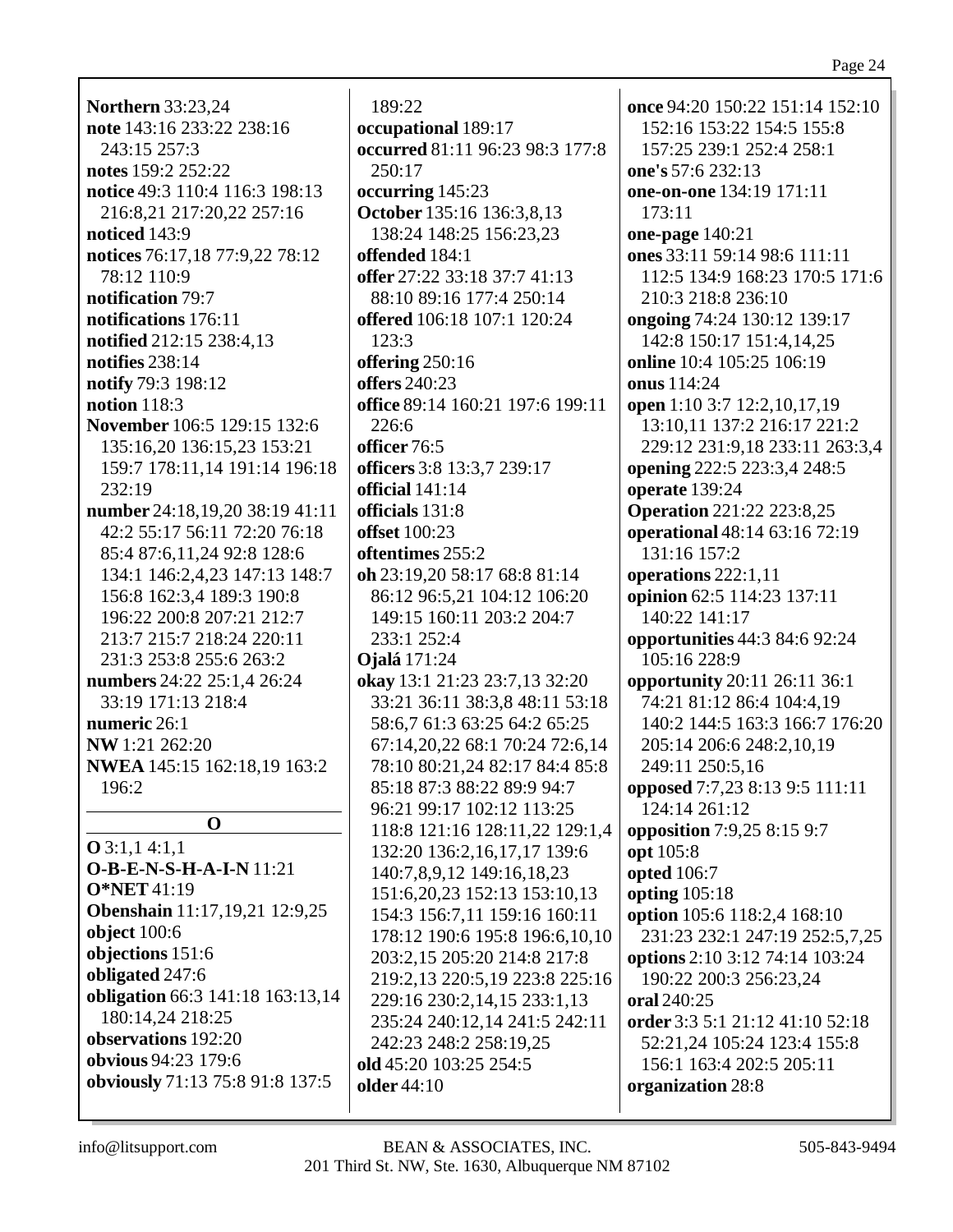| organizational 50:5 186:1 196:14 | pages 48:17 49:11,12 81:17       | <b>path</b> 33:24 40:22            |
|----------------------------------|----------------------------------|------------------------------------|
| 201:15                           | 262:10                           | pathway 89:19 109:13 111:8         |
| original 72:9 232:22             | PAHL 226:9,12 229:8 233:12,14    | pathways 31:23                     |
|                                  | 235:4,10 250:22 257:22 258:20    |                                    |
| originally 142:3<br>ours-227:4   |                                  | Patricia 2:3 13:14,16 14:6         |
|                                  | paid 96:13,17 97:9 98:17 156:20  | pattern 140:5                      |
| outcome 3:9 71:8 82:3            | panel 248:23                     | patterns 92:23 93:7                |
| outcomes 18:24 26:23 46:15 65:9  | paper 56:18 62:18 257:6          | <b>Patty 231:5</b>                 |
| 65:9,11 75:3 120:17 121:23       | paragraph 201:10                 | pay 30:21,21 36:7 41:1,5 93:16     |
| 125:5 176:2                      | parameters 256:1                 | 93:16 94:12 95:2 96:10 99:3        |
| outlay 99:1                      | PARCC 24:15,15,22,25 25:3,9      | 101:6,11                           |
| outline 88:15 230:11 231:25      | 25:21, 22, 24 26:13, 14, 16, 25  | payback 95:22                      |
| outlined 204:14,19               | 127:7                            | paying 57:11 97:12 137:23          |
| outlines 48:18                   | Pardon 69:7 162:2                | <b>PDPs</b> 163:15                 |
| outlying 28:1                    | parent 83:3 188:8 194:12 195:4,6 | PEC 2:12,13 3:8 4:2 7:12 8:2,18    |
| outside 180:20                   | 256:16,23                        | 13:3 63:18 66:12 75:17 104:14      |
| outstanding 114:19 133:10        | parent's 256:19                  | 107:19 110:3 111:4 115:23          |
| 134:11 135:22 136:16 138:7       | parents 2:10 3:12 59:22,22 74:14 | 116:2 141:5 157:7,13 164:13,20     |
| 139:19 156:16 197:7,18,25        | 147:10 166:19 168:10,21 169:1    | 196:11,18 198:7,13,13 201:11       |
| over-projection 98:12 177:19     | 256:16                           | 223:23 229:14 238:25 250:12        |
| overall 24:22 49:5 103:14 127:14 | park 54:13 131:25                | <b>PEC's</b> 145:1                 |
| 127:17                           | part 11:2 26:9 38:13 42:3 43:20  | PEC-authorized 143:24              |
| overarching 25:13 131:12 233:15  | 53:21 57:13 58:20,24 59:1        | PED 33:4 71:2 75:9 84:5 86:6       |
| overcome 93:12                   | 62:13 67:18 81:19 93:10 97:20    | 92:17 93:1,16,16 94:3 115:20       |
| overpaying 97:6                  | 101:10 105:21 110:17 119:16      | 123:1 135:15 147:16 150:17         |
| overreaching 230:12              | 121:5,8,10 150:18 152:22         | 151:4, 15, 25 152:1 155:14         |
| overseeing 43:16                 | 153:18 159:12,14 166:16          | 160:17 164:13,20 173:16 197:5      |
| overwhelmed 59:19                | 182:12 187:6 197:24 201:9        | 197:17 242:1 263:7                 |
| overwhelming 57:15               | 206:21,25 207:4,23 208:15,22     | PED's 76:3 197:11                  |
| owed 94:3                        | 209:3 227:14 229:25 241:12       | PED-offered 105:12                 |
| owing 101:5                      | 247:24 250:12                    | pedagogy 29:3                      |
| ownership 55:24                  | <b>parted</b> 174:14             | Pelayo 2:10 48:3,5,9,11 51:10      |
| owns 55:22 83:24                 | participate 33:17 248:22         | 53:6,8 103:3 104:3,18,24           |
|                                  | particular 19:23 27:10 42:12     | 106:21 113:16 116:12 146:7,10      |
| P                                | 86:18 89:6 122:6 187:14          | 147:20 181:8 182:1,11 184:6        |
| P2:1,13:14:1                     | particularly 27:25 61:8,14 117:8 | 248:4                              |
| p.m 150:1, 1 205:10, 10 261:21   |                                  |                                    |
| pack 258:7                       | 120:22 253:8                     | pending 197:19 231:16              |
| packet 48:17 78:20 258:3         | parties' 90:13                   | people 19:19 28:23 31:3 37:21      |
| packets 78:19,23 79:10,15        | partnering 107:3                 | 40:14 41:2 43:23 44:9,10,11        |
| page 3:2 20:14 46:3 48:19 49:3,6 | partnership 30:14                | 45:8 58:1 88:19 98:9 100:2         |
| 49:20,20 50:3,11 76:16 78:13     | partnerships 28:17 30:22         | 109:21 112:6 120:21 121:4,8        |
| 78:18,24 103:4 105:20 106:9,24   | <b>parts</b> 218:2               | 133:3 160:22 167:3 174:4           |
|                                  | partway 174:14                   | 175:12 178:16 219:15 228:9,22      |
| 106:24 108:3,3 109:25 112:18     | pass 25:11 37:20 70:9,19 136:10  | 229:7 231:22,24 233:16 235:7       |
| 127:15 148:7 152:7 161:13        | passed 52:4                      | 241:22 260:25                      |
| 206:21,25 207:4,23 208:15,22     | passes 7:10 8:1,16 9:8 47:21,22  | Peralta 2:3 5:19,20 7:3,3,4 13:4,5 |
| 209:6,8 213:9 214:22 219:20      | 74:6 211:23,24 225:15            | 13:15,20,24 14:9,14,15 15:14       |
| 229:15 231:3,4 237:21,21         | passion $184:15$                 | 15:20, 21, 23 17:1, 2, 7 18:7, 8   |
|                                  |                                  |                                    |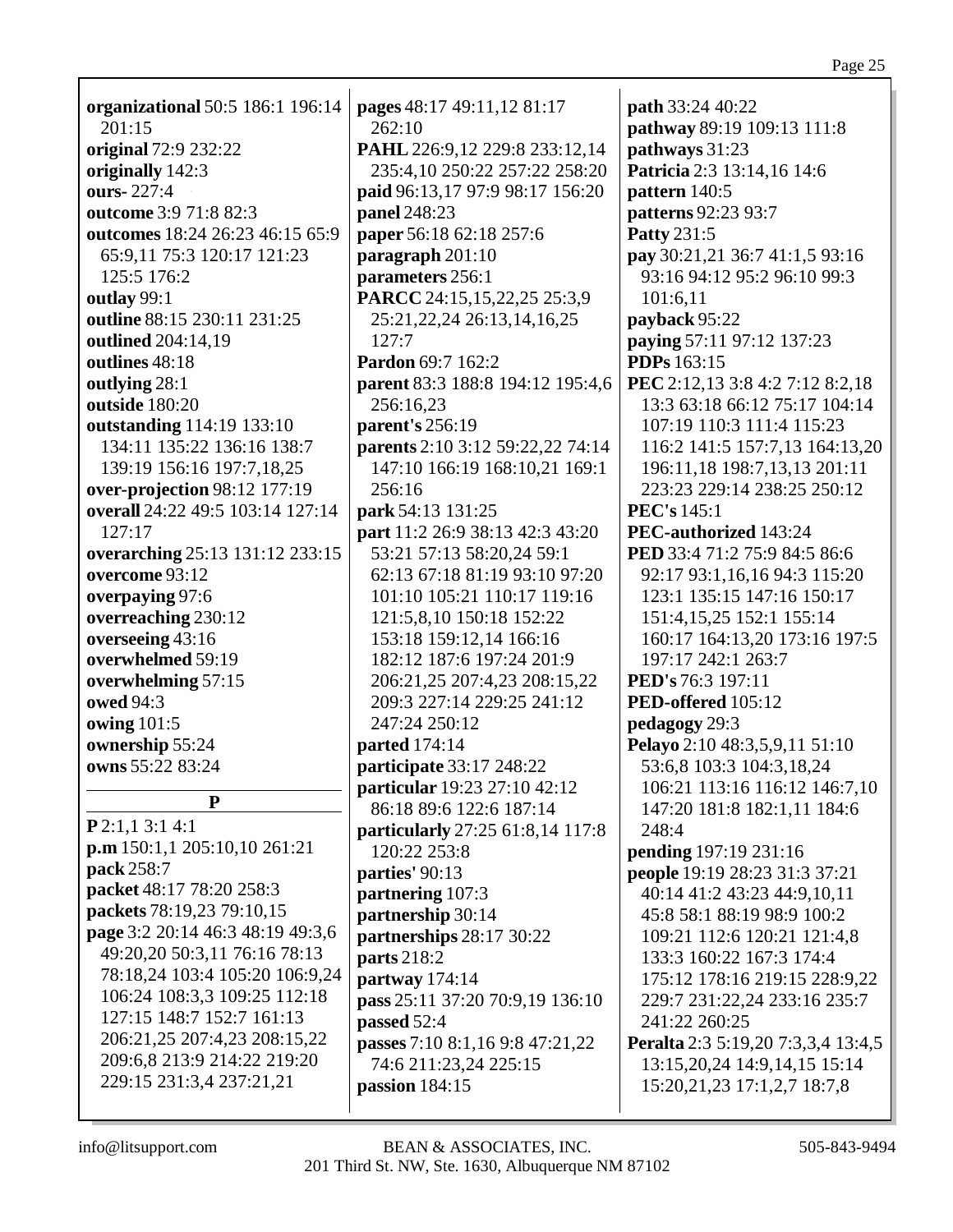| r.<br>u<br>1<br>u. |  |
|--------------------|--|
|                    |  |

| 46:24,25 69:16,17 70:16 73:6,7     | picking 135:4                         | play 123:24 144:19                     |
|------------------------------------|---------------------------------------|----------------------------------------|
| 117:3,17 159:22 199:19 203:18      | picture 37:1 127:19 128:1 206:4       | played 253:2                           |
| 203:19 211:1,2 225:2,3 236:17      | 206:17 222:21                         | player $37:14$                         |
| 240:2 249:5 258:23 260:21,22       | pie 127:13                            | playing 117:18                         |
| percent 24:2,6,6,6,7,8 25:7,7      | piece 12:17,20 29:11 31:1 58:18       | <b>PLCs</b> 163:15                     |
| 26:1,6,7,8,10,15,25 34:2,3         | 59:5 126:18 141:7 147:19 148:5        | please 5:6 9:21 14:1 17:18 51:13       |
| 41:14 48:21 84:12 103:14,17        | 148:11 152:11 154:21 253:16           | 51:14 82:23 150:3 164:21 168:4         |
| 146:17 170:21,23 171:2,4,6,21      | pieces 104:11 256:10                  | 175:19 187:12 236:1 253:20             |
| 183:3,6 189:11,23 190:1 207:20     | <b>Pierce</b> 175:10                  | pleased 19:15 20:3 105:7 229:21        |
| 213:10 226:19 234:5,15             | pilot 59:18 60:10                     | pleasure 11:25 12:4 89:12              |
| percentage 127:17 207:5,16,17      | pipeline 28:15 29:12 35:20            | Pledge 3:3 6:14,17                     |
| percentile 171:8                   | pitting 252:3                         | pluck 58:18                            |
| Perea 19:1,2,4,10 21:17 22:11,23   | place 23:3 66:6,24 67:16 75:10        | plug 166:2 167:11                      |
| 23:13,16 24:11 26:9 27:2,18        | 80:11 92:14 106:18 123:19             | plugged 166:10                         |
| 28:3,7 30:7,19 31:11 32:24         | 126:14 170:8 174:2 177:4 178:4        | plumber 34:14                          |
| 33:16 37:16 39:2,23 41:12          | 178:7 193:6 196:8 213:1 228:13        | plumbing 43:25                         |
| 44:16,20                           | 243:18                                | plus 25:21 28:24,24 226:19             |
| perfect 120:15                     | placed 129:14,15                      | Pogna 236:18                           |
| perform $25:14$                    | places 243:8 255:19                   | point 12:13 25:24 34:1 45:3 53:2       |
| performance 19:16 20:23 26:17      | plan 33:8,9 58:10 75:2,4 81:3,20      | 53:19 58:23 60:8 61:7 84:5,16          |
| 48:22 49:13,23 50:5 51:5 54:23     | 81:22 82:5,6,10,16 83:21 85:22        | 87:21 88:4,24 92:2 95:24 112:3         |
| 55:25 62:11 64:17,18 82:3          | 88:9,12,17,20 89:4,7,19 91:1,12       | 116:13 119:13 124:17 131:19            |
| 103:8 112:11 144:23 149:9          | 92:3,5,9,13,13 94:14,18 95:10         | 133:17 144:9 148:16,21 150:16          |
| 196:14 201:15                      | 95:21 96:6 99:14 100:17 101:10        | 152:4 176:5 177:19 186:4,4             |
| performances 257:9                 | 103:9,23,25 104:14,14 105:25          | 187:21 200:18 214:10,15,23             |
| performing 49:7,8 61:21            | 106:22 107:5,12,21,24,25 108:6        | 215:19 218:16 219:8 227:18             |
| <b>peril</b> 200:1                 | 108:9,14,16,16 111:11 114:8,10        | 228:6 230:5,8,17 233:3 236:9           |
| period 21:7 86:23 97:11 183:14     | 114:12,14 115:1 116:14,19,21          | 240:5 246:21 247:9,23                  |
| Perkins 3:9 18:24 19:13 20:6,21    | 118:1, 10, 13, 16, 18, 22 119: 15, 23 | points 62:22 87:11 131:11 182:3        |
| 22:9 28:14 30:13,19 31:14,15       | 120:15,19 121:4,6 122:4,15,17         | 182:5 247:7,11,18                      |
|                                    |                                       |                                        |
| 37:18 39:19 42:8                   | 122:22 124:10 125:3 126:4,8,21        | poison 188:21                          |
| persistent 51:5                    | 128:24 129:15,19,24 134:13            | polic-223:23                           |
| persisting 146:22                  | 138:22 140:20,24 141:1 144:23         | police 187:20,20 195:19,22,23          |
| person 9:11 34:14 160:23 190:2     | 145:3,7,13 153:15 157:12,15           | policies 3:21 218:5 220:20             |
| 190:20 191:13 240:1 242:6          | 160:2,3,3,4 162:15 163:17,20          | policy 3:23 10:8 118:5 212:6,11        |
| 244:7,20,20                        | 163:23,25 164:3,11 175:16,17          | 213:1 215:4,6 233:21,23 234:4          |
| <b>personal</b> 109:5 137:10 174:1 | 175:23,24 176:6,25 177:3              | 235:13 237:8,13 251:24 253:4           |
| 175:9                              | 186:14 195:3 196:17 200:11            | 253:25                                 |
| personally 159:10,13 180:18        | 203:8,8,13 206:3 216:10 227:6         | politics 37:15                         |
| personnel 86:8,19 87:14            | 249:4                                 | pool 45:5,10                           |
| perspective 84:1 109:6             | planning 116:12 122:25                | poor 98:2 177:15 183:25                |
| pertaining 95:17                   | plans 3:15 76:8 81:4, 10, 25 82:1     | poorly 120:1 139:24                    |
| perusal 237:17                     | 90:25 91:2 102:16,24 105:22           | popping 133:18                         |
| <b>Phase 256:12</b>                | 106:6, 12, 19 109:1 114: 21 115: 8    | populated 241:20                       |
| phone 190:20,25 226:2              | 115:21 119:21, 22, 24, 25 120:3       | <b>population</b> 25:15,16,19 26:16,18 |
| pick 169:1 172:25 190:24 219:21    | 121:13 122:18 126:4,7 127:9           | 29:23 31:15 43:2 168:20 169:24         |
| picked 195:21 251:20               | 129:13 145:4,10                       | 170:3 189:12 207:7                     |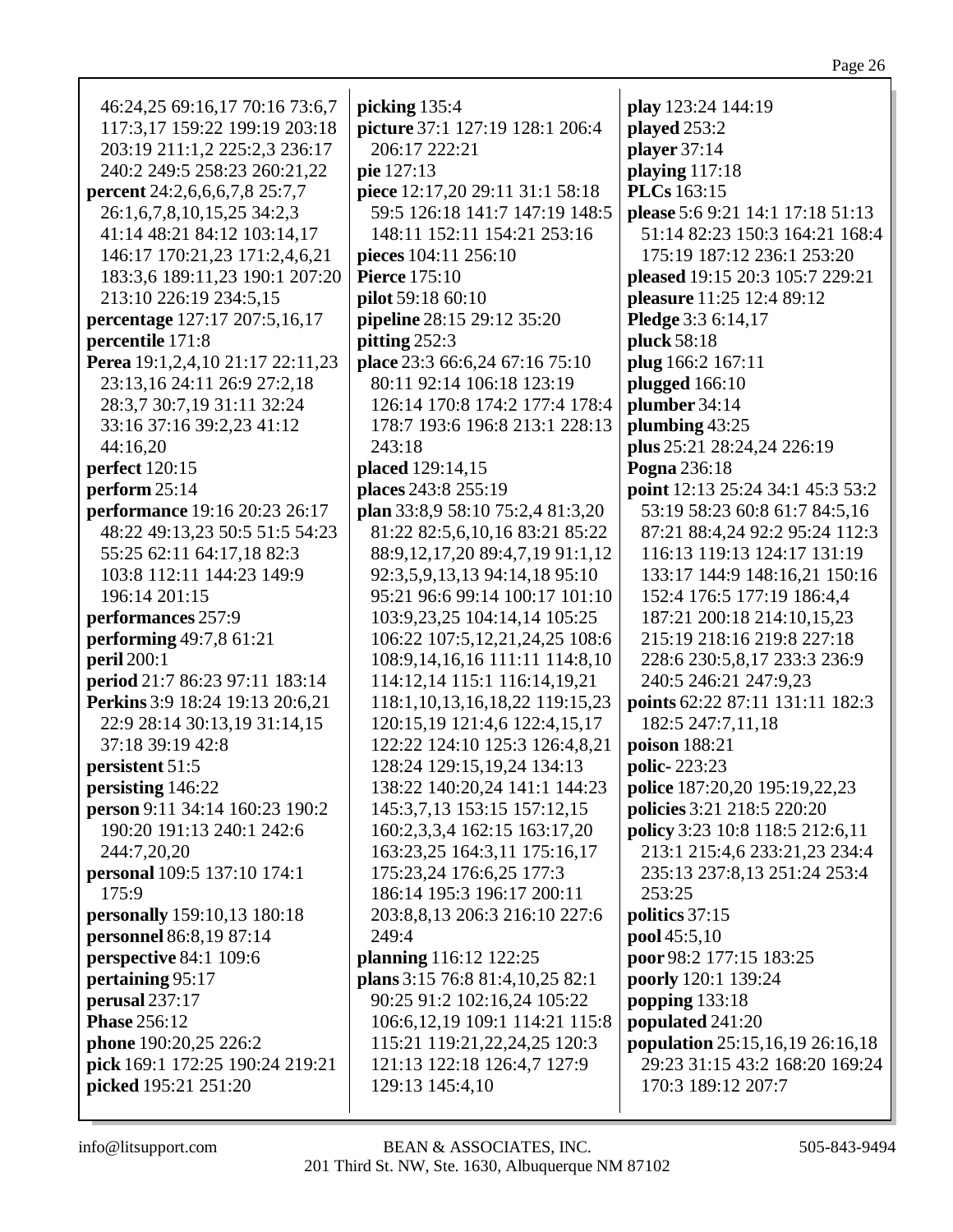**populations** 50:18 251:18 **portion** 189:23 **portray** 180:16 **position** 13:21 17:8 134:22 156:25 157:6 159:6 197:4 214:11 **positions** 36:15 93:21 213:6 **positive** 101:4 134:22 155:19 174:23 177:17,24 197:22 **positively** 34:11,12,13 **possibility** 84:21 138:19 **possible** 3:11,15,16,18,21,23 47:25 97:10 137:18 139:8 161:10 168:9 186:14 205:12 216:17 235:12 251:16 **possibly** 29:18 **post** 171:21 229:5,6 **post-secondary** 19:17 20:17 28:17 33:8 **posted** 154:7 229:13 239:3 **potential** 50:16 105:6 170:12,12 205:23 226:18,18 231:18 252:2 254:15,25 **potentially** 49:18 53:16 98:18 215:4 235:17 258:6 **Poulos** 2:9 48:2 70:21,25 74:16 75:24 77:13 78:10 80:18,22 81:6 82:18 85:19 89:1,3,9 90:1 90:22 96:15,19,22 102:7,12,17 114:5 115:14 122:10 124:20,24 126:6,12,23 127:1,3 128:8,16 128:25 129:6 130:6,11 135:13 136:6 137:9 140:10,13 147:3 157:20 176:10 177:21 181:6 190:13 204:16 205:20 209:17 212:3 214:3,7,9 216:4 217:11 219:10,19,23 220:6,10,23 221:3 221:5,24 222:3,8,25 223:3 224:1 226:14 231:14 232:23 233:2,9 234:11,21 235:14 236:1 239:7,11 240:14 241:9,12 246:5  $250:2$ **powerful** 133:21 **practice** 147:6 **practices** 107:6 121:18 145:21 **pray** 173:12,12 **praying** 161:11

**pre-algebra** 60:3 **precedent** 57:7,25 **prediction** 207:25 208:4 **prefer** 138:4 151:3 **preference** 12:16,22 89:6 **preferred** 154:4 245:14 247:17 **preliminary** 133:19 **preparation** 248:16 **preparatory** 11:23 59:24,25,25 60:1 213:18 **prepared** 62:21 198:19 **present** 5:9,12 6:1,7,10,12 105:5 166:6 250:3 254:2 **presentation** 22:3 248:6 **presentations** 240:25 **presented** 22:17 55:11 63:14 72:16 138:22 157:14 210:12 **presents** 215:16 **president** 51:19 150:6 151:1 160:1 175:15 226:11,12 **press** 19:7 **pretty** 93:17 97:1 103:19 129:10 144:13 149:1 193:2 214:5 227:5 233:12 236:13 **prevented** 155:24 **previous** 85:6 143:1 **previously** 112:11 132:23 255:2 **price** 158:21 **primarily** 203:9 **principal** 162:6 179:1 **Principals** 176:15 **printed** 183:10 **prior** 134:11 143:18,22 144:1 145:16 148:17 154:1,6 156:19 158:2 197:1 207:13 222:5,13 242:4 **Priority** 105:3,24 106:2,13 107:2 176:17 **private** 10:8,10,17 11:7 143:13 **pro-** 57:25 **proactive** 186:7 **proactively** 185:16 **probably** 24:13 45:6 62:24 82:15 85:5 122:3 127:1,3,25 133:10 133:18 214:12 222:16 235:17 251:23 253:21 **problem** 32:17 39:20 43:15 62:15

62:16 65:10 98:22 134:8 164:12 180:9 183:22 217:18 229:14 **problematic** 98:10 252:19 **problems** 86:3 144:3,7,8 160:6 162:21 171:23 172:3,4,5 179:22 253:7 **procedural** 71:20 **procedure** 186:25 237:8,19 244:6 245:5,6,11,21,23 246:9,17,18 246:22,24 **procedures** 3:21 220:20 237:14 244:18 247:20 **proceed** 230:17 **proceedings** 1:10 261:21 262:11 263:3 **proceeds** 10:22 11:3 **process** 13:8 21:3 38:14 76:6,25 77:24,25 78:8 88:22 96:4,4 104:1 109:14,17 116:1 122:16 122:24 123:6,25 138:5 188:9 191:24,25 192:3 198:8,10 205:21 225:17,21 227:15 239:3 239:19,22 246:6,9 247:23 249:21 250:7 254:21 **processes** 65:15 136:1 137:19,22 145:18 **procurement** 239:17,19,22 240:1 243:1 247:4,5,12,20,24 **produce** 142:23 **product** 165:11 226:24 **professional** 1:21 27:11 145:10 **proficiency** 24:5,14,16 25:3 26:14 27:1 49:5,22 50:1 61:24 185:8 **proficient** 24:17 25:1,22 **profile** 61:14 **program** 22:2 28:20,22 29:19 33:18 37:22,25 38:21 39:24 40:3,5,11,11 42:16,18 59:18 78:4 93:2 100:22 109:7 147:23 182:13 255:1 **programmer** 41:4 **programs** 29:1 30:3,25 31:20,22 34:1 38:19 39:2 40:6,8,9,10,13 40:23 61:18 95:4 **progress** 182:24 253:17 **Project** 32:25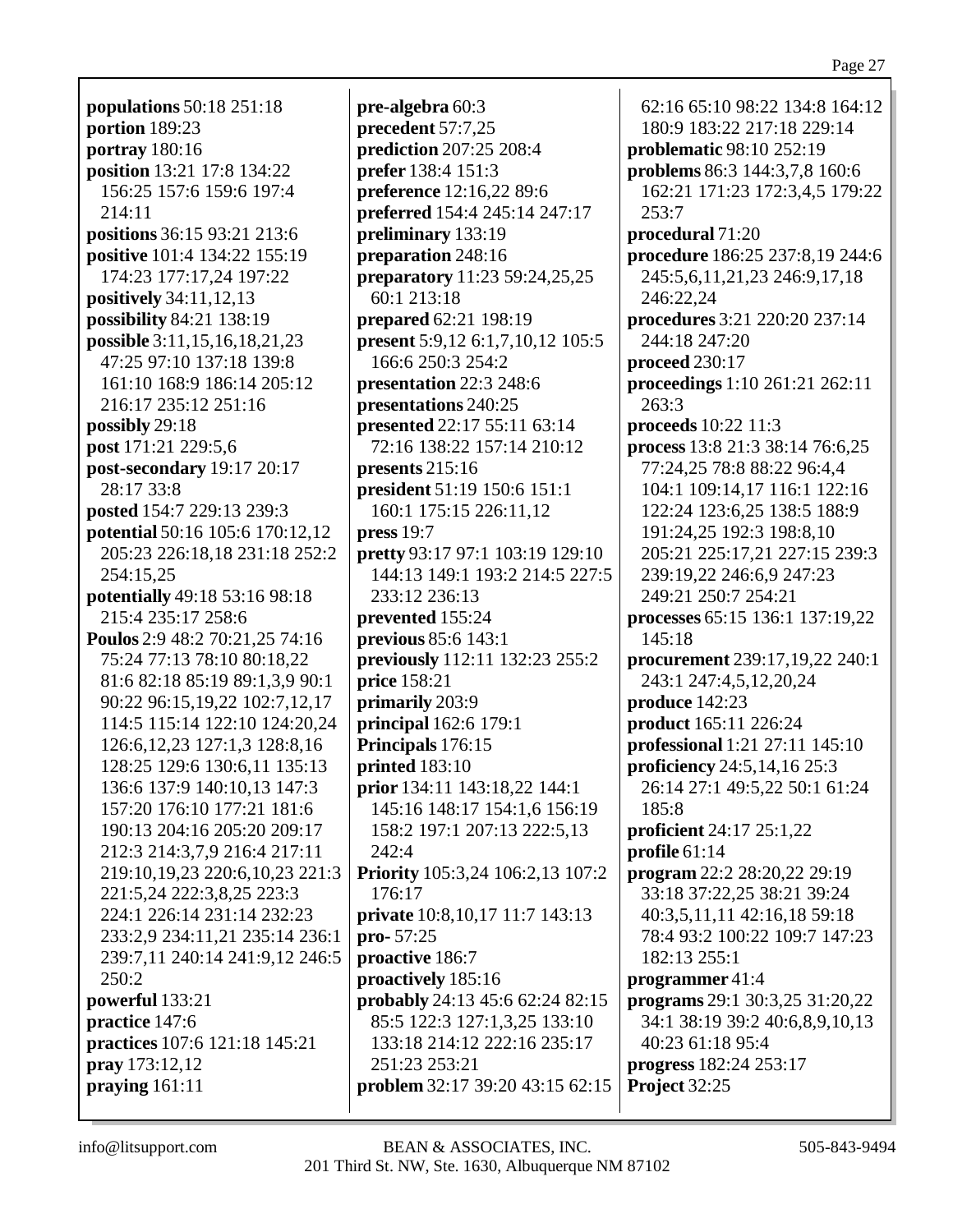**projection** 94:8 **projections** 92:15 93:7 130:17 **projects** 57:2 **promising** 107:6 **prompt** 208:21 **prompts** 109:18 176:24 **proper** 166:23 **proposals** 240:17,20 **propose** 21:1 **proposed** 20:20 45:24 52:10 76:20 **proposing** 51:22 52:5 **protecting** 50:6 **protocol** 66:18 **proud** 257:8 **prove** 60:11 156:3 **proven** 131:17 **provide** 12:1 23:5 63:18 84:13 123:12 159:5 161:5,8,14 163:3 174:2 176:3,6,22 178:5,12 185:22 186:14,15 194:24 207:8 207:24 208:4 256:23 **provided** 10:25 85:24 91:5,10 105:16 159:6 182:17,21 220:7 **providers** 189:18 **provides** 105:2 109:12 **providing** 44:7 52:1 135:1 140:4 140:24 **PSB** 106:12 **psychological** 189:24 **public** 1:1,10 5:2 9:9 10:2,6,13 10:14,15,16,16,18 26:22 44:6,6 46:14 77:16,18 78:2 88:8 111:25 115:4 128:19 130:15 133:21 138:16 141:10 142:6 149:9 156:9,10 165:21 169:19 172:24 173:8 180:13 200:7 227:18 229:9 245:3 247:3,19 253:19 255:13,15,17,19,25 256:3 262:1,12 263:3,4,5 **public-funded** 84:1 **publicized** 40:17 **publicly** 54:14 **published** 238:25 244:25 252:21 **pull** 60:9,9 **pulled** 87:15 188:8 237:1 **pulling** 26:3 97:25

**purchases** 158:20 **purpose** 175:23 180:6 **purposes** 11:6 **Pursuing** 176:15 **push** 35:21 36:3 40:20 64:21 214:25 **pushing** 26:2 29:14 199:25 **put** 76:8 81:7,12 120:7 122:22 126:14 130:16,24 149:5 165:15 166:12 171:2 192:8 208:14 213:1 219:3,6 221:14 229:5,6 230:18,18 256:1 **puts** 117:17 199:25,25 **putting** 95:20 114:23 180:16 222:23 235:21 249:5 **puzzled** 66:14,16 **PWAT** 40:9 **Q qualified** 45:10 **qualify** 31:14,16 **quality** 10:7 50:25 82:10 125:10 140:19 205:15 **quarter** 180:4 **question** 12:12,18 23:19,20 24:12 27:19 28:4 30:9 41:9 68:4,7,9 68:11,13 71:22,23 72:6 77:10 77:13 95:17 114:19 122:3,12 124:12 136:3,9 151:3 168:13 173:18,19,19 177:16 179:8 184:23,24 185:2 186:24 187:1 187:11 188:20 191:13 198:16 204:20 208:22 228:19 231:18 244:5,6 254:12,21 260:9 **questioning** 23:24 **questions** 12:13 21:18,19 44:22 45:23 49:19 66:5 77:9 87:4 88:23 90:15 93:23 95:11 98:9 108:19 116:17 148:2,3 159:17 159:19 179:17 189:2 208:24 209:2,4 221:11 234:10 257:12 **queue** 216:12 **quick** 70:23 74:18 94:1 117:3 237:17 **quickly** 103:3 130:3 135:13 165:23 167:21 **quite** 48:21 49:5 78:1 91:10

96:24 102:20 106:23 122:25 126:8 159:4 182:5 199:4 212:5 222:15 258:14,14 **quorum** 6:12 **quotes** 158:19 **R R** 2:1,4 3:1 4:1 **radius** 251:12,22 **raise** 33:25 52:18 61:18 139:22 169:3 **raises** 90:15 **ramifications** 39:10 **ranching** 42:15,18 **Rancho** 93:11,11 230:25 **Randy** 82:25,25 83:7,14,23 84:11 84:18 85:2 87:17 89:22 90:18 **range** 213:3 220:10,11 **ranks** 35:17 **rant** 55:2 181:1 **rapidly** 24:21 **rate** 34:11,12 131:1 171:21 **rates** 25:3 146:1 **rationale** 212:10 219:5 **reach** 37:6 89:14 121:15 166:20 195:4 253:20 **reach-out** 37:9 86:7 228:13 **reached** 94:22 190:15 **read** 9:12 58:17 125:13,14 140:22 198:19 206:20,23 209:10,13 219:25,25 239:8 **reading** 26:5 49:5,25 56:17 109:3 112:17 125:17 182:2 **reads** 46:8 207:5 208:3 **ready** 78:1 106:23 121:11 161:15 222:22 231:25 239:1 248:21 **real** 42:2 94:1 117:3 172:15 174:1 253:25 **realistic** 93:7 206:4,17 207:20 **reality** 43:19 **realize** 39:23 41:2 164:9 **realized** 226:15 **really** 29:12,13,24 31:5 34:7 43:2 44:13 49:12,21 50:25 70:22 80:14 88:2,6 90:12 91:11 92:24 96:10 97:9 98:2 100:1 104:1 105:7,10,15 110:25 116:6 117:5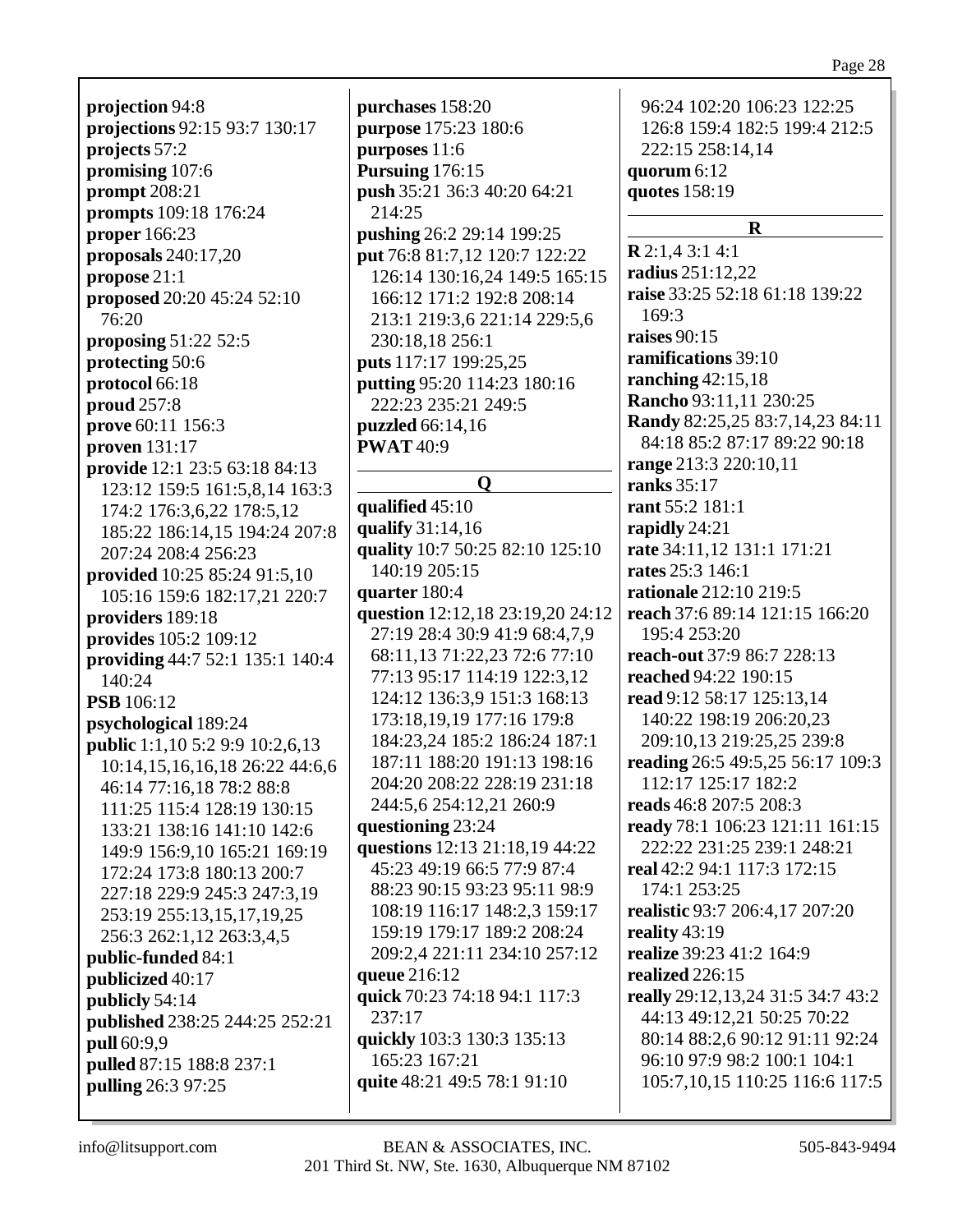| 117:14 119:25 123:7,20 124:18    | records 2:13 88:8 248:8                            | remembering 171:15                   |
|----------------------------------|----------------------------------------------------|--------------------------------------|
| 125:5, 17 131:19 134:5 135:13    | recruit 35:5                                       | remind 9:10 10:19 57:12 212:10       |
| 137:17 138:3,9 143:16 147:15     | recruiting 29:6                                    | 254:24                               |
| 157:13 160:24 162:16 164:20      | recruitment 92:14 198:10                           | reminder 58:3                        |
| 165:14 166:8,10,19 167:19        | recurrent $48:19,20$                               | reminding 245:25                     |
| 168:25 171:13 173:24 182:25      | recusals $203:1$                                   | <b>remote</b> 31:5,8                 |
| 183:15,23 191:5,22 206:3 217:6   | red 131:5,24 133:2 183:18                          | remotely 155:6                       |
| 218:6 221:17 222:18,21,22        | reduce 58:1                                        | removal 80:4                         |
| 227:3 234:18 251:4 252:3,9       | reduced 52:20 53:3 62:13 177:25                    | removals 80:4                        |
| 255:14 256:11 257:14             | reducing $63:17$                                   | remove 207:4 256:21                  |
| reason 10:1 25:6 57:15 67:8,21   | reengaging 255:1                                   | removed 151:21 209:5 221:9           |
| 111:21 130:24 143:23 167:14      | reference 206:22                                   | removes 198:9                        |
| 199:3 204:9 207:9 209:12,18      | referenced 115:7                                   | removing 65:6                        |
| 215:12 247:10 253:3              | referring 22:11                                    | renegotiate 93:14 95:24              |
| reasonable 20:23 41:5 216:8,19   | reflect 25:17 62:19 209:25                         | renewal 61:20 75:8 107:17,18,19      |
| reasoning 67:13                  | reflected 55:25                                    | 108:6 110:9 177:6,10 248:21          |
| reasons 63:18 130:16 131:12      |                                                    | 250:7 258:7                          |
| 138:14 189:24                    | reflecting 236:18<br>reflection 98:2               | renewed 108:11                       |
|                                  |                                                    |                                      |
| <b>Reauthorization 42:8</b>      | reflects 197:17 208:9                              | renewing 200:8                       |
| REC'D 263:10,15,20,25            | refresh $221:19$                                   | renovating 43:9                      |
| recall 81:7 160:21 212:5         | <b>refusal</b> 138:17                              | reorganize 160:23                    |
| <b>RECEIPT</b> 263:1             | <b>refused</b> 213:14                              | repayment 95:21 99:14                |
| receipts $154:17$                | regard $84:3$                                      | repayments $197:1,1,2$               |
| receive 76:17 97:8 105:24 154:15 | regarding 87:13 112:20 141:10                      | repeated 201:4,7                     |
| 190:13 208:7,19                  | 151:7 153:18 174:13 202:25                         | repercussions 143:22,25              |
| received 48:22 103:6 104:12      | regardless 54:24 66:19 256:5                       | replace 86:10 217:9,16,19            |
| 129:18,22 131:7 132:5 135:15     | regards 10:8,12 85:10 142:6                        | replaced 86:9,13                     |
| 135:20 141:3 145:4 154:21        | 151:2 160:20 161:1 177:9                           | replicate 232:12                     |
| 155:4,7 161:22 176:11 231:12     | regional 228:5,8,11 257:15                         | report 3:10,12,24 18:25 19:13        |
| receives 209:4                   | 258:17                                             | 21:24,25 22:4,10 46:16 74:14         |
| receiving 77:23 164:12           | registered 148:20 198:4                            | 79:1 80:23 91:11 92:7 102:25         |
| recess 53:10 74:12 150:1 205:10  | regular 84:25 158:11 172:24                        | 103:1,7 105:2 131:7,14 132:22        |
| recipient 37:18                  | 179:13                                             | 135:21 136:25 139:2 142:20           |
| recognized 31:22                 | regularly $238:2,9,18$                             | 146:12 148:25 152:2 155:14           |
| <b>recommend</b> 51:3 198:13     | reiterate 64:25                                    | 161:22 162:12 180:17 187:5,6         |
| recommendation $51:865:1,5$      | <b>relate</b> 59:16                                | 197:21 212:7 213:10,12 214:18        |
| 71:1,10,11,13 120:11 149:4       | related 48:14 50:6 196:13 201:14                   | 215:23 218:10 236:4 258:6            |
| 235:22 241:3 244:13 246:11       | relates $153:15$                                   | reported 1:20 23:2 134:1 146:25      |
| 247:14,16                        | relation 49:2                                      | 147:1 156:23                         |
| recommended 205:25 209:22,23     | relevant 42:21                                     | Reporter 91:25 200:20 224:8          |
| 215:5 244:20 245:10              | <b>remain</b> 11:1 66:6,25                         | 262:9                                |
| recommending $206:2 207:10$      | remained 183:7                                     | <b>REPORTER'S 4:5 262:7</b>          |
| reconciliations 197:25           | remaining 157:2 200:2 206:25                       | <b>reporting</b> 1:21 3:19 21:7 23:1 |
| reconstruct 133:24               | remains $116:24$                                   | 78:23 79:11,18,20 80:10 81:8         |
| record 9:21 39:14 51:14 58:3     |                                                    | 81:19,20,21 82:14 90:11,25           |
|                                  | remediation-type 61:17                             |                                      |
| 59:5 62:4 82:24 150:4 156:10     | remember 41:11 130:14 162:3<br>227:19 239:5 246:18 | 91:1,13 92:6,6 104:5 125:19          |
| 206:21 210:2,14 246:22           |                                                    | 129:16,22 130:2,16,25 141:3,4        |
|                                  |                                                    |                                      |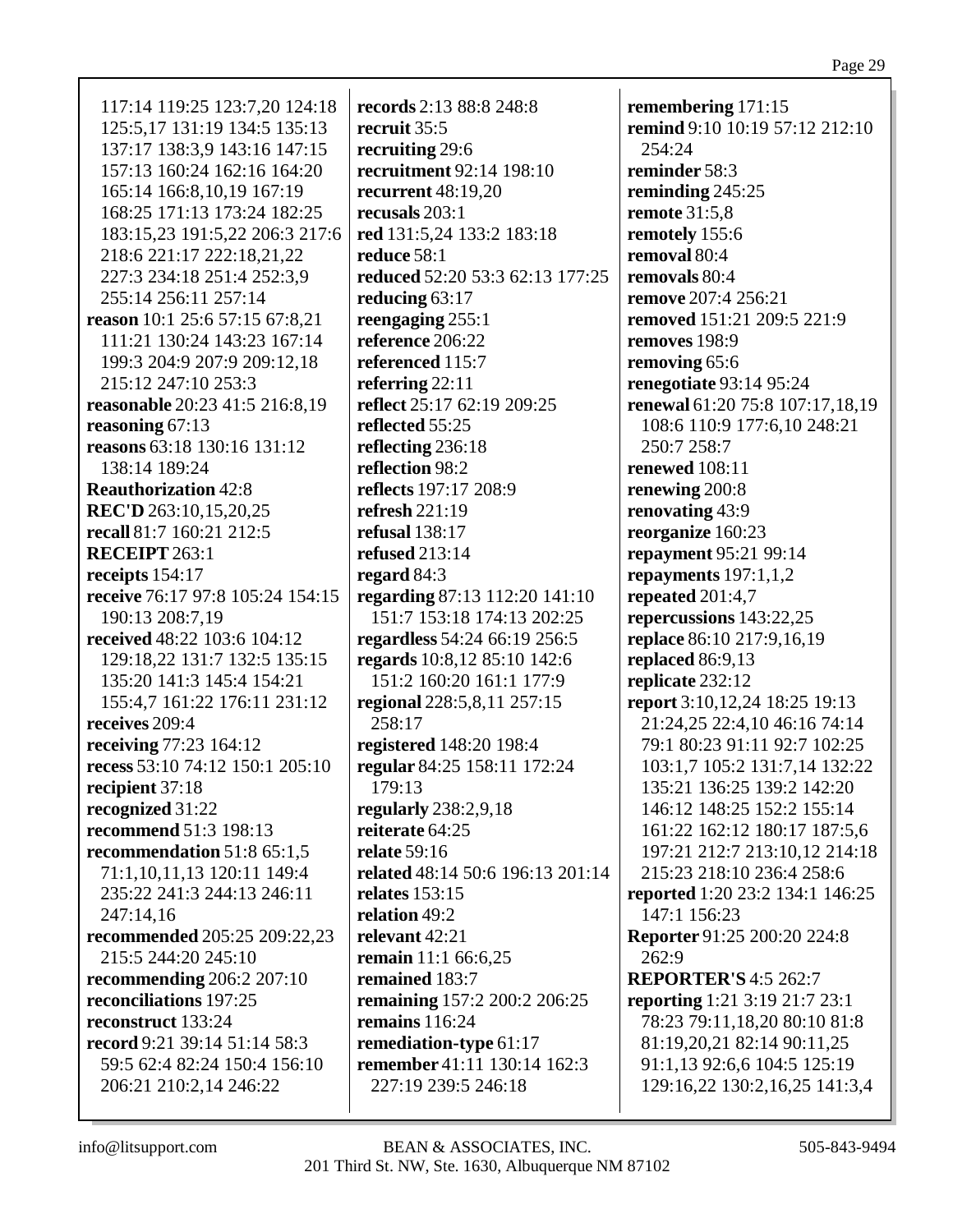142:22 147:20,21,23,24 152:8 157:4,15 159:9 178:17 179:4 183:14 212:2 213:8,16 **reports** 100:25 126:18 131:20 132:5,6,11 135:2,5,17,22,23 139:3 140:4 153:19 154:12,13 155:8 156:3 166:23 178:13,19 196:19,21 197:20,25 214:20 **represent** 128:2 **representation** 75:11,13 **Representatives** 99:1 **represents** 141:25 **request** 21:20 22:4 48:12 49:2 51:8 63:14,19 69:10,11 72:16 75:17 79:13 92:18 109:25 114:4 117:24 118:18 157:14 227:12 **requested** 91:3 112:19 153:21 154:15,19 160:14 240:5 **requesting** 48:13 66:12 226:20 **requests** 91:25 **requir-** 110:17 **require** 33:7 42:16 79:3 114:15 141:2 182:13,23 196:11 201:11 212:6 **required** 53:4 63:18 72:20 102:23 107:23 108:5,9 114:13 115:11 119:15 128:20 129:3 142:21,24 144:22 145:13 178:18 183:2 192:8 194:24 196:20,24 197:10 213:16 **requirement** 32:12 37:24 79:12 110:18 120:9 128:24 140:20 179:24 **requirements** 25:25 38:22 81:19 147:23,25 242:7 **requires** 42:7 103:8 **requiring** 97:2 123:17 **rescind** 249:19 **research** 50:14,23 163:24 **reserve** 132:2 **reside** 9:24 **resignation** 80:3 **resignations** 80:3 179:11 **resigned** 160:22 165:7 **Resolana** 130:20 **resolution** 99:25 231:17 **resource** 117:14

**resources** 105:12 118:12 119:5 192:18 **respect** 63:16 72:19 167:20 **respond** 12:3 97:21,23 144:16 208:12 **responded** 212:20,22 **responds** 208:19 **response** 5:16 6:22 7:8,15,24 8:5 8:14,21 9:6 13:23 16:1 23:8,10 23:11 100:1 102:4 140:20 157:18 208:18 224:10 **responses** 161:20 **responsibilities** 148:18 **responsibility** 56:15 66:11 135:5 181:22 **responsible** 56:5 82:5 83:16 88:19 90:13 97:22 98:7 **responsibly** 71:17 **responsive** 139:18 **rest** 49:11 136:21 153:16 155:21 239:9 **restates** 140:22 **restricted** 20:7 **resubmission** 89:6,23,24 **resubmit** 89:4,18 **result** 24:18 143:14 255:9 **results** 22:19 60:25 107:7 121:20 162:25 182:9 **retain** 67:8 **reticent** 137:18 **retired** 33:22 **retrospect** 239:25 **returning** 56:15 234:12 **revenue** 100:22 133:17 154:19 206:12,12 208:10 254:15 **revenues** 131:2 134:8 206:4  $207:13$ **reverse** 36:25 37:14 **review** 75:6 112:21 114:21 158:10 206:16 208:25 237:8 239:2 **reviewed** 141:21 **reviewing** 57:2 242:17 **revise** 114:13 **revised** 198:7 **revisions** 115:11 210:2 **revisit** 157:9 198:21

**revoke** 175:13 198:14 **revolving** 179:10 **RFA** 31:11,19 **RFP** 75:12 238:24,25 239:15 240:15 244:24 245:2 246:9,12 **RFPs** 244:23 **Rich** 51:12,15,16,21 65:21,25 **rid** 188:14 **right** 12:21 18:22 19:6 22:13,13 30:4 31:1,12,20 34:15 36:24 38:3 40:19 42:22 45:23 46:3,10 46:13 62:22 71:17 74:23 80:25 84:17 87:16 89:2 90:2 109:15 110:22 117:16,16,19 120:16 122:4 126:17 131:7 132:4 133:3 136:17 138:8 143:25 148:25 149:18,19 150:9,18 151:5,22 156:5,7,22 160:18 167:20 170:19 171:7 172:12 178:8 179:10 185:5,17 191:20 193:19 195:25 203:3,12 205:2,3 207:24 208:16 213:25 215:25 218:15 218:21,22,22 221:10,10 222:2,7 223:6 227:14,22 229:1 230:8,10 230:16 231:5,8,22 232:1,11,14 232:14 235:9,11 236:3 238:7 242:11 243:2,9 244:17 250:7,9 251:25 255:25 256:1,14 257:8 257:22 258:25 259:18 **righteous** 164:7 **rights** 50:7 138:17 **rigor** 26:2 **rigorous** 59:20 77:25 182:23 **Rio** 93:11,11 230:25 **Rising** 28:9 **RMR** 262:8 **RMR-CRR** 1:20 262:19 **road** 58:23 86:3 110:16 177:13 232:2 240:10 258:14 **Robbins** 2:6 5:8,9 7:16,18 15:2,3 16:14,15 17:9,10,23,24 23:20 24:12 26:4,21 27:14 39:21,22 47:18,19 68:16,17 69:5,12 71:19 73:25 74:1,3 204:2,3 210:15,18 211:4,5 224:21,22  $259:2.3$ **Robert** 71:20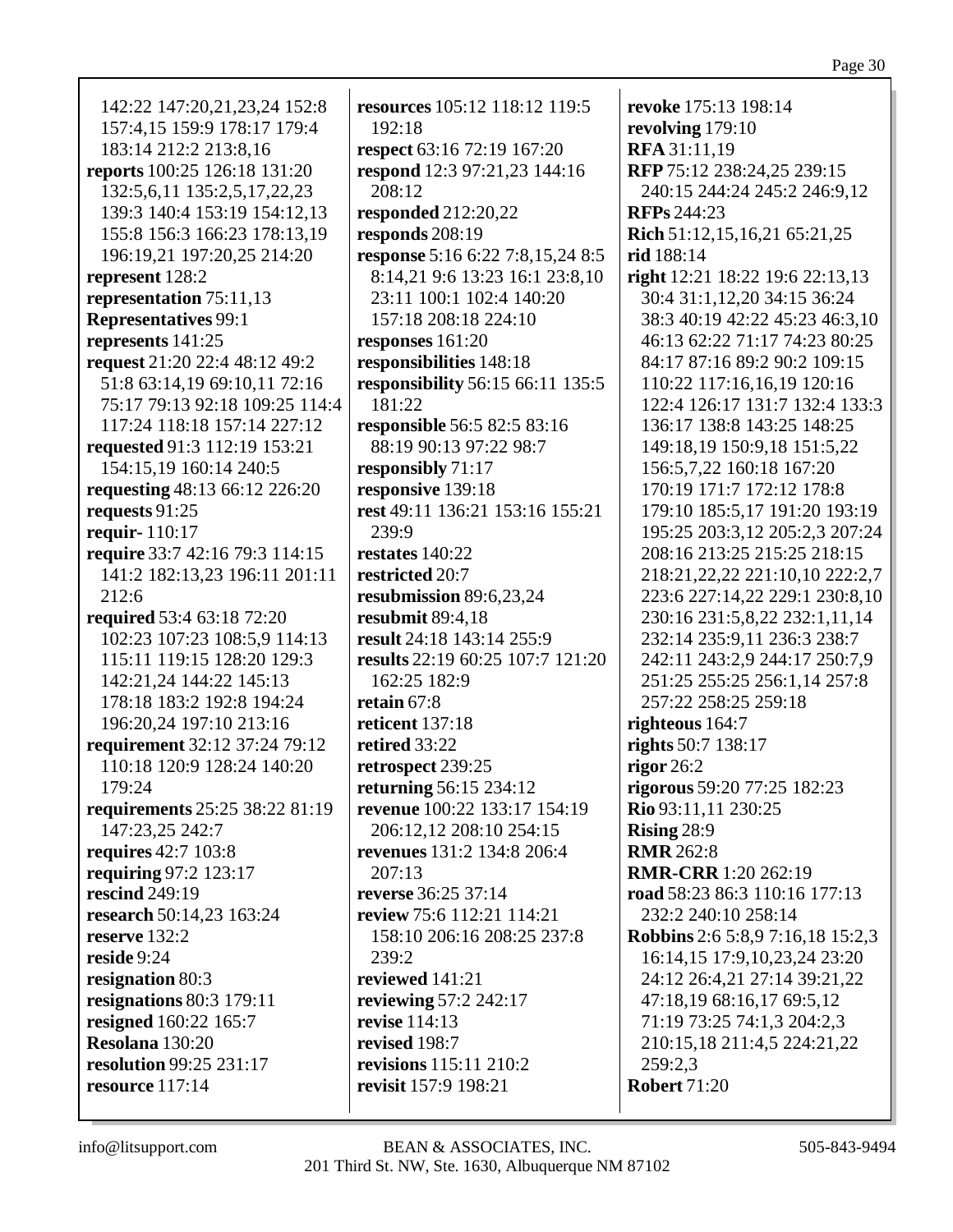**Robert's** 72:4 **robust** 85:10 94:24 107:25 **Rodriguez** 91:19,20 92:1 94:15 96:7 98:15 101:7 **roll** 3:3 5:6 14:8,10 225:24 **roll-call** 13:25 16:3 17:18 **Ron** 150:12 167:7 **room** 242:14 243:2 **roots** 53:24 81:16 82:12,21 83:1 84:20 **Rotunda** 35:3 **rough** 261:2 **roughly** 128:5 **round** 28:15 106:17,22 **route** 104:20,20 106:8 **row** 19:15 20:4 253:22 **Roy** 171:21 **RTI** 145:17 170:22 191:24 196:5 196:7 **rubbing** 234:24 **rubric** 208:20 **Ruiz** 2:6 6:6,7,14,25 7:1,19,20 8:8,9 9:1,2 15:5,6,18,19 16:23 16:24 17:20,21 38:5,7 47:6,7 63:9,10,13 69:19,20 73:19,20 200:22 203:24,25 210:8,11,17 211:19,20 224:15,16 236:19,24 249:5 260:4,5 261:7,10 **rule** 148:12 188:5 202:25 **Rules** 71:20 72:4 237:19 **run** 59:5 75:12 78:13,14,23 92:21 115:4 146:11 **running** 33:4 115:17 255:1 **rural** 32:15 42:21 43:3 253:9 **S S** 2:1 3:1 4:1 **S-K-I** 9:16 **S.T.A.R.S** 146:12 160:20,24 **SABE** 90:23 91:17 **safe** 185:22 **safety** 143:4

**Salute** 3:4 6:16,17 **Sam** 11:17,19,20 **Sandoval** 82:7 85:21 91:21,23 **Santa** 1:13 34:15 197:6 262:13 **sat** 170:21 189:13 191:24,25 192:2,3,4 193:7 196:5,8 248:5 248:23 259:7 **satisfy** 173:16 **save** 34:9 86:11 **saving** 34:9 **saw** 81:25 82:1 119:20 127:9,13 128:13 171:12 **saying** 57:7 67:25 128:23 130:11 135:15 166:5 173:5 178:24 180:10 181:12 183:25 190:12 214:14 217:22 218:8 221:25 238:16 240:3 242:20 245:8 246:15 **says** 10:6,14 35:19,25 36:3,11 37:9 78:17 122:13 138:22 146:9 161:14 162:12,24 164:15 207:24 217:6 218:10 236:20 237:2 **SBA** 24:15 25:1,22 26:9,11,18 **scanned** 214:6 241:24 **scenario** 134:6 **scenarios** 253:1 **schedule** 114:17 116:3 125:7 **scheduled** 163:8 187:24 188:2 228:6 **scheduling** 258:10 **schizophrenic** 169:10 **school** 2:9 3:11,13,17,18,22 10:10,13,17 11:7,9,23,23 28:18 28:24 29:20 31:24 32:13 35:20 35:22 36:1 37:22 38:12 39:6 41:12,15,25 42:7 43:12,14 44:6 45:11 46:15 47:25 48:12 49:8 49:17 50:16,17 51:17,20 52:4,9 52:14,15 53:17 54:12,16,23 55:15,22,24,25 56:4,8,16,23 57:3,3,10,15,24 58:6 59:17,18 59:24 62:11,22,23 63:2,15,15 66:6,7 71:15 72:17 74:15 75:1 75:23 76:20 78:17 79:8,9,9,17 79:17,18 80:6 81:8,15,16 82:2 84:22 86:10,11,14 87:21 88:2

88:13,15 89:4,5 90:23 92:21 93:9 94:9,17,24 95:2,18,23 96:16,20,23 97:6,12,14,15,18 98:14,18,19 100:21 101:1,19 102:8,8 103:7,9,17,25 106:14 106:16 107:4,10,21,21 108:5,8 108:14 109:6 110:18 111:5,21 112:18 114:11,24 115:4,9,12,18 117:7,10,25 118:13,16,18,21,25 121:7,12,24 122:3,14,18,20 123:17,23,25 124:14 125:20 126:5,20 129:9,14,16,18,21 130:13 131:3,19,21 132:3,7 133:21 134:2,8 135:1 137:1,7 137:16,20,22 138:3,5,9,24 139:25 140:24 141:10,25 142:12,23 143:24 144:1,3,21 145:8,8,13 146:18,20,22 147:5 147:10,10,14,24 149:5,10,13 150:8,13 152:17 154:17,25 155:4,4,5,8,12,21,24 156:9,21 157:21 158:4,16,21 159:14,20 159:25 162:6 163:13,19 165:10 165:12,15,18,19,21,21,24,25 166:12,21,22 168:11,25 169:8 169:19,20 170:7 171:20,24 172:1,9,16,18 173:8,10 174:10 174:19 175:6,18,24 176:6,9,14 177:6,8,10,11,16,17 178:21,23 179:1,12,18,23 180:2,5,12,13 181:19,20 182:12 183:13,13,24 184:2,17 185:4,9 186:10 187:7 187:9 190:10 191:10 193:22 194:20 195:20 196:12,15 197:8 197:17,22,24 198:5,9,11,20,23 199:22,23 200:1,3,4,8,9,10 201:12 203:7 204:14 205:13 206:5,11 207:6,12,12 208:6,18 212:16,17,17,18 213:18,18,21 213:21,22,23 215:17 217:5 221:2 223:1 224:2,4 225:18 230:5 231:10 239:21 248:6,15 249:17,19 251:8,10,15,17 252:4 252:11,12,13,14,17 253:4,23 255:8,15,17,19,25 256:18,25 257:1,4,7 258:12,22 259:6,13 259:17,20 260:11

**salaries** 52:19 87:13 100:17 **salary** 52:20,21 87:12 **sale** 11:3 138:16,17

**sail** 62:21 **Saiz** 140:14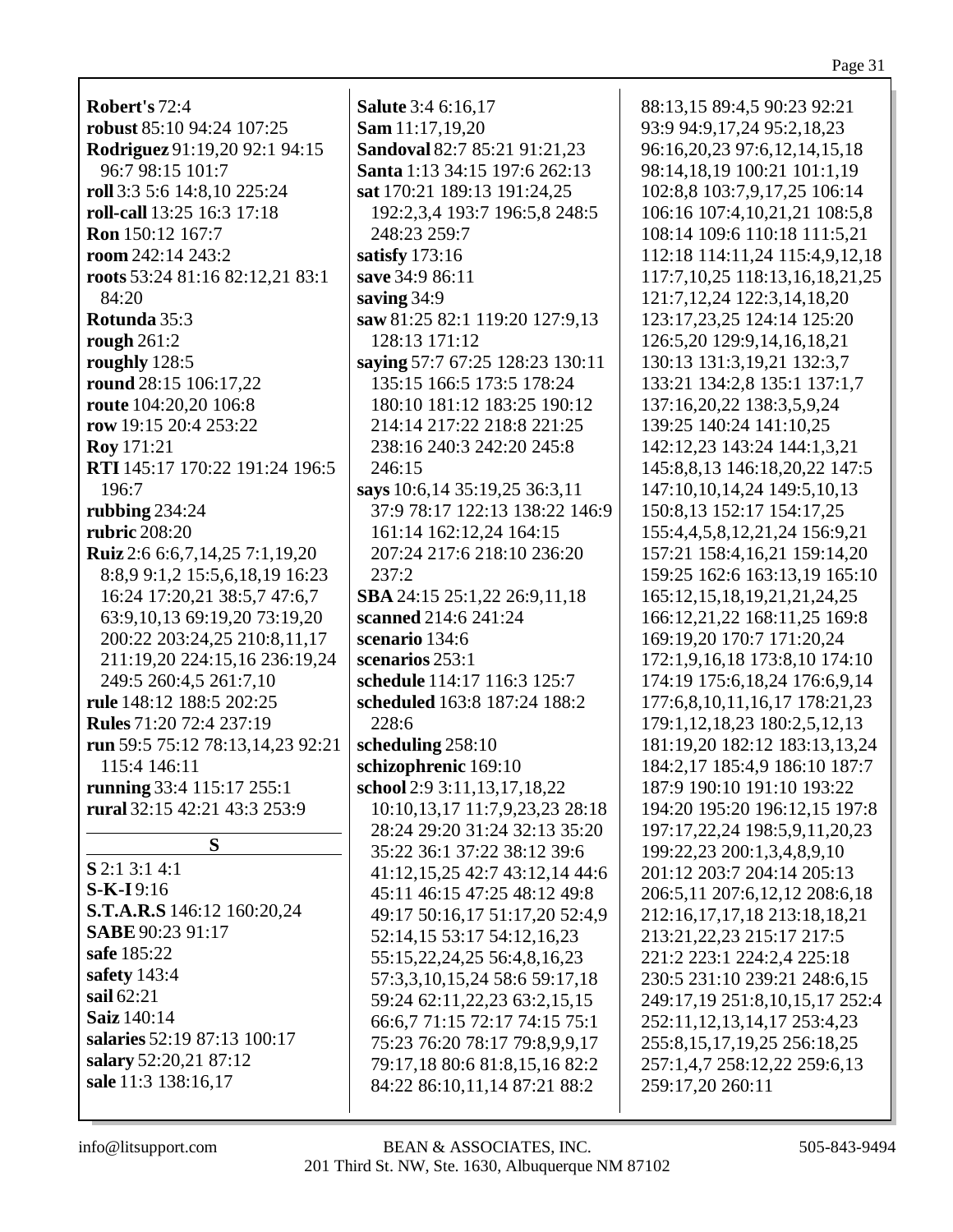| school's 48:13,18,22 49:12 71:8   | screened 181:17,19              | 170:20 234:17 257:5             |
|-----------------------------------|---------------------------------|---------------------------------|
| 75:24 91:14 94:11 135:5.6         | screener 192:15                 | seesaw $54:9$                   |
| 179:19 182:2 196:13 201:14        | screening 192:11,13 196:3 198:8 | seesawing 219:2                 |
| school-created 119:23 120:3       | screwdriver 44:12               | select 240:21                   |
| school-directed 53:11             | script 209:6                    | selected 181:17 240:25 244:6    |
| school-specific 208:24 209:1      | seat 187:2,3                    | selecting 181:20                |
| schools 10:3,5,9,14,15,15,16,24   | second 7:20 8:10 9:2 19:15 32:8 | selection 198:8,10              |
| 20:11 21:13 26:23 27:6 33:13      | 46:7,17 63:21 69:8 72:22,24     | self-evaluations 193:10         |
| 33:17 34:8 35:5,15 39:1,5,13,14   | 106:17,22,25 132:15 139:21      | sell 167:21                     |
| 39:19 40:18,20,23 42:5 51:3       | 161:3 162:3 183:15 187:25       | semi-different 43:2             |
| 57:21 58:11 59:19,20 61:15        | 188:1,3 196:23 197:14 200:19    | Senate 251:8 254:6 255:8        |
| 63:6 64:20,22 65:19 71:5 75:25    | 200:20 202:14 210:15,17 224:6   | Senator 251:20 253:12 255:5,12  |
| 76:8,10,13,22 77:16,18 78:3,25    | 229:25 239:11 252:2,5           | Senators 99:1                   |
| 79:6,7,22 80:5 81:7,15 93:8       | secondary 10:15 19:17 20:17     | send 23:16 35:22 154:20 161:5   |
| 95:20 97:2 98:24 99:3,4,6         | 28:16                           | 204:18 214:3 217:20,22 228:14   |
| 102:23 103:1,6,15 104:2,5,5,9     | seconded 7:2 64:1 261:9,10      | 236:7 243:15                    |
| 105:4,8,11,14,17,19,21,24         | secondly 178:1                  | sending 175:7 252:20 256:10     |
| 106:2,7,10,13,25 107:1,2,8,16     | secretary 2:4 13:25 17:9 22:6   | 257:1 261:1                     |
| 107:17,20 108:4,9 109:1,13        | 202:8                           | sends 228:24 238:16             |
| 111:16,24,25 115:16,16 117:5      | Secretary's 132:1               | seniors 259:22                  |
| 117:15 118:1,1,3,9,22,23 119:3    | sectarian 11:7                  | sense 56:1 196:1 235:19         |
| 119:18 120:11 122:21,24 123:4     | section 10:21 48:20 77:2 78:24  | sent 22:4 124:14 195:20 213:24  |
| 123:10,14 125:2,18 127:14,15      | 153:14 225:17                   | 213:25 227:16                   |
| 127:17,20 128:18,19 129:2         | secure 137:22                   | sentiments 55:8                 |
| 137:19 138:5,16 140:1 142:11      | see 10:4 13:24 19:10 20:18 22:9 | separate 67:11                  |
| 144:22 155:13,15 158:19,22,24     | 25:6 26:17 40:22 48:23 49:4,6   | separated 259:11,14 260:12      |
| 167:13 172:24 176:12,17           | 49:15,22,25 55:23 59:23 60:24   | separately 243:23 247:13        |
| 180:19,21 185:22 207:14 213:7     | 64:14 66:13,14 75:4 76:19       | September 22:12,14 126:25       |
| 213:11, 14, 17 214:21 215:22      | 81:17,21 82:6 85:20 86:9 89:19  | 132:10,18 136:6,12 153:19       |
| 216:20 218:2,8 219:9 220:13       | 90:14 92:10 94:13,16 103:19,22  | 178:12,14 182:18 183:1,4        |
| 222:6, 10, 15 223:2, 7, 17 226:16 | 107:19 108:8 122:6 125:8,9,18   | 232:16                          |
| 227:3,16 228:14,19 229:4 230:6    | 127:5,9 128:14 134:20 146:23    | serious 48:25 129:10 177:13     |
| 234:13 239:16 249:25 250:3,8      | 162:15 166:9,11 167:3,12,14,15  | seriously 143:4                 |
| 250:18 251:11,12,16,23,23         | 169:1 170:11,19 171:22,22,22    | sermon 34:18                    |
| 252:2,2,3,17,23,23,24 253:1,2,8   | 171:23 172:3,10,11,12 173:14    | serve 88:5 169:24 216:15,23     |
| 255:10,13,16,18,23,24 256:2,16    | 180:2 182:20 184:9,10 185:9     | 236:9 243:14 251:13 255:3       |
| 257:17 258:7 259:5,25 260:14      | 194:23 201:24 213:9 215:13      | <b>Service</b> 1:21             |
| schools' 10:7 114:7 155:20        | 217:17 219:9,10,12,20,22 220:3  | serving 182:8 244:2             |
| science 31:20 32:3,13,14,17 60:7  | 229:7,9 231:7 237:14 242:20     | session 4:3 105:5 219:6 225:22  |
| 60:16                             | 243:19 244:11,24,24 249:6       | 227:5,16 230:19 232:8 235:18    |
| sciences 60:18                    | 256:16 258:23                   | 237:7,16 251:4 253:23 261:15    |
| <b>scope</b> 67:3                 | seeing 6:23 17:17 23:9 45:23    | set 23:24 24:8 26:23 27:3 30:14 |
| score 25:10 170:5 247:9           | 55:13 56:14,18 62:18 91:14      | 35:11 57:25 96:6 132:4 156:18   |
| scored 103:17                     | 100:8 122:4 172:18 183:3 219:7  | 185:4 196:17 198:22 199:5       |
| scores 24:15 61:19 127:7 163:8    | 234:20 256:13                   | 237:6 262:15                    |
| 169:3                             | seeking 78:6 92:25 231:9        | sets 149:6                      |
| <b>scrawl</b> 136:19              | seen 25:5 90:24 119:24 146:4    | setting 57:7 253:19 256:2       |
|                                   |                                 |                                 |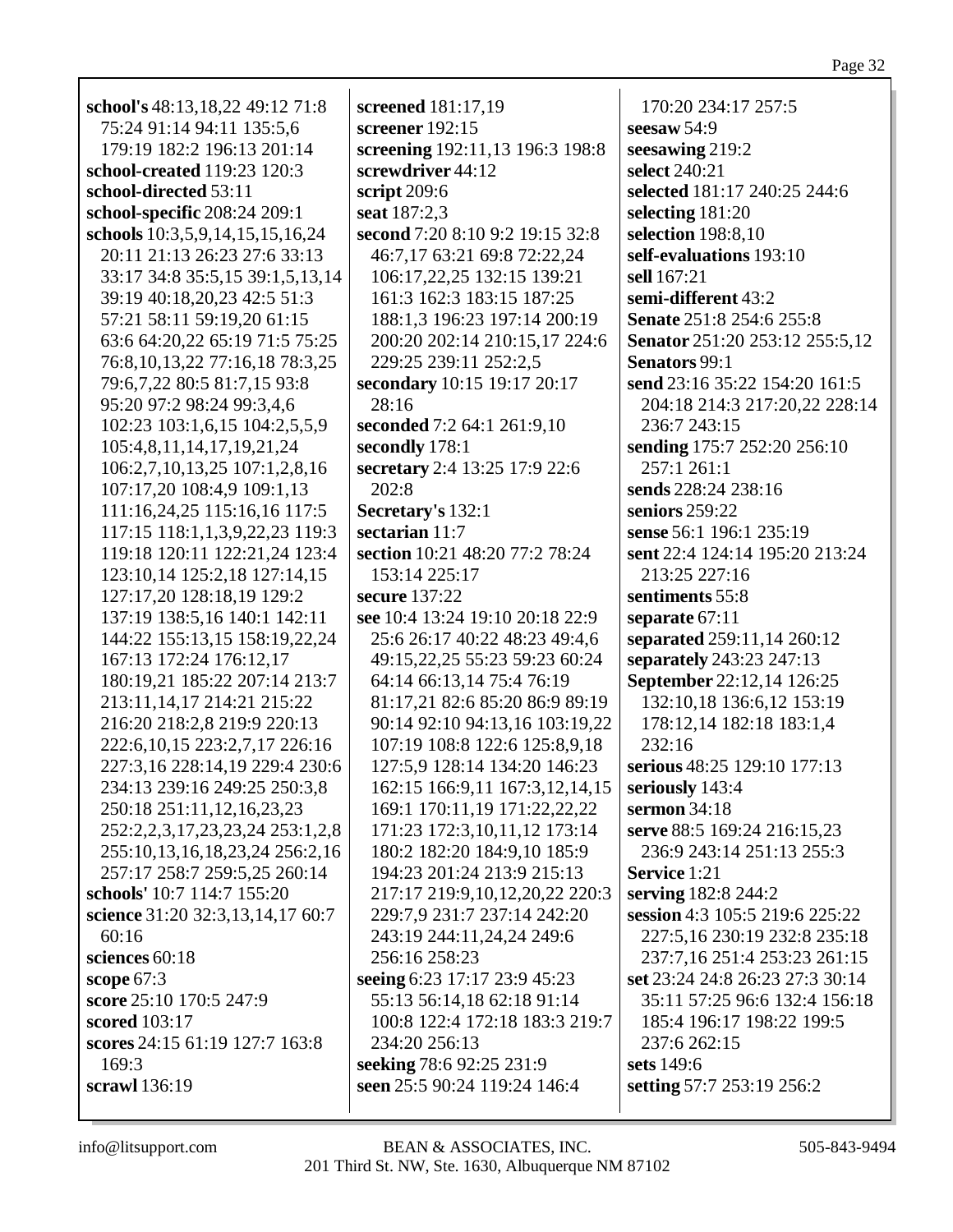setup 37:10 200:7 seven 106:7 189:13 204:4 213:2  $215:8$ seventh 52:11 59:17 60:6,10 shame  $99:12$ share 173:23 181:7,8,9 254:3 shared  $88:11$ sheet 4:7 78:21 125:22 136:11 210:5 220:24 236:23,24 sheets  $241:20$ shelter-in-place 142:25 shop  $30:11\,44:4$ short 53:25 139:5 147:14 149:12 202:12 219:6 245:12,13,15 248:6 254:2 short-term  $75:11$ shortage  $169:15$ shortcoming  $217:1$ show  $54:1,3,12,15,23$  64:10,12 65:11 77:21 95:7 101:2 111:17 118:15 119:1 131:15 163:4,7 171:14 187:7 206:3 259:15 showed 130:21 187:6 200:9 showing  $80:2$  111:22 shown  $174:21$ shows 64:9 140:5 148:7 182:17 213:10 shuffle  $130:19$ shuttered 30:4 side 85:20 133:16,17 144:21 156:4 157:23 191:17 195:23 226:21 sides  $135:4$ sign 106:15 213:22 214:1 216:13 Sign-In  $4:7$ sign-ins $91:7$ signature  $204:18$ signed  $214:5.13$ significant 61:20 146:21 153:23 189:23 205:17 237:12 significantly 254:9 similar  $28:25$  155:16 174:11 229:11 simple  $223:22$ simply 120:10 140:22 177:18 199:16 sincerely 200:9

single 41:18 60:17 158:13 164:5 sister  $195:20$ sit 98:4 188:7 228:15 248:3.10 249:11 257:11 site 3:22 50:10 53:22 58:21 59:3 65:6.17 66:5.18.18.21 133:25 142:10 161:21 162:8 197:14 221:15 224:2,4 225:18,19 229:23 248:3 sites  $252:2$ sits  $252:11$ sitting 60:4 99:2,22 175:22 178:23 180:10 situation 11:14 127:19 133:12 134:5 138:2.6 155:16 156:2 159:1 174:11 situations 134:19  $\sin 20:17$  58:16 70:9 106:15 217:8.23 218:11.14.16 sixth 59:17 60:9 217:10 size 251:8,10,15,17 253:5,23  $\sin 9:16$ skill 32:10.11 44:8 103:12 **skilled** 35:20,21 36:13 45:4 skills 19:21 29:2 31:10 33:6 44:15 177:15 skim  $93:4$ slack  $121:16$ slight  $31:3$ slightly  $53:3$  $slip 24:9$ slippage  $24:1$ slipshod 43:9 slow 170:18 slowly 106:11 small 32:15 39:19 88:2 98:13 234:9 251:8,10,15,17 252:17 253:4,23 smaller 31:16 169:19,19 173:10 social 60:19 189:15,16 190:1,3 social/emotional 190:5 soft  $33:5$ sold 138:12 solely 181:22 solid 155:13 186:7 solidifies  $113:18$ solidify  $90:12$ 

solution 253:25 254:2 **Solutions 29:18 39:24** solve 32:16 62:15 253:7 solvency 138:23 somebody 58:16 212:22 220:13 247:8 someone's  $216:24$ someplace 54:1 something's 122:8 something-or-other 35:3 somewhat 177:3 son  $195:21$ soon 21:12 97:10,12 137:18 139:8 144:11 249:8 sooner 154:4 sophisticated 80:9 sorry 19:6 23:19 38:8 48:7 65:24 66:1 68:8,12 70:14 75:22 91:18 132:9 135:13.18 143:11 158:15 169:25 174:22 180:25 184:22 196:18 197:3 198:6 200:21 202:16 204:7 219:23 231:2 237:24 sort 96:5 112:6 113:17 132:1 137:10 149:5 sounds  $256:8$ sources 208:8, 10, 13, 20 **Spanish 182:3 183:12** spare  $237:13$ speak 12:6,17 82:19 92:2,12 93:24 153:2,14 181:3 200:16  $235:5$ speaking 111:7 special 124:9 171:3 187:22 189:3 189:7,10 190:3,25 195:11 207:6 207:16.17 specialized 84:22 specialty  $195:11$ specific 37:21 39:12 99:4 107:3 156:14 186:18 209:19 220:11 specifically 20:9 29:2 31:13 48:15 50:5.18 78:25 196:15 201:17 specifics 90:8 specified 199:20 specifies 209:9 specifying  $209:19$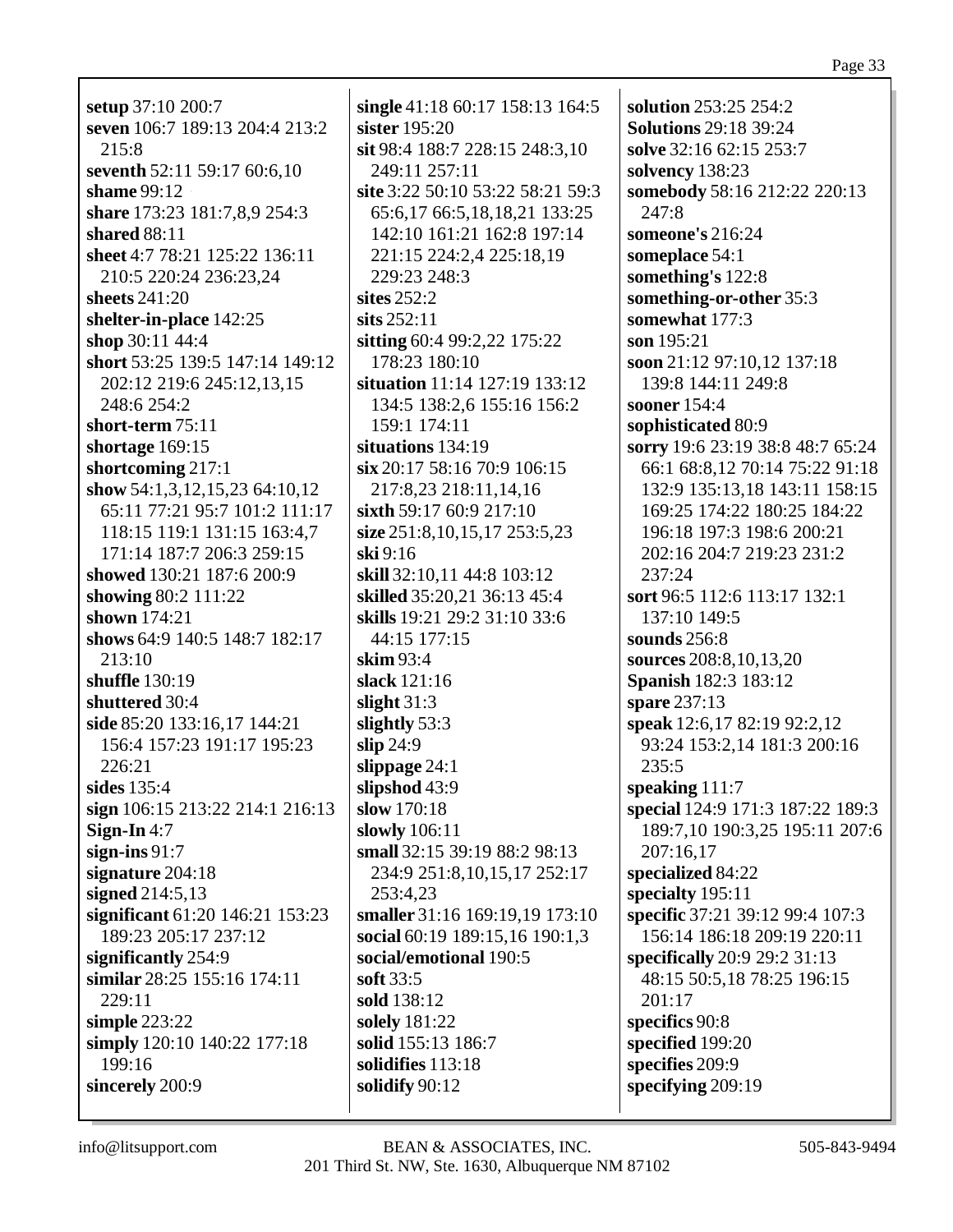| speed 165:22 179:12               |   |
|-----------------------------------|---|
|                                   |   |
| spelled $207:1$                   |   |
| spend 20:13 85:5 102:22 104:7     |   |
| 205:14 237:22                     | S |
| spending 36:18 92:20 93:5 97:25   | Ś |
|                                   |   |
| 131:1,4                           | Ś |
| spent 27:10 156:14 185:14 237:8   | Ś |
| spillover 252:22 256:11           | S |
| spoke 22:1 226:1 228:1,1 257:18   |   |
|                                   |   |
| spoken 114:9 253:12               | S |
| sponsor $253:12$                  |   |
| spread $95:24$                    |   |
| squeaking 20:2                    | S |
|                                   |   |
| stability 215:15 217:25           | S |
| staff 2:8 19:18 54:6 65:17 66:8   | S |
| 74:22 87:15,18,24 88:6 89:20      |   |
| 111:10 113:16 142:16 143:3,7,8    | S |
| 163:20 166:15 167:22 172:11       |   |
|                                   | S |
| 173:23 189:4 197:5 227:5,7        | S |
| 259:25                            | S |
| staffing 74:19 86:16 87:10 158:1  | S |
| 173:19                            | S |
|                                   |   |
| stagnant 48:24 51:5               | S |
| stakeholders 20:24                | S |
| stand 54:25 71:11 134:4 135:4     | S |
| 186:19 249:21                     |   |
| standard 209:4                    | S |
| standards 112:20 195:1            | Ś |
|                                   |   |
| standards-aligned 145:22          | S |
| standing 71:12 194:7              | S |
| stands 157:6 214:11               | S |
| start 49:12 77:5 78:17 80:11 81:2 |   |
|                                   |   |
| 94:17 95:2 120:1,4 129:11         | S |
| 135:3 140:6,7 149:12 170:23       | S |
| 171:3,4 192:10 227:24 230:11      | S |
| 231:25 233:4                      | S |
| started 31:24 34:2 60:19 76:25    | S |
|                                   |   |
| 94:14 104:13 172:1,9 192:16       |   |
| 193:2                             | S |
| starting 29:5,6 227:23 235:7      | S |
| 256:15                            | S |
| state 1:2 10:12,20,22 11:2,4,12   | S |
| 20:1 24:22 25:2 26:14 27:24,24    |   |
|                                   | S |
| 30:5 33:17 40:3 45:4 49:9         |   |
| 53:12 58:12 61:10,16 62:2         | S |
| 87:20 96:9 99:1 103:15,18         | S |
| 128:24 140:1 146:25 150:16        | S |
|                                   |   |
|                                   |   |

155:13 160:5,14 161:13 169:18 172:14 175:7,19 239:22 247:4,5 247:24 260:8,12 262:2,9,13 **state's** 63:6 **State-chartered** 11:23 **State-funded** 147:22 **State-sponsored** 87:2 **stated** 56:13 112:10 157:15 188:17 262:14 **statement** 117:5 137:4 147:9 151:1 152:6,6 184:23 187:15 188:12,21 **statements** 139:16 183:24 188:13 **statewide** 24:20 170:23 **status** 75:1 103:11,21 126:1 155:21 158:1 **statute** 53:12 96:9,13 255:22 **statutes** 10:12 **statutorily** 53:5 63:17 **stay** 25:1 40:11 101:20 199:2 **stays** 65:1 **steady** 170:17 **stem** 86:3 **step** 21:1 33:9,10 **steps** 82:5 98:21 109:8 186:16 239:23 **Steven** 9:12,23 **Stewart** 255:6,12 **stick** 258:11 **stipulated** 119:14 **stop** 71:2 149:3 151:9,11 181:14 248:22 **stopped** 52:19 **story** 59:16 62:19 169:3 **straight** 69:1,3 186:19 241:6 **strapped** 193:3 **street** 1:12,21 9:24 259:19 262:20 **strengthen** 186:2 **stretching** 95:15 **strike** 151:17 **stringent** 25:25 **strong** 104:1 107:25 108:16 111:5 117:5 120:4 218:3 **stronger** 83:12 **strongest** 81:25 **strongly** 42:25 110:1

**structural** 186:1 **structure** 48:14 63:16 72:20 79:5 186:15 194:24 218:20 **structured** 185:20,22 186:7 194:25 **struggle** 20:1 **struggling** 166:21,21 182:25 **stubborn** 174:13 **student** 25:16 28:8 30:20,21,21 32:11 38:21 41:17,22 49:1 50:13 55:10 61:14 88:2,5 92:6 92:14 99:13 124:7 143:3 145:17 146:2,13 180:14 184:16 187:16 187:16,18,22,22 188:15 193:6 193:25 194:1,17,21 195:3 196:21 207:16 251:18 252:15 256:23 257:9 **student's** 180:17 **students** 10:3 11:9 19:20,24,25 24:16,18,19,19,20,25 25:11,14 26:11,12 27:4 28:20 30:20 31:9 33:8 38:14 39:6,6 40:20,21 41:9,14,24 42:1,10,22 43:24 44:7 45:12 49:7,10,14,14,22,24 49:24 50:1,2 51:6 55:14,18,25 56:15 57:1,23 59:13,16 61:9,13 61:21,22,23 71:18 87:6,7,25 93:8 97:7 98:12 146:5,5,17,19 146:22,24 147:2,8,11,14 166:18 168:8,19,20 169:9,10,10,20,24 170:4,6,9,13 177:19,22 178:1 179:3 180:1,3,21 182:9,18,23 182:25 183:1,4,15 184:1,12,14 184:21 185:10,18,18,19 187:8 189:7,10 190:3 192:18 193:11 193:20,22 196:2 200:2 207:17 234:12 252:24,25 254:5,14 255:1,3 256:24 257:6 259:8,24 **studies** 60:20 **study** 42:16,18 252:21 255:9 **stuff** 23:11 57:11 60:15 189:8 **stunned** 163:18 164:10 190:22 **sub** 169:22 **subcommittee** 74:25 75:4 216:10 240:6 241:4,6,16 242:5,9,14 243:14 244:2,2,7,12,16 245:11 246:10,13,19 249:1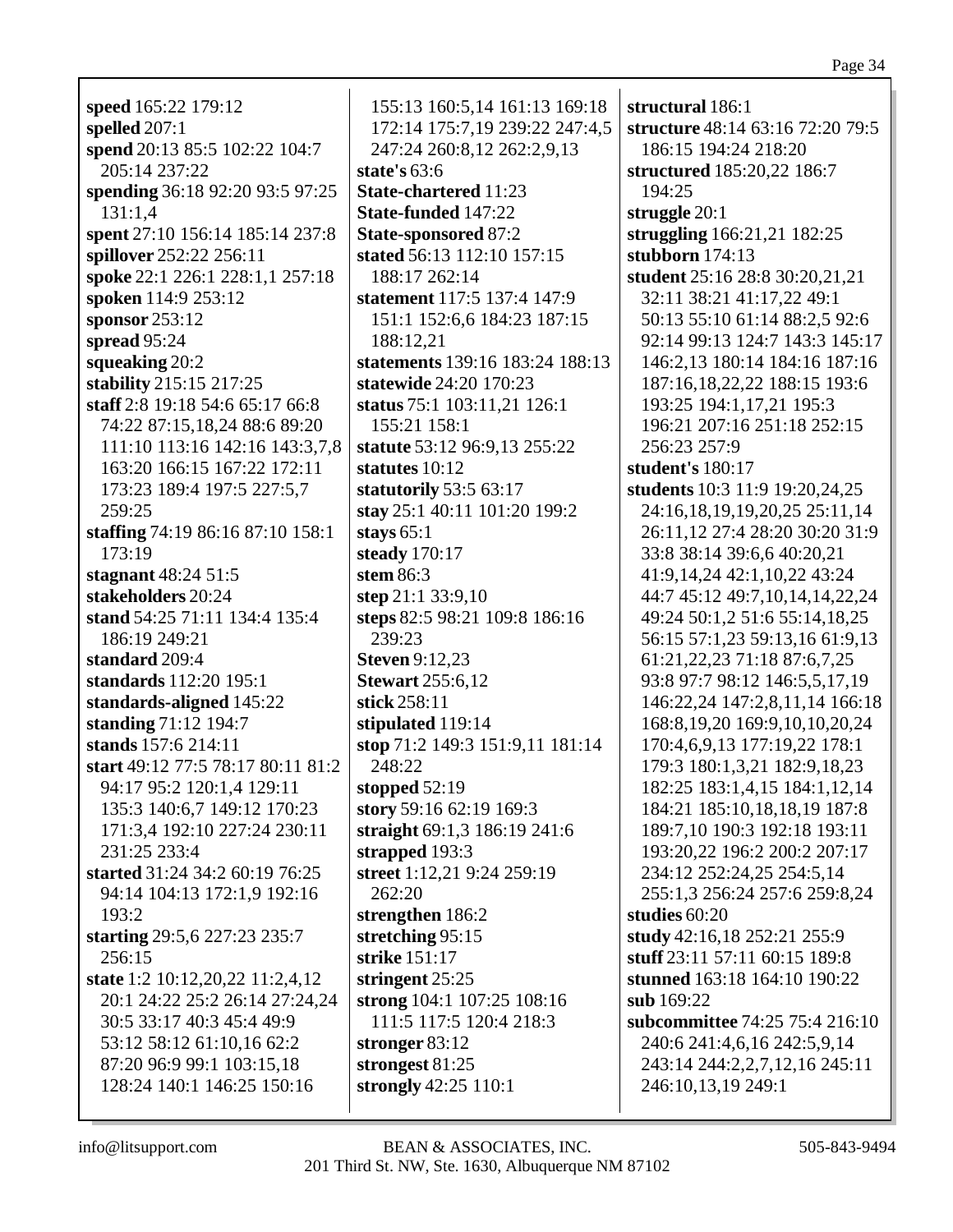| r |
|---|
|---|

| subcommittees 236:8             | 33:5 45:9 56:12,13 74:9 77:3   | 45:5 59:5 74:10 88:9 102:19       |
|---------------------------------|--------------------------------|-----------------------------------|
| subgroup 49:13                  | 87:15,18,24 90:7 91:5 95:10    | 120:23 149:12,18 168:24           |
|                                 | 97:3 103:13,15 105:13 106:5    | 172:19 178:3,6 180:14 183:3       |
| subgroups 103:16                |                                |                                   |
| submission 108:17 115:23 116:7  | 107:2 115:21 121:25 123:12,13  | 186:9 196:12 198:17,24 201:12     |
| 116:10,13 232:15 233:24 239:6   | 123:14 145:10 173:7 175:14     | 205:6 206:8 209:20 221:14         |
| 240:17 249:3                    | 176:16 190:16 193:8 218:23     | 226:24 228:7 232:6 237:7,13       |
| submissions 126:11 241:13 249:7 | supporting 19:25 28:21         | 243:17 248:7 258:8,9              |
| submit 79:24 80:5 81:12,23 99:8 | supportive 186:7 200:9         | taken 32:11 41:18 44:3 74:12      |
| 102:23 103:9 105:22,23 107:12   | supposed 181:13                | 80:2 98:21 142:17 150:1 158:9     |
|                                 |                                |                                   |
| 107:23,25 108:5,9 114:12,15     | supposedly 57:1                | 177:4 186:16 196:23 205:10        |
| 115:25 121:6 125:6,23 137:10    | sure 12:9,9 19:20 21:21 26:19  | 220:7 244:11                      |
| 154:22 162:20 197:17,24 198:7   | 34:22 53:7 57:5,7 59:4,10      | takes 54:15 97:5,6 122:15 137:20  |
| 198:17 213:13 219:17 233:4,10   | 60:25 62:9 68:5 76:14 84:7,9   | 143:3 242:7 247:12                |
| 240:23                          | 84:13,16 85:7 88:20 92:20      | talk 25:3,19,20 48:8 59:6 95:20   |
| submitted 53:17 75:5 76:21      | 95:14 101:3 113:23 121:14,19   | 104:4,23,24 129:25 130:3          |
| 79:23 81:18,22,25 82:1,6,13     | 123:13 133:15 135:7 136:23     | 140:15 144:19 148:5 170:21        |
|                                 |                                |                                   |
| 92:3 103:22 107:22 108:14       | 137:1 152:24 153:5 158:20      | 181:24 187:3 214:16 228:4         |
| 115:9 125:20,21 127:6 135:25    | 159:15 161:7 164:14 184:16     | 253:15                            |
| 144:24,24 155:9 160:3 191:17    | 188:25 189:7 199:4 201:23      | talked 19:23 22:15,17 31:18       |
| 197:20 213:16 214:18 219:16     | 204:25 205:2 208:11 214:5,24   | 35:18 113:3 259:7,11,12 260:15    |
| 242:1                           | 215:20 217:3,5 222:16 227:22   | talking 25:2 45:13 76:25 81:3     |
| submitting 76:5 164:16 196:19   | 228:20 229:18 236:14 239:23    | 85:3 113:1 114:6,14 118:2         |
| substantial 106:1 230:20        | 242:8 248:16,17 256:2,6        | 154:24 160:7 168:2 170:22         |
|                                 |                                |                                   |
| substantially 209:3             | surprised 136:25               | 185:15 212:5 215:3 226:4,6        |
| subtract 53:11                  | survive 60:12                  | 230:1                             |
| <b>Succeeds</b> 118:15,25       | suspended 187:22 188:4 194:18  | Taos 48:12 51:17,19 61:15,16      |
| success 55:24 56:8,14 64:20     | 195:3                          | 62:25 63:14 65:19,22,24 66:24     |
| 112:12 256:3                    | suspension 139:23              | 72:17 79:9,17 87:18               |
| successes 55:18 127:9           | suspicions 140:6               | target 20:9 23:22,24 24:8,10 25:8 |
| successful 71:4 82:10 111:19,21 | sustainable 137:6              | 25:17 26:8                        |
| 111:23 115:2 249:16             | sustainably 131:3              | targeted 99:5 103:15              |
| successfully 249:20             | sweep 99:11                    |                                   |
|                                 |                                | targets 20:2,19,20,23,25 21:4,5,8 |
| suffer 112:7 143:21             | sworn 235:7                    | 23:21,21 26:23 27:4 31:13         |
| suffering 92:16 179:21          | system 122:14 123:5,18 158:11  | task 112:22                       |
| sufficiency 23:3                | 173:8 247:23                   | teach 27:25 32:7,8,14 59:12       |
| sufficient 207:6 241:23,25      | systemic 185:24                | 175:1                             |
| suggest $166:4$                 | systemically 33:25             | teacher 28:15 31:25 32:10,13,14   |
| <b>Suite</b> 1:21 262:20        |                                | 52:19 62:25 145:11 169:21         |
| summaries 108:24                | T                              | 175:1 192:18,19                   |
| summary 8:17 102:25 103:1,10    | $T$ 3:1 4:1                    | teachers 27:23 28:22 29:2,21,24   |
|                                 | T&E 133:14,20,24 144:6,10      |                                   |
| 103:11 105:2 108:18,25 148:7    | 157:4 161:1 174:23 178:2       | 30:5 32:5,17,18 45:4,7,14 60:2    |
| 156:5 219:20                    |                                | 60:8 100:16 124:5,5,13 163:3      |
| summer 28:24,25 29:5 32:1,4,6,8 | table 28:15 35:3,4 105:20,20   | 164:1 165:11 169:15,16 171:10     |
| 252:21                          | 106:9 107:9                    | 173:22 189:4 192:17 193:9,18      |
| superintendents 45:6            | Tabled 4:3                     | 195:7                             |
| superior 118:17                 | tag-team $129:7$               | teaching 27:22 33:23 60:13        |
| support 10:6 11:6 29:20,25 31:9 | take 32:7 41:14,22 42:11 43:24 | 121:12                            |
|                                 |                                |                                   |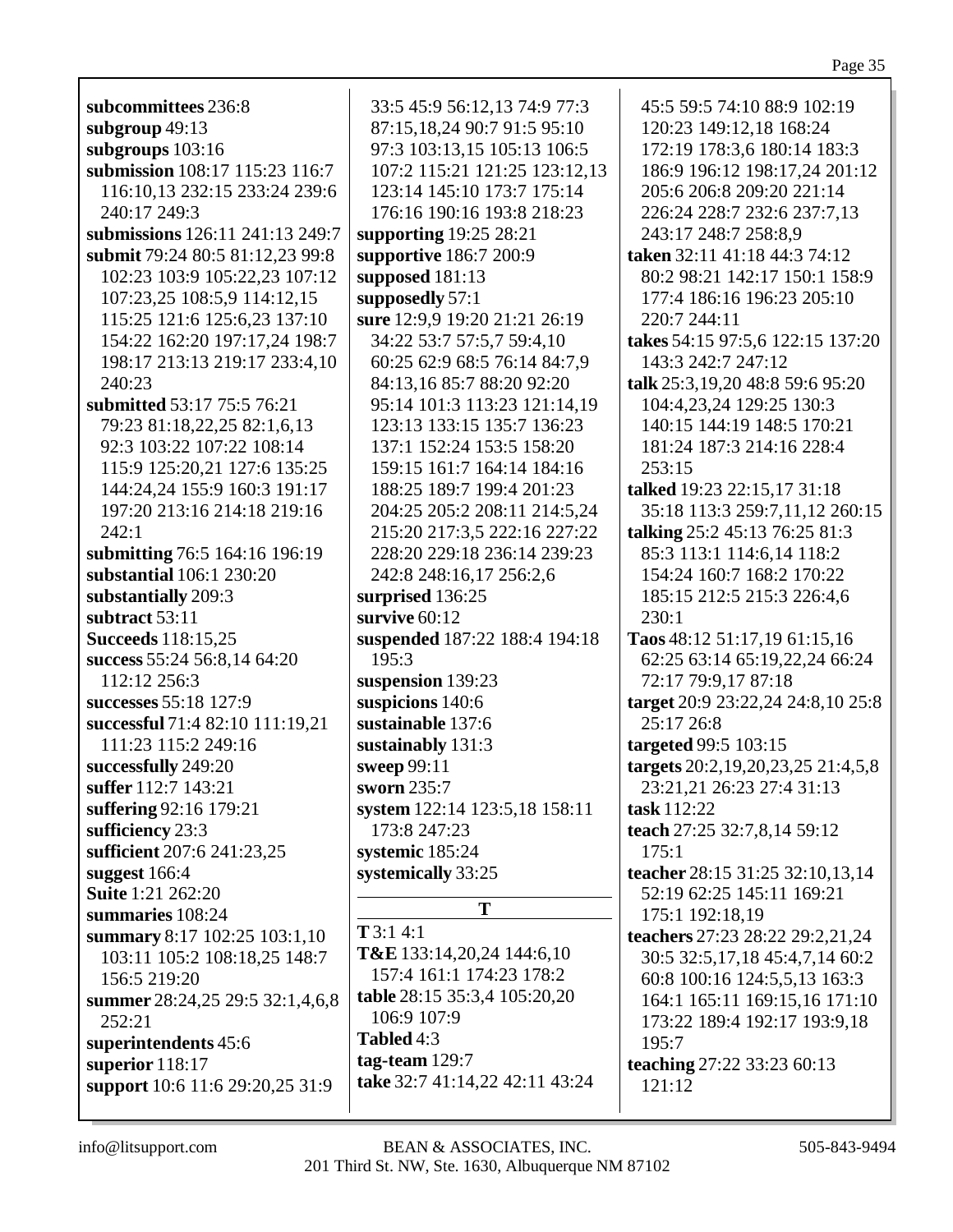| team 65:4 66:5 105:24 133:23      | 27:14,16 28:3 30:2,6,7 32:20                                | 251:3 259:20,23                                           |
|-----------------------------------|-------------------------------------------------------------|-----------------------------------------------------------|
| 142:11,13 145:7,18,22 147:4       | 34:19 37:16 38:4 39:17 41:6                                 | think 12:22 22:19,25 31:18 33:16                          |
| 192:9 208:25 248:4,12             | 44:20,25 45:15,16 46:6 47:22                                | 39:3,15,25 40:4,12,17 41:2                                |
| technical 32:25 122:25 166:7,15   | 47:23,23 51:9,10 53:1 55:5                                  | 42:13 43:20 44:13 48:7 49:18                              |
| 167:22 174:9 175:8 176:16         | 56:19 59:8 61:2,3 62:6 63:8,12                              | 50:15 54:21 57:22 58:1,25 64:5                            |
| 214:20                            | 64:24 65:14,23 67:13 69:14                                  | 64:16,19,20 65:7 67:3,15 71:15                            |
| technology 31:24 32:12 108:11     | 72:21 74:7,8 78:9 80:17,21                                  | 72:8 74:19 76:22 77:22 80:10                              |
| 193:8 213:20,21                   | 83:13,19 85:18 86:1 87:2,3                                  | 81:1 82:2,9,14 83:15 84:13                                |
| technology-endorsed 32:19         | 90:6,18,20,21 91:16 99:16,17                                | 87:20 89:10,12 93:22 95:4 96:2                            |
| telephone 242:18 243:10           | 99:19,20 102:1,5,5,14 112:15                                | 96:8,10 109:14 110:11,13,14                               |
| tell 58:4 122:22 137:11 146:8     | 115:6 116:5 117:1 128:11,14                                 | 111:3,12 112:5 113:12 114:8,8                             |
| 156:4 163:18 192:7,8,9 193:22     | 129:4 135:9,11 139:12 140:8,9                               | 114:10,13,19,22,23 115:5,19                               |
| 237:25 251:24                     | 149:19,24,25 150:2,5 152:18,23                              | 117:4,12 118:8 120:15,20                                  |
| Teller 131:10 132:23,25 135:1     | 165:4,5 168:5 175:20 185:12                                 | 123:16, 17, 21 124:1, 24 125:1, 7                         |
| 150:8 152:22,25 153:5,10,13       | 186:21,22 188:19,22 191:21                                  | 125:19,24 127:4 129:25 133:8                              |
| 155:1,3 156:11 159:17 174:7,8     | 196:4 200:5 203:15 204:10,16                                | 145:14,24 147:12 148:22                                   |
| 178:9 191:18                      | 205:4,5,7,8 210:10,21 211:24                                | 151:11,13 153:3,6,16 159:3,11                             |
| telling 58:8,15 182:10 190:11     | 219:13 220:19 223:11,20                                     | 161:24 162:13 166:25 167:5,23                             |
| 192:5,6 220:14                    | 224:13 226:9 227:13 230:3,15                                | 169:23 171:12 172:8,16 173:20                             |
| template 88:10 103:25 107:13      | 233:17 234:22 235:9,10 247:25                               | 178:21 179:6 181:2,4 182:7                                |
| 112:23 113:17,22 114:3,7 145:2    | 248:1,24 249:4 250:22 257:10                                | 185:15 186:12,13,19 188:10,13                             |
| 157:20 160:4 163:22,22 164:3      | 257:11 258:19 260:1,18,25                                   | 190:9,13 199:21 200:7 206:15                              |
| temporarily 13:3                  | 261:2                                                       | 206:16 209:15 210:7 212:11                                |
| ten 148:21 150:10 165:25 166:9    | <b>thanked</b> 250:15                                       | 214:12,23 215:17,19,25 216:6,7                            |
| 172:1,10 215:11                   | thankfully $157:10,11$                                      | 216:19,19 217:11 218:6 220:13                             |
| ten-days 188:5                    | thanks 130:6,10 174:4 258:20                                | 220:16,21 221:7,13,24 223:21                              |
| ten-minute 74:11                  | theirs $112:6$                                              | 226:19 227:3,4,20,25 229:12,22                            |
| tend 40:10 77:24 158:23           | <b>theme</b> 131:12                                         | 230:12,21,25 231:21 232:1,3                               |
| tended 40:20                      | theory 243:19                                               | 233:10 234:6 235:17,18,22                                 |
| term 235:21                       | therapist 189:17                                            | 236:9,12 237:7,10,11,15 238:17                            |
| terms 29:8 31:8 35:24 49:9,13,16  | therapy 190:5                                               | 240:4,11 242:23,23 249:22,25                              |
| 50:21 63:15 72:18 85:9 106:11     | thing 36:12,24 42:4 88:1 97:17                              | 250:19 251:24 253:24 254:1,10                             |
| 161:12 196:16 199:12 235:6        | 99:24 116:7 118:11 119:13                                   | 254:13 256:5,11,13 258:21,25                              |
| 248:15 257:25 259:22              | 121:13 122:11,12 123:15,20                                  | <b>thinking</b> 102:22 104:8 124:25                       |
| Terry 150:10 165:3                | 124:11 128:17 130:9 131:23                                  | 127:13 171:16 194:23 233:17                               |
| test 24:14,16 25:24 26:11 162:25  | 145:24 158:18,23 173:6 186:10                               | 257:14                                                    |
| 163:8 169:3                       | 206:14 221:21 235:20                                        | thinks 27:7 170:14                                        |
| testament 19:18                   | thingie $21:22$                                             | third 1:21 102:7 106:4 128:3,4                            |
| tested 24:25 25:22 26:12 163:5    | things 28:7 31:22 40:24 41:8                                | 153:14 170:20 183:2 209:16,17                             |
| 182:18 183:4                      | 43:4 44:1 45:13 55:10 59:2,7                                | 252:6 262:20                                              |
| testimony 262:15                  | 62:17 75:15 85:6 86:8 92:9                                  | third-grade 124:5                                         |
| testing 162:21 163:10             | 100:20 113:1,1 126:11 130:4                                 | thoroughness 95:7 99:21                                   |
| tests 25:16 192:19                | 144:18 145:6,9,9 147:3 157:12                               | thought 14:6 51:25 56:25 65:15                            |
| text 209:9                        | 162:12 166:14 172:8 173:17                                  | 67:1 68:8 96:16,17 109:2                                  |
| thank $11:15,16$ $12:25$ $13:1,5$ | 174:9 187:4 190:9 195:23                                    | 117:25 132:19 169:20 202:16                               |
| 14:13 15:12,12,13 17:7,12         | 217:17 218:7 220:6 221:7,17<br>226:21 233:20 234:7,9 247:21 | 202:24 216:18 221:8,12 222:2<br>226:4 228:2 234:16 239:24 |
| 18:21 19:4,6 21:16 23:15 24:11    |                                                             |                                                           |
|                                   |                                                             |                                                           |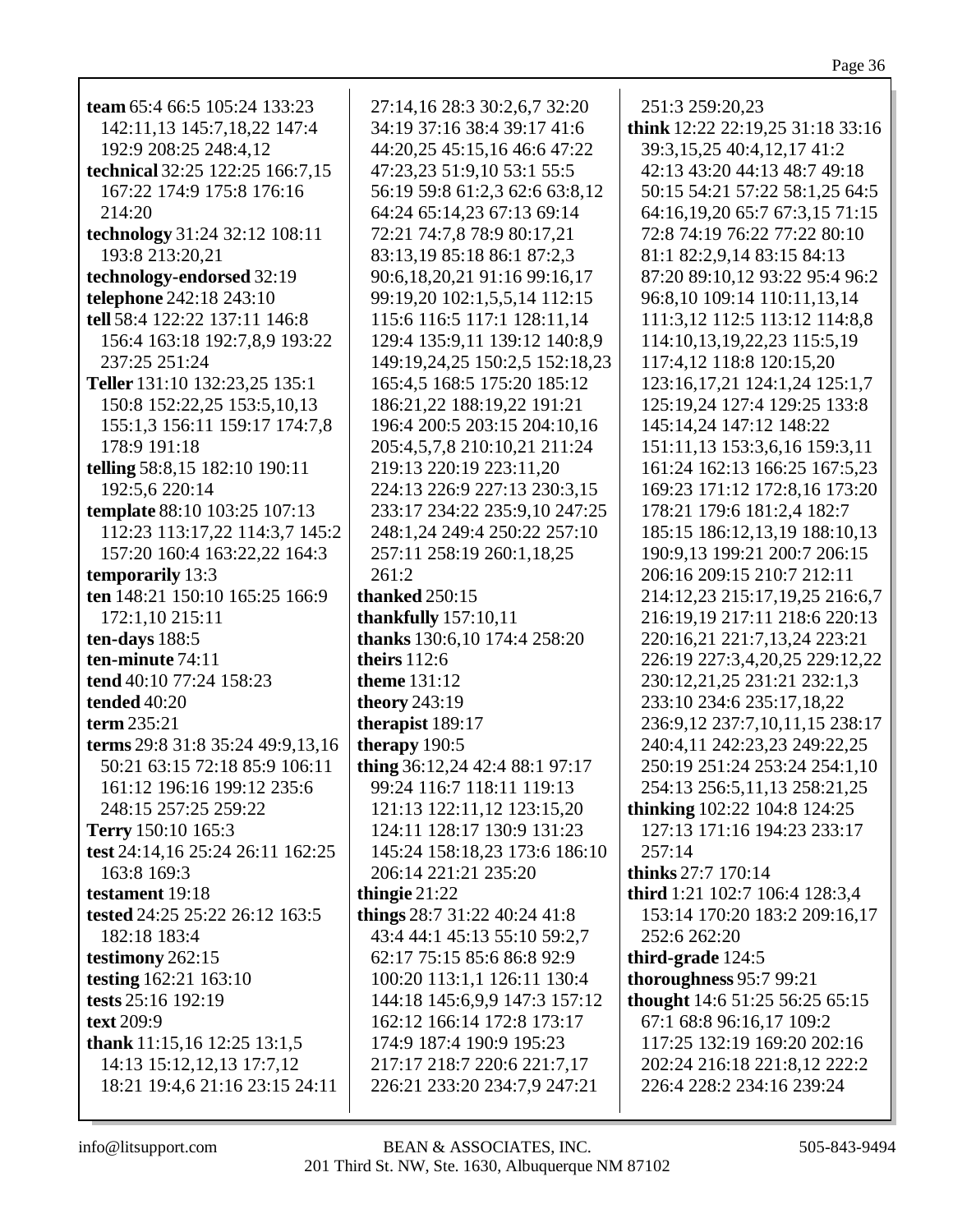242:10 245:10 256:9 **thoughtful** 50:16 82:4 thoughts 250:18 thousand 252:18 **threatened** 187:17,19 194:1 threats  $175:12$ three 23:23 24:7 36:16 41:18.22 42:5,6,6,11,11 60:17 62:22,24 70:8 79:22 81:7,15 91:1 92:4,7 96:23 98:12 106:25 107:8,20 108:12 132:8 148:22.23 155:12 158:19 160:13 164:4 165:7 167:3 182:22 191:14 198:25 223:2,4 226:21 233:7 234:8 251:5 259:12 three-year  $177:10$ throwing 119:6 tier 115:24 170:24,24 171:7 182:22,23,24 183:5,5,6,8,8,8,9 183:18.19 Tierra 79:10 107:10 tiers 182:22 183:16 tight 134:6 243:21  $till 39:9$  $$ time 9:11 13:10,22 20:13 21:24 22:6 36:21 41:25 47:23 50:13 51:7 52:22 53:19 54:8 56:6.24 60:7,24 65:3 75:5 85:5 86:23 88:24 89:15 91:15 95:24 96:24 97:11 98:3 102:22 104:7 105:22 107:22 108:14 112:3 119:13 120:23 122:7,8,21 124:16,17 125:23 130:7,14 137:7 140:3,5 142:8 147:14 150:16 152:4 153:12 154:11 157:11 160:15 160:18,18 162:19 165:15 166:25 167:2 176:5 177:12.20 179:25 181:2 185:14,15 186:19 188:3 190:21 200:15.18 203:14 205:9,15 212:5 215:4 218:17 219:6.8 228:5 230:1.5.8.17 232:21 235:4 236:9,13 237:9,13 237:23 238:6 239:18 240:5.8 241:22,23,25 242:9 245:17,21 245:23 246:3 249:6 251:1 257:15,25 263:10,15,20,25

timeline 79:7 88:18 89:23 96:11 96:13 115:23 116:7 126:3 164:18 166:12,14 167:2 198:21 199:12 **timelines** 75:17 77:1 116:10,20 149:7 164:23 221:6 timely 79:1,11,19,20,21 80:13,16 82:13 104:21 114:15 115:25 125:6, 20, 21 166: 24 times 99:10 154:20 190:15 232:21 254:8.20 timing  $113:6 133:3$  $\lim$  219:22 **tired 54:22**  $to' 219:3$ today 5:18 10:1 34:18 71:14 76:11 79:16 141:24 152:11.15 167:24 172:17 175:22 190:21 205:23 210:2.14 215:4 227:13 229:20 251:6 **today's** 210:13 told 121:7 131:24 167:6 179:1 195:18.19 198:24 tomorrow  $257:20$ tool 105:2 113:6 117:6 122:20,23 tools 120:24 180:2 196:3 top 33:20 63:6 74:2 100:16 127:19 143:2 183:19 239:3 topics  $92:4$ total 53:4 159:25 totally 184:15 253:6 totals  $100:9$ touch 35:9 131:19 147:19 tough 94:25 95:3 233:12 Toulouse 2:7 5:11,12 13:12,13 14:4,5,11 16:11,12 18:1,2 38:9 38:10 39:4 46:7,18 47:15,16 56:20,21 57:17,20 58:14,20,25 67:2,10 68:6,19,20,24 72:5,12 72:15,24 73:3,4 120:13,14 149:17 201:21,22 210:23,24 224:2,6,18,19 230:22 231:4,7 231:11,21 233:6 247:1,2 249:10 260:23.24 track 118:12 119:21 120:2 tracker 74:23 76:7 traction 28:10 29:9

trade 30:15 31:8 33:9 43:23 trades 30:24 35:11 40:15,24,25 41:1,3,5 108:10 213:19 traditional 44:6 111:25 116:19 128:19 traditionals 127:23 train  $37:13,160:15$ trained 160:13,13 192:2 training  $31:25$  32:4,6,7 35:13 36:5 76:23,24 77:17,19,24 84:6 84:13,22 85:20,24 105:17 106:4 107:3 109:11 123:3,5,8,12 124:2,2 142:21 143:12 144:2 148:12,14,15,16,17,21,24 160:10.19 176:23 177:1 179:15 190:17,19 191:1,3 197:12 198:3 trainings  $92:18$  164:4 transcribed 250:23 transcript 1:10 3:6 7:12,12 8:2 58:17 262:11 263:8,13,18,23 **transferred** 165:8 194:3 transfers 158:7 transition  $25:5$  29:25 transitioned 24:25 transitions 28:20 transparency  $218:18$  256:3 transparent 227:25 **trend** 35:22 36:8 trending  $182:19$ trends 20:18 34:24 36:23 trepidation 101:22 tried 35:7 125:18 173:5 trips  $168:1,2$ **TRISH 2:6** trouble 21:11 57:10 97:4 troubling  $97:20$ truancy  $146:1$ true 26:4 131:17 165:17 262:10 truly 86:6 89:19 95:6 180:25  $252:3$ try 30:14 32:23 54:7 120:12 134:18 135:19 139:7 163:24 172:3 193:24 220:12 258:16 trying 29:10 32:14 42:20 45:8 75:12 93:12 98:7 110:3 113:20 128:10 134:5 140:14 144:20 169:3 170:9,10 174:17 214:19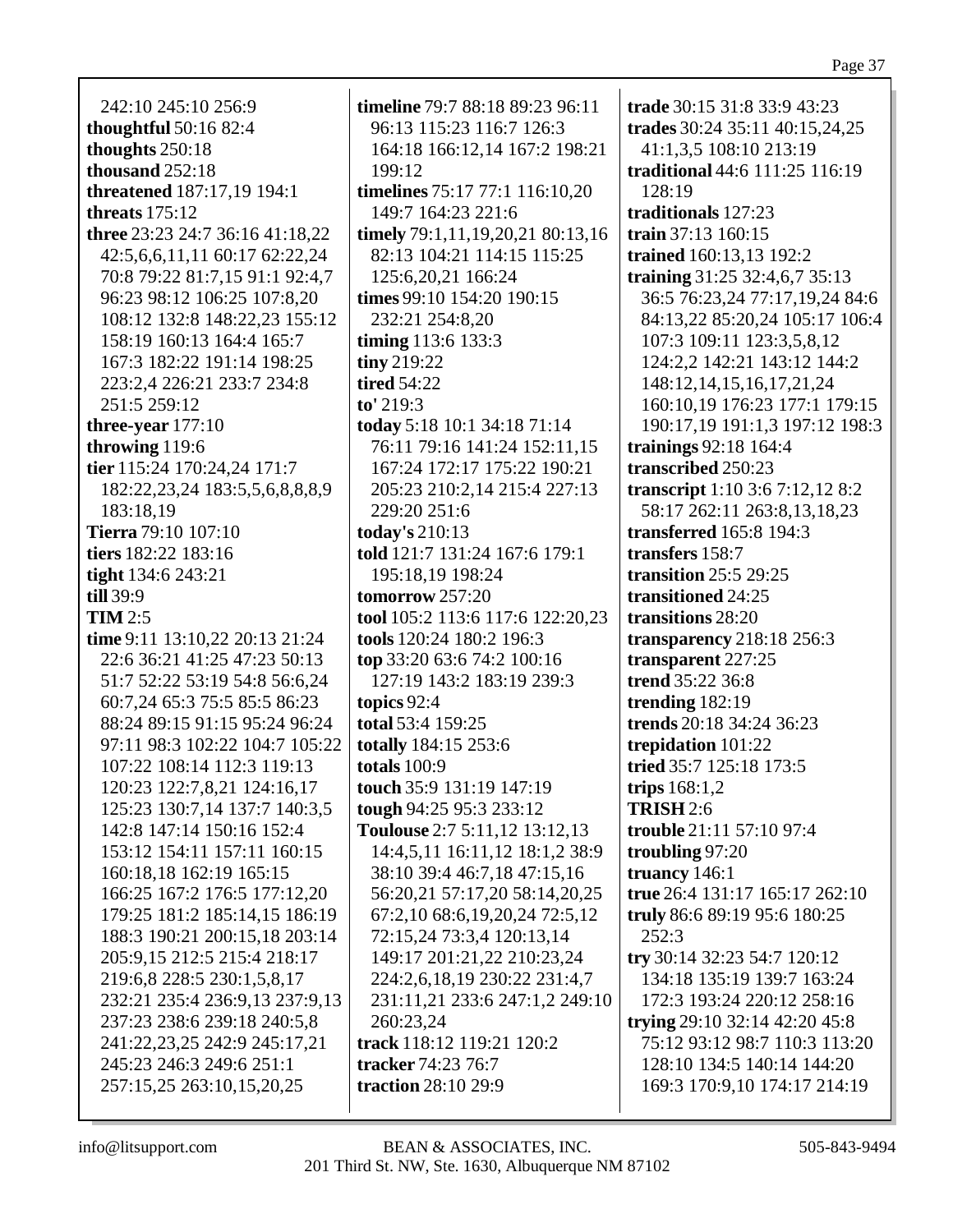238:22 243:5 255:14 256:21  $259:14260:16$ **TSI** 103:11 128:20 Tuesday 248:19 249:12,13,15 tuition 29:19 30:21 33:25 36:7 turn 13:4 21:23 49:20 108:3 153:21 181:7 216:15 234:7  $249:2$ turned 134:24 135:24 153:19 154:11,14 155:18 159:8 241:21 243:24 245:2 turning  $159:10.13$ turnover 148:9 twelfth-graders 25:21 **twice 37:19** two 20:4 25:16 41:8 49:11 60:4 62:1 77:23 81:14 92:6.11 99:20 103:24 105:10 107:16 108:13 139:15 145:15 147:20 162:4 177:5,12 178:7,15 182:3 190:22 191:19 198:24 209:2,20 222:4 222:13 223:2 226:21 228:9 233:20 236:8.13 251:12.16.23 256:12 259:4 two-person  $227:5.6$ type  $103:23$ types  $137:12$ **Typically** 222:9 typo  $207:1$  $\mathbf{U}$ **Uh-huh 239:14** ultimate 181:14.14 ultimately 109:14 156:10 244:9,9 unable  $45:3$  134:3 145:17 unanimously 211:25 unanticipated 137:3 unclear  $52:8$ unconstitutional 11:12 underperforming 50:19 **understand** 26:21 57:17 66:7 67:24 72:10,11 77:24 95:8 109:6 117:11 119:19 122:24 123:6 126:10 152:12 159:9 177:1 178:16,17,19,21 179:16 186:25 191:25 199:1 218:1 229:22

**understanding** 12:7 77:17 88:21 138:14 177:7 understands 199:9 unfilled  $35:12$ unforeseen  $162:21$ unfortunate 44:2 98:20 109:22 unfortunately 39:18 58:19 98:4 179:9 unilingual  $124:9$ union 30:15 35:16 37:4,5,8,15  $38:2341:1$ unions 35:1,10 36:7 37:1,2 38:13  $39:9$ unique  $93:10$ unit 100:14 universal 192:11,13,15 universities  $10:24$  36:9 university 11:8 59:25 **UNM 38:19** unseen  $101:10$ untimely 144:24 147:21 **unused** 99:8,10 up-to-date  $79:25$ update 75:20 92:10 116:22 141:4 238:24 **updated** 74:25 157:25 158:1  $197:3$ updates 74:20 196:22 208:20 **upset** 250:20 urgency 56:1 196:1 227:1 urging  $61:17$ use 10:22 20:8,8 27:6 39:19 40:16 71:16 84:2 107:5 109:7 110:18 111:6 114:7 116:12 117:15 120:12,19 121:2 123:17 160:4 163:21 166:1,7 177:1 207:15,19 213:3 usually 158:15 247:12 utility 101:8 utilize 117:7 123:4,7 206:5 utilizing 113:5  $\overline{\mathbf{V}}$  $V9:14$ vacancies 79:13 80:16 212:13  $213:5$ 

212:20,24 Valentine's  $261:19$ **valid** 197:10 Valley 168:24 173:23 213:19 value 26:1 100:14 Van 167:7 VanAmberg 150:12 152:18 variance 153:23,23 154:8 variety 129:9 142:9 143:10 various 37:12 40:13,15 48:25  $111:24$ vendors  $137:24$  $\mathbf{Ver} 9:15$  $Ver-9:13$ verbatim 137:18 161:3 207:8 Verchinski 9:23 Vercun- $9:13$ **verification** 136:1 197:11 verified 135:25 197:20 Vernon 134:16 150:5,7,25 151:8 152:5, 12, 21 160: 1, 9, 12 161: 19 165:2 166:5 168:5 174:6,24 187:13 188:19 205:8 version  $124:2$ versus  $133:25$ **vetted** 181:17 vice 2:3 13:5,6,24 14:9 15:14,17 15:23,25 17:7 162:6 178:25 Victor  $9:15$ view  $256:15$ Vigil 92:17 131:9,15 132:24 violates  $123:18$ virtual 249:25 250:3,8,18 255:8 255:10,18,20,23,24,25 vision  $88:21$ visit 11:11 50:10 56:6 58:21 59:3 65:6 66:5,8,18,18,21 142:11 161:21 162:8 191:23 197:14  $248:3$ visited  $35:13$ Visitors' 4:7 visits 53:22 65:17 259:22 vital  $30:4$ voiced  $65:18$ volunteered 172:7 vote 14:1,5,11 15:11 16:3 17:18 47:21 62:3 64:6,8 66:3,12

vacancy 79:15,21 165:6 212:19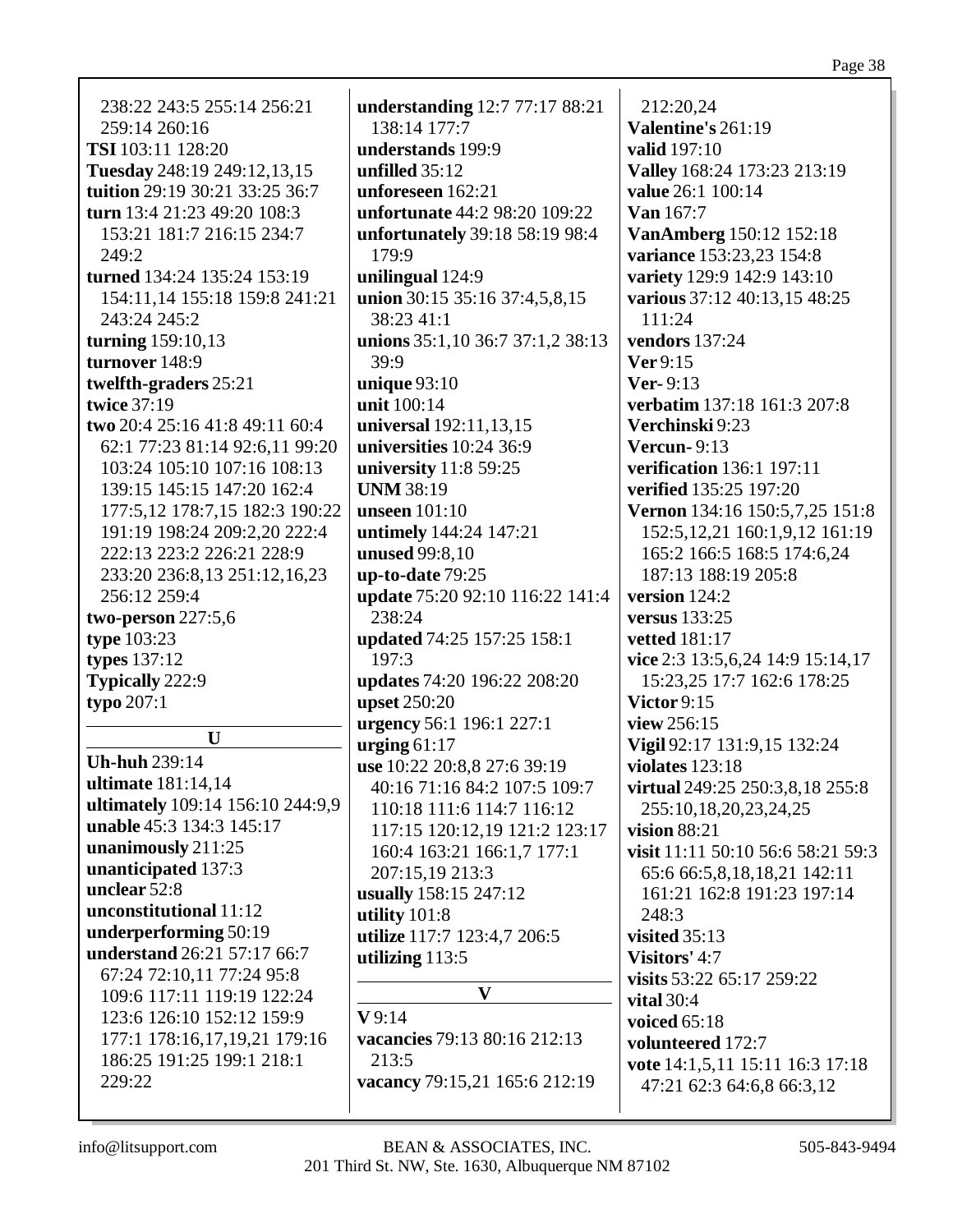| 68:20,23,24,25 69:3,10 70:13<br>70:15,18,20 71:22,25 72:1 74:5<br>80:4 81:7 88:25 89:8 111:2<br>114:2 141:10,11,21 142:3<br>201:19 203:13 204:6 221:25<br>222:11 223:12,16,19 225:15<br>226:24 230:17 241:3 244:8,10<br>244:14,19,21 245:14 246:12,14<br>246:20<br>voted 69:12 108:1 223:18 246:8,8<br>246:17,18,22,24<br>votes 15:1 17:4 47:2 69:15 73:12<br>203:17 211:22 220:7 225:8<br>voting 14:2 69:2,6 110:25 148:15<br>148:17 258:3<br>vulnerable 50:18<br>W | 183:6,19 184:20 188:21 189:2<br>198:22 202:21 207:23 208:11<br>209:18 210:4 214:23 215:2,13<br>215:20 216:22 217:4,14 219:7<br>219:24 220:3 227:23 228:3<br>231:19 233:17,20 241:10 242:8<br>243:15 248:23 254:22 257:3<br>259:9<br>wanted 39:14 43:15,21,22 49:1<br>50:12 53:14 60:11 62:4,12 63:1<br>75:4 92:5,12 107:24 128:21<br>130:9 153:24 157:13 159:12<br>160:5 174:9 177:11 181:24<br>201:2 202:18 203:11 206:20<br>208:3,15 216:12 230:11 231:17<br>251:5 254:3<br>wanting $225:18$<br>wants 54:16 80:12 93:24 216:23 | 53:23 54:19,21 57:5,7 58:4,4<br>59:6 61:9 62:21,22 64:21 65:22<br>71:10,12,21 74:17 75:12 83:4<br>84:11,21 85:13,16 86:13 87:1<br>97:1 98:6 110:3,5,6,23,23,25,25<br>111:16 113:7,8,12 116:8 119:21<br>121:23 125:2 126:24 128:9<br>131:18,22,25 132:3 134:5,21<br>139:11 151:4 152:11,15 163:9,9<br>163:15 166:25 168:23 169:3,18<br>170:8,22 171:10,15 172:21<br>173:9 175:13 180:5 182:19<br>183:3 184:9,24 185:8 189:22<br>207:9,9,14 214:19 217:20,22<br>218:8,9 220:12,12,19 222:16<br>225:16 226:20 227:4 228:4,15<br>230:1,25 231:21,23,24 233:13<br>235:7,21,24 236:4 239:1 242:15 |
|----------------------------------------------------------------------------------------------------------------------------------------------------------------------------------------------------------------------------------------------------------------------------------------------------------------------------------------------------------------------------------------------------------------------------------------------------------------------|----------------------------------------------------------------------------------------------------------------------------------------------------------------------------------------------------------------------------------------------------------------------------------------------------------------------------------------------------------------------------------------------------------------------------------------------------------------------------------------------------------------------------------|---------------------------------------------------------------------------------------------------------------------------------------------------------------------------------------------------------------------------------------------------------------------------------------------------------------------------------------------------------------------------------------------------------------------------------------------------------------------------------------------------------------------------------------------------------------------------------------------|
| wages $30:22$                                                                                                                                                                                                                                                                                                                                                                                                                                                        | 232:12 243:13                                                                                                                                                                                                                                                                                                                                                                                                                                                                                                                    | 243:5, 10, 22, 24 245: 20 247: 3, 4                                                                                                                                                                                                                                                                                                                                                                                                                                                                                                                                                         |
| <b>Wagon</b> 171:20                                                                                                                                                                                                                                                                                                                                                                                                                                                  | warranted 254:18                                                                                                                                                                                                                                                                                                                                                                                                                                                                                                                 | 247:5,18 249:3 253:18,21 254:1                                                                                                                                                                                                                                                                                                                                                                                                                                                                                                                                                              |
| wait 159:20 165:9 215:9 216:24                                                                                                                                                                                                                                                                                                                                                                                                                                       | wasn't 35:18 43:9 46:9 53:12                                                                                                                                                                                                                                                                                                                                                                                                                                                                                                     | 255:18 256:2 257:17,25 258:1,3                                                                                                                                                                                                                                                                                                                                                                                                                                                                                                                                                              |
| 222:17                                                                                                                                                                                                                                                                                                                                                                                                                                                               | 58:8,20 80:18 86:18 87:23                                                                                                                                                                                                                                                                                                                                                                                                                                                                                                        | 259:1                                                                                                                                                                                                                                                                                                                                                                                                                                                                                                                                                                                       |
| waited 145:15                                                                                                                                                                                                                                                                                                                                                                                                                                                        | 95:13,14 135:18 157:10 162:11                                                                                                                                                                                                                                                                                                                                                                                                                                                                                                    | we've 14:9 19:8,23 20:4 31:18,18                                                                                                                                                                                                                                                                                                                                                                                                                                                                                                                                                            |
| waiting 167:7 171:8 202:7 249:3                                                                                                                                                                                                                                                                                                                                                                                                                                      | 184:23 195:16 220:8 247:16                                                                                                                                                                                                                                                                                                                                                                                                                                                                                                       | 32:11 36:25 42:12 45:13 52:12                                                                                                                                                                                                                                                                                                                                                                                                                                                                                                                                                               |
| waiver 231:12                                                                                                                                                                                                                                                                                                                                                                                                                                                        | waste 60:6 251:1                                                                                                                                                                                                                                                                                                                                                                                                                                                                                                                 | 54:9,10 65:2 85:7 92:19 95:18                                                                                                                                                                                                                                                                                                                                                                                                                                                                                                                                                               |
| Walatowa 213:23                                                                                                                                                                                                                                                                                                                                                                                                                                                      | wasted 60:4                                                                                                                                                                                                                                                                                                                                                                                                                                                                                                                      | 98:10 101:12 113:1,3 114:9,14                                                                                                                                                                                                                                                                                                                                                                                                                                                                                                                                                               |
| walk 173:6 180:22                                                                                                                                                                                                                                                                                                                                                                                                                                                    | watch 98:6 120:21 149:17                                                                                                                                                                                                                                                                                                                                                                                                                                                                                                         | 119:24 131:24 132:7 133:14,18                                                                                                                                                                                                                                                                                                                                                                                                                                                                                                                                                               |
| walking 173:4                                                                                                                                                                                                                                                                                                                                                                                                                                                        | watching 120:21                                                                                                                                                                                                                                                                                                                                                                                                                                                                                                                  | 148:8,11 161:10 167:1 169:5,5                                                                                                                                                                                                                                                                                                                                                                                                                                                                                                                                                               |
| wallowing 109:17                                                                                                                                                                                                                                                                                                                                                                                                                                                     | water 188:21                                                                                                                                                                                                                                                                                                                                                                                                                                                                                                                     | 169:6, 9, 9, 10 171: 7, 8 173: 7, 14                                                                                                                                                                                                                                                                                                                                                                                                                                                                                                                                                        |
| want 12:6 22:4,7,9 29:24 33:3                                                                                                                                                                                                                                                                                                                                                                                                                                        | way 24:22 27:10 30:13,18 34:23                                                                                                                                                                                                                                                                                                                                                                                                                                                                                                   | 181:11 182:8 185:14 214:12                                                                                                                                                                                                                                                                                                                                                                                                                                                                                                                                                                  |
| 34:13 37:21,22 38:11 39:9                                                                                                                                                                                                                                                                                                                                                                                                                                            | 36:24 60:25 64:8 78:3 89:18                                                                                                                                                                                                                                                                                                                                                                                                                                                                                                      | 222:14,14 223:18 227:7 228:17                                                                                                                                                                                                                                                                                                                                                                                                                                                                                                                                                               |
| 40:21 43:22 57:5,6,9,12,25 58:3                                                                                                                                                                                                                                                                                                                                                                                                                                      | 97:13 100:18 105:23 118:20,20                                                                                                                                                                                                                                                                                                                                                                                                                                                                                                    | 229:22 239:16 250:21 251:6                                                                                                                                                                                                                                                                                                                                                                                                                                                                                                                                                                  |
| 58:7 59:4 61:7 66:17 67:7                                                                                                                                                                                                                                                                                                                                                                                                                                            | 120:25 121:24 166:14,25 167:4                                                                                                                                                                                                                                                                                                                                                                                                                                                                                                    | weakest 82:1                                                                                                                                                                                                                                                                                                                                                                                                                                                                                                                                                                                |
| 70:25 78:16,19,22 82:21 83:9                                                                                                                                                                                                                                                                                                                                                                                                                                         | 172:6, 20, 23 173: 15 181: 16                                                                                                                                                                                                                                                                                                                                                                                                                                                                                                    | weaknesses 186:1                                                                                                                                                                                                                                                                                                                                                                                                                                                                                                                                                                            |
| 85:20 86:18 88:9 89:3,4 90:15                                                                                                                                                                                                                                                                                                                                                                                                                                        | 182:19 183:22 188:16 226:20                                                                                                                                                                                                                                                                                                                                                                                                                                                                                                      | web-229:13                                                                                                                                                                                                                                                                                                                                                                                                                                                                                                                                                                                  |
| 92:2 94:19 102:22 103:4 104:3                                                                                                                                                                                                                                                                                                                                                                                                                                        | 230:7 234:6 238:15 239:17                                                                                                                                                                                                                                                                                                                                                                                                                                                                                                        | website 84:5 229:7,14,15 236:22                                                                                                                                                                                                                                                                                                                                                                                                                                                                                                                                                             |
| 104:9, 10, 16, 16, 18 109:7 110:24                                                                                                                                                                                                                                                                                                                                                                                                                                   | 240:8 245:5                                                                                                                                                                                                                                                                                                                                                                                                                                                                                                                      | 240:16 245:1                                                                                                                                                                                                                                                                                                                                                                                                                                                                                                                                                                                |
| 117:14,14 118:24 120:22 121:3                                                                                                                                                                                                                                                                                                                                                                                                                                        | ways 20:12 61:13 93:9 174:14                                                                                                                                                                                                                                                                                                                                                                                                                                                                                                     | websites 175:8                                                                                                                                                                                                                                                                                                                                                                                                                                                                                                                                                                              |
| 121:4,15,20 122:11 123:10,15                                                                                                                                                                                                                                                                                                                                                                                                                                         | 255:25                                                                                                                                                                                                                                                                                                                                                                                                                                                                                                                           | Wednesday 249:13                                                                                                                                                                                                                                                                                                                                                                                                                                                                                                                                                                            |
| 125:8,8,12 127:16,21 128:17                                                                                                                                                                                                                                                                                                                                                                                                                                          | we'll 72:13 76:10,13 110:15                                                                                                                                                                                                                                                                                                                                                                                                                                                                                                      | week 28:11 35:17 52:4,14 56:11                                                                                                                                                                                                                                                                                                                                                                                                                                                                                                                                                              |
| 129:11 131:10 135:8,12,14                                                                                                                                                                                                                                                                                                                                                                                                                                            | 116:21 205:6 214:15 218:10                                                                                                                                                                                                                                                                                                                                                                                                                                                                                                       | 85:5 146:20 161:3 165:13,16                                                                                                                                                                                                                                                                                                                                                                                                                                                                                                                                                                 |
| 136:20 138:6 139:23 140:13,16                                                                                                                                                                                                                                                                                                                                                                                                                                        | 219:5,5,11 220:17 230:18,20                                                                                                                                                                                                                                                                                                                                                                                                                                                                                                      | 191:18 203:10 209:11,13,13,14                                                                                                                                                                                                                                                                                                                                                                                                                                                                                                                                                               |
| 142:5 147:19 148:5 149:12                                                                                                                                                                                                                                                                                                                                                                                                                                            | 237:5 249:6 253:15 254:23,24                                                                                                                                                                                                                                                                                                                                                                                                                                                                                                     | 209:16,17 215:21 216:5,7                                                                                                                                                                                                                                                                                                                                                                                                                                                                                                                                                                    |
| 151:10,12 152:3 159:19 163:18                                                                                                                                                                                                                                                                                                                                                                                                                                        | 256:10 257:23 258:16                                                                                                                                                                                                                                                                                                                                                                                                                                                                                                             | 248:20 258:9 261:2                                                                                                                                                                                                                                                                                                                                                                                                                                                                                                                                                                          |
| 164:8 167:11 169:7 170:7,7,8                                                                                                                                                                                                                                                                                                                                                                                                                                         | we're 14:2 20:7 22:8,9,10 24:9                                                                                                                                                                                                                                                                                                                                                                                                                                                                                                   | weekend 257:2                                                                                                                                                                                                                                                                                                                                                                                                                                                                                                                                                                               |
| 173:2,3 174:5,12,20 176:13                                                                                                                                                                                                                                                                                                                                                                                                                                           | 25:2,8 32:4,10,14 37:13 42:19                                                                                                                                                                                                                                                                                                                                                                                                                                                                                                    | weekly 92:19 192:21                                                                                                                                                                                                                                                                                                                                                                                                                                                                                                                                                                         |
| 180:11 181:3,4,7,9 182:20,22                                                                                                                                                                                                                                                                                                                                                                                                                                         | 42:19,22 44:5,14 51:22 52:5                                                                                                                                                                                                                                                                                                                                                                                                                                                                                                      | weeks 85:6 102:20 107:12 144:15                                                                                                                                                                                                                                                                                                                                                                                                                                                                                                                                                             |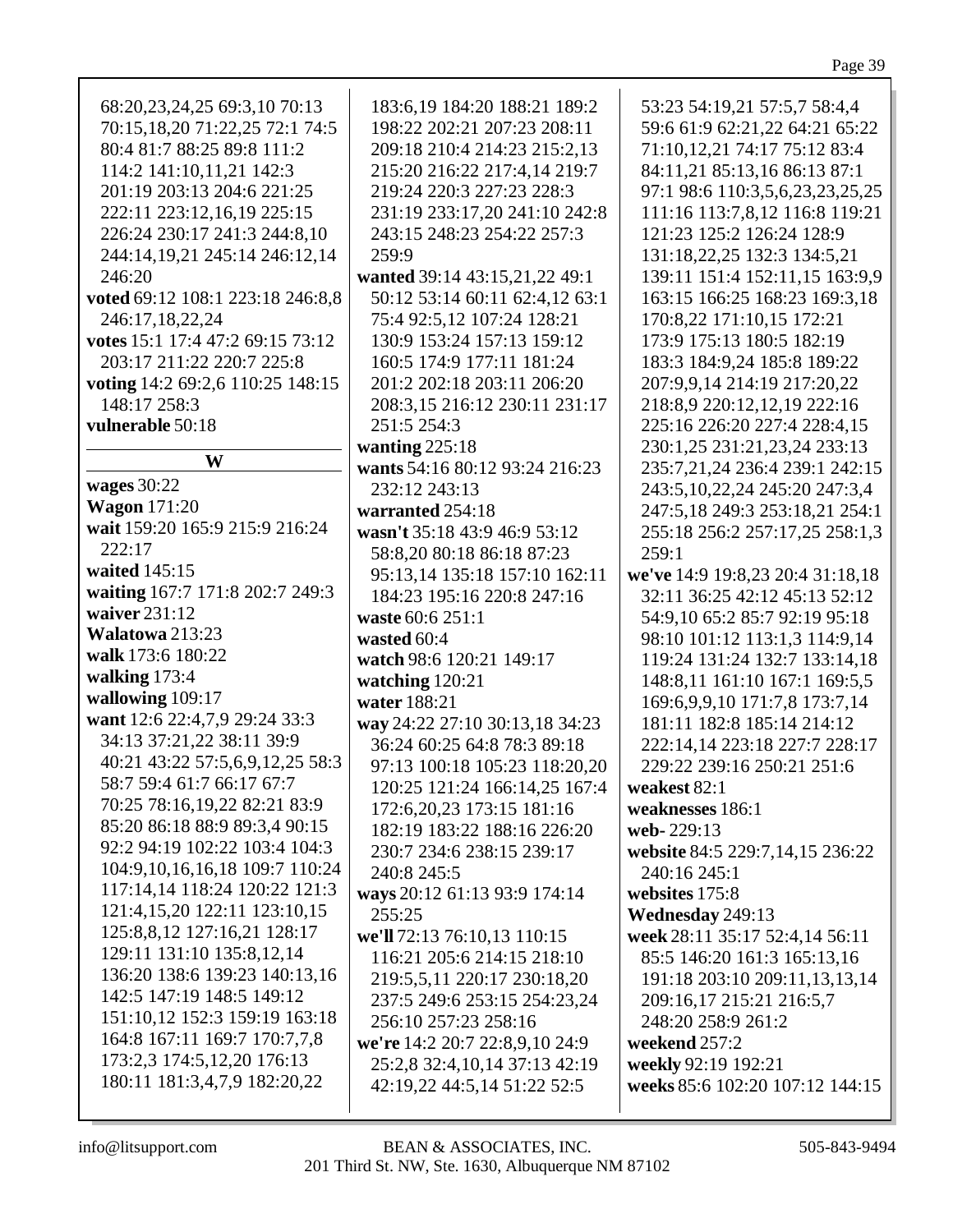| г |  |
|---|--|
|   |  |

| 144:16 163:7 198:18,24 222:5     | 227:6,15 230:19 232:8 235:18     | 43:18 46:15 50:8,8 52:15 58:16  |
|----------------------------------|----------------------------------|---------------------------------|
| 222:13 226:22 227:7 236:8        | 237:6,16 239:16 248:4,11,12,13   | 77:21 78:2 85:15 87:22 92:10    |
| 259:4                            | 253:14,21 255:8,11,11 256:5      | 92:24 93:2,3,17,19 94:9,17 95:3 |
|                                  |                                  |                                 |
| weigh 226:7 228:10               | 260:16                           | 95:5 96:14,14,17,20 98:18       |
| welcome 224:14                   | worked 22:25 84:19 92:17         | 100:13,21 101:3,4 103:24        |
| welding 37:25 42:6               | 120:25 121:1 165:20 167:18       | 117:10 121:10,11 125:25 126:5   |
| went 35:3 60:17,20 82:8 125:15   | 174:10,17,20 184:13 239:18       | 126:14,16 127:6 131:5,24        |
|                                  |                                  |                                 |
| 144:1 148:13 178:10 188:8        | worker 189:15,17 190:1           | 132:23 133:2 134:23 143:1,1,18  |
| 191:2 195:22 221:12 227:2,2      | workers 35:14,20 36:13,16        | 143:22 144:4,4,11,12,13 145:15  |
| 237:21 249:22 259:6              | workforce 29:18 37:13 39:24      | 145:19 148:8,8 154:1 155:18     |
|                                  |                                  |                                 |
| weren't 57:24 58:15 93:1 120:4   | working 40:23 57:1 75:2,9 77:5   | 156:19,20 157:5 158:5 162:22    |
| 131:3 138:8 235:3                | 92:19 94:19 96:24 100:18         | 168:1 170:20 171:19 174:15,19   |
| whereof $262:15$                 | 106:13 116:2 121:25 122:5,8      | 174:22 176:9,14 177:17,23       |
| whichever 20:9                   | 160:24 164:24 171:10,11 172:6    | 179:24 180:2,5 182:5 183:20,21  |
|                                  |                                  |                                 |
| white 164:8 187:10               | 175:3 193:10,12 227:24 229:25    | 192:16 193:2 197:1,22 199:23    |
| willing 84:16 123:11,13 134:17   | 230:11 243:5 253:13              | 200:13 212:9 215:8,9,10 216:17  |
| 162:15                           | works 167:9,10 251:11 252:1,8    | 223:2 234:1 237:9,21 251:9,11   |
|                                  |                                  | 253:22 261:19                   |
| willingly 168:11                 | workshop 28:15 248:21            |                                 |
| willingness 250:11               | world 19:9 112:2                 | year's 50:10 193:13,14 208:24   |
| win-win $99:15$                  | worried 131:16                   | year-end 156:25 159:6 197:4     |
| window 163:2 232:15              | worries $131:17$                 | years 20:4 22:8 23:23 24:7,13   |
|                                  |                                  |                                 |
| Wings 81:16 82:12,21 83:1 84:20  | worry 155:21                     | 28:10 35:6 43:7 56:23 60:4      |
| wish $153:6$                     | worse 172:9,13                   | 61:8 62:24 63:1,4 96:23 120:22  |
| wished 164:4                     | worth 182:7 215:17               | 150:10 158:3 165:7 166:1,9      |
| wishes $261:1$                   | worthwhile 254:20                |                                 |
|                                  |                                  | 167:6,19 172:2,10 177:5,12      |
| withdrawal 146:6                 | wouldn't 36:3 109:7 115:15       | 190:8 234:8 250:13 251:9 254:5  |
| withdrawals 146:3,13 196:22      | 124:20 141:14                    | 255:3                           |
| withdrew 146:17,20 168:11        | wrapped 174:8                    | <b>yeses</b> 70:9               |
|                                  |                                  |                                 |
| 194:20                           | write 163:19,25                  | yesterday 53:20,21 54:20 55:1   |
| Wolfel 91:22,23 94:4,6,10 100:20 | writing 59:6 205:1,2 241:13      | 58:20 65:5 71:1 136:14 148:24   |
| woman 167:10                     | 247:8                            | 157:4 160:13 191:1,3 205:15,16  |
| women 36:4 60:15                 | written 120:1                    | 206:20 225:20 227:20 229:21     |
|                                  |                                  |                                 |
| wonder 204:23                    | wrong 96:3,18 176:8 178:3        | 253:14 257:19 260:15            |
| wonderful 257:9                  | 183:22                           | <b>yield</b> 15:14              |
| word 113:22 191:2 260:3          | wrote 55:21                      | you-all 105:4 108:1             |
| words 46:2 60:11 165:3           |                                  | young 35:25 36:1,4 259:12,12    |
|                                  | $\mathbf{X}$                     |                                 |
| work 19:18 29:11 30:17 34:8      |                                  | $\mathbf{Z}$                    |
| 35:21 36:16 38:18,20 43:18       | <b>X</b> 3:1 4:1 217:5           |                                 |
| 45:11 82:8,10,11,15 90:16        |                                  | zero 17:5 172:5                 |
| 91:12 97:14,15 99:14 102:6       | Y                                |                                 |
|                                  | yeah 57:4 82:20 84:2 90:4 106:21 | $\bf{0}$                        |
| 105:4,8 118:16 119:1 121:12      | 113:10,19 126:23 127:1,2 128:5   |                                 |
| 123:11,13 134:6 137:21 139:20    |                                  | 1                               |
| 155:6,12 161:15 162:15 163:20    | 128:8,14 159:24 173:15 191:11    |                                 |
|                                  | 199:19 216:4 235:14 237:3,20     | 1 3:3 4:7 105:20 115:24 170:24  |
| 165:11,24 166:17 167:22          | 238:19 242:23 258:2              | 182:22 183:6,8,16 209:6 219:20  |
| 171:11 173:15 175:5 176:1        |                                  | 231:4                           |
| 180:23 190:4 191:20 195:17       | year 13:9 19:15 21:25 22:16 24:8 |                                 |
| 205:16 219:6 220:12 225:22       | 26:6 28:13,24 37:19 39:25        | 1,022 52:12                     |
|                                  |                                  | 1,080 52:11                     |
|                                  |                                  |                                 |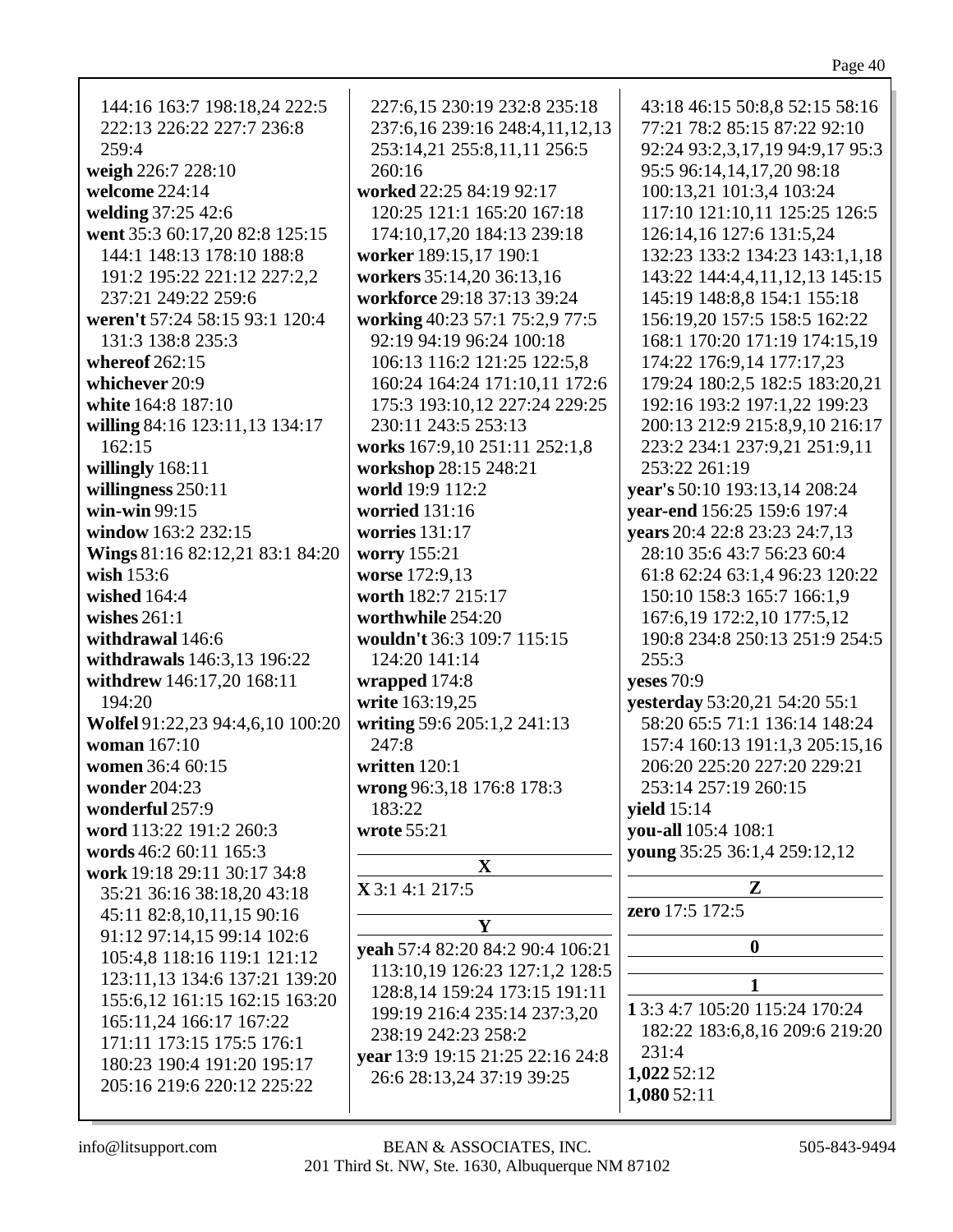| 1,100 54:16                         | 194:4 219:20                          | 2624:5                            |
|-------------------------------------|---------------------------------------|-----------------------------------|
| 1:45 205:10                         | 196 254:6                             | 26th 244:3                        |
| 10 3:15 102:15 105:1 171:4          | 19th 239:8 240:18,19                  | 27009:24                          |
| 207:20                              | 1st 81:18,21 171:5 198:1 222:9        | 27th 132:18 136:7,13 241:17       |
| 10:25 74:12                         | 243:20                                | 243:18                            |
| 10:45 74:12                         |                                       | 28 60:16                          |
| 100 84:12 101:9                     | $\overline{2}$                        | 289 78:18 254:6                   |
| 100,000 41:25                       | 2 3:5 6:19 48:19 105:20 106:9         | 28th 197:16,23 241:17 243:18      |
| 102 3:15                            | 170:24 182:23 183:8,8,16 197:5        | 244:3                             |
| 105 78:13                           | 206:21 214:22                         | 298 76:16 78:13                   |
| 106 147:1                           | 2/9/18 263:2                          | 2nd 171:5 240:15,19,22 241:7      |
| 11 3:16 49:20,21 76:16 102:9        | 2:25 205:10                           | 242:1,2                           |
| 129:5                               | 20 32:5 43:7 45:7 177:20              | 2s 171:7                          |
| 1100 100:5                          | 201 1:21 262:20                       |                                   |
| 117 78:18,24                        | 2015 10:20                            | $\overline{3}$                    |
| 11th 146:16                         | 2016-'17 52:15                        | 3 3:6 7:11 10:21 106:9 107:9      |
|                                     | 2016-2017 3:9 46:15                   | 182:24 183:5,9,18 209:8           |
| 12 3:18 32:5 49:21 50:2 76:22       | 2016-t-2017 18:24                     | 3:40 261:21                       |
| 77:8 183:6 205:12 251:22            | 2017 7:13 8:3,18 103:7 105:5          | 30 79:4 146:17                    |
| 12:25 150:1                         |                                       |                                   |
| 12:32 150:1                         | 136:12,13 196:18 198:1 206:22         | <b>30-day</b> 79:7,14             |
| 129 3:16                            | 206:23 237:2                          | <b>30-series</b> 105:17           |
| 12th 204:24                         | 2017-'18 52:15                        | 30,000 43:18                      |
| 13 3:8, 19 12:1 77:8 146: 18 212: 1 | 2018 1:11 3:8,18 5:3 13:3,9 76:19     | 300 1:12                          |
| 14 3:21 7:13 220:20                 | 196:18,20 197:6,15,16,18,23           | 300,000 43:8                      |
| 140 11:10                           | 205:13 206:23 209:12 210:12           | 309 11:9                          |
| 147 251:8                           | 262:16                                | 31 24:6,7 26:10                   |
| 14th 8:18 146:16                    | 2019 61:19                            | 31.6 26:7                         |
| 15 3:23 8:3 22:12,14,20 129:2       | 2053:18                               | 32 258:7                          |
| 174:23 235:12                       | 20th 108:1 197:6                      | 324,000 156:12                    |
| 15-'16 25:6                         | 21 108:9 127:15 189:9,23 254:5        | 39 25:7                           |
| <b>15-minute 205:6</b>              | 255:3                                 | 3rd 171:6                         |
| 15,000 31:16 157:1                  | 2123:19                               |                                   |
| 150,000 156:18                      | 219 1:20 262:8,19                     | $\boldsymbol{4}$                  |
| 152 24:4                            | 22 10:11 262:16                       | 4 3:7 9:9 49:3,4 106:24 197:23    |
| 15th 8:18 196:20                    | 22,378 10:3                           | 40 26:1 177:20                    |
| 163:24 208:22 236:4                 | 220 3:21                              | 40,000 52:17 94:4,5 101:5         |
|                                     | 235 3:23                              | 400,000 155:19                    |
| 16-'17 21:7 25:7                    | 236 3:24                              | 40th 94:11 100:11 146:3,24,25     |
| 160 174:22                          | 23rd 209:10                           | 147:21                            |
| 1630 1:21 262:20                    |                                       | 42 24:6 183:3                     |
| 16th 90:2 198:7 241:3               | 24th 209:10                           | 43 24:6 146:17                    |
| 174:2 208:22                        | 25 26:15 170:21, 22, 25 171:2         | 44 152:7                          |
| 17-'18 20:19 21:10,14 23:22 25:8    | 189:11                                | 45 79:13,14 212:13                |
| 26:10                               | 2584:2                                | 473:11                            |
| 17th 75:1 196:18                    | 25th 171:7                            | 48 207:4                          |
| 18 3:9 4:3 39:9 76:18 77:20 78:6    | 26 24:8 26:6, 8, 25 146: 5, 24 147: 2 |                                   |
| 205:23 209:20                       | 177:21,22 178:1 255:9                 | 5                                 |
| 18-'19 20:20 21:8 23:22             | 2614:3,4                              | 5 3:3,8 13:2 49:4 103:14,17 148:7 |
|                                     |                                       |                                   |